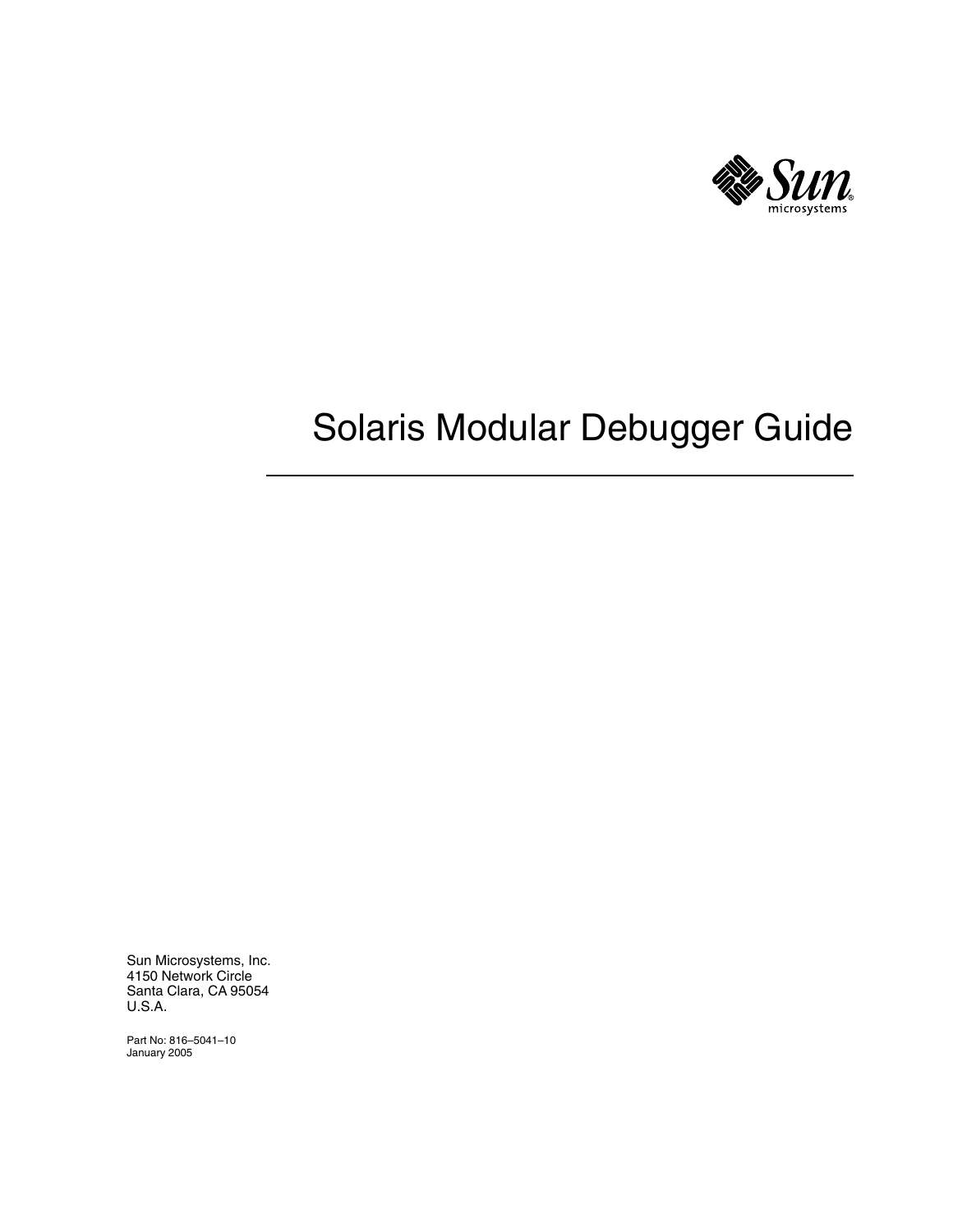Copyright 2002 Sun Microsystems, Inc. 4150 Network Circle, Santa Clara, CA 95054 U.S.A. All rights reserved.

This product or document is protected by copyright and distributed under licenses restricting its use, copying, distribution, and decompilation. No part of this product or document may be reproduced in any form by any means without prior written authorization of Sun and its licensors, if any.<br>Third-party software, including font technology, is copyrighted and licensed

Parts of the product may be derived from Berkeley BSD systems, licensed from the University of California. UNIX is a registered trademark in the U.S. and other countries, exclusively licensed through X/Open Company, Ltd.

Sun, Sun Microsystems, the Sun logo, docs.sun.com, AnswerBook, AnswerBook2, and Solaris are trademarks or registered trademarks of Sun<br>Microsystems, Inc. in the U.S. and other countries. All SPARC trademarks are used under Microsystems, Inc.

The OPEN LOOK and Sun™ Graphical User Interface was developed by Sun Microsystems, Inc. for its users and licensees. Sun acknowledges the pioneering efforts of Xerox in researching and developing the concept of visual or graphical user interfaces for the computer industry. Sun holds a<br>non-exclusive license from Xerox to the Xerox Graphical User Interface, wh and otherwise comply with Sun's written license agreements.

U.S. Government Rights – Commercial software. Government users are subject to the Sun Microsystems, Inc. standard license agreement and applicable provisions of the FAR and its supplements.

DOCUMENTATION IS PROVIDED "AS IS" AND ALL EXPRESS OR IMPLIED CONDITIONS, REPRESENTATIONS AND WARRANTIES,<br>INCLUDING ANY IMPLIED WARRANTY OF MERCHANTABILITY, FITNESS FOR A PARTICULAR PURPOSE OR NON-INFRINGEMENT, ARE<br>DISCLAIM

Copyright 2002 Sun Microsystems, Inc. 4150 Network Circle, Santa Clara, CA 95054 U.S.A. Tous droits réservés.

Ce produit ou document est protégé par un copyright et distribué avec des licences qui en restreignent l'utilisation, la copie, la distribution, et la décompilation. Aucune partie de ce produit ou document ne peut être reproduite sous aucune forme, par quelque moyen que ce soit, sans<br>l'autorisation préalable et écrite de Sun et de ses bailleurs de licence, s'il y en a. L

Certaines parties de ce produit pourront être dérivées du système Berkeley BSD licenciés par l'Université de Californie. UNIX est une marque déposée aux Etats-Unis et dans d'autres pays et licenciée exclusivement par X/Open Company, Ltd.

Sun, Sun Microsystems, le logo Sun, docs.sun.com, AnswerBook, AnswerBook2, et Solaris sont des marques de fabrique ou des marques déposées de<br>Sun Microsystems, Inc. aux Etats-Unis et dans d'autres pays. Toutes les marques architecture développée par Sun Microsystems, Inc.

L'interface d'utilisation graphique OPEN LOOK et Sun™a été développée par Sun Microsystems, Inc. pour ses utilisateurs et licenciés. Sun reconnaît<br>les efforts de pionniers de Xerox pour la recherche et le développement du de l'informatique. Sun détient une licence non exclusive de Xerox sur l'interface d'utilisation graphique Xerox, cette licence couvrant également les<br>licenciés de Sun qui mettent en place l'interface d'utilisation graphiqu

CETTE PUBLICATION EST FOURNIE "EN L'ETAT" ET AUCUNE GARANTIE, EXPRESSE OU IMPLICITE, N'EST ACCORDEE, Y COMPRIS DES GARANTIES CONCERNANT LA VALEUR MARCHANDE, L'APTITUDE DE LA PUBLICATION A REPONDRE A UNE UTILISATION<br>PARTICULIERE, OU LE FAIT QU'ELLE NE SOIT PAS CONTREFAISANTE DE PRODUIT DE TIERS. CE DENI DE GARANTIE NE<br>S'APPLIQUERAIT PAS





041109@10082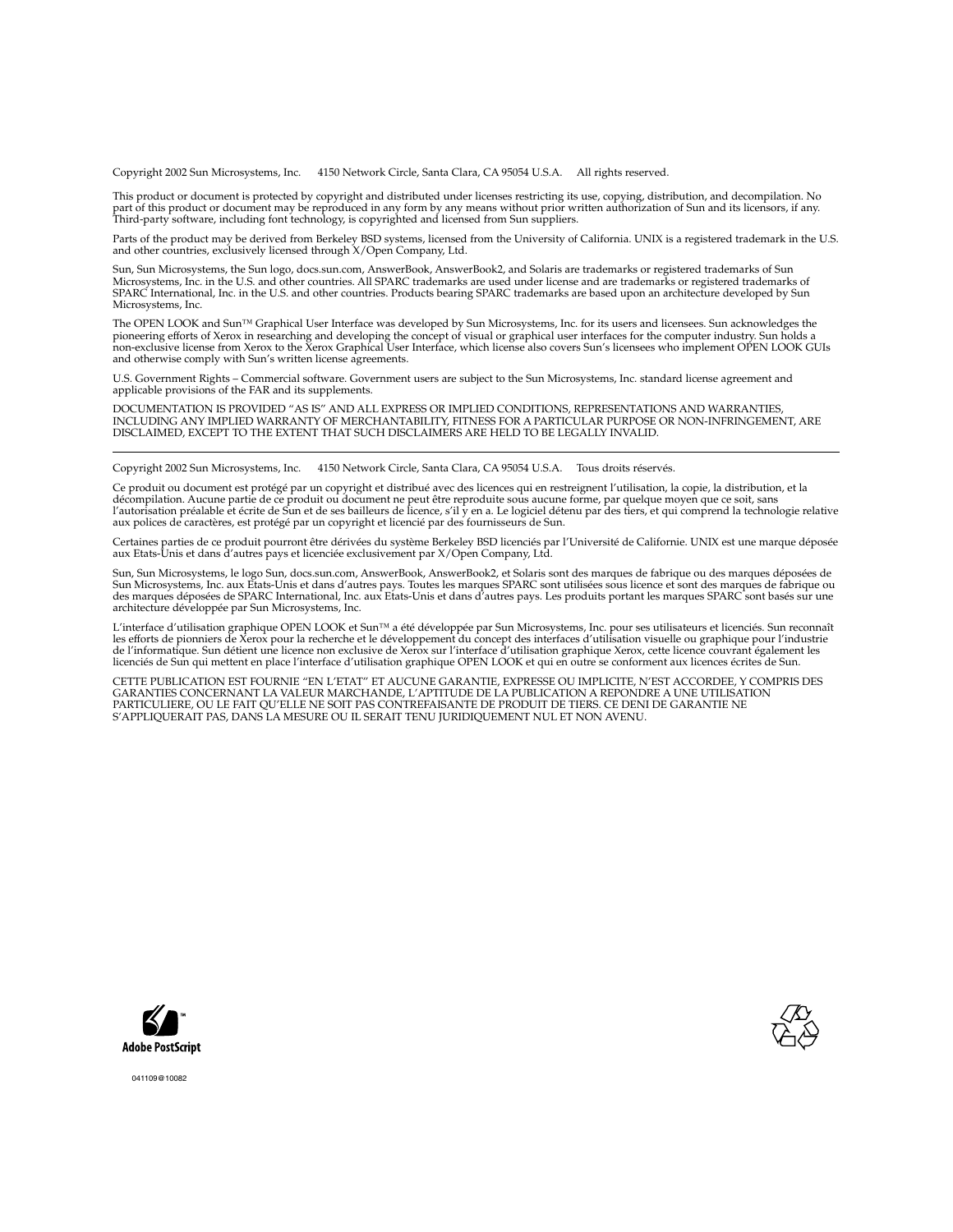## **Contents**

#### **[Preface 9](#page-8-0)**

| $\mathbf{1}$ | <b>Modular Debugger Overview</b><br>15<br>Introduction<br>15<br><b>MDB</b> Features<br>16<br>Using $MDB$ 17<br><b>Future Enhancements</b><br>17                                                                                                                                                                       |
|--------------|-----------------------------------------------------------------------------------------------------------------------------------------------------------------------------------------------------------------------------------------------------------------------------------------------------------------------|
| $\mathbf{2}$ | <b>Debugger Concepts</b><br>19<br><b>Building Blocks</b><br>19<br>Modularity 21                                                                                                                                                                                                                                       |
| 3            | Language Syntax<br>23<br>Syntax 23<br>Commands<br>24<br>Comments 25<br>Arithmetic Expansion<br>25<br><b>Unary Operators</b><br>26<br><b>Binary Operators</b><br>27<br>Quoting 27<br>Shell Escapes 28<br>Variables 28<br>Symbol Name Resolution<br>29<br>dcmd and Walker Name Resolution<br>31<br>dcmd Pipelines<br>31 |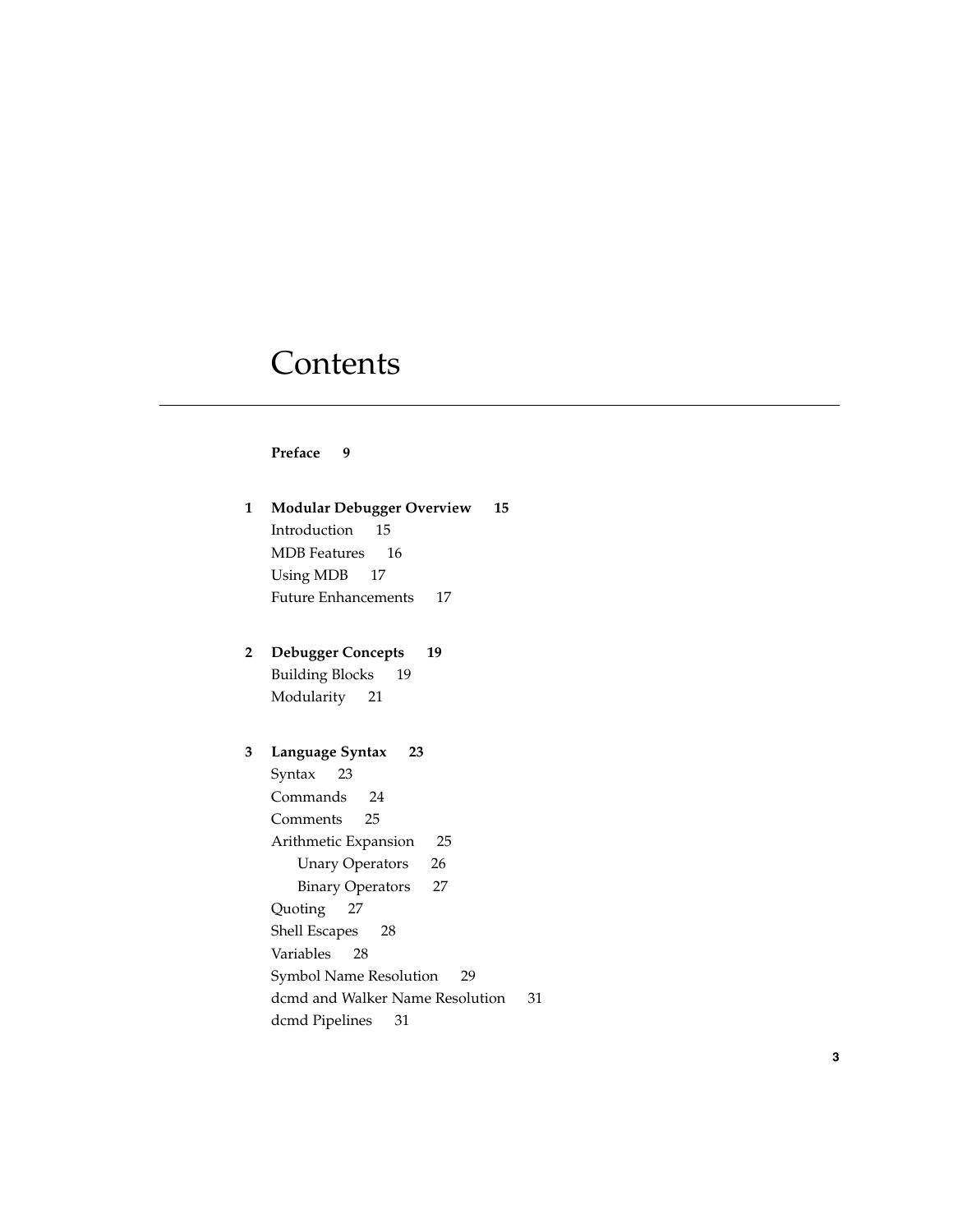[Formatting dcmds 32](#page-31-0)

- **[4 Interaction 37](#page-36-0)** [Command Re-entry 37](#page-36-0) [In-line Editing 37](#page-36-0) [Keyboard Shortcuts 39](#page-38-0) [Output Pager 39](#page-38-0) [Signal Handling 40](#page-39-0)
- **[5 Built-in Commands 41](#page-40-0)** [Built-in dcmds 41](#page-40-0)
- **[6 Execution Control 55](#page-54-0)** [Execution Control 55](#page-54-0) [Event Callbacks 56](#page-55-0) [Thread Support 57](#page-56-0) [Built-in dcmds 57](#page-56-0) [Interaction With](#page-63-0) exec 64 [Interaction with Job Control 64](#page-63-0) [Process Attach and Release 65](#page-64-0)
- **[7 Kernel Execution Control 67](#page-66-0)** [Booting, Loading, and Unloading 67](#page-66-0) [Terminal Handling 69](#page-68-0) [Debugger Entry 69](#page-68-0) [Processor-Specific Features 69](#page-68-0)

#### **[8 Kernel Debugging Modules 71](#page-70-0)**

[Generic Kernel Debugging Support \(](#page-70-0)genunix) 71 [Kernel Memory Allocator 71](#page-70-0) [File Systems 75](#page-74-0) [Virtual Memory 75](#page-74-0) [CPUs and the Dispatcher 77](#page-76-0) [Device Drivers and DDI Framework 77](#page-76-0) [STREAMS 79](#page-78-0) [Networking 81](#page-80-0)

**4** Solaris Modular Debugger Guide • January 2005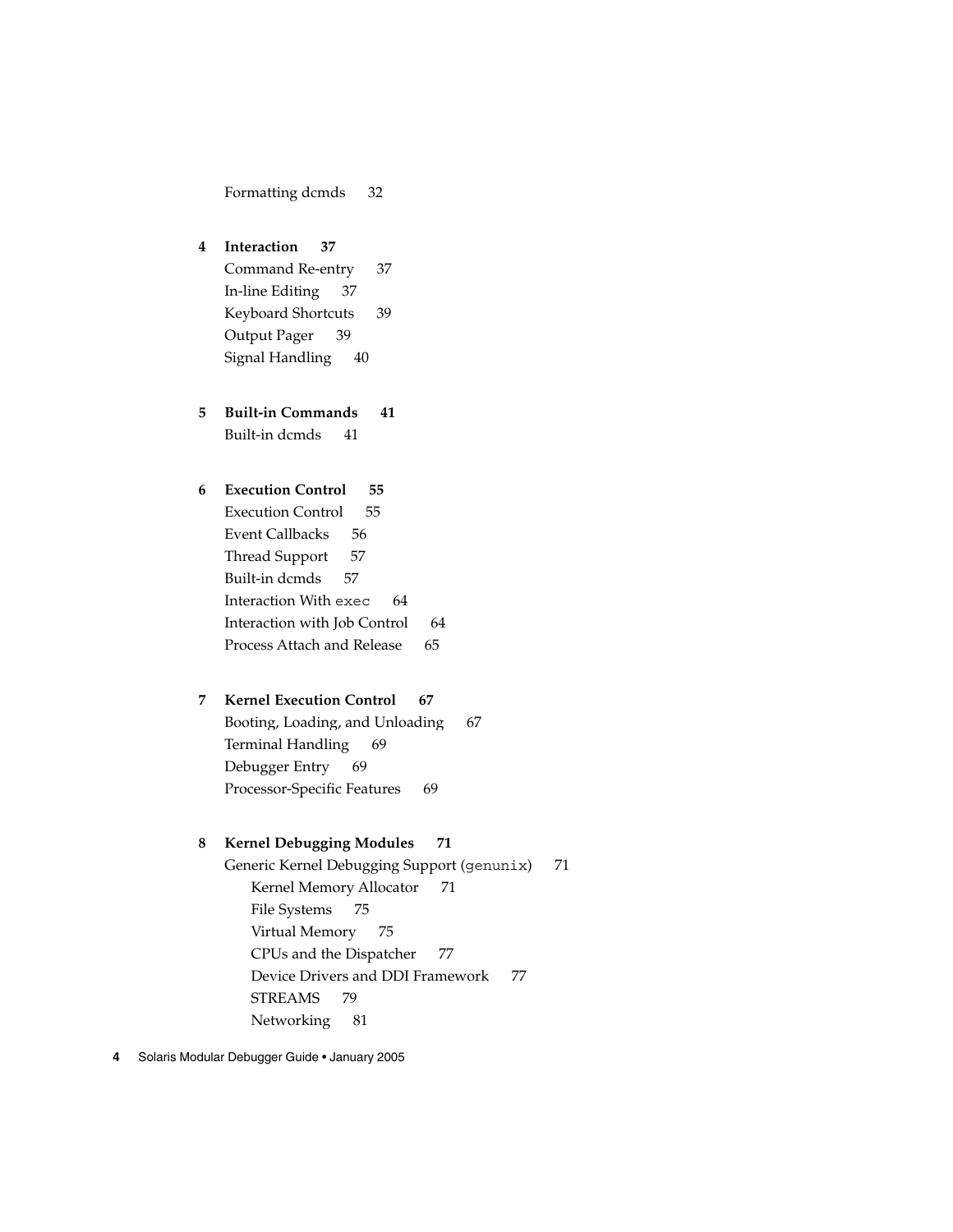```
Files, Processes, and Threads 82
      Synchronization Primitives 84
      Cyclics 85
      Task Queues 86
      Error Queues 86
      Configuration 87
   Interprocess Communication Debugging Support (ipc) 87
      dcmds 87
      Walkers 88
   Loopback File System Debugging Support (lofs) 89
      dcmds 89
      Walkers 89
   Internet Protocol Module Debugging Support (ip) 89
      dcmds 89
      Walkers 90
   Kernel Runtime Link Editor Debugging Support (krtld) 90
      dcmds 90
      Walkers 90
   USB Framework Debugging Support (uhci) 91
      dcmds 91
      Walkers 91
   USB Framework Debugging Support (usba) 91
      dcmds 92
      Walkers 92
   x86: x86 Platform Debugging Support (unix) 92
      dcmds 92
      Walkers 93
   SPARC: sun4u Platform Debugging Support (unix) 93
      dcmds 93
      Walkers 94
9 Debugging With the Kernel Memory Allocator 95
   Getting Started: Creating a Sample Crash Dump 95
      Setting kmem flags 96
      Forcing a Crash Dump 96
```
[Starting MDB 97](#page-96-0) [Allocator Basics 97](#page-96-0)

[Buffer States 97](#page-96-0)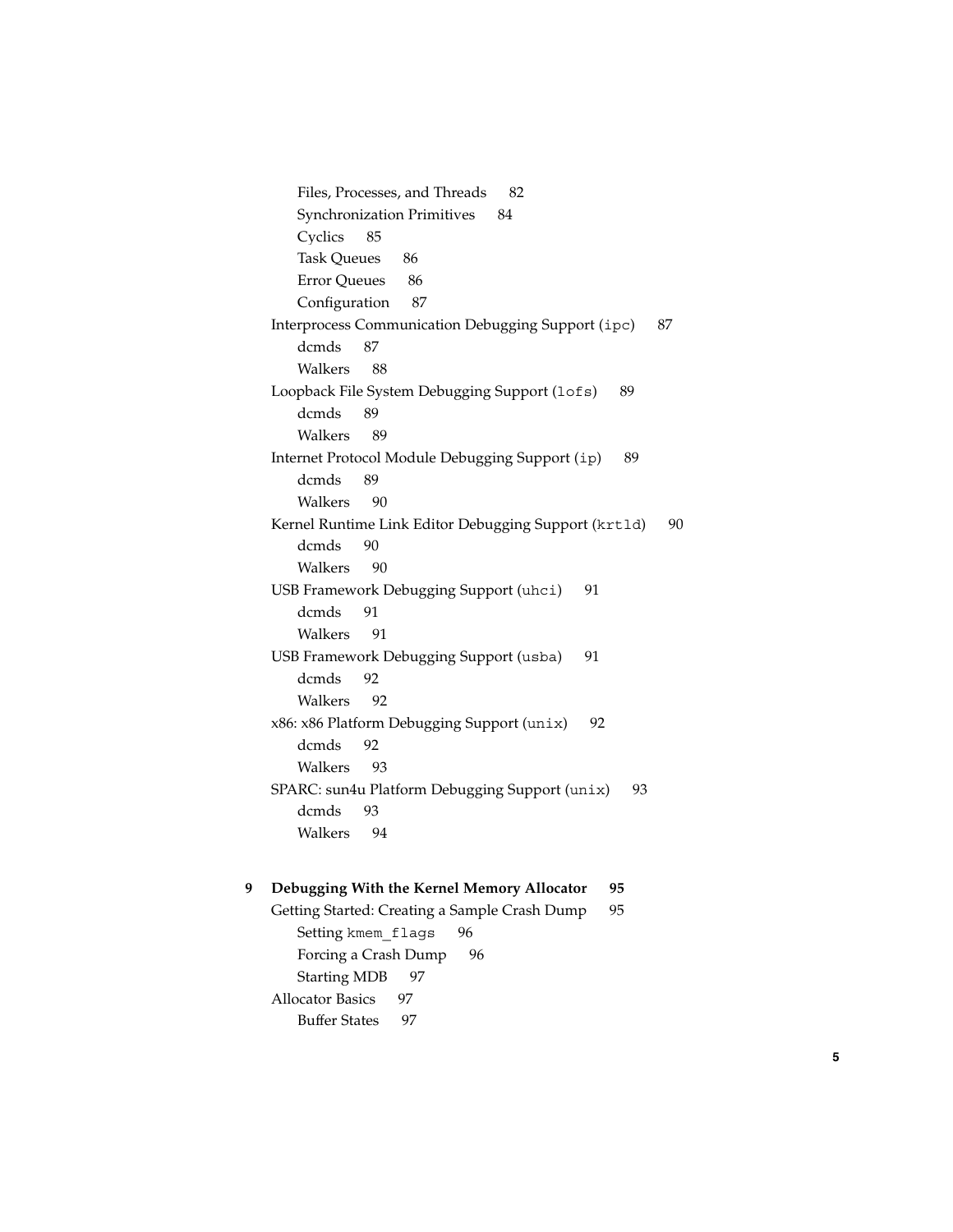[Transactions 98](#page-97-0) [Sleeping and Non-Sleeping Allocations 98](#page-97-0) [Kernel Memory Caches 98](#page-97-0) [Kernel Memory Caches 99](#page-98-0) [Detecting Memory Corruption 102](#page-101-0) [Freed Buffer Checking:](#page-101-0) 0xdeadbeef 102 Redzone: [0xfeedface](#page-102-0) 103 [Uninitialized Data:](#page-104-0) 0xbaddcafe 105 [Associating Panic Messages With Failures 106](#page-105-0) [Memory Allocation Logging 106](#page-105-0) [Buftag Data Integrity 106](#page-105-0) The bufctl [Pointer 107](#page-106-0) [Advanced Memory Analysis 108](#page-107-0) [Finding Memory Leaks 109](#page-108-0) [Finding References to Data 109](#page-108-0) [Finding Corrupt Buffers With](#page-109-0) :: kmem\_verify 110 [Allocator Logging Facility 111](#page-110-0)

#### **[10 Module Programming API 115](#page-114-0)**

```
Debugger Module Linkage 115
   _mdb_init() 115
   _mdb_fini() 116
Dcmd Definitions 116
Walker Definitions 118
API Functions 122
  mdb_pwalk() 122
  mdb_walk() 122
  mdb_pwalk_dcmd() 123
  mdb_walk_dcmd() 123
  mdb_call_dcmd() 123
  mdb_layered_walk() 124
  mdb_add_walker() 124
  mdb remove_walker() 124
  mdb vread() and mdb vwrite() 125
  mdb fread() and mdb fwrite() 125
   mdb pread() and mdb pwrite() 125
  mdb_readstr() 126
  mdb_writestr() 126
```
**6** Solaris Modular Debugger Guide • January 2005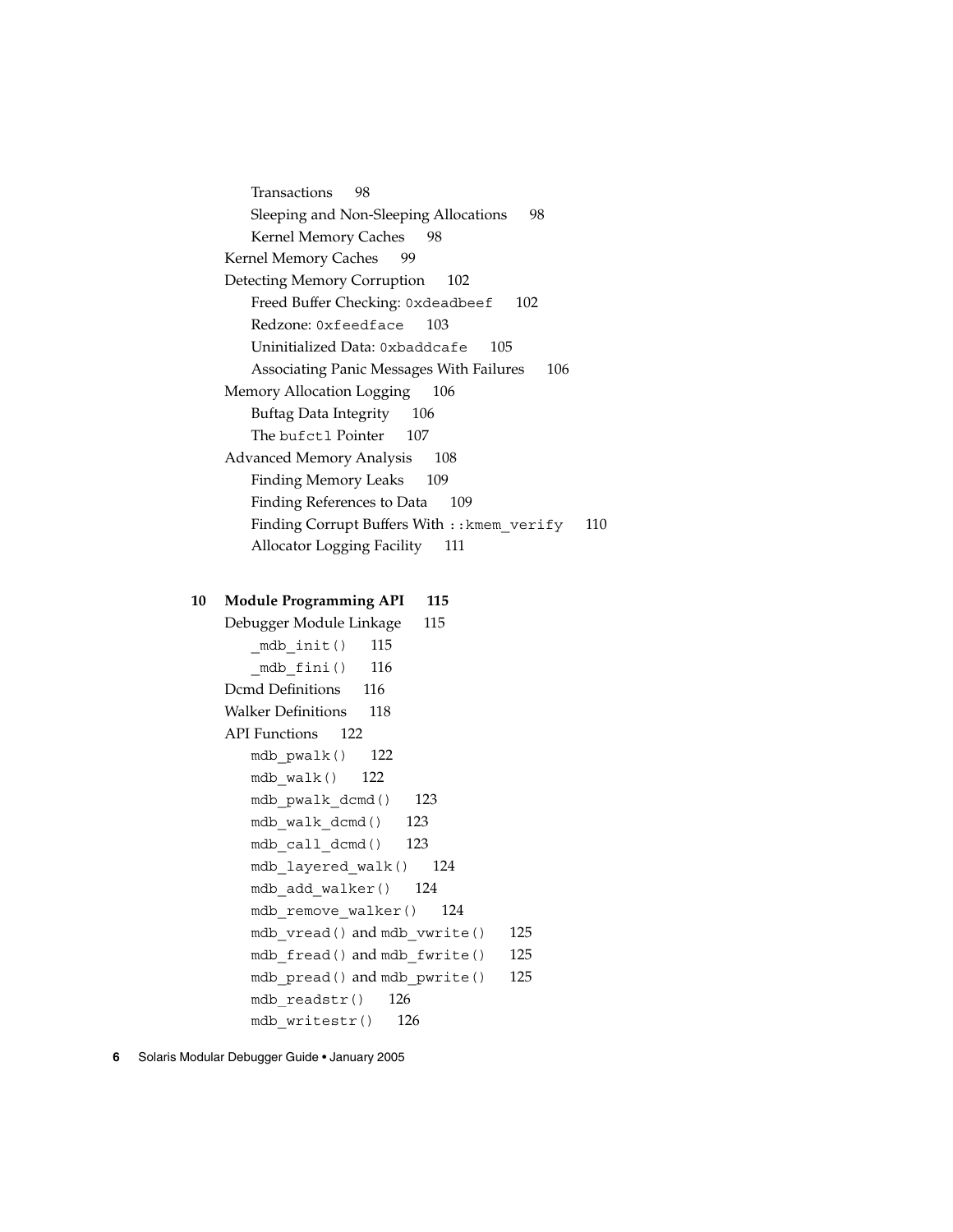```
mdb_readsym() 126
mdb_writesym() 126
mdb readvar() and mdb writevar() 127
mdb_lookup_by_name() and mdb_lookup_by_obj() 128
mdb_lookup_by_addr() 128
mdb_getopts() 129
mdb_strtoull() 131
mdb_alloc(), mdb_zalloc() and mdb_free() 131
mdb_printf() 132
mdb snprintf() 136
mdb_warn() 137
mdb_flush() 137
mdb_nhconvert() 137
mdb dumpptr() and mdb dump64() 138
mdb_one_bit() 139
mdb_inval_bits() 139
mdb_inc_indent() and mdb_dec_indent() 140
mdb eval() 140
mdb_set_dot() and mdb_get_dot() 140
mdb_get_pipe() 141
mdb_set_pipe() 141
mdb_get_xdata() 141
Additional Functions 142
```
#### **[A Options 143](#page-142-0)**

[Summary of Command-line Options 143](#page-142-0) [Operands 148](#page-147-0) [Exit Status 148](#page-147-0) [Environment Variables 149](#page-148-0)

#### **[B Notes 151](#page-150-0)**

[Warnings 151](#page-150-0) [Use of the Error Recovery Mechanism 151](#page-150-0) [Use of the Debugger to Modify the Live Operating System 151](#page-150-0) Use of kmdb [to Stop the Live Operating System 152](#page-151-0) [Notes 152](#page-151-0) [Limitations on Examining Process Core Files 152](#page-151-0)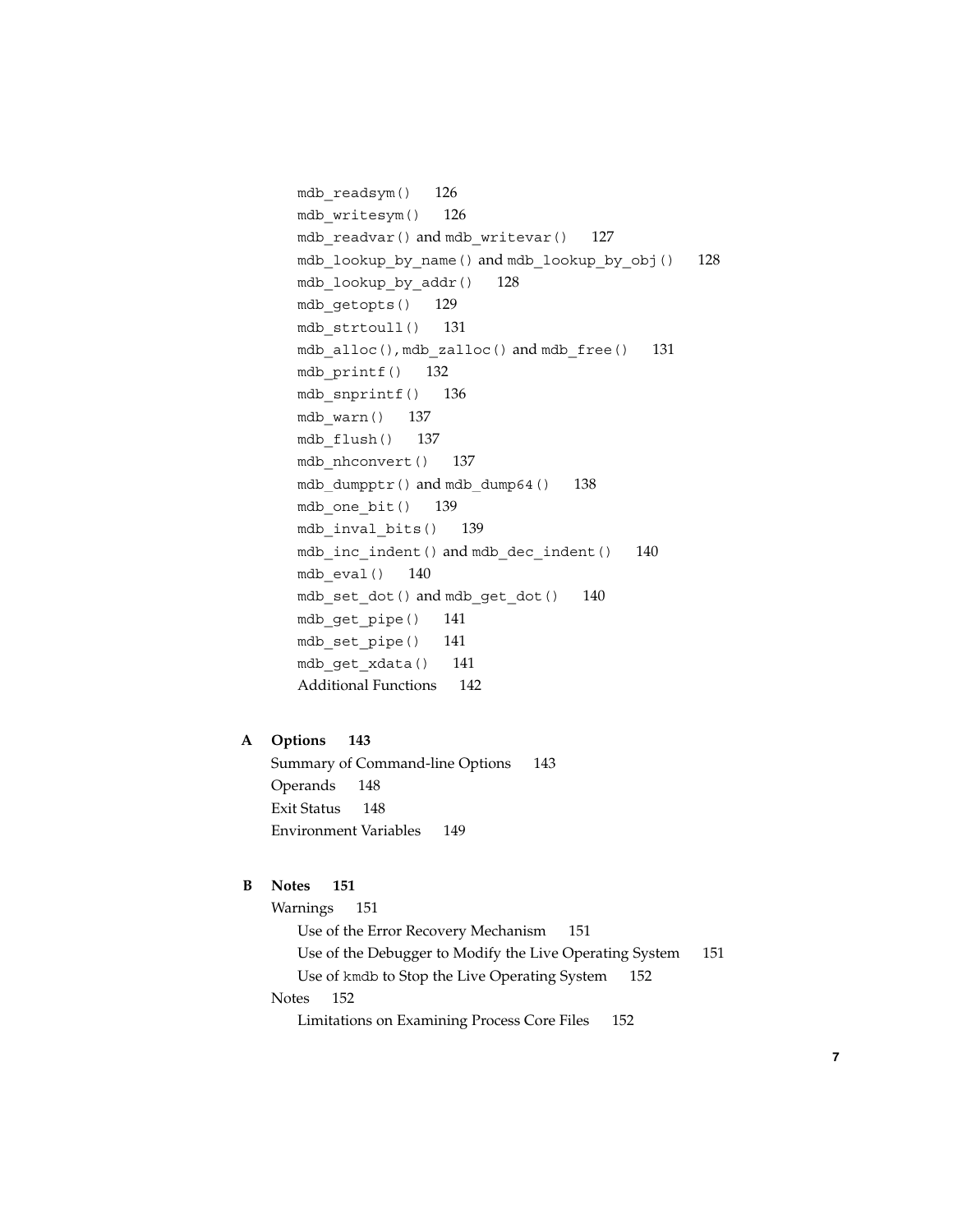[Limitations on Examining Crash Dump Files 152](#page-151-0) [Relationship Between 32-bit and 64-bit Debugger 152](#page-151-0) [Limitations on Memory Available to](#page-152-0) kmdb 153 [Developer Information 153](#page-152-0)

#### **[C Transition From](#page-154-0) adb and kadb 155**

[Command-line Options 155](#page-154-0) [Syntax 155](#page-154-0) [Watchpoint Length Specifier 156](#page-155-0) [Address Map Modifier 157](#page-156-0) [Output 157](#page-156-0) [Deferred Breakpoints 157](#page-156-0) [x86: I/O Port Access 157](#page-156-0)

#### **[D Transition From](#page-158-0) crash 159**

[Command-line Options 159](#page-158-0) [Input in MDB 159](#page-158-0) [Functions 160](#page-159-0)

**[Index 163](#page-162-0)**

**8** Solaris Modular Debugger Guide • January 2005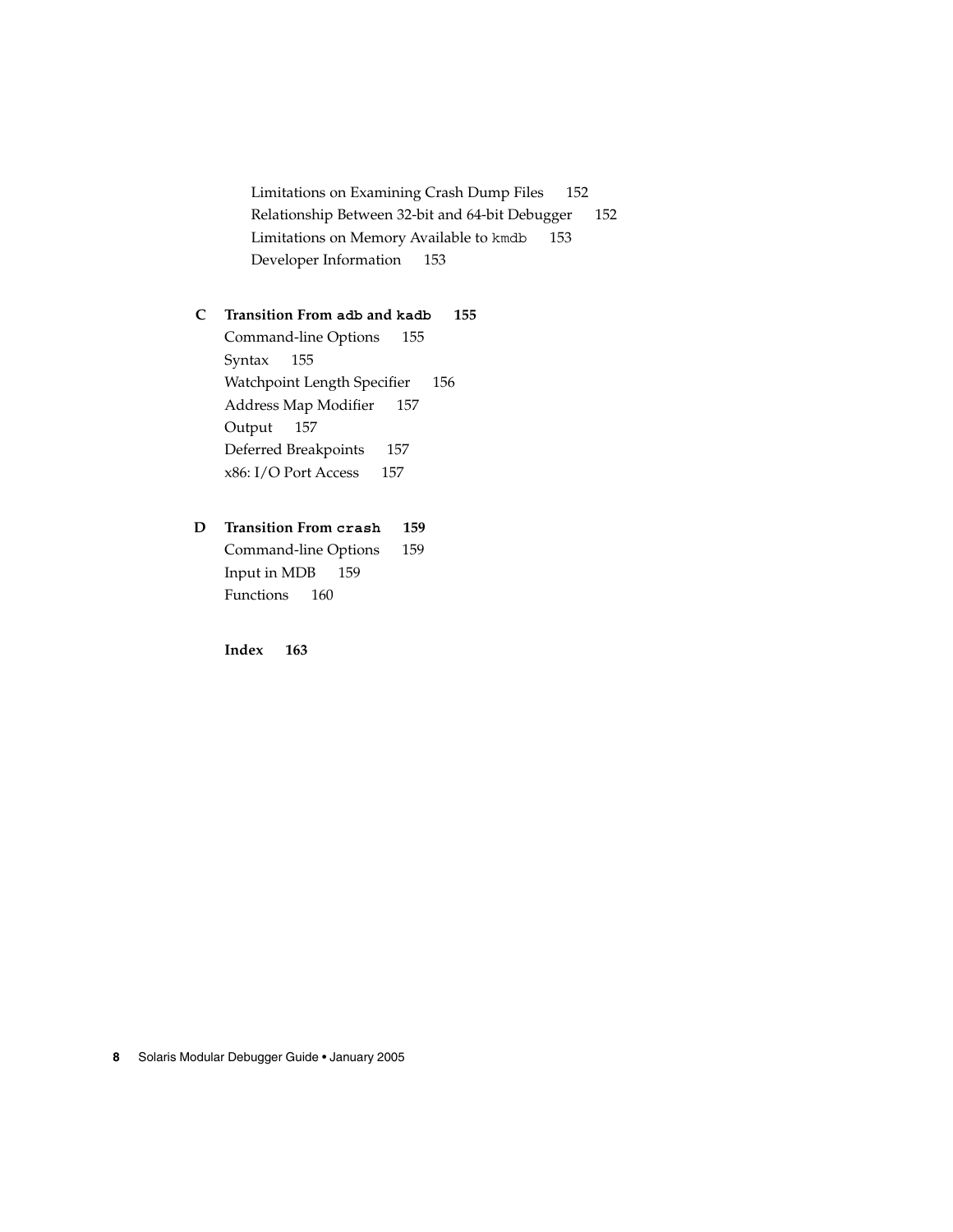#### <span id="page-8-0"></span>Preface

The Modular Debugger (MDB) is a highly extensible, general purpose debugging tool for the Solaris™ Operating System. The *Solaris Modular Debugger Guide* describes how to use MDB to debug complex software systems, with a particular emphasis on the facilities available for debugging the Solaris kernel and associated device drivers and modules. It also includes a complete reference for and discussion of the MDB language syntax, debugger features, and MDB Module Programming API.

**Note –** This Solaris release supports systems that use the SPARC<sup>®</sup> and x86 families of processor architectures: UltraSPARC®, SPARC64, AMD64, Pentium, and Xeon EM64T. The supported systems appear in the *Solaris 10 Hardware Compatibility List* at <http://www.sun.com/bigadmin/hcl>. This document cites any implementation differences between the platform types.

In this document the term "x86" refers to 64-bit and 32-bit systems manufactured using processors compatible with the AMD64 or Intel Xeon/Pentium product families. For supported systems, see the *Solaris 10 Hardware Compatibility List*.

#### Who Should Use This Book

If you were a detective and were investigating at the scene of a crime, you might interview the witnesses and ask them to describe what happened and who they saw. However, if there were no witnesses or these descriptions proved insufficient, you might consider collecting fingerprints and forensic evidence that could be examined for DNA to help solve the case. Often, software program failures divide into analogous categories: problems that can be solved with source-level debugging tools, and problems that require low-level debugging facilities, examination of core files, and knowledge of assembly language to diagnose and correct. MDB is a debugger designed to facilitate analysis of this second class of problems.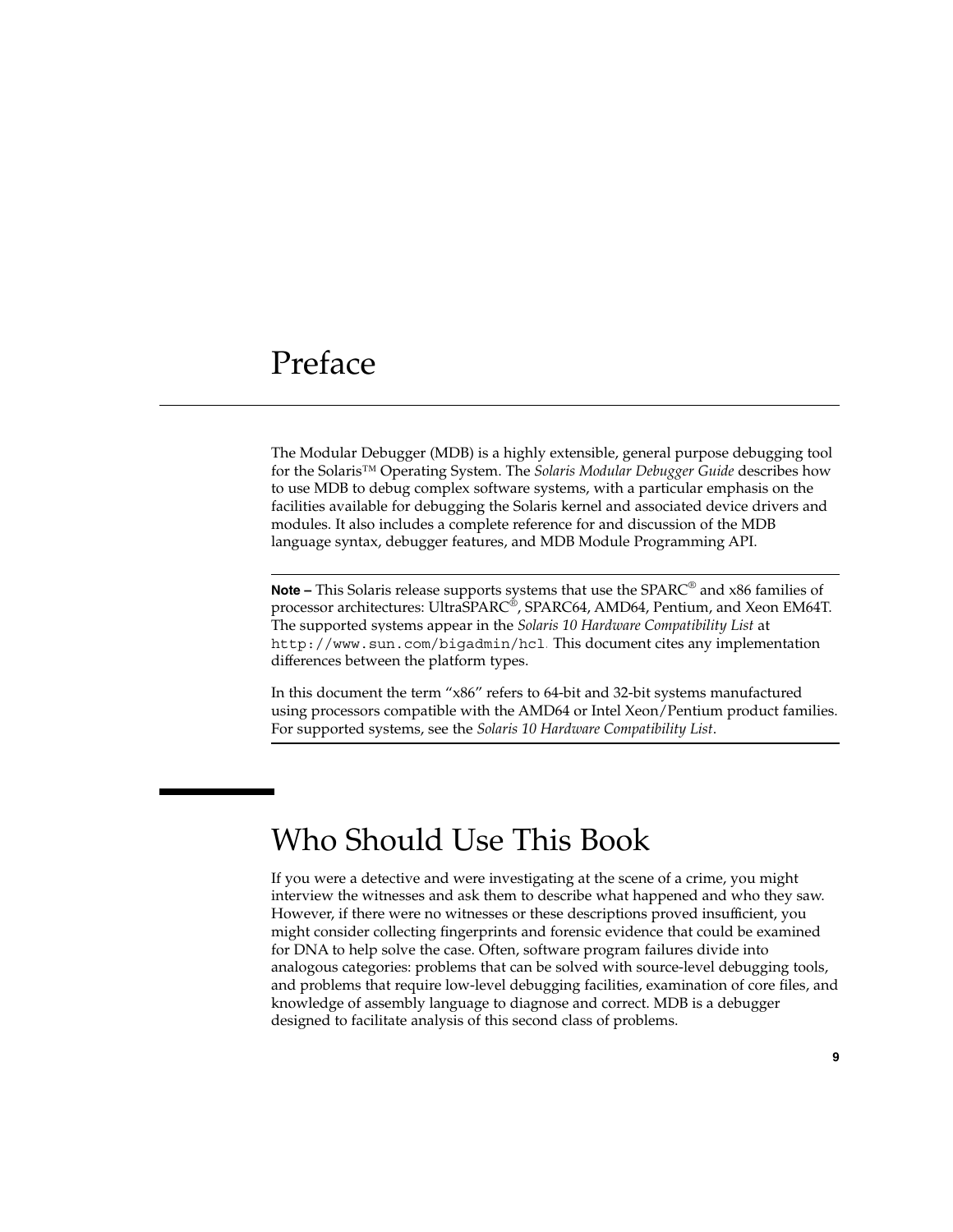It might not be necessary to use MDB in every case, just as a detective doesn't need a microscope and DNA evidence to solve every crime. However, when programming a complex low-level software system such as an operating system, these situations can occur frequently. As a result, MDB is designed as a debugging framework that allows you to construct your own custom analysis tools to aid in the diagnosis of these problems. MDB also provides a powerful set of built-in commands that allow you to analyze the state of your program at the assembly language level.

If you are not familiar with assembly language programming and debugging, ["Related Books and Papers"](#page-10-0) on page 11 provides references to materials that you might find useful.

You should also disassemble various functions of interest in the programs you will be debugging in order to familiarize yourself with the relationship between your program's source code and the corresponding assembly language code. If you are planning to use MDB for debugging Solaris kernel software, you should read carefully [Chapter 8](#page-70-0) and [Chapter 9.](#page-94-0) These chapters provide more detailed information on the MDB commands and facilities provided for debugging Solaris kernel software.

#### How This Book Is Organized

[Chapter 1](#page-14-0) provides an overview of the debugger. This chapter is intended for all users.

[Chapter 2](#page-18-0) describes the MDB architecture and explains the terminology for the debugger concepts used throughout this book. This chapter is intended for all users.

[Chapter 3](#page-22-0) describes the syntax, operators and evaluation rules for the MDB language. This chapter is intended for all users.

[Chapter 4](#page-36-0) describes the MDB interactive command-line editing facilities and output pager. This chapter is intended for all users.

[Chapter 5](#page-40-0) describes the set of built-in debugger commands that are always available. This chapter is intended for all users.

[Chapter 6](#page-54-0) describes the MDB facilities for controlling the execution of live running programs. This chapter is intended for application developers and device driver developers. Execution control features might also be useful for system administrators.

[Chapter 7](#page-66-0) describes the MDB facilities for controlling the execution of the live operating system kernel that are specific to kmdb. This chapter is intended for operating system kernel developers and device driver developers.

[Chapter 8](#page-70-0) describes the set of loadable debugger commands that are provided for debugging the Solaris kernel. This chapter is intended for users who intend to examine Solaris kernel crash dumps and for kernel software developers.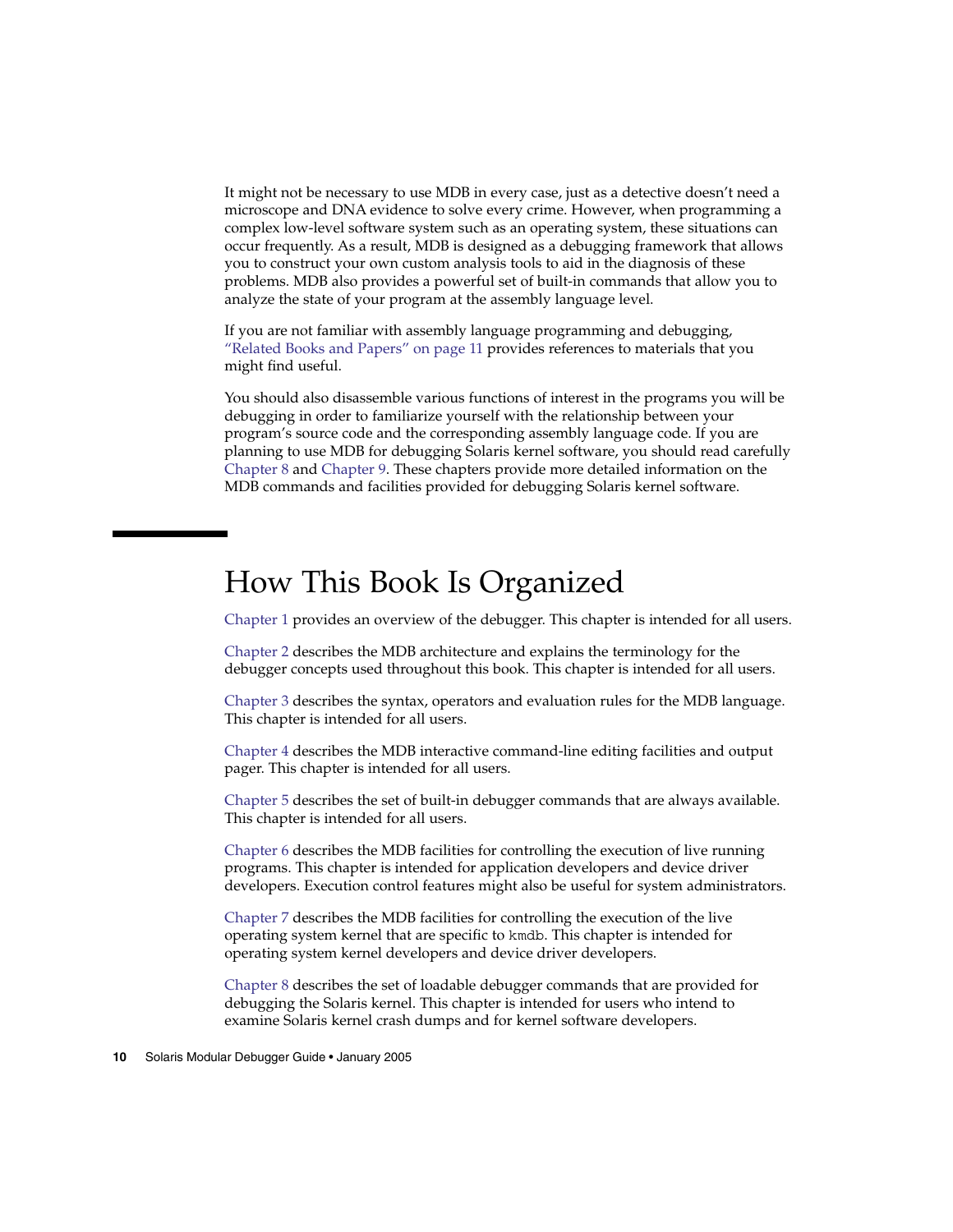<span id="page-10-0"></span>[Chapter 9](#page-94-0) describes the debugging features of the Solaris kernel memory allocator and the MDB commands provided to take advantage of these features. This chapter is intended for advanced programmers and kernel software developers.

[Chapter 10](#page-114-0) describes the facilities for writing loadable debugger modules. This chapter is intended for advanced programmers and software developers who intend to develop custom debugging support for MDB.

[Appendix A](#page-142-0) provides a reference for MDB command-line options.

[Appendix B](#page-150-0) provides warnings and notes about using the debugger.

[Appendix C](#page-154-0) provides a reference for adb commands and their MDB equivalents. The adb command is implemented by mdb.

[Appendix D](#page-158-0) provides a reference for crash commands and their MDB equivalents. The crash command is no longer present in Solaris.

#### Related Books and Papers

These books and papers are recommended and related to the tasks that you need to perform:

- Vahalia, Uresh. *UNIX Internals: The New Frontiers*. Prentice Hall, 1996. ISBN 0-13-101908-2
- Mauro, Jim and McDougall, Richard. *Solaris Internals: Core Kernel Components*. Sun Microsystems Press, 2001. ISBN 0-13-022496-0
- *The SPARC Architecture Manual, Version 9*. Prentice Hall, 1998. ISBN 0-13-099227-5
- *The SPARC Architecture Manual, Version 8*. Prentice Hall, 1994. ISBN 0-13-825001-4
- *Pentium Pro Family Developer's Manual, Volumes 1-3*. Intel Corporation, 1996. ISBN 1-55512-259-0 (Volume 1) , ISBN 1-55512-260-4 (Volume 2) , ISBN 1-55512-261-2 (Volume 3)
- Bonwick, Jeff. *The Slab Allocator: An Object-Caching Kernel Memory Allocator*. Proceedings of the Summer 1994 Usenix Conference, 1994. ISBN 9–99–452010–5
- *SPARC Assembly Language Reference Manual*. Sun Microsystems, 1998.
- *x86 Assembly Language Reference Manual*. Sun Microsystems, 1998.
- *Writing Device Drivers*. Sun Microsystems, 2000.
- *STREAMS Programming Guide*. Sun Microsystems, 2000.
- *Solaris 64-bit Developer's Guide*. Sun Microsystems, 2000.
- *Linker and Libraries Guide*. Sun Microsystems, 2000.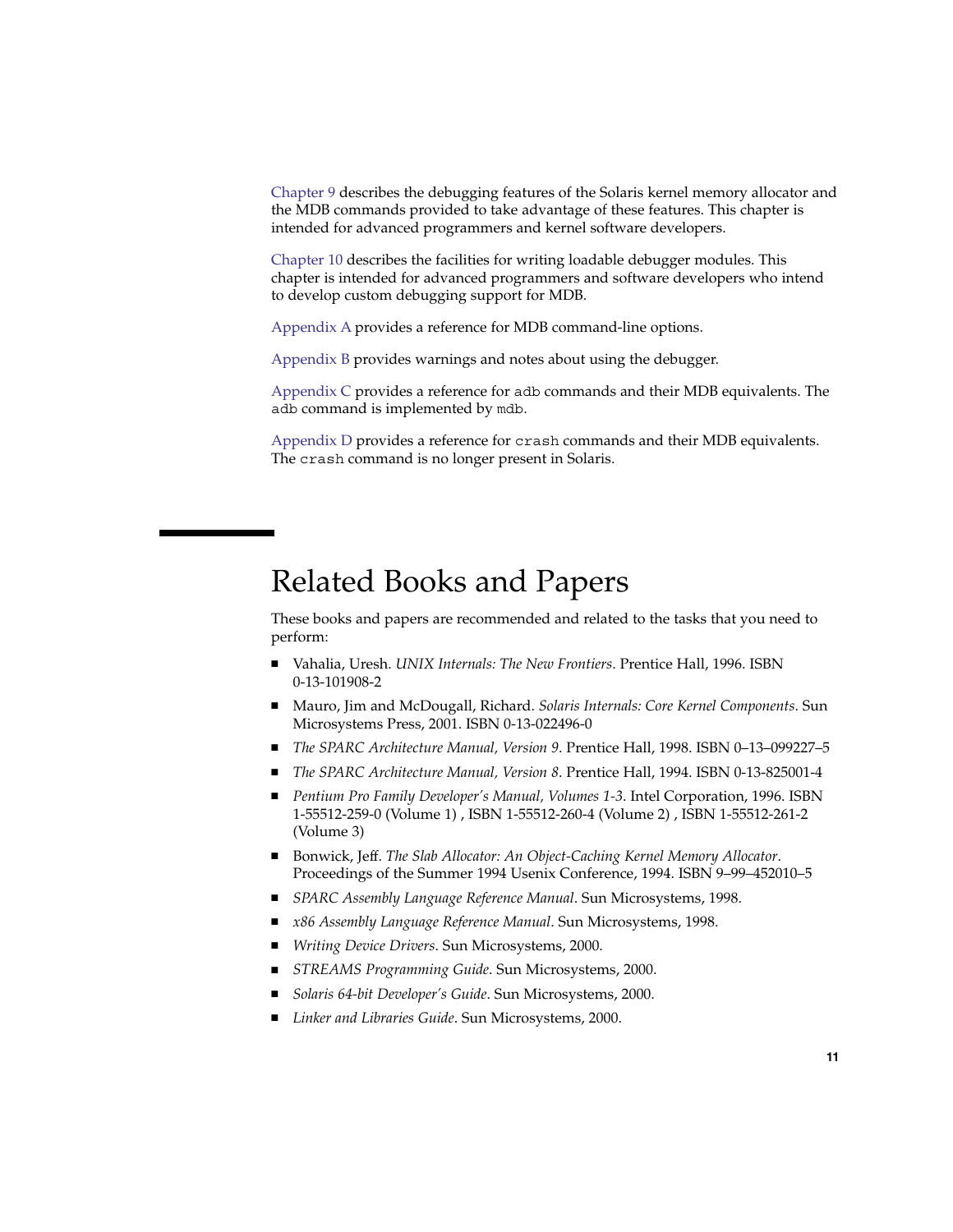## Accessing Sun Documentation Online

The docs.sun.com<sup>SM</sup> Web site enables you to access Sun technical documentation online. You can browse the docs.sun.com archive or search for a specific book title or subject. The URL is <http://docs.sun.com>.

## What Typographic Conventions Mean

The following table describes the typographic changes used in this book.

|  |  |  | <b>TABLE P-1</b> Typographic Conventions |
|--|--|--|------------------------------------------|
|--|--|--|------------------------------------------|

| <b>Typeface or Symbol</b> | <b>Meaning</b>                                                              | Example                                  |
|---------------------------|-----------------------------------------------------------------------------|------------------------------------------|
| AaBbCc123                 | The names of commands, files, and<br>directories; on-screen computer output | Edit your . login file.                  |
|                           |                                                                             | Use $1s$ -a to list all files.           |
|                           |                                                                             | machine name% you have<br>mail.          |
| AaBbCc123                 | What you type, contrasted with<br>on-screen computer output                 | machine name% su<br>Password:            |
| AaBbCc123                 | Command-line placeholder: replace with<br>a real name or value              | To delete a file, type $rm$<br>filename. |
| AaBbCc123                 | Book titles, new words, or terms, or<br>words to be emphasized.             | Read Chapter 6 in User's Guide.          |
|                           |                                                                             | These are called <i>class</i> options.   |
|                           |                                                                             | You must be <i>root</i> to do this.      |

### Shell Prompts in Command Examples

The following table shows the default system prompt and superuser prompt for the C shell, Bourne shell, and Korn shell, as well as the MDB debugger prompt.

**12** Solaris Modular Debugger Guide • January 2005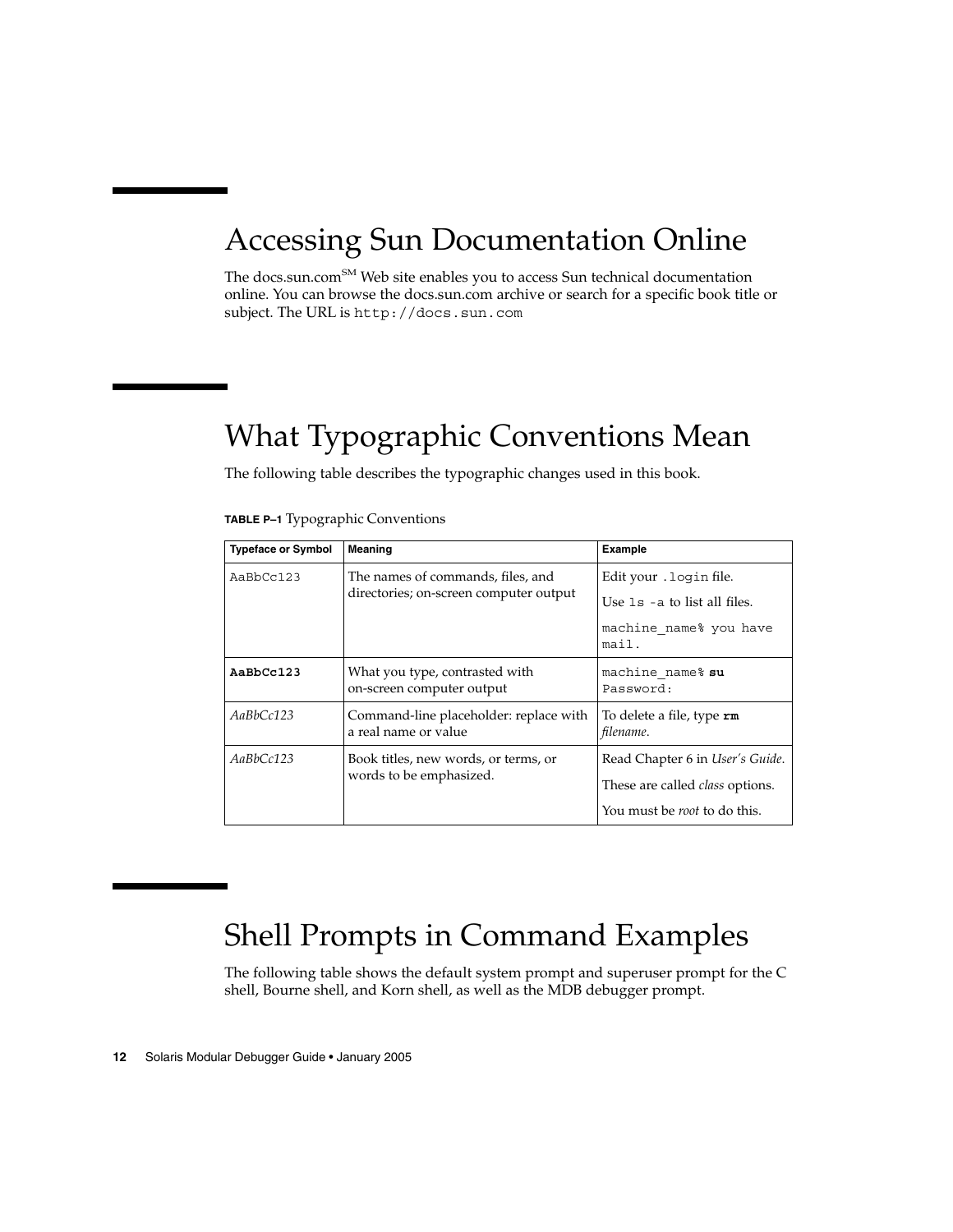#### **TABLE P–2** Shell Prompts

| Shell                                            | Prompt        |
|--------------------------------------------------|---------------|
| C shell prompt                                   | machine name% |
| C shell superuser prompt                         | machine name# |
| Bourne shell and Korn shell prompt               | \$            |
| Bourne shell and Korn shell superuser prompt   # |               |
| mdb prompt                                       | $\geq$        |
| kmdb prompt                                      | [cpu] >       |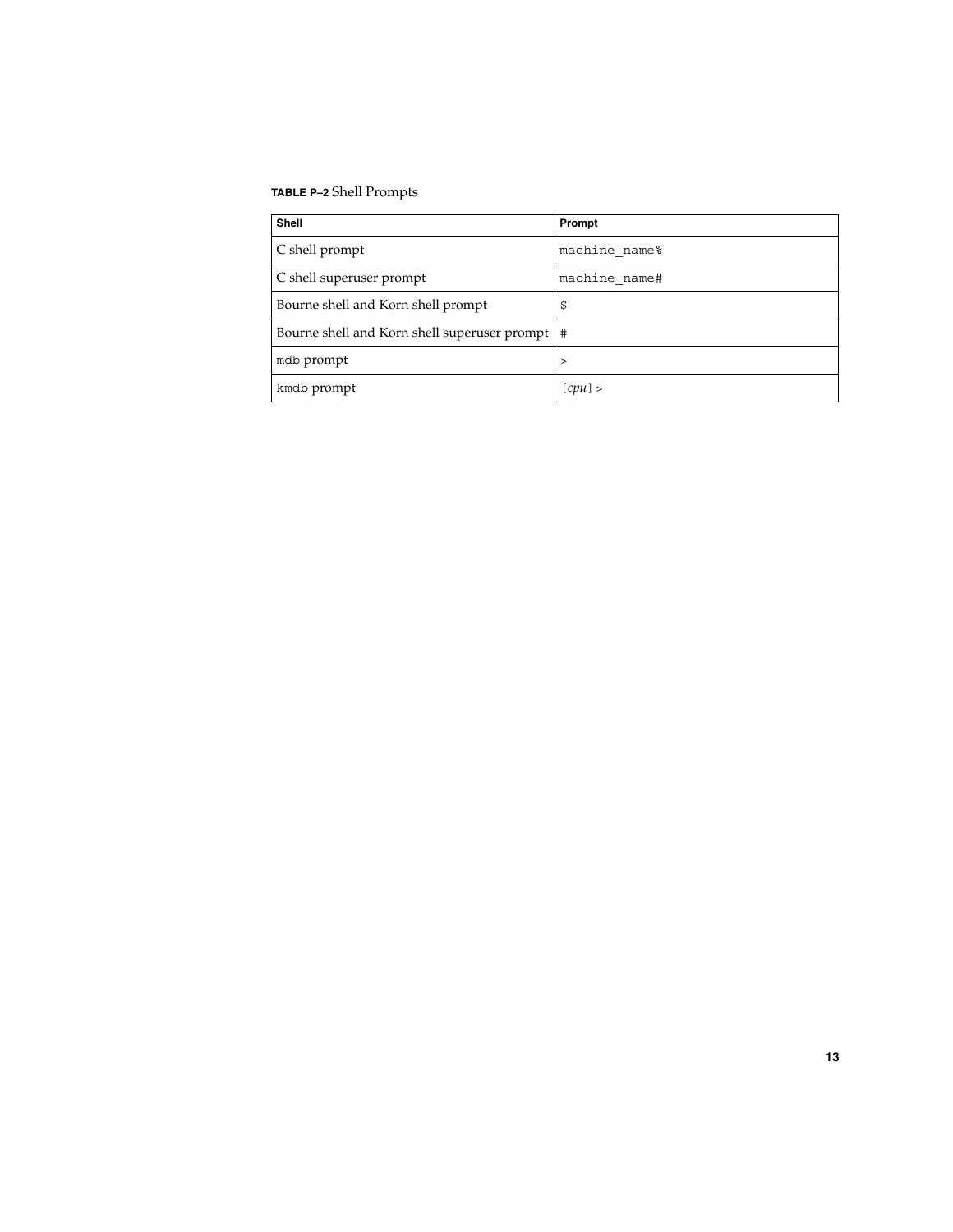Solaris Modular Debugger Guide • January 2005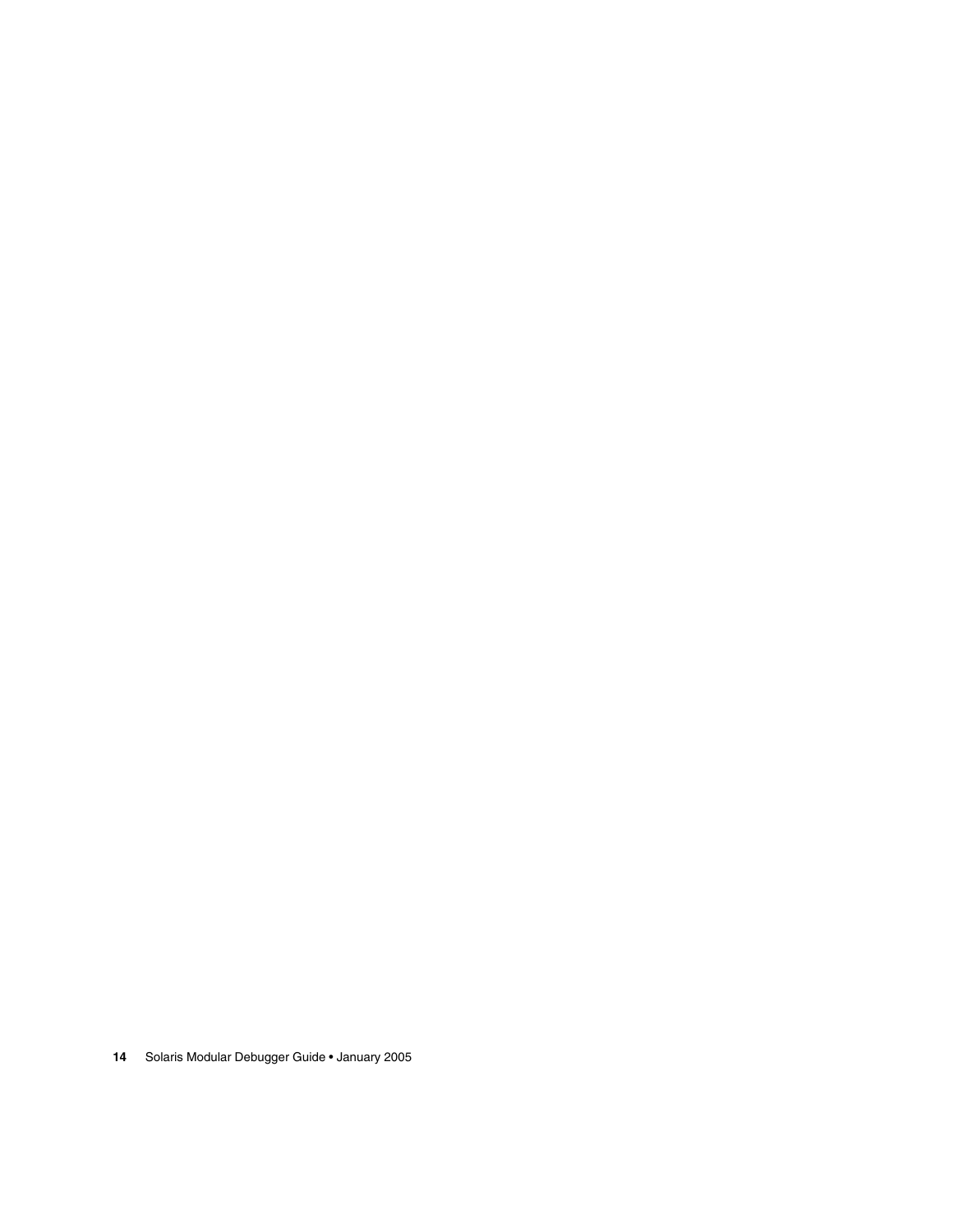#### <span id="page-14-0"></span>CHAPTER **1**

### Modular Debugger Overview

The Modular Debugger (MDB) is a general purpose debugging tool for Solaris whose primary feature is its extensibility. This book describes how to use MDB to debug complex software systems, with a particular emphasis on the facilities available for debugging the Solaris kernel and associated device drivers and modules. The book also includes a complete reference for and discussion of the MDB language syntax, debugger features, and MDB Module Programming API.

#### Introduction

Debugging is the process of analyzing the execution and state of a software program in order to remove defects. Traditional debugging tools provide facilities for execution control so that programmers can re-execute programs in a controlled environment and display the current state of program data or evaluate expressions in the source language used to develop the program. Unfortunately, these techniques are often inappropriate for debugging complex software systems such as:

- An operating system, where bugs might not be reproducible and program state is massive and distributed
- Programs that are highly optimized or have had their debug information removed
- Programs that are themselves low-level debugging tools
- Customer situations where the developer can only access post-mortem information

MDB is a tool that provides a completely customizable environment for debugging these programs and scenarios, including a dynamic module facility that programmers can use to implement their own debugging commands to perform program-specific analysis. Each MDB module can be used to examine the program in several different contexts, including live and post-mortem. The Solaris Operating System includes a set of MDB modules designed to aid programmers in debugging the Solaris kernel and related device drivers and kernel modules. Third-party developers might find it useful to develop and deliver their own debugging modules for supervisor or user software.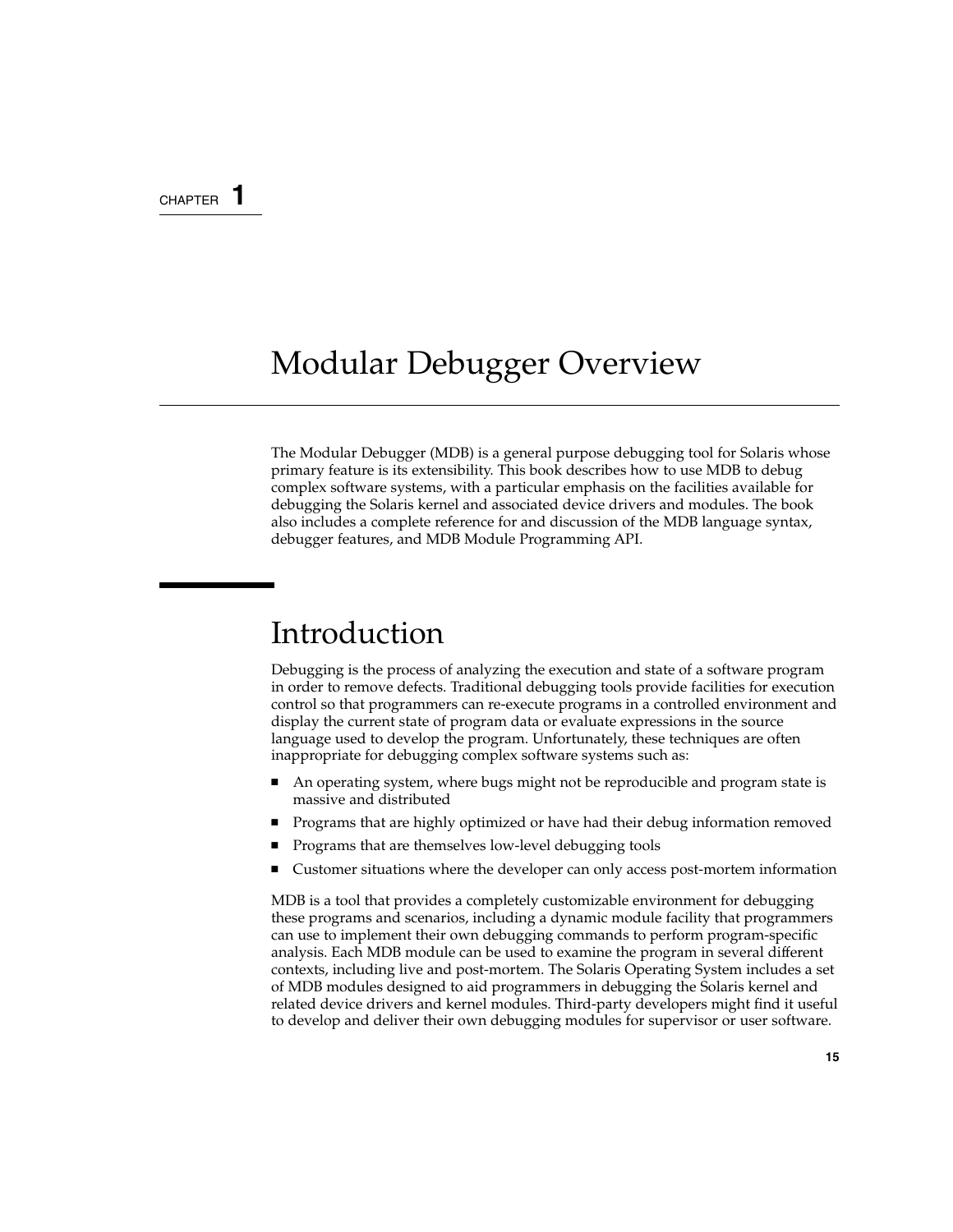## <span id="page-15-0"></span>MDB Features

MDB provides an extensive collection of features for analyzing the Solaris kernel and other target programs. You can:

- Perform post-mortem analysis of Solaris kernel crash dumps and user process core dumps: MDB includes a collection of debugger modules that facilitate sophisticated analysis of kernel and process state, in addition to standard data display and formatting capabilities. The debugger modules allow you to formulate complex queries to:
	- Locate all the memory allocated by a particular thread
	- Print a visual picture of a kernel STREAM
	- Determine what type of structure a particular address refers to
	- Locate leaked memory blocks in the kernel
	- Analyze memory to locate stack traces
- Use a first-class programming API to implement your own debugger commands and analysis tools without having to recompile or modify the debugger itself: In MDB, debugging support is implemented as a set of loadable modules (shared libraries that the debugger can dlopen(3C)), each of which provides a set of commands that extends the capabilities of the debugger itself. The debugger in turn provides an API of core services, such as the ability to read and write memory and access symbol table information. MDB provides a framework for developers to implement debugging support for their own drivers and modules; these modules can then be made available for everyone to use.
- Learn to use MDB if you are already familiar with the legacy debugging tools adb and crash: MDB provides backward compatibility with these existing debugging solutions. The MDB language itself is designed as a superset of the adb language; all existing adb macros and commands work within MDB so developers who use adb can immediately use MDB without knowing any MDB-specific commands. MDB also provides commands that surpass the functionality available from the crash utility.
- Benefit from enhanced usability features. MDB provides a host of usability features, including:
	- Command-line editing
	- Command history
	- Built-in output pager
	- Syntax error checking and handling
	- Online help
	- Interactive session logging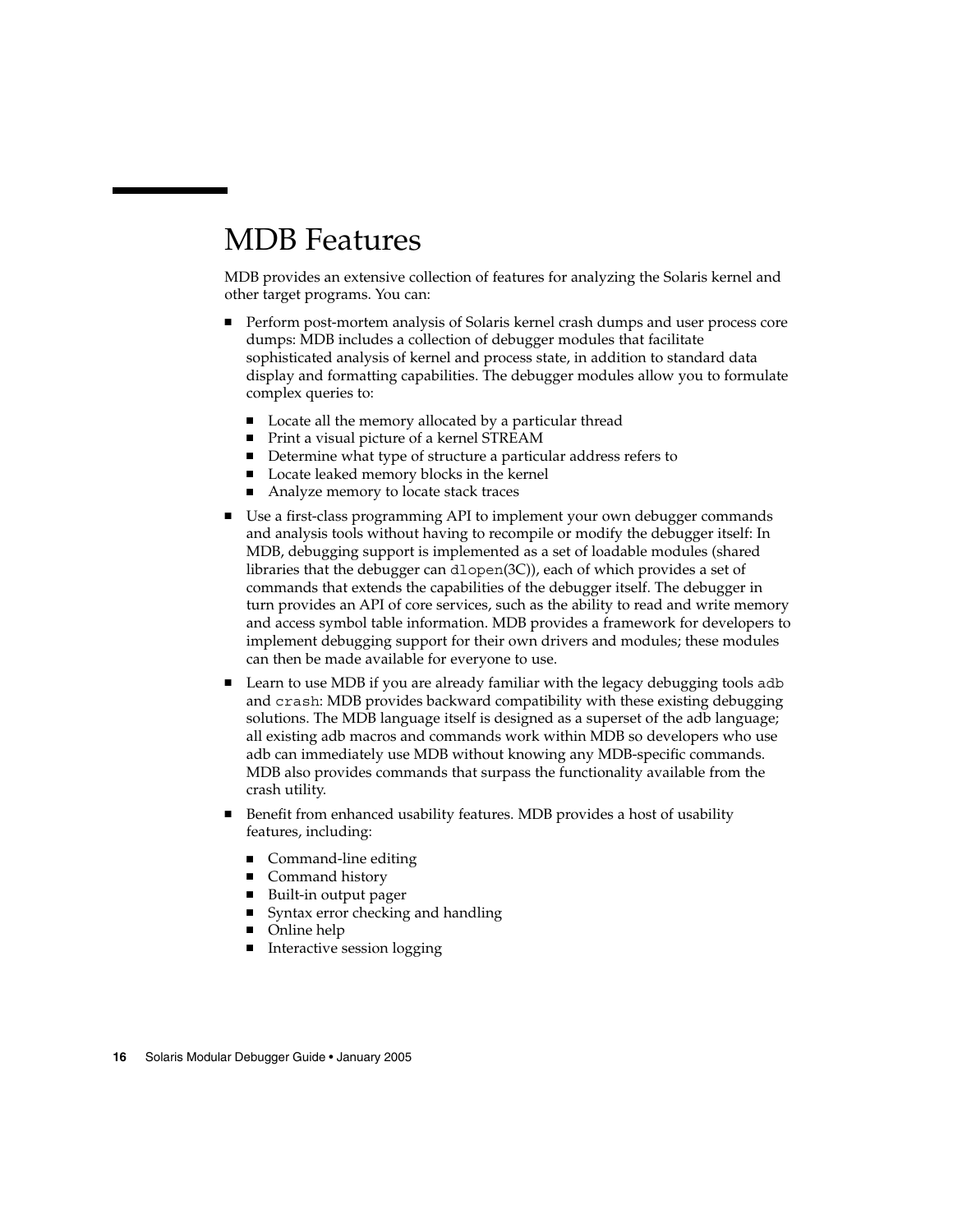## <span id="page-16-0"></span>Using MDB

MDB is available on Solaris systems as two commands that share common features: mdb and kmdb. You can use the mdb command interactively or in scripts to debug live user processes, user process core files, kernel crash dumps, the live operating system, object files, and other files. You can use the kmdb command to debug the live operating system kernel and device drivers when you also need to control and halt the execution of the kernel. To start mdb, execute the mdb(1) command. To start kmdb, boot the system as described in the kmdb(1) man page, or execute the mdb command with the -K option.

#### Future Enhancements

MDB provides a stable foundation for developing advanced post-mortem analysis tools. Each Solaris operating system release includes additional MDB modules that provide even more sophisticated functionality for debugging the kernel and other software programs. You can use MDB to debug existing software programs, and develop your own modules to improve your ability to debug your own Solaris drivers and applications.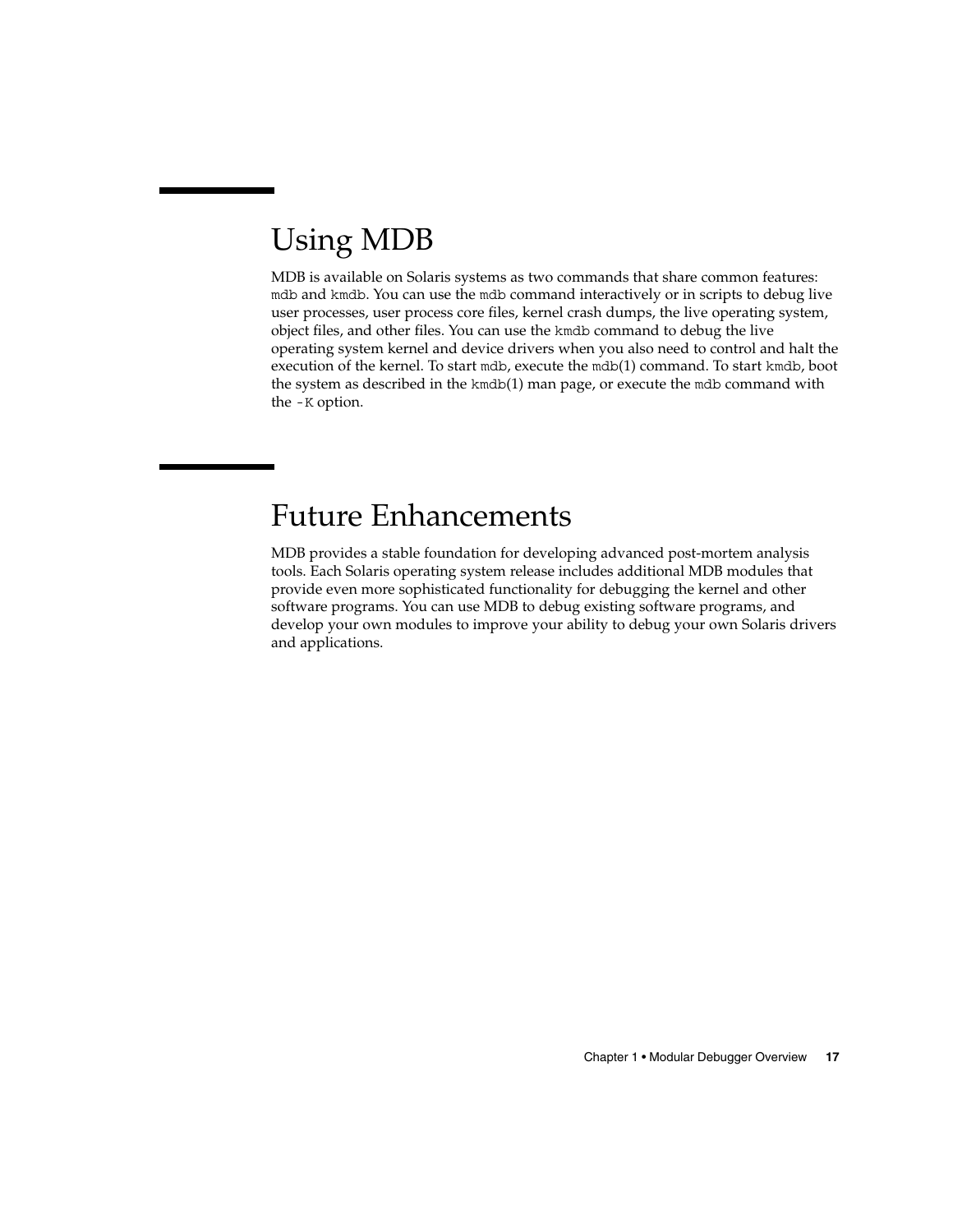Solaris Modular Debugger Guide • January 2005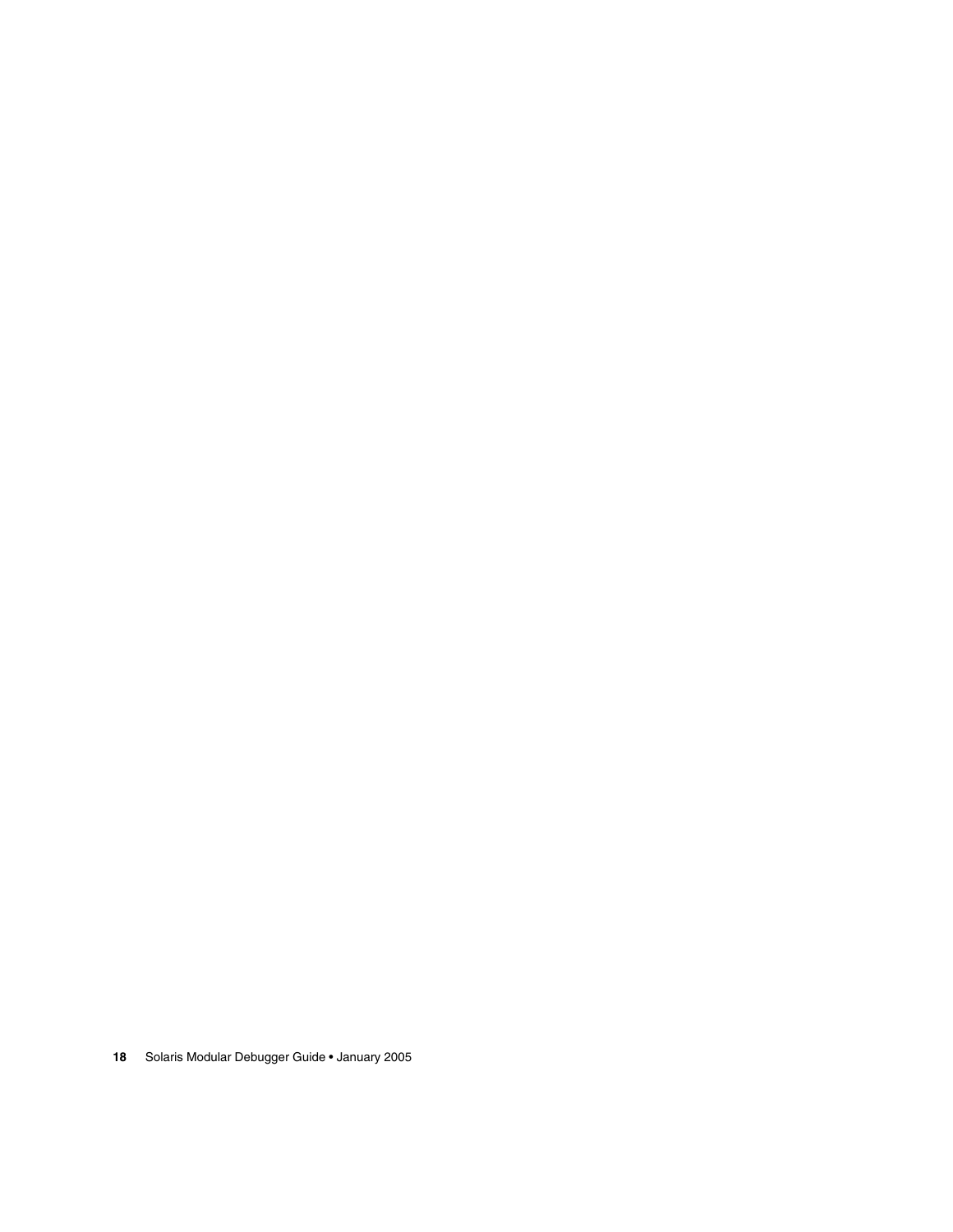#### <span id="page-18-0"></span>CHAPTER **2**

## Debugger Concepts

This section discusses the significant aspects of MDB's design, and the benefits derived from this architecture.

## Building Blocks

The **target** is the program being inspected by the debugger. MDB currently provides support for the following types of targets:

- User processes
- User process core files
- Live operating system without kernel execution control (through /dev/kmem and /dev/ksyms)
- Live operating system with kernel execution control (through kmdb(1))
- Operating system crash dumps
- User process images recorded inside an operating system crash dump
- ELF object files
- Raw data files

Each target exports a standard set of properties, including one or more address spaces, one or more symbol tables, a set of load objects, and a set of threads. [Figure 2–1](#page-19-0) shows an overview of the MDB architecture, including two of the built-in targets and a pair of sample modules.

A debugger command, or **dcmd** (pronounced *dee-command*) in MDB terminology, is a routine in the debugger that can access any of the properties of the current target. MDB parses commands from standard input, then executes the corresponding dcmds. Each dcmd can also accept a list of string or numerical arguments, as shown in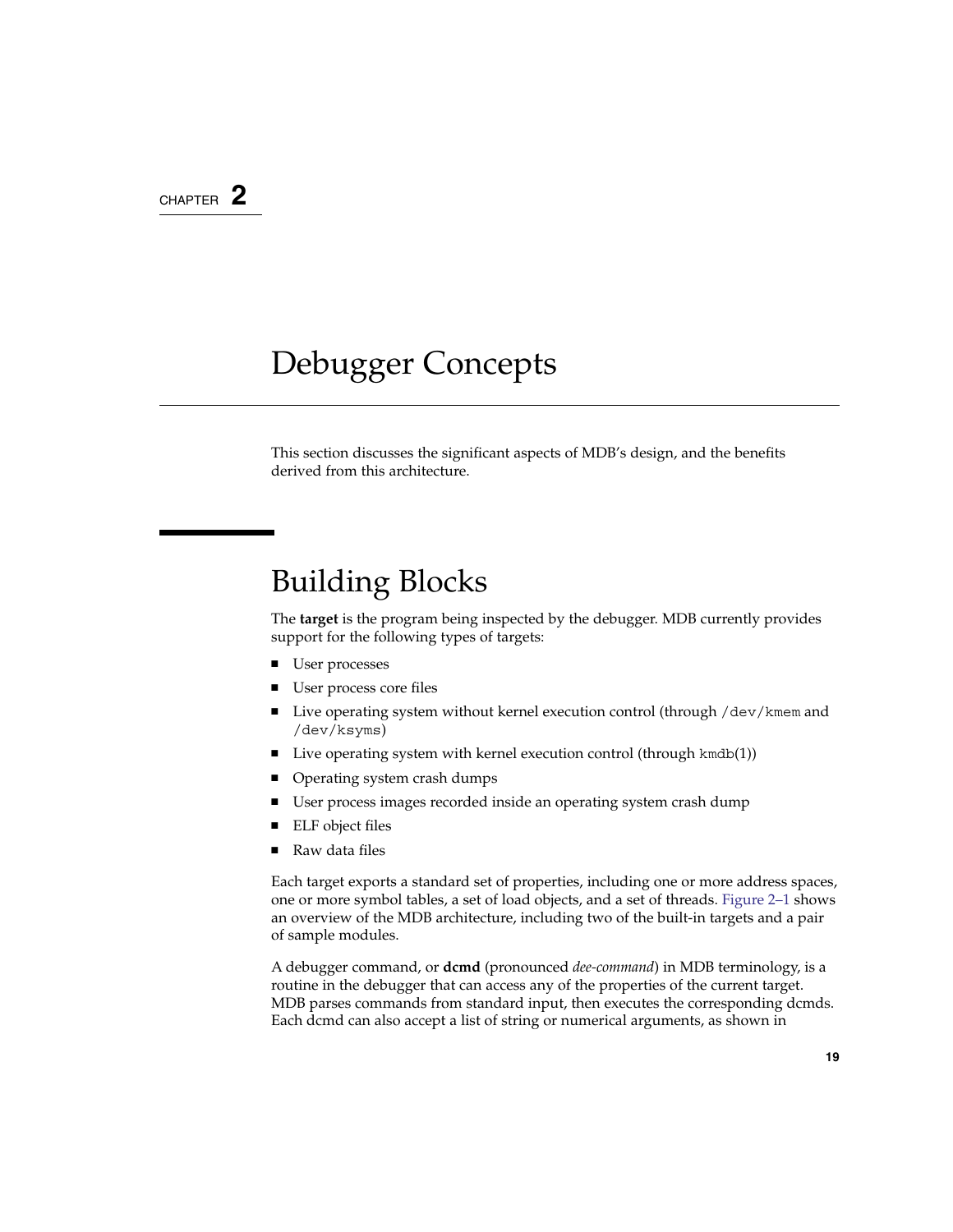<span id="page-19-0"></span>"Syntax" [on page 23.](#page-22-0) MDB contains a set of built-in dcmds described in [Chapter 5,](#page-40-0) that are always available. The programmer can also extend the capabilities of MDB itself by writing dcmds using a programming API provided with MDB.

A **walker** is a set of routines that describe how to walk, or iterate, through the elements of a particular program data structure. A walker encapsulates the data structure's implementation from dcmds and from MDB itself. You can use walkers interactively, or use them as a primitive to build other dcmds or walkers. As with dcmds, the programmer can extend MDB by implementing additional walkers as part of a debugger module.

A debugger module, or **dmod** (pronounced *dee-mod*), is a dynamically loaded library containing a set of dcmds and walkers. During initialization, MDB attempts to load dmods corresponding to the load objects present in the target. You can subsequently load or unload dmods at any time while running MDB. MDB provides a set of standard dmods for debugging the Solaris kernel.

A **macro file** is a text file containing a set of commands to execute. Macro files are typically used to automate the process of displaying a simple data structure. MDB provides complete backward compatibility for the execution of macro files written for adb. The set of macro files provided with the Solaris installation can therefore be used with either tool.



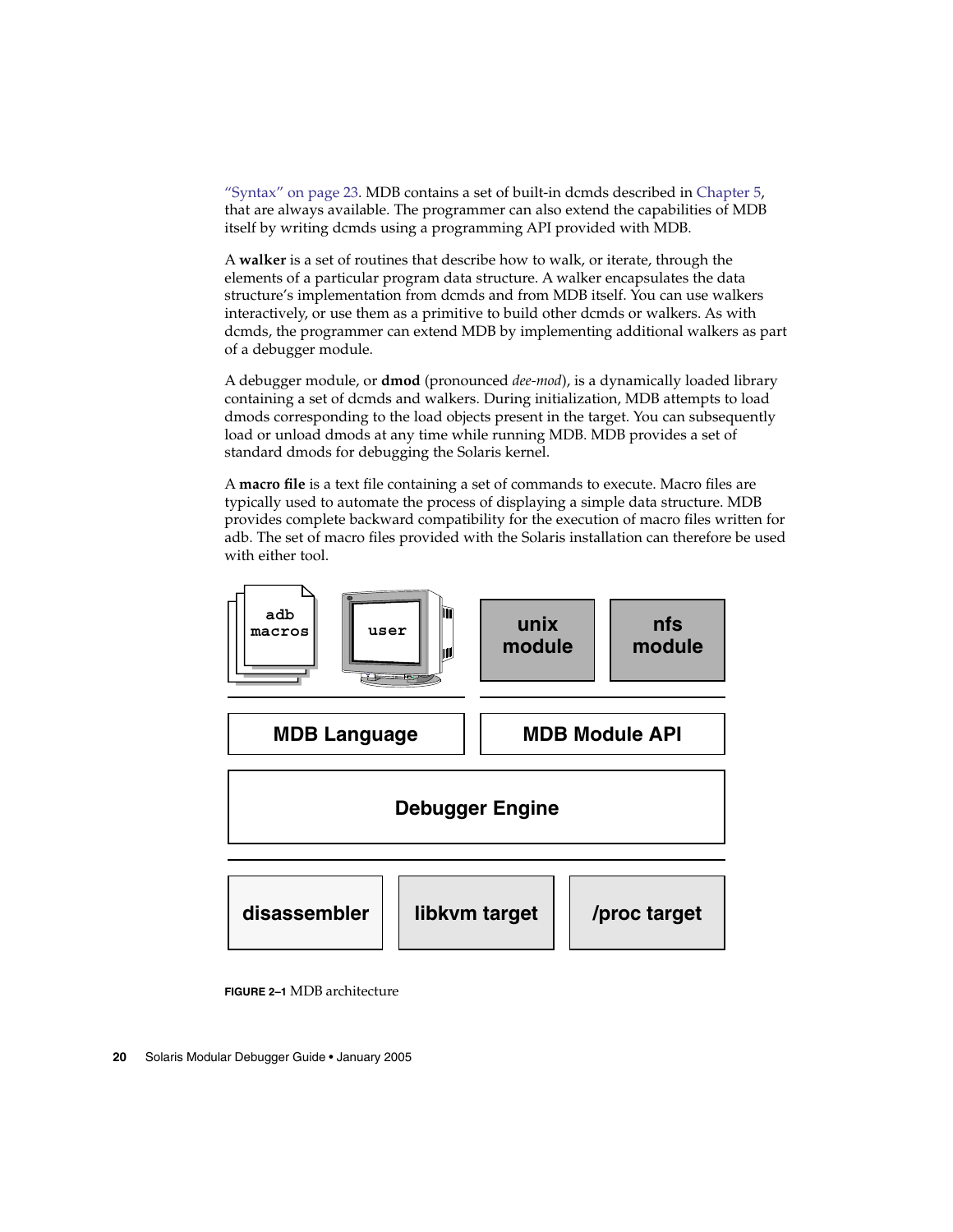## <span id="page-20-0"></span>Modularity

The benefit of MDB's modular architecture extends beyond the ability to load a module containing additional debugger commands. The MDB architecture defines clear interface boundaries between each of the layers shown in [Figure 2–1.](#page-19-0) Macro files execute commands written in the MDB or adb language. Dcmds and walkers in debugger modules are written using the MDB Module API, and this forms the basis of an application binary interface that allows the debugger and its modules to evolve independently.

The MDB name space of walkers and dcmds also defines a second set of layers between debugging code that maximizes code sharing and limits the amount of code that must be modified as the target program itself evolves. For example, one of the primary data structures in the Solaris kernel is the list of proc\_t structures representing active processes in the system. The ::ps dcmd must iterate over this list in order to produce its output. However, the code to iterate over the list is not in the ::ps dcmd, it is encapsulated in the genunix module's proc walker.

MDB provides both ::ps and ::ptree dcmds, but neither has any knowledge of how proc\_t structures are accessed in the kernel. Instead, they invoke the proc walker programmatically and format the set of returned structures appropriately. If the data structure used for proc\_t structures ever changed, MDB could provide a new proc walker and none of the dependent dcmds would need to change. The proc walker can also be accessed interactively using the : : walk dcmd in order to create novel commands as you work during a debugging session.

In addition to facilitating layering and code sharing, the MDB Module API provides dcmds and walkers with a single stable interface for accessing various properties of the underlying target. The same API functions are used to access information from user process or kernel targets, simplifying the task of developing new debugging facilities.

In addition, a custom MDB module can be used to perform debugging tasks in a variety of contexts. For example, you might want to develop an MDB module for a user program you are developing. Once you have done so, you can use this module when MDB examines a live process executing your program, a core dump of your program, or even a kernel crash dump taken on a system where your program was executing.

The Module API provides facilities for accessing the following target properties:

Address Spaces The module API provides facilities for reading and writing data from the target's virtual address space. Functions for reading and writing using physical addresses are also provided for kernel debugging modules.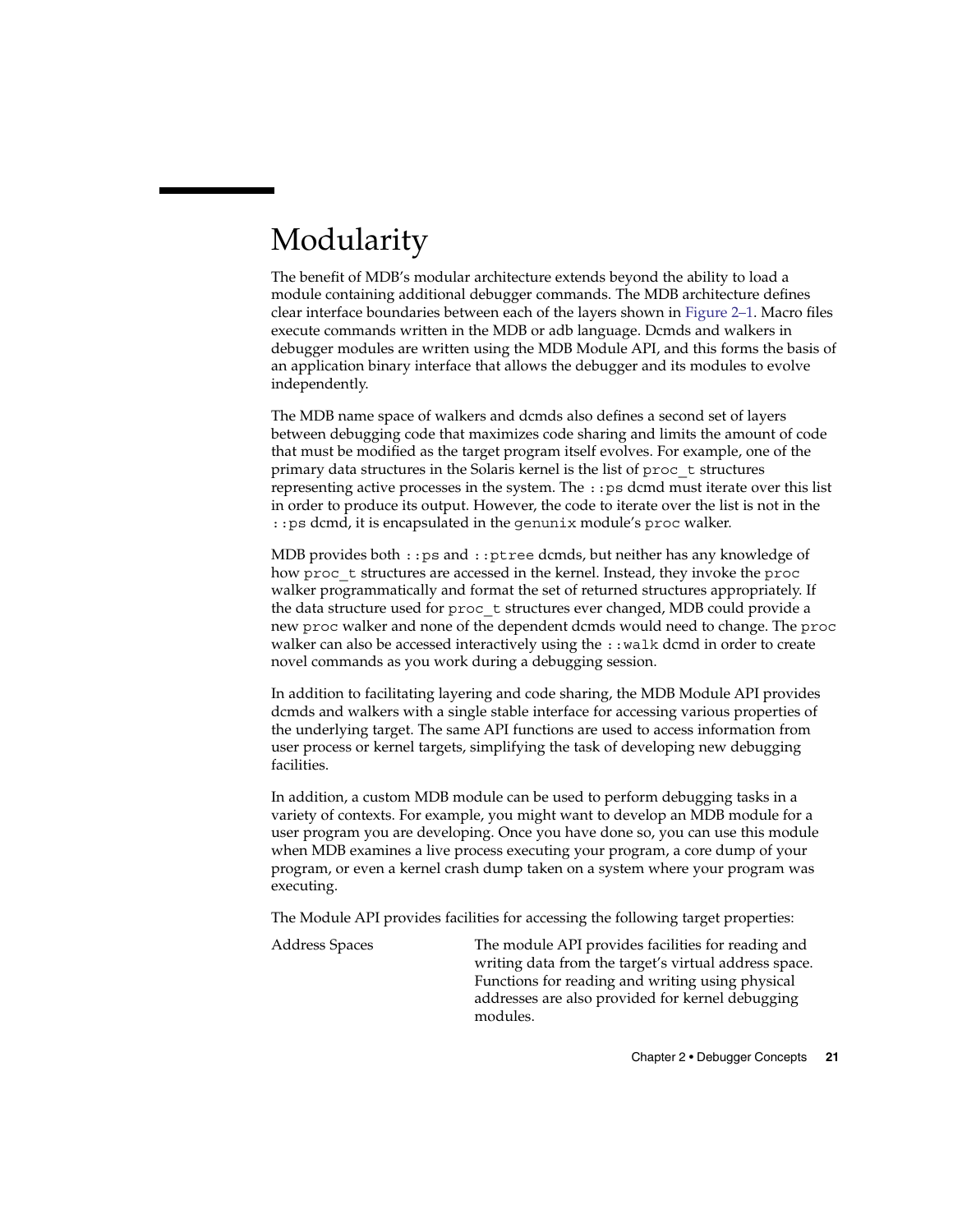| Symbol Tables | The module API provides access to the static and<br>dynamic symbol tables of the target's primary<br>executable file, its runtime link-editor, and a set of load<br>objects (shared libraries in a user process or loadable<br>modules in the Solaris kernel).          |
|---------------|-------------------------------------------------------------------------------------------------------------------------------------------------------------------------------------------------------------------------------------------------------------------------|
| External Data | The module API provides a facility for retrieving a<br>collection of named external data buffers associated<br>with the target. For example, MDB provides<br>programmatic access to the proc (4) structures<br>associated with a user process or user core file target. |

In addition, you can use built-in MDB dcmds to access information about target memory mappings, load objects, register values, and control the execution of user process targets.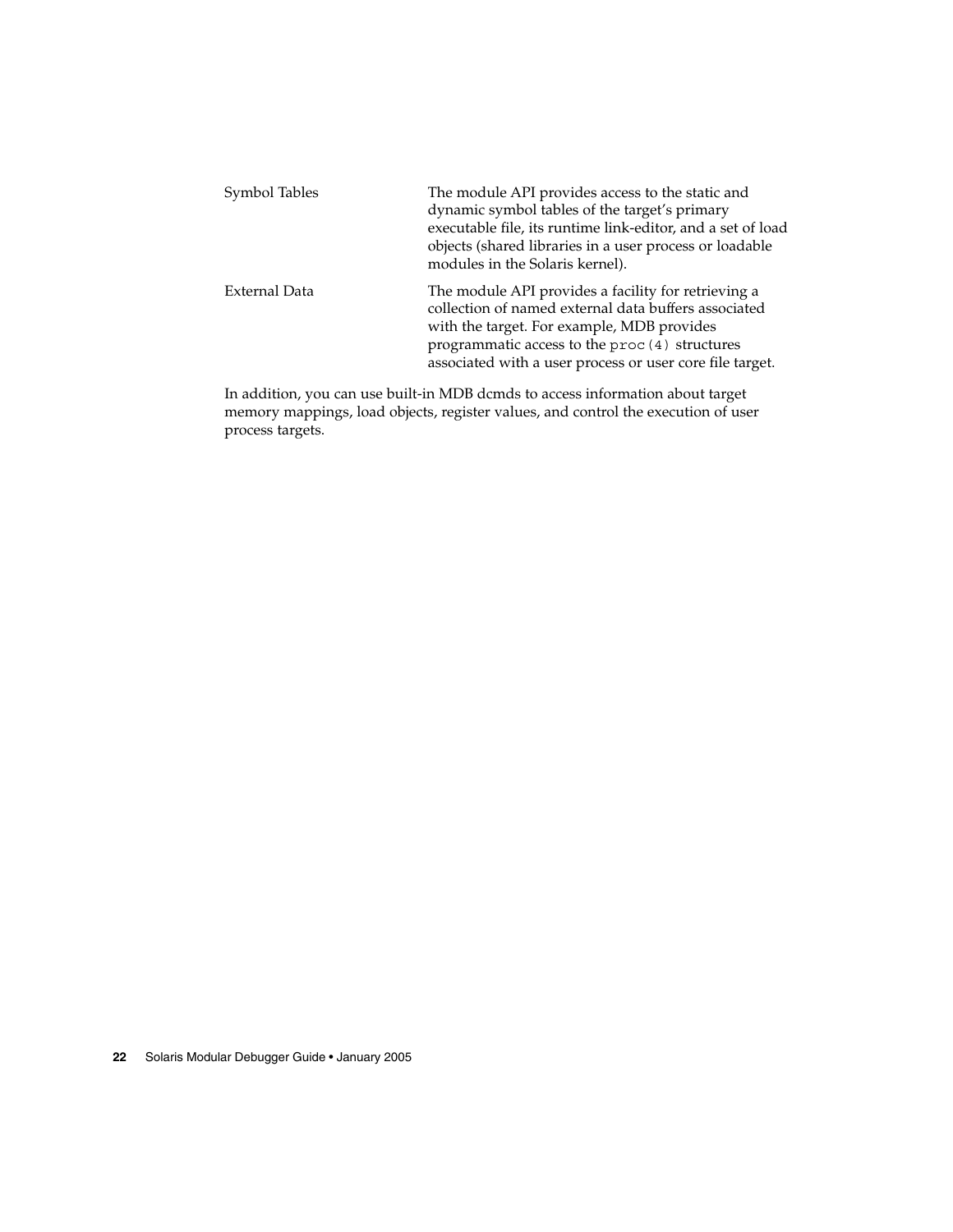#### <span id="page-22-0"></span>CHAPTER **3**

### Language Syntax

This chapter describes the MDB language syntax, operators, and rules for command and symbol name resolution.

#### Syntax

The debugger processes commands from standard input. If standard input is a terminal, MDB provides terminal editing capabilities. MDB can also process commands from macro files and from dcmd pipelines, described below. The language syntax is designed around the concept of computing the value of an expression (typically a memory address in the target), and applying a dcmd to that address. The current address location is referred to as *dot*, and "." is used to reference its value.

A *metacharacter* is one of the following characters:

 $[ ] \mid ! / \ \rangle$  ? = > \$ : ; NEWLINE SPACE TAB

A *blank* is a TAB or a SPACE. A *word* is a sequence of characters separated by one or more non-quoted metacharacters. Some of the metacharacters function only as delimiters in certain contexts, as described below. An *identifier* is a sequence of letters, digits, underscores, periods, or back quotes beginning with a letter, underscore, or period. Identifiers are used as the names of symbols, variables, dcmds, and walkers. Commands are delimited by a NEWLINE or semicolon ( ; ).

A dcmd is denoted by one of the following words or metacharacters:

 $/ \setminus ? =$  > \$character : character : : identifier

dcmds named by metacharacters or prefixed by a single \$ or : are provided as built-in operators, and implement complete compatibility with the command set of the legacy adb(1) utility. After a dcmd has been parsed, the  $/$ ,  $\backslash$ ,  $?$ ,  $=$ ,  $\backsim$ ,  $\lessdot$ , and : characters are no longer recognized as metacharacters until the termination of the argument list.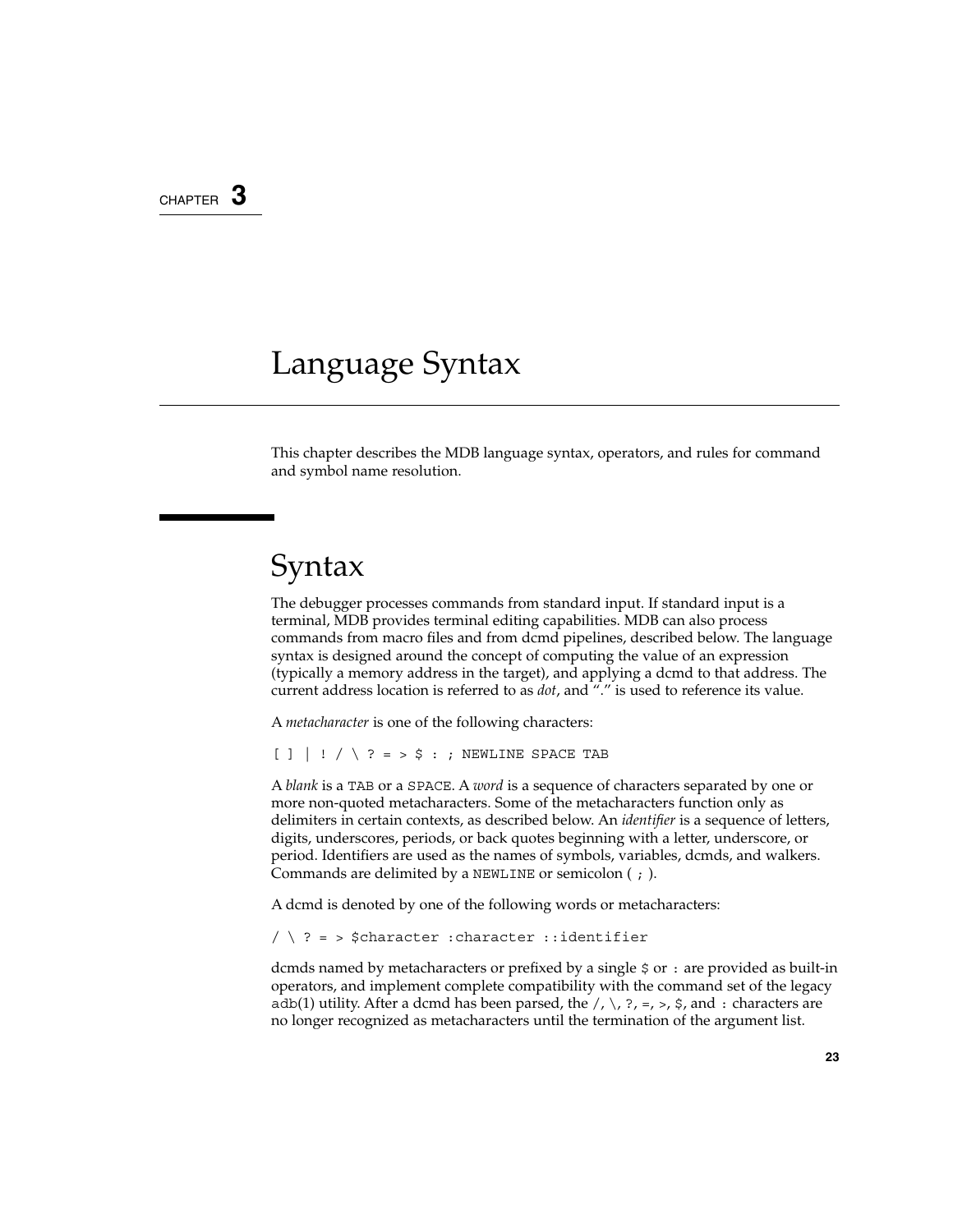<span id="page-23-0"></span>A *simple-command* is a dcmd followed by a sequence of zero or more blank-separated words. The words are passed as arguments to the invoked dcmd, except as specified under ["Arithmetic Expansion"](#page-24-0) on page 25 and "Quoting" [on page 27.](#page-26-0) Each dcmd returns an exit status that indicates it was either successful, failed, or was invoked with invalid arguments.

A *pipeline* is a sequence of one or more simple commands separated by |. Unlike the shell, dcmds in MDB pipelines are not executed as separate processes. After the pipeline has been parsed, each dcmd is invoked in order from left to right. Each dcmd's output is processed and stored as described in ["dcmd Pipelines"](#page-30-0) on page 31. After the left-hand dcmd is complete, its processed output is used as input for the next dcmd in the pipeline. If any dcmd does not return a successful exit status, the pipeline is aborted.

An *expression* is a sequence of words that is evaluated to compute a 64-bit unsigned integer value. The words are evaluated using the rules described in ["Arithmetic](#page-24-0) [Expansion"](#page-24-0) on page 25.

#### Commands

A *command* is one of the following:

#### pipeline [ ! word ... ] [ ; ]

A simple-command or pipeline can be optionally suffixed with the ! character, indicating that the debugger should open a pipe(2) and send the standard output of the last dcmd in the MDB pipeline to an external process created by executing \$SHELL -c followed by the string formed by concatenating the words after the ! character. For more details, refer to ["Shell Escapes"](#page-27-0) on page 28.

expression pipeline [ ! word ... ] [ ; ]

A simple-command or pipeline can be prefixed with an expression. Before execution of the pipeline, the value of dot (the variable denoted by ".") is set to the value of the expression.

expression , expression pipeline [ ! word ... ] [ ; ]

A simple-command or pipeline can be prefixed with two expressions. The first is evaluated to determine the new value of dot, and the second is evaluated to determine a repeat count for the first dcmd in the pipeline. This dcmd will be executed *count* times before the next dcmd in the pipeline is executed. The repeat count applies only to the first dcmd in the pipeline.

expression pipeline [ ! word ... ] [ ; ]

If the initial expression is omitted, dot is not modified; however, the first dcmd in the pipeline will be repeated according to the value of the expression.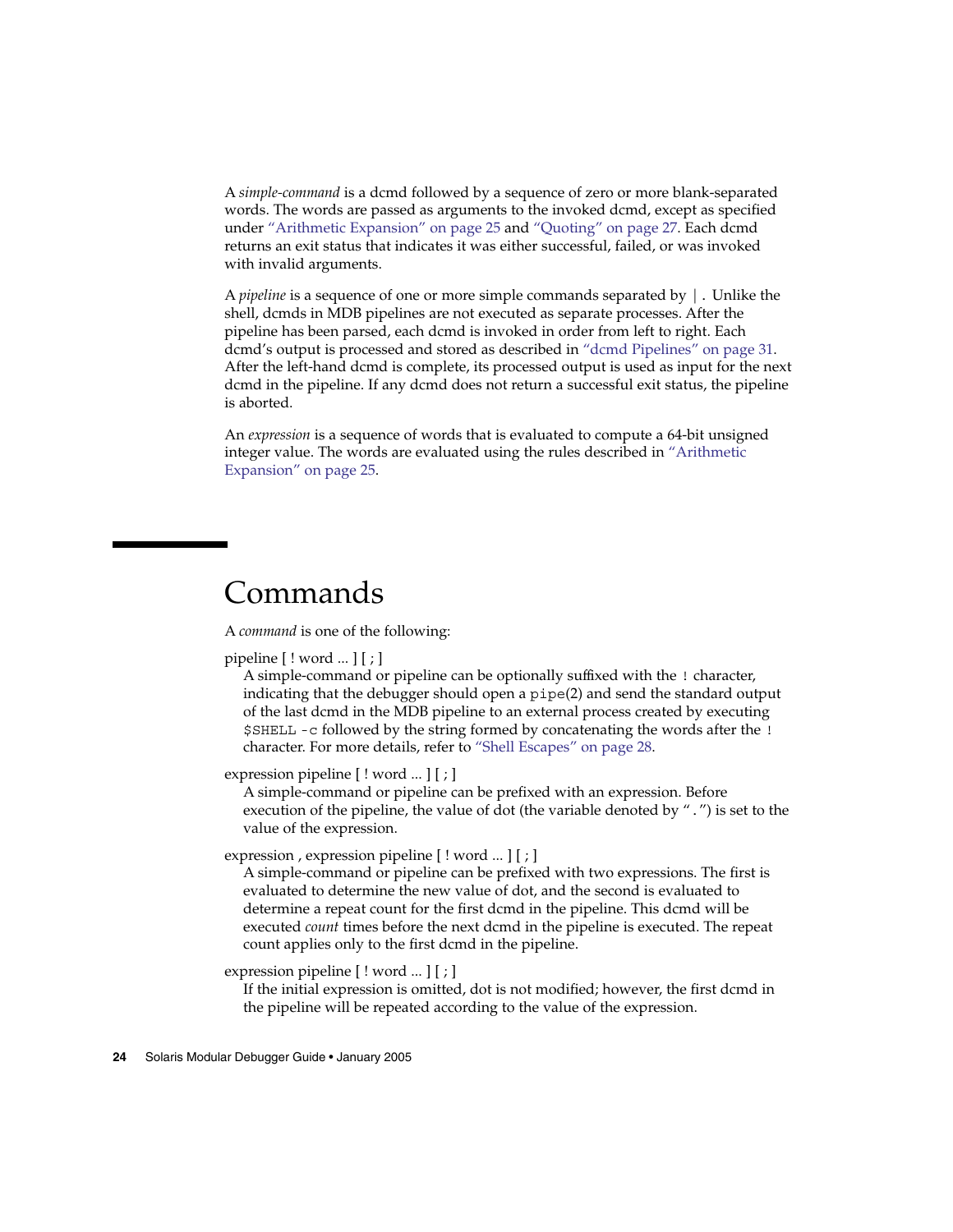<span id="page-24-0"></span>expression  $[$  ! word ...  $]$   $[$  ;  $]$ 

A command can consist only of an arithmetic expression. The expression is evaluated and the dot variable is set to its value, then the previous dcmd and arguments are executed using the new value of dot.

expression , expression [ ! word ... ] [ ; ]

A command can consist only of a dot expression and repeat count expression. After dot is set to the value of the first expression, the previous dcmd and arguments are repeatedly executed the number of times specified by the value of the second expression.

expression  $[$ ! word ...  $]$  $[$ ;  $]$ 

If the initial expression is omitted, dot is not modified but the previous dcmd and arguments are repeatedly executed the number of times specified by the value of the count expression.

#### ! word ... [ ; ]

If the command begins with the ! character, no dcmds are executed and the debugger executes \$SHELL -c followed by the string formed by concatenating the words after the ! character.

#### Comments

A word beginning with // causes that word and all the subsequent characters up to a NEWLINE to be ignored.

## Arithmetic Expansion

Arithmetic expansion is performed when an MDB command is preceded by an optional expression representing a start address, or a start address and a repeat count. Arithmetic expansion can also be performed to compute a numerical argument for a dcmd. An arithmetic expression can appear in an argument list enclosed in square brackets preceded by a dollar sign (\$[ expression ]), and will be replaced by the value of the expression.

Expressions can contain any of the following special words:

*integer* The specified integer value. Integer values can be prefixed with 0i or 0I to indicate binary values, 0o or 0O to indicate octal values, 0t or 0T to indicate decimal values, and 0x or 0X to indicate hexadecimal values (the default).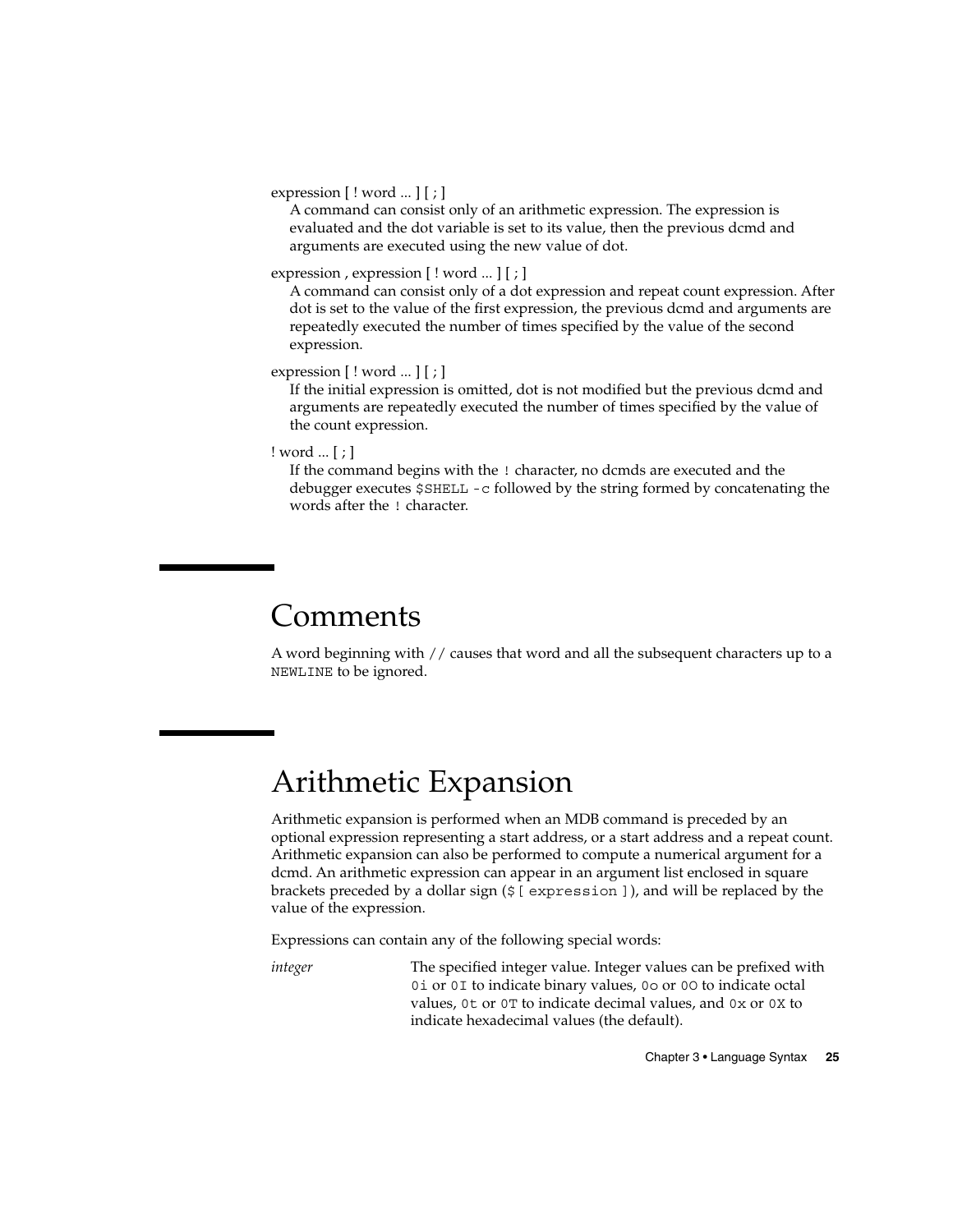<span id="page-25-0"></span>

| $0[tT][0-9]+.[0-9]+$ | The specified decimal floating point value, converted to its IEEE<br>double-precision floating point representation                                                                                                                                                                        |
|----------------------|--------------------------------------------------------------------------------------------------------------------------------------------------------------------------------------------------------------------------------------------------------------------------------------------|
| 'cccccccc'           | The integer value computed by converting each character to a<br>byte equal to its ASCII value. Up to eight characters can be<br>specified in a character constant. Characters are packed into the<br>integer in reverse order (right-to-left), beginning at the least<br>significant byte. |
| identifier           | The value of the variable named by <i>identifier</i>                                                                                                                                                                                                                                       |
| identifier           | The value of the symbol named by <i>identifier</i>                                                                                                                                                                                                                                         |
| (expression)         | The value of <i>expression</i>                                                                                                                                                                                                                                                             |
| $\bullet$            | The value of dot                                                                                                                                                                                                                                                                           |
| &                    | The most recent value of dot used to execute a dcmd                                                                                                                                                                                                                                        |
| $^{+}$               | The value of dot incremented by the current increment                                                                                                                                                                                                                                      |
| $\wedge$             | The value of dot decremented by the current increment                                                                                                                                                                                                                                      |

The increment is a global variable that stores the total bytes read by the last formatting dcmd. For more information on the increment, refer to the discussion of ["Formatting](#page-31-0) dcmds" [on page 32.](#page-31-0)

#### Unary Operators

Unary operators are right associative and have higher precedence than binary operators. The unary operators are:

| #expression         | Logical negation                                                                                                                                                           |
|---------------------|----------------------------------------------------------------------------------------------------------------------------------------------------------------------------|
| $\sim$ expression   | Bitwise complement                                                                                                                                                         |
| -expression         | Integer negation                                                                                                                                                           |
| %expression         | Value of a pointer-sized quantity at the object file location<br>corresponding to virtual address expression in the target's<br>virtual address space                      |
| %/[csil]/expression | Value of a char-, short-, int-, or long-sized quantity at the object<br>file location corresponding to virtual address expression in the<br>target's virtual address space |
| %/[1248]/expression | Value of a one-, two-, four-, or eight-byte quantity at the object<br>file location corresponding to virtual address expression in the<br>target's virtual address space   |
| *expression         | Value of a pointer-sized quantity at virtual address expression in<br>the target's virtual address space                                                                   |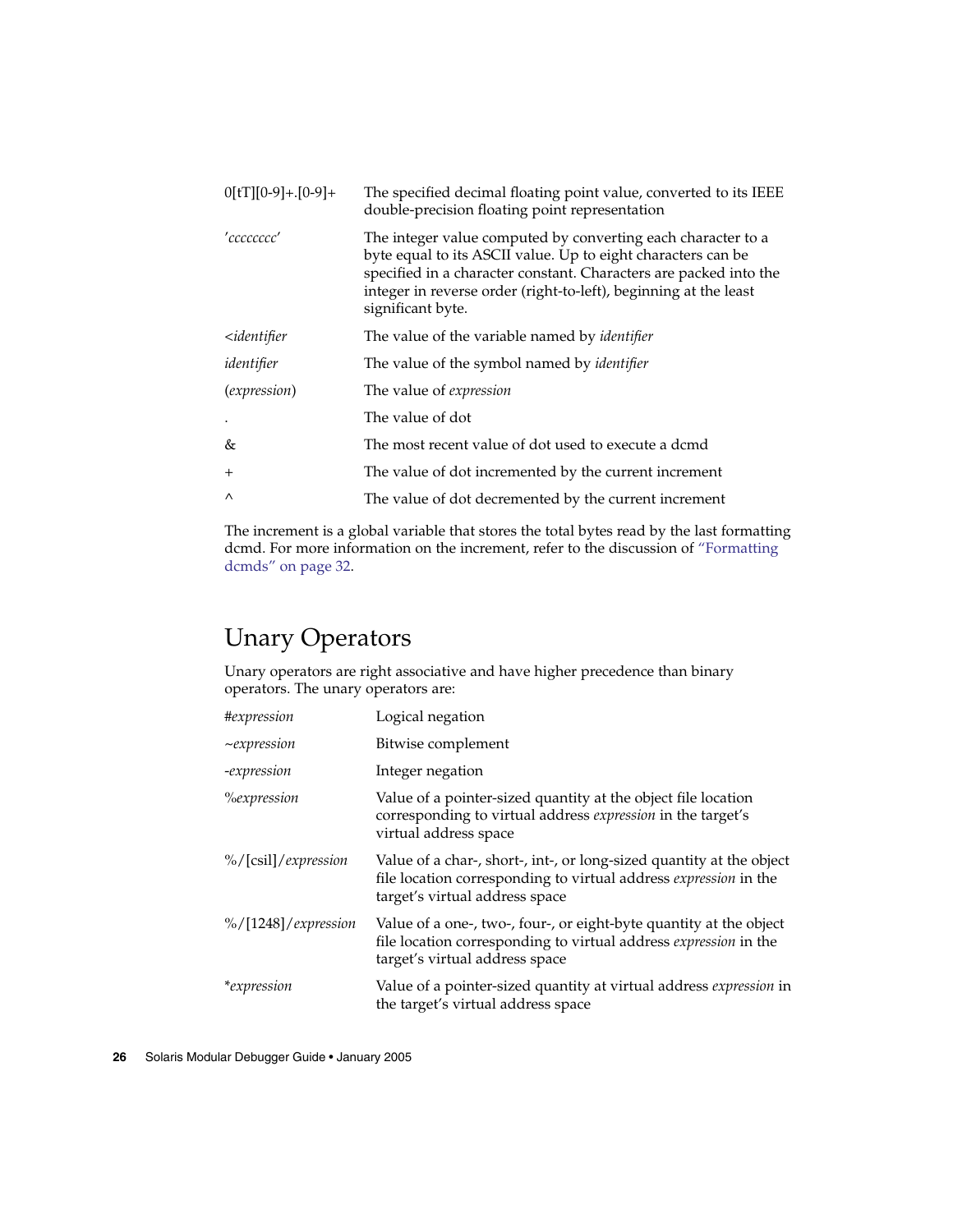<span id="page-26-0"></span>

| */[csil]/expression   | Value of a char-, short-, int-, or long-sized quantity at virtual<br>address <i>expression</i> in the target's virtual address space |
|-----------------------|--------------------------------------------------------------------------------------------------------------------------------------|
| $*/[1248]/expression$ | Value of a one-, two-, four-, or eight-byte quantity at virtual<br>address expression in the target's virtual address space          |

#### Binary Operators

Binary operators are left associative and have lower precedence than unary operators. The binary operators, in order of precedence from highest to lowest, are:

- \* Integer multiplication
- % Integer division
- # Left-hand side rounded up to next multiple of right-hand side
- + Integer addition
- Integer subtraction
- << Bitwise shift left
- >> Bitwise shift right
- == Logical equality
- != Logical inequality
- & Bitwise AND
- ^ Bitwise exclusive OR
- | Bitwise inclusive OR

## Quoting

Each metacharacter described previously (see "Syntax" [on page 23\)](#page-22-0) terminates a word unless quoted. Characters can be quoted (forcing MDB to interpret each character as itself without any special significance) by enclosing them in a pair of single (') or double (") quotation marks. A single quote cannot appear within single quotes. Inside double quotes, MDB recognizes the C programming language character escape sequences.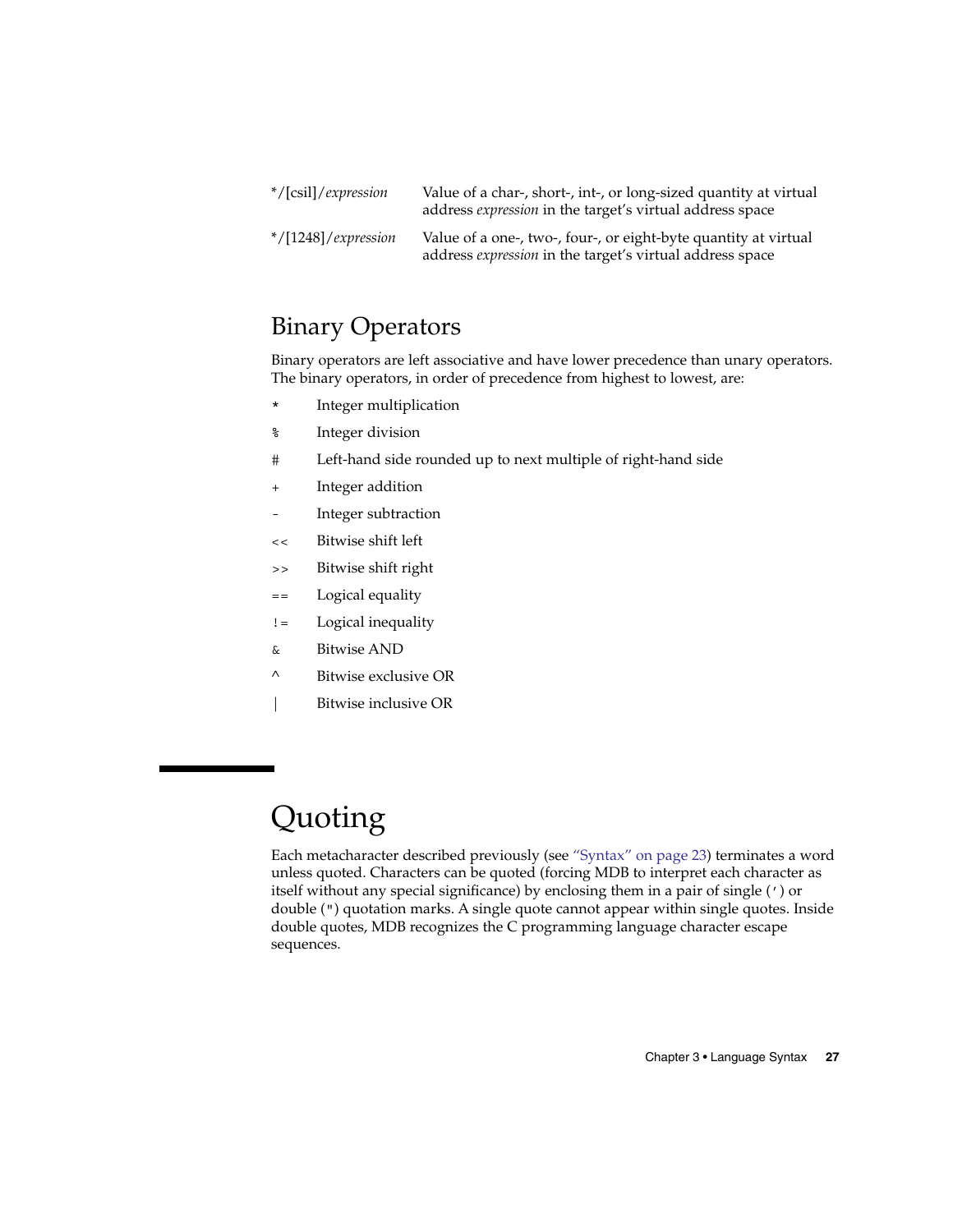### <span id="page-27-0"></span>Shell Escapes

The ! character can be used to create a pipeline between an MDB command and the user's shell. Shell escapes are only available when using mdb and not kmdb. If the \$SHELL environment variable is set, MDB will fork and exec this program for shell escapes; otherwise /bin/sh is used. The shell is invoked with the -c option followed by a string formed by concatenating the words after the ! character.

The ! character takes precedence over all other metacharacters, except semicolon  $($ ;  $)$ and NEWLINE. After a shell escape is detected, the remaining characters up to the next semicolon or NEWLINE are passed "as is" to the shell. The output of shell commands cannot be piped to MDB dcmds. Commands executed by a shell escape have their output sent directly to the terminal, not to MDB.

### Variables

A *variable* is a variable name, a corresponding integer value, and a set of attributes. A variable name is a sequence of letters, digits, underscores, or periods. A variable can be assigned a value using the > dcmd or ::typeset dcmd, and its attributes can be manipulated using the :: typeset dcmd. Each variable's value is represented as a 64-bit unsigned integer. A variable can have one or more of the following attributes: read-only (cannot be modified by the user), persistent (cannot be unset by the user), and tagged (user-defined indicator).

The following variables are defined as persistent:

- 0 Most recent value printed using the  $/$ ,  $\backslash$ ,  $?$ , or = dcmd
- 9 Most recent count used with the \$< dcmd
- b Virtual address of the base of the data section
- cpuid The CPU identifier corresponding to the CPU on which kmdb is currently executing.
- d Size of the data section in bytes
- e Virtual address of the entry point
- hits The count of the number of times the matched software event specifier has been matched. See ["Event Callbacks"](#page-55-0) on page 56.
- m Initial bytes (magic number) of the target's primary object file, or zero if no object file has been read yet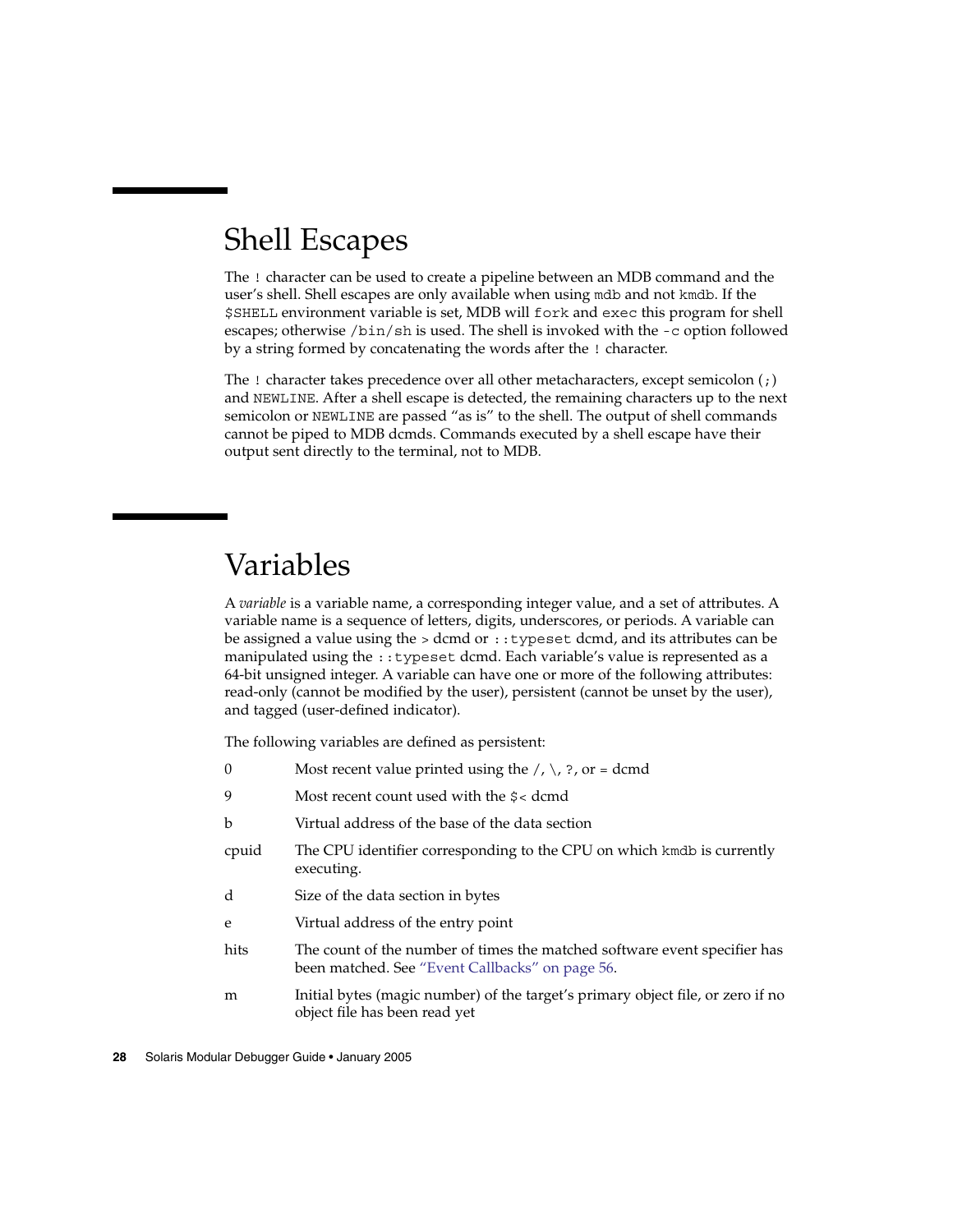#### <span id="page-28-0"></span>t Size of the text section in bytes

thread The thread identifier of the current representative thread. The value of the identifier depends on the threading model used by the current target. See ["Thread Support"](#page-56-0) on page 57.

In addition, the MDB kernel and process targets export the current values of the representative thread's register set as named variables. The names of these variables depend on the target's platform and instruction set architecture.

#### Symbol Name Resolution

As explained in "Syntax" [on page 23,](#page-22-0) a symbol identifier present in an expression context evaluates to the value of this symbol. The value typically denotes the virtual address of the storage associated with the symbol in the target's virtual address space. A target can support multiple symbol tables including, but not limited to,

- Primary executable symbol table
- Primary dynamic symbol table
- Runtime link-editor symbol table
- Standard and dynamic symbol tables for each of a number of load objects (such as shared libraries in a user process, or kernel modules in the Solaris kernel)

The target typically searches the primary executable's symbol tables first, then one or more of the other symbol tables. Notice that ELF symbol tables contain only entries for external, global, and static symbols; automatic symbols do not appear in the symbol tables processed by MDB.

Additionally, MDB provides a private user-defined symbol table that is searched prior to any of the target symbol tables. The private symbol table is initially empty, and can be manipulated using the ::nmadd and ::nmdel dcmds.

The ::nm -P option can be used to display the contents of the private symbol table. The private symbol table allows the user to create symbol definitions for program functions or data that were either missing from the original program or stripped out. These definitions are then used whenever MDB converts a symbolic name to an address, or an address to the nearest symbol.

Because targets contain multiple symbol tables, and each symbol table can include symbols from multiple object files, different symbols with the same name can exist. MDB uses the backquote " ' " character as a symbol-name scoping operator to allow the programmer to obtain the value of the desired symbol in this situation.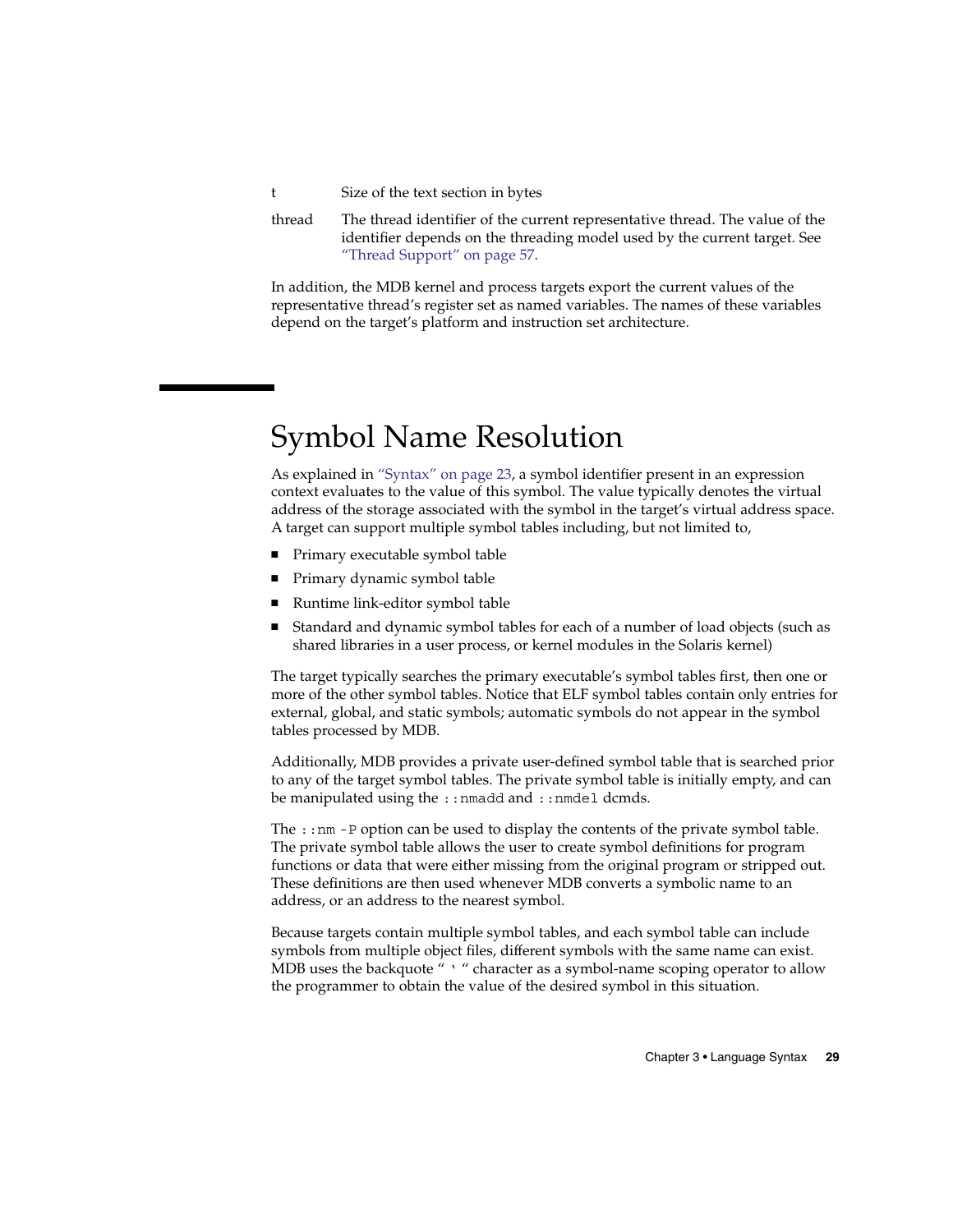You can specify the scope used to resolve a symbol name as either: *object*'*name*, or *file*'*name*, or *object*'*file*'*name*. The object identifier refers to the name of a load object. The file identifier refers to the basename of a source file that has a symbol of type STT\_FILE in the specified object's symbol table. The object identifier's interpretation depends on the target type.

The MDB kernel target expects *object* to specify the base name of a loaded kernel module. For example, the symbol name:

specfs'\_init

evaluates to the value of the init symbol in the specfs kernel module.

The mdb process target expects *object* to specify the name of the executable or of a loaded shared library. It can take any of the following forms:

- Exact match (that is, a full pathname): /usr/lib/libc.so.1
- Exact basename match: libc.so.1
- Initial basename match up to a "." suffix: libc.so or libc
- Literal string a . out which is accepted as an alias for the executable

The process target will also accept any of the four forms described above preceded by an optional link-map id ( $1mid$ ). The  $1mid$  prefix is specified by an initial  $LM$  followed by the link-map id in hexadecimal followed by an additional backquote. For example, the symbol name:

LM0'libc.so.1'\_init

will evaluate to the value of the \_init symbol in the libc.so.1 library that is loaded on link-map 0 (LM\_ID\_BASE). The link-map specifier may be necessary to resolve symbol naming conflicts in the event that the same library is loaded on more than one link map. For more information on link maps, refer to the Linker and Libraries Guide and the dlopen(3C) man page. Link-map identifiers will be displayed when symbols are printed according to the setting of the showlmid option, as described under ["Summary of Command-line Options"](#page-142-0) on page 143.

In the case of a naming conflict between symbols and hexadecimal integer values, MDB attempts to evaluate an ambiguous token as a symbol first, before evaluating it as an integer value. For example, the token f can refer either to the decimal integer value 15 specified in hexadecimal (the default base), or to a global variable named f in the target's symbol table. If a symbol with an ambiguous name is present, the integer value can be specified by using an explicit 0x or 0X prefix.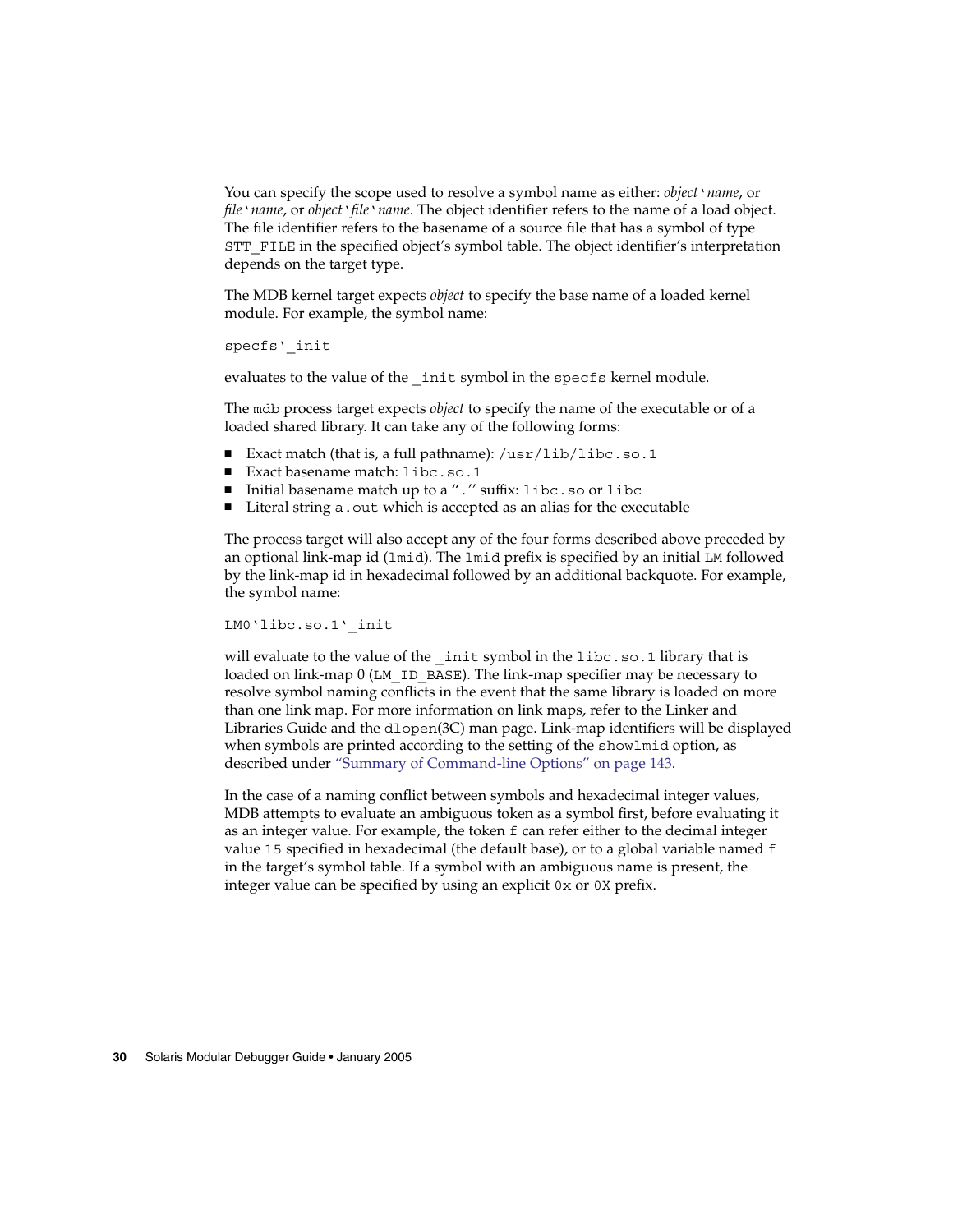## <span id="page-30-0"></span>dcmd and Walker Name Resolution

As described earlier, each MDB dmod provides a set of dcmds and walkers. dcmds and walkers are tracked in two distinct, global namespaces. MDB also keeps track of a dcmd and walker namespace associated with each dmod. Identically named dcmds or walkers within a given dmod are not allowed: a dmod with this type of naming conflict will fail to load.

Name conflicts between dcmds or walkers from different dmods are allowed in the global namespace. In the case of a conflict, the first dcmd or walker with that particular name to be loaded is given precedence in the global namespace. Alternate definitions are kept in a list in load order.

The backquote character " ' " can be used in a dcmd or walker name as a scoping operator to select an alternate definition. For example, if dmods m1 and m2 each provide a dcmd d, and m1 is loaded prior to m2, then:

- ::d Executes m1's definition of d
- ::m1'd Executes m1's definition of d
- ::m2'd Executes m2's definition of d

If module  $m_1$  were now unloaded, the next dcmd on the global definition list ( $m_2 \cdot d$ ) would be promoted to global visibility. The current definition of a dcmd or walker can be determined using the ::which dcmd, described below. The global definition list can be displayed using the ::which -v option.

### dcmd Pipelines

dcmds can be composed into a pipeline using the | operator. The purpose of a pipeline is to pass a list of values, typically virtual addresses, from one dcmd or walker to another. Pipeline stages might be used to map a pointer from one type of data structure to a pointer to a corresponding data structure, to sort a list of addresses, or to select the addresses of structures with certain properties.

MDB executes each dcmd in the pipeline in order from left to right. The left-most dcmd is executed using the current value of dot, or using the value specified by an explicit expression at the start of the command. When a | operator is encountered, MDB creates a pipe (a shared buffer) between the output of the dcmd to its left and the MDB parser, and an empty list of values.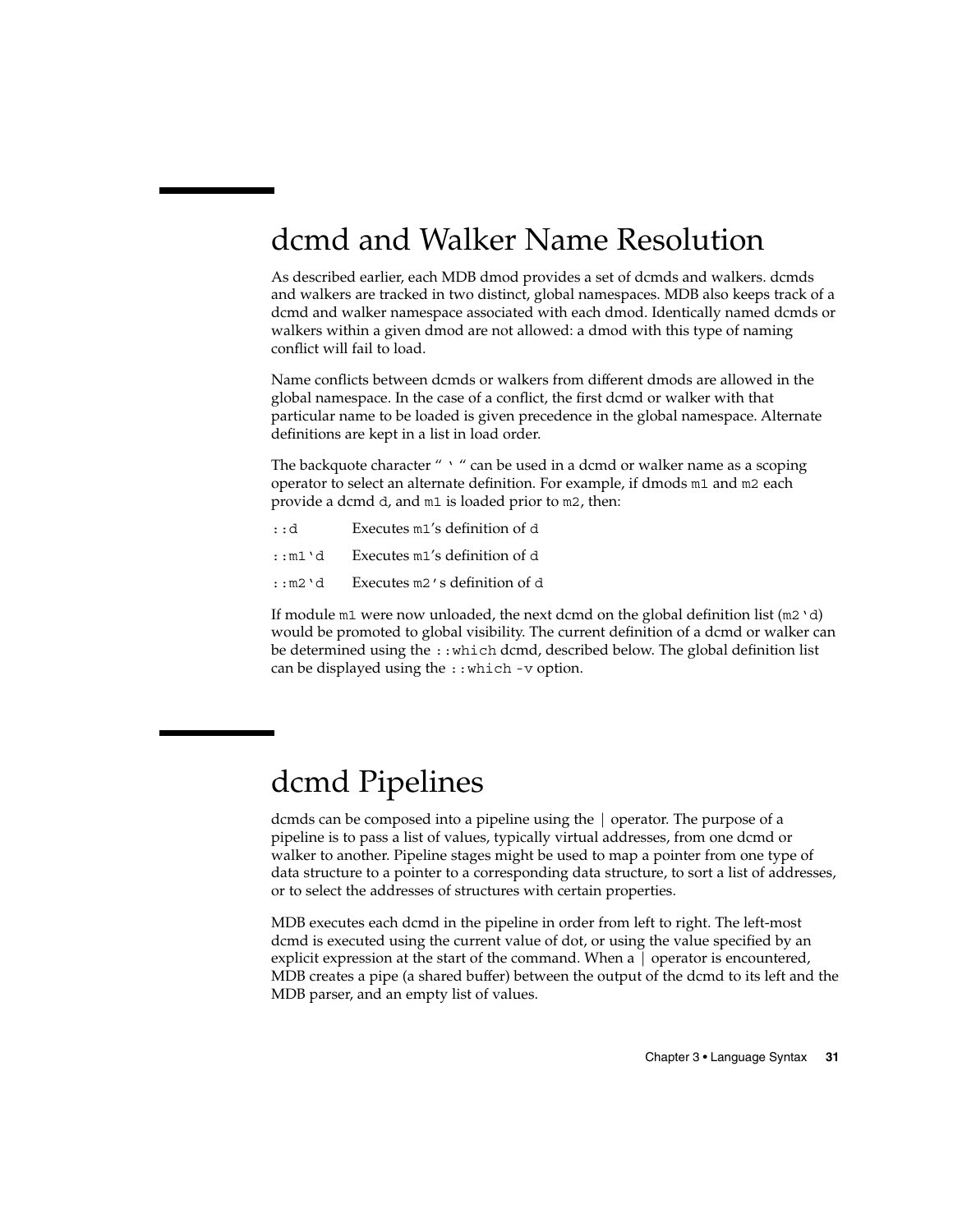<span id="page-31-0"></span>As the dcmd executes, its standard output is placed in the pipe and then consumed and evaluated by the parser, as if MDB were reading this data from standard input. Each line must consist of an arithmetic expression terminated by a NEWLINE or semicolon  $(i)$ . The value of the expression is appended to the list of values associated with the pipe. If a syntax error is detected, the pipeline is aborted.

When the dcmd to the left of a  $\vert$  operator completes, the list of values associated with the pipe is then used to invoke the dcmd to the right of the  $\vert$  operator. For each value in the list, dot is set to this value and the right-hand dcmd is executed. Only the rightmost dcmd in the pipeline has its output printed to standard output. If any dcmd in the pipeline produces output to standard error, these messages are printed directly to standard error and are not processed as part of the pipeline.

#### Formatting dcmds

The  $/$ ,  $\backslash$ ,  $\gamma$ , and = metacharacters are used to denote the special output formatting dcmds. Each of these dcmds accepts an argument list consisting of one or more format characters, repeat counts, or quoted strings. A format character is one of the ASCII characters shown in the table below.

Format characters are used to read and format data from the target. A repeat count is a positive integer preceding the format character that is always interpreted in base 10 (decimal). A repeat count can also be specified as an expression enclosed in square brackets preceded by a dollar sign (\$[ ]). A string argument must be enclosed in double-quotes (" "). No blanks are necessary between format arguments.

The formatting dcmds are:

Display data from the target's virtual address space starting at the virtual address specified by dot.

 $\setminus$ 

/

Display data from the target's physical address space starting at the physical address specified by dot.

?

Display data from the target's primary object file starting at the object file location corresponding to the virtual address specified by dot.

=

Display the value of dot itself in each of the specified data formats. The = dcmd is therefore useful for converting between bases and performing arithmetic.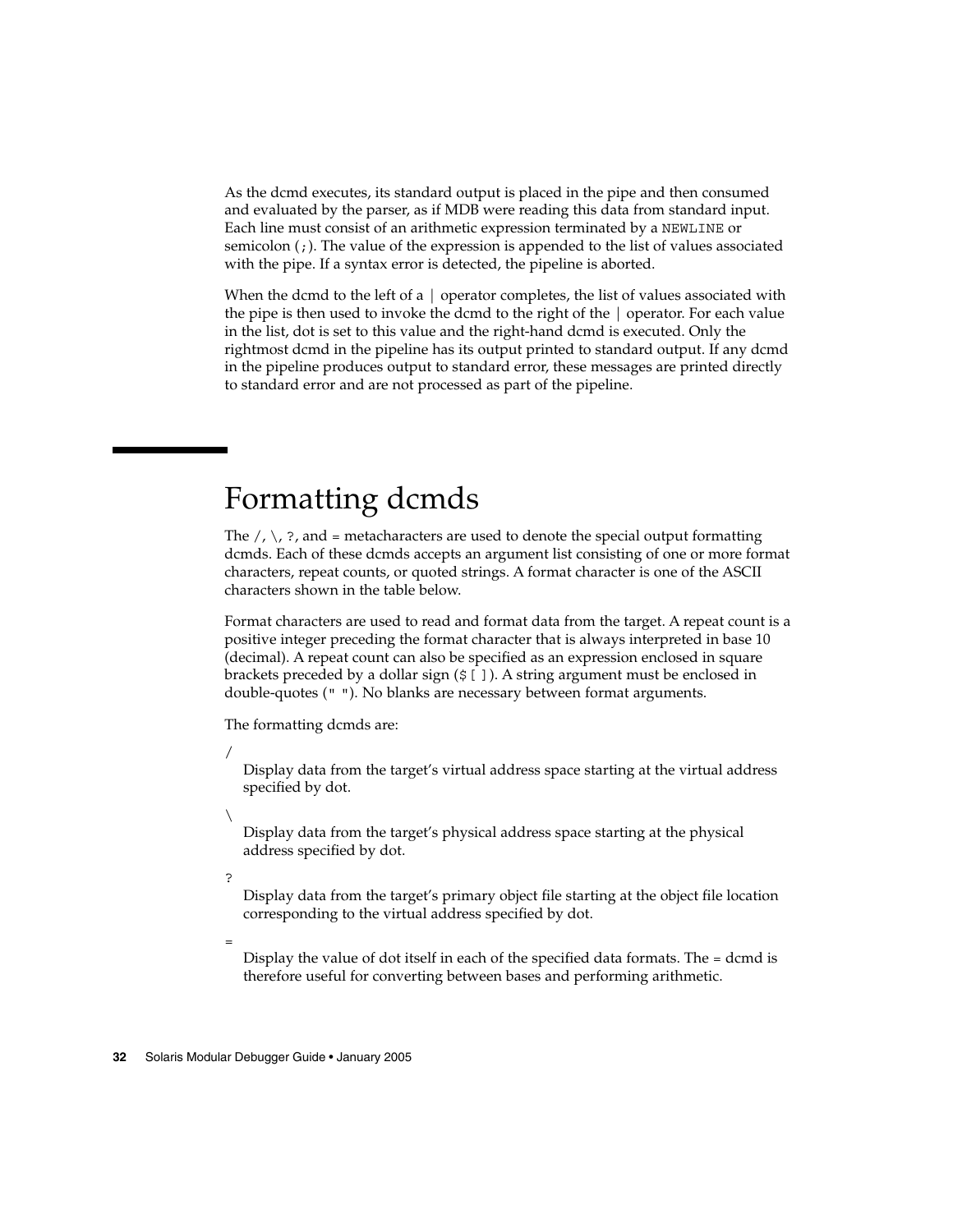In addition to dot, MDB keeps track of another global value called the *increment*. The increment represents the distance between dot and the address following all the data read by the last formatting dcmd.

For example, if a formatting dcmd is executed with dot equal to address A, and displays a 4-byte integer, then after this dcmd completes, dot is still A, but the increment is set to 4. The + character, described in ["Arithmetic Expansion"](#page-24-0) on page 25, would now evaluate to the value  $A + 4$ , and could be used to reset dot to the address of the next data object for a subsequent dcmd.

Most format characters increase the value of the increment by the number of bytes corresponding to the size of the data format, shown in the table. The table of format characters can be displayed from within MDB using the ::formats dcmd.

The format characters are:

| $^{+}$ | Increment dot by the count (variable size)           |
|--------|------------------------------------------------------|
|        |                                                      |
|        | Decrement dot by the count (variable size)           |
| B      | Hexadecimal int (1 byte)                             |
| C      | Character using C character notation (1 byte)        |
| D      | Decimal signed int (4 bytes)                         |
| Ε      | Decimal unsigned long long (8 bytes)                 |
| F      | Double (8 bytes)                                     |
| G      | Octal unsigned long long (8 bytes)                   |
| H      | Swap bytes and shorts (4 bytes)                      |
| I      | Address and disassembled instruction (variable size) |
| J      | Hexadecimal long long (8 bytes)                      |
| K      | Hexadecimal uintptr_t (4 or 8 bytes)                 |
| N      | Newline                                              |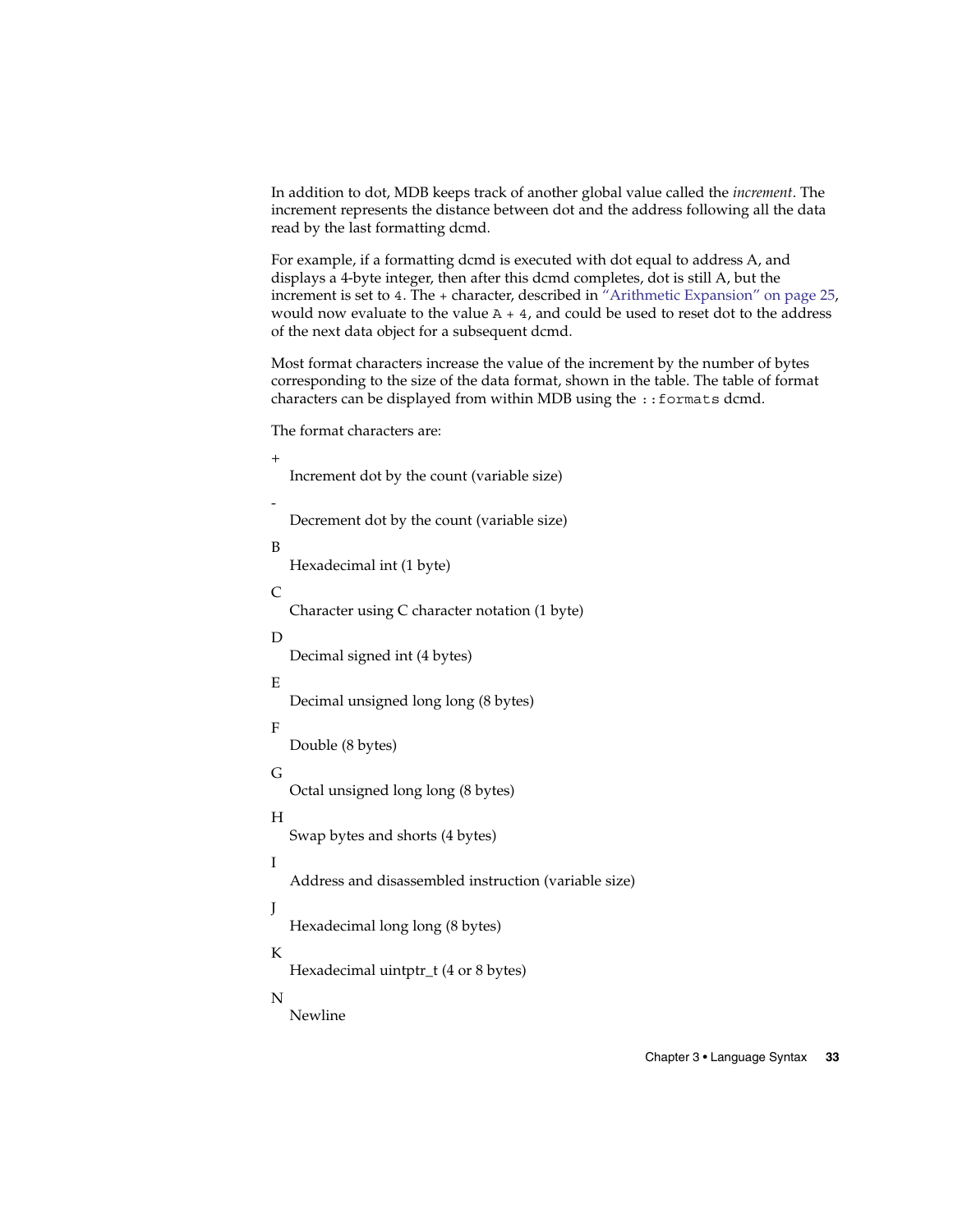O Octal unsigned int (4 bytes) P Symbol (4 or 8 bytes) Q Octal signed int (4 bytes) R Binary int (8 bytes) S String using C string notation (variable size) T Horizontal tab U Decimal unsigned int (4 bytes) V Decimal unsigned int (1 byte) W Default radix unsigned int (4 bytes)  $\mathsf X$ Hexadecimal int (4 bytes) Y Decoded time32\_t (4 bytes) Z Hexadecimal long long (8 bytes)  $\boldsymbol{\wedge}$ Decrement dot by increment \* count (variable size) a Dot as symbol+offset b Octal unsigned int (1 byte) c Character (1 byte) d Decimal signed short (2 bytes) e Decimal signed long long (8 bytes) f Float (4 bytes)

**34** Solaris Modular Debugger Guide • January 2005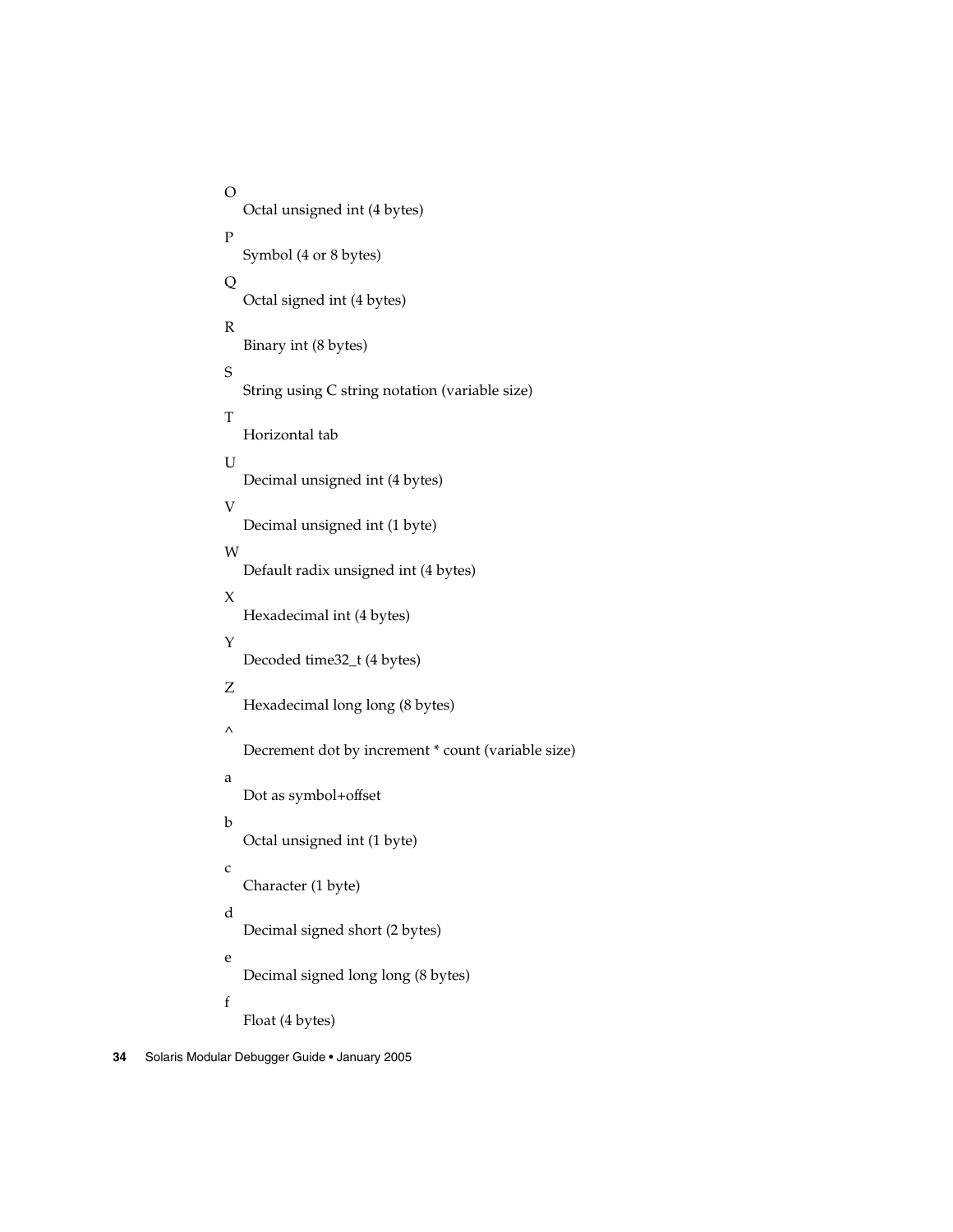g Octal signed long long (8 bytes) h Swap bytes (2 bytes) i Disassembled instruction (variable size) n Newline o Octal unsigned short (2 bytes) p Symbol (4 or 8 bytes) q Octal signed short (2 bytes) r Whitespace s Raw string (variable size) t Horizontal tab u Decimal unsigned short (2 bytes) v Decimal signed int (1 byte) w Default radix unsigned short (2 bytes) x Hexadecimal short (2 bytes) y Decoded time64\_t (8 bytes)

The  $/$ ,  $\backslash$ , and ? formatting dcmds can also be used to write to the target's virtual address space, physical address space, or object file by specifying one of the following modifiers as the first format character, and then specifying a list of words that are either immediate values or expressions enclosed in square brackets preceded by a dollar sign (\$[ ]).

The write modifiers are:

v

Write the lowest byte of the value of each expression to the target beginning at the location specified by dot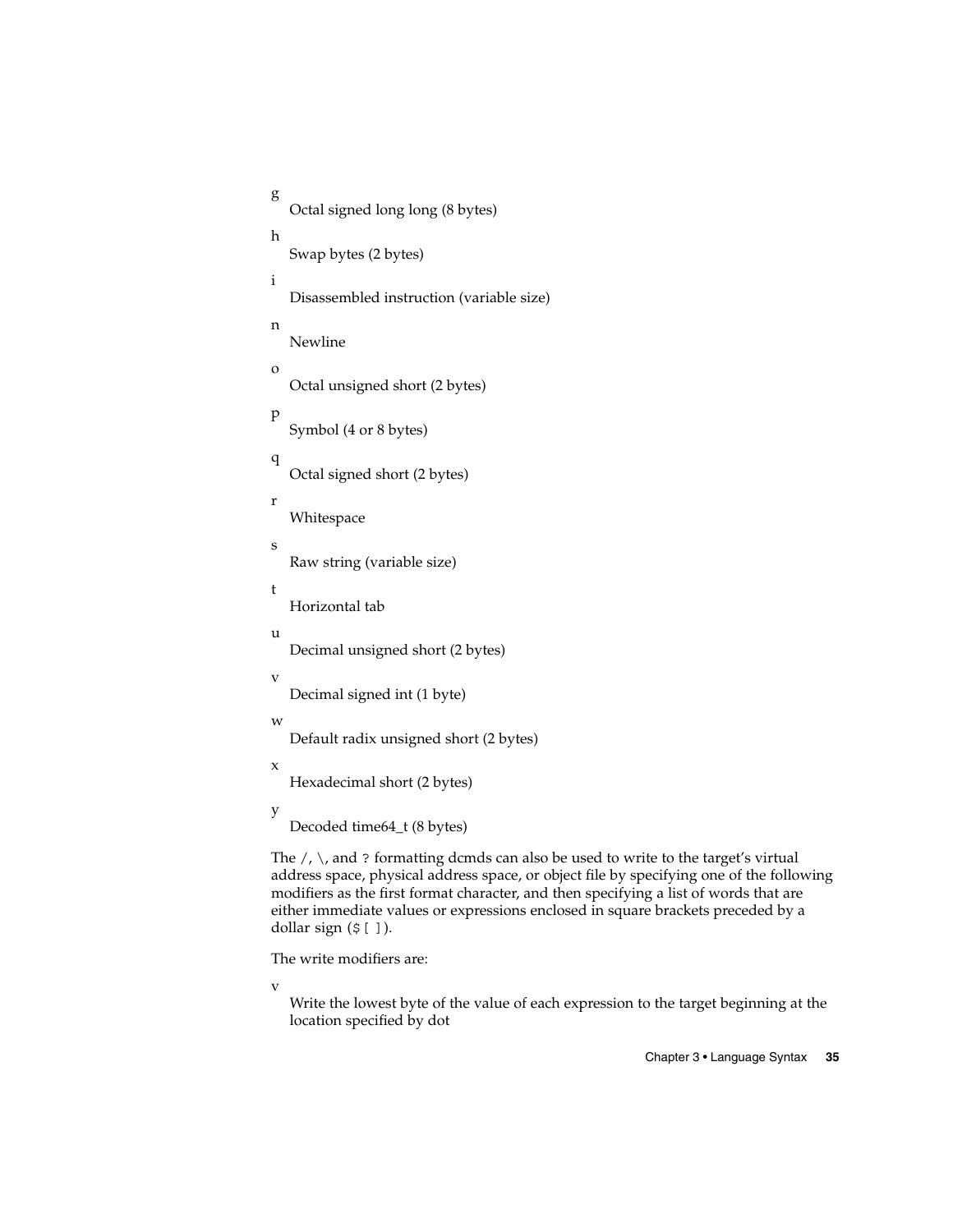Write the lowest 2 bytes of the value of each expression to the target beginning at the location specified by dot

W

Write the lowest 4 bytes of the value of each expression to the target beginning at the location specified by dot

Z

Write the complete 8 bytes of the value of each expression to the target beginning at the location specified by dot

The  $/$ ,  $\lambda$ , and ? formatting dcmds can also be used to search for a particular integer value in the target's virtual address space, physical address space, and object file, respectively, by specifying one of the following modifiers as the first format character, then specifying a value and optional mask. The value and mask are each specified as either immediate values or expressions enclosed in square brackets preceded by a dollar sign.

If only a value is specified, MDB reads integers of the appropriate size and stops at the address containing the matching value. If a value V and mask M are specified, MDB reads integers of the appropriate size and stops at the address containing a value X where  $(X \& M) = V$ . At the completion of the dcmd, dot is updated to the address containing the match. If no match is found, dot is left at the last address that was read.

The search modifiers are:

l

Search for the specified 2-byte value

L

Search for the specified 4-byte value

M

Search for the specified 8-byte value

For both user and kernel targets, an address space is typically composed of a set of discontiguous segments. It is not legal to read from an address that does not have a corresponding segment. If a search reaches a segment boundary without finding a match, it aborts when the read past the end of the segment boundary fails.

w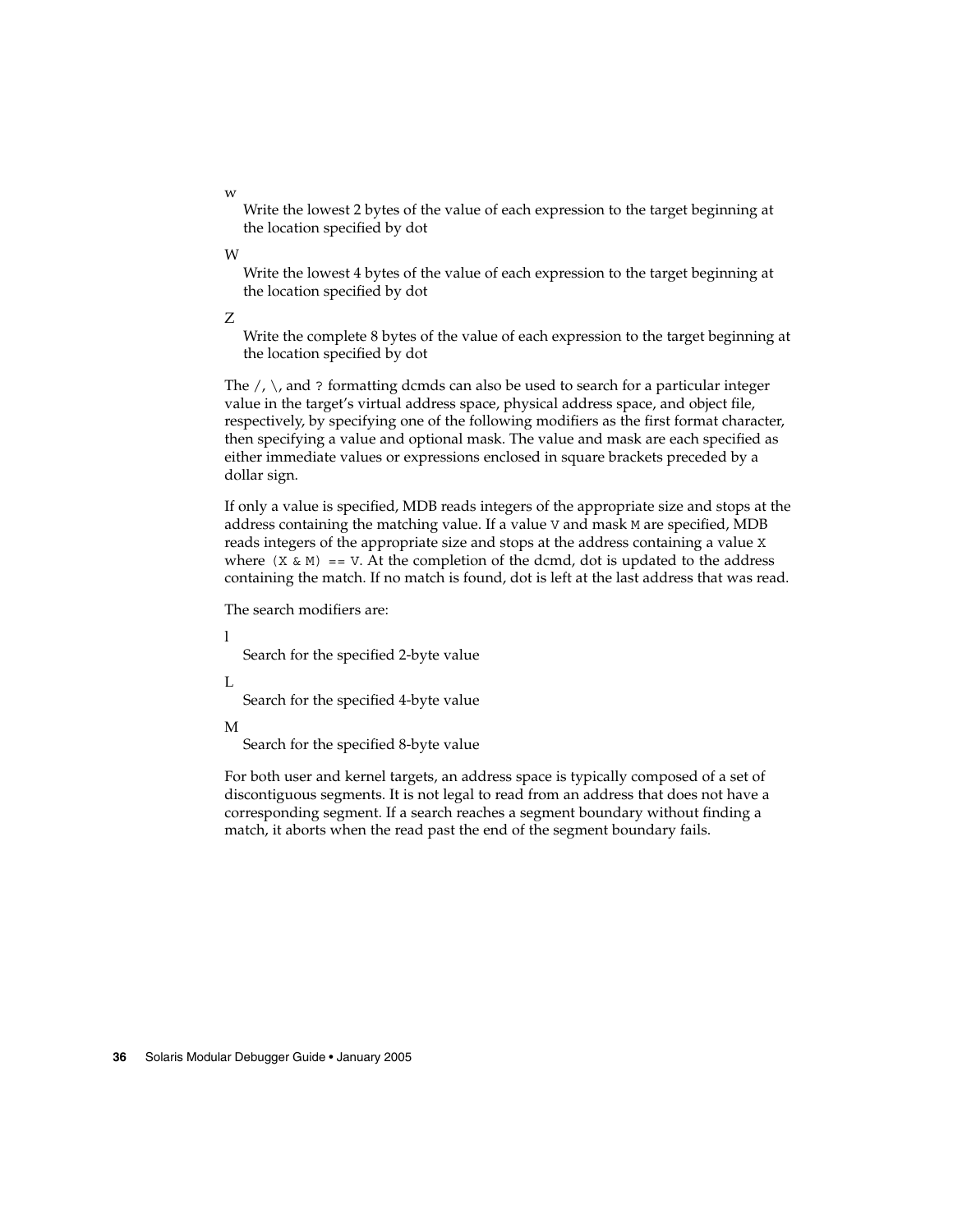CHAPTER **4**

# Interaction

This chapter describes the MDB interactive command-line editing and history functions, the output pager, and debugger signal handling.

# Command Re-entry

The text of the last HISTSIZE (default 128) commands entered from a terminal device are saved in memory. The in-line editing facility, described next, provides key mappings for searching and fetching elements from the history list.

# In-line Editing

If standard input is a terminal device, MDB provides some simple emacs-style facilities for editing the command line. The search, previous, and next commands in edit mode provide access to the history list. Only strings, not patterns, are matched when searching. In the list below, the notation for control characters is caret  $(^\wedge)$ followed by a character shown in upper case. The notation for escape sequences is Mfollowed by a character. For example, M-f (pronounced *meta- eff*) is entered by depressing <ESC> followed by 'f', or by depressing Meta followed by 'f' on keyboards that support a Meta key. A command line is committed and executed using RETURN or NEWLINE. The edit commands are:

- ^F Move cursor forward (right) one character.
- M-f Move cursor forward one word.
- $\triangle$ B Move cursor backward (left) one character.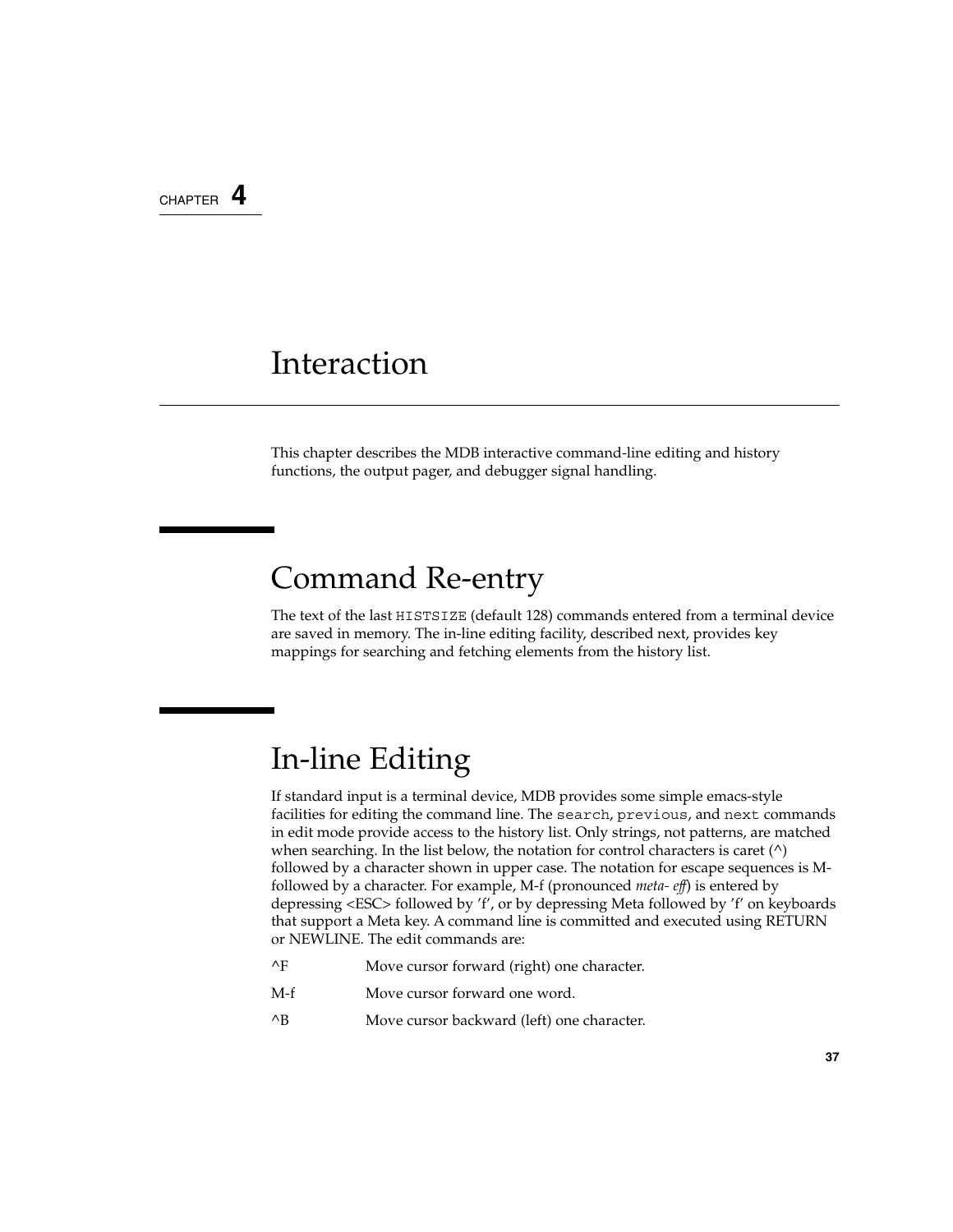- M-b Move cursor backward one word.
- ^A Move cursor to start of line.
- $AE$  Move cursor to end of line.
- ^D Delete current character, if the current line is not empty. If the current line is empty, ^D denotes EOF and the debugger will exit.
- M-^H (Meta-backspace) Delete previous word.
- $\Lambda$ K Delete from the cursor to the end of the line.
- ^L Reprint the current line.
- ^T Transpose current character with next character.
- $^{\wedge}$ N Fetch the next command from the history. Each time  $^{\wedge}$ N is entered, the next command forward in time is retrieved.
- $\triangle$ P Fetch the previous command from the history. Each time  $\triangle$ P is entered, the next command backward in time is retrieved.
- ^R[string] Search backward in the history for a previous command line containing string. The string should be terminated by a RETURN or NEWLINE. If string is omitted, the previous history element containing the most recent string is retrieved.

The editing mode also interprets the following user-defined sequences as editing commands. User defined sequences can be read or modified using the  $\text{stty}(1)$ command.

- erase User defined erase character (usually  $\Delta H$  or  $\Delta$ ?). Delete previous character.
- intr User defined interrupt character (usually  $\wedge$ C). Abort the current command and print a new prompt.
- kill User defined kill character (usually  $\Delta$ U). Kill the entire current command line.
- quit User defined quit character (usually  $\wedge \setminus$ ). Quit the debugger.
- suspend User defined suspend character (usually  $\Delta Z$ ). Suspend the debugger.
- werase User defined word erase character (usually  $\wedge$ W). Erase the preceding word.

On keyboards that support an extended keypad with arrow keys, mdb will interpret these keystrokes as editing commands:

up-arrow Fetch the previous command from the history (same as  $\Delta P$ ). down-arrow Fetch the next command from the history (same as  $\binom{n}{N}$ ).

left-arrow Move cursor backward one character (same as ^B).

**38** Solaris Modular Debugger Guide • January 2005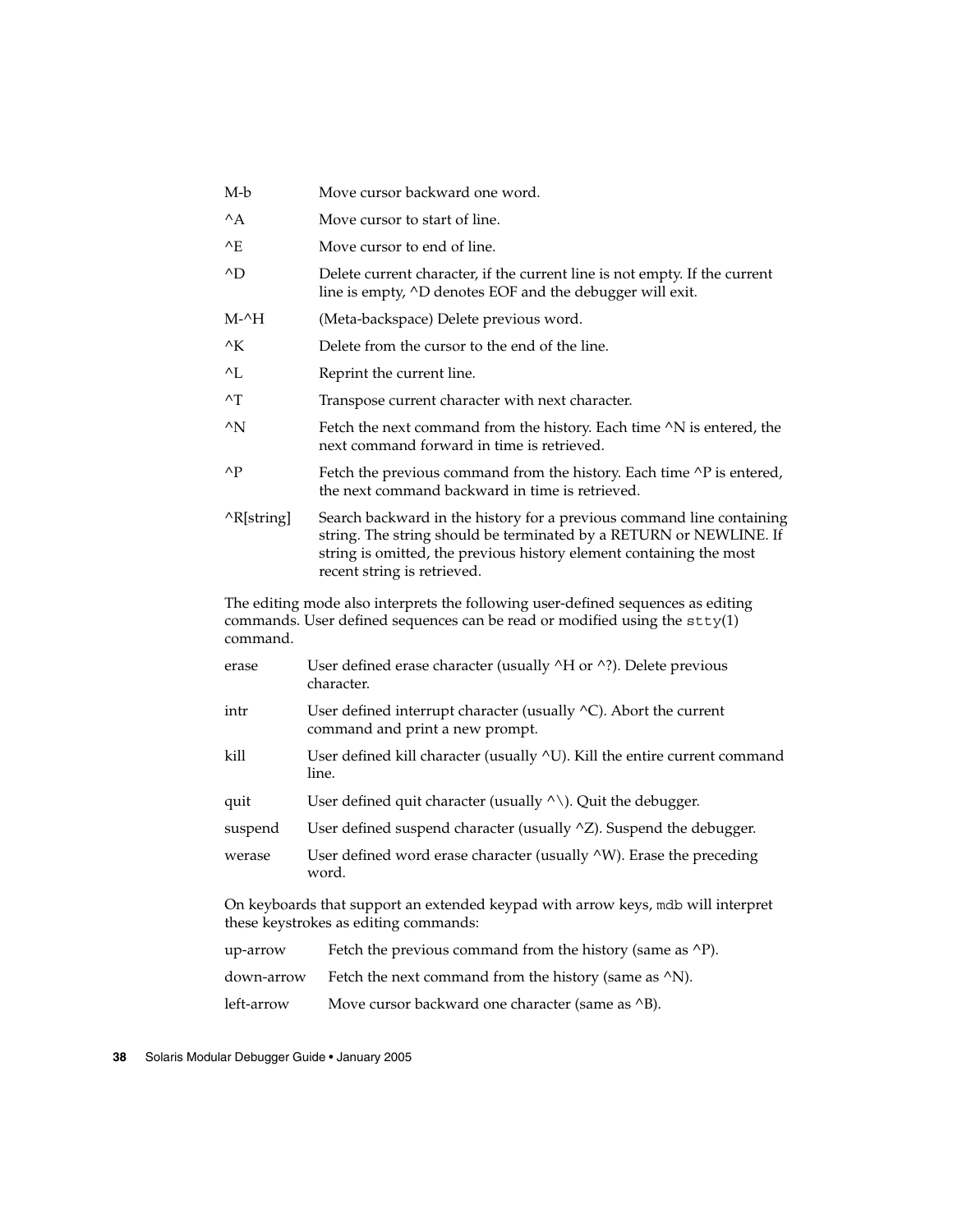# Keyboard Shortcuts

MDB provides a set of keyboard shortcuts that bind individual keystrokes to common MDB commands when the keystroke listed in the table below is typed as the first character following the MDB prompt. The keyboard shortcuts are:

```
Execute the command ::step over
```
]

[

Execute the command ::step

# Output Pager

mdb provides a built-in output pager. The output pager is enabled if the debugger's standard output is a terminal device. Each time a command is executed, mdb will pause after one screenful of output is produced and will display a pager prompt:

>> More [<space>, <cr>, q, n, c, a] ?

The following key sequences are recognized by the pager:

| Abort the current top-level command and return to the<br>a, A<br>prompt.                                                      |  |
|-------------------------------------------------------------------------------------------------------------------------------|--|
| c, $C$<br>Continue displaying output without pausing at each<br>screenful until the current top-level command is<br>complete. |  |
| n, N, NEWLINE, RETURN<br>Display the next line of output.                                                                     |  |
| Quit (abort) the current dcmd only.<br>q, Q, $\wedge$ C, $\wedge$                                                             |  |

Chapter 4 • Interaction **39**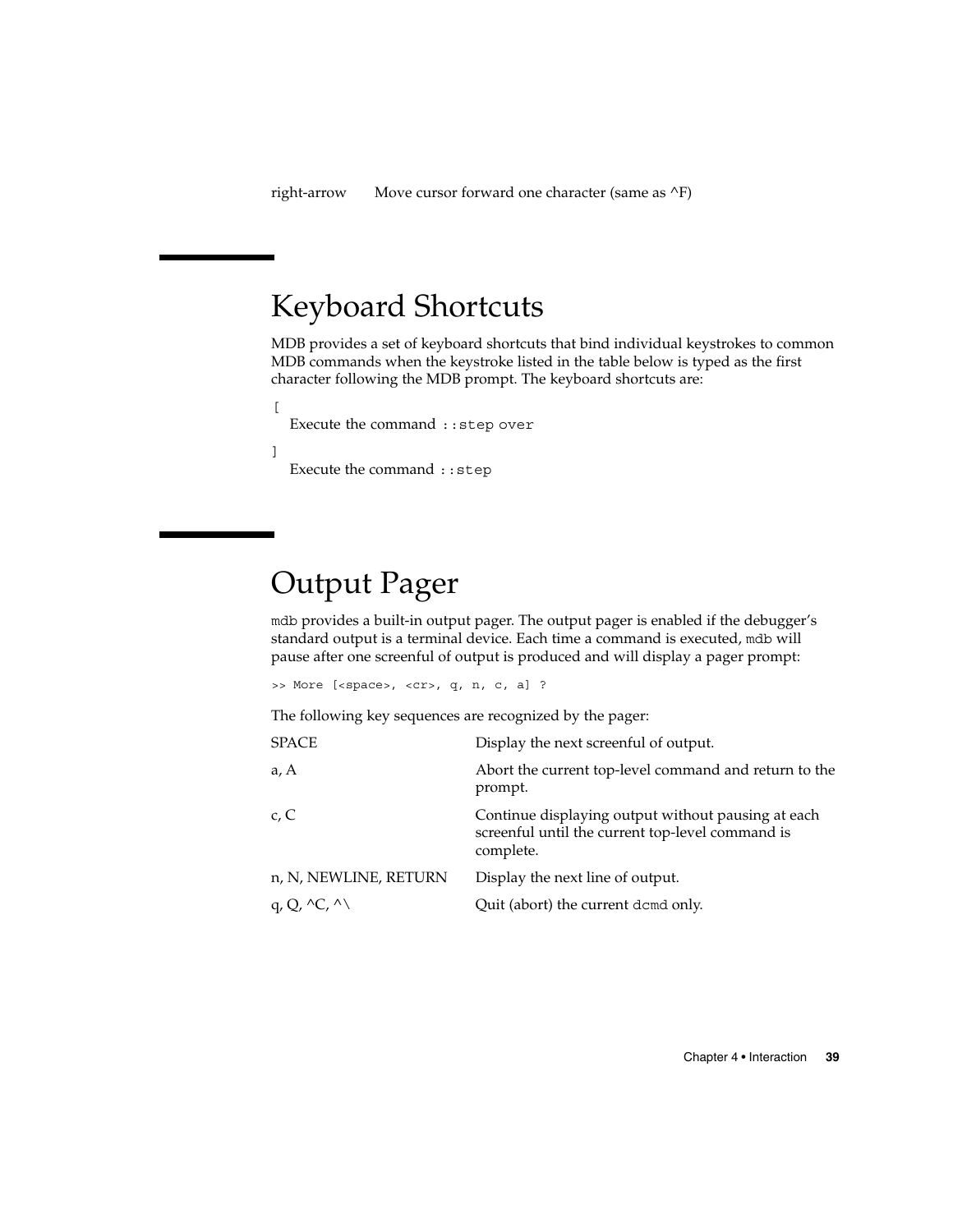# Signal Handling

The debugger ignores the PIPE and QUIT signals. The INT signal aborts the command that is currently executing. The debugger intercepts and provides special handling for the ILL, TRAP, EMT, FPE, BUS, and SEGV signals. If any of these signals are generated asynchronously (that is, delivered from another process using kill(2)), mdb will restore the signal to its default disposition and dump core. However, if any of these signals are generated synchronously by the debugger process itself and a dcmd from an externally loaded dmod is currently executing, and standard input is a terminal, mdb will provide a menu of choices allowing the user to force a core dump, quit without producing a core dump, stop for attach by a debugger, or attempt to resume. The resume option will abort all active commands and unload the dmod whose dcmd was active at the time the fault occurred. It can then be subsequently re-loaded by the user. The resume option provides limited protection against buggy dcmds. Refer to "Warnings" [on page 151,](#page-150-0) Use of the Error Recovery Mechanism, for information about the risks associated with the resume option.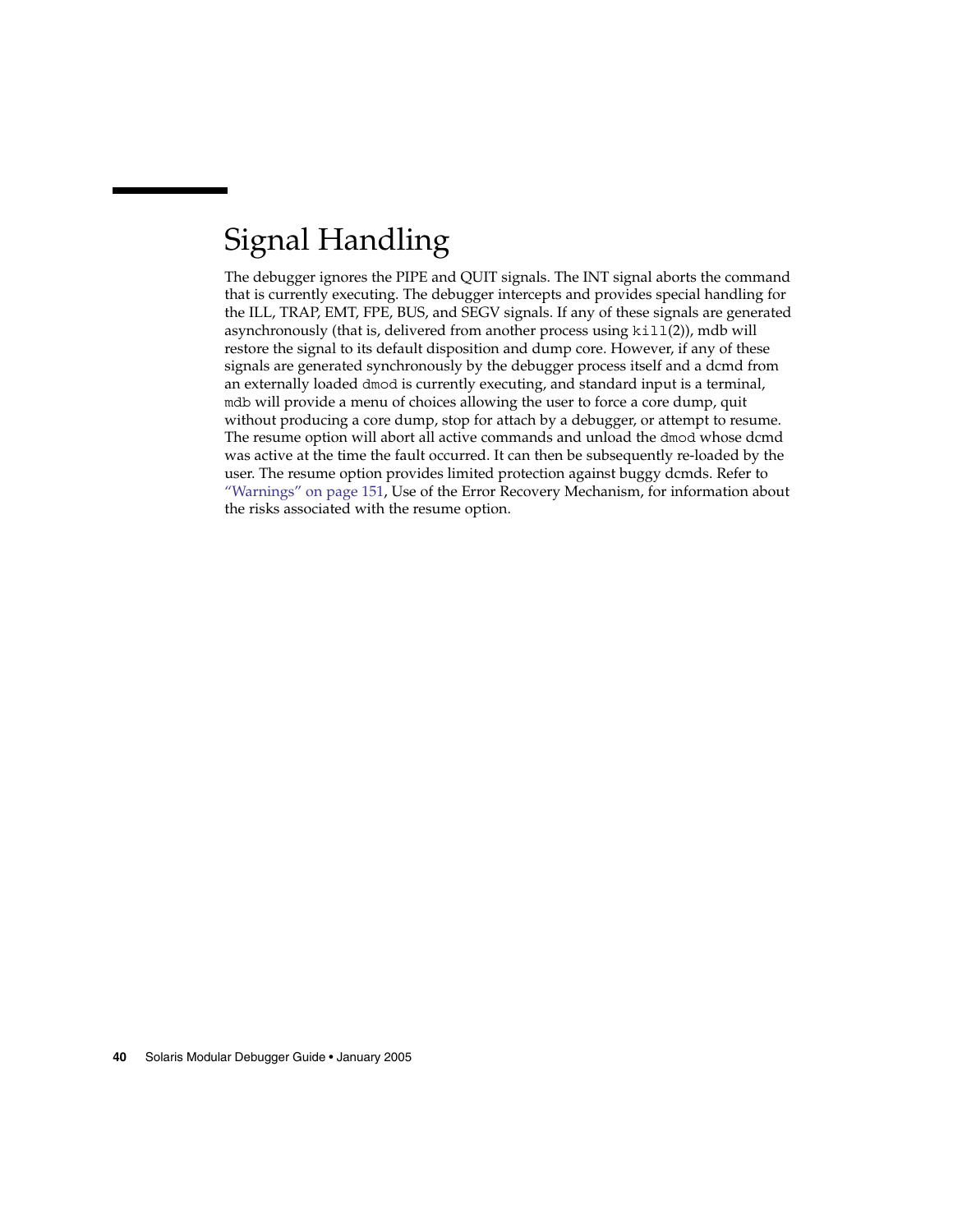### <span id="page-40-0"></span>CHAPTER **5**

# Built-in Commands

MDB provides a set of built-in dcmds that are always defined. Some of these dcmds are applicable only to certain targets: if a dcmd is not applicable to the current target, it fails and prints a message indicating "command is not supported by current target".

In many cases, MDB provides a mnemonic equivalent  $(::ident$ <sub>i</sub> edentifier) for the legacy  $adb(1)$  dcmd names. For example, : : quit is provided as the equivalent of  $a$ . Programmers who are experienced with adb(1) or who appreciate brevity or arcana might prefer the \$ or : forms of the built-ins. Programmers who are new to MDB might prefer the more verbose :: form. The built-ins are shown in alphabetical order. If a  $\circ$  or : form has a ::identifier equivalent, it is shown under the ::identifier form.

# Built-in dcmds

- > *variable-name*
- > /*modifier*/ *variable-name*

Assign the value of dot to the specified named variable. Some variables are read-only and cannot be modified. If the > is followed by a modifier character surrounded by //, then the value is modified as part of the assignment. The modifier characters are:

Unsigned char quantity (1-byte)

s

c

Unsigned short quantity (2-byte)

i

Unsigned int quantity (4-byte)

l

Unsigned long quantity (4-byte in 32-bit, 8-byte in 64-bit)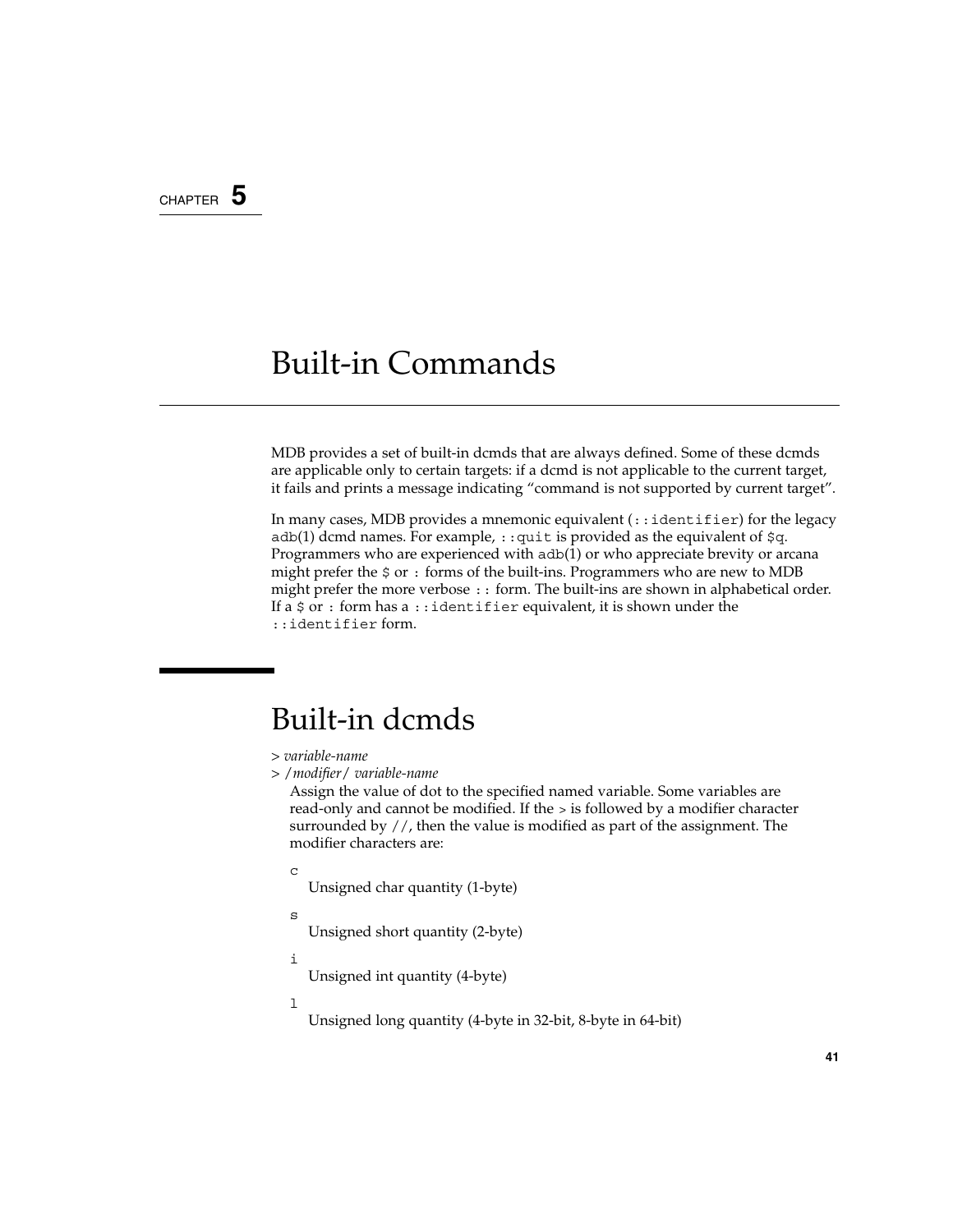Notice that these operators do not perform a cast; they instead fetch the specified number of low-order bytes (on little-endian architectures) or high-order bytes (big-endian architectures). These modifiers are provided for backward compatibility; the MDB \*/*modifier*/ and %/*modifier*/ syntax should be used instead.

\$< *macro-name*

Read and execute commands from the specified macro file. The file name can be given as an absolute or relative path. If the file name is a simple name (that is, if it does not contain a '/'), MDB searches for it in the macro file include path. If another macro file is currently being processed, this file is closed and replaced with the new file.

\$<< *macro-name*

Read and execute commands from the specified macro file (as with \$<), but do not close the current open macro file.

\$?

Print the process-ID and current signal of the target if it is a user process or core file, and then print the general register set of the representative thread.

[ *address* ] \$C [ *count* ]

Print a C stack backtrace, including stack frame pointer information. If the dcmd is preceded by an explicit *address*, a backtrace beginning at this virtual memory address is displayed. Otherwise, the stack of the representative thread is displayed. If an optional count value is given as an argument, no more than *count* arguments are displayed for each stack frame in the output.

**64-bit SPARC only –** The biased frame pointer value (that is, the virtual address minus 0x7ff) should be used as the address when requesting a stack trace.

#### [ *base* ] \$d

Get or set the default output radix. If the dcmd is preceded by an explicit expression, the default output radix is set to the given *base*; otherwise, the current radix is printed in base 10 (decimal). The default radix is base 16 (hexadecimal).

### \$e

Print a list of all known external (global) symbols of type object or function, the value of the symbol, and the first 4 (32-bit mdb) or 8 (64-bit mdb) bytes stored at this location in the target's virtual address space. The :: nm dcmd provides more flexible options for displaying symbol tables.

#### \$P *prompt-string*

Set the prompt to the specified *prompt-string*. The default prompt is ' > '. The prompt can also be set using ::set -P or the -P command-line option.

\$M

In kmdb only, list the macro files that are cached by kmdb for use with the \$< dcmd.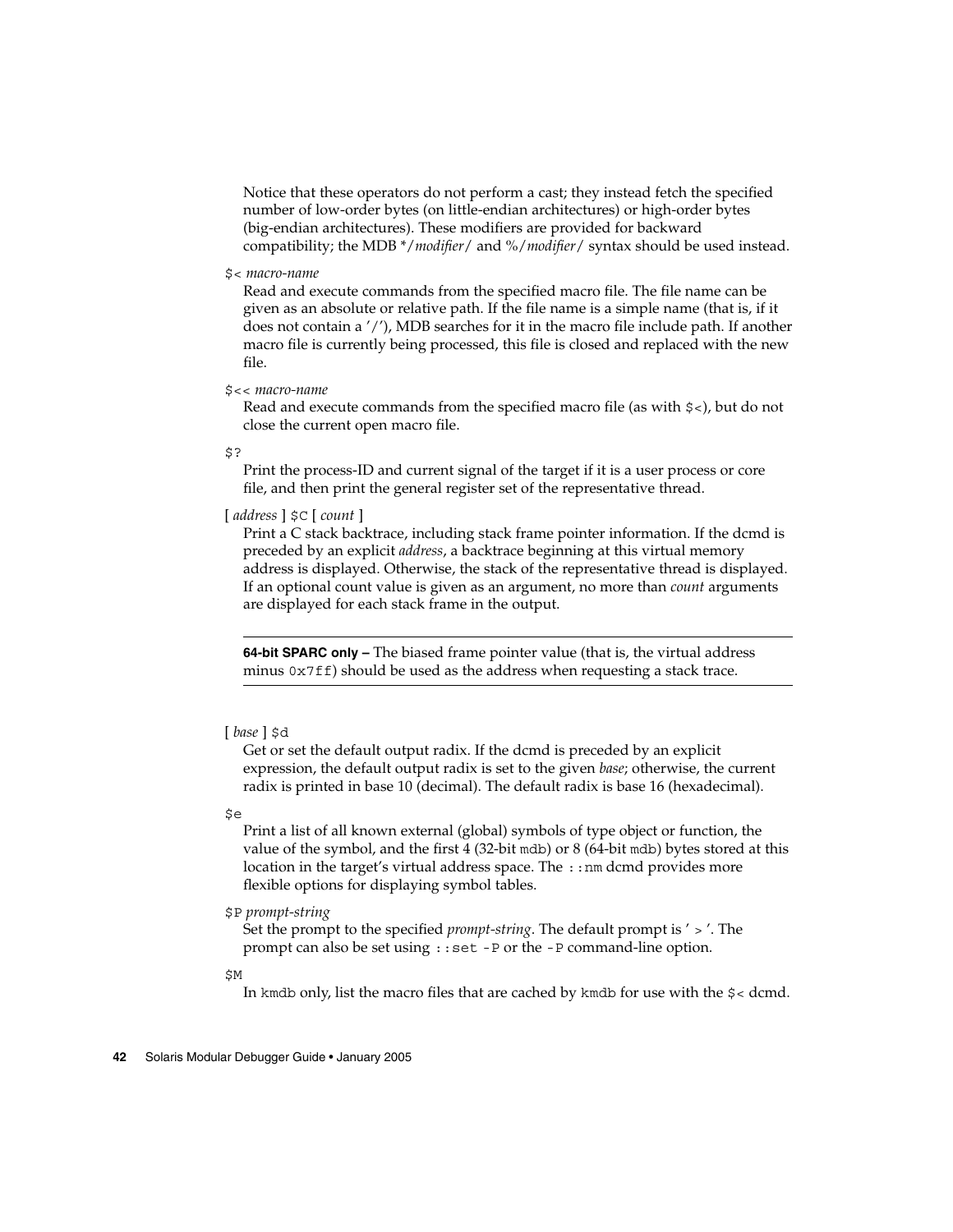#### *distance* \$s

Get or set the symbol matching *distance* for address-to-symbol-name conversions. The symbol matching distance modes are discussed along with the -s command-line option in [Appendix A.](#page-142-0) The symbol matching distance can also be modified using the ::set -s option. If no distance is specified, the current setting is displayed.

\$v

Print a list of the named variables that have non-zero values. The ::vars dcmd provides other options for listing variables.

#### *width* \$w

Set the output page *width* to the specified value. Typically, this command is not necessary, as MDB queries the terminal for its width and handles resize events.

\$W

Reopen the target for writing, as if MDB had been executed with the -w option on the command line. Write mode can also be enabled with the ::set -w option.

::array *type count*

Print the address of each element of an array. The type of the array elements should be specified as the first argument, *type*, and the number of elements to be computed should be specified as the second argument, *count*. The output of : : array can be pipelined to the  $::\text{print}$  dcmd to print the elements of an array data structure.

**Note –** This dcmd may only be used with objects that contain compressed symbolic debugging information designed for use with mdb. This information is currently only available for certain Solaris kernel modules. The SUNWzlib decompression software must be installed in order to process the symbolic debugging information.

### [ *pid* ] ::attach [ *core* | *pid* ]

[ *pid* ] :A [ *core* | *pid* ]

If the user process target is active, attach to and debug the specified process-ID or *core* file. The core file path name should be specified as a string argument. The process-ID can be specified as the string argument, or as the value of the expression preceding the dcmd. Recall that the default base is hexadecimal, so decimal PIDs obtained using  $p<sub>g</sub>$ rep(1) or ps(1) should be preceded with "0t" when specified as expressions.

::branches [ -v ]

Display the most recent branches taken by the current CPU. This dcmd is currently only available when using kmdb on x86 systems where the appropriate processor-specific feature is enabled. The number and type of branches that can be displayed is determined by the processor architecture. If the -v option is present, the instructions prior to each branch are displayed.

::cat *filename* ...

Concatenate and display files. Each file name can be specified as a relative or absolute path name. The file contents will print to standard output, but will not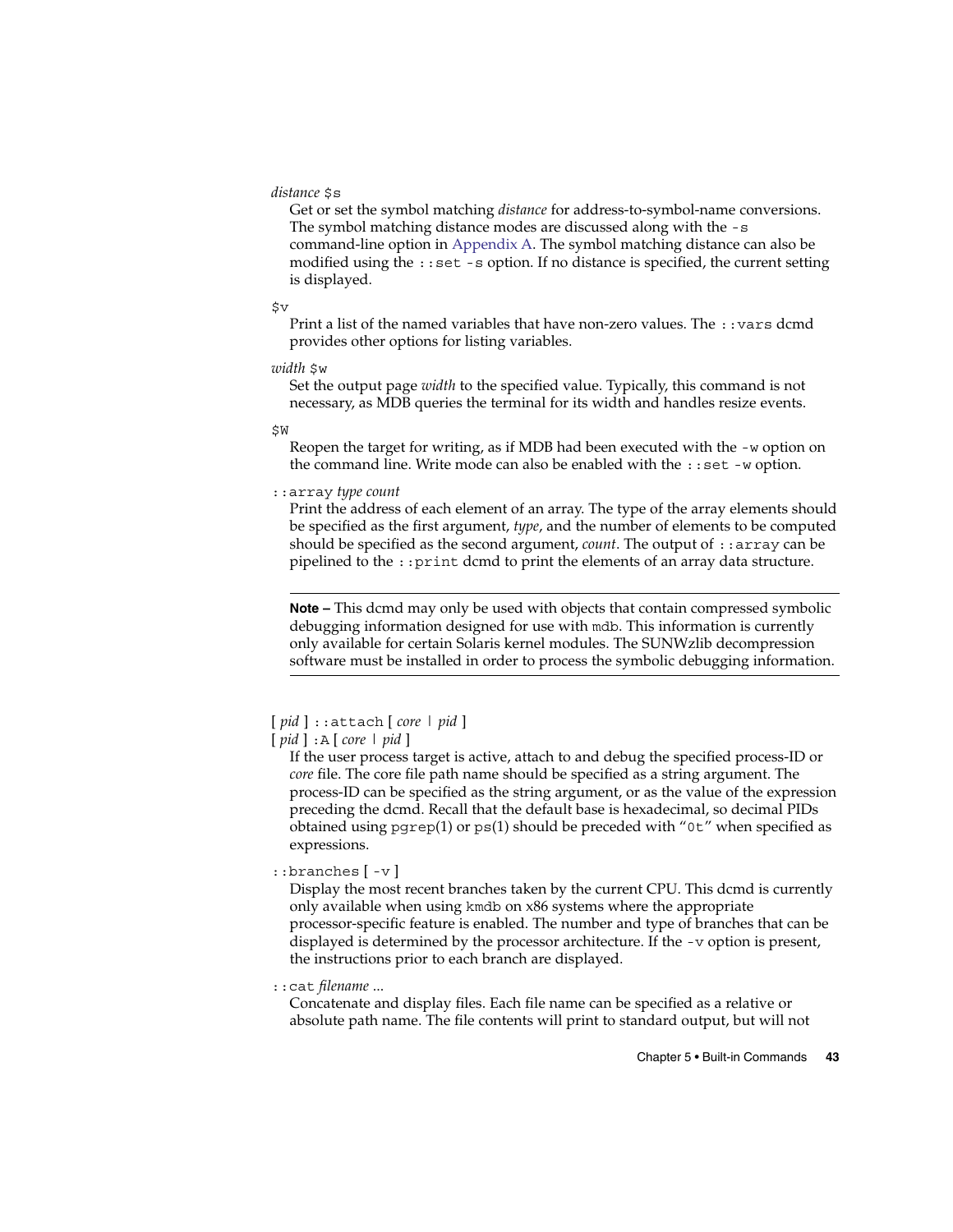pass through the output pager. This dcmd is intended to be used with the | operator; the programmer can initiate a pipeline using a list of addresses stored in an external file.

### *address* ::context

### *address* \$p

Context switch to the specified process. A context switch operation is valid only when using the kernel target. The process context is specified using the *address* of its proc structure in the kernel's virtual address space. The special context address "0" is used to denote the context of the kernel itself. MDB can only perform a context switch when examining a crash dump if the dump contains the physical memory pages of the specified user process (as opposed to just kernel pages). The kernel crash dump facility can be configured to dump all pages or the pages of the current user process using dumpadm(1M). The  $::$  status dcmd can be used to display the contents of the current crash dump.

When the user requests a context switch from the kernel target, MDB constructs a new target representing the specified user process. After the switch occurs, the new target interposes its dcmds at the global level: thus the / dcmd can now format and display data from the virtual address space of the user process, the  $:$  : mappings dcmd can display the mappings in the address space of the user process, and so on. The kernel target can be restored by executing  $0:$ : context.

::cpuregs [ -c *cpuid* ]

Display the current general-purpose register set for the current CPU or the specified *cpuid*. This command is only available when using kmdb.

::cpustack [ -c *cpuid* ]

Display a C stack backtrace for the thread executing on the current CPU or the specified *cpuid*. This command is only available when using kmdb.

::dcmds

List the available dcmds and print a brief description for each one.

#### [ *address* ] ::dis [ -afw ] [ -n *count* ] [ *address* ]

Disassemble starting at or around the *address* specified by the final argument, or the current value of dot. If the address matches the start of a known function, the entire function is disassembled; otherwise, a "window" of instructions before and after the specified address is printed in order to provide context. By default, instructions are read from the target's virtual address space; if the -f option is present, instructions are read from the target's object file instead. The -f option is enabled by default if the debugger is not currently attached to a live process, core file, or crash dump. The -w option can be used to force window-mode, even if the address is the start of a known function. The size of the window defaults to ten instructions; the number of instructions can be specified explicitly using the -n option. If the -a option is present, addresses are printed as numeric values rather than symbolically.

::disasms

List the available disassembler modes. When a target is initialized, MDB attempts to select the appropriate disassembler mode. The user can change the mode to any of the modes listed using the ::dismode dcmd.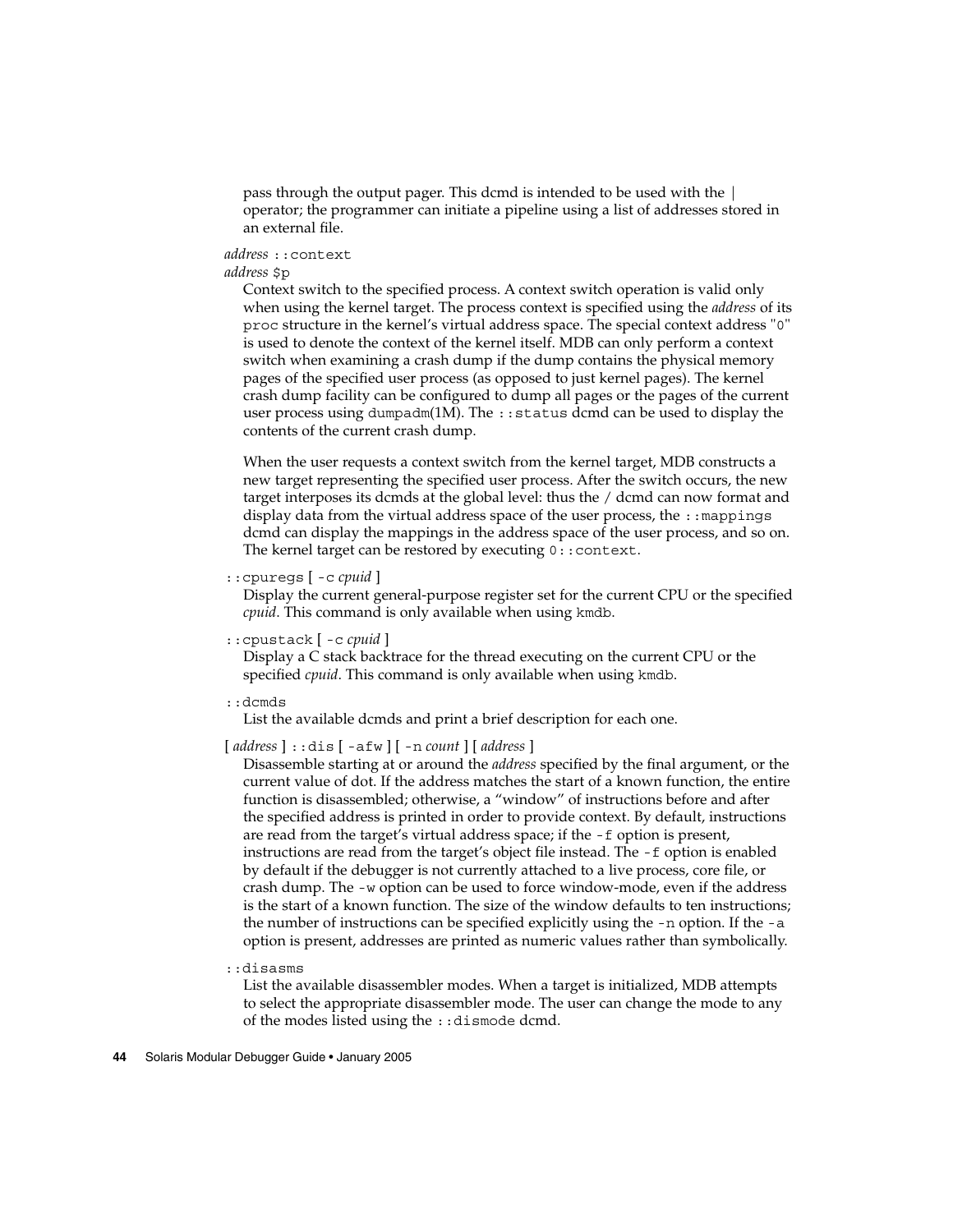::dismode [ *mode* ]

\$V [ *mode* ]

Get or set the disassembler mode. If no argument is specified, print the current disassembler mode. If a *mode* argument is specified, switch the disassembler to the specified mode. The list of available disassemblers can be displayed using the ::disasms dcmd.

::dmods [ -l ] [ *module-name* ]

List the loaded debugger modules. If the -l option is specified, the list of the dcmds and walkers associated with each dmod is printed below its name. The output can be restricted to a particular dmod by specifying its name as an additional argument.

[*address*] ::dump [-eqrstu] [-f|-p] [-g *bytes*] [-w *paragraphs*] Print a hexadecimal and ASCII memory dump of the 16-byte aligned region of virtual memory containing the address specified by dot. If a repeat count is specified for  $: :$  dump, this is interpreted as a number of bytes to dump rather than a number of iterations. The :: dump dcmd also recognizes the following options:

| -e | Adjust for endian-ness. The -e option assumes 4-byte words; the |
|----|-----------------------------------------------------------------|
|    | -g option can be used to change the default word size.          |
|    |                                                                 |

| $- f$    | Read data from the object file location corresponding to the given<br>virtual address instead of from the target's virtual address space.<br>The -f option is enabled by default if the debugger is not<br>currently attached to a live process, core file, or crash dump. |
|----------|----------------------------------------------------------------------------------------------------------------------------------------------------------------------------------------------------------------------------------------------------------------------------|
| -q group | Display bytes in groups of bytes. The default <i>group</i> size is 4 bytes.<br>The <i>group</i> size must be a power of two that divides the line width                                                                                                                    |
| $-p$     | Interpret <i>address</i> as a physical address location in the target's<br>address space instead of a virtual address.                                                                                                                                                     |
| $-q$     | Do not print an ASCII decoding of the data.                                                                                                                                                                                                                                |
| $-1$     | Number lines relative to the start address instead of with the<br>explicit address of each line. This option implies the -u option.                                                                                                                                        |
| $-S$     | Elide repeated lines.                                                                                                                                                                                                                                                      |
| - 11     | Only used from and display the contents of the specified                                                                                                                                                                                                                   |

- -t Only read from and display the contents of the specified addresses, instead of reading and printing entire lines.
- -u Unalign output instead of aligning the output at a paragraph boundary.
- -w *paragraphs* Display paragraphs 16-byte paragraphs per line. The default number of paragraphs is one. The maximum value accepted for -w is 16.

::echo [ *string* | *value* ... ]

Print the arguments separated by blanks and terminated by a NEWLINE to standard output. Expressions enclosed in \$[ ] will be evaluated to a value and printed in the default base.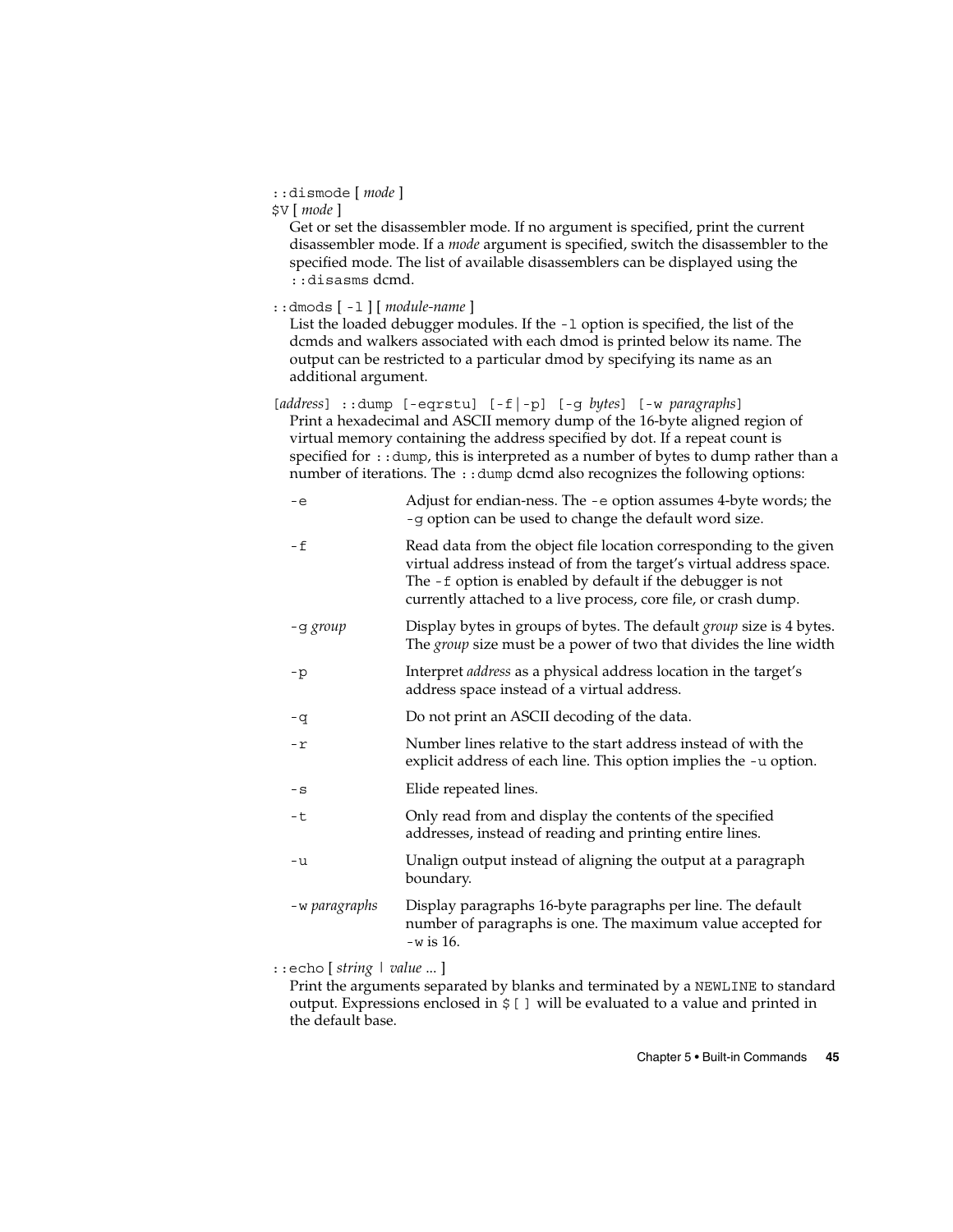#### ::eval *command*

Evaluate and execute the specified string as a command. If the command contains metacharacters or white space, it should be enclosed in double or single quotes.

::files [*object*]

\$f

Print a list of the known source files (symbols of type STT\_FILE present in the various target symbol tables). If an *object* name is specified, the output is restricted to file symbols present in the corresponding object file.

[*address*] ::findsym [-g] [ *address* | *symbol* ...]

Search instruction text for instructions that refer to the specified symbols or addresses. The search list should consist of one or more addresses or symbol names specified as an address preceding the dcmd or one or more symbol names or expressions following the dcmd. If the -g option is specified, the search is restricted to instruction text that is part of a globally visible function in the target's symbol table.

**Note –** *SPARC only*. The ::findsym dcmd is only available when debugging a target that uses the SPARC instruction set architecture.

```
::formats
```
List the available output format characters for use with the  $/$ ,  $\backslash$ ,  $\gamma$ , and = formatting dcmds. The formats and their use is described in ["Formatting dcmds"](#page-31-0) on page 32.

```
[ thread ] ::fpregs [-dqs]
```

```
[ thread ] $x, $X, $y, $Y
```
Print the floating-point register set of the representative thread. If a thread is specified, the floating point registers of that thread are displayed. The thread expression should be one of the thread identifiers described under ["Thread](#page-56-0) Support" [on page 57.](#page-56-0)

**Note –** SPARC only. The -d, -q, and -s options can be used to display the floating point registers as a collection of double-precision (-d), quad-precision (-q), or single-precision (-s) floating point values.

#### ::grep *command*

Evaluate the specified command string, then print the old value of dot if the new value of dot is non-zero. If the *command* contains white space or metacharacters, it must be quoted. The  $: g$ rep dcmd can be used in pipelines to filter a list of addresses.

::help [ *dcmd-name* ]

With no arguments, the  $:$ : help dcmd prints a brief overview of the help facilities available in MDB. If a *dcmd-name* is specified, MDB prints a usage summary for that dcmd.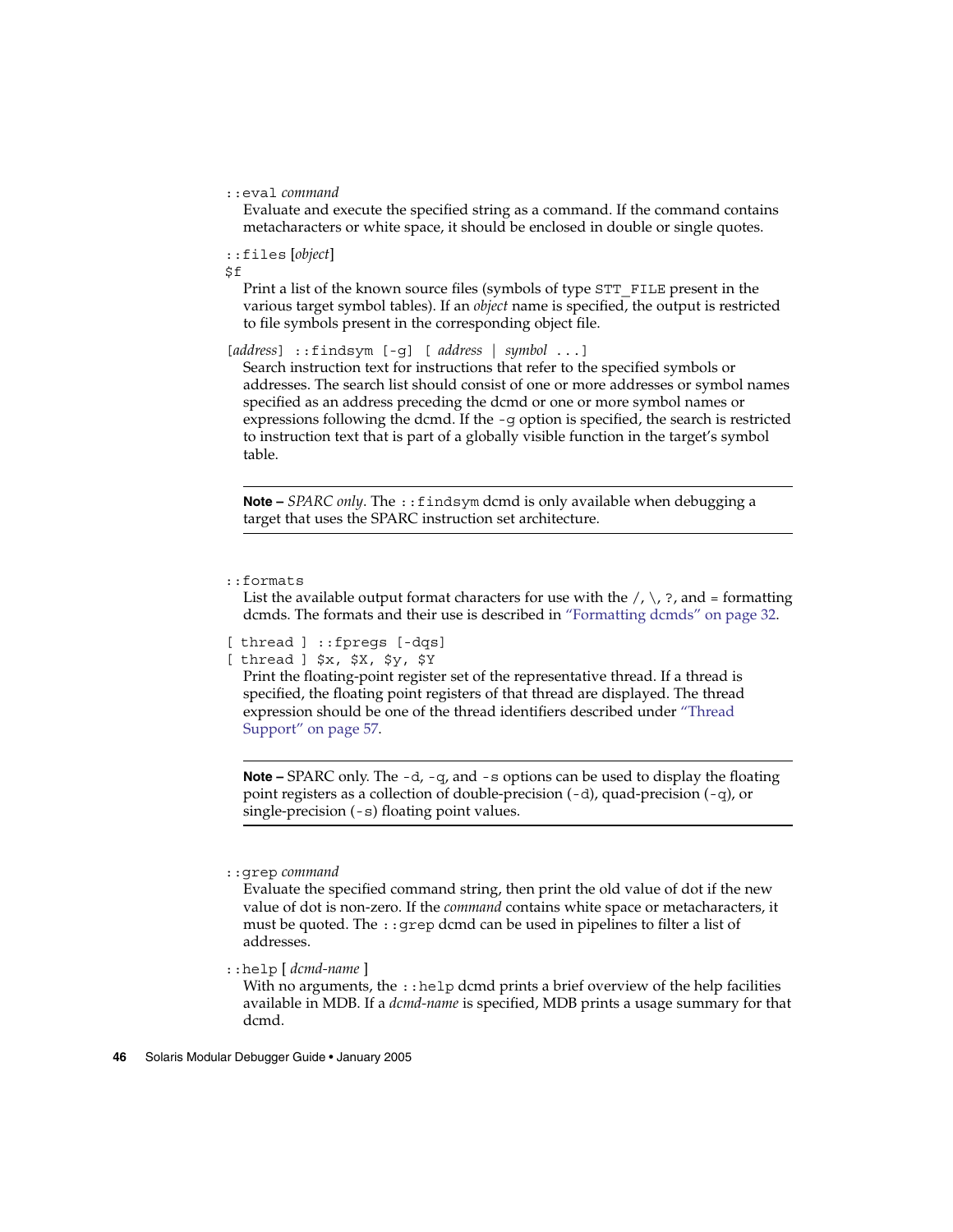#### [ *address* [ , *len* ]] ::in [ -L *len* ]

Read and display *len* bytes from the I/O port specified by *address*. The value of the -L option, if present, takes precedence over the repeat count specified on the left-hand side. The *len* must be 1, 2, or 4 bytes and the port address must be aligned according to the length. This command is only available when using kmdb on x86 systems.

### [ *address* ] ::list *type member* [ *variable-name* ]

Walk through the elements of a linked list data structure and print the address of each element in the list. The address of the first element in the list can be specified using an optional *address*; otherwise the list is assumed to start at the current value of dot. The *type* parameter must name a C struct or union type and is used to describe the type of the list elements so that MDB can read in objects of the appropriate size. The *member* parameter is used to name the member of *type* that contains a pointer to the next list element. The ::list dcmd will continue iterating until a NULL pointer is encountered, the first element is reached again (a circular list), or an error occurs while reading an element. If the optional *variable-name* is specified, the specified variable will be assigned the value returned at each step of the walk when MDB invokes the next stage of a pipeline.

**Note –** This dcmd may only be used with objects that contain compressed symbolic debugging information designed for use with mdb. This information is currently only available for certain Solaris kernel modules. The SUNWzlib decompression software must be installed in order to process the symbolic debugging information.

#### ::load [ -s] *module-name*

Load the specified dmod. The module name can be given as an absolute or relative path. If *module-name* is a simple name (that is, does not contain a '/'), MDB searches for it in the module library path. Modules with conflicting names cannot be loaded; the existing module must be unloaded first. If the -s option is present, MDB will remain silent and not issue any error messages if the module is not found or could not be loaded.

#### ::log [ -d | [ -e ] *filename* ]

\$> [ *filename* ]

Enable or disable the output log. MDB provides an interactive logging facility where both the input commands and standard output can be logged to a file while still interacting with the user. The -e option enables logging to the specified file, or re-enables logging to the previous log file if no file name is given. The -d option disables logging. If the \$> dcmd is used, logging is enabled if a file name argument is specified; otherwise, logging is disabled. If the specified log file already exists, MDB appends any new log output to the file.

::map *command*

Map the value of dot to a corresponding value using the *command* specified as a string argument, then print the new value of dot. If the command contains white space or metacharacters, it must be quoted. The : : map dcmd can be used in pipelines to transform the list of addresses into a new list of addresses.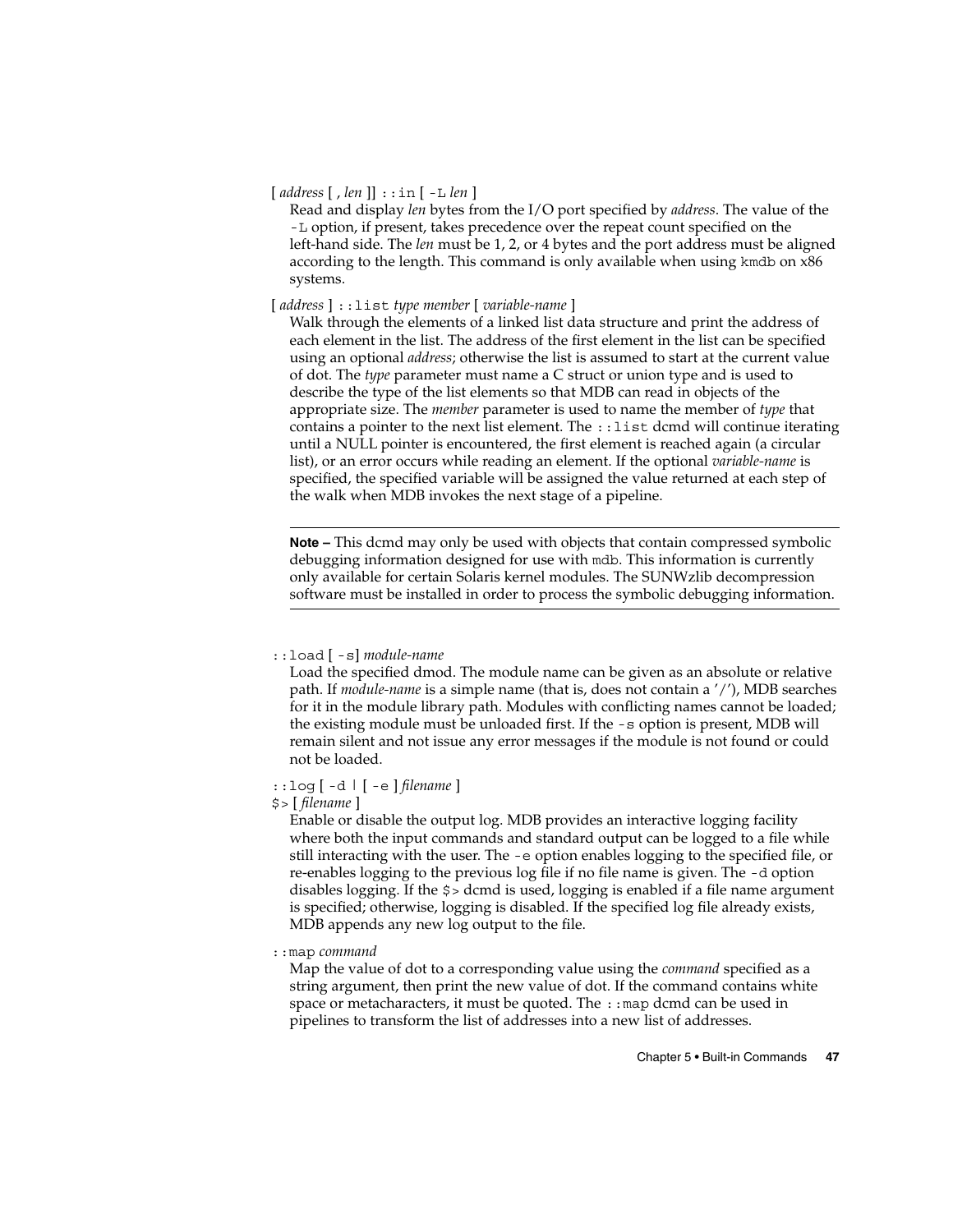### [ *address* ] ::mappings [ *name* ]

[ *address* ] \$m [ *name* ]

Print a list of each mapping in the target's virtual address space, including the address, size, and description of each mapping. If the dcmd is preceded by an *address*, MDB shows only the mapping that contains the given address. If a string *name* argument is given, MDB shows only the mapping that matched the description.

[*address*] ::nm [ -DPdghnopuvx ] [ - t *types* ] [ - f *format* ] [ *object*] Print the symbol tables associated with the current target. If an optional *address* preceding the dcmd is specified, only the symbol table entry for the symbol corresponding to address is displayed. If an *object* name is specified, only the symbol table for this load object is displayed. The :: nm dcmd also recognizes the following options:

| $-D$                | .symtab.                                                                               | Prints . dynsym (dynamic symbol table) instead of                                                                                                                        |  |  |  |
|---------------------|----------------------------------------------------------------------------------------|--------------------------------------------------------------------------------------------------------------------------------------------------------------------------|--|--|--|
| $-P$                |                                                                                        | Prints the private symbol table instead of . symtab.                                                                                                                     |  |  |  |
| -d                  |                                                                                        | Prints value and size fields in decimal.                                                                                                                                 |  |  |  |
| -f format [,format] | Print only the specified symbol information. The valid<br>format argument strings are: |                                                                                                                                                                          |  |  |  |
|                     | $\frac{dx}{ }$                                                                         | symbol table index                                                                                                                                                       |  |  |  |
|                     | val                                                                                    | symbol table                                                                                                                                                             |  |  |  |
|                     | size                                                                                   | size in bytes                                                                                                                                                            |  |  |  |
|                     | type                                                                                   | symbol type                                                                                                                                                              |  |  |  |
|                     | bind                                                                                   | binding                                                                                                                                                                  |  |  |  |
|                     | oth                                                                                    | other                                                                                                                                                                    |  |  |  |
|                     | shndx                                                                                  | section index                                                                                                                                                            |  |  |  |
|                     | name                                                                                   | symbol name                                                                                                                                                              |  |  |  |
|                     | ctype                                                                                  | C type for symbol (if known)                                                                                                                                             |  |  |  |
|                     | obj                                                                                    | object which defines symbol                                                                                                                                              |  |  |  |
| -g                  |                                                                                        | Prints only global symbols.                                                                                                                                              |  |  |  |
| -h                  |                                                                                        | Suppresses the header line.                                                                                                                                              |  |  |  |
| -n                  |                                                                                        | Sorts symbols by name.                                                                                                                                                   |  |  |  |
| -0                  |                                                                                        | Prints value and size fields in octal.                                                                                                                                   |  |  |  |
| -p                  |                                                                                        | Prints symbols as a series of :: nmadd commands. This<br>option can be used with -P to produce a macro file that<br>can be subsequently read into the debugger with \$<. |  |  |  |

**48** Solaris Modular Debugger Guide • January 2005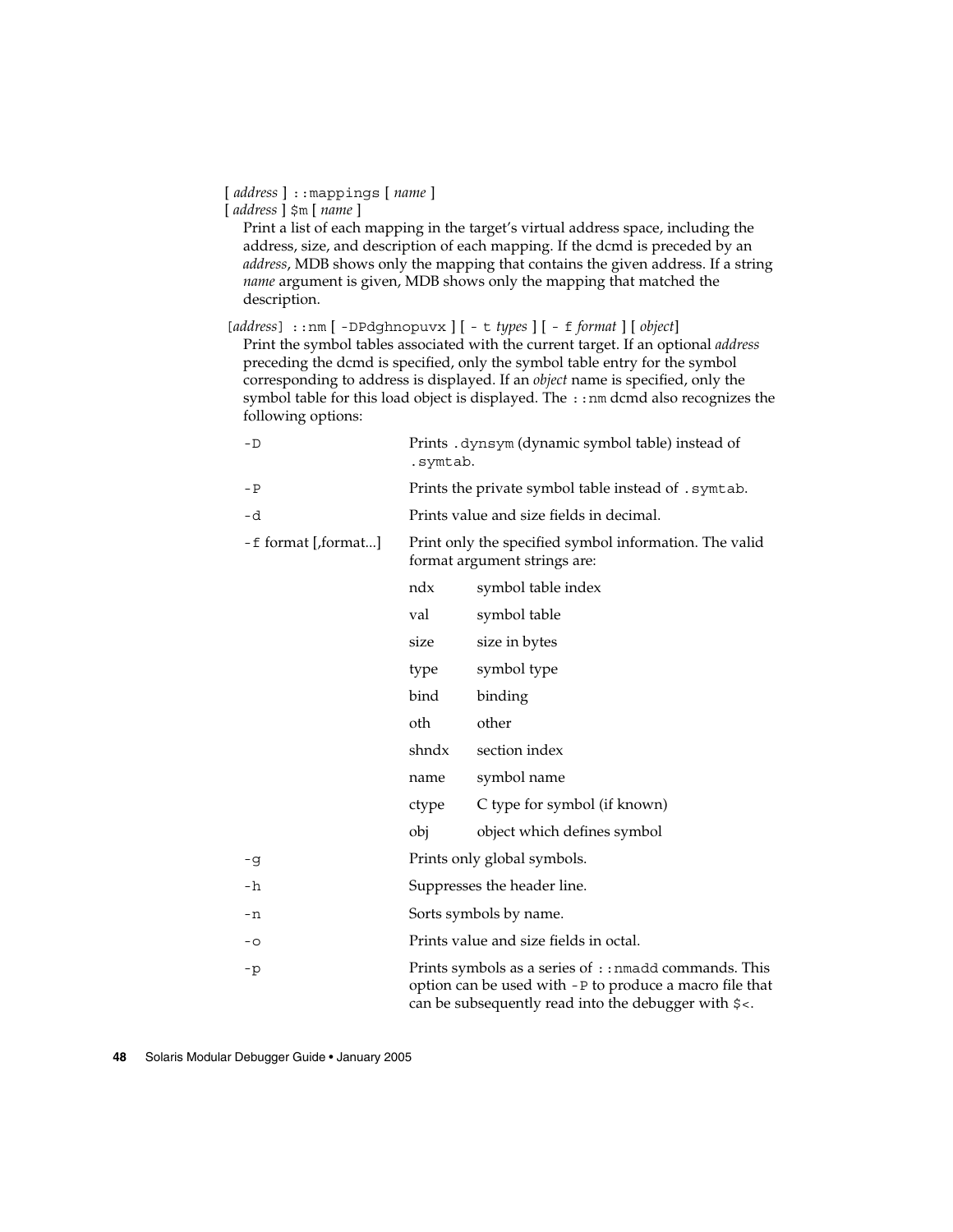| -t type [,type] |                                              | Prints only symbols of the specified type(s). The valid<br>type argument strings are: |  |  |
|-----------------|----------------------------------------------|---------------------------------------------------------------------------------------|--|--|
|                 | noty                                         | STT_NOTYPE                                                                            |  |  |
|                 | objt                                         | STT_OBJECT                                                                            |  |  |
|                 | func                                         | STT_FUNC                                                                              |  |  |
|                 | sect                                         | STT_SECTION                                                                           |  |  |
|                 | file                                         | <b>STT_FILE</b>                                                                       |  |  |
|                 | comm                                         | STT_COMMON                                                                            |  |  |
|                 | tls                                          | STT_TLS                                                                               |  |  |
|                 | regi                                         | STT_SPARC_REGISTER                                                                    |  |  |
| -u              |                                              | Prints only undefined symbols.                                                        |  |  |
| $-\nabla$       |                                              | Sorts symbols by value.                                                               |  |  |
| $-x$            | Prints value and size fields in hexadecimal. |                                                                                       |  |  |

*value* ::nmadd [ -fo ] [ -e *end* ] [ -s *size* ] *name*

Add the specified symbol *name* to the private symbol table. MDB provides a private, configurable symbol table that can be used to interpose on the target's symbol table, as described in ["Symbol Name Resolution"](#page-28-0) on page 29. The :: nmadd dcmd also recognizes the following options:

- -e Set the size of the symbol to *end value*.
- -f Set the type of the symbol to STT FUNC.
- -o Set the type of the symbol to STT\_OBJECT.
- -s Set the size of the symbol to *size*.

### ::nmdel *name*

Delete the specified symbol *name* from the private symbol table.

### ::objects [ -v ]

Print a map of the target's virtual address space, showing only those mappings that correspond to the primary mapping (usually the text section) of each of the known load objects. If the -v option is present, the command displays the version of each object if version information is know. If no version information is known, a version of Unknown will be displayed in the output.

::offsetof *type member*

Print the offset of the specified member of the specified type. The type should be the name of a C structure. The offset is printed in bytes, unless the member is a bit-field in which case the offset may be printed in bits. The output is always suffixed with the appropriate units for clarity. The type name may use the backquote (') scoping operator described in ["Symbol Name Resolution"](#page-28-0) on page [29.](#page-28-0)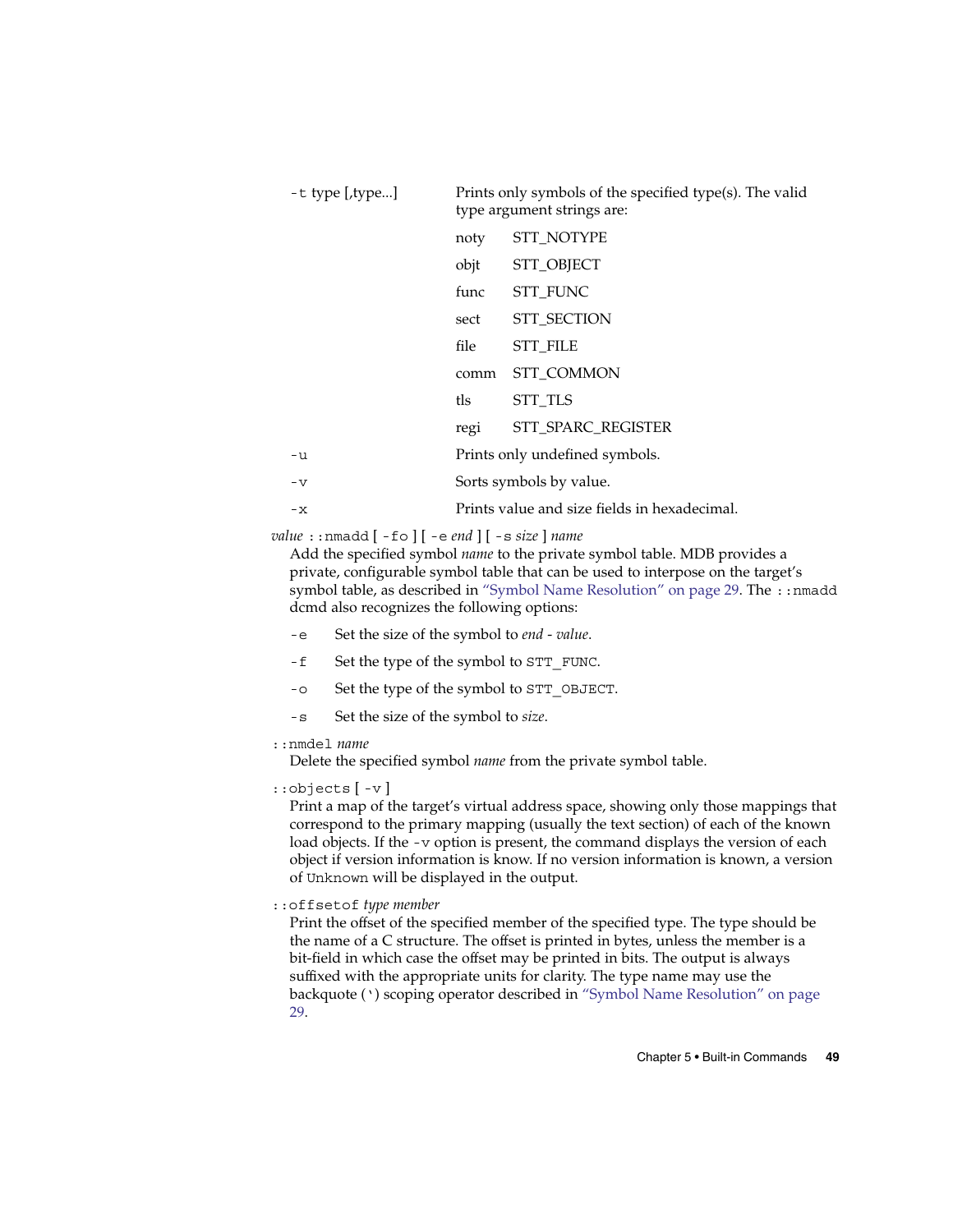**Note –** This dcmd may only be used with objects that contain compressed symbolic debugging information designed for use with mdb. This information is currently only available for certain Solaris kernel modules. The SUNWzlib decompression software must be installed in order to process the symbolic debugging information.

#### [ *address* [ , *len* ]] ::out [ -L *len* ]

Write the specified *value* to the I/O port specified by *address*. The value of the -L option, if present, takes precedence over the repeat count specified on the left-hand side. The *len* must be 1, 2, or 4 bytes and the port address must be aligned according to the length. This command is only available when using kmdb on x86 systems.

[*address*] ::print [-aCdiLptx] [-c *lim*] [-l *lim*] [*type* [*member*|*offset* ... ]]

Print the data structure at the specified virtual *address* using the given *type* information. The *type* parameter may name a C struct, union, enum, fundamental integer type, or a pointer to any of these types. If the type name contains whitespace (for example, "struct foo") it must be enclosed in single or double quotes. The type name may use the backquote (') scoping operator described under ["Symbol Name Resolution"](#page-28-0) on page 29. If the type is a structured type, the ::print dcmd will recursively print each member of the struct or union. If the *type* argument is not present and a static or global STT\_OBJECT symbol matches the address, ::print will infer the appropriate type automatically.

The type argument can be followed by an optional list of *member* or *offset* expressions, in which case only those members and submembers of the specified *type* are displayed. Members can be specified using C syntax that includes the array index operator  $([$ ]), the structure member operator  $(-)$ , and the structure pointer operator (.). Offsets can be specified using the MDB arithmetic expansion syntax  $(\xi[])$ . After displaying the data structure, :: print increments dot by the size of *type* in bytes.

**Note** – The ::print dcmd may only be used with objects that contain compressed symbolic debugging information designed for use with MDB. This information is only available at present in certain Solaris kernel modules and user libraries. The SUNWzlib decompression software must be installed in order to process the symbolic debugging information.

If the -a option is present, the address of each member is displayed. If the -i option is present, the expression on the left-hand side is interpreted as an immediate value to be displayed using the specified type. If the -p option is present, ::print interprets address as a physical memory address instead of a virtual memory address. If the -t option is present, the type of each member is displayed. If the -d or -x options are present, all integers are displayed in decimal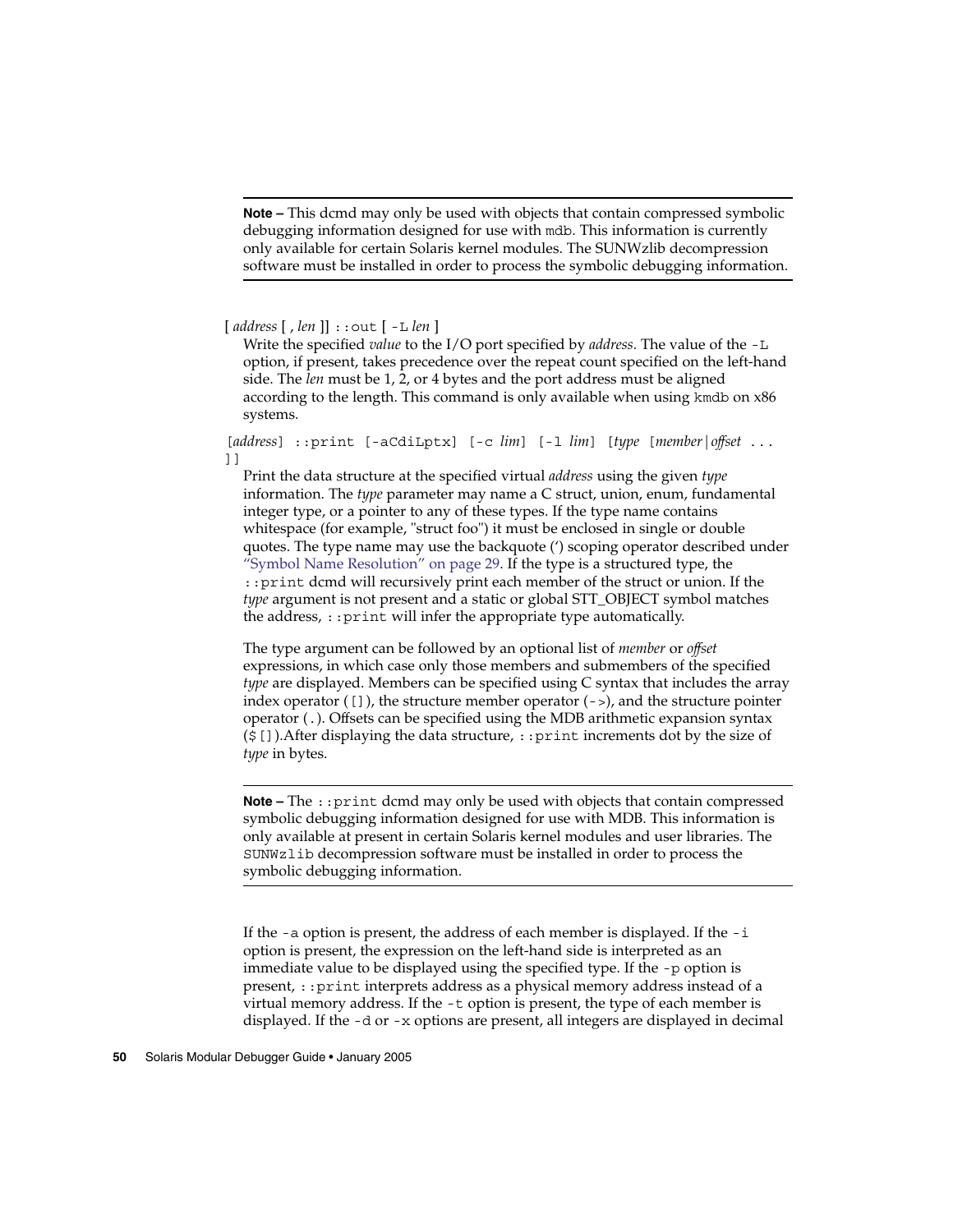$(-d)$  or hexadecimal  $(-x)$ ; by default a heuristic is used to determine if the value should be displayed in decimal or hexadecimal. The number of characters in a character array that will be read and displayed as a string can be limited with the -c option. If the -C option is present, no limit is enforced. The number of elements in a standard array that will be read and displayed can be limited with the  $-1$ option. If the -L option is present, no limit is enforced and all array elements are shown. The default values for -c and -l can be modified using ::set or the -o command-line option as described in [Appendix A.](#page-142-0)

### ::quit [ -u ]

### $\operatorname{sq}$   $\lceil -u \rceil$

Quit the debugger. When using kmdb only, the -u option causes the debugger to resume execution of the operating system and unload the debugger. The -u option cannot be used if kmdb was loaded at boot. If the -u option is not present, ::quit causes kmdb to exit to the firmware (on SPARC systems) or causes the system to reboot (on x86 systems).

### [*thread* ] :: regs

### [ *thread* ] \$r

Print the general-purpose register set of the representative thread. If a thread is specified, the general purpose register set of that thread is displayed. The thread expression should be one of the thread identifiers described under ["Thread](#page-56-0) Support" [on page 57.](#page-56-0)

### ::release [ -a ]

#### :R [ -a ]

Release the previously attached process or core file. If the -a option is present, the process is released and left stopped and abandoned. It can subsequently be continued by prun(1) or it can be resumed by applying MDB or another debugger. By default, a released process is forcibly terminated if it was created by MDB using  $::run$ , or it is released and set running if it was attached to by MDB using the -p option or using the ::attach or :A dcmds.

::set [ -wF ] [ +/-o *option* ] [ -s *distance* ] [ -I *path* ] [ -L *path* ] [ -P *prompt* ] Get or set miscellaneous debugger properties. If no options are specified, the current set of debugger properties is displayed. The ::set dcmd recognizes the following options:

- -F Forcibly take over the next user process that ::attach is applied to, as if mdb had been executed with the -F option on the command line.
- -I Set the default path for locating macro files. The path argument can contain any of the special tokens described for the -I command-line option in [Appendix A.](#page-142-0)
- -L Set the default path for locating debugger modules. The path argument can contain any of the special tokens described for the -I command-line option in [Appendix A.](#page-142-0)
- -o Enable the specified debugger option. If the +o form is used, the option is disabled. The option strings are described along with the -o command-line option in [Appendix A.](#page-142-0)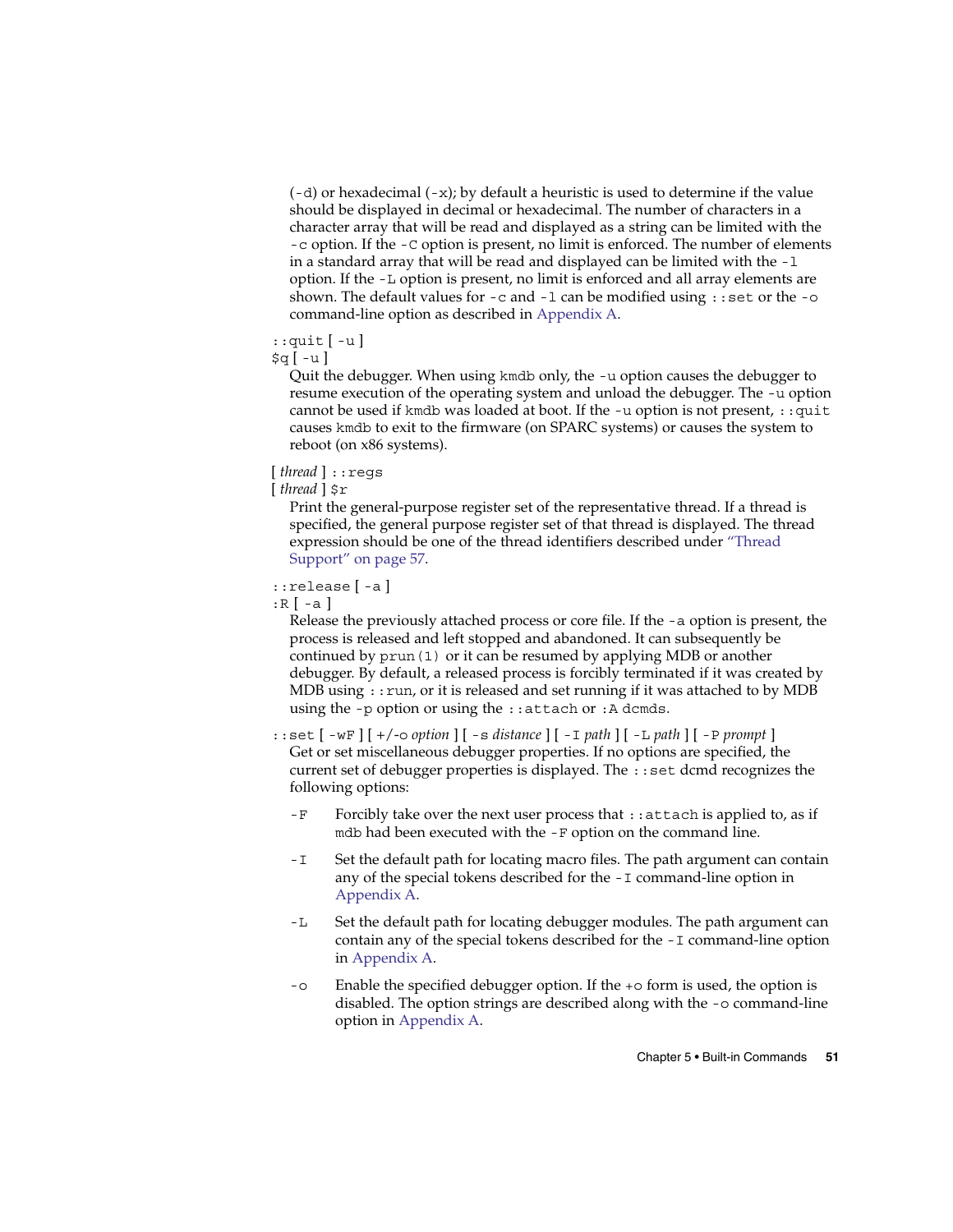- -P Set the command prompt to the specified prompt string.
- -s Set the symbol matching distance to the specified distance. Refer to the description of the -s command-line option in [Appendix A](#page-142-0) for more information.
- $-w$  Re-open the target for writing, as if mdb had been executed with the  $-w$ option on the command line.
- ::showrev [ -pv ]

Display revision information for the hardware and software corresponding the current target. If no options are specified, general system information is displayed. If the -p option is present, information for each load object that is part of a patch is displayed. If the -v option is present, information for each load object is displayed. Load objects without version information will be omitted from the output for the -p option. Load objects without version information will report Unknown in the output of the -v option.

::sizeof *type*

Print the size of the specified type in bytes. The *type* parameter may name a C struct, union, enum, fundamental integer type, or a pointer to any of these types. The type name may use the backquote (') scoping operator described in ["Symbol](#page-28-0) [Name Resolution"](#page-28-0) on page 29.

**Note –** This dcmd may only be used with objects that contain compressed symbolic debugging information designed for use with mdb. This information is currently only available for certain Solaris kernel modules. The SUNWzlib decompression software must be installed in order to process the symbolic debugging information.

```
[ address ] ::stack [ count ]
[ address ] $c [ count ]
```
Print a C stack back trace. If the dcmd is preceded by an explicit *address*, a back trace beginning at this virtual memory address is displayed. Otherwise, the stack of the representative thread is displayed. If an optional count value is given as an argument, no more than *count* arguments are displayed for each stack frame in the output.

**64-bit SPARC only –** The biased frame pointer value (that is, the virtual address minus 0x7ff) should be used as the address when requesting a stack trace.

::status

Print a summary of information related to the current target.

```
cpuid ::switch
```
*cpuid* :x

When using kmdb only, switch to the CPU indicated by the specified *cpuid* and use this CPU's current register state as the representative for debugging.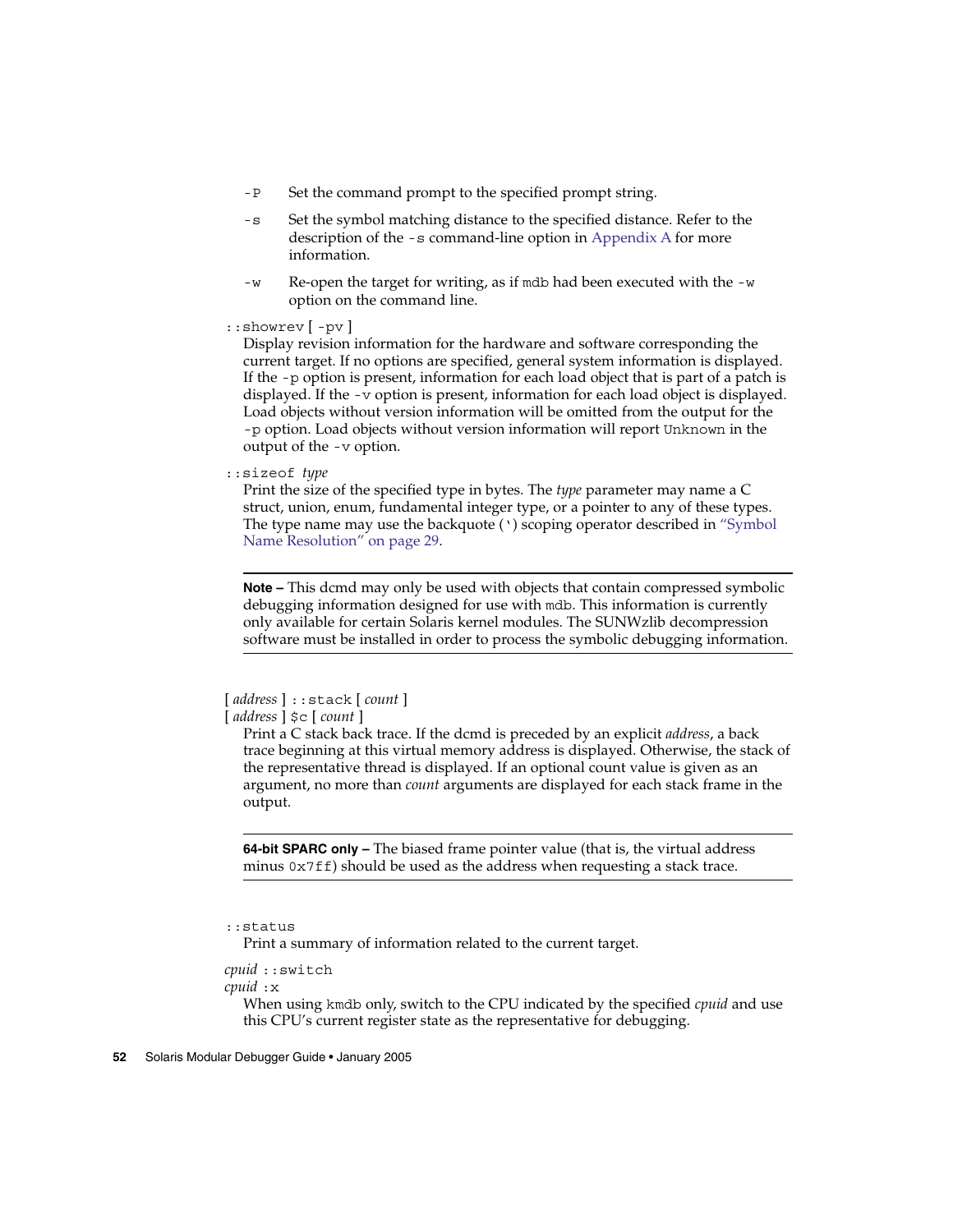::term

Print the name of the terminal type that MDB is using to perform any terminal-dependent input and output operations, such as command-line editing.

#### *thread* ::tls *symbol*

Print the address of the storage for the specified thread-local storage (TLS) symbol in the context of the specified thread. The thread expression should be one of the thread identifiers described under ["Thread Support"](#page-56-0) on page 57. The symbol name may use any of the scoping operators described under ["Symbol Name](#page-28-0) [Resolution"](#page-28-0) on page 29.

::typeset [+/-t] *variable-name* ...

Set attributes for named variables. If one or more variable names are specified, they are defined and set to the value of dot. If the -t option is present, the user-defined tag associated with each variable is set. If the +t option is present, the tag is cleared. If no variable names are specified, the list of variables and their values is printed.

### ::unload *module-name*

Unload the specified dmod. The list of active dmods can be printed using the ::dmods dcmd. Built-in modules cannot be unloaded. Modules that are busy (that is, provide dcmds that are currently executing) cannot be unloaded.

::unset *variable-name* ...

Unset (remove) the specified variable(s) from the list of defined variables. Some variables are exported by MDB are marked as persistent, and cannot be unset by the user.

::vars [-npt]

Print a listing of named variables. If the -n option is present, the output is restricted to variables that currently have non-zero values. If the -p option is present, the variables are printed in a form suitable for re-processing by the debugger using the \$< dcmd. This option can be used to record the variables to a macro file, then restore these values later. If the -t option is present, only the tagged variables are printed. Variables can be tagged using the -t option of the ::typeset dcmd.

::version

Print the debugger version number.

### *address* ::vtop [-a *as*]

Print the physical address mapping for the specified virtual address, if possible. The ::vtop dcmd is only available when examining a kernel target, or when examining a user process inside a kernel crash dump (after a :: context dcmd has been issued).

When examining a kernel target from the kernel context, the -a option can be used to specify the address (*as*) of an alternate address space structure that should be used for the virtual to physical translation. By default, the kernel's address space is used for translation. This option is available for active address spaces even when the dump content only contains kernel pages.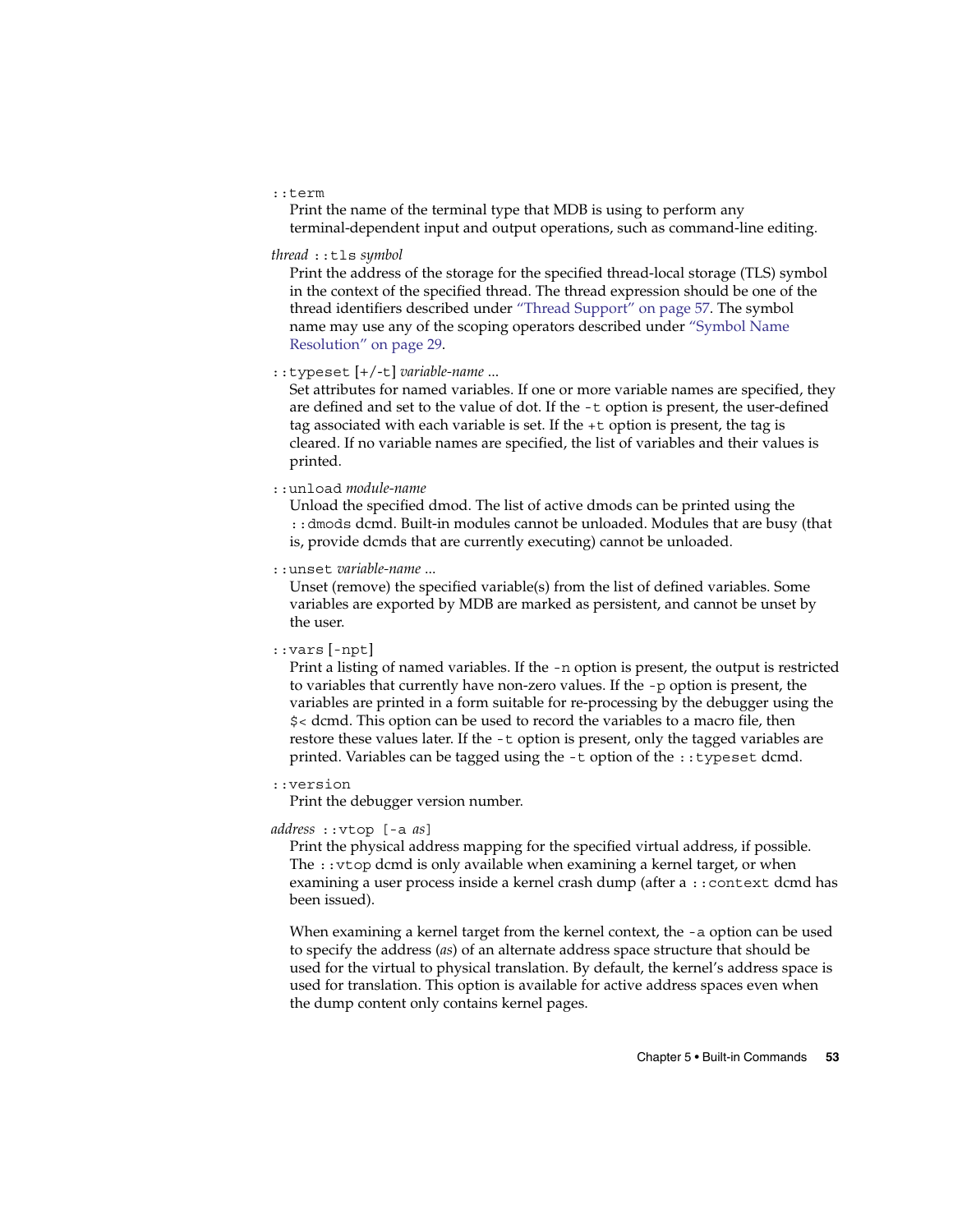#### [ *address* ] ::walk *walker-name* [ *variable-name* ]

Walk through the elements of a data structure using the specified walker. The available walkers can be listed using the : : walkers dcmd. Some walkers operate on a global data structure and do not require a starting address. For example, walk the list of proc structures in the kernel. Other walkers operate on a specific data structure whose address must be specified explicitly. For example, given a pointer to an address space, walk the list of segments.

When used interactively, the  $:$ : walk dcmd will print the address of each element of the data structure in the default base. The dcmd can also be used to provide a list of addresses for a pipeline. The walker name can use the backquote " ' " scoping operator described in ["dcmd and Walker Name Resolution"](#page-30-0) on page 31. If the optional *variable-name* is specified, the specified variable will be assigned the value returned at each step of the walk when MDB invokes the next stage of the pipeline.

#### ::walkers

List the available walkers and print a brief description for each one.

- ::whence [-v] *name* ...
- ::which [-v] *name* ...

Print the dmod that exports the specified dcmds and walkers. These dcmds can be used to determine which dmod is currently providing the global definition of the given dcmd or walker. Refer to ["dcmd and Walker Name Resolution"](#page-30-0) on page 31 for more information on global name resolution. The -v option causes the dcmd to print the alternate definitions of each dcmd and walker in order of precedence.

::xdata

List the external data buffers exported by the current target. External data buffers represent information associated with the target that cannot be accessed through standard target facilities (that is, an address space, symbol table, or register set). These buffers can be consumed by dcmds; for more information, refer to "mdb get xdata()" on page 141.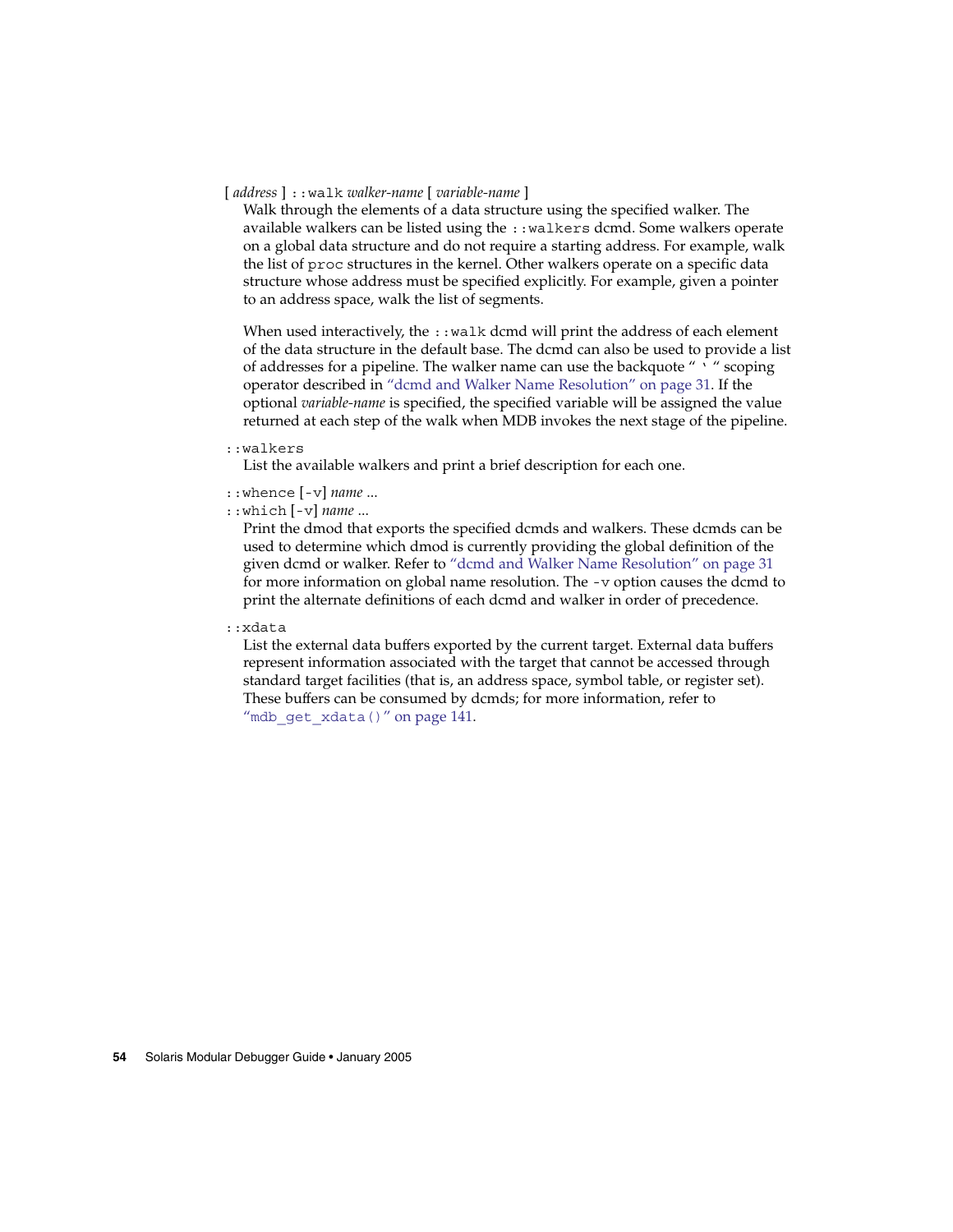### <span id="page-54-0"></span>CHAPTER **6**

# Execution Control

MDB provides facilities for controlling and tracing the execution of live running programs, including both user applications and the live operating system kernel and device drivers. You can use the mdb command to control user processes that are already running, or create new processes under the control of the debugger. You can boot or load kmdb to control the execution of the operating system kernel itself, or debug a device driver. This chapter describes the built-in dcmds that can be used to control target execution. These commands can be used in either mdb or kmdb, except as noted in the descriptions. Additional topics relating only to execution control in kmdb are discussed in [Chapter 7.](#page-66-0)

## Execution Control

MDB provides a simple model of execution control: a target process can be started from within the debugger using  $:$ : run, or MDB can attach to an existing process using :A, ::attach, or the -p command-line option (see [Chapter 5\)](#page-40-0). Alternately, the kernel can be booted using kmdb or kmdb can be loaded afterward. In either case, a list of traced *software events* can be specified by the user. Each time a traced event occurs in the target program, all threads in the target stop, the thread that triggered the event is chosen as the representative thread, and control returns to the debugger. Once the target program is set running, control can be asynchronously returned to the debugger by typing the user-defined interrupt character (typically Control-C).

A *software event* is a state transition in the target program that is observed by the debugger. For example, the debugger may observe the transition of a program counter register to a value of interest (a breakpoint) or the delivery of a particular signal.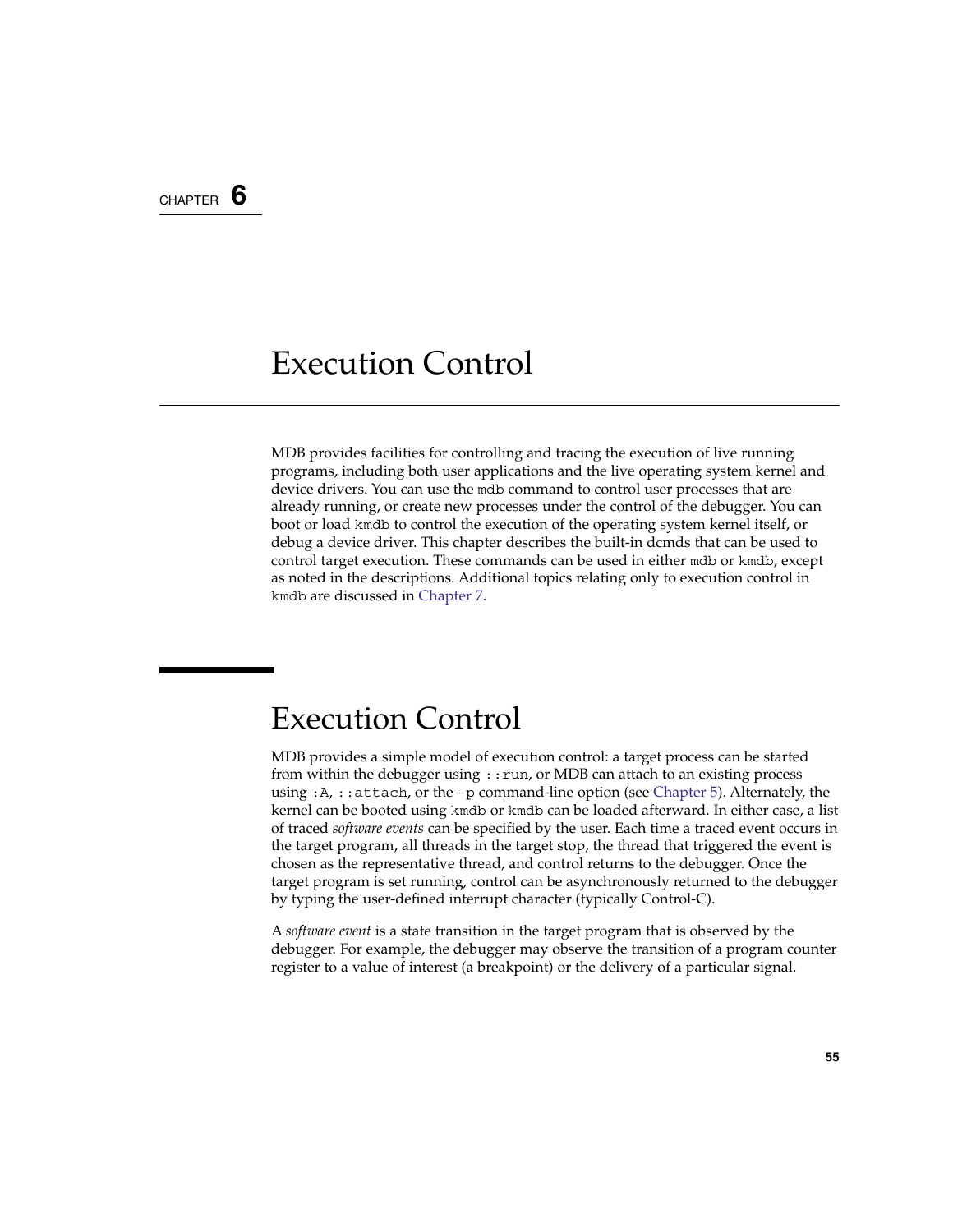A *software event specifier* is a description of a class of software events that is used by the debugger to instrument the target program in order to observe these events. The ::events dcmd is used to list the software event specifiers. A set of standard properties is associated with each event specifier, as described under ::events in ["Built-in dcmds"](#page-56-0) on page 57.

The debugger can observe a variety of different software events, including breakpoints, watchpoints, signals, machine faults, and system calls. New specifiers can be created using ::bp, ::fltbp, :: sigbp, ::sysbp, or ::wp. Each specifier has an associated callback (an MDB command string to execute as if it had been typed at the command prompt) and a set of properties, as described under ::events in ["Built-in](#page-56-0) dcmds" [on page 57.](#page-56-0) Any number of specifiers for the same event may be created, each with different callbacks and properties. The current list of traced events and the properties of the corresponding event specifiers can be displayed using the :: events dcmd. The event specifier properties are defined as part of the description of the ::events and ::evset dcmds, in ["Built-in dcmds"](#page-56-0) on page 57.

The execution control built-in dcmds, described in ["Built-in dcmds"](#page-56-0) on page 57, are always available, but will issue an error message indicating they are not supported if applied to a target that does not support execution control.

## Event Callbacks

The ::evset dcmd and event tracing dcmds allow you to associate an event callback (using the -c option) with each event specifier. The event callbacks are strings that represent MDB commands to execute when the corresponding event occurs in the target. These commands are executed as if they had been typed at the command prompt. Prior to executing each callback, the *dot* variable is set to the value of the representative thread's program counter and the *hits* variable is set to the number of times this specifier has been matched, including the current match.

If the event callbacks themselves contain one or more commands to continue the target (for example, ::cont or ::step), these commands do *not* immediately continue the target and wait for it to stop again. Instead, inside of an event callback, the continue dcmds note that a continue operation is now pending, and then return immediately. Therefore, if multiple dcmds are included in an event callback, the step or continue dcmd should be the last command specified. Following the execution of *all* event callbacks, the target will immediately resume execution if *all* matching event callbacks requested a continue. If conflicting continue operations are requested, the operation with the highest precedence determines what type of continue will occur. The order of precedence from highest to lowest is: step, step-over (next), step-out, continue.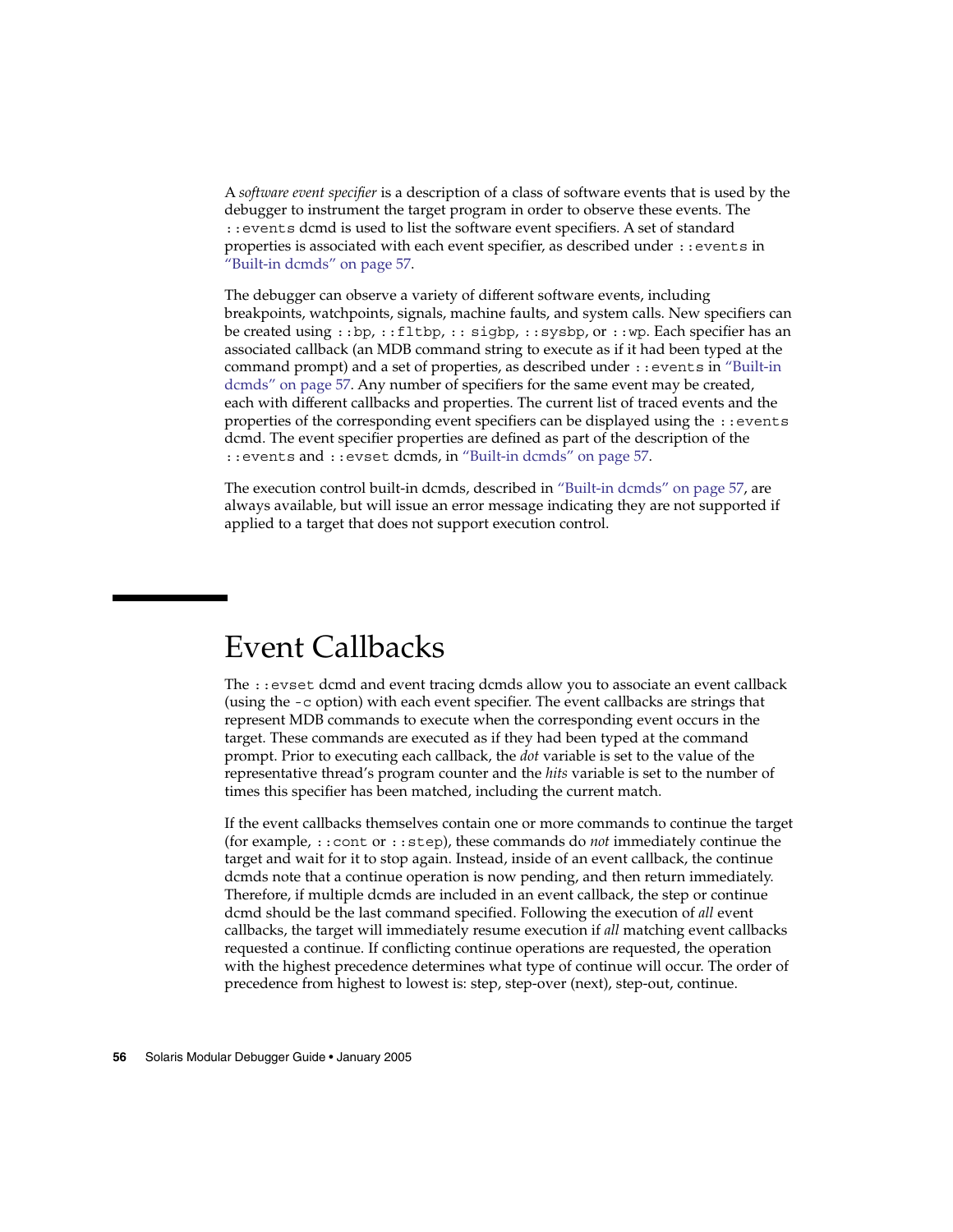# <span id="page-56-0"></span>Thread Support

MDB provides facilities to examine the stacks and registers of each thread associated with the target. The persistent "thread" variable contains the current representative thread identifier. The format of the thread identifier depends on the target. The ::regs and ::fpregs dcmds can be used to examine the register set of the representative thread, or of another thread if its register set is currently available. In addition, the register set of the representative thread is exported as a set of named variables. The user can modify the value of one or more registers by applying the > dcmd to the corresponding named variable.

The MDB kernel target exports the virtual address of the corresponding internal thread structure as the identifier for a given thread. This address corresponds to the kthread t data structure in the operating system source code. When using kmdb, the CPU identifier for the CPU running kmdb is stored in the cpuid variable.

The MDB process target provides proper support for examination of multi-threaded user processes that use the native  $lwp*$  interfaces, /usr/lib/libthread.so, or /usr/lib/libpthread.so. When debugging a live user process, MDB will detect if a single threaded process dlopens or closes libthread and will automatically adjust its view of the threading model on-the-fly. The process target thread identifiers will correspond to either the lwpid  $t$ , thread  $t$ , or pthread  $t$  of the representative, depending on the threading model used by the application.

If MDB is debugging a user process target and the target makes use of compiler-supported thread-local storage, MDB will automatically evaluate symbol names referring to thread-local storage to the address of the storage corresponding to the current representative thread. The ::tls built-in dcmd can be used to display the value of the symbol for threads other than the representative thread.

# Built-in dcmds

[ *addr* ] ::bp [+/-dDestT] [-c *cmd*] [-n *count*] *sym* ... *addr* :b [*cmd* ... ]

Set a breakpoint at the specified locations. The  $: :$  bp dcmd sets a breakpoint at each address or symbol specified, including an optional address specified by an explicit expression preceding the dcmd, and each string or immediate value following the dcmd. The arguments may either be symbol names or immediate values denoting a particular virtual address of interest. If a symbol name is specified, it may refer to a symbol that cannot yet be evaluated in the target process: that is, it may consist of an object name and function name in a load object that has not yet been opened. In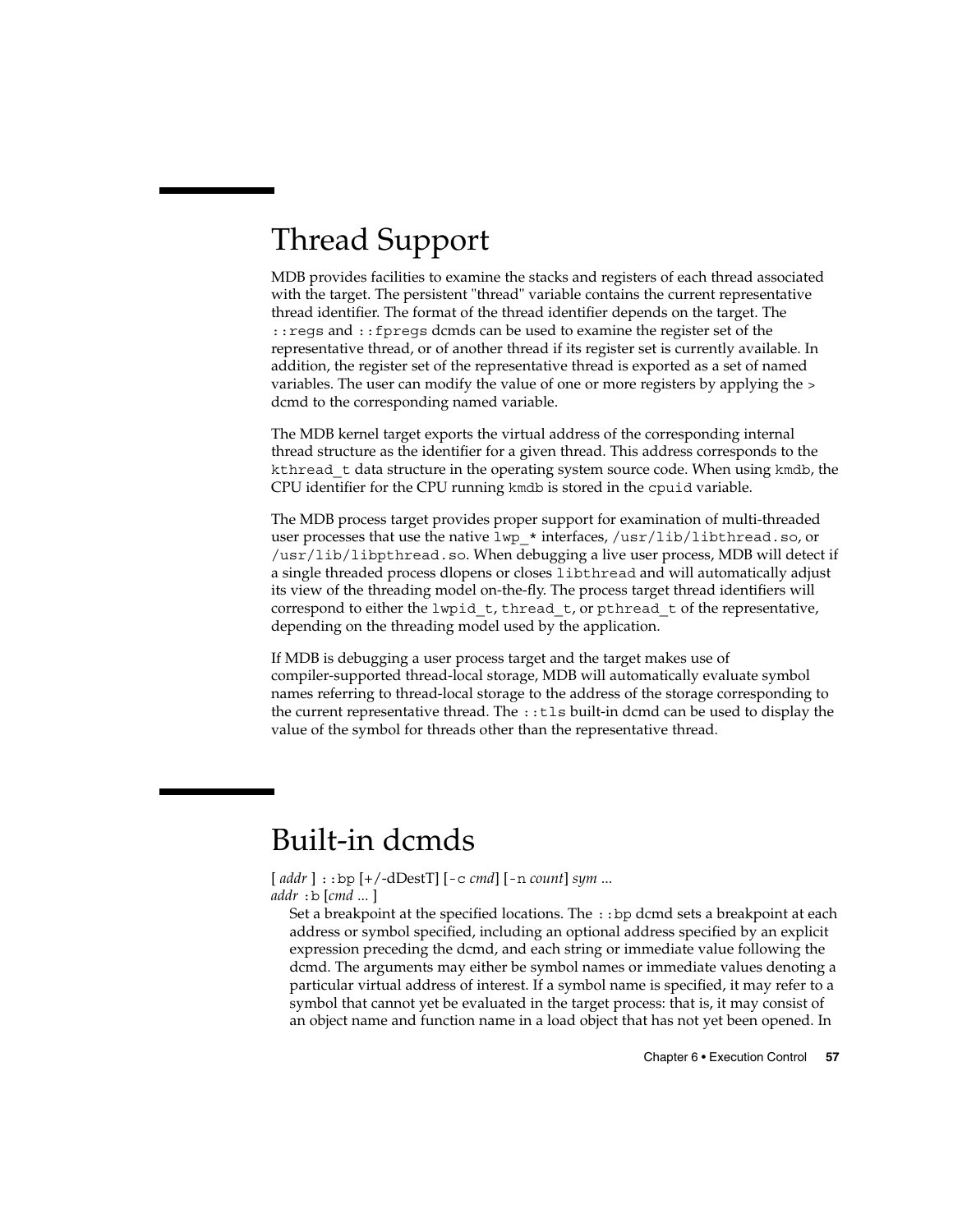this case, the breakpoint is deferred and it will not be active in the target until an object matching the given name is loaded. The breakpoint will be automatically enabled when the load object is opened. Breakpoints on symbols defined in a shared library should always be set using a symbol name and not using an address expression, as the address may refer to the corresponding Procedure Linkage Table (PLT) entry instead of the actual symbol definition. Breakpoints set on PLT entries may be overwritten by the run-time link-editor when the PLT entry is subsequently resolved to the actual symbol definition. The  $-d$ ,  $-D$ ,  $-e$ ,  $-s$ ,  $-t$ ,  $-T$ ,  $-c$ , and  $-n$ options have the same meaning as they do for the ::evset dcmd, as described later in this section. If the :b form of the dcmd is used, a breakpoint is only set at the virtual address specified by the expression preceding the dcmd. The arguments following the :b dcmd are concatenated together to form the callback string. If this string contains meta-characters, it must be quoted.

```
function ::call [ arg ... ]
```
When using kmdb only, call the specified *function* defined in the operating system kernel. The *function* expression must match the address of a defined function in a symbol table of one of the known kernel modules. If expression arguments are specified, these arguments as passed by value. If string arguments are specified, these arguments are passed by reference.

**Note –** The ::call command should be used only with extreme caution and should never be applied to a production system. The operating system kernel will not resume execution in order to execute the specified function. Therefore, the function being called must not utilize arbitrary kernel services and must not block for any reason. You must be fully aware of the side-effects of any function you call using this command.

### ::cont [*SIG*]

### :c [*SIG*]

Suspend the debugger, continue the target program, and wait for it to terminate or stop following a software event of interest. If the target is already running because the debugger was attached to a running program with the -o nostop option enabled, this dcmd simply waits for the target to terminate or stop after an event of interest. If an optional signal name or number (see the signal (3HEAD) man page) is specified as an argument, the signal is immediately delivered to the target as part of resuming its execution. If the SIGINT signal is traced, control may be asynchronously returned to the debugger by typing the user-defined interrupt character (usually ^C). This SIGINT signal will be automatically cleared and will not be observed by the target the next time it is continued. If no target program is currently running,  $:$  cont will start a new program running as if by  $:$   $:$   $:$   $run$ .

### *addr* ::delete [*id* | all]

*addr* :d [*id* | all]

Delete the event specifiers with the given id number. The *id* number argument is interpreted in decimal by default. If an optional address is specified preceding the dcmd, all event specifiers that are associated with the given virtual address are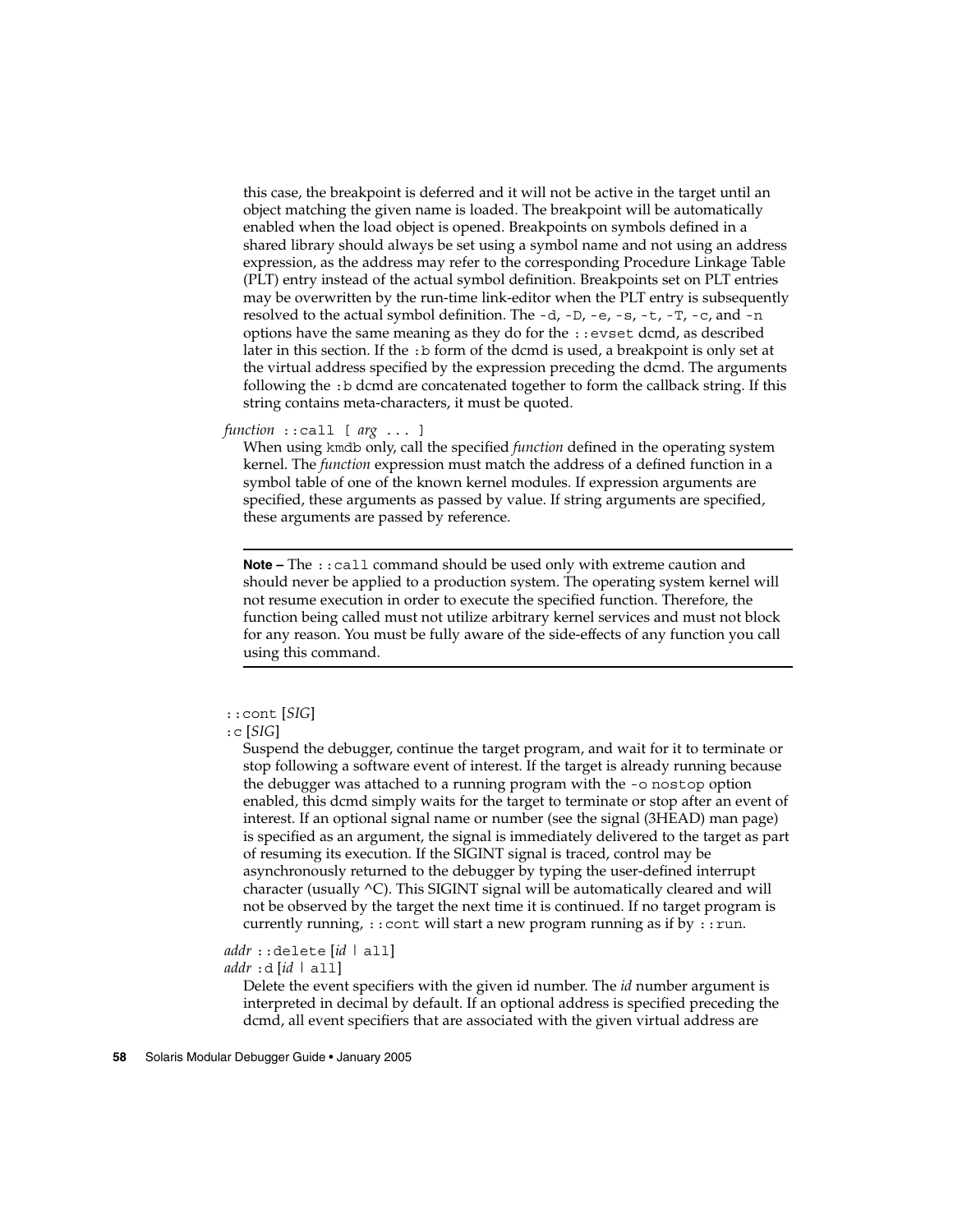deleted (e.g. all breakpoints or watchpoints affecting that address). If the special argument "all" is given, all event specifiers are deleted, except those that are marked sticky (T flag). The ::events dcmd displays the current list of event specifiers.

::events [-av]

 $$b$   $[-av]$ 

Display the list of software event specifiers. Each event specifier is assigned a unique ID number that can be used to delete or modify it at a later time. The debugger may also have its own internal events enabled for tracing; these will only be displayed if the -a option is present. If the -v option is present, a more verbose display including the reason for any specifier inactivity will be shown. The following ::events dcmd shows example output:

|        |                         |  | $>$ : events |  |                           |                                |               |  |
|--------|-------------------------|--|--------------|--|---------------------------|--------------------------------|---------------|--|
|        |                         |  |              |  | ID S TA HT LM Description |                                | Action        |  |
|        |                         |  |              |  |                           |                                |               |  |
|        |                         |  |              |  |                           | $[1]$ - T 1 0 stop on SIGINT   |               |  |
|        |                         |  |              |  |                           | $[2] - T$ 0 0 stop on SIGQUIT  |               |  |
|        |                         |  |              |  |                           | $[3] - T$ 0 0 stop on SIGILL   |               |  |
|        | $\cdot$ $\cdot$ $\cdot$ |  |              |  |                           |                                |               |  |
|        |                         |  |              |  |                           | $[11] - T$ 0 0 stop on SIGXCPU |               |  |
|        |                         |  |              |  |                           | $[12] - T$ 0 0 stop on SIGXFSZ |               |  |
|        |                         |  | $[13] -$     |  |                           | 2 0 stop at libc'printf        | ::echo printf |  |
| $\geq$ |                         |  |              |  |                           |                                |               |  |

The following discussion explains the meaning of each column. A summary of this information is available using ::help events.

ID The event specifier identifier. The identifier will be shown in square brackets [ ] if the specifier is enabled, in parentheses ( ) if the specifier is disabled, or in angle brackets  $\lt$  > if the target program is currently stopped on an event that matches the given specifier.

S The event specifier state. The state will be one of the following symbols:

|    | The event specifier is idle. When no target program is running, all<br>specifiers are idle. When the target program is running, a specifier<br>may be idle if it cannot be evaluated (such as a deferred breakpoint<br>in a shared object that is not yet loaded). |
|----|--------------------------------------------------------------------------------------------------------------------------------------------------------------------------------------------------------------------------------------------------------------------|
|    | The event specifier is active. When the target is continued, events of<br>this type will be detected by the debugger.                                                                                                                                              |
| ×. | The event specifier is armed. This state means that the target is<br>currently running with instrumentation for this type of event. This<br>state is only visible if the debugger is attached to a running program<br>with the-o nostop option.                    |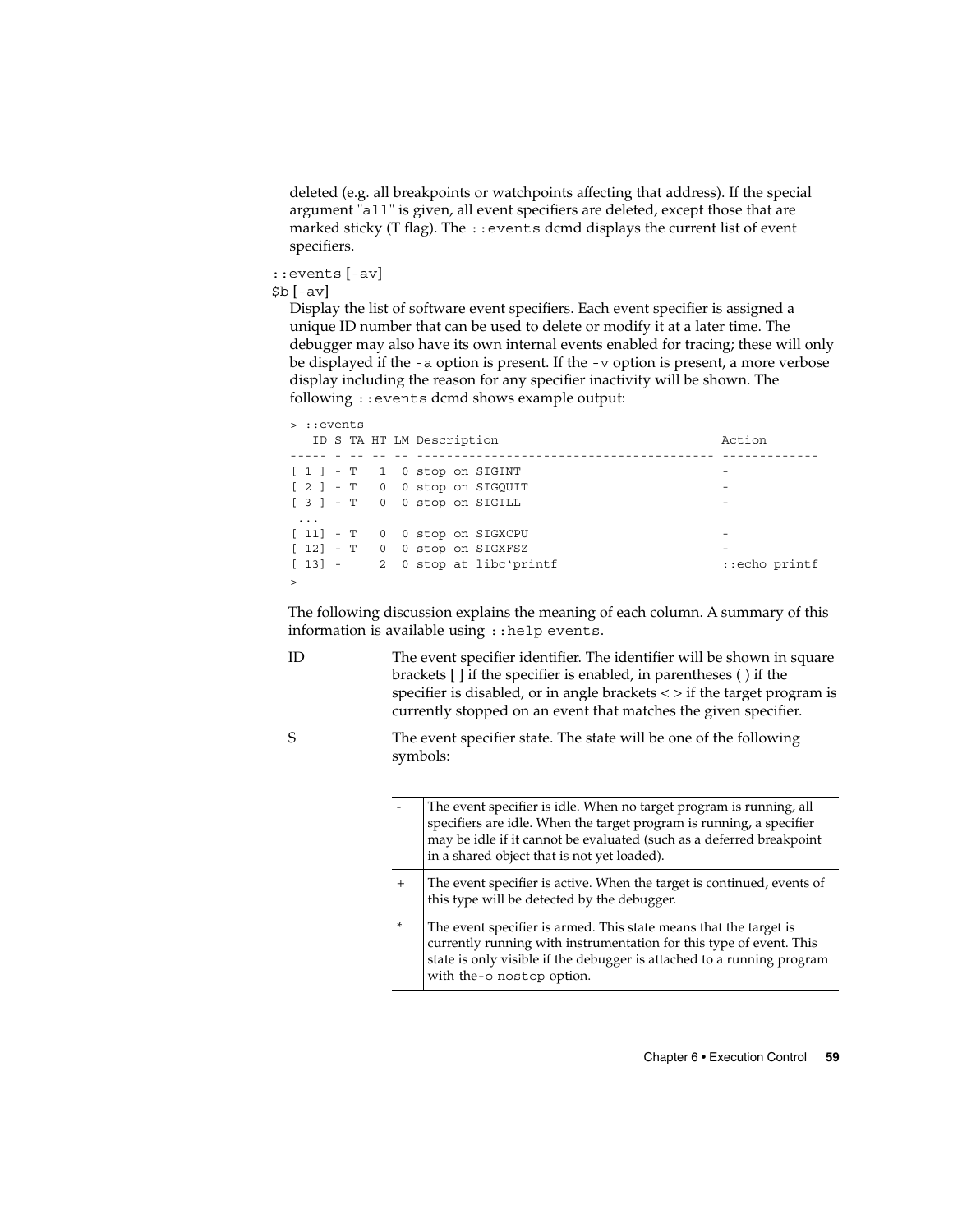| The event specifier was not armed due to an operating system error. |
|---------------------------------------------------------------------|
| The :: events -v option can be used to display more information     |
| about the reason the instrumentation failed.                        |

TA The Temporary, Sticky, and Automatic event specifier properties. One or more of the following symbols may be shown:

| t | The event specifier is temporary, and will be deleted the next time<br>the target stops, regardless of whether it is matched.                                                |
|---|------------------------------------------------------------------------------------------------------------------------------------------------------------------------------|
| T | The event specifier is sticky, and will be not be deleted by $::$ delete<br>all or : z. The specifier can be deleted by explicitly specifying its id<br>number to: : delete. |
| d | The event specifier will be automatically disabled when the hit count<br>is equal to the hit limit.                                                                          |
| D | The event specifier will be automatically deleted when the hit count<br>is equal to the hit limit.                                                                           |
| S | The target will automatically stop when the hit count is equal to the<br>hit limit.                                                                                          |

HT The current hit count. This column displays the number of times the corresponding software event has occurred in the target since the creation of this event specifier.

- LM The current hit limit. This column displays the limit on the hit count at which the auto-disable, auto-delete, or auto-stop behavior will take effect. These behaviors can be configured using the :: evset dcmd.
- Description A description of the type of software event that is matched by the given specifier.
- Action The callback string to execute when the corresponding software event occurs. This callback is executed as if it had been typed at the command prompt.
- *id* ::evset [+/-dDestT] [-c *cmd*] [-n *count*] *id* ...

Modify the properties of one or more software event specifiers. The properties are set for each specifier identified by the optional expression preceding the dcmd and an optional list of arguments following the dcmd. The argument list is interpreted as a list of decimal integers, unless an explicit radix is specified. The :: evset dcmd recognizes the following options: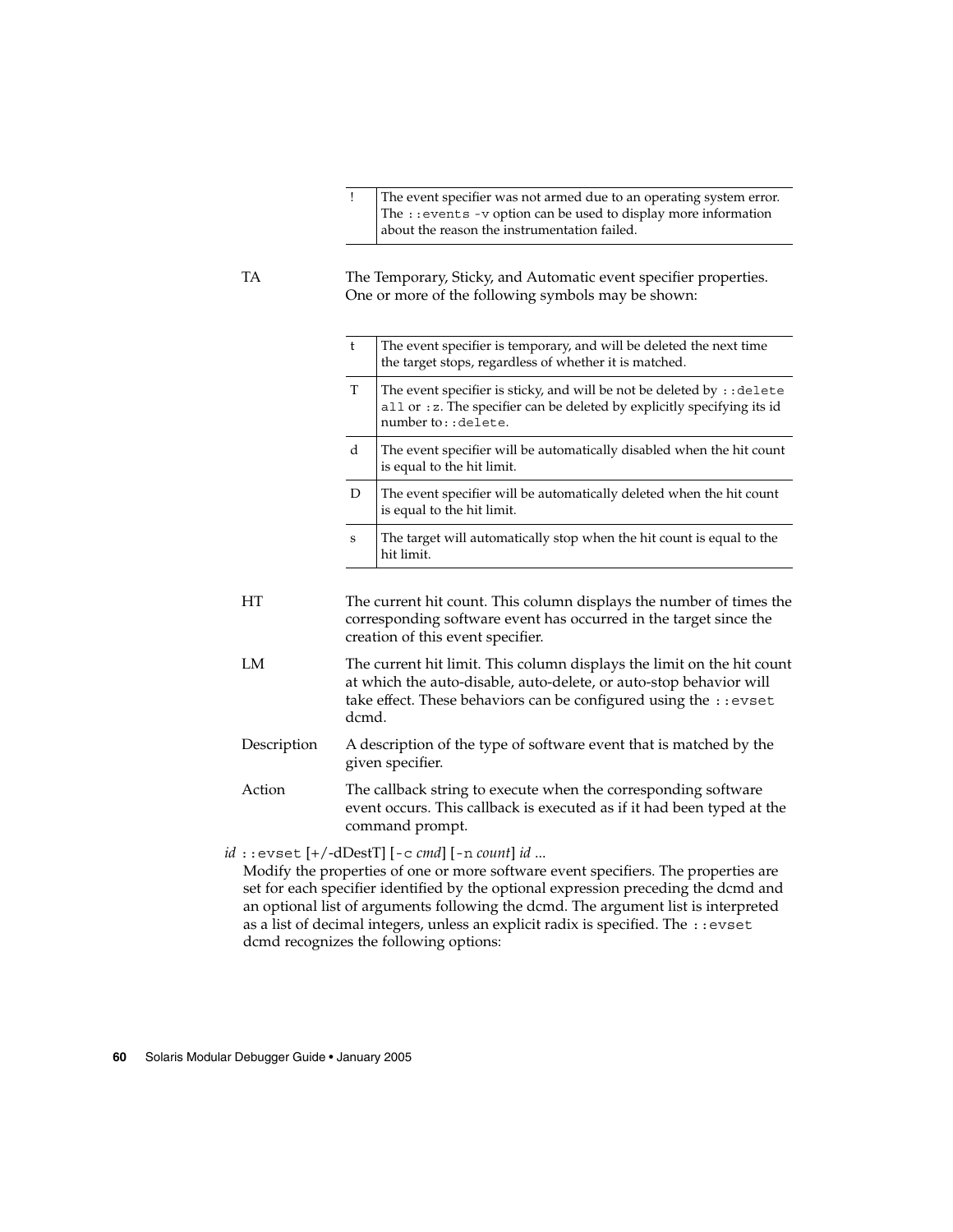- $-d$  Disable the event specifier when the hit count reaches the hit limit. If the  $+d$ form of the option is given, this behavior is disabled. Once an event specifier is disabled, the debugger will remove any corresponding instrumentation and will ignore the corresponding software events until the specifier is subsequently re-enabled. If the -n option is not present, the specifier is disabled immediately.
- -D Delete the event specifier when the hit count reaches the hit limit. If the  $+D$ form of the option is given, this behavior is disabled. The -D option takes precedence over the -d option. The hit limit can be configured using the -n option.
- $-e$  Enable the event specifier. If the  $+e$  form of the option is given, the specifier is disabled.
- -s Stop the target program when the hit count reaches the hit limit. If the +s form of the option is given, this behavior is disabled. The -s behavior tells the debugger to act as if  $\cdot$ : cont were issued following each execution of the specifier's callback, except for the Nth execution, where N is the current value of the specifier's hit limit. The -s option takes precedence over both the -D option and the -d option.
- -t Mark the event specifier as temporary. Temporary specifiers are automatically deleted the next time the target stops, regardless of whether it stopped as the result of a software event corresponding to the given specifier. If the +t form of the option is given, the temporary marker is removed. The -t option takes precedence over the -T option.
- -T Mark the event specifier as sticky. Sticky specifiers will not be deleted by ::delete all or :z. They can be deleted by specifying the corresponding specifier ID as an explicit argument to ::delete. If the +T form of the option is given, the sticky property is removed. The default set of event specifiers are all initially marked sticky.
- -c Execute the specified *cmd* string each time the corresponding software event occurs in the target program. The current callback string can be displayed using ::events.
- -n Set the current value of the hit limit to *count*. If no hit limit is currently set and the -n option does not accompany -s or -D, the hit limit will be set to one.

A summary of this information is available using ::help evset.

*flt* ::fltbp [+/-dDestT] [-c *cmd*] [-n *count*] *flt* ...

Trace the specified machine faults. The faults are identified using an optional fault number preceding the dcmd, or a list of fault names or numbers (see  $\langle \langle \langle s \rangle \rangle$  (start times) following the dcmd. The -d, -D, -e, -s, -t, -T, -c, and -n options have the same meaning as they do for the ::evset dcmd. The ::fltbp command applies to user process debugging only.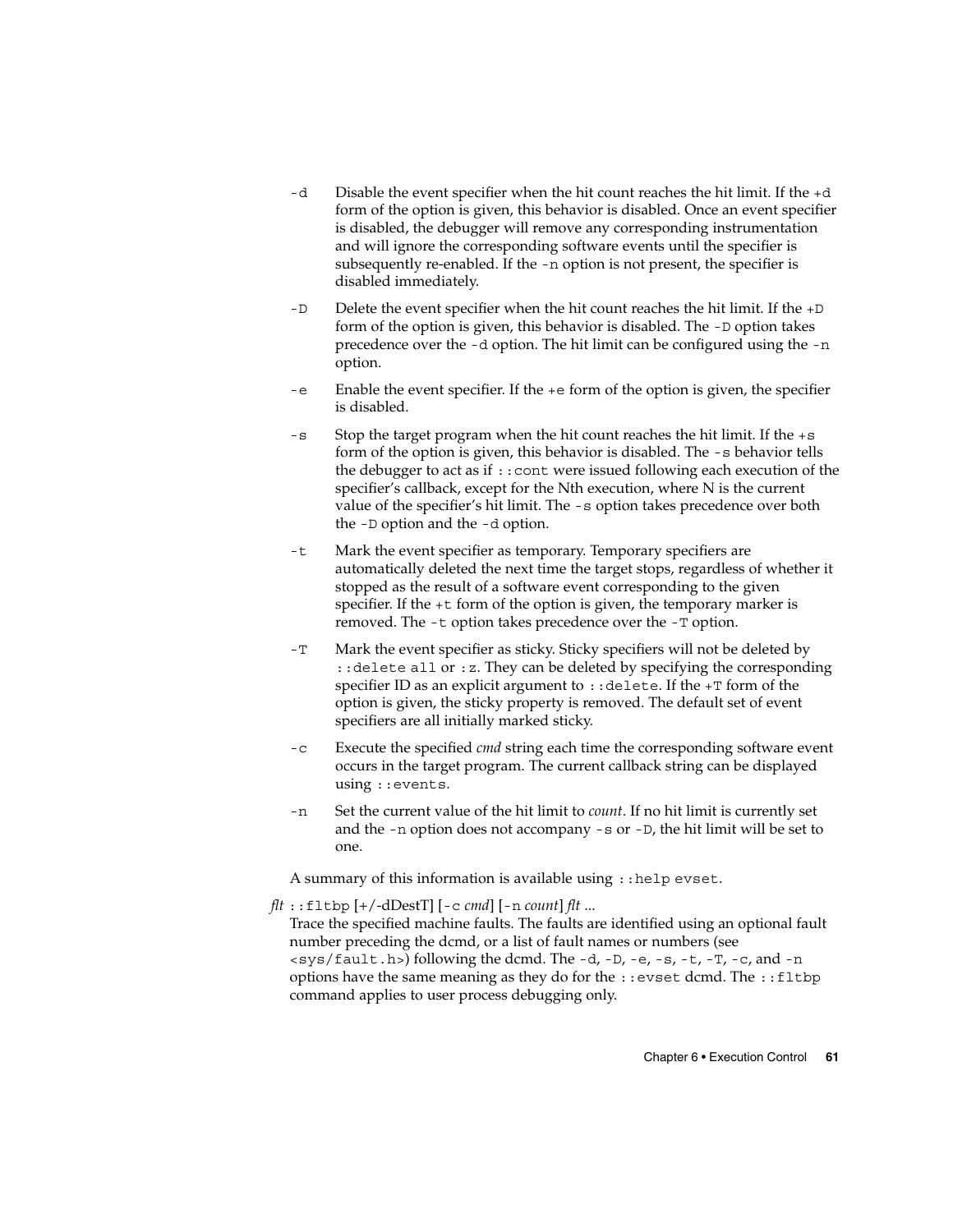#### *signal* :i

If the target is a live user process, ignore the specified signal and allow it to be delivered transparently to the target. All event specifiers that are tracing delivery of the specified signal will be deleted from the list of traced events. By default, the set of ignored signals is initialized to the complement of the set of signals that cause a process to dump core by default (see the signal(3HEAD) man page), except for SIGINT, which is traced by default. The :i command applies to user process debugging only.

#### \$i

Display the list of signals that are ignored by the debugger and will be handled directly by the target. More information on traced signals can be obtained using the ::events dcmd. The \$i command applies to user process debugging only.

### ::kill

:k

Forcibly terminate the target if it is a live user process. The target will also be forcibly terminated when the debugger exits if it was created by the debugger using ::run. The ::kill command applies to user process debugging only.

#### $$1$

Print the LWPID of the representative thread, if the target is a user process.

\$L

Print the LWPIDs of each LWP in the target, if the target is a user process.

#### ::next [*SIG*]

:e [*SIG*]

Step the target program one instruction, but step over subroutine calls. If an optional signal name or number (see signal(3HEAD) man page) is specified as an argument, the signal is immediately delivered to the target as part of resuming its execution. If no target program is currently running, : : next will start a new program running as if by  $::run$  and stop at the first instruction.

#### ::run [*args* ... ]

:r [*args* ... ]

Start a new target program running with the specified arguments and attach to it. The arguments are not interpreted by the shell. If the debugger is already examining a live running program, it will first detach from this program as if by ::release.

[*signal*] ::sigbp [+/-dDestT] [-c *cmd*] [-n *count*] *SIG* ... [*signal*] :t [+/-dDestT] [-c *cmd*] [-n *count*] *SIG* ...

Trace delivery of the specified signals. The signals are identified using an optional

signal number preceding the dcmd, or a list of signal names or numbers (see signal(3HEAD)) following the dcmd. The  $-d$ ,  $-D$ ,  $-e$ ,  $-s$ ,  $-t$ ,  $-T$ ,  $-c$ , and  $-n$ options have the same meaning as they do for the ::evset dcmd. Initially, the set of signals that cause the process to dump core by default (see signal(3HEAD)) and SIGINT are traced. The  $:$ :  $\leq$  igbp command applies to user process debugging only.

::step [branch | over | out] [*SIG*] :s *SIG*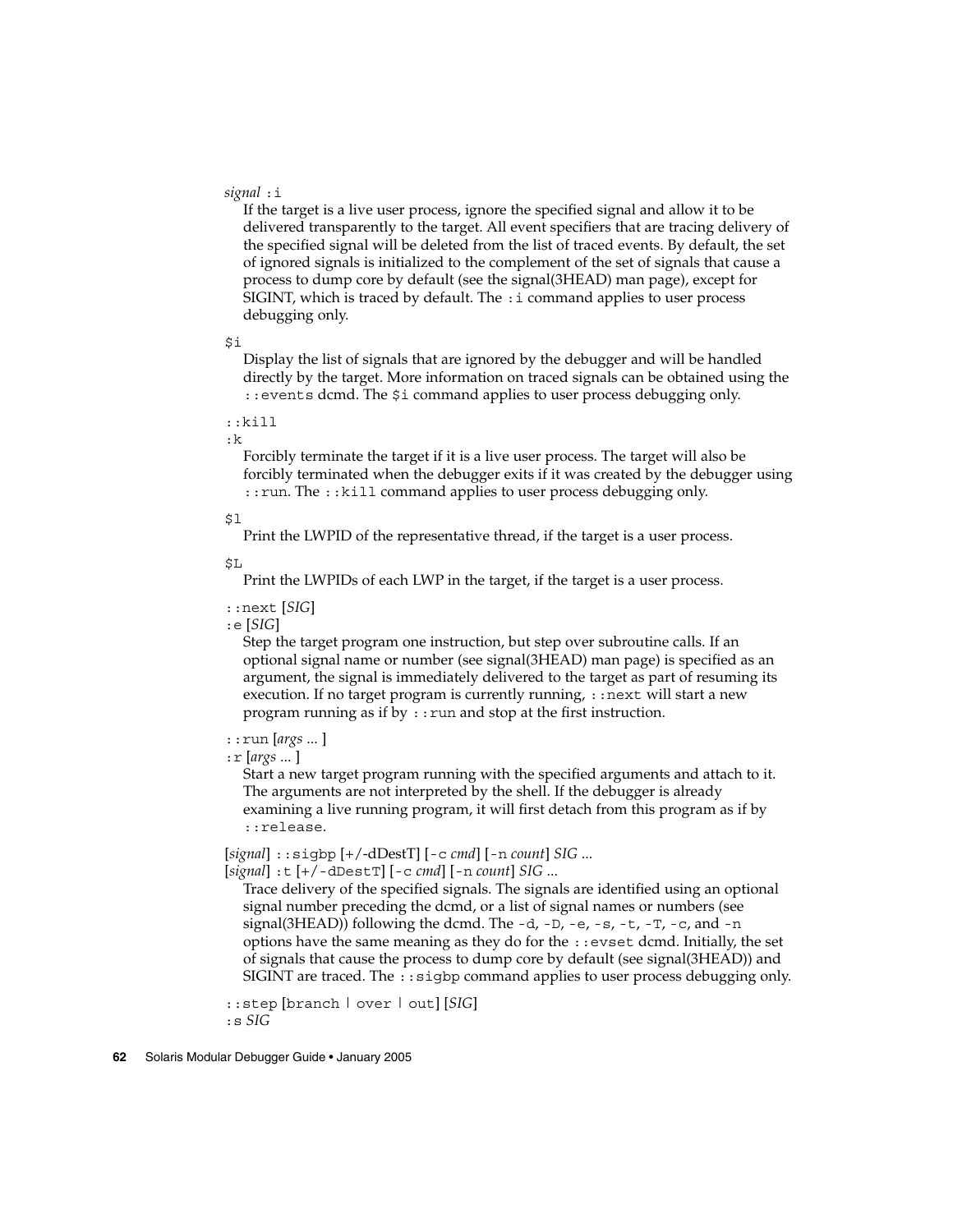:u *SIG*

Step the target program one instruction. If an optional signal name or number (see the signal(3HEAD) man page) is specified as an argument and the target is a user process, the signal is immediately delivered to the target as part of resuming its execution. If the optional branch argument is specified, the target program will continue until the next instruction that branches the control flow of the processor. The  $::$ step branch feature is only available when using kmdb on  $x86$  systems with appropriate processor-specific features enabled. If the optional over argument is specified, ::step will step over subroutine calls. The ::step over argument is the same as the ::next dcmd. If the optional out argument is specified, the target program will continue until the representative thread returns from the current function. If no target program is currently running, ::step over will start a new program running as if by  $::run$  and stop at the first instruction. The  $:s$  dcmd is the same as ::step. The :u dcmd is the same as ::step out.

[*syscall*] ::sysbp [+/-dDestT] [-io] [-c *cmd*] [-n *count*] *syscall* ...

Trace entry to or exit from the specified system calls. The system calls are identified using an optional system call number preceding the dcmd, or a list of system call names or numbers (see <sys/syscall.h>) following the dcmd. If the -i option is specified (the default), the event specifiers trigger on entry into the kernel for each system call. If the -o option is specified, the event specifiers trigger on exit out from the kernel. The -d, -D, -e, -s, -t, -T, -c, and -n options have the same meaning as they do for the ::evset dcmd. The ::sysbp command applies to user process debugging only.

*addr* [,*len*]::wp [+/-dDestT] [-rwx] [-ip] [-c *cmd*] [-n *count*]

*addr* [,*len*]:a [*cmd*... ]

*addr* [,*len*]:p [*cmd*... ]

*addr* [,*len*]:w [*cmd*... ]

Set a watchpoint at the specified address. The length in bytes of the watched region may be set by specifying an optional repeat count preceding the dcmd. If no length is explicitly set, the default is one byte. The  $\cdot:wp$  dcmd allows the watchpoint to be configured to trigger on any combination of read  $(-r \text{ option})$ , write  $(-w \text{ option})$ , or execute ( $-x$  option) access. The  $-d$ ,  $-D$ ,  $-e$ ,  $-s$ ,  $-t$ ,  $-T$ ,  $-c$ , and  $-n$  options have the same meaning as they do for the ::evset dcmd. When using kmdb on x86 systems only, the -i option can be used to indicate that a watchpoint should be set on the address of an I/O port. When using kmdb only, the -p option can be used to indicate that the specified address should be interpreted as a physical address. The :a dcmd sets a read access watchpoint at the specified address. The :p dcmd sets an execute access watchpoint at the specified address. The :w dcmd sets a write access watchpoint at the specified address. The arguments following the :a. :p, and :w dcmds are concatenated together to form the callback string. If this string contains meta-characters, it must be quoted.

:z

Delete all event specifiers from the list of traced software events. Event specifiers can also be deleted using ::delete.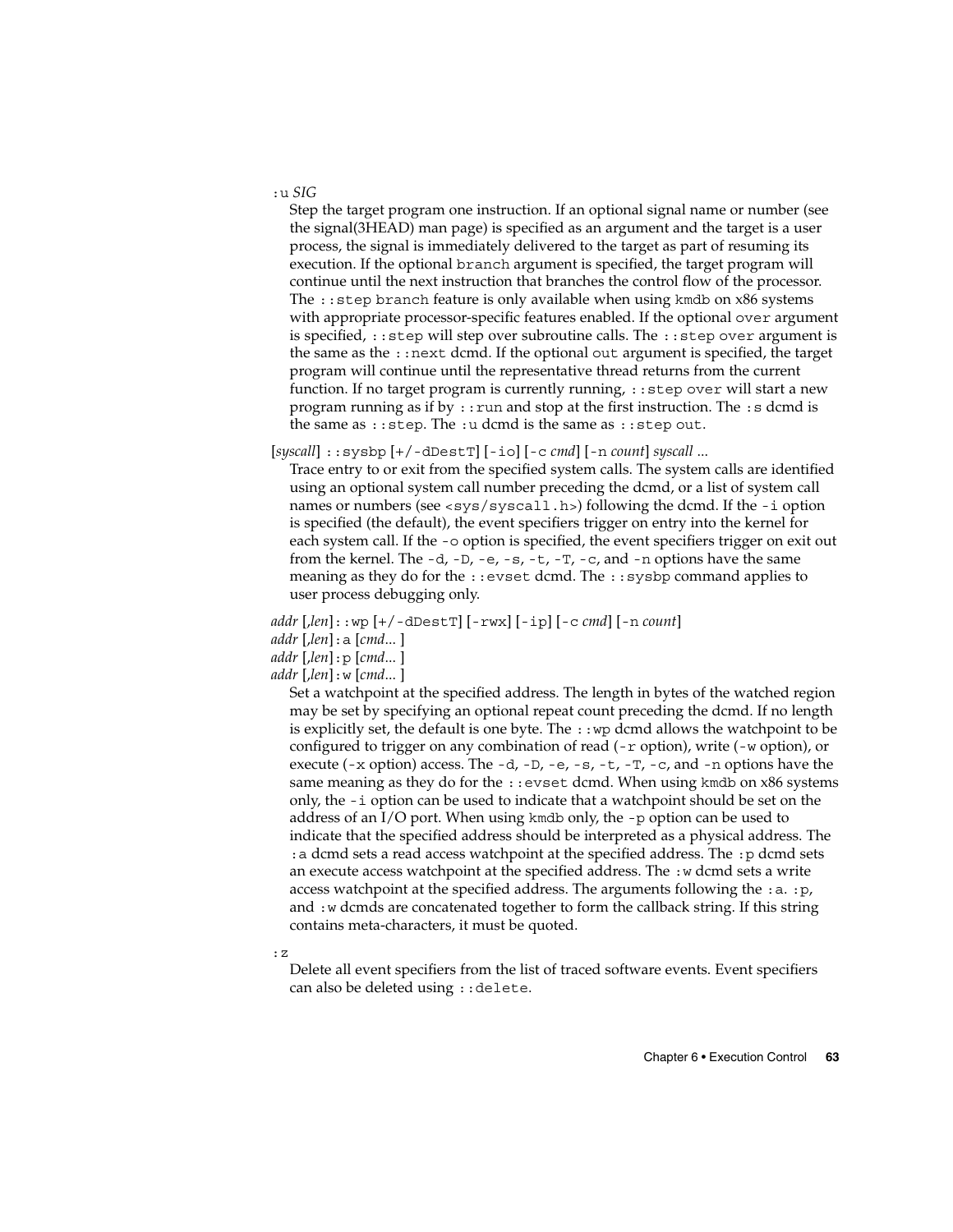# Interaction With exec

When a controlled user process performs a successful  $exec(2)$ , the behavior of the debugger is controlled by the :: set -o follow exec\_mode option, as described in ["Summary of Command-line Options"](#page-142-0) on page 143. If the debugger and victim process have the same data model, then the "stop" and "follow" modes determine whether MDB automatically continues the target or returns to the debugger prompt following the exec. If the debugger and victim process have a different data model, then the "follow" behavior causes MDB to automatically re-exec the MDB binary with the appropriate data model and re-attach to the process, still stopped on return from the exec. Not all debugger state is preserved across this re-exec.

If a 32-bit victim process execs a 64-bit program, then "stop" will return to the command prompt, but the debugger will no longer be able to examine the process because it is now using the 64-bit data model. To resume debugging, execute the ::release -a dcmd, quit MDB, and then execute mdb -p *pid* to re-attach the 64-bit debugger to the process.

If a 64-bit victim process execs a 32-bit program, then "stop" will return to the command prompt, but the debugger will only provide limited capabilities for examining the new process. All built-in dcmds will work as advertised, but loadable dcmds will not since they do not perform data model conversion of structures. The user should release and reattach the debugger to the process as described above in order to restore full debugging capabilities.

# Interaction with Job Control

If the debugger is attached to a user process that is stopped by job control (that is, it stopped in response to SIGTSTP, SIGTTIN, or SIGTTOU), the process may not be able to be set running again when it is continued by a continue dcmd. If the victim process is a member of the same session (that is, it shares the same controlling terminal as MDB), MDB will attempt to bring the associated process group to the foreground and continue the process with SIGCONT to resume it from job control stop. When MDB is detached from such a process, it will restore the process group to the background before exiting. If the victim process is not a member of the same session, MDB cannot safely bring the process group to the foreground, so it will continue the process with respect to the debugger but the process will remain stopped by job control. MDB will print a warning in this case, and the user must issue a fg command from the appropriate shell in order to resume the process.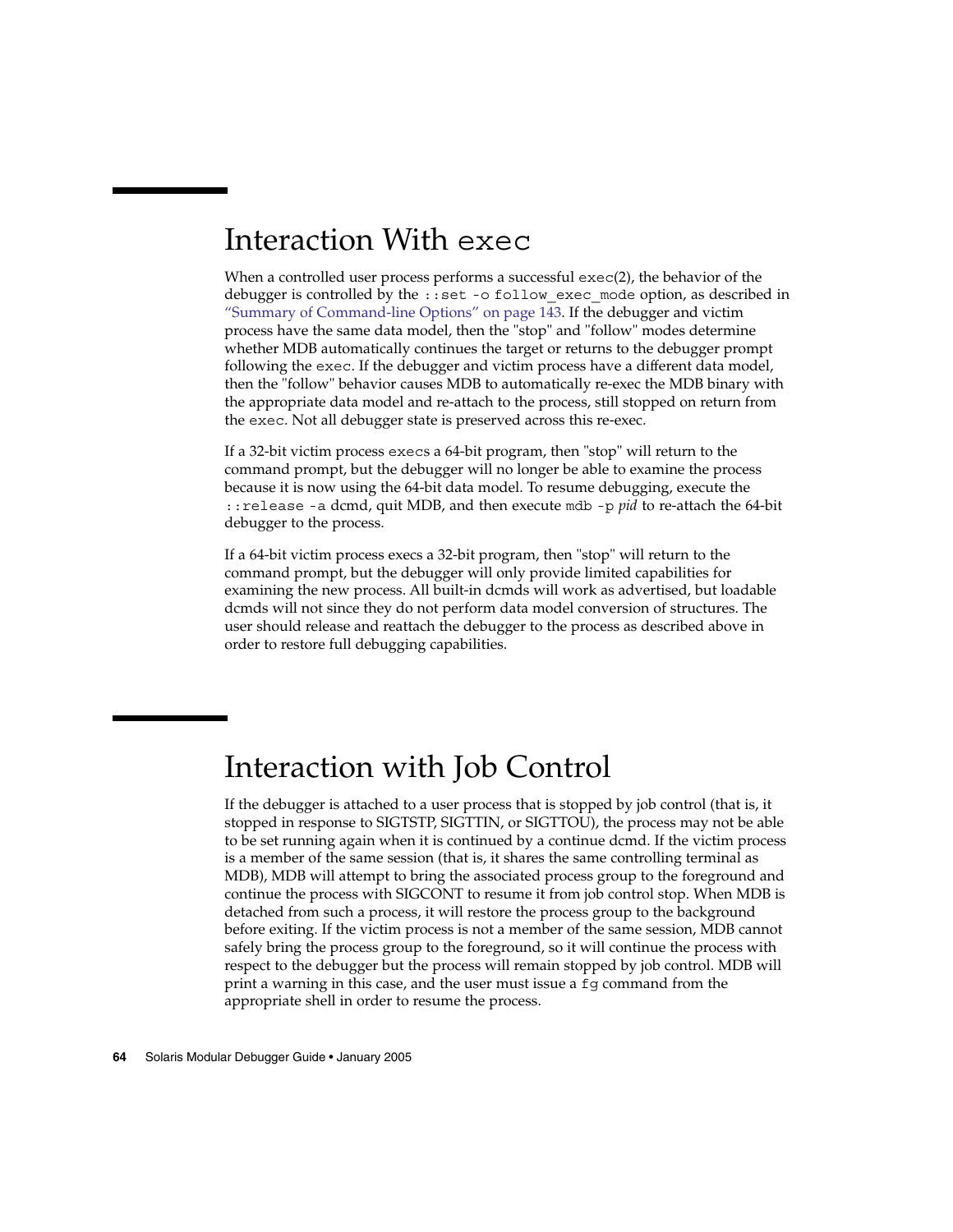# Process Attach and Release

When MDB attaches to a running user process, the process is stopped and remains stopped until one of the continue dcmds is applied, or the debugger quits. If the -o nostop option is enabled prior to attaching the debugger to a process with -p or prior to issuing an ::attach or :A command, MDB will attach to the process but not stop it. While the process is still running, it may be inspected as usual (albeit with inconsistent results) and breakpoints or other tracing flags may be enabled. If the : c or ::cont dcmds are executed while the process is running, the debugger will wait for the process to stop. If no traced software events occur, the user can send an interrupt (^C) after :c or ::cont to force the process to stop and return control to the debugger.

MDB releases the current running process (if any) when the :R, ::release, :r, ::run, \$q, or ::quit dcmds are executed, or when the debugger terminates as the result of an EOF or signal. If the process was originally created by the debugger using :r or ::run, it will be forcibly terminated as if by SIGKILL when it is released. If the process was already running prior to attaching MDB to it, it will be set running again when it is released. A process may be released and left stopped and abandoned using the ::release -a option.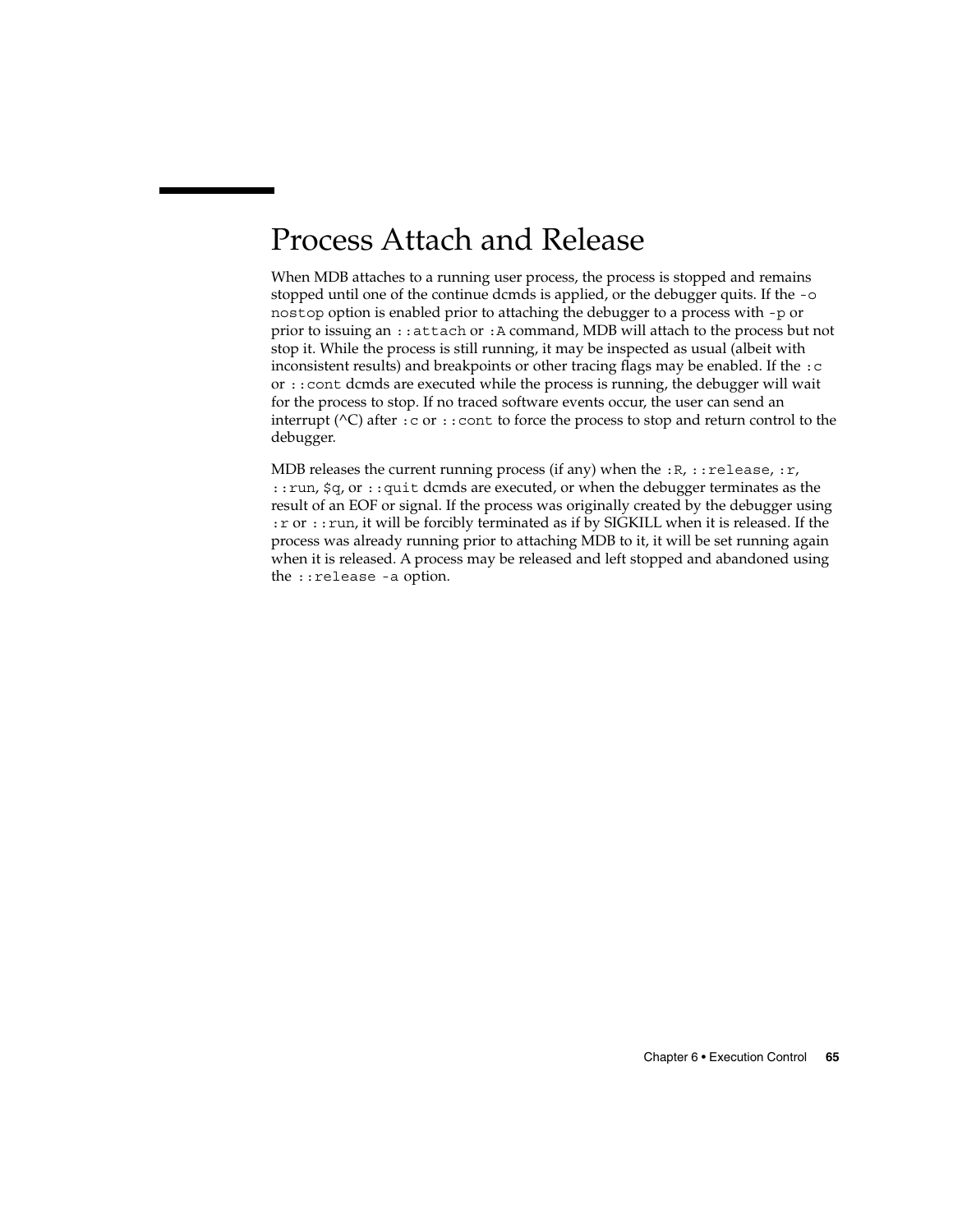Solaris Modular Debugger Guide • January 2005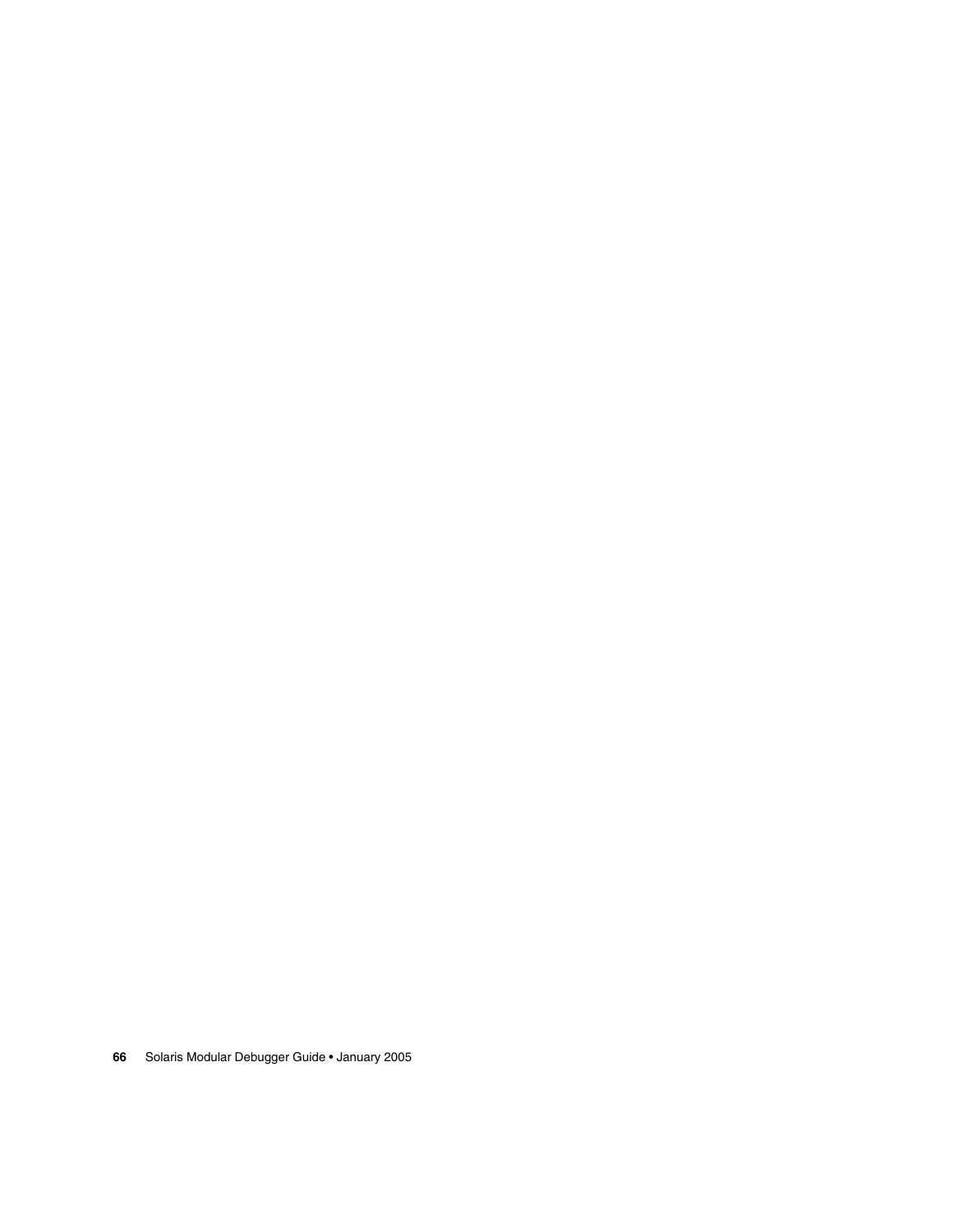### <span id="page-66-0"></span>CHAPTER **7**

# Kernel Execution Control

This chapter describes the MDB features for execution control of the live operating system kernel available when running kmdb. kmdb is a version of MDB specifically designed for kernel execution control and live kernel debugging. Using kmdb, the kernel can be controlled and observed in much the same way that a user process can be controlled and observed using mdb. The kernel execution control functionality includes instruction-level control of kernel threads executing on each CPU, enabling developers to single-step the kernel and inspect data structures in real time.

Both mdb and kmdb share the same user interface. All of the execution control functionality described in [Chapter 6](#page-54-0) is available in kmdb, and is identical to the set of commands used to control user processes. The commands used to inspect kernel state, described in [Chapter 3](#page-22-0) and [Chapter 5,](#page-40-0) are also available when using kmdb. Finally, the commands specific to the Solaris kernel implementation, described in [Chapter 8,](#page-70-0) are available unless otherwise noted. This chapter describes the remaining features that are specific to kmdb.

# Booting, Loading, and Unloading

To facilitate the debugging of kernel startup, kmdb can be loaded during the earliest stages of the boot process, before control has passed from the kernel runtime linker (krtld) to the kernel. kmdb may be loaded at boot using the -k boot flag, the kmdb boot file, or the kadb boot file (for compatibility). If kmdb is loaded at boot, the debugger cannot be unloaded until the system subsequently reboots. Some functionality will not be immediately available during the earliest stages of boot. In particular, debugging modules will not be loaded until the kernel module subsystem has initialized. Processor-specific functionality will not be enabled until the kernel has completed the processor identification process.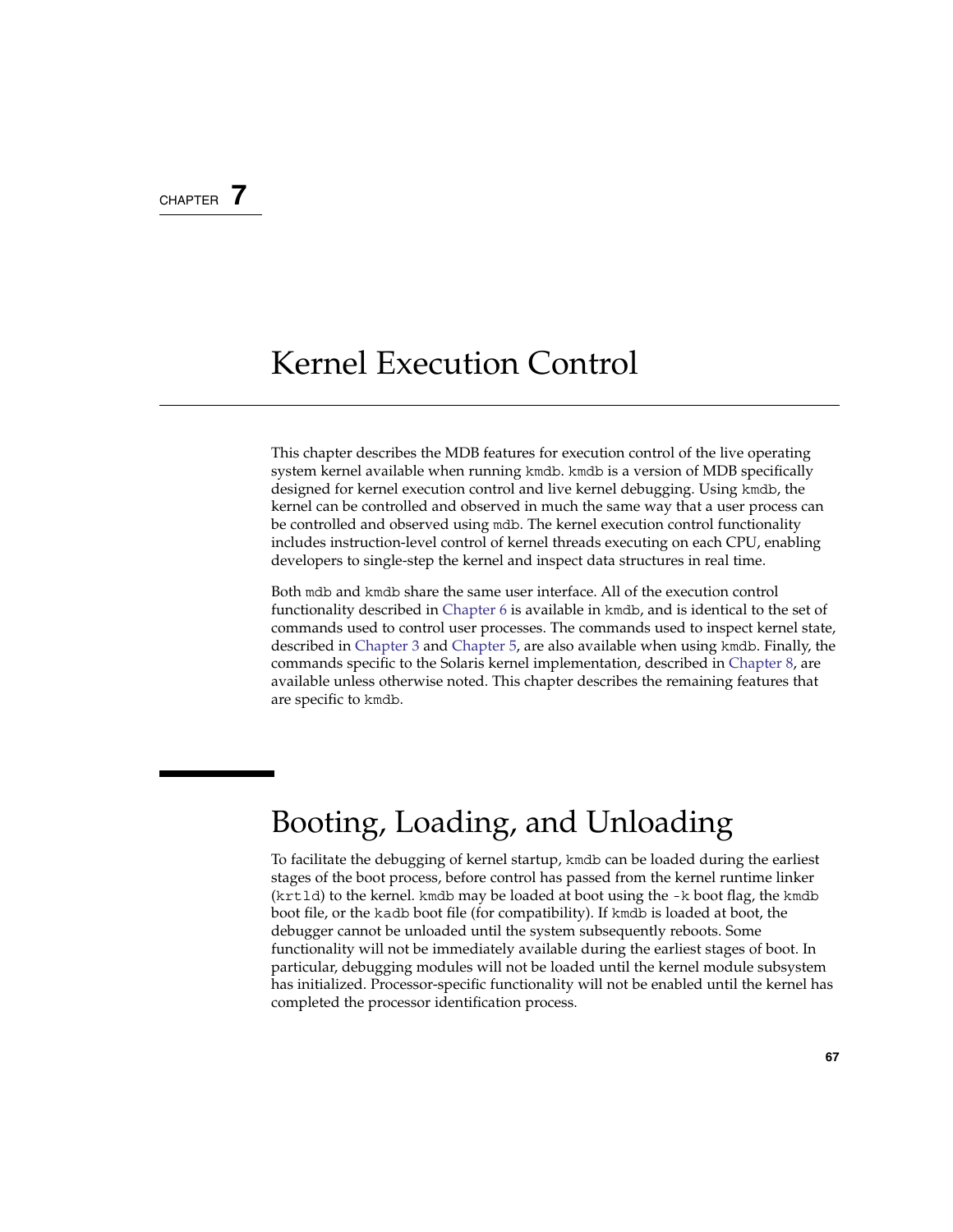If you boot your system using the -k option, kmdb will automatically load during the boot process. You can use the -d boot option to request a debugger breakpoint prior to starting the kernel. This feature works with the default kernel as well as alternate kernels. For example, to boot a SPARC system with kmdb and request immediate entry to the debugger, type any of the following commands:

ok **boot -kd** ok **boot kmdb -d** ok **boot kadb -d**

To boot an x86 system in the same manner, type any of the following commands:

```
Select (b)oot or (i)nterpreter: b -kd
Select (b)oot or (i)nterpreter: b kmdb -d
Select (b)oot or (i)nterpreter: b kadb -d
```
To boot a SPARC system with kmdb and load an alternate 64–bit kernel, type the following command:

```
ok boot kernel.test/sparcv9/unix -k
```
To boot an x86 system with kmdb and load an alternate 64–bit kernel, type the following command:

Select (b)oot or (i)nterpreter: **b kernel.test/amd64/unix -k**

If the boot file is set to the string kmdb or kadb and you want to boot an alternate kernel, use the -D option to specify the name of the kernel to boot. To boot a SPARC system in this manner, type the following command:

ok **boot kmdb -D kernel.test/sparcv9/unix**

To boot a 32–bit x86 system in this manner, type the following command:

Select (b) or (i)nterpreter: **b kmdb -D kernel.test/unix**

To boot a 64–bit x86 system in this manner, type the following command:

Select (b) or (i)nterpreter: **b kmdb -D kernel.test/amd64/unix**

To debug a system that has already booted, use the mdb -K option to load kmdb and stop kernel execution. When the debugger is loaded using this method, it can be subsequently unloaded. You can unload kmdb when you are done debugging by specifying the -u option to the :: quit dcmd. Alternatively, you can resume execution of the operating system using the command mdb -U.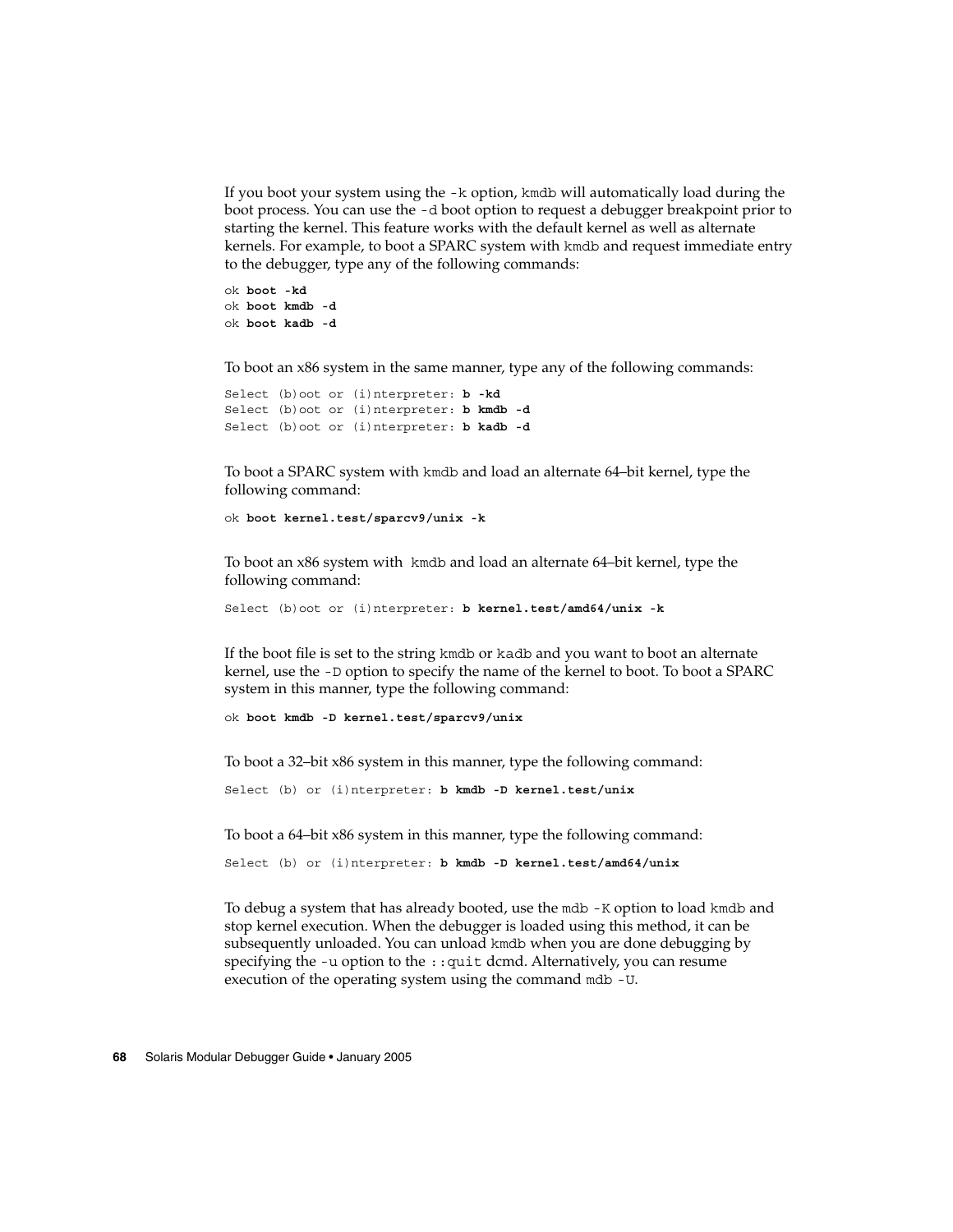# Terminal Handling

kmdb always uses the system console for interaction. kmdb will determine the appropriate terminal type according to the following rules:

- If the system being debugged uses an attached keyboard and monitor for its console and the debugger is loaded at boot, the terminal type will be determined automatically based upon the platform architecture and console terminal settings.
- If the system begin debugged uses a serial console and the debugger is loaded at boot, a default terminal type of vt100 will be assumed.
- If the debugger is loaded by running mdb  $-K$  on the console, the value of the \$TERM environment variable will be used as the terminal type.
- $\blacksquare$  If the debugger is loaded by running mdb  $-K$  on a terminal that is not the console, the debugger will use the terminal type that has been configured for use with the system console login prompt.

You can use the  $:$  term dcmd from within kmdb to display the terminal type.

# Debugger Entry

The operating system kernel will implicitly stop executing and enter kmdb when a breakpoint is reached or according to the other execution control settings described in [Chapter 6.](#page-54-0) You can use the mdb -K option or an appropriate keyboard break sequence to request explicit entry to kmdb. On a SPARC system console, use the STOP-A key sequence to send a break and enter kmdb. On an x86 system console, use the F1–A key sequence to send a break and enter kmdb. You can use the kbd command to customize the escape sequence on your Solaris system. To enter kmdb on a system with a serial console, use the appropriate serial console command to send a break sequence.

# Processor-Specific Features

Some kmdb functionality is specific to an individual processor architecture. For example, various x86 processors support a hardware branch tracing capability that is not found on some other processor architectures. Access to processor-specific features is provided through processor-specific dcmds that are only present on systems that support them. The availability of processor-specific support will be indicated in the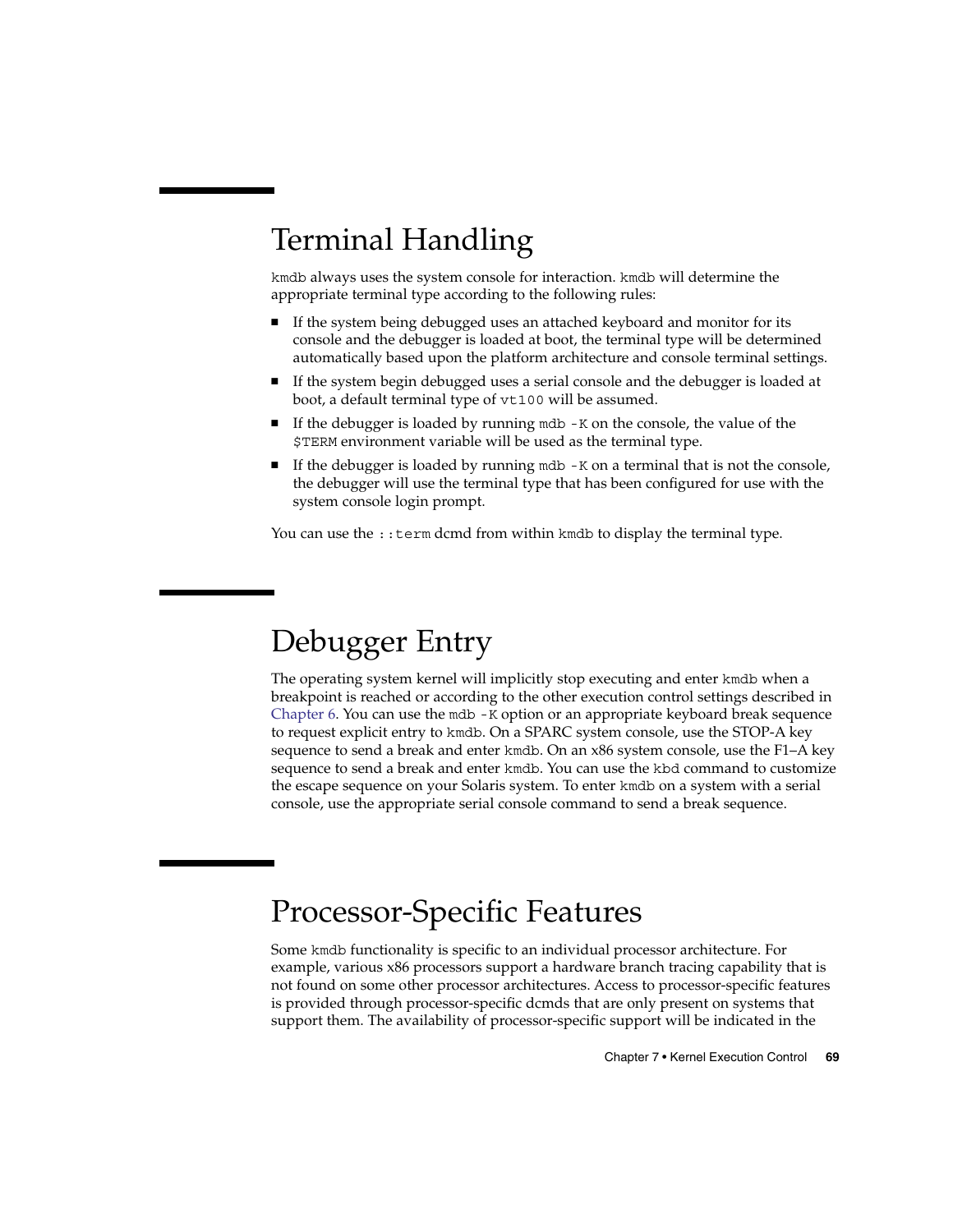output of the ::status dcmd. The debugger relies upon the kernel to determine the processor type. Therefore, even though the debugger may provide features for a given processor architecture, this support will not be exposed until the kernel has progressed to the point where processor identification has completed.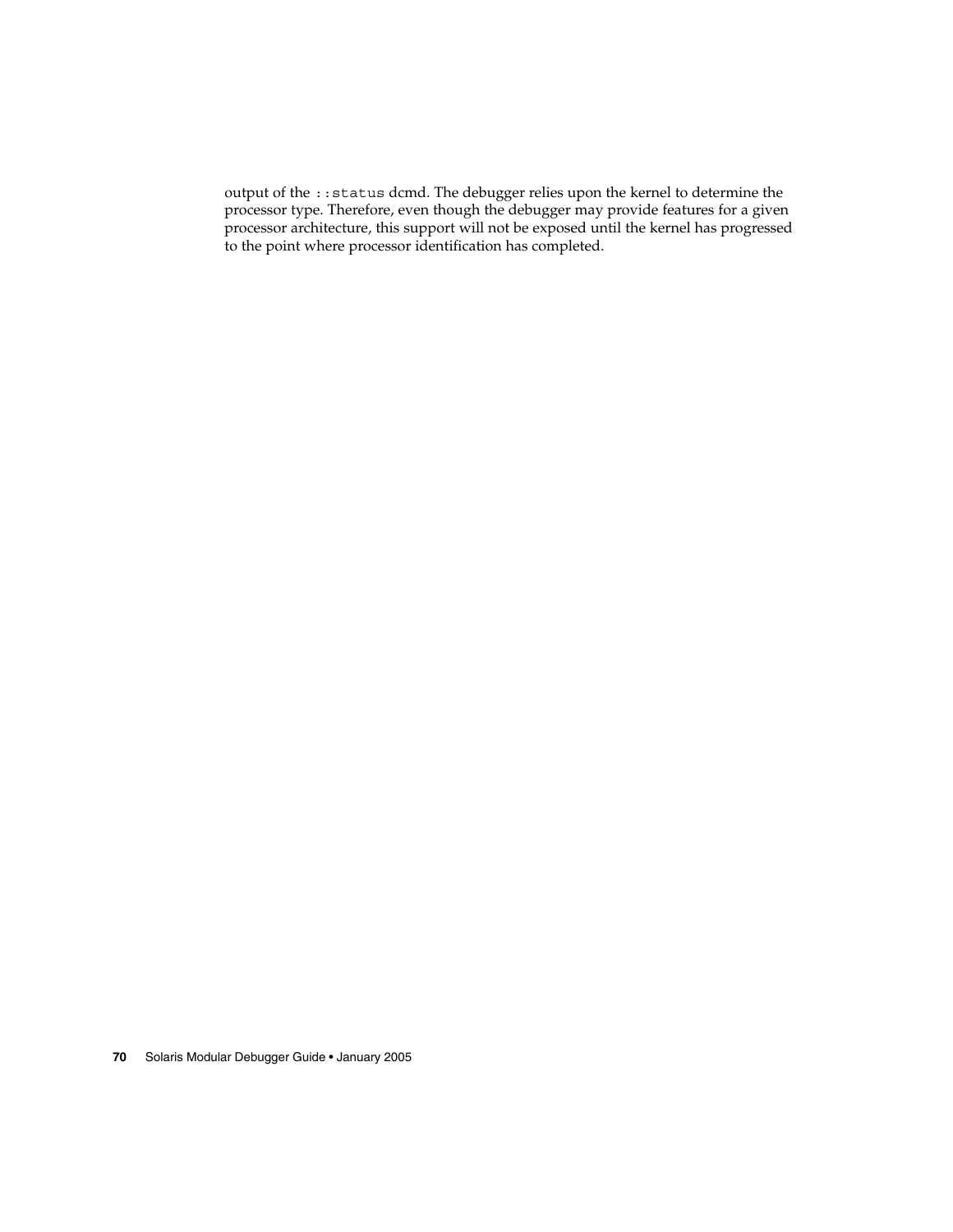### <span id="page-70-0"></span>CHAPTER **8**

# Kernel Debugging Modules

This chapter describes the debugger modules, dcmds, and walkers provided to debug the Solaris kernel. Each kernel debugger module is named after the corresponding Solaris kernel module, so that it will be loaded automatically by MDB. The facilities described here reflect the current Solaris kernel implementation and are subject to change in the future; writing shell scripts that depend on the output of these commands is not recommended. In general, the kernel debugging facilities described in this chapter are meaningful only in the context of the corresponding kernel subsystem implementation. See ["Related Books and Papers"](#page-10-0) on page 11 for a list of references that provide more information about the Solaris kernel implementation.

**Note –** This guide reflects the Solaris 10 operating system implementation; these modules, dcmds, and walkers may not be relevant, correct, or applicable to past or future releases, since they reflect the current kernel implementation. They do not define a permanent public interface of any kind. All of the information provided about modules, dcmds, walkers, and their output formats and arguments is subject to change in future releases of the Solaris operating environment.

# Generic Kernel Debugging Support (genunix)

## Kernel Memory Allocator

This section discusses the dcmds and walkers used to debug problems identified by the Solaris kernel memory allocator and to examine memory and memory usage. The dcmds and walkers described here are discussed in more detail in [Chapter 9.](#page-94-0)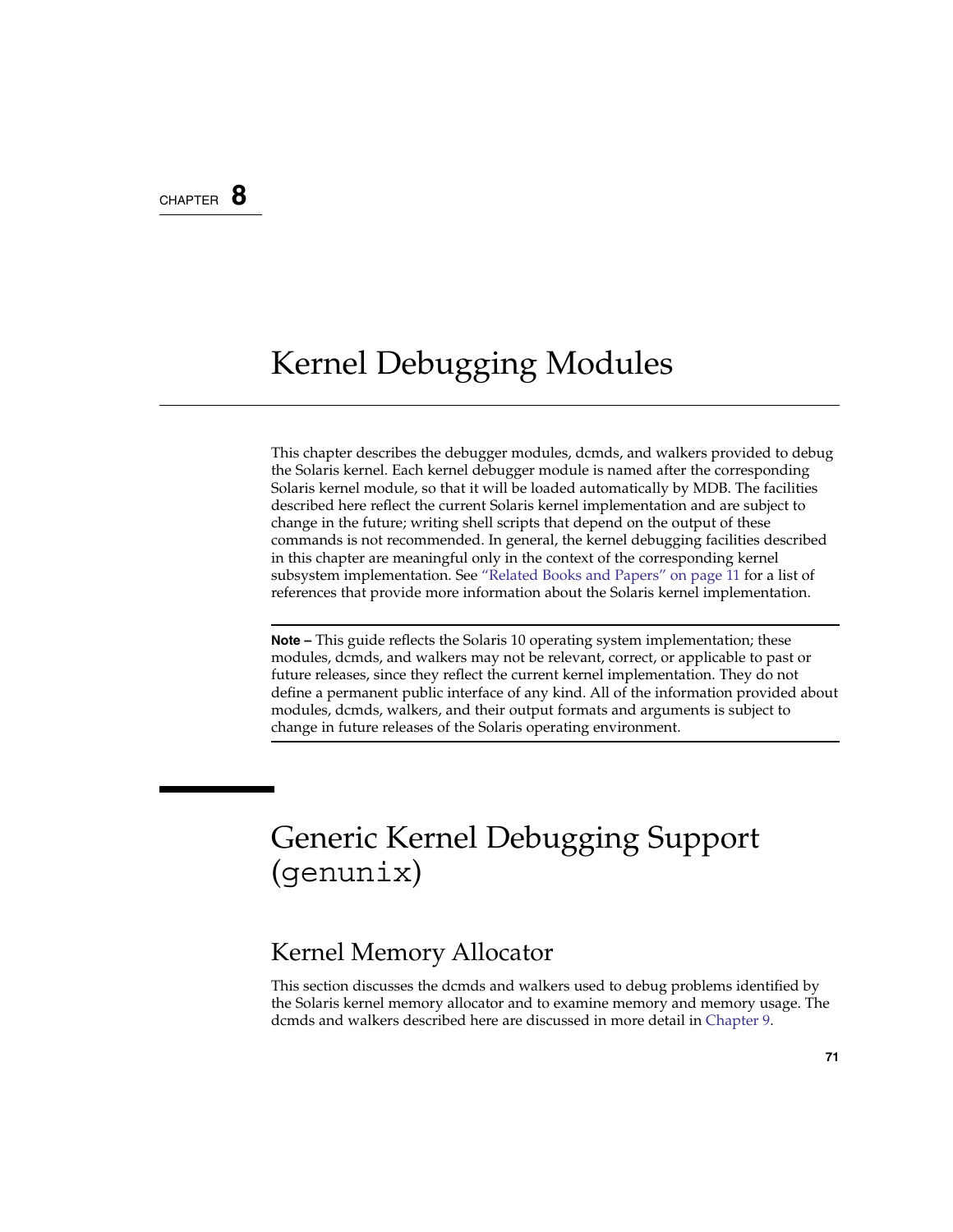### dcmds

#### *thread* ::allocdby

Given the address of a kernel thread, print a list of memory allocations it has performed in reverse chronological order.

*bufctl* ::bufctl [-a *address*] [-c *caller*] [-e *earliest*] [-l *latest*] [-t *thread*] Print a summary of the *bufctl* information for the specified bufctl *address*. If one or more options are present, the bufctl information is printed only if it matches the criteria defined by the option arguments; in this way, the dcmd can be used as a filter for input from a pipeline. The -a option indicates that the bufctl's corresponding buffer address must equal the specified address. The -c option indicates that a program counter value from the specified caller must be present in the bufctl's saved stack trace. The -e option indicates that the bufctl's timestamp must be greater than or equal to the specified earliest timestamp. The -l option indicates that the bufctl's timestamp must be less than or equal to the specified latest timestamp. The -t option indicates that the bufctl's thread pointer must be equal to the specified thread address.

#### [ *address* ] ::findleaks [-v]

The ::findleaks dcmd provides powerful and efficient detection of memory leaks in kernel crash dumps where the full set of kmem debug features has been enabled. The first execution of :: findleaks processes the dump for memory leaks (this can take a few minutes), then coalesces the leaks by the allocation stack trace. The findleaks report shows a bufctl address and the topmost stack frame for each memory leak that was identified.

If the -v option is specified, the dcmd prints more verbose messages as it executes. If an explicit address is specified prior to the dcmd, the report is filtered and only leaks whose allocation stack traces contain the specified function address are displayed.

*thread* ::freedby

Given the address of a kernel thread, print a list of memory frees it has performed, in reverse chronological order.

*value* ::kgrep

Search the kernel address space for pointer-aligned addresses that contain the specified pointer-sized value. The list of addresses that contain matching values is then printed. Unlike MDB's built-in search operators, ::kgrep searches every segment of the kernel's address space and searches across discontiguous segment boundaries. On large kernels, ::kgrep can take a considerable amount of time to execute.

::kmalog [ slab | fail ]

Display events in a kernel memory allocator transaction log. Events are displayed in time-reverse order, with the most recent event displayed first. For each event, ::kmalog displays the time relative to the most recent event in T-minus notation (for example, T-0.000151879), the bufctl, the buffer address, the kmem cache name, and the stack trace at the time of the event. Without arguments, ::kmalog displays the kmem transaction log, which is present only if KMF\_AUDIT is set in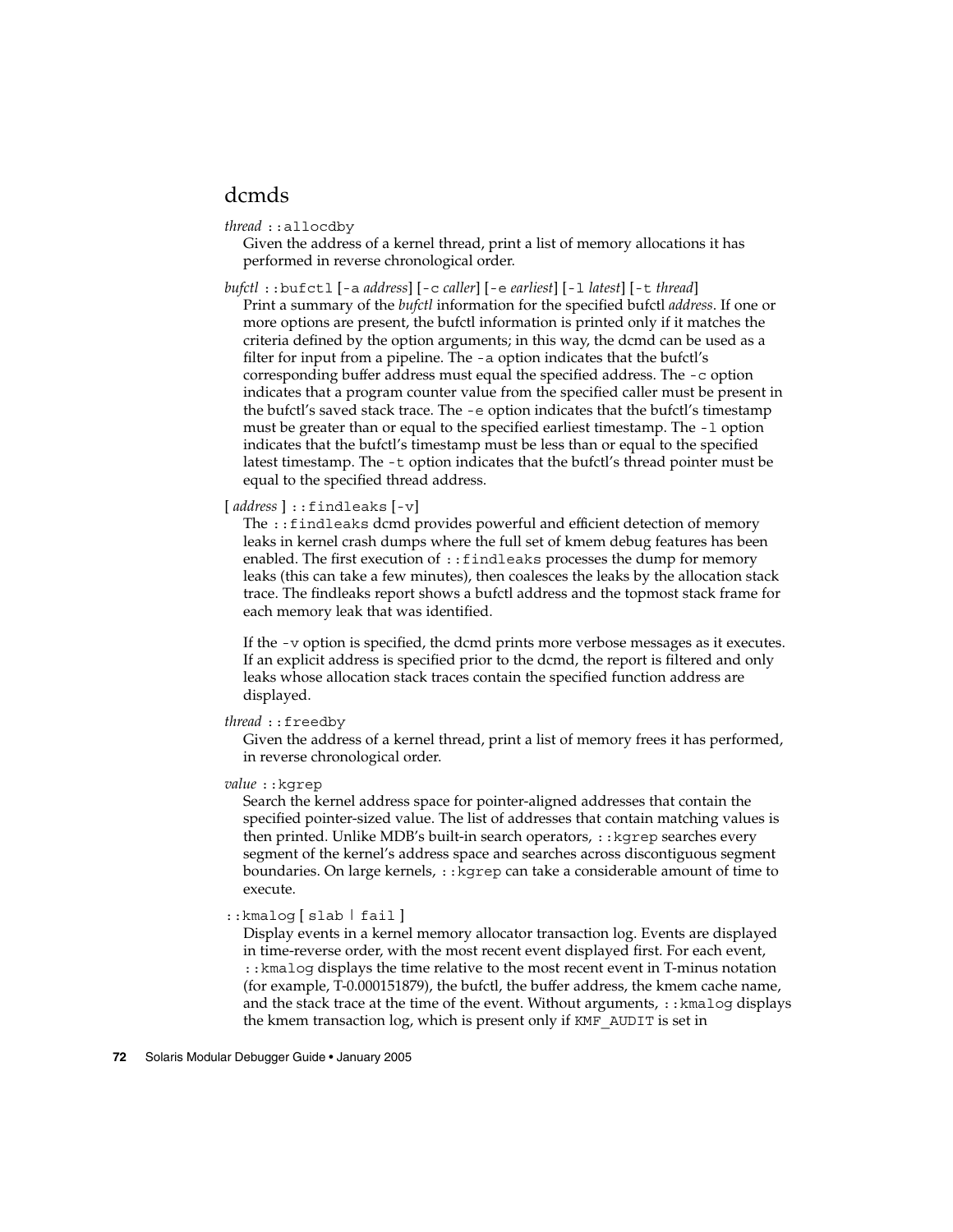kmem  $flags. ::kmaloq fail displays the allocation failure log, which is always$ present; this can be useful in debugging drivers that don't cope with allocation failure correctly. ::kmalog slab displays the slab create log, which is always present. ::kmalog slab can be useful when searching for memory leaks.

#### ::kmastat

Display the list of kernel memory allocator caches and virtual memory arenas, along with corresponding statistics.

::kmausers [-ef] [*cache* ...]

Print information about the medium and large users of the kernel memory allocator that have current memory allocations. The output consists of one entry for each unique stack trace specifying the total amount of memory and number of allocations that was made with that stack trace. This dcmd requires that the KMF AUDIT flag is set in kmem flags.

If one or more cache names (for example, kmem\_alloc\_256) are specified, the scan of memory usage is restricted to those caches. By default all caches are included. If the -e option is used, the small users of the allocator are included. The small users are allocations that total less than 1024 bytes of memory or for which there are less than 10 allocations with the same stack trace. If the -f option is used, the stack traces are printed for each individual allocation.

#### [ *address* ] ::kmem\_cache

Format and display the kmem\_cache structure stored at the specified address, or the complete set of active kmem\_cache structures.

::kmem\_log

Display the complete set of kmem transaction logs, sorted in reverse chronological order. This dcmd uses a more concise tabular output format than :: kmalog.

#### [*address*] :: kmem verify

Verify the integrity of the kmem\_cache structure stored at the specified address, or the complete set of active kmem\_cache structures. If an explicit cache address is specified, the dcmd displays more verbose information regarding errors; otherwise, a summary report is displayed. The :: kmem\_verify dcmd is discussed in more detail in ["Kernel Memory Caches"](#page-98-0) on page 99.

#### [*address*] :: vmem

Format and display the vmem structure stored at the specified address, or the complete set of active vmem structures. This structure is defined in <sys/vmem\_impl.h>.

#### *address* ::vmem\_seg

Format and display the vmem\_seg structure stored at the specified address. This structure is defined in <sys/vmem\_impl.h>.

#### *address* ::whatis [-abv]

Report information about the specified address. In particular, ::whatis will attempt to determine if the address is a pointer to a kmem-managed buffer or another type of special memory region, such as a thread stack, and report its findings. If the -a option is present, the dcmd reports all matches instead of just the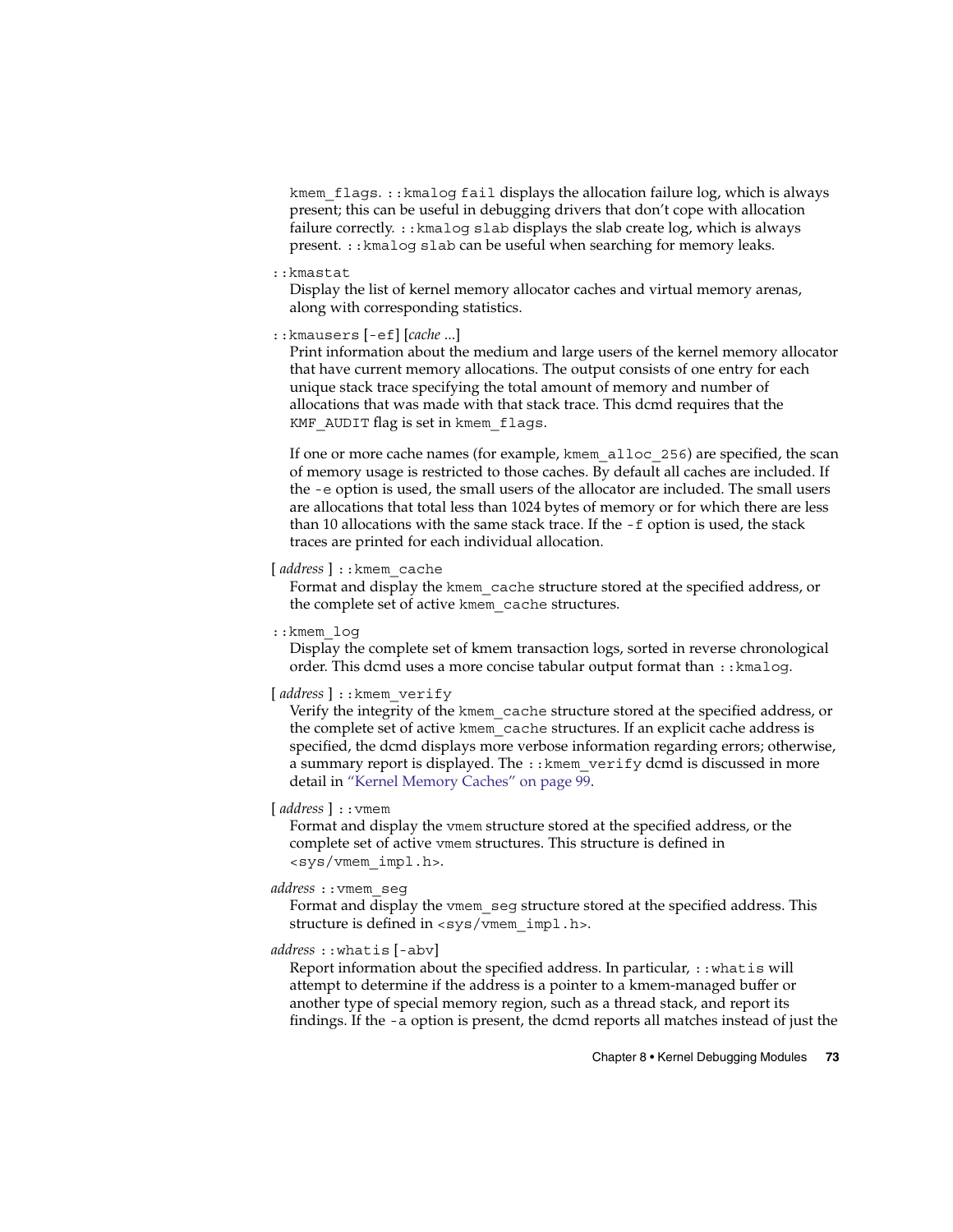first match to its queries. If the -b option is present, the dcmd also attempts to determine if the address is referred to by a known kmem bufctl. If the -v option is present, the dcmd reports its progress as it searches various kernel data structures.

#### Walkers

| allocdby       | Given the address of a kthread t structure as a starting point,<br>iterate over the set of bufctl structures corresponding to<br>memory allocations performed by this kernel thread.                                                                                        |
|----------------|-----------------------------------------------------------------------------------------------------------------------------------------------------------------------------------------------------------------------------------------------------------------------------|
| bufctl         | Given the address of a kmem cache $t$ structure as a starting<br>point, iterate over the set of allocated bufctls associated with<br>this cache.                                                                                                                            |
| freectl        | Given the address of a kmem cache t structure as a starting<br>point, iterate over the set of free bufctls associated with this<br>cache.                                                                                                                                   |
| freedby        | Given the address of a kthread t structure as a starting point,<br>iterate over the set of bufctl structures corresponding to<br>memory deallocations performed by this kernel thread.                                                                                      |
| freemem        | Given the address of a kmem cache t structure as a starting<br>point, iterate over the set of free buffers associated with this<br>cache.                                                                                                                                   |
| kmem           | Given the address of a kmem cache $t$ structure as a starting<br>point, iterate over the set of allocated buffers associated with<br>this cache.                                                                                                                            |
| kmem_cache     | Iterate over the active set of kmem cache t structures. This<br>structure is defined in <sys impl.h="" kmem="">.</sys>                                                                                                                                                      |
| kmem_cpu_cache | Given the address of a kmem cache t structure as a starting<br>point, iterate over the per-CPU kmem cpu cache t structures<br>associated with this cache. This structure is defined in<br><sys impl.h="" kmem="">.</sys>                                                    |
| kmem slab      | Given the address of a kmem cache $t$ structure as a starting<br>point, iterate over the set of associated kmem slab t<br>structures. This structure is defined in <sys impl.h="" kmem="">.</sys>                                                                           |
| kmem_log       | Iterate over the set of bufctls stored in the kmem allocator<br>transaction log.                                                                                                                                                                                            |
| leak           | Given the address of a bufctl structure, iterate over the set of<br>bufctl structures corresponding to leaked memory buffers<br>with similar allocation stack traces. The :: findleaks dcmd<br>must be applied to locate memory leaks before the leak walker<br>can be used |

**74** Solaris Modular Debugger Guide • January 2005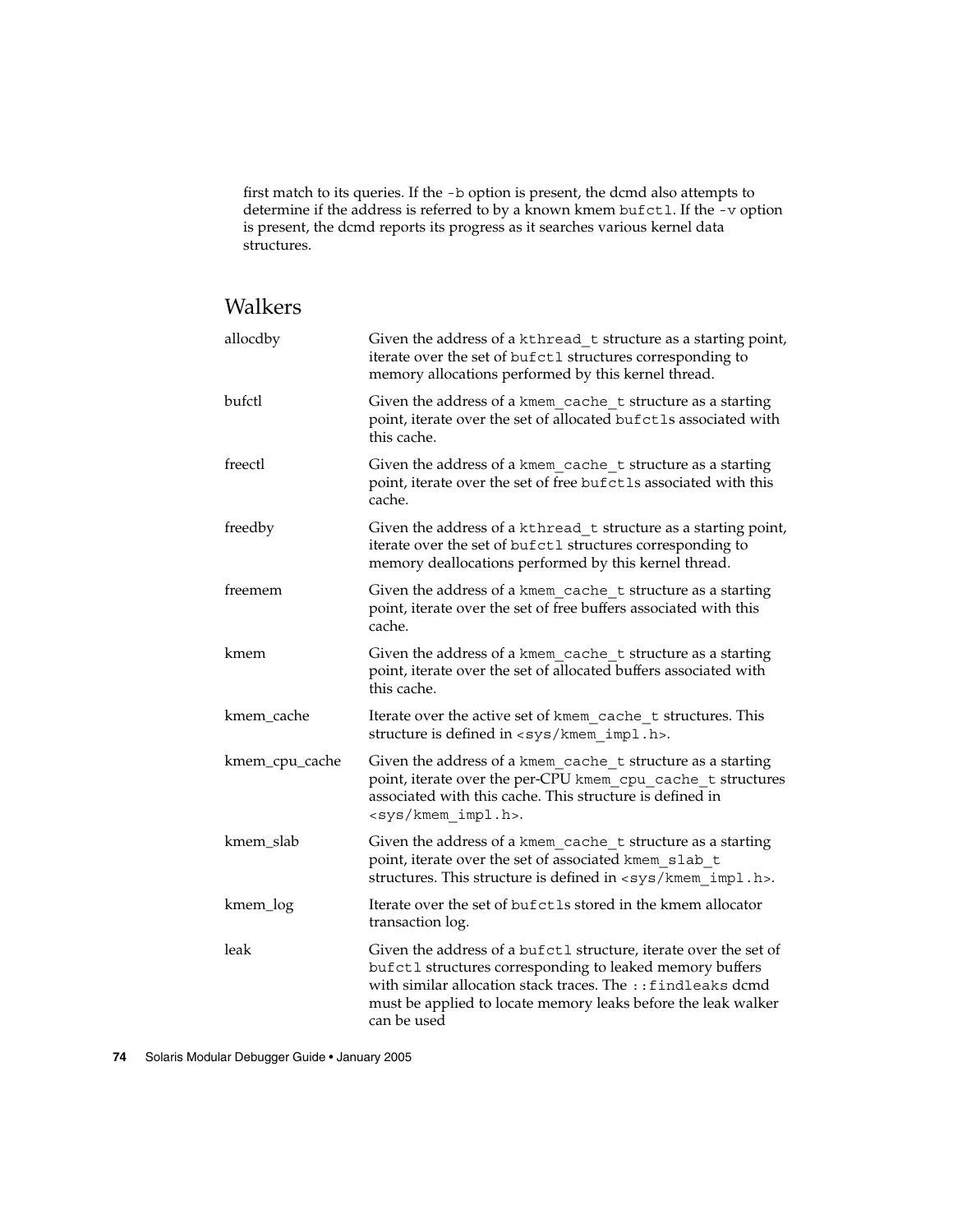leakbuf Given the address of a bufctl structure, iterate over the set of buffer addresses corresponding to leaked memory buffers with similar allocation stack traces. The :: findleaks dcmd must be applied to locate memory leaks before the leakbuf walker can be used.

### File Systems

The MDB file systems debugging support includes a built-in facility to convert vnode pointers to the corresponding file system path name. This conversion is performed using the Directory Name Lookup Cache (DNLC); because the cache does not hold all active vnodes, some vnodes might not be able to be converted to path names and "??" is displayed instead of a name.

#### dcmds

| $: f\sin f\circ$          | Display a table of mounted file systems, including the<br>vfs t address, ops vector, and mount point of each<br>file system.                                                                                    |
|---------------------------|-----------------------------------------------------------------------------------------------------------------------------------------------------------------------------------------------------------------|
| ::lminfo                  | Display a table of vnodes with active network locks<br>registered with the lock manager. The pathname<br>corresponding to each vnode is shown.                                                                  |
| $address::vnode2path[-v]$ | Display the pathname corresponding to the given<br>vnode address. If the -v option is specified, the dcmd<br>prints a more verbose display, including the vnode<br>pointer of each intermediate path component. |

#### Walkers

buf Iterate over the set of active block I/O transfer structures (buf t structures). The buf structure is defined in  $\langle s \rangle$  and is described in more detail in buf(9S).

### Virtual Memory

This section describes the debugging support for the kernel virtual memory subsystem.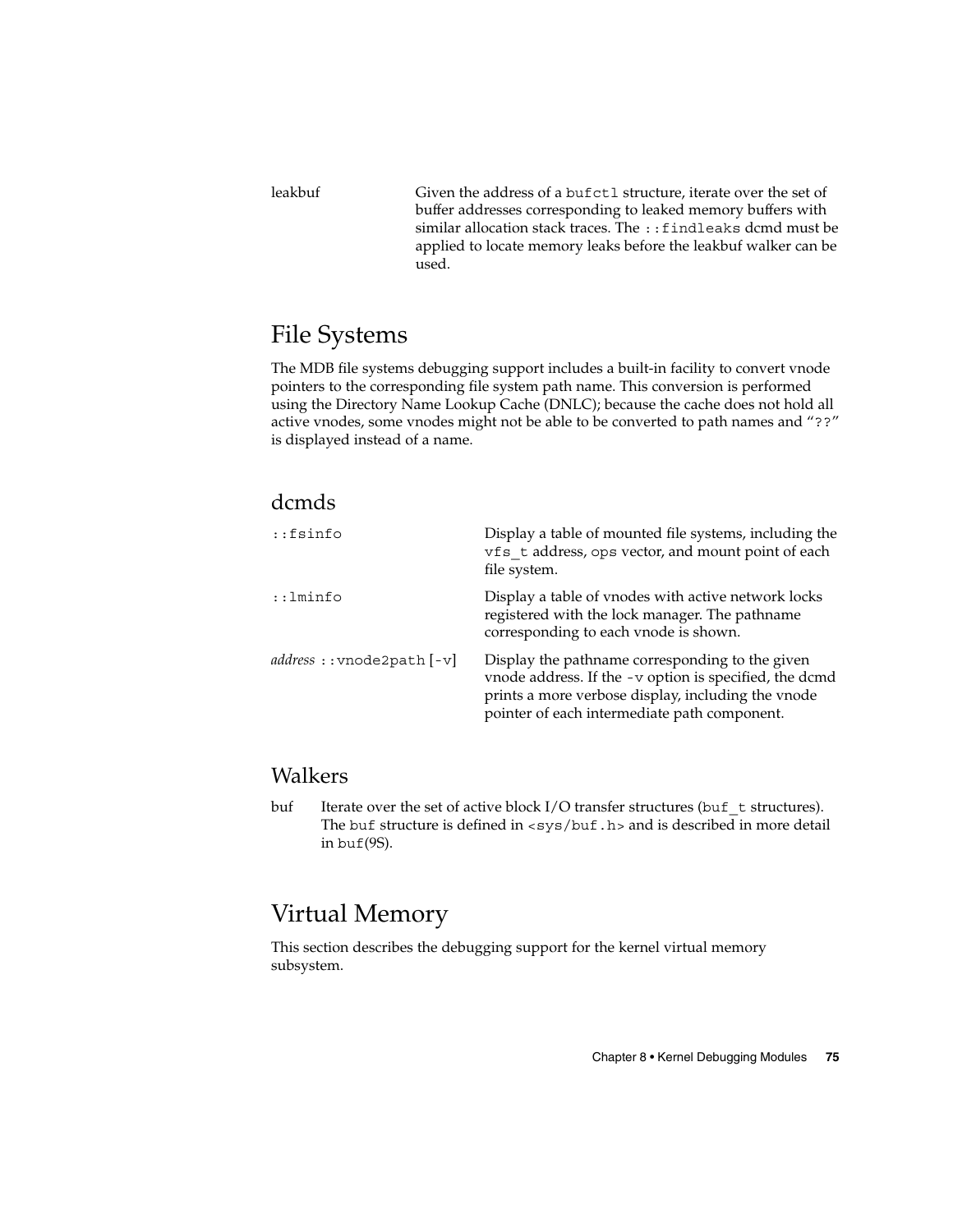## dcmds

| address :: addr2smap [offset]         | Print the smap structure address that corresponds to<br>the given address in the kernel's segmap address<br>space segment.                                                                                                                                                                                                                                                                                                                               |
|---------------------------------------|----------------------------------------------------------------------------------------------------------------------------------------------------------------------------------------------------------------------------------------------------------------------------------------------------------------------------------------------------------------------------------------------------------------------------------------------------------|
| as::as2proc                           | Display the proc_t address for the process<br>corresponding to the $\text{as}$ t address <i>as</i> .                                                                                                                                                                                                                                                                                                                                                     |
| $[address] : : \text{memlist} [-aiv]$ | Display the specified memlist structure or one of<br>the well-known memlist structures. If no memlist<br>address and options are present or if the -i option is<br>present, the memlist representing physically<br>installed memory is displayed. If the -a option is<br>present, the memlist representing available physical<br>memory is displayed. If the -v option is present, the<br>memlist representing available virtual memory is<br>displayed. |
| ::memstat                             | Display a system-wide memory usage summary. The<br>amount and percentage of system memory<br>consumed by different classes of pages (kernel,<br>anonymous memory, executables and libraries, page<br>cache, and free lists) are displayed, along with the<br>total amount of system memory.                                                                                                                                                              |
| [address] : : page                    | Display the properties of the specified page t. If no<br>page t address is specified, the dcmd displays the<br>properties of all system pages.                                                                                                                                                                                                                                                                                                           |
| $seg$ : $seg$                         | Format and display the specified address space<br>segment (seg t address).                                                                                                                                                                                                                                                                                                                                                                               |
| [address] :: swapinfo                 | Display information on all active swapinfo<br>structures or about the specified struct swapinfo.<br>The vnode, filename, and statistics for each structure<br>are displayed.                                                                                                                                                                                                                                                                             |
| $vnode$ : vnode2smap [offset]         | Print the smap structure address that corresponds to<br>the given vnode t address and offset.                                                                                                                                                                                                                                                                                                                                                            |

### Walkers

| anon    | Given the address of an anon map structure as a starting point, iterate<br>over the set of related anon structures. The anon map implementation is<br>defined in <vm anon.h="">.</vm> |
|---------|---------------------------------------------------------------------------------------------------------------------------------------------------------------------------------------|
| memlist | Iterate over the spans of the specified memlist structure. This walker<br>can be used in conjunction with the :: memlist dcmd to display each<br>span.                                |

**76** Solaris Modular Debugger Guide • January 2005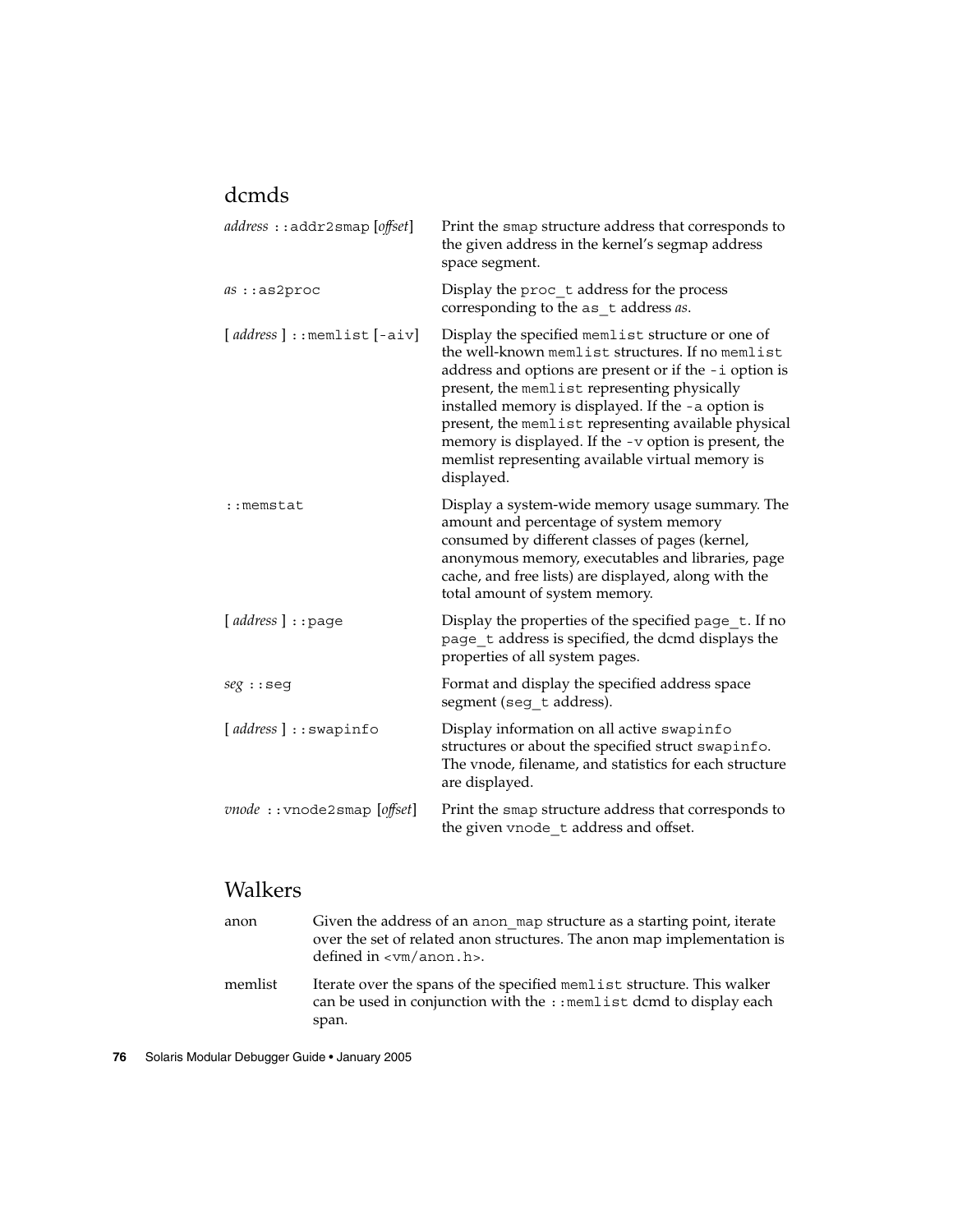| page     | Iterate over all system page structures. If an explicit address is specified<br>for the walk, this is taken to be the address of a vnode and the walker<br>iterates over only those pages associated with the vnode.               |
|----------|------------------------------------------------------------------------------------------------------------------------------------------------------------------------------------------------------------------------------------|
| seg      | Given the address of an as t structure as a starting point, iterate over<br>the set of address space segments (seq structures) associated with the<br>specified address space. The seg structure is defined in <vm seg.h="">.</vm> |
| swapinfo | Iterate over the list of active swapinfo structures. This walker may be<br>used in conjunction with the :: swapinfo dcmd.                                                                                                          |

# CPUs and the Dispatcher

This section describes the facilities for examining the state of the cpu structures and the kernel dispatcher.

#### dcmds

| ::cal                      | Display the callout table. The function, argument, and<br>expiration time for each callout is displayed.                                                                                                                                                                                                                                                                                     |
|----------------------------|----------------------------------------------------------------------------------------------------------------------------------------------------------------------------------------------------------------------------------------------------------------------------------------------------------------------------------------------------------------------------------------------|
| $:$ : class                | Display the scheduling class table.                                                                                                                                                                                                                                                                                                                                                          |
| $[cpuid]$ : cpuinfo $[-v]$ | Display a table of the threads currently executing on<br>each CPU. If an optional CPU ID number or CPU<br>structure address is specified prior to the dcmd name,<br>only the information for the specified CPU is displayed.<br>If the $-v$ option is present, $::$ cpuinfo also displays the<br>runnable threads waiting to execute on each CPU as well<br>as the active interrupt threads. |

#### Walkers

cpu Iterate over the set of kernel CPU structures. The cpu\_t structure is defined in <sys/cpuvar.h>.

## Device Drivers and DDI Framework

This section describes dcmds and walkers that are useful for kernel developers as well as third-party device driver developers.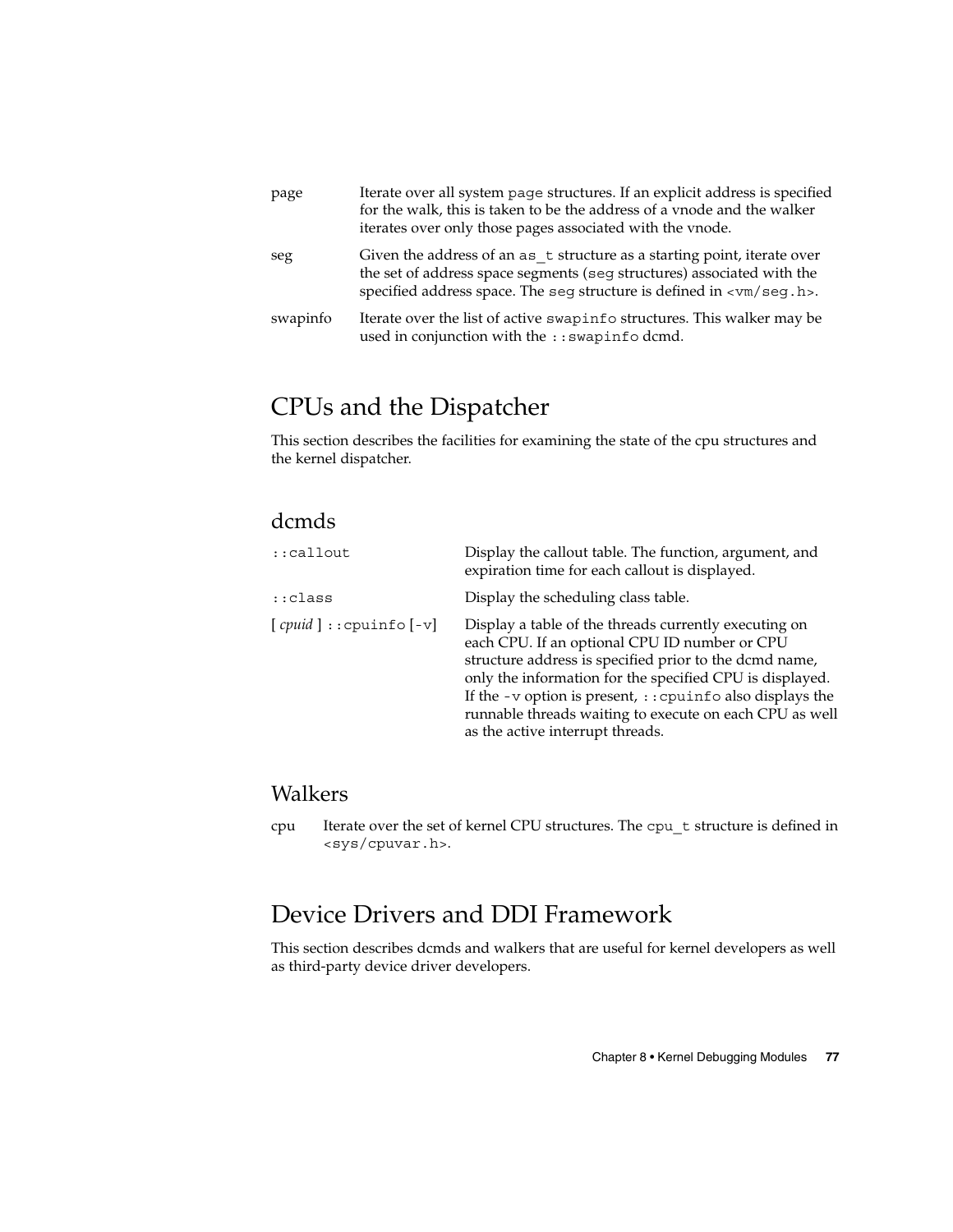#### dcmds

*address* ::binding\_hash\_entry

Given the address of a kernel name-to-major number binding hash table entry (struct bind), display the node binding name, major number, and pointer to the next element.

::devbindings *device-name*

Display the list of all instances of the named driver. The output consists of an entry for each instance, beginning with the pointer to the struct dev info (viewable with \$<devinfo or ::devinfo), the driver name, the instance number, and the driver and system properties associated with that instance.

*address* ::devinfo [ -q ]

Print the system and driver properties associated with a devinfo node. If the -q option is specified, only a quick summary of the device node is shown.

*address* ::devinfo2driver

Print the name of the driver (if any) associated with the devinfo node.

[*address*]: : devnames [-v]

Display the kernel's devnames table along with the dn\_head pointer, which points at the driver instance list. If the  $-v$  flag is specified, additional information stored at each entry in the devnames table is displayed.

[ *devinfo* ] ::prtconf [ -cpv ]

Display the kernel device tree starting at the device node specified by *devinfo*. If *devinfo* is not provided, the root of the device tree is assumed by default. If the -c option is specified, only children of the given device node are displayed. If the -p option is specified, only ancestors of the given device node are displayed. If -v is specified, the properties associated with each node are displayed.

[ *major-num* ] ::major2name [ *major-num* ]

Display the driver name corresponding to the specified major number. The major number can be specified as an expression preceding the dcmd or as a command-line argument.

[ *address* ] ::modctl2devinfo

Print all of the device nodes that correspond to the specified modet1 address.

- ::name2major *driver-name* Given a device driver name, display its major number.
- [ *address* ] ::softstate [ *instance-number* ] Given a softstate state pointer (see ddi soft state init(9F)) and a device instance number, display the soft state for that instance.

#### Walkers

binding\_hash Given the address of an array of kernel binding hash table entries (struct bind \*\*), walk all entries in the hash table and return the address of each struct bind.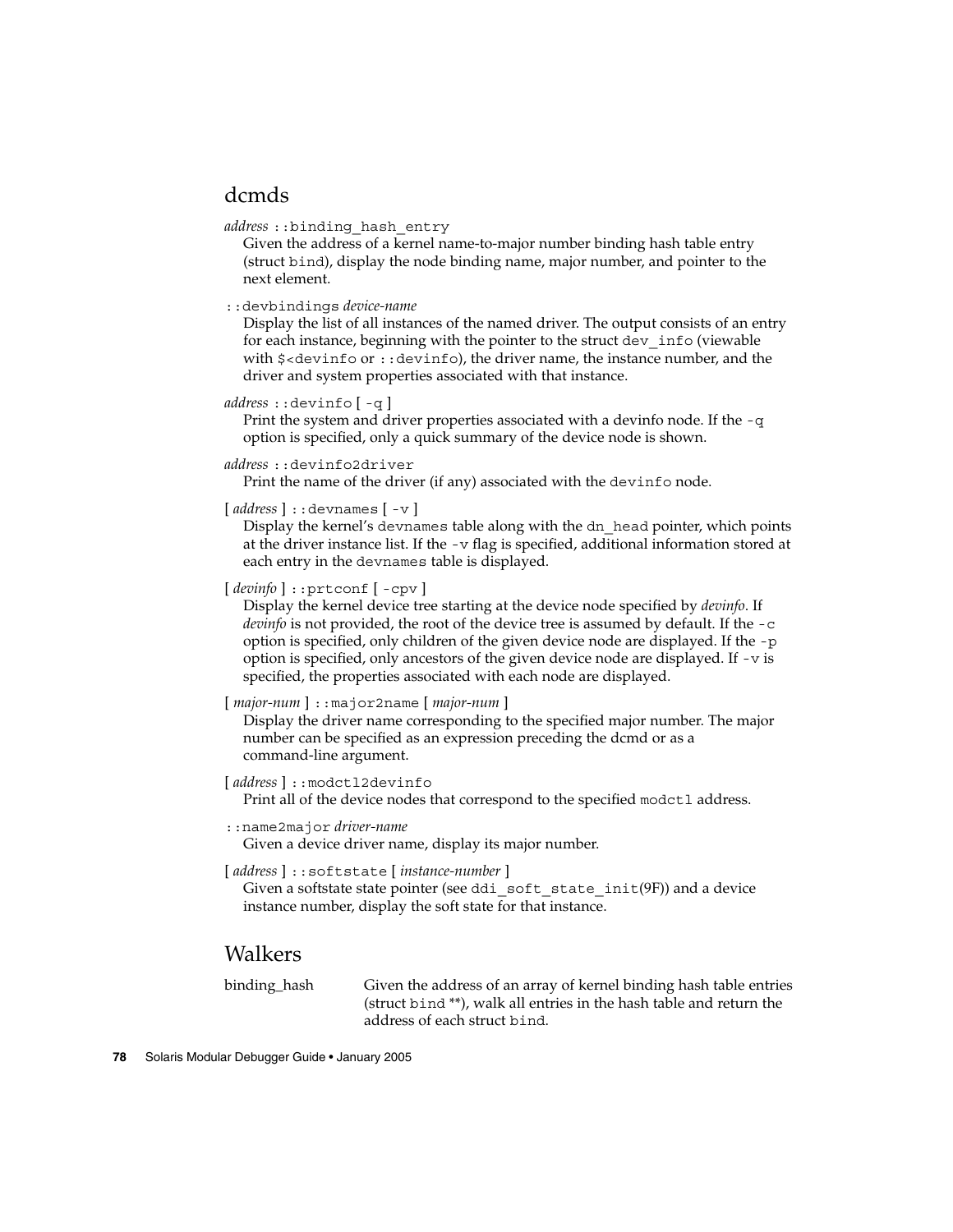| devinfo          | First, iterate over the parents of the given devinfo and return<br>them in order of seniority from most to least senior. Second,<br>return the given devinfo itself. Third, iterate over the children of<br>the given devinfo in order of seniority from most to least senior.<br>The dev info struct is defined in <sys ddi="" impldefs.h="">.</sys> |
|------------------|-------------------------------------------------------------------------------------------------------------------------------------------------------------------------------------------------------------------------------------------------------------------------------------------------------------------------------------------------------|
| devinfo_children | First, return the given devinfo, then iterate over the children of<br>the given devinfo in order of seniority from most to least senior.<br>The dev info struct is defined in <sys ddi="" impldefs.h="">.</sys>                                                                                                                                       |
| devinfo_parents  | Iterate over the parents of the given devinfo in order of seniority<br>from most to least senior, and then return the given devinfo. The<br>dev info struct is defined in <sys ddi="" impldefs.h="">.</sys>                                                                                                                                           |
| devi_next        | Iterate over the siblings of the given devinfo. The dev info<br>struct is defined in <sys ddi="" impldefs.h="">.</sys>                                                                                                                                                                                                                                |
| devnames         | Iterate over the entries in the devnames array. This structure is<br>defined in <sys autoconf.h="">.</sys>                                                                                                                                                                                                                                            |
| softstate        | Given a softstate pointer (see ddi soft state init(9F))<br>display all non-NULL pointers to driver state structures.                                                                                                                                                                                                                                  |
| softstate all    | Given a softstate pointer (see ddi soft state $init(9F)$ )<br>display all pointers to driver state structures. Note that the<br>pointers for unused instances will be NULL.                                                                                                                                                                           |

### STREAMS

This section describes dcmds and walkers that are useful for kernel developers as well as developers of third-party STREAMS modules and drivers.

#### dcmds

*address* ::mblk2dblk Given the address of an mblk\_t, print the address of the corresponding dblk\_t.

[*address*] ::mblk\_verify

Verify the integrity of one or more message blocks. If an explicit message block address is specified, the integrity of this message block is checked. If no address is specified, the integrity of all active message blocks are checked. This dcmd produces output for any invalid message block state that is detected.

*address* ::queue [-v] [-f *flag*] [-F *flag*] [-s *syncq*]

Filter and display the specified queue\_t data structure. With no options, various properties of the queue\_t are shown. If the -v option is present, the queue flags are decoded in greater detail. If the -f, -F, or -m options are present, the queue is displayed only if it matches the criteria defined by the arguments to these options;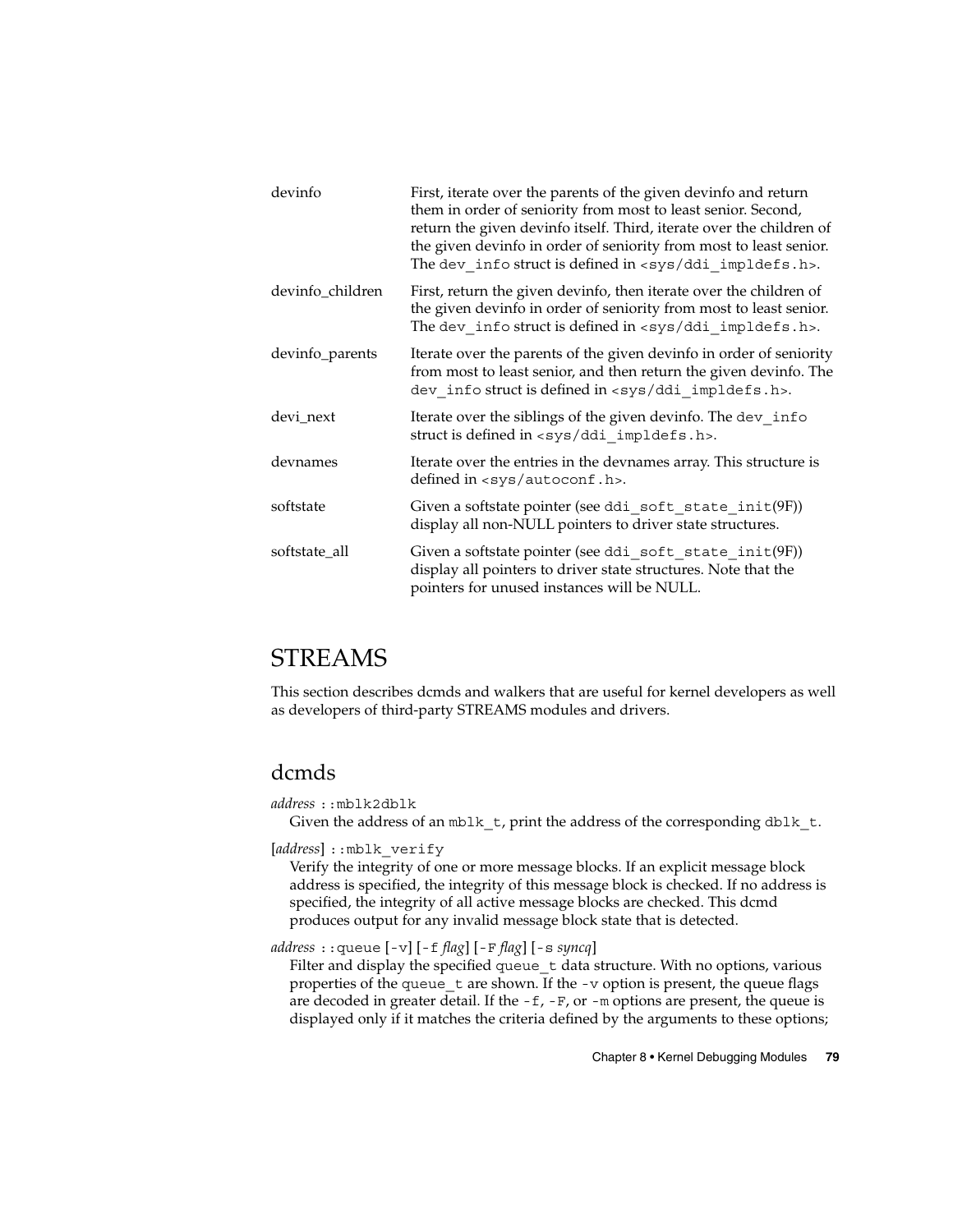in this way, the dcmd can be used as a filter for input from a pipeline. The  $- f$ option indicates that the specified flag (one of the Q flag names from <sys/stream.h>) must be present in the queue flags. The -F option indicates that the specified flag must be absent from the queue flags. The -m option indicates that the module name associated with the queue must match the specified modname. The -s option indicates that the syncq\_t associated with the queue must match the specified syncq\_t address.

*address* ::q2syncq

Given the address of a queue  $t$ , print the address of the corresponding syncq  $t$ data structure.

*address* ::q2otherq

Given the address of a queue  $t$ , print the address of the peer read or write queue structure.

*address* ::q2rdq

Given the address of a queue\_t, print the address of the corresponding read queue.

*address* ::q2wrq

Given the address of a queue t, print the address of the corresponding write queue.

#### [ *address* ] ::stream

Display a visual picture of a kernel STREAM data structure, given the address of the stdata t structure representing the STREAM head. The read and write queue pointers, byte count, and flags for each module are shown, and in some cases additional information for the specific queue is shown in the margin.

#### *address* ::syncq [-v] [-f *flag*] [-F *flag*] [-t *type*] [-T *type*]

Filter and display the specified syncq  $t$  data structure. With no options, various properties of the syncq\_t are shown. If the -v option is present, the syncq flags are decoded in greater detail. If the  $-f$ ,  $-F$ ,  $-t$ , or  $-T$  options are present, the syncq is displayed only if it matches the criteria defined by the arguments to these options; in this way, the dcmd can be used as a filter for input from a pipeline. The -f option indicates that the specified flag (one of the SQ\_ flag names from <sys/strsubr.h>) must be present in the syncq flags. The -F option indicates that the specified flag must be absent from the syncq flags. The -t option indicates that the specified type (one of the SQ\_CI or SQ\_CO type names from <sys/strsubr.h>) must be present in the syncq type bits. The -T option indicates that the specified type must be absent from the syncq type bits.

*address* ::syncq2q

Given the address of a syncq  $t$ , print the address of the corresponding queue  $t$ data structure.

#### Walkers

b\_cont Given the address of an mblk t, iterate over the set of associated message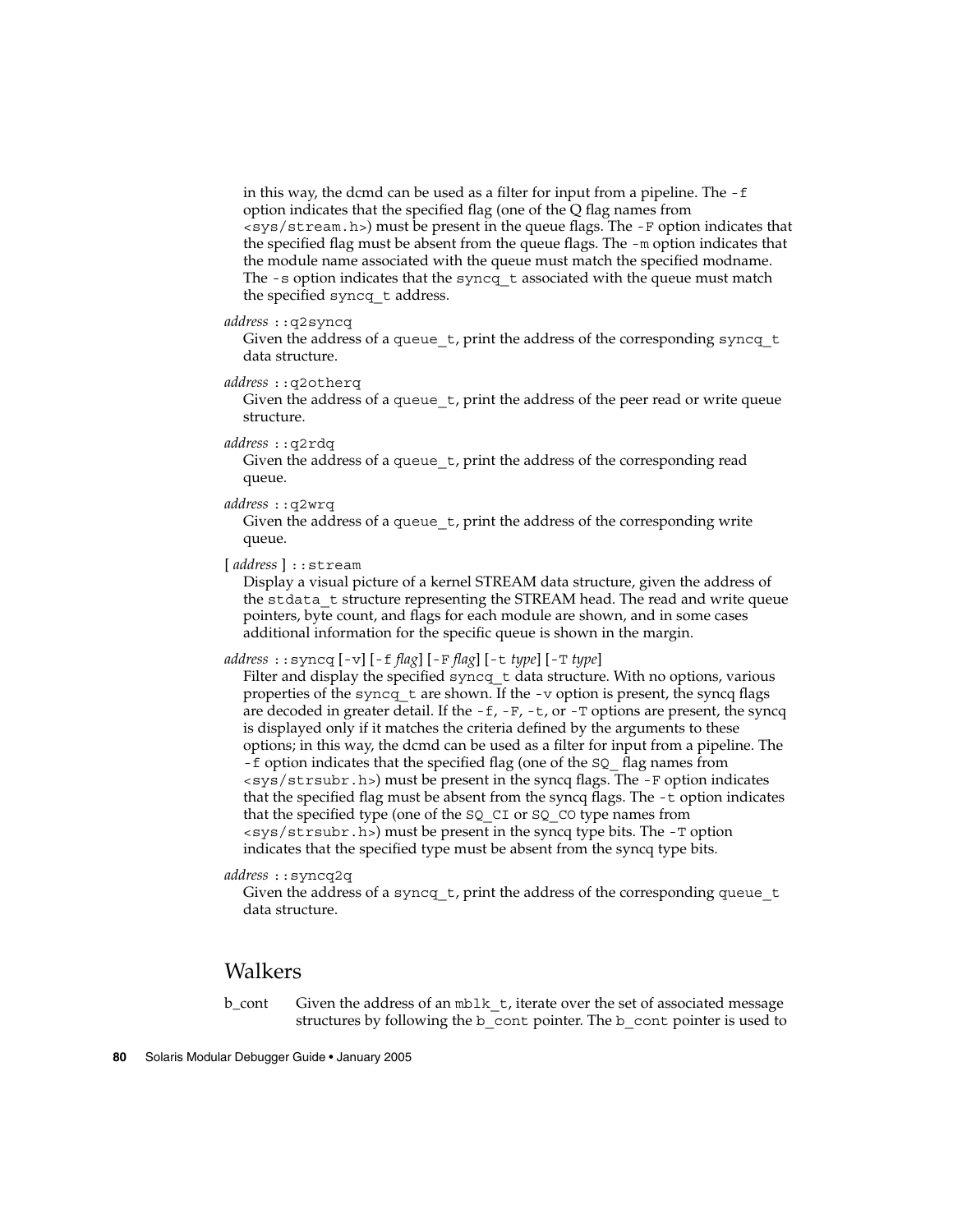link a given message block to the next associated message block that is the continuation of the same message. The message block is described in more detail in msgb(9S)

- b\_next Given the address of an mblk\_t, iterate over the set of associated message structures by following the b\_next pointer. The b\_next pointer is used to link a given message block to the next associated message block on a given queue. The message block is described in more detail in msgb(9S).  $q$  dink Given the address of a queue  $\pm$  structure, walk the list of related queues using the q link pointer. This structure is defined in  $<$ sys/stream.h>.
- qnext Given the address of a queue\_t structure, walk the list of related queues using the q\_next pointer. This structure is defined in <sys/stream.h>.
- readq Given the address of an stdata t structure, walk the list of read-side queue structures.
- writeq Given the address of an stdata t structure, walk the list of write-side queue structures.

### Networking

The following dcmds and walkers are provided to help debug the core kernel networking stack protocols.

#### dcmds

- *address* ::mi [-p] [-d | -m]
	- Given the address of a kernel MI\_O, filter and display the MI\_O or its payload. If the -p option is specified, then the address of the corresponding payload of the MI\_O is displayed, otherwise the MI\_O itself is displayed. Specifying filter -d or -m enables the dcmd to filter device or module MI\_O objects respectively.
- ::netstat [-av] [-f inet | inet6 | unix] [-P tcp | udp] Show network statistics and active connections. If the -a option is present, the state of all sockets is displayed. If the -v option is present, more verbose output is displayed. If the -f option is present, only connections associated with the specified address family are displayed. If the -P option is present, only connections associated with the specified protocols are displayed.

[ *address* ] ::sonode [-f inet | inet6 | unix | *id*] [-t stream | dgram | raw | *id*] [-p *id*]

Filters and displays sonode objects. If no address is given, then the list of AF\_UNIX sockets is displayed, otherwise only the specified sonode is displayed. If the -f option is present, then only sockets of the given family will be output. If the  $-t$ option is present, then only sonodes of the given type will be output. If the -p option is present, then only sockets of the given protocol will be displayed.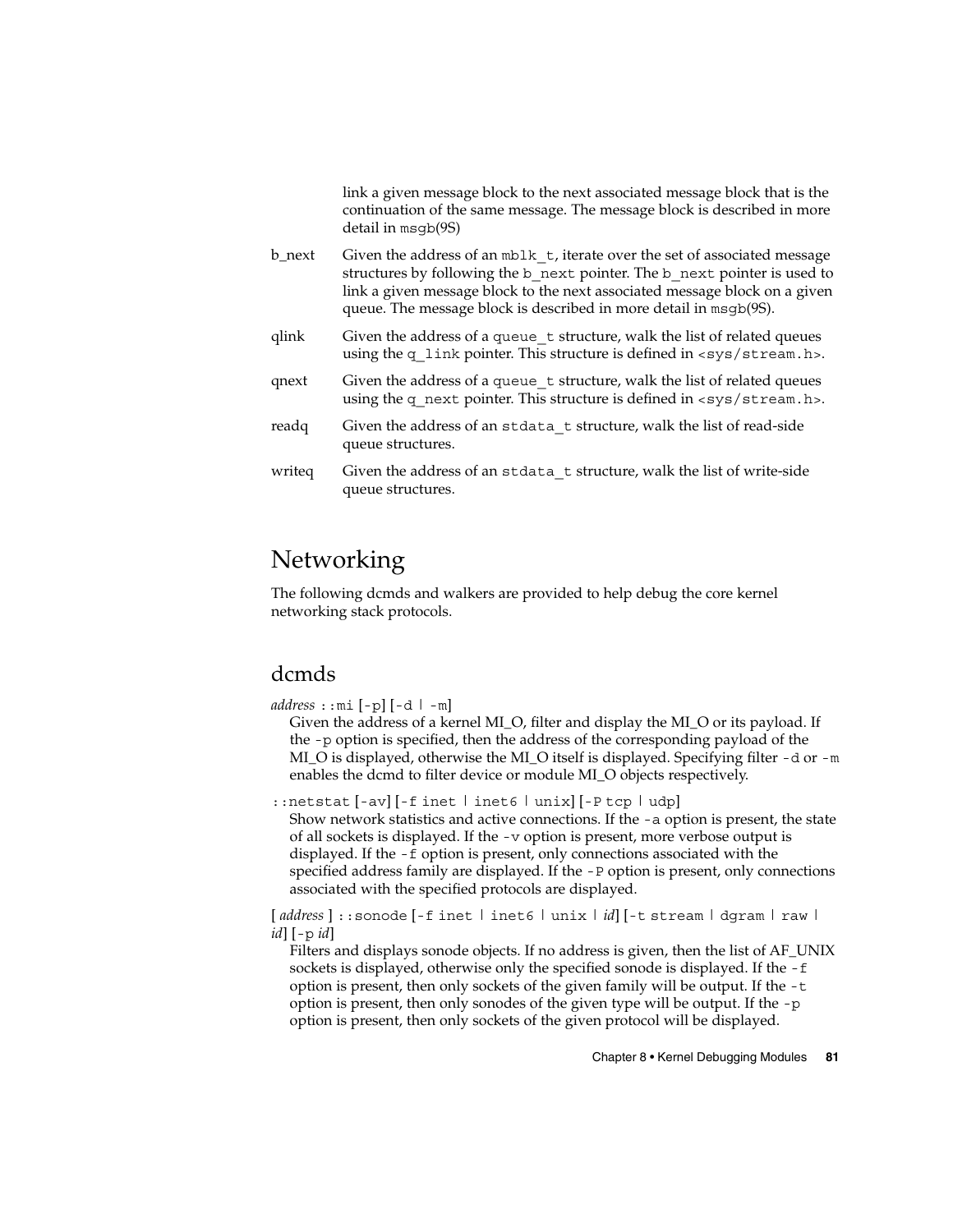[ *address* ] ::tcpb [-av] [-P v4 | v6]

Filters and displays tcpb objects. If no address is specified, all connections are walked, otherwise only the specified tcpb is filtered/displayed. Specifying -a filters for only active connections and -P can be used to filter for TCP IPv4 or IPv6 connections. The tcpb dcmd is intelligent about filtering TCP connections, and if a IPv6 TCP connection is in a state that would still facilitate a IPv4 connection, the -P filter considers the connection as both IPv4 and IPv6 in much the same way that ::netstat does. If the dcmd is not being used as a filter and the -v option is specified, then the output of the dcmd will be verbose.

#### Walkers

| ar     | Given the address of an ar, this walker walks all ar objects from the given<br>ar to the final ar. If no address is specified, all ar objects are walked.                                                |
|--------|----------------------------------------------------------------------------------------------------------------------------------------------------------------------------------------------------------|
| icmp   | Given the address of an icmp, this walker walks all icmp objects from the<br>given icmp to the final icmp. If no address is specified, all icmp objects are<br>walked.                                   |
| ill    | Given the address of an interface link layer structure (ill), this walker<br>walks all ill objects from the given ill to the final. If no address is specified,<br>all ill objects are walked.           |
| ipc    | Given the address of an ipc, this walker walks all ipc objects from the<br>given ipc to the final ipc. If no address is specified, all ipc objects are<br>walked.                                        |
| mi     | Given the address of a MI_O, walk all the MI_O's in this MI.                                                                                                                                             |
| sonode | Given the address of a AF_UNIX sonode, walk the associated list of<br>AF_UNIX sonodes beginning with the given sonode. If no address is<br>specified, this walker walks the list of all AF_UNIX sockets. |
| tcpb   | Given the address of a tcpb, this walker walks all TCP connections from<br>the given tcpb to the final TCP connection. If no address is specified, all<br>tcpb objects are walked.                       |
| udp    | Given the address of a udp, this walker walks all udp objects from the<br>given udp to the final udp. If no address is specified, all udp objects are<br>walked.                                         |

#### Files, Processes, and Threads

This section describes dcmds and walkers used to format and examine various fundamental file, process, and thread structures in the Solaris kernel.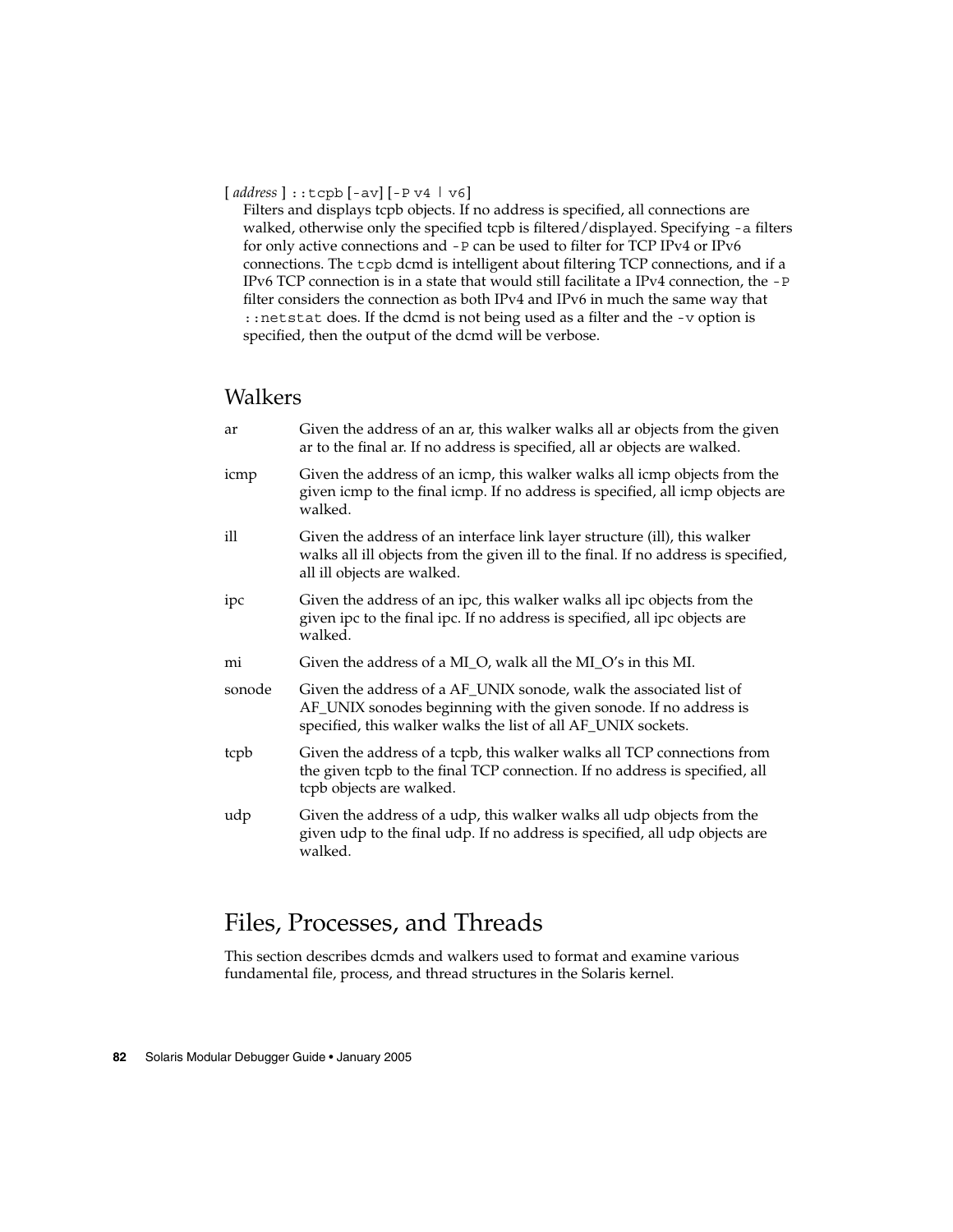#### dcmds

#### *process* ::fd *fd-num*

Print the file t address corresponding to the file descriptor *fd-num* associated with the specified process. The process is specified using the virtual address of its proc\_t structure.

#### *thread* ::findstack [ *command* ]

Print the stack trace associated with the given kernel thread, identified by the virtual address of its kthread\_t structure. The dcmd employs several different algorithms to locate the appropriate stack backtrace. If an optional command string is specified, the dot variable is reset to the frame pointer address of the topmost stack frame, and the specified command is evaluated as if it had been typed at the command line. The default command string is  $\alpha$  =  $\beta$  co.  $\beta$ ; that is, print a stack trace including frame pointers but no arguments.

#### ::pgrep [ -no ] *regexp*

Display process information for processes whose name matches the *regexp* regular expression pattern. If the -n option is present, only the newest process matching the pattern is displayed. If the -o option is present, only the oldest process matching the pattern is displayed.

#### *pid* ::pid2proc

Print the proc\_t address corresponding to the specified PID. Recall that MDB's default base is hexadecimal, so decimal PIDs obtained using pgrep(1) or ps(1) should be prefixed with 0t.

#### *process* ::pmap [-q]

Print the memory map of the process indicated by the given process address. The dcmd displays output using a format similar to pmap(1). If the -q option is present, the dcmd displays an abbreviated form of its output that requires less processing time.

#### [ *address* ] ::ps [-fltTP]

Print a summary of the information related to the specified process, or all active system processes, similar to ps(1). If the -f option is specified, the full command name and initial arguments are printed. If the -1 option is specified, the LWPs associated with each process are printed. If the -t option is specified, the kernel threads associated with each process LWP are printed. If the -T option is specified, the task ID associated with each process is displayed. If the -P option is specified, the project ID associated with each process is displayed.

#### ::ptree

Print a process tree, with child processes indented from their respective parent processes. The dcmd displays output using a format similar to ptree(1).

#### *address* ::task

Print a list of the active kernel task structures and their associated ID numbers and attributes. The process task ID is described in more detail in settaskid(2).

#### [ *address* ] ::thread [-bdfimps]

Display properties of the specified kernel kthread  $t$  structure. If no kthread  $t$ address is specified, the properties of all kernel threads are displayed. The dcmd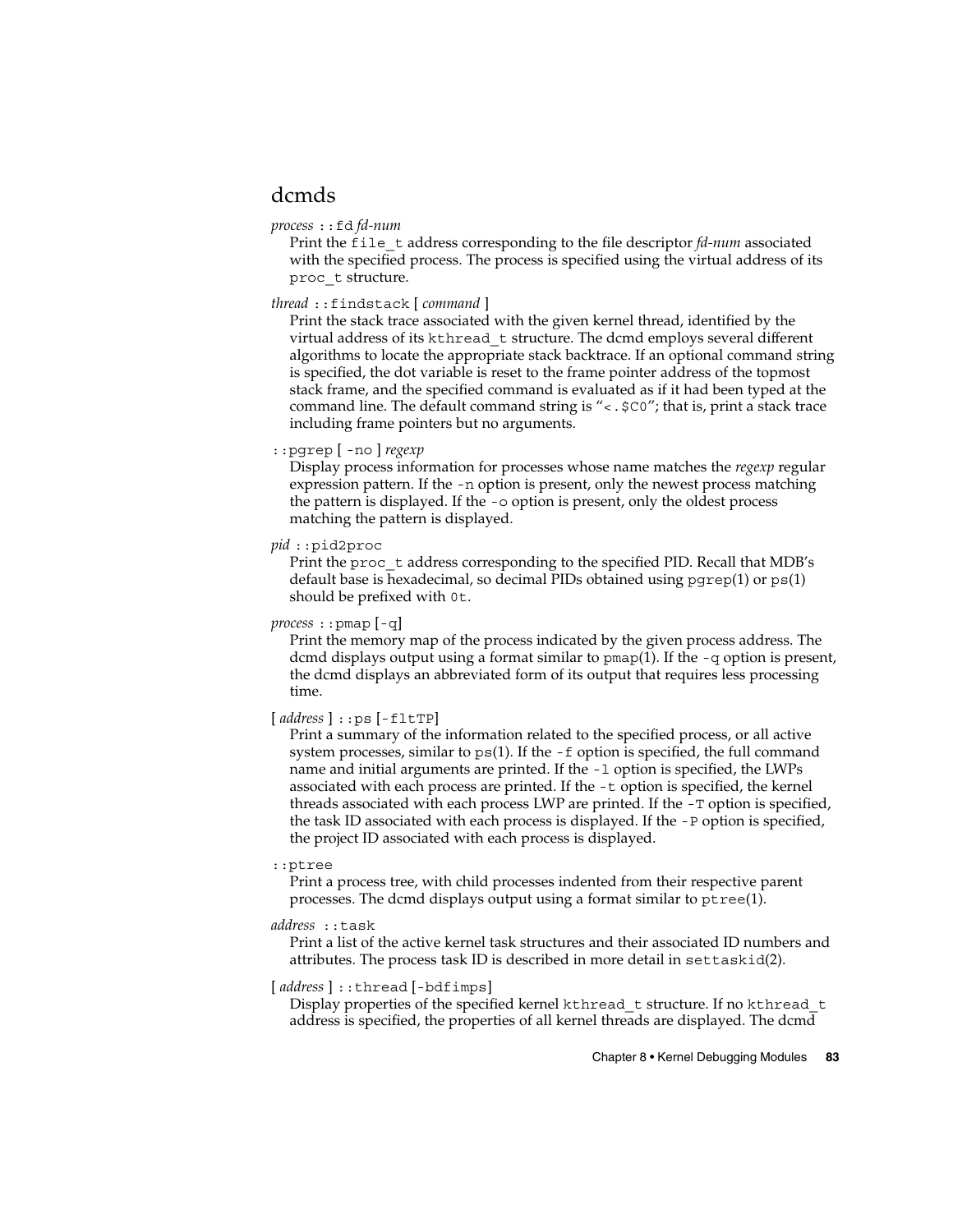options are used to control which output columns are shown. If no options are present, the -i option is enabled by default. If the -b option is present, information relating to the thread's turnstile and blocking synchronization object is shown. If the -d option is present, the thread's dispatcher priority, binding, and last dispatch time is shown. If the -f option is present, threads whose state is TS\_FREE are elided from the output. If the -i option is present (the default), thread state, flags, priority, and interrupt information is shown. If the -m option is present, all of the other output options are merged together on to a single output line. If the -p option is present, the thread's process, LWP, and credential pointers are displayed. If the -s option is present, the thread's signal queue and masks of pending and held signals are shown.

*vnode* ::whereopen

Given a vnode\_t address, print the proc\_t addresses of all processes that have this vnode currently open in their file table.

#### Walkers

| file   | Given the address of a proc $t$ structure as a starting point, iterate over the<br>set of open files (file t structures) associated with the specified process.<br>The file $t$ structure is defined in $<$ sys/file.h>.                                                                                                                                            |
|--------|---------------------------------------------------------------------------------------------------------------------------------------------------------------------------------------------------------------------------------------------------------------------------------------------------------------------------------------------------------------------|
| proc   | Iterate over the active process (proc t) structures. This structure is defined<br>$in < sys/proc.h>$ .                                                                                                                                                                                                                                                              |
| task   | Given a task pointer, iterate over the list of proc t structures for processes<br>that are members of the given task.                                                                                                                                                                                                                                               |
| thread | Iterate over a set of kernel thread (kthread t) structures. If the global<br>walk is invoked, all kernel threads are returned by the walker. If a local<br>walk is invoked using a proc t address as the starting point, the set of<br>threads associated with the specified process is returned. The kthread t<br>structure is defined in <sys thread.h="">.</sys> |

### Synchronization Primitives

This section describes dcmds and walkers used to examine particular kernel synchronization primitives. The semantics of each primitive are discussed in the corresponding (9f) section of the manual pages.

#### dcmds

*rwlock* :: rwlock Given the address of a readers-writers lock (see rwlock(9F)), display the current state of the lock and the list of waiting threads.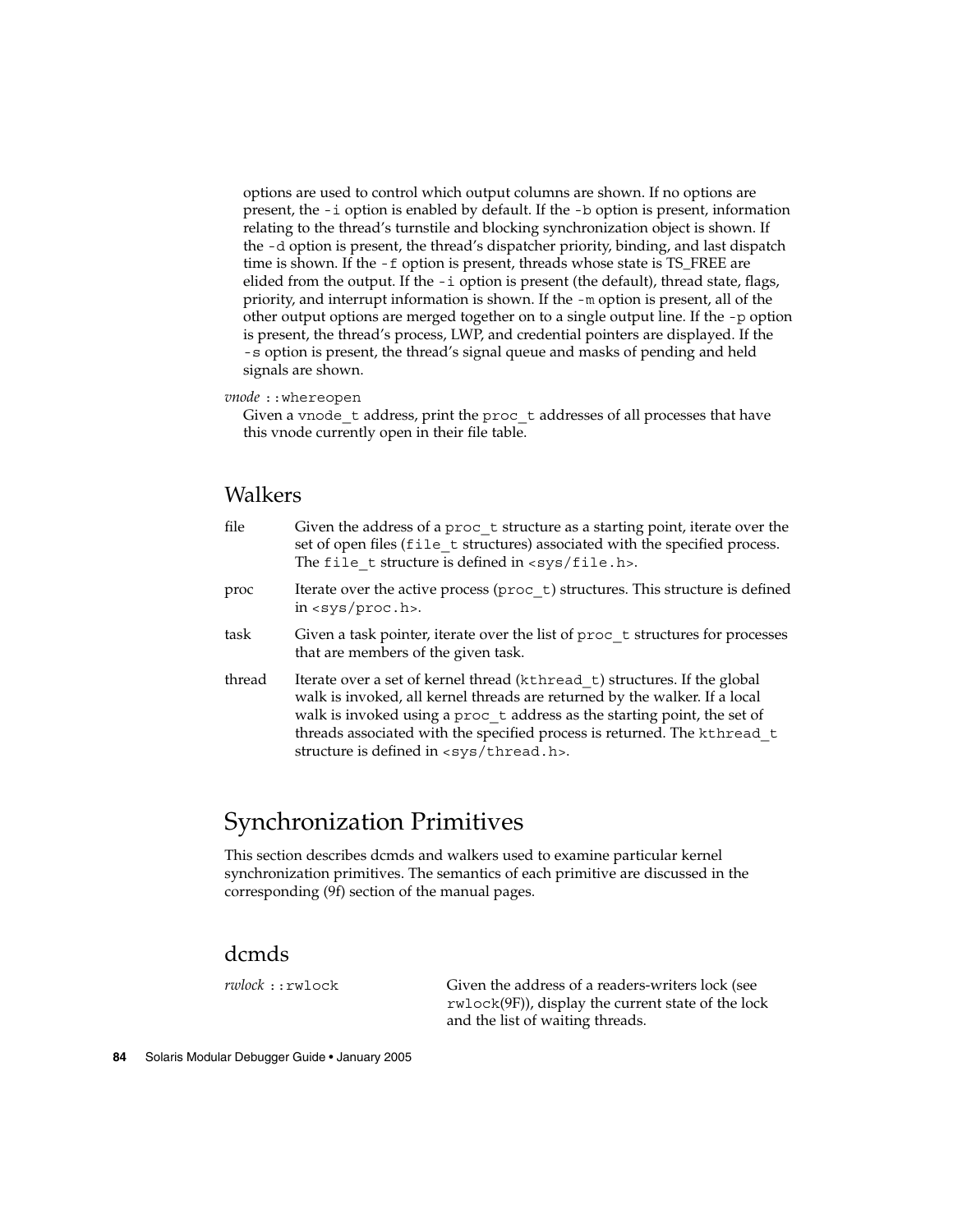| address::sobj2ts             | Convert the address of a synchronization object to<br>the address of the corresponding turnstile and print<br>the turnstile address.                                                                                                                                                                                                                               |
|------------------------------|--------------------------------------------------------------------------------------------------------------------------------------------------------------------------------------------------------------------------------------------------------------------------------------------------------------------------------------------------------------------|
| [address]::turnstile         | Display the properties of the specified<br>turnstile t. If no turnstile t address is<br>specified, the dcmd displays the properties of all<br>turnstiles.                                                                                                                                                                                                          |
| $[address] : : wheninfo[-v]$ | Given the address of a condition variable (see<br>condvar $(9F)$ ) or semaphore (see semaphore $(9F)$ ),<br>display the current number of waiters on this object.<br>If no explicit address is specified, display all such<br>objects that have waiting threads. If the -v option is<br>specified, display the list of threads that are blocked<br>on each object. |

### Walkers

| blocked | Given the address of a synchronization object (such as a mutex $(9F)$ or<br>rwlock(9F)), iterate over the list of blocked kernel threads.             |
|---------|-------------------------------------------------------------------------------------------------------------------------------------------------------|
| wchan   | Given the address of a condition variable (see condvar $(9F)$ ) or semaphore<br>(see semaphore(9F)), iterate over the list of blocked kernel threads. |

# **Cyclics**

The cyclic subsystem is a low-level kernel subsystem that provides high resolution, per-CPU interval timer facilities to other kernel services and programming interfaces.

#### dcmds

| $:covcinfo$ [- $vV$ ]   | Display the cyclic subsystem per-CPU state for each CPU. If the<br>-v option is present, a more verbose display is shown. If the $-\nu$<br>option is present, an even more verbose display than -v is<br>shown. |
|-------------------------|-----------------------------------------------------------------------------------------------------------------------------------------------------------------------------------------------------------------|
| <i>address</i> ::cyclic | Format and display the cyclic t at the specified address.                                                                                                                                                       |
| :: Cyccover             | Display cyclic subsystem code coverage information. This<br>information is available only in a DEBUG kernel.                                                                                                    |
| :: cyctrace             | Display cyclic subsystem trace information. This information is<br>available only in a DEBUG kernel.                                                                                                            |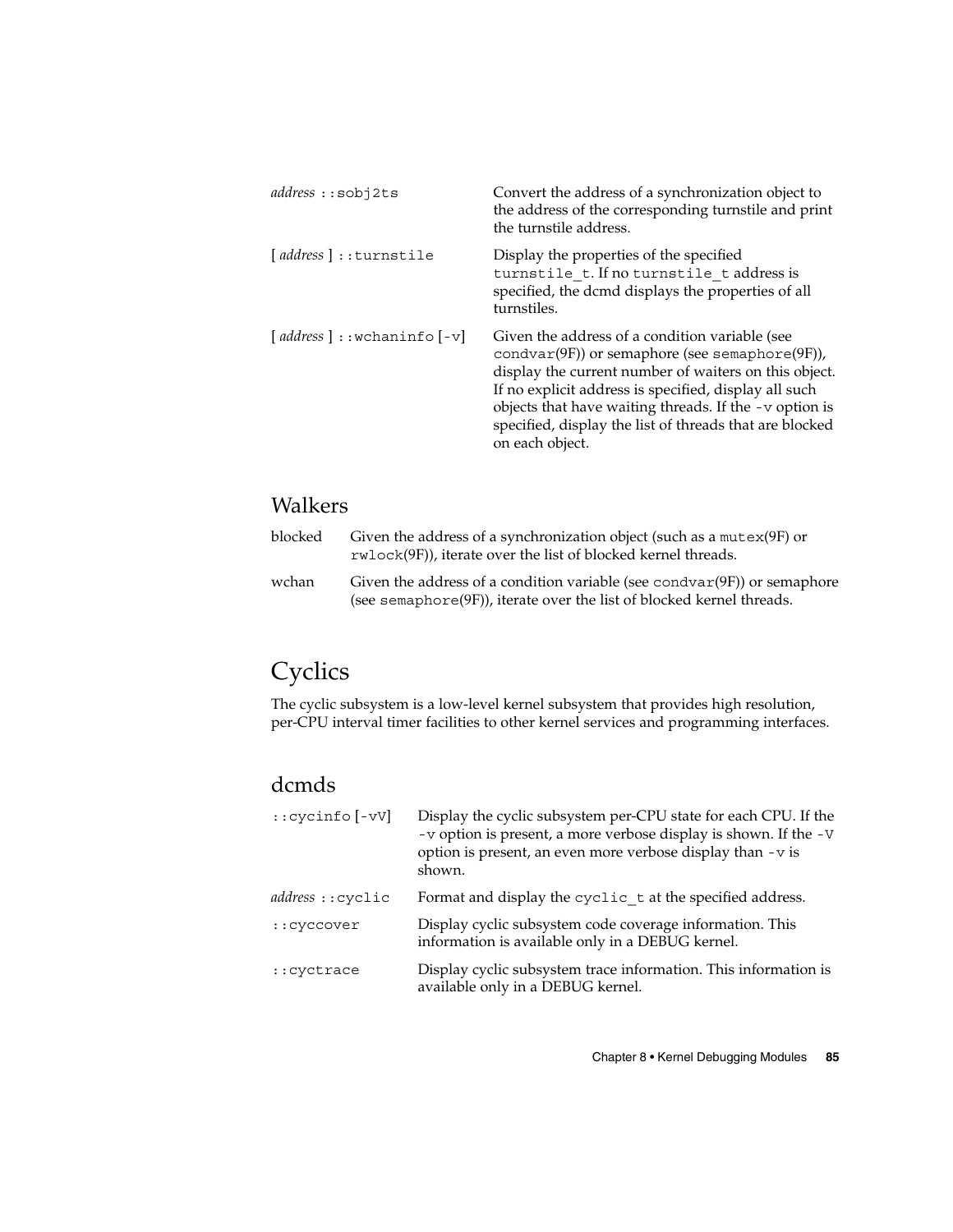#### Walkers

cyccpu Iterate over the per-CPU cyc\_cpu\_t structures. This structure is defined in <sys/cyclic\_impl.h>. cyctrace Iterate over the cyclic trace buffer structures. This information is only

# Task Queues

available in a DEBUG kernel.

The task queue subsystem provides general-purpose asynchronous task scheduling for a variety of clients in the kernel.

#### dcmds

*address* ::taskq\_entry Print the contents of the specified struct taskq\_entry.

#### Walkers

taskq\_entry Given the addresss of a taskq structure, iterate over the list of taskq\_entry structures.

### Error Queues

The error queue subsystem provides general-purpose asynchronous error event processing for platform-specific error handling code.

#### dcmds

[ *address* ] ::errorq Display a summary of information relating to the specified error queue. If no address is given, display information relating to all system error queues. The address, name, queue length, and data element size for each queue are displayed, along with various queue statistics.

#### Walkers

errorq Walk the list of system error queues and return the address of each individual error queue.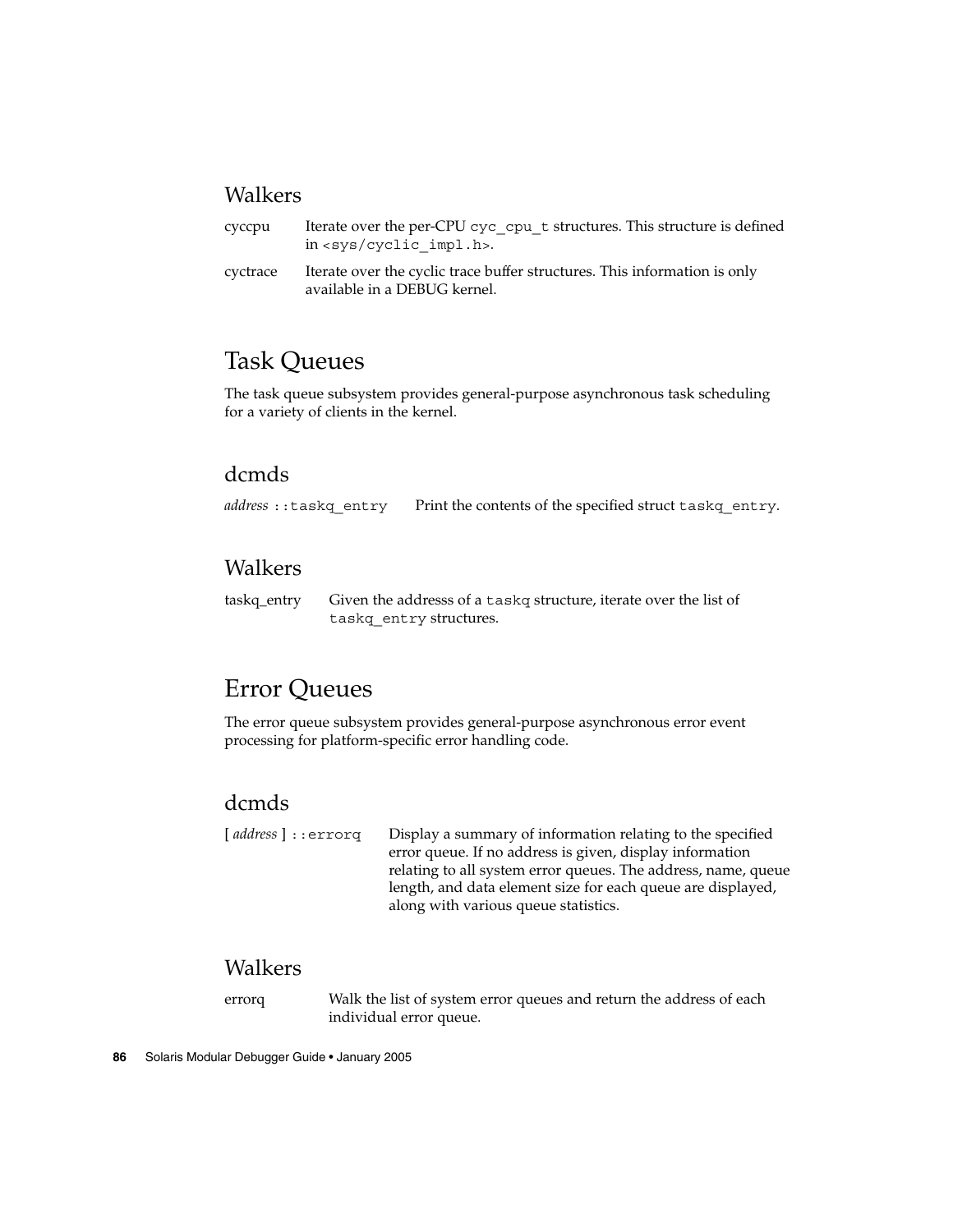errorq\_data Given the address of an error queue, return the address of each pending error event data buffer.

### Configuration

This section describes dcmds that can be used to examine system configuration data.

#### dcmds

::system Display the contents of the system(4) configuration file at the time the kernel parsed the file during system initialization.

# Interprocess Communication Debugging Support (ipc)

The ipc module provides debugging support for the implementation of the message queue, semaphore, and shared memory interprocess communication primitives.

## dcmds

| $:$ : ipcs $[-1]$            | Display a listing of system-wide IPC identifiers,<br>corresponding to known message queues,<br>semaphores, and shared memory segments. If the -1<br>option is specified, a longer listing of information is<br>shown.                                                                                                                                                                                              |
|------------------------------|--------------------------------------------------------------------------------------------------------------------------------------------------------------------------------------------------------------------------------------------------------------------------------------------------------------------------------------------------------------------------------------------------------------------|
| address ::msg [-1] [-t type] | Display the properties of the specified message queue<br>element (struct msg). If the -1 option is present, the<br>raw contents of the message are displayed in<br>hexadecimal and ASCII. If the -t option is present, it<br>can be used to filter the output and only display<br>messages of the specified type. This can be useful<br>when piping the output of the msgqueue walker to<br>$: : \mathfrak{m}$ sq. |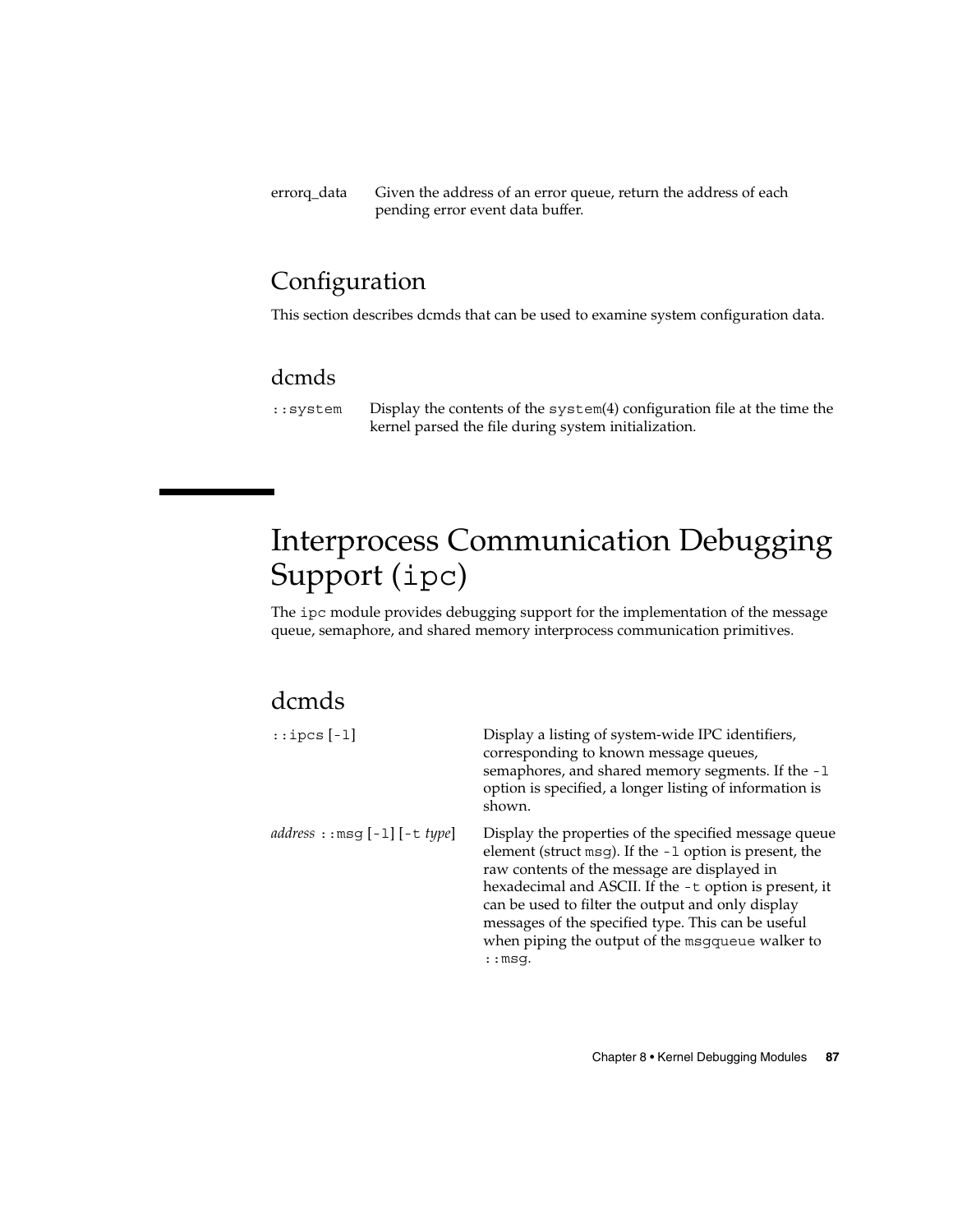| $id: \text{msqid}[-k]$     | Convert the specified message queue IPC identifier to<br>a pointer to the corresponding kernel implementation<br>structure and print the address of this kernel<br>structure. If the -k option is present, the <i>id</i> is instead<br>interpreted as a message queue key to match (see<br>$msgget(2)$ ). |
|----------------------------|-----------------------------------------------------------------------------------------------------------------------------------------------------------------------------------------------------------------------------------------------------------------------------------------------------------|
| $[address]::msgid ds[-1]$  | Print the specified msqid ds structure or a table of<br>the active msqid ds structures (message queue<br>identifiers). If the -1 option is specified, a longer<br>listing of information is displayed.                                                                                                    |
| $id: \texttt{semid}[-k]$   | Convert the specified semaphore IPC identifier to a<br>pointer to the corresponding kernel implementation<br>structure and print the address of this kernel<br>structure. If the -k option is present, the <i>id</i> is instead<br>interpreted as a semaphore key to match (see<br>$semget(2)$ ).         |
| $[address]::=semid ds[-1]$ | Print the specified semid ds structure or a table of<br>the active semid ds structures (semaphore<br>identifiers). If the -1 option is specified, a longer<br>listing of information is displayed.                                                                                                        |
| $id::shmid[-k]$            | Convert the specified shared memory IPC identifier to<br>a pointer to the corresponding kernel implementation<br>structure and print the address of this kernel<br>structure. If the -k option is present, the <i>id</i> is instead<br>interpreted as a shared memory key to match (see<br>$shmget(2)$ ). |
| $[address]::shmid ds[-1]$  | Print the specified shmid ds structure or a table of<br>the active shmid ds structures (shared memory<br>segment identifiers). If the -1 option is specified, a<br>longer listing of information is displayed.                                                                                            |

# Walkers

| msg      | Walk the active msqid ds structures corresponding to message queue<br>identifiers. This structure is defined in $\langle$ sys/msq.h>.         |
|----------|-----------------------------------------------------------------------------------------------------------------------------------------------|
| msgqueue | Iterate over the message structures that are currently enqueued on the<br>specified message queue.                                            |
| sem      | Walk the active semid ds structures corresponding to semaphore<br>identifiers. This structure is defined in <sys sem.h="">.</sys>             |
| shm      | Walk the active shmid ds structures corresponding to shared memory<br>segment identifiers. This structure is defined in <sys shm.h="">.</sys> |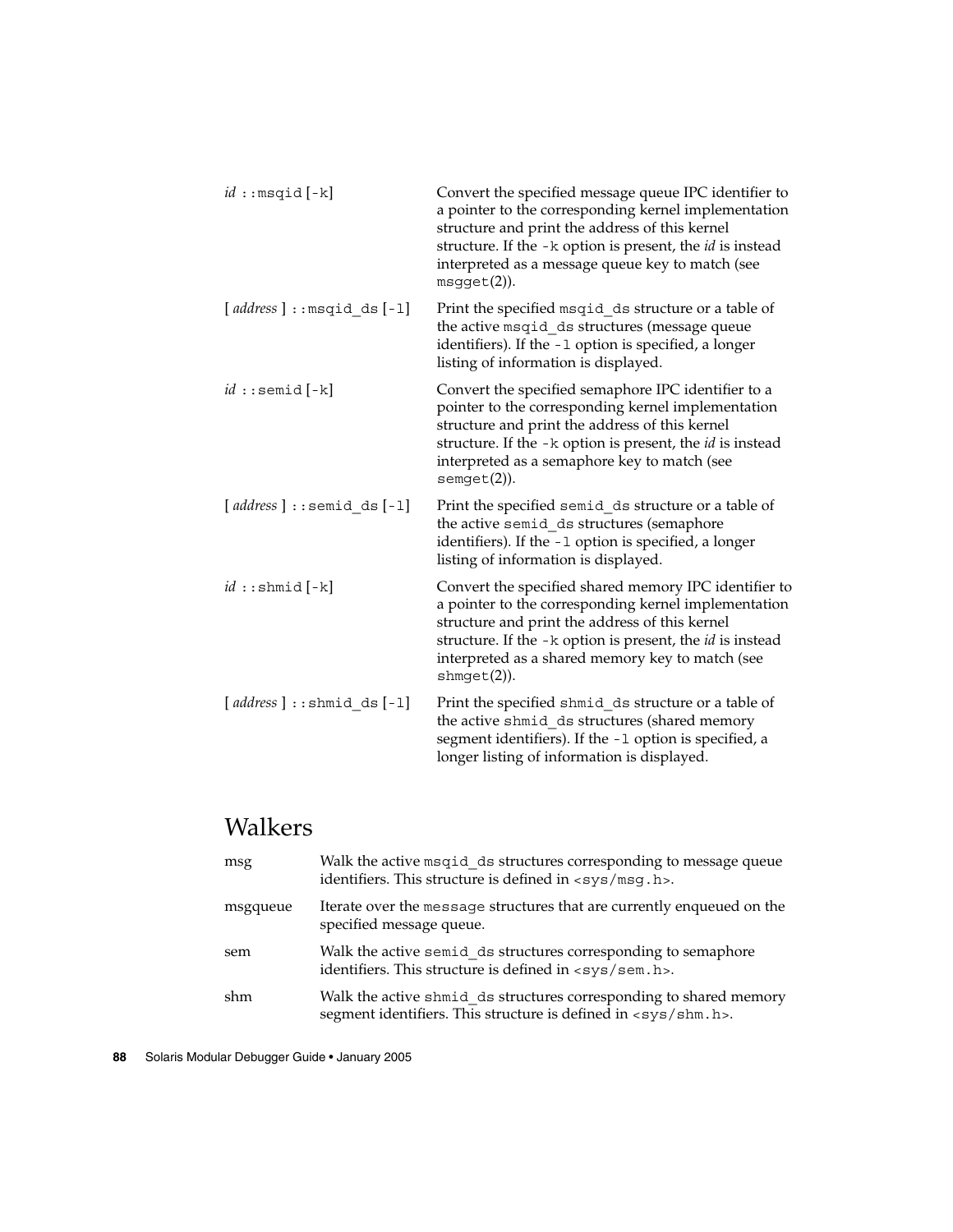# Loopback File System Debugging Support (lofs)

The lofs module provides debugging support for the lofs(7FS) file system.

## dcmds

| <i>[address</i> ] ::lnode   | Print the specified lnode t, or a table of the active<br>lnode t structures in the kernel.                                    |
|-----------------------------|-------------------------------------------------------------------------------------------------------------------------------|
| <i>address</i> ::lnode2dev  | Print the dev $t$ (vfs dev) for the underlying loopback<br>mounted filesystem corresponding to the given 1node t<br>address.  |
| <i>address</i> ::lnode2rdev | Print the dev $t$ (1i rdev) for the underlying loopback<br>mounted file system corresponding to the given lnode t<br>address. |

## Walkers

lnode Walk the active lnode\_t structures in the kernel. This structure is defined in <sys/fs/lofs\_node.h>.

# Internet Protocol Module Debugging Support (ip)

The ip module provides debugging support for the ip(7P) driver

## dcmds

[*address*] ::ire [-q] Print the specified ire\_t, or a table of the active ire\_t structures in the kernel. If the -q flag is specified, the send and receive queue pointers are printed instead of the source

Chapter 8 • Kernel Debugging Modules **89**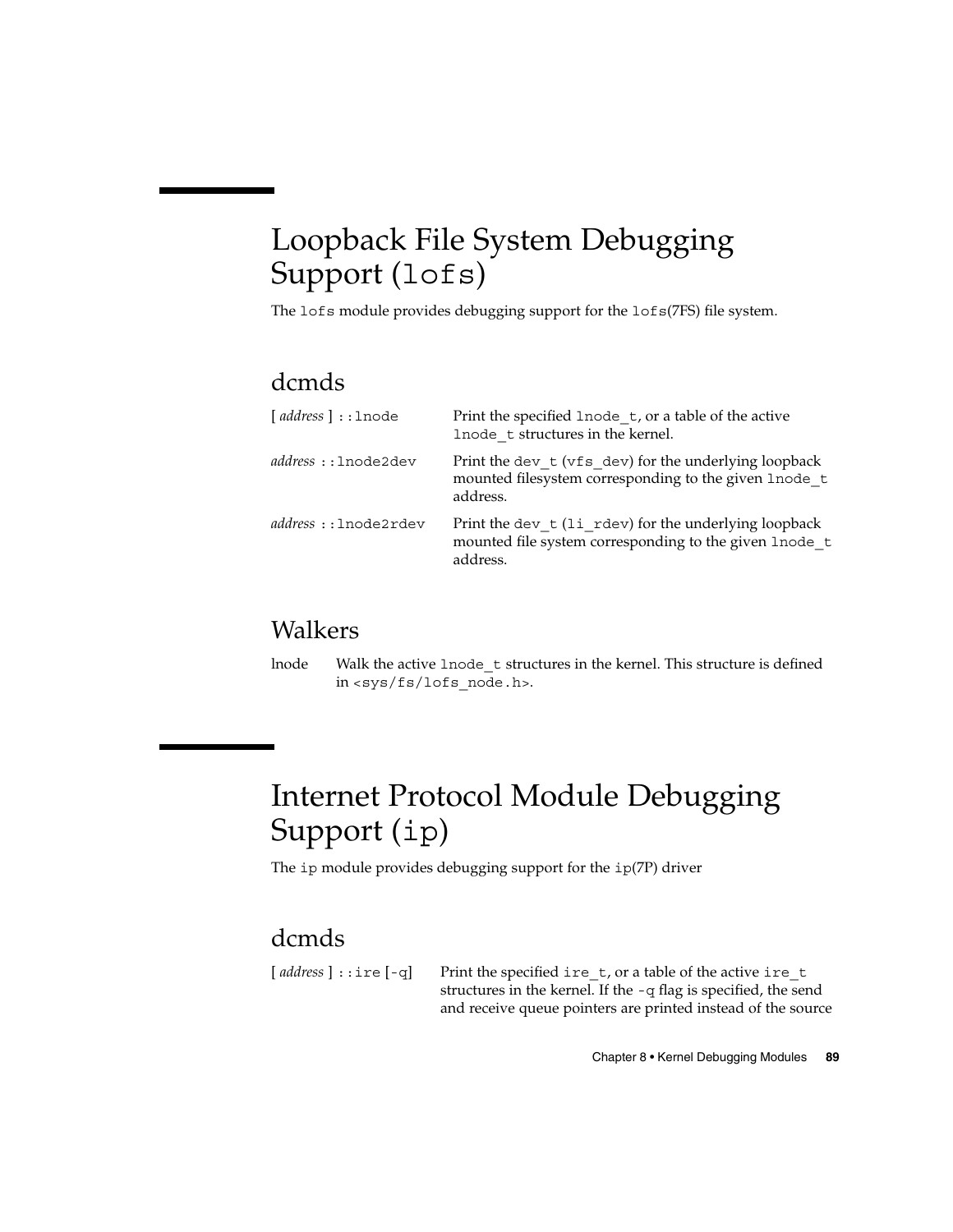and destination addresses.

## Walkers

ire Walk the active ire (Internet Route Entry) structures in the kernel. This structure is defined in <inet/ip.h>.

# Kernel Runtime Link Editor Debugging Support (krtld)

This section describes the debugging support for the kernel runtime link editor, which is responsible for loading kernel modules and drivers.

# dcmds

| [ $address$ ]:: $model$   | Print the specified modctl, or a table of the active modctl<br>structures in the kernel.                      |
|---------------------------|---------------------------------------------------------------------------------------------------------------|
| <i>address</i> :: modhdrs | Given the address of a modet1 structure, print the module's<br>ELF executable header and section headers.     |
| ::modinfo                 | Print information about the active kernel modules, similar to<br>the output of the /usr/sbin/modinfo command. |

# Walkers

modctl Walk the list of active modctl structures in the kernel. This structure is defined in <sys/modctl.h>.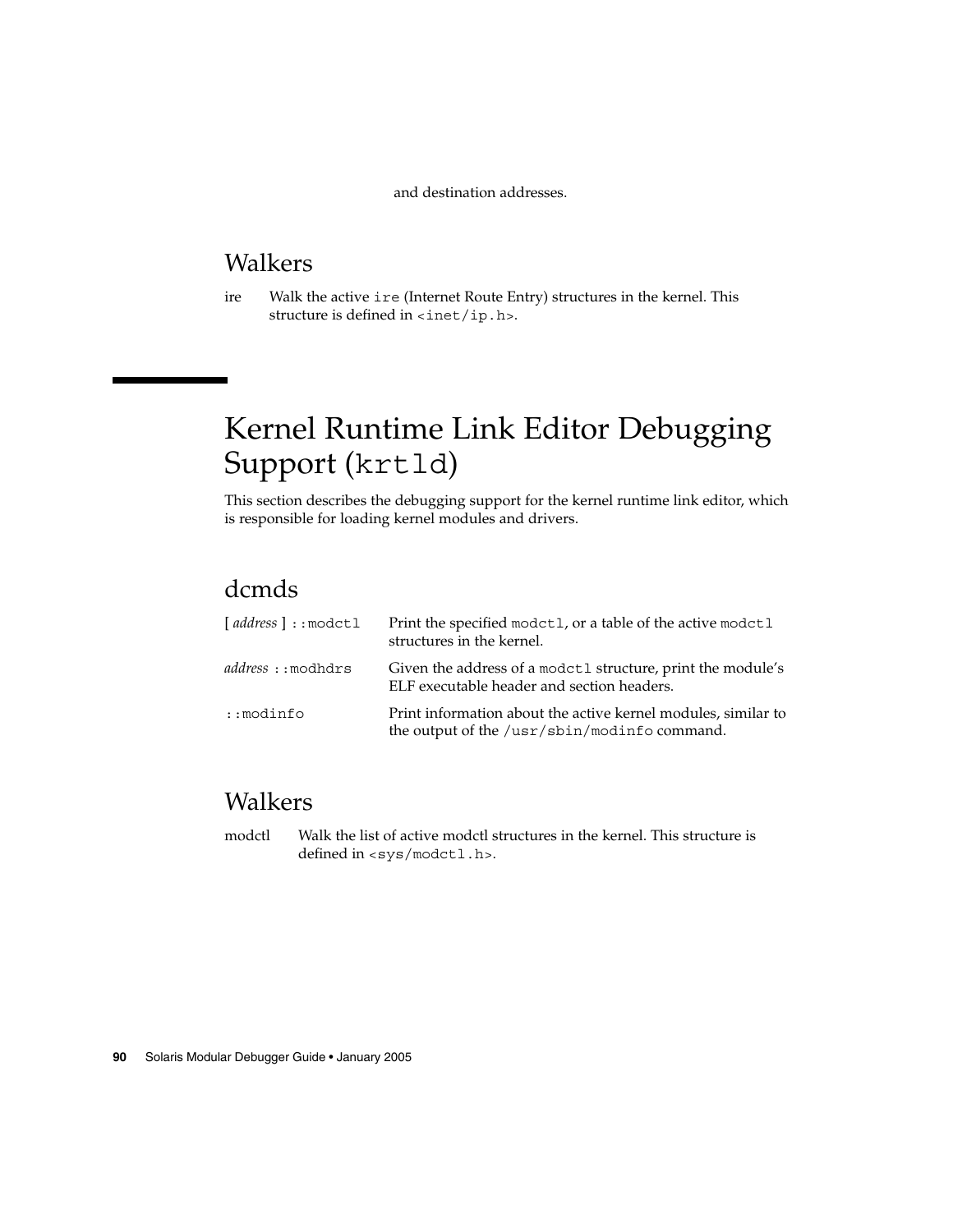# USB Framework Debugging Support (uhci)

The uchi module provides debugging support for the host controller interface portion of the Universal Serial Bus (USB) framework.

## dcmds

| $address::uhci$ qh $[-bd]$ | Given the address of a USB UHCI controller Queue<br>Head (QH) structure, print the contents of the structure.<br>If the -b option is present iterate over the link ptr<br>chain, printing all QHs found. If the -d option is<br>present, iterate over the element ptr chain, printing<br>all TDs found. |
|----------------------------|---------------------------------------------------------------------------------------------------------------------------------------------------------------------------------------------------------------------------------------------------------------------------------------------------------|
| address : : uhci td [-d]   | Given the address of a USB UHCI controller Transaction<br>Descriptor (TD) structure, print the contents of the<br>structure. Note this only works for Control and Interrupt<br>TDs. If the -d option is present, iterate over the<br>element ptr chain, printing all TDs found.                         |

### Walkers

| uhci gh | Given the address of a USB UHCI controller Queue Head (QH) structure,<br>iterate over the list of such structures.            |
|---------|-------------------------------------------------------------------------------------------------------------------------------|
| uhci td | Given the address of a USB UHCI controller Queue Head Descriptor (TD)<br>structure, iterate over the list of such structures. |

# USB Framework Debugging Support (usba)

The usba module provides debugging support for the platform-independent Universal Serial Bus (USB) framework.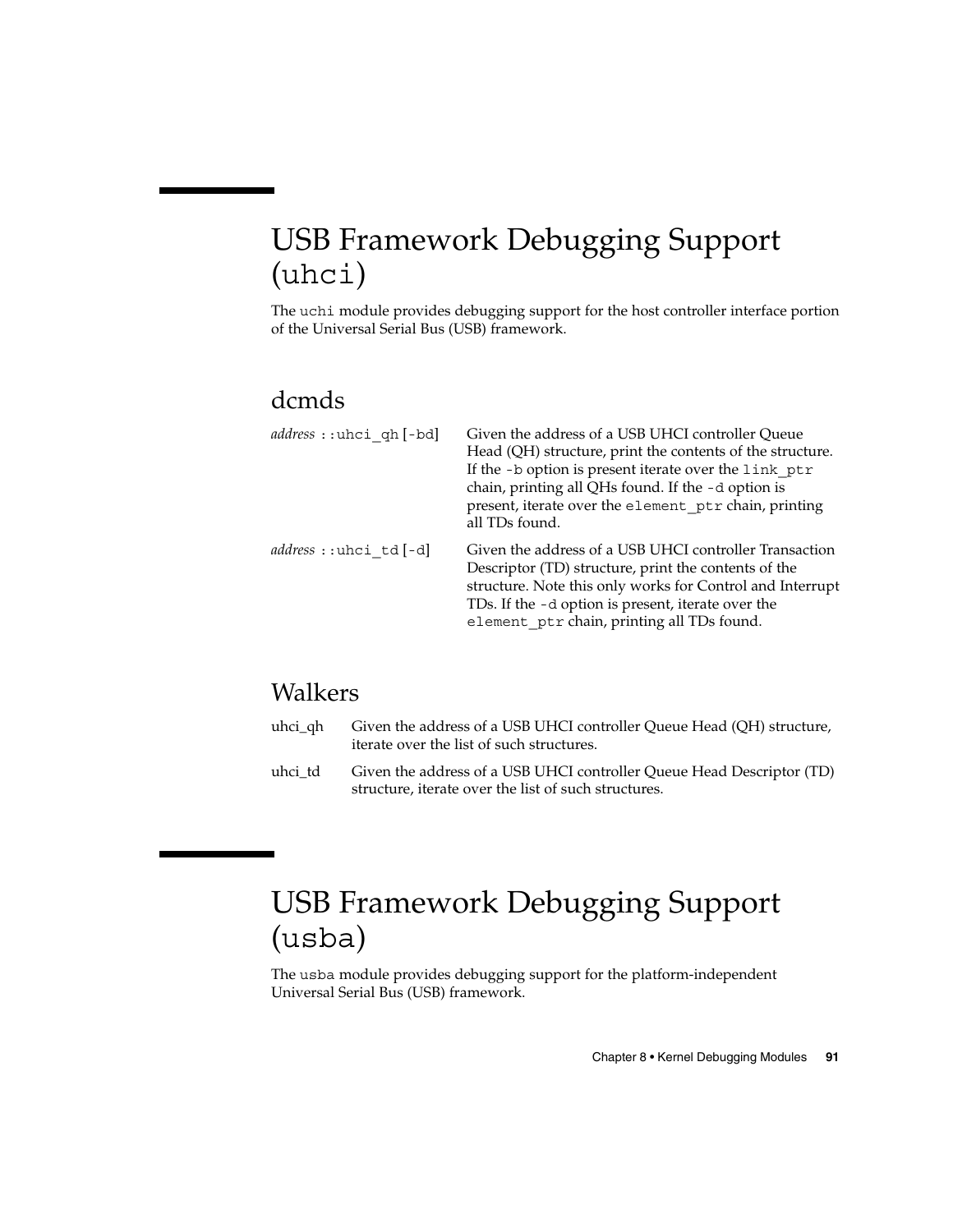## dcmds

| ::usba debug buf                  | Print the USB debugging information buffer.                                                                                                                                                                                                                                                                                                 |
|-----------------------------------|---------------------------------------------------------------------------------------------------------------------------------------------------------------------------------------------------------------------------------------------------------------------------------------------------------------------------------------------|
| address : : usb hcdi cb           | Given the address of a host controller callback<br>structure (struct usb hodi cb), print summary<br>information for this callback.                                                                                                                                                                                                          |
| [address] :: usb device [-pv]     | Given the address of a usb device structure,<br>print summary information. If no address is<br>supplied, this dcmd walks the global list of<br>usb device structures. If the -p option is<br>present, also list information for all open pipes on<br>this device. If the -v option is present, list<br>verbose information for each device. |
| <i>address</i> :: usb pipe handle | Given the address of a USB pipe handle structure<br>(struct usb pipe handle impl), print<br>summary information for this handle.                                                                                                                                                                                                            |

## Walkers

| usb hcdi cb     | Given the address of a USB host controller devinfo node, iterate<br>over the list of usb hodi cb t structs for the controller. |
|-----------------|--------------------------------------------------------------------------------------------------------------------------------|
| usba list entry | Given the address of a usba list entry structure, iterate over<br>the chain of such structures.                                |

# x86: x86 Platform Debugging Support (unix)

These dcmds and walkers are specific to x86 platforms.

## dcmds

[ *cpuid* | *address* ] ::ttrace [-x]

Display trap trace records in reverse chronological order. The trap trace facility is available only in DEBUG kernels. If an explicit dot value is specified, this is interpreted as either a CPU ID number or a trap trace record address, depending on the precise value. If a CPU ID is specified, the output is restricted to the buffer from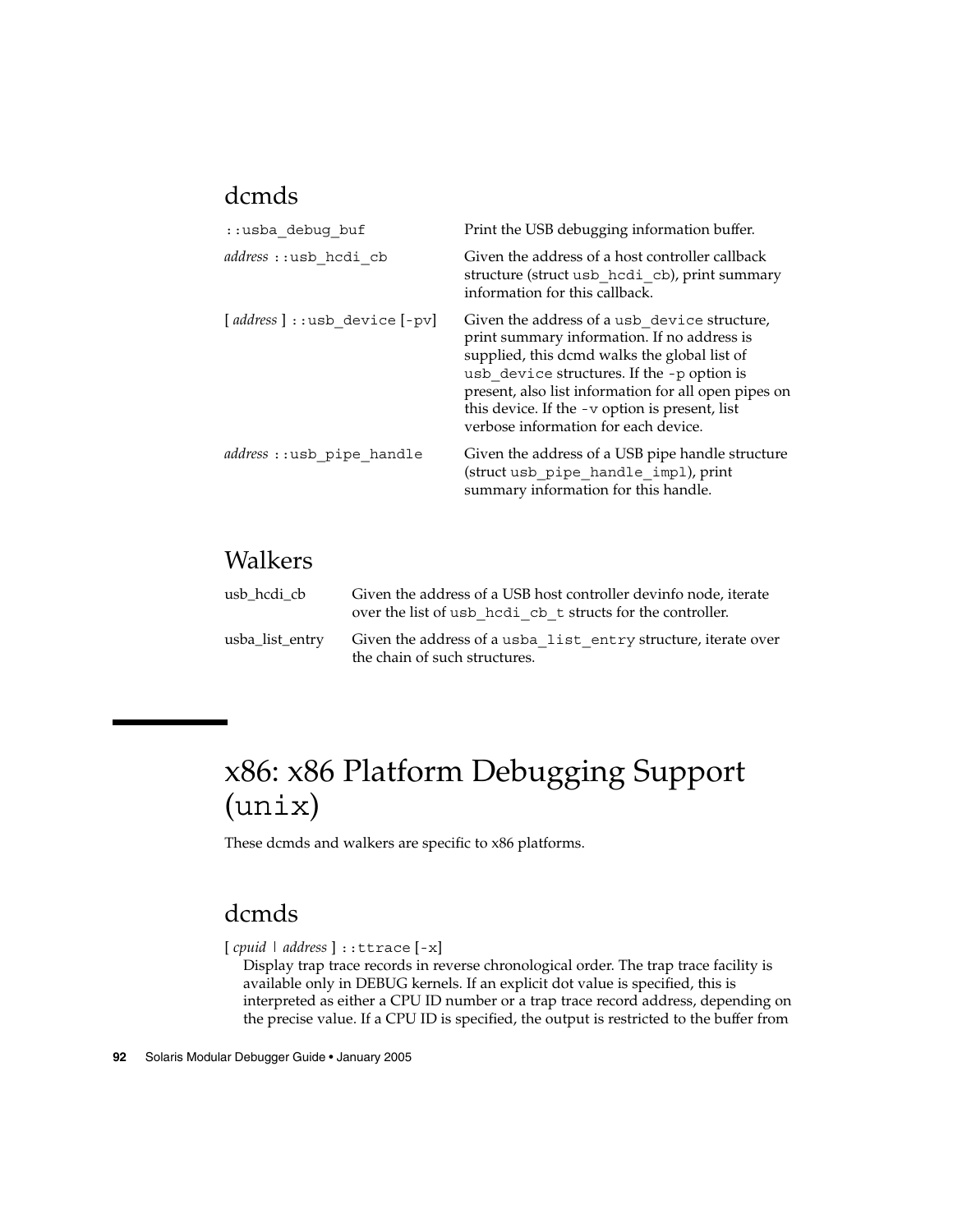that CPU. If a record address is specified, only that record is formatted. If the -x option is specified, the complete raw record is displayed.

## Walkers

ttrace Walk the list of trap trace record addresses in reverse chronological order. The trap trace facility is available only in DEBUG kernels.

# SPARC: sun4u Platform Debugging Support (unix)

These dcmds and walkers are specific to the SPARC sun4u platform.

## dcmds

| $[address]$ : softint          | Display the soft interrupt vector structure at the specified<br>address, or display all the active soft interrupt vectors.<br>The pending count, PIL, argument, and handler function<br>for each structure is displayed.                                                                                                                            |
|--------------------------------|-----------------------------------------------------------------------------------------------------------------------------------------------------------------------------------------------------------------------------------------------------------------------------------------------------------------------------------------------------|
| ::ttctl                        | Display trap trace control records. The trap trace facility is<br>available only in DEBUG kernels.                                                                                                                                                                                                                                                  |
| $[$ cpuid $]$ : ttrace $[-x]$  | Display trap trace records in reverse chronological order.<br>The trap trace facility is available only in DEBUG kernels.<br>If an explicit dot value is specified, this is interpreted as a<br>CPU ID number, and the output is restricted to the buffer<br>from that CPU. If the -x option is specified, the complete<br>raw record is displayed. |
| $[address] : \csc \text{mbox}$ | Display the cross-call mailbox at the specified address, or<br>format all the cross-call mailboxes that have pending<br>requests.                                                                                                                                                                                                                   |
| ::xctrace                      | Format and display cross-call trace records in reverse<br>chronological order that are related to CPU cross-call<br>activity. The cross-call trace facility is available only in<br>DEBUG kernels.                                                                                                                                                  |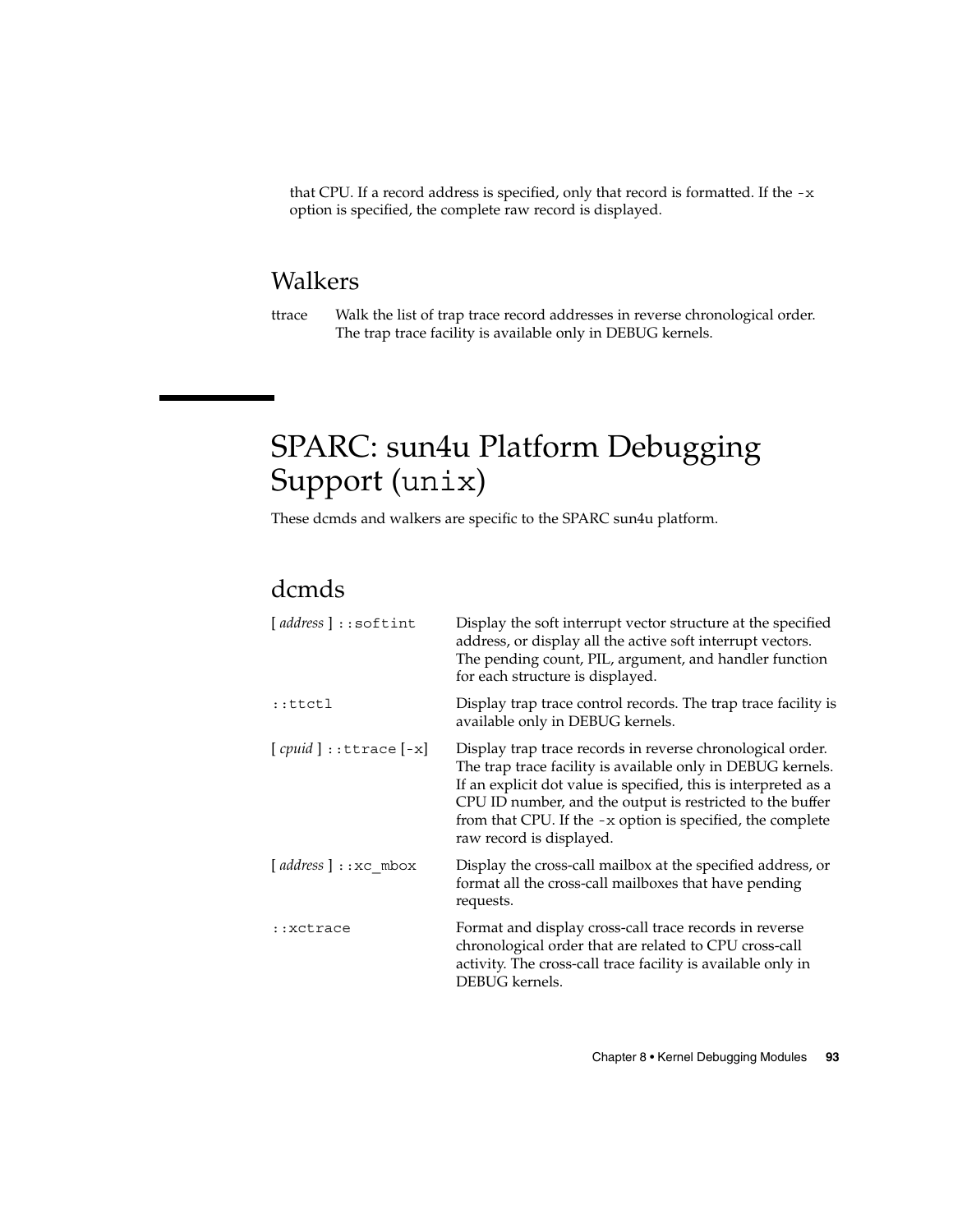## Walkers

softint Iterate over the soft interrupt vector table entries.

- ttrace Iterate over the trap trace record addresses in reverse chronological order. The trap trace facility is only available in DEBUG kernels.
- xc\_mbox Iterate over the mailboxes used for CPU handshake and cross-call (x-call) requests.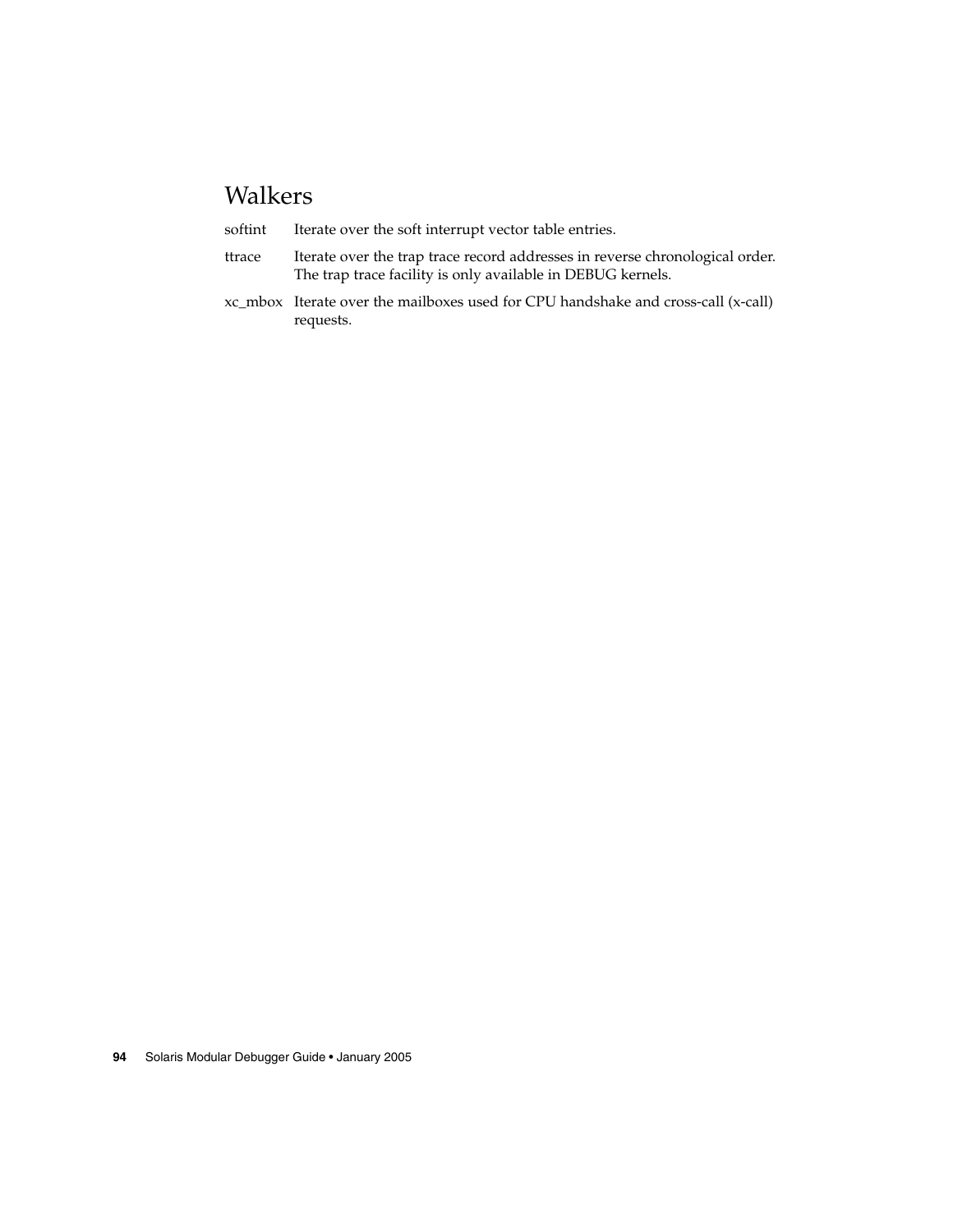#### CHAPTER **9**

# Debugging With the Kernel Memory Allocator

The Solaris kernel memory (kmem) allocator provides a powerful set of debugging features that can facilitate analysis of a kernel crash dump. This chapter discusses these debugging features, and the MDB dcmds and walkers designed specifically for the allocator. Bonwick (see ["Related Books and Papers"](#page-10-0) on page 11) provides an overview of the principles of the allocator itself. Refer to the header file  $\langle$  sys/kmem impl.h> for the definitions of allocator data structures. The kmem debugging features can be enabled on a production system to enhance problem analysis, or on development systems to aid in debugging kernel software and device drivers.

**Note –** This guide reflects the Solaris 10 implementation; this information might not be relevant, correct, or applicable to past or future releases, since it reflects the current kernel implementation. It does not define a public interface of any kind. All of the information provided about the kernel memory allocator is subject to change in future Solaris releases.

# Getting Started: Creating a Sample Crash Dump

This section shows you how to obtain a sample crash dump, and how to invoke MDB in order to examine it.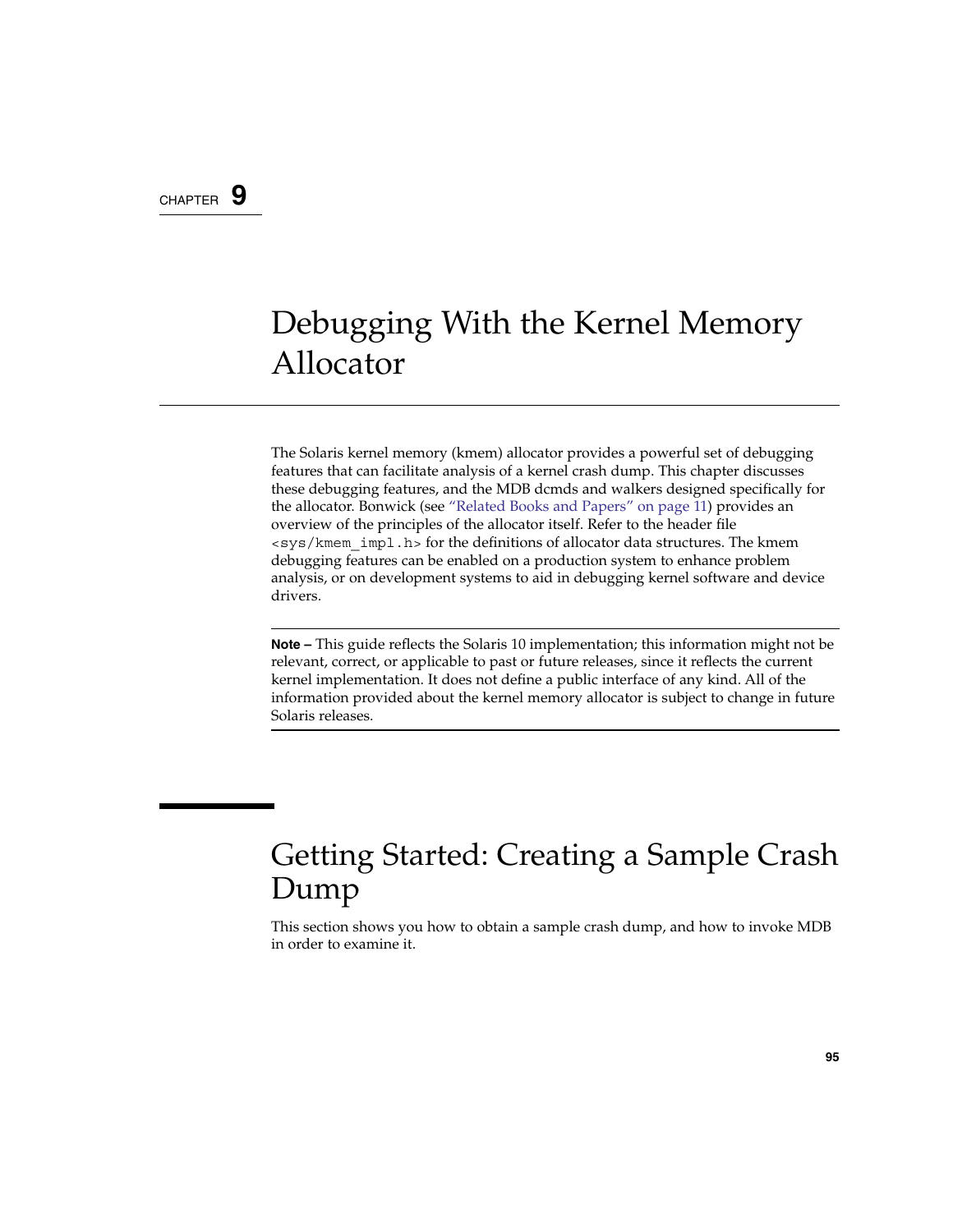### Setting kmem\_flags

The kernel memory allocator contains many advanced debugging features, but these are not enabled by default because they can cause performance degradation. In order to follow the examples in this guide, you should turn on these features. You should enable these features only on a test system, as they can cause performance degradation or expose latent problems.

The allocator's debugging functionality is controlled by the kmem\_flags tunable. To get started, make sure kmem\_flags is set properly:

```
# mdb -k
> kmem_flags/X
kmem flags:
kmem_flags: f
```
If kmem\_flags is not set to 'f', you should add the line:

```
set kmem_flags=0xf
```
to /etc/system and reboot the system. When the system reboots, confirm that kmem flags is set to 'f'. Remember to remove your /etc/system modifications before returning this system to production use.

### Forcing a Crash Dump

The next step is to make sure crash dumps are properly configured. First, confirm that dumpadm is configured to save kernel crash dumps and that savecore is enabled. See dumpadm(1M) for more information on crash dump parameters.

```
# dumpadm
```

```
Dump content: kernel pages
      Dump device: /dev/dsk/c0t0d0s1 (swap)
Savecore directory: /var/crash/testsystem
  Savecore enabled: yes
```
Next, reboot the system using the  $-4'$  flag to  $reboot(1M)$ , which forces the kernel to panic and save a crash dump.

```
# reboot -d
Sep 28 17:51:18 testsystem reboot: rebooted by root
panic[cpu0]/thread=70aacde0: forced crash dump initiated at user request
401fbb10 genunix:uadmin+55c (1, 1, 0, 6d700000, 5, 0)
  %l0-7: 00000000 00000000 00000000 00000000 00000000 00000000 00000000
        00000000
...
```
When the system reboots, make sure the crash dump succeeded:

\$ cd /var/crash/testsystem \$ ls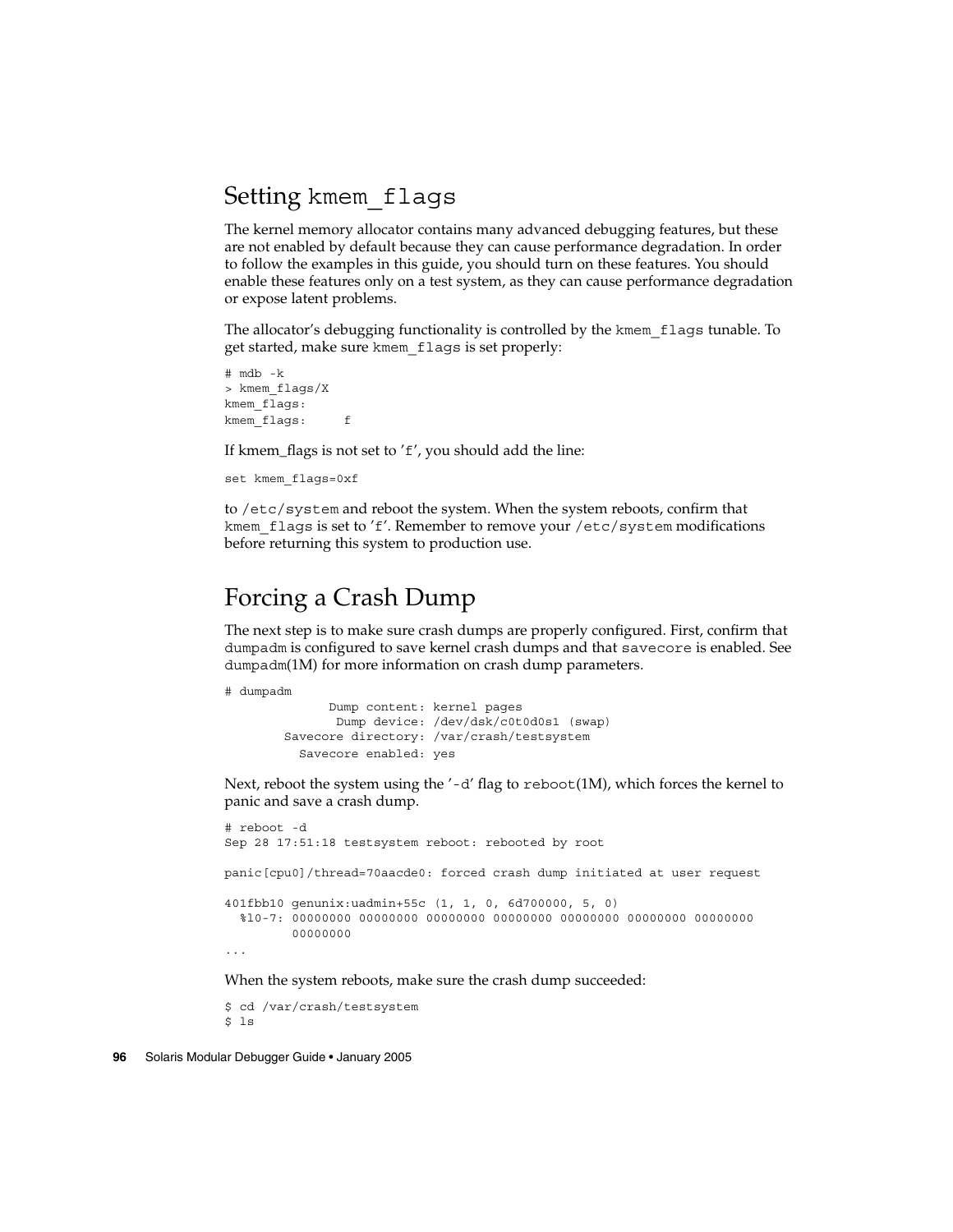<span id="page-96-0"></span>bounds unix.0 unix.1 vmcore.0 vmcore.1

If the dump is missing from your dump directory, it could be that the partition is out of space. You can free up space and run savecore(1M) manually as root to subsequently save the dump. If your dump directory contains multiple crash dumps, the one you just created will be the unix.[n] and vmcore.[n] pair with the most recent modification time.

#### Starting MDB

Now, run mdb on the crash dump you created, and check its status:

```
$ mdb unix.1 vmcore.1
Loading modules: [ unix krtld genunix ip nfs ipc ]
> ::status
debugging crash dump vmcore.1 (32-bit) from testsystem
operating system: 5.10 Generic (sun4u)
panic message: forced crash dump initiated at user request
```
In the examples presented in this guide, a crash dump from a 32-bit kernel is used. All of the techniques presented here are applicable to a 64-bit kernel, and care has been taken to distinguish pointers (sized differently on 32- and 64-bit systems) from fixed-sized quantities, which are invariant with respect to the kernel data model.

An UltraSPARC workstation was used to generate the example presented. Your results can vary depending on the architecture and model of system you use.

# Allocator Basics

The kernel memory allocator's job is to parcel out regions of virtual memory to other kernel subsystems (these are commonly called *clients*). This section explains the basics of the allocator's operation and introduces some terms used later in this guide.

### Buffer States

The functional domain of the kernel memory allocator is the set of *buffers* of virtual memory that make up the kernel heap. These buffers are grouped together into sets of uniform size and purpose, known as *caches*. Each cache contains a set of buffers. Some of these buffers are currently *free*, which means that they have not yet been allocated to any client of the allocator. The remaining buffers are *allocated*, which means that a pointer to that buffer has been provided to a client of the allocator. If no client of the allocator holds a pointer to an allocated buffer, this buffer is said to be *leaked*, because it cannot be freed. Leaked buffers indicate incorrect code that is wasting kernel resources.

Chapter 9 • Debugging With the Kernel Memory Allocator **97**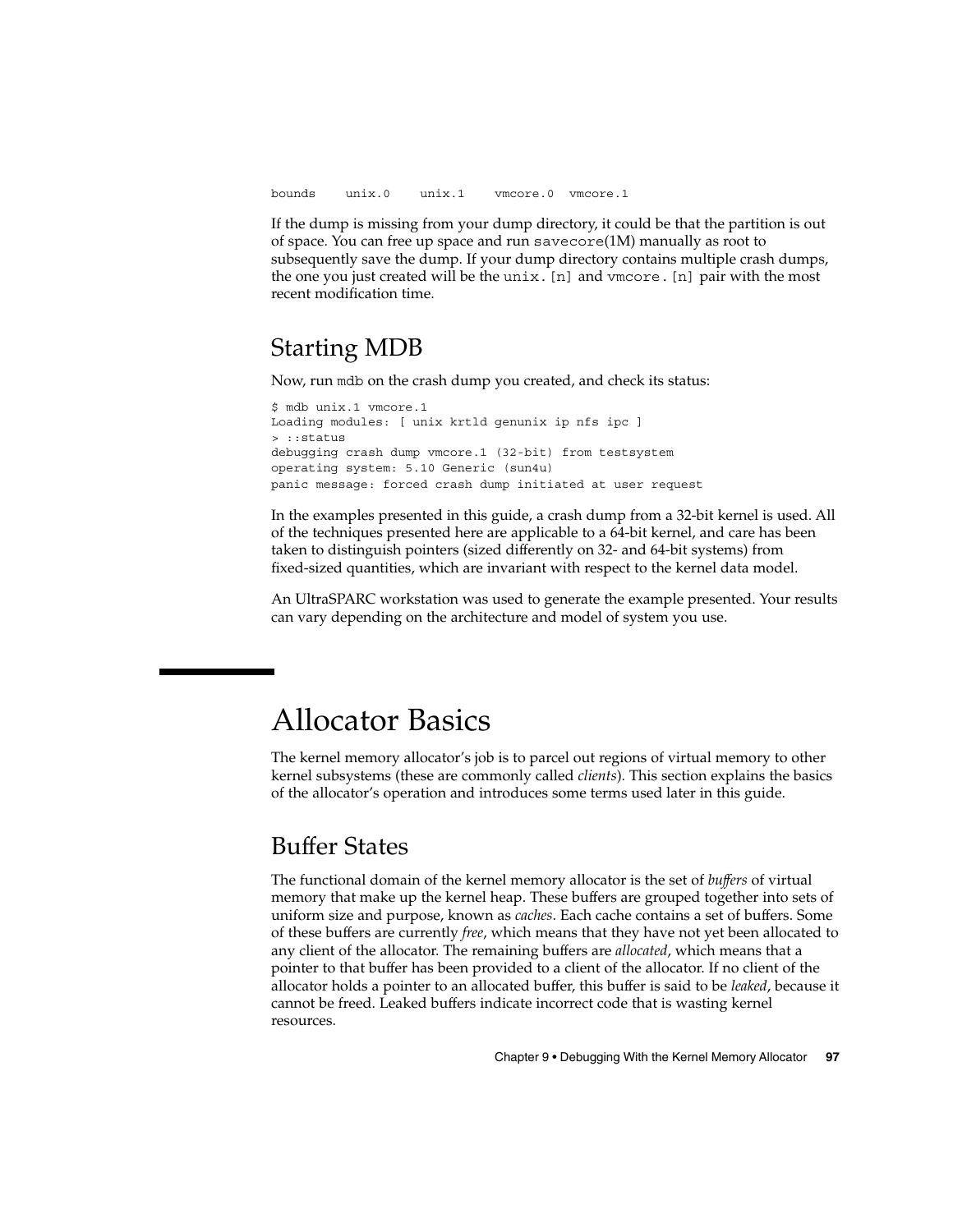### Transactions

A kmem *transaction* is a transition on a buffer between the allocated and free states. The allocator can verify that the state of a buffer is valid as part of each transaction. Additionally, the allocator has facilities for logging transactions for post-mortem examination.

## Sleeping and Non-Sleeping Allocations

Unlike the Standard C Library's malloc(3C) function, the kernel memory allocator can block (or *sleep*), waiting until enough virtual memory is available to satisfy the client's request. This is controlled by the 'flag' parameter to kmem\_alloc(9F). A call to kmem  $alloc(9F)$  which has the KM SLEEP flag set can never fail; it will block forever waiting for resources to become available.

## Kernel Memory Caches

The kernel memory allocator divides the memory it manages into a set of *caches*. All allocations are supplied from these caches, which are represented by the kmem\_cache\_t data structure. Each cache has a fixed *buffer size*, which represents the maximum allocation size satisfied by that cache. Each cache has a string name indicating the type of data it manages.

Some kernel memory caches are special purpose and are initialized to allocate only a particular kind of data structure. An example of this is the "thread\_cache," which allocates only structures of type kthread\_t. Memory from these caches is allocated to clients by the kmem\_cache\_alloc() function and freed by the kmem\_cache\_free () function.

**Note –** kmem\_cache\_alloc() and kmem\_cache\_free() are not public DDI interfaces. Do NOT write code that relies on them, because they are subject to change or removal in future releases of Solaris.

Caches whose name begins with "kmem\_alloc\_" implement the kernel's general memory allocation scheme. These caches provide memory to clients of kmem\_alloc(9F) and kmem\_zalloc(9F). Each of these caches satisfies requests whose size is between the buffer size of that cache and the buffer size of the next smallest cache. For example, the kernel has kmem\_alloc\_8 and kmem\_alloc\_16 caches. In this case, the kmem\_alloc\_16 cache handles all client requests for 9-16 bytes of memory. Remember that the size of each buffer in the kmem\_alloc\_16 cache is 16 bytes, regardless of the size of the client request. In a 14 byte request, two bytes of the resulting buffer are unused, since the request is satisfied from the kmem\_alloc\_16 cache.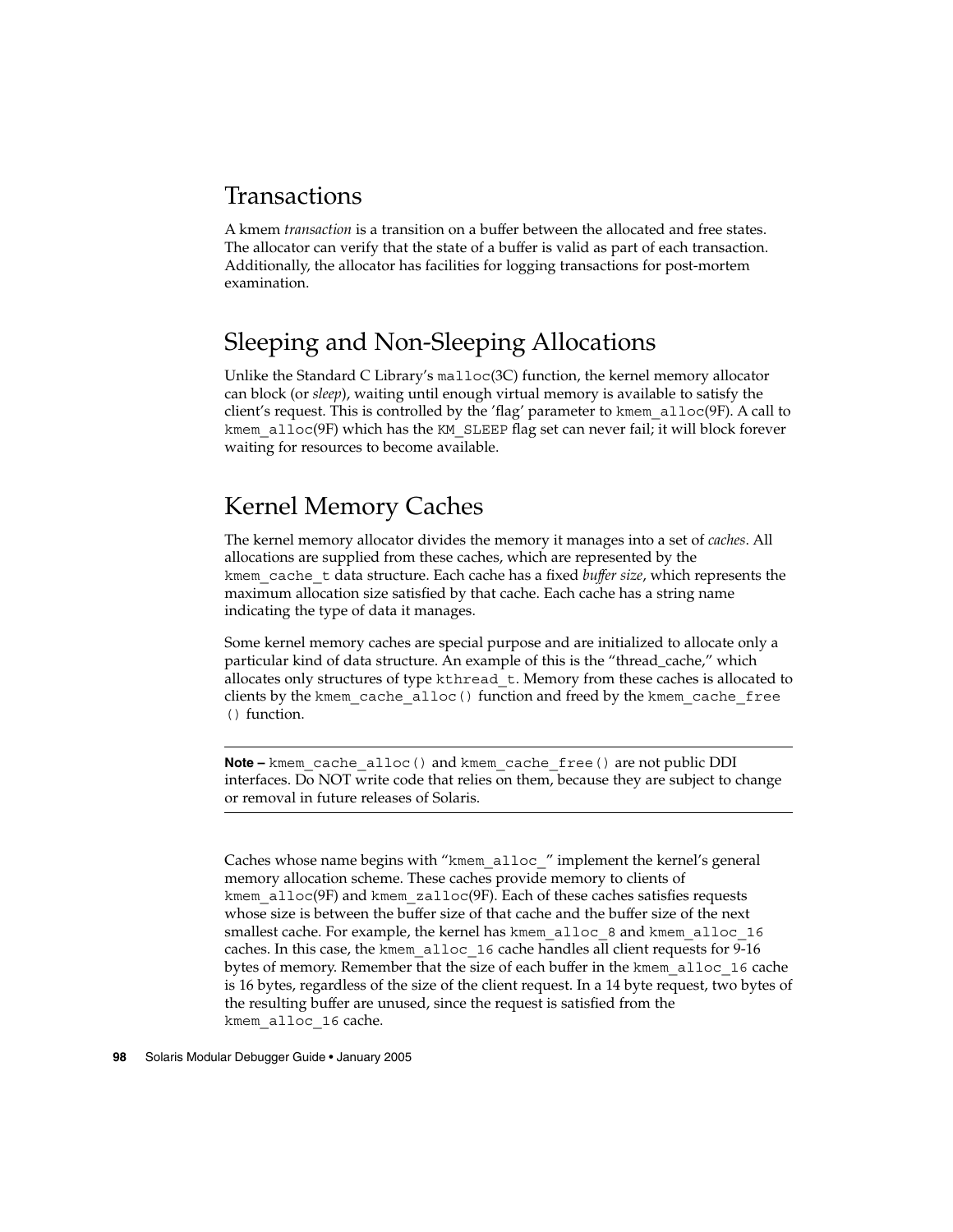<span id="page-98-0"></span>The last set of caches are those used internally by the kernel memory allocator for its own bookkeeping. These include those caches whose names start with "kmem\_magazine\_" or "kmem\_va\_", the kmem\_slab\_cache, the kmem bufctl cache and others.

# Kernel Memory Caches

This section explains how to find and examine kernel memory caches. You can learn about the various kmem caches on the system by issuing the :: kmastat command.

| $>$ : : kmastat |     |             |       |        |              |          |
|-----------------|-----|-------------|-------|--------|--------------|----------|
| cache           | buf | buf         | buf   | memory | alloc alloc  |          |
| name            |     | size in use | total | in use | succeed fail |          |
|                 |     |             |       |        |              |          |
| kmem magazine 1 | 8   | 24          | 1020  | 8192   | 24           | $\Omega$ |
| kmem magazine 3 | 16  | 141         | 510   | 8192   | 141          | $\Omega$ |
| kmem magazine 7 | 32  | 96          | 255   | 8192   | 96           | $\Omega$ |
| .               |     |             |       |        |              |          |
| kmem alloc 8    | 8   | 3614        | 3751  | 90112  | 9834113      | $\Omega$ |
| kmem alloc 16   | 16  | 2781        | 3072  | 98304  | 8278603      | $\circ$  |
| kmem alloc 24   | 24  | 517         | 612   | 24576  | 680537       | $\circ$  |
| kmem alloc 32   | 32  | 398         | 510   | 24576  | 903214       | $\Omega$ |
| kmem alloc 40   | 40  | 482         | 584   | 32768  | 672089       | $\Omega$ |
| .               |     |             |       |        |              |          |
| thread cache    | 368 | 107         | 126   | 49152  | 669881       | $\Omega$ |
| lwp cache       | 576 | 107         | 117   | 73728  | 182          | $\Omega$ |
| turnstile cache | 36  | 149         | 292   | 16384  | 670506       | $\Omega$ |
| cred cache      | 96  | 6           | 73    | 8192   | 2677787      | $\Omega$ |
| .               |     |             |       |        |              |          |

If you run ::kmastat you get a feel for what a "normal" system looks like. This will help you to spot excessively large caches on systems that are leaking memory. The results of ::kmastat will vary depending on the system you are running on, how many processes are running, and so forth.

Another way to list the various kmem caches is with the  $::$  kmem cache command:

| $>$ :: kmem cache |                          |      |             |                |                |
|-------------------|--------------------------|------|-------------|----------------|----------------|
| <b>ADDR</b>       | <b>NAME</b>              | FLAG | CFLAG       | <b>BUFSIZE</b> | <b>BUFTOTL</b> |
|                   | 70036028 kmem magazine 1 |      | 0020 0e0000 | 8              | 1020           |
|                   | 700362a8 kmem magazine 3 |      | 0020 0e0000 | 16             | 510            |
|                   | 70036528 kmem magazine 7 |      | 0020 0e0000 | 32             | 255            |
| .                 |                          |      |             |                |                |
|                   | 70039428 kmem alloc 8    |      | 020f 000000 | 8              | 3751           |
|                   | 700396a8 kmem alloc 16   |      | 020f 000000 | 16             | 3072           |
|                   | 70039928 kmem alloc 24   |      | 020f 000000 | 2.4            | 612            |
|                   | 70039ba8 kmem alloc 32   |      | 020f 000000 | 32             | 510            |
|                   | 7003a028 kmem alloc 40   |      | 020f 000000 | 40             | 584            |
| $\cdots$          |                          |      |             |                |                |

Chapter 9 • Debugging With the Kernel Memory Allocator **99**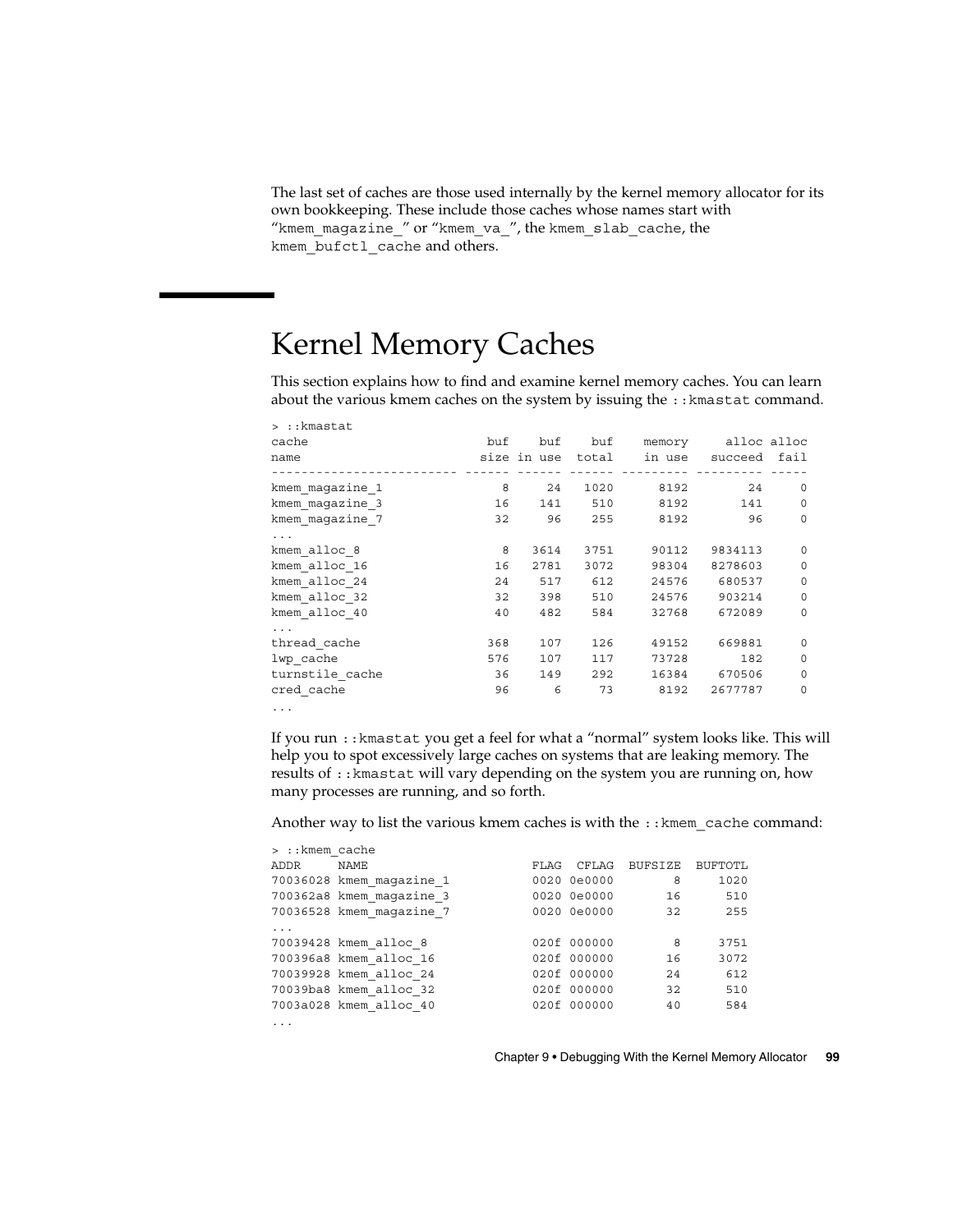This command is useful because it maps cache names to addresses, and provides the debugging flags for each cache in the FLAG column. It is important to understand that the allocator's selection of debugging features is derived on a per-cache basis from this set of flags. These are set in conjunction with the global kmem\_flags variable at cache creation time. Setting kmem\_flags while the system is running has no effect on the debugging behavior, except for subsequently created caches (which is rare after boot-up).

Next, walk the list of kmem caches directly using MDB's kmem\_cache walker:

```
> ::walk kmem_cache
70036028
700362a8
70036528
700367a8
...
```
This produces a list of pointers that correspond to each kmem cache in the kernel. To

find out about a specific cache, apply the kmem\_cache macro: > 0x70039928\$<kmem\_cache 0x70039928: lock 0x70039928: owner/waiters  $\cap$ 0x70039930: flags freelist offset 20f 707c86a0 24 0x7003993c: global\_alloc global\_free alloc\_fail 523 0 0 0x70039948: hash shift hash mask hash table 5 1ff 70444858 0x70039954: nullslab 0x70039954: cache base next 70039928 0 702d5de0 0x70039960: prev head tail prev head t*i*<br>707c86a0 0 0 0x7003996c: refcnt chunks -1 0 0x70039974: constructor destructor reclaim<br>0<br>0<br>0 000 0x70039980: private arena cflags 0 104444f8 0 0x70039994: bufsize align chunksize bufsize align chu<br>
24 8 40 0x700399a0: slabsize color maxcolor 8192 24 32 0x700399ac: slab create slab destroy buftotal 3 0 612<br>bufmax rescale lookup\_depth  $0x700399b8:$  bufmax 612 1 0 0x700399c4: kstat next prev 702c8608 70039ba8 700396a8 0x700399d0: name kmem\_alloc\_24 0x700399f0: bufctl cache magazine cache magazine size

70037ba8 700367a8 15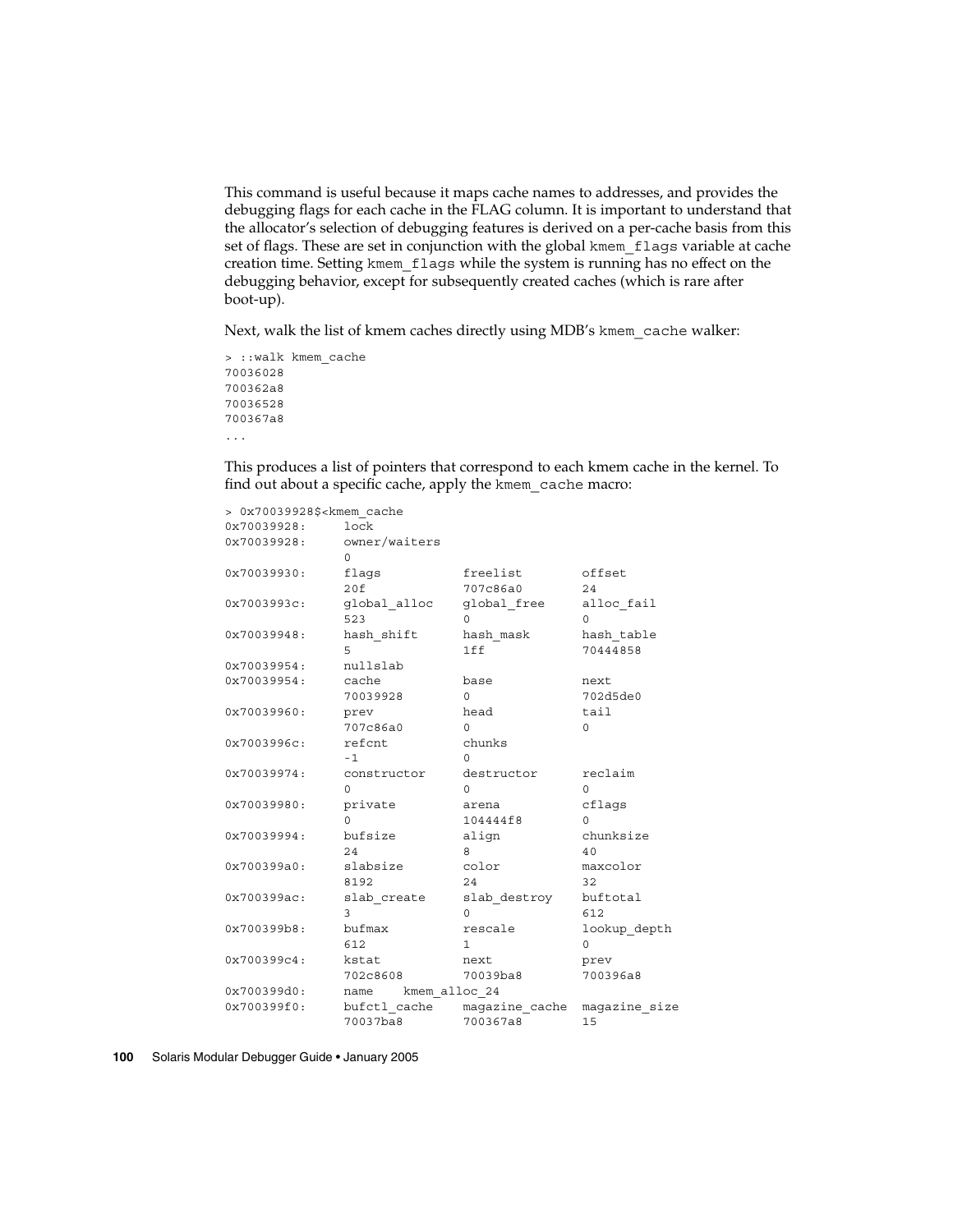Important fields for debugging include 'bufsize', 'flags' and 'name'. The name of the kmem cache (in this case "kmem alloc  $24$ ") indicates its purpose in the system. Bufsize indicates the size of each buffer in this cache; in this case, the cache is used for allocations of size 24 and smaller. 'flags' indicates what debugging features are turned on for this cache. You can find the debugging flags listed in <sys/kmem\_impl.h>. In this case 'flags' is 0x20f, which is KMF\_AUDIT | KMF\_DEADBEEF | KMF\_REDZONE | KMF\_CONTENTS | KMF\_HASH. This document explains each of the debugging features in subsequent sections.

When you are interested in looking at buffers in a particular cache, you can walk the allocated and freed buffers in that cache directly:

```
> 0x70039928::walk kmem
704ba010
702ba008
704ba038
702ba030
...
> 0x70039928::walk freemem
70a9ae50
70a9ae28
704bb730
704bb2f8
...
```
MDB provides a shortcut to supplying the cache address to the kmem walker: a specific walker is provided for each kmem cache, and its name is the same as the name of the cache. For example:

```
> ::walk kmem_alloc_24
704ba010
702ba008
704ba038
702ba030
...
> ::walk thread_cache
70b38080
70aac060
705c4020
70aac1e0
...
```
Now you know how to iterate over the kernel memory allocator's internal data structures and examine the most important members of the kmem\_cache data structure.

...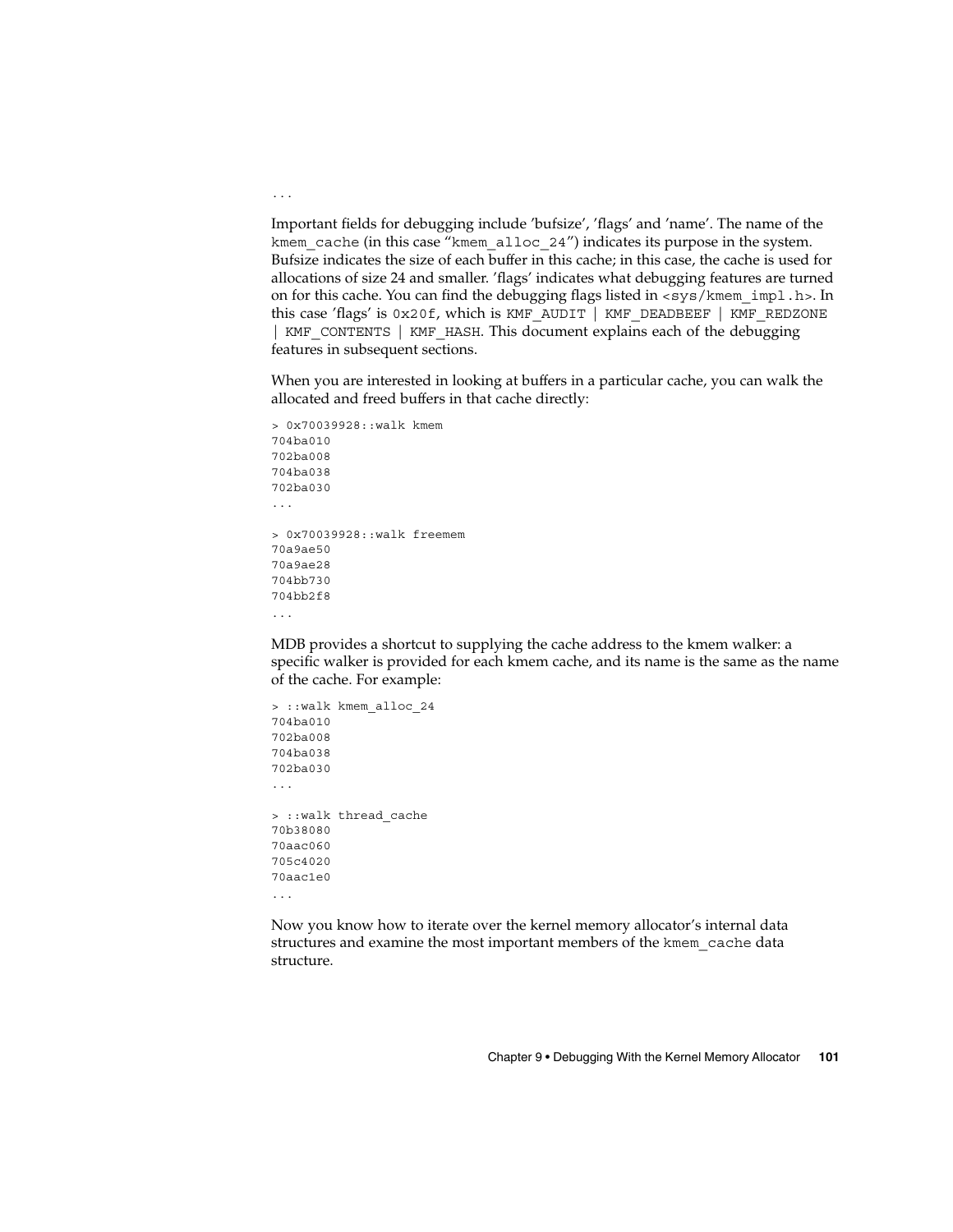# <span id="page-101-0"></span>Detecting Memory Corruption

One of the primary debugging facilities of the allocator is that it includes algorithms to recognize data corruption quickly. When corruption is detected, the allocator immediately panics the system.

This section describes how the allocator recognizes data corruption; you must understand this to be able to debug these problems. Memory abuse typically falls into one of the following categories:

- Writing past the end of a buffer
- Accessing uninitialized data
- Continuing to use a freed buffer
- Corrupting kernel memory

Keep these problems in mind as you read the next three sections. They will help you to understand the allocator's design, and enable you to diagnose problems more efficiently.

### Freed Buffer Checking: 0xdeadbeef

When the KMF\_DEADBEEF (0x2) bit is set in the flags field of a kmem\_cache, the allocator tries to make memory corruption easy to detect by writing a special pattern into all freed buffers. This pattern is 0xdeadbeef. Since a typical region of memory contains both allocated and freed memory, sections of each kind of block will be interspersed; here is an example from the "kmem\_alloc\_24" cache:

| deadbeef | deadbeef |
|----------|----------|
| deadbeef | deadbeef |
| deadbeef | deadbeef |
| feedface | feedface |
| 70ae3260 | 8440c68e |
| 5        | 4ef83    |
| O        | O        |
| 1        | bbddcafe |
| feedface | 139d     |
| 70ae3200 | d1befaed |
| deadbeef | deadbeef |
| deadbeef | deadbeef |
| deadbeef | deadbeef |
| feedface | feedface |
| 70ae31a0 | 8440c54e |
|          |          |

The buffer beginning at 0x70a9add8 is filled with the 0xdeadbeef pattern, which is an immediate indication that the buffer is currently free. At 0x70a9ae28 another free buffer begins; at 0x70a9ae00 an allocated buffer is located between them.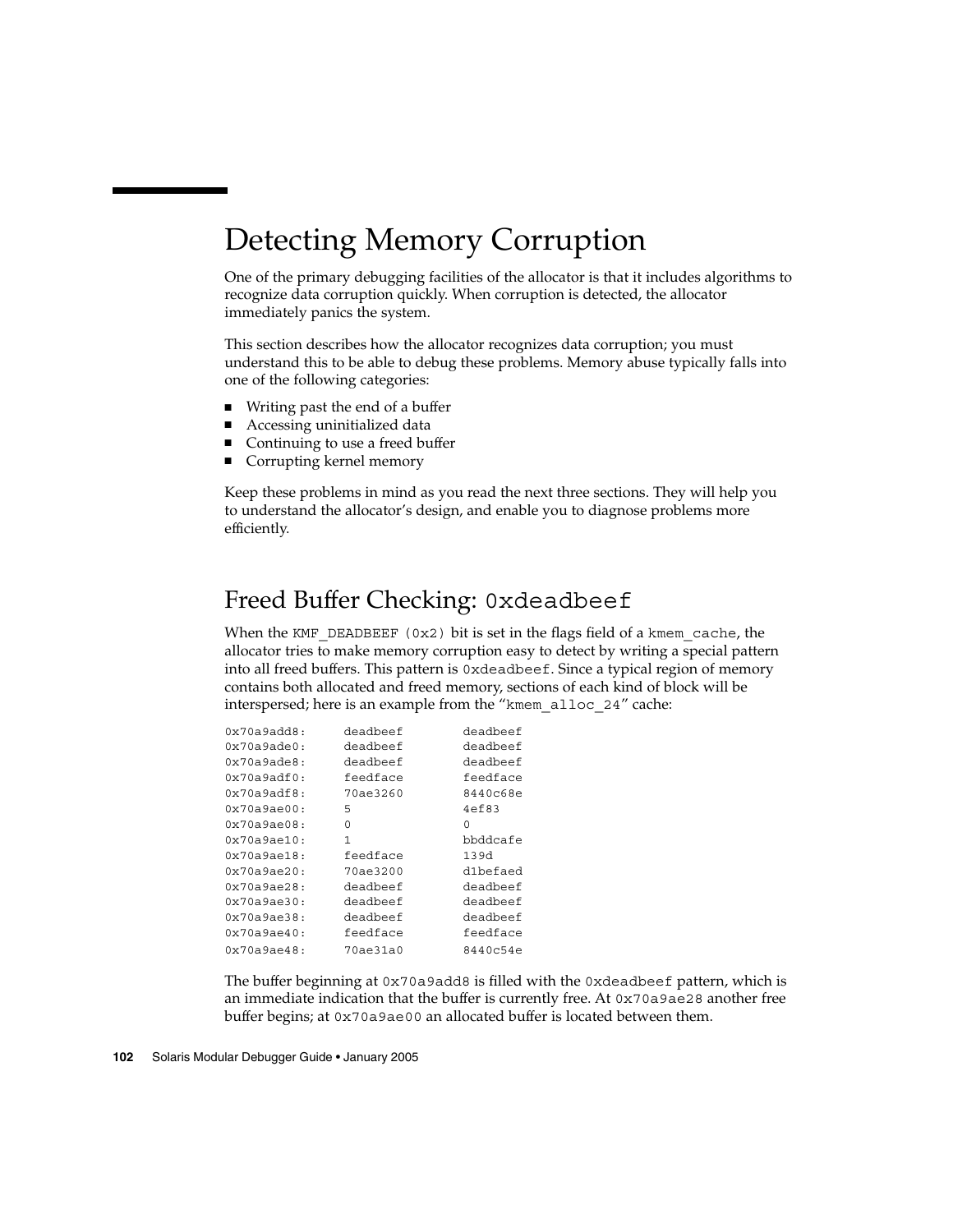**Note –** You might have observed that there are some holes on this picture, and that 3 24–byte regions should occupy only 72 bytes of memory, instead of the 120 bytes shown here. This discrepancy is explained in the next section "Redzone: 0xfeedface" on page 103.

### Redzone: 0xfeedface

The pattern 0xfeedface appears frequently in the buffer above. This pattern is known as the "redzone" indicator. It enables the allocator (and a programmer debugging a problem) to determine if the boundaries of a buffer have been violated by "buggy" code. Following the redzone is some additional information. The contents of that data depends upon other factors (see ["Memory Allocation Logging"](#page-105-0) on page 106). The redzone and its suffix are collectively called the *buftag* region. Figure 9–1 summarizes this information.

| -buffer ———<br>n.                                      | buttag          |                                                |  |
|--------------------------------------------------------|-----------------|------------------------------------------------|--|
| user data                                              | <b>REDZONE</b>  | debugging data                                 |  |
| $\longleftarrow$ cache bufsize bytes $\longrightarrow$ | $-$ 64 bits $-$ | $\longrightarrow$ 2 pointers $\longrightarrow$ |  |

#### **FIGURE 9–1** The Redzone

The buftag is appended to each buffer in a cache when any of the KMF\_AUDIT, KMF\_DEADBEEF, or KMF\_REDZONE flags are set in that buffer's cache. The contents of the buftag depend on whether KMF\_AUDIT is set.

Decomposing the memory region presented above into distinct buffers is now simple:

| $0x70a9a$ dd $8:$ | deadbeef | deadbeef |                                            |
|-------------------|----------|----------|--------------------------------------------|
| 0x70a9ade0:       | deadbeef | deadbeef | +- User Data (free)                        |
| 0x70a9ade8:       | deadbeef | deadbeef |                                            |
| $0x70a9adf0$ :    | feedface | feedface | REDZONE<br>$- -$                           |
| $0x70a9adf8$ :    | 70ae3260 | 8440c68e | Debugging Data<br>$\overline{\phantom{m}}$ |
|                   |          |          |                                            |
| 0x70a9ae00:       | 5        | 4eE83    |                                            |
| 0x70a9ae08:       | $\Omega$ | $\Omega$ | +- User Data (allocated)                   |
| 0x70a9ae10:       | 1        | bbddcafe |                                            |
| 0x70a9ae18:       | feedface | 139d     | -- REDZONE                                 |
| 0x70a9ae20:       | 70ae3200 | d1befaed | -- Debugging Data                          |
|                   |          |          |                                            |
| 0x70a9ae28:       | deadbeef | deadbeef |                                            |
| 0x70a9ae30:       | deadbeef | deadbeef | +- User Data (free)                        |
| 0x70a9ae38:       | deadbeef | deadbeef |                                            |
| 0x70a9ae40:       | feedface | feedface | <b>REDZONE</b>                             |
| 0x70a9ae48:       | 70ae31a0 | 8440c54e | Debugging Data<br>$- -$                    |
|                   |          |          |                                            |

In the free buffers at 0x70a9add8 and 0x70a9ae28, the redzone is filled with 0xfeedfacefeedface. This a convenient way of determining that a buffer is free.

Chapter 9 • Debugging With the Kernel Memory Allocator **103**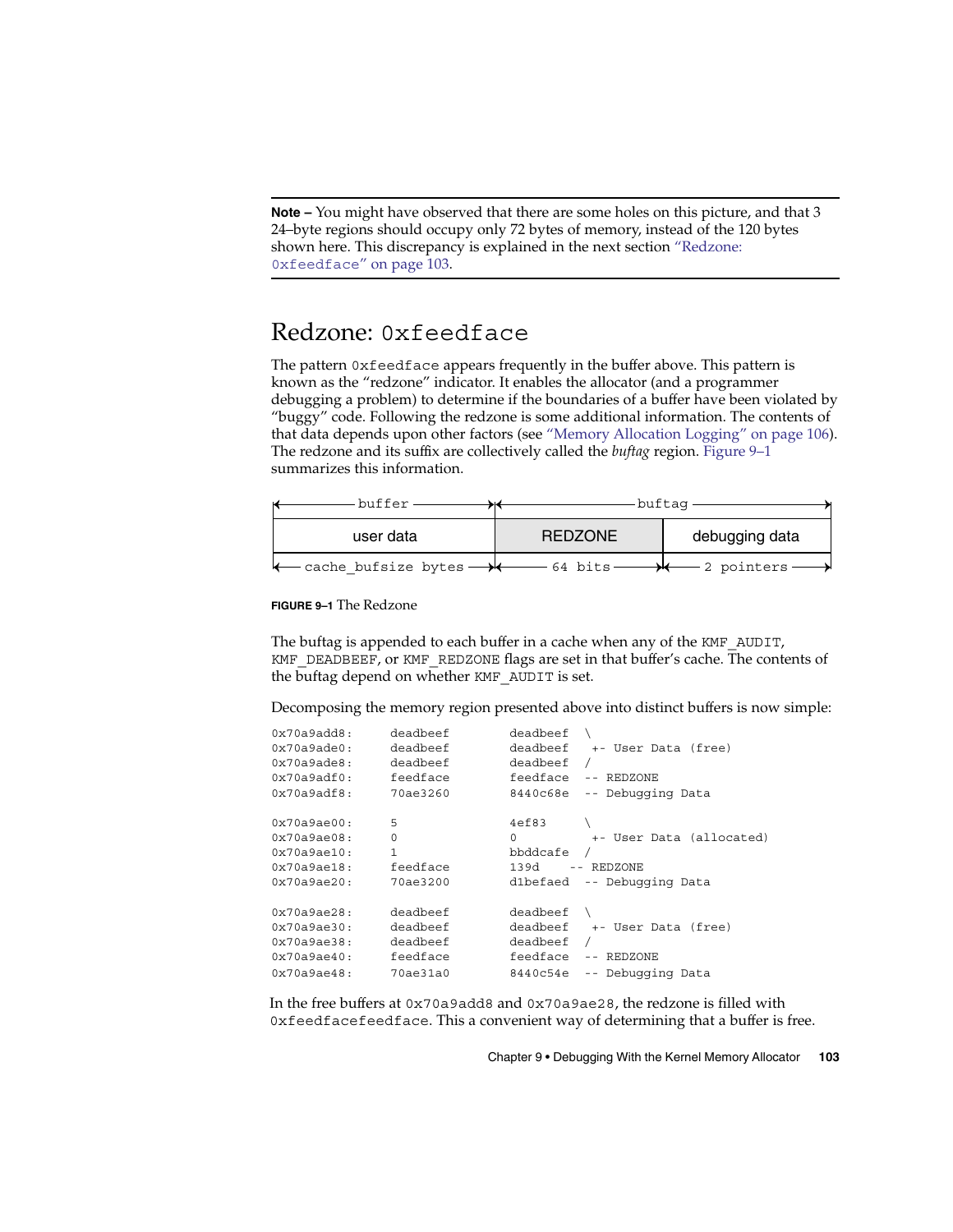In the allocated buffer beginning at 0x70a9ae00, the situation is different. Recall from ["Allocator Basics"](#page-96-0) on page 97 that there are two allocation types:

1) The client requested memory using kmem\_cache\_alloc(), in which case the size of the requested buffer is equal to the bufsize of the cache.

2) The client requested memory using kmem  $alloc(9F)$ , in which case the size of the requested buffer is less than or equal to the bufsize of the cache. For example, a request for 20 bytes will be fulfilled from the kmem\_alloc\_24 cache. The allocator enforces the buffer boundary by placing a marker, the *redzone byte*, immediately following the client data:

| 0x70a9ae00: | $\mathsf{h}$ | 4ef83                                |
|-------------|--------------|--------------------------------------|
| 0x70a9ae08: |              | +- User Data (allocated)<br>$\Omega$ |
| 0x70a9ae10: |              | bbddcafe                             |
| 0x70a9ae18: | feedface     | 139d -- REDZONE                      |
| 0x70a9ae20: | 70ae3200     | dlbefaed -- Debugging Data           |

0xfeedface at 0x70a9ae18 is followed by a 32-bit word containing what seems to be a random value. This number is actually an encoded representation of the size of the buffer. To decode this number and find the size of the allocated buffer, use the formula:

```
size = redzone_value / 251
```
So, in this example,

size = 0x139d / 251 = 20 bytes.

This indicates that the buffer requested was of size 20 bytes. The allocator performs this decoding operation and finds that the redzone byte should be at offset 20. The redzone byte is the hex pattern 0xbb, which is present at 0x729084e4 (0x729084d0 + 0t20) as expected.



#### **Nalid User Data**

**FIGURE 9–2** Sample kmem\_alloc(9F) Buffer

[Figure 9–3](#page-104-0) shows the general form of this memory layout.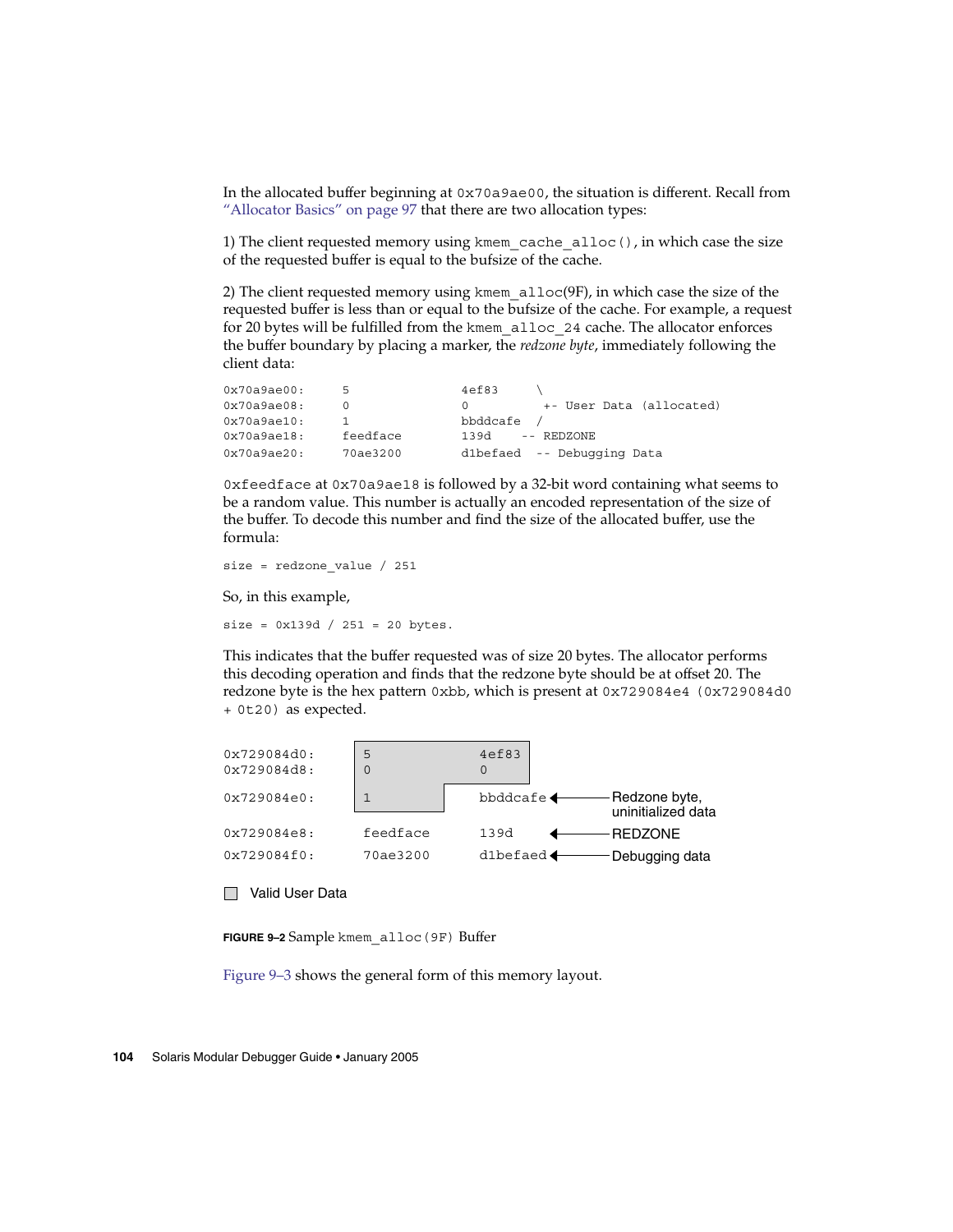<span id="page-104-0"></span>

| user<br>data   | ∽ | bb unallocated | <b>RED</b><br><b>ZONE</b> | encoded<br>index | debugging<br>data |
|----------------|---|----------------|---------------------------|------------------|-------------------|
| (decode index) |   |                |                           |                  |                   |

**FIGURE 9–3** Redzone Byte

If the allocation size is the same as the bufsize of the cache, the redzone byte overwrites the first byte of the redzone itself, as shown in Figure 9–4.

| user data | lbb | <b>RED</b><br>ZONE | encoded<br>index |  | debugging data |
|-----------|-----|--------------------|------------------|--|----------------|
|           |     |                    |                  |  |                |

**FIGURE 9–4** Redzone Byte at the Beginning of the Redzone

This overwriting results in the first 32-bit word of the redzone being 0xbbedface, or 0xfeedfabb depending on the endianness of the hardware on which the system is running.

**Note –** Why is the allocation size encoded this way? To encode the size, the allocator uses the formula  $(251 * size + 1)$ . When the size decode occurs, the integer division discards the remainder of '+1'. However, the addition of 1 is valuable because the allocator can check whether the size is valid by testing whether (size  $%$  251 = 1). In this way, the allocator defends against corruption of the redzone byte index.

### Uninitialized Data: 0xbaddcafe

You might be wondering what the suspicious 0xbbddcafe at address 0x729084d4 was *before* the redzone byte got placed over the first byte in the word. It was 0xbaddcafe. When the KMF\_DEADBEEF flag is set in the cache, allocated but *uninitialized* memory is filled with the 0xbaddcafe pattern. When the allocator performs an allocation, it loops across the words of the buffer and verifies that each word contains 0xdeadbeef, then fills that word with 0xbaddcafe.

A system can panic with a message such as:

```
panic[cpu1]/thread=e1979420: BAD TRAP: type=e (Page Fault)
rp=ef641e88 addr=baddcafe occurred in module "unix" due to an
illegal access to a user address
```
In this case, the address that caused the fault was 0xbaddcafe: the panicking thread has accessed some data that was never initialized.

Chapter 9 • Debugging With the Kernel Memory Allocator **105**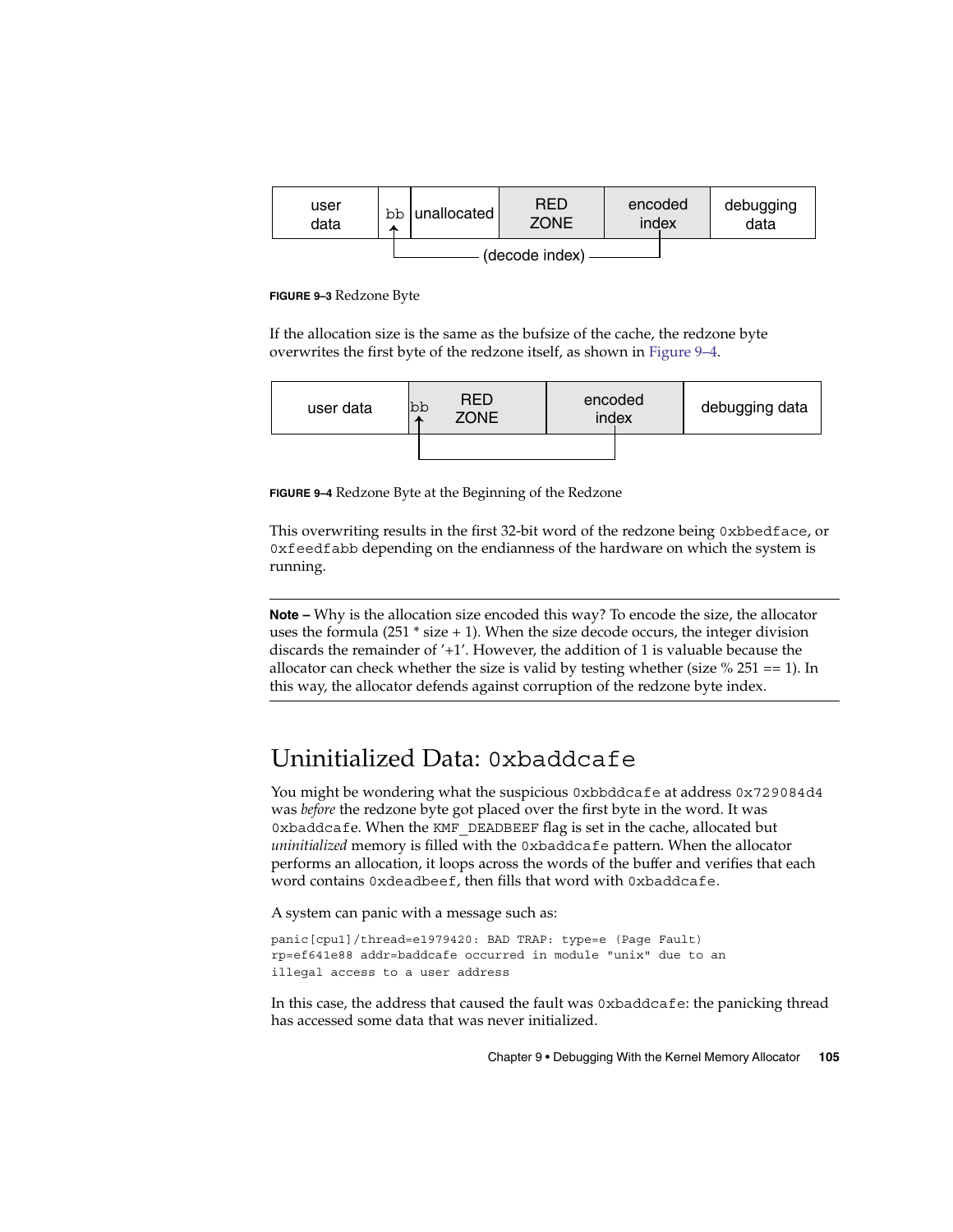## <span id="page-105-0"></span>Associating Panic Messages With Failures

The kernel memory allocator emits panic messages corresponding to the failure modes described earlier. For example, a system can panic with a message such as:

kernel memory allocator: buffer modified after being freed modification occurred at offset 0x30

The allocator was able to detect this case because it tried to validate that the buffer in question was filled with 0xdeadbeef. At offset 0x30, this condition was not met. Since this condition indicates memory corruption, the allocator panicked the system.

Another example failure message is:

kernel memory allocator: redzone violation: write past end of buffer

The allocator was able to detect this case because it tried to validate that the redzone byte (0xbb) was in the location it determined from the redzone size encoding. It failed to find the signature byte in the correct location. Since this indicates memory corruption, the allocator panicked the system. Other allocator panic messages are discussed later.

# Memory Allocation Logging

This section explains the logging features of the kernel memory allocator and how you can employ them to debug system crashes.

### Buftag Data Integrity

As explained earlier, the second half of each buftag contains extra information about the corresponding buffer. Some of this data is debugging information, and some is data private to the allocator. While this auxiliary data can take several different forms, it is collectively known as "Buffer Control" or *bufctl* data.

However, the allocator needs to know whether a buffer's bufctl pointer is valid, since this pointer might also have been corrupted by malfunctioning code. The allocator confirms the integrity of its auxiliary pointer by storing the pointer *and* an encoded version of that pointer, and then cross-checking the two versions.

As shown in [Figure 9–5,](#page-106-0) these pointers are the *bcp* (buffer control pointer) and *bxstat* (buffer control XOR status). The allocator arranges bcp and bxstat so that the expression bcp XOR bxstat equals a well-known value.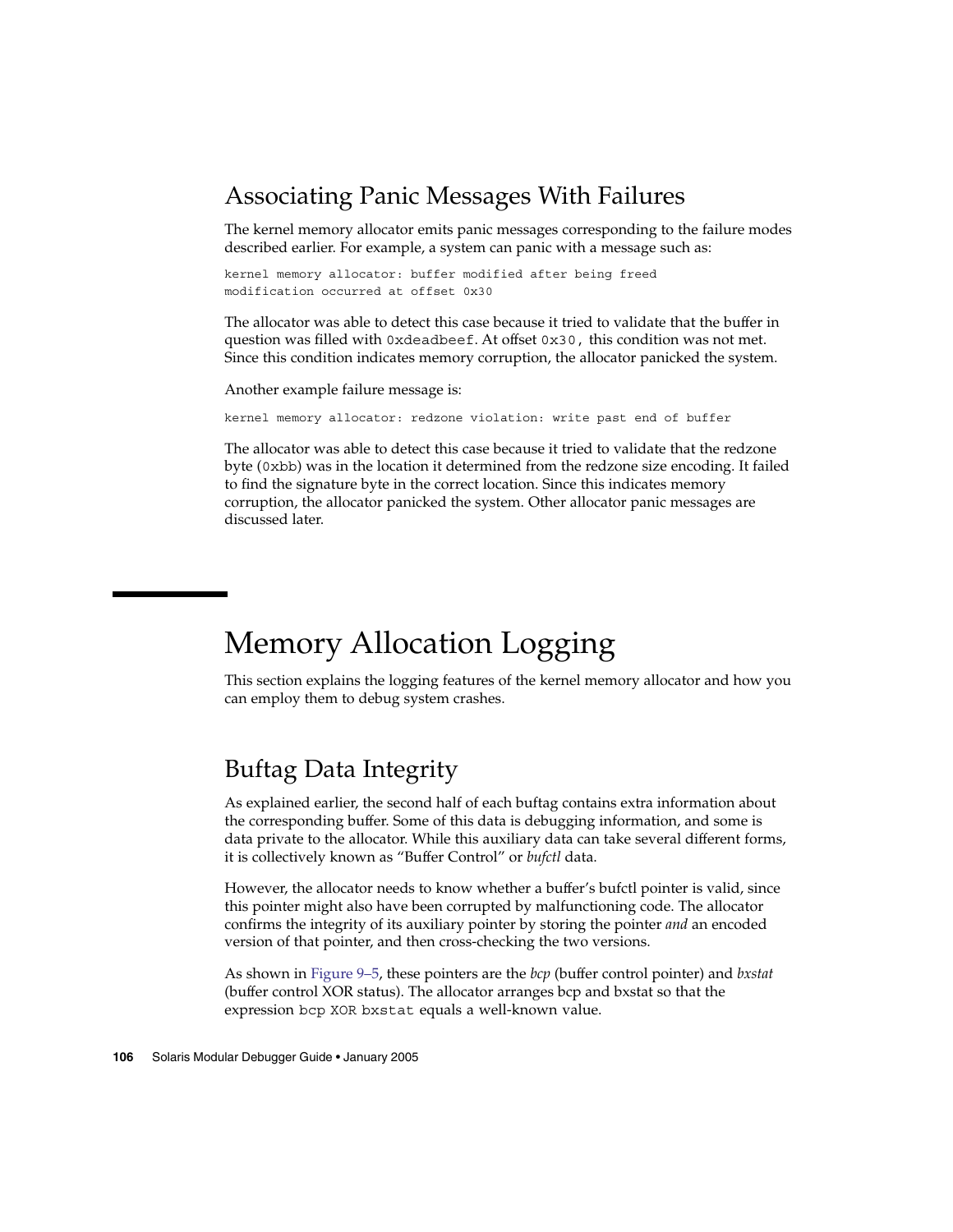<span id="page-106-0"></span>

|                | debugging data |                |  |
|----------------|----------------|----------------|--|
| <b>REDZONE</b> | bcp pointer    | bxstat pointer |  |

**FIGURE 9–5** Extra Debugging Data in the Buftag

In the event that one or both of these pointers becomes corrupted, the allocator can easily detect such corruption and panic the system. When a buffer is *allocated*, bcp XOR bxstat = 0xa110c8ed ("allocated"). When a buffer is free, bcp XOR bxstat = 0xf4eef4ee ("freefree").

**Note –** You might find it helpful to re-examine the example provided in ["Freed Buffer](#page-101-0) Checking: [0xdeadbeef](#page-101-0)" on page 102, in order to confirm that the buftag pointers shown there are consistent.

In the event that the allocator finds a corrupt buftag, it panics the system and produces a message similar to the following:

```
kernel memory allocator: boundary tag corrupted
   bcp ^ bxstat = 0xffeef4ee, should be f4eef4ee
```
Remember, if bcp is corrupt, it is still possible to retrieve its value by taking the value of bxstat XOR 0xf4eef4ee or bxstat XOR 0xa110c8ed, depending on whether the buffer is allocated or free.

## The bufctl Pointer

The buffer control (bufctl) pointer contained in the buftag region can have different meanings, depending on the cache's kmem\_flags. The behavior toggled by the KMF\_AUDIT flag is of particular interest: when the KMF\_AUDIT flag is *not* set, the kernel memory allocator allocates a kmem\_bufctl\_t structure for each buffer. This structure contains some minimal accounting information about each buffer. When the KMF\_AUDIT flag *is* set, the allocator instead allocates a kmem\_bufctl\_audit\_t, an extended version of the kmem bufctl t.

This section presumes the KMF\_AUDIT flag is set. For caches that do not have this bit set, the amount of available debugging information is reduced.

The kmem\_bufctl\_audit\_t (bufctl\_audit for short) contains additional information about the last transaction that occurred on this buffer. The following example shows how to apply the bufctl audit macro to examine an audit record. The buffer shown is the example buffer used in ["Detecting Memory Corruption"](#page-101-0) [on page 102:](#page-101-0)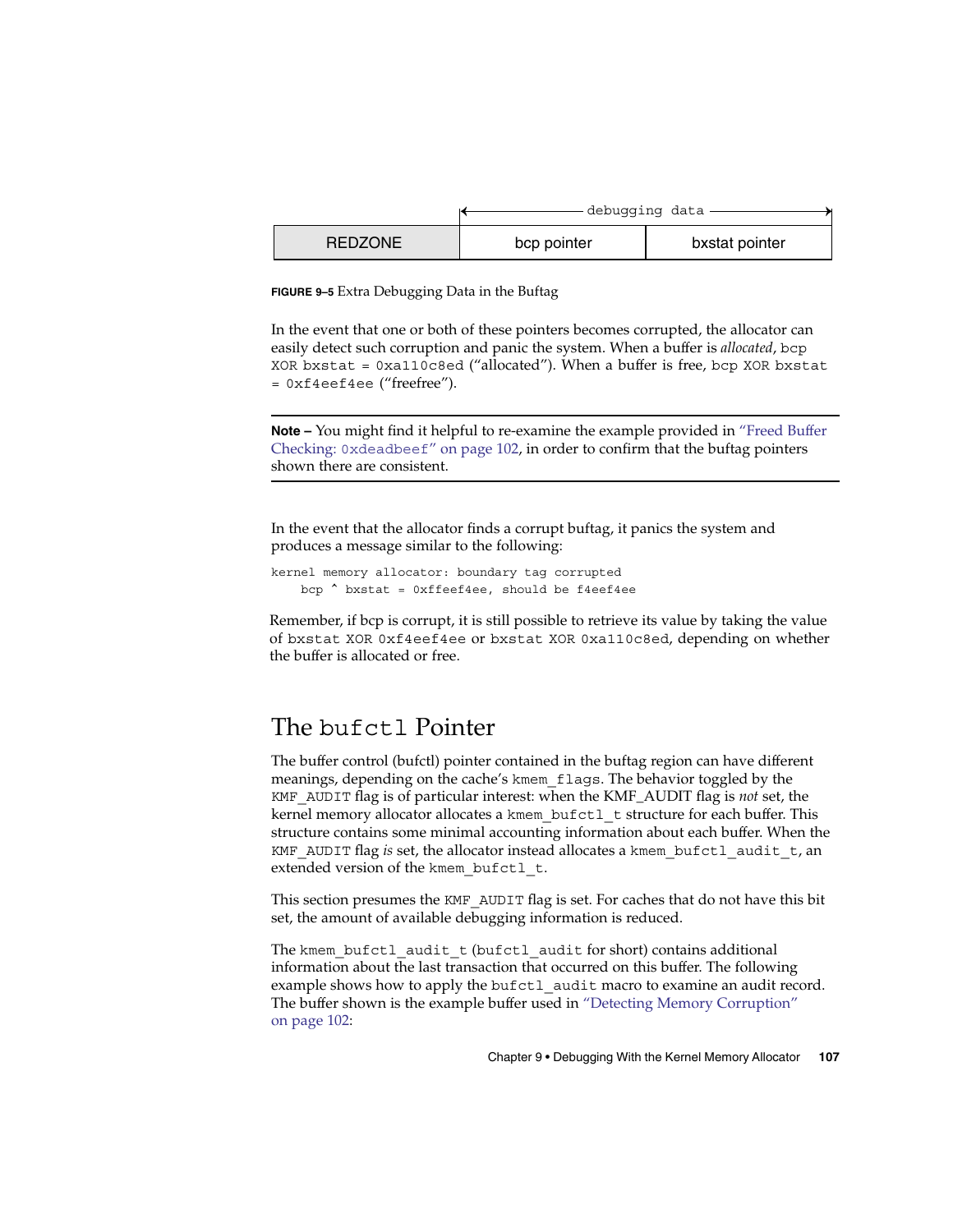| > 0x70a9ae00, 5/KKn |          |          |
|---------------------|----------|----------|
| 0x70a9ae00:         | Б.       | 4eE83    |
|                     |          |          |
|                     | 1.       | bbddcafe |
|                     | feedface | 139d     |
|                     | 70ae3200 | dlbefaed |

Using the techniques presented above, it is easy to see that 0x70ae3200 points to the bufctl\_audit record: it is the first pointer following the redzone. To examine the bufctl\_audit record it points to, apply the bufctl\_audit macro:

```
> 0x70ae3200$<bufctl_audit
0x70ae3200: next addr slab
           70378000 70a9ae00 707c86a0
0x70ae320c: cache timestamp thread
           70039928 e1bd0e26afe 70aac4e0
0x70ae321c: lastlog contents stackdepth
           7011c7c0 7018a0b0 4
0x70ae3228:
          kmem_zalloc+0x30
           pid_assign+8
           getproc+0x68
           cfork+0x60
```
The 'addr' field is the address of the buffer corresponding to this bufctl\_audit record. This is the original address: 0x70a9ae00. The 'cache' field points at the kmem\_cache that allocated this buffer. You can use the ::kmem\_cache dcmd to examine it as follows:

|      | > 0x70039928:: kmem cache |             |                            |     |
|------|---------------------------|-------------|----------------------------|-----|
| ADDR | NAME.                     |             | FLAG CFLAG BUFSIZE BUFTOTL |     |
|      | 70039928 kmem alloc 24    | 020f 000000 | -24                        | 612 |

The 'timestamp' field represents the time this transaction occurred. This time is expressed in the same manner as gethrtime(3C).

'thread' is a pointer to the thread that performed the last transaction on this buffer. The 'lastlog' and 'contents' pointers point to locations in the allocator's *transaction logs*. These logs are discussed in detail in ["Allocator Logging Facility"](#page-110-0) on page 111.

Typically, the most useful piece of information provided by bufctl audit is the stack trace recorded at the point at which the transaction took place. In this case, the transaction was an allocation called as part of executing fork(2).

# Advanced Memory Analysis

This section describes facilities for performing advanced memory analysis, including locating memory leaks and sources of data corruption.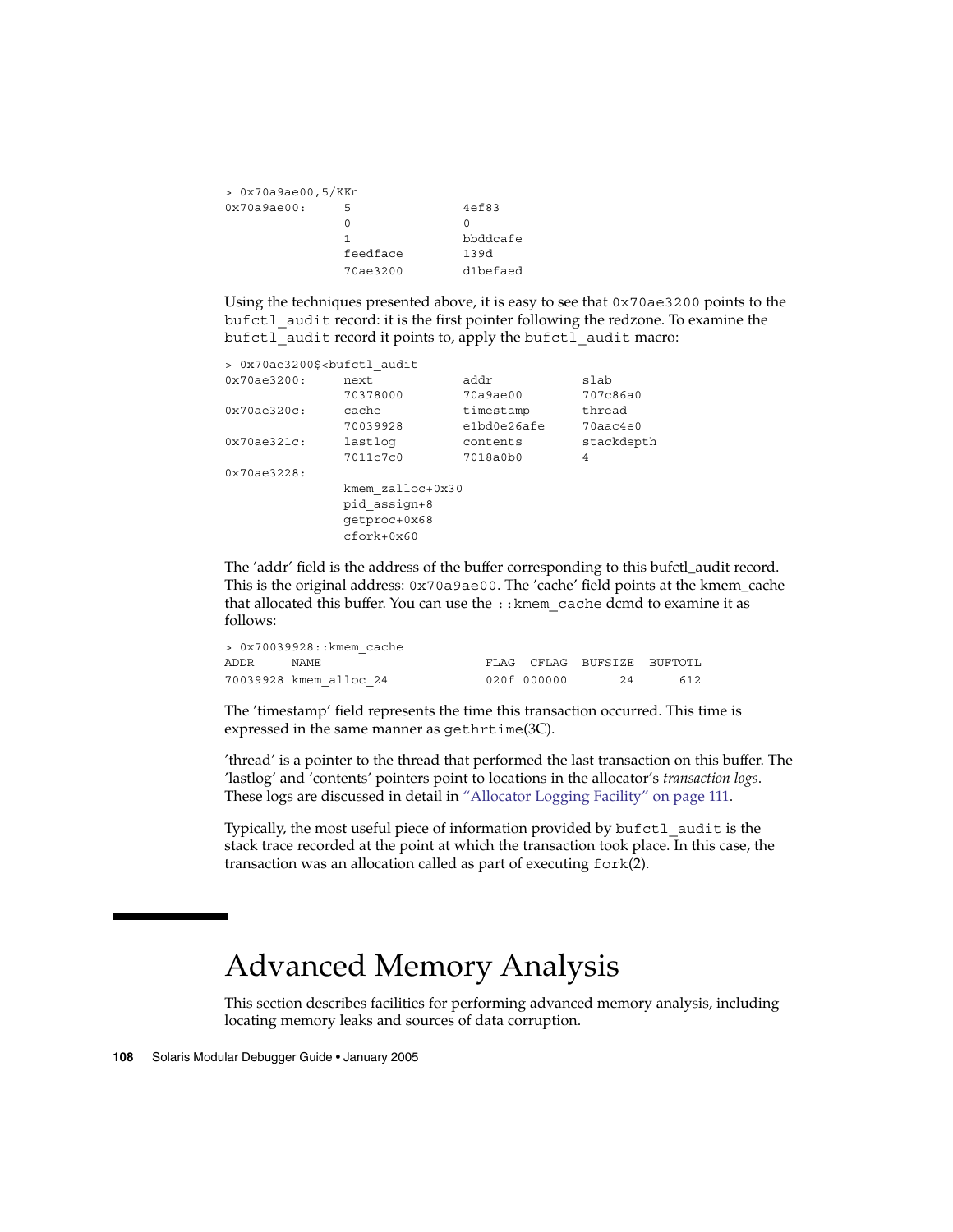# Finding Memory Leaks

The ::findleaks dcmd provides powerful and efficient detection of memory leaks in kernel crash dumps where the full set of kmem debug features has been enabled. The first execution of :: findleaks processes the dump for memory leaks (this can take a few minutes), and then coalesces the leaks by the allocation stack trace. The findleaks report shows a bufctl address and the topmost stack frame for each memory leak that was identified:

| $>$ ::findleaks |        |                                |
|-----------------|--------|--------------------------------|
| CACHE           | LEAKED | BUFCTL CALLER                  |
| 70039ba8        |        | 1 703746c0 pm autoconfig+0x708 |
| 70039ba8        |        | 1 703748a0 pm autoconfiq+0x708 |
| 7003a028        |        | $170d3b1a0 sigaddq+0x108$      |
| 7003c7a8        |        | 1 70515200 pm ioctl+0x187c     |
|                 |        |                                |
| Total           |        | 4 buffers, 376 bytes           |

Using the bufctl pointers, you can obtain the complete stack backtrace of the allocation by applying the bufctl audit macro:

```
> 70d3b1a0$<bufctl audit
0x70d3b1a0: next addr slab<br>
70a049c0 70d03b28 70bb7480<br>
0x70d3b1ac: cache timestamp thread
                 70a049c0 70d03b28
0x70d3b1ac: cache timestamp thread<br>7003a028 13f7cf63b3 70b38380
                cache timestamp thread<br>
7003a028 13f7cf63b3 70b38380<br>
lastlog contents stackdepth<br>
700d6e60 0 5
0x70d3b1bc: lastlog contents stackdepth
                   700d6e60 0 5
0x70d3b1c8:
                  kmem_alloc+0x30
                  sigaddq+0x108
                  sigsendproc+0x210
                  sigqkill+0x90
                  kill+0x28
```
The programmer can usually use the bufctl audit information and the allocation stack trace to quickly track down the code path that leaks the given buffer.

## Finding References to Data

When trying to diagnose a memory corruption problem, you should know what other kernel entities hold a copy of a particular pointer. This is important because it can reveal which thread accessed a data structure after it was freed. It can also make it easier to understand what kernel entities are sharing knowledge of a particular (valid) data item. The ::whatis and ::kgrep dcmds can be used to answer these questions. You can apply :: what is to a value of interest:

```
> 0x705d8640::whatis
705d8640 is 705d8640+0, allocated from streams_mblk
```
In this case, 0x705d8640 is revealed to be a pointer to a STREAMS mblk structure. To see the entire allocation tree, use ::whatis -a instead:

Chapter 9 • Debugging With the Kernel Memory Allocator **109**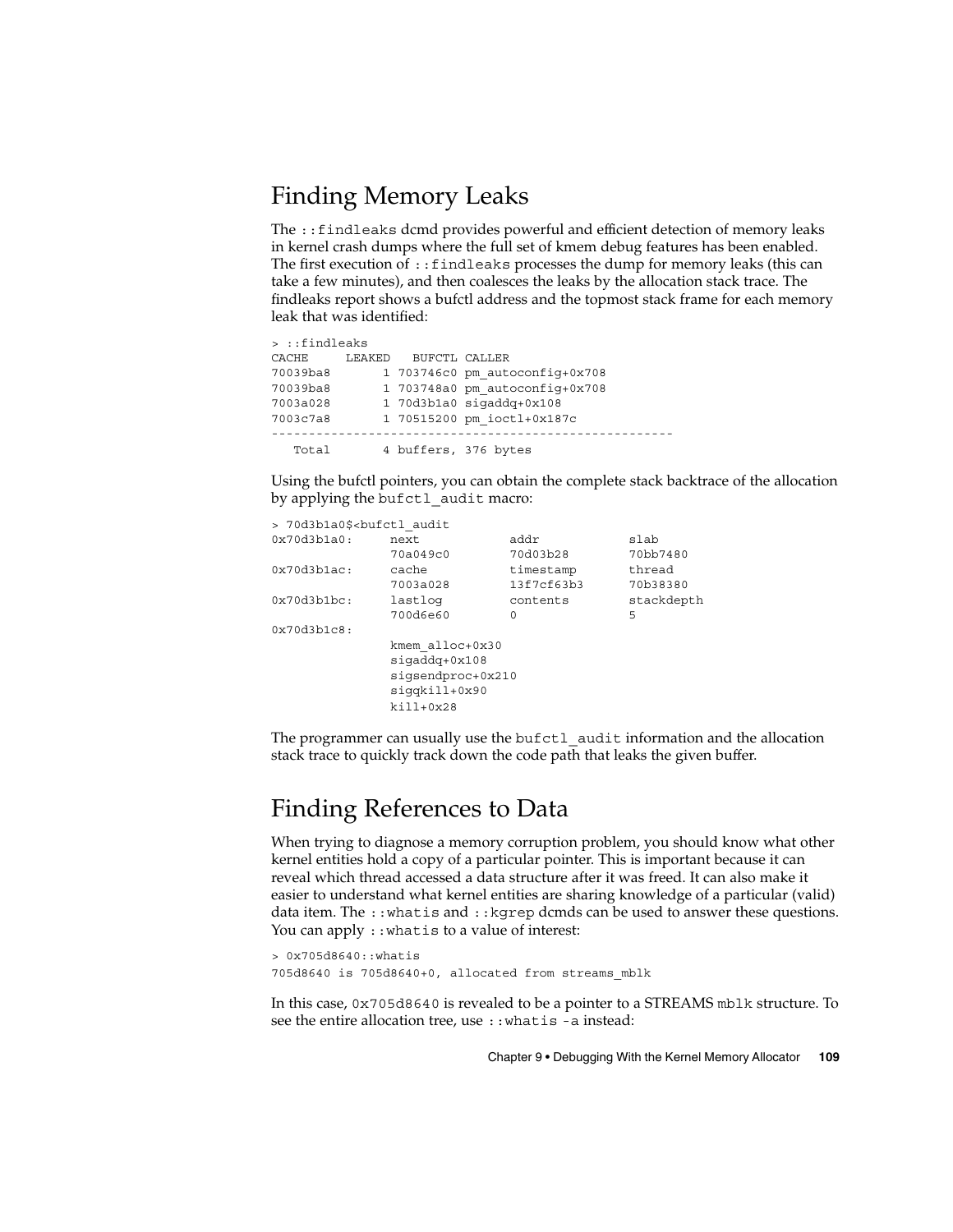```
> 0x705d8640::whatis -a
705d8640 is 705d8640+0, allocated from streams_mblk
705d8640 is 705d8000+640, allocated from kmem_va_8192
705d8640 is 705d8000+640 from kmem_default vmem arena
705d8640 is 705d2000+2640 from kmem_va vmem arena
705d8640 is 705d2000+2640 from heap vmem arena
```
This reveals that the allocation also appears in the kmem\_va\_8192 cache--a kmem cache that is fronting the kmem\_va vmem arena. It also shows the full stack of vmem allocations.

The complete list of kmem caches and vmem arenas is displayed by the  $::$  kmastat dcmd. You can use ::kgrep to locate other kernel addresses that contain a pointer to this mblk. This illustrates the hierarchical nature of memory allocations in the system; in general, you can determine the type of object referred to by the given address from the name of the most specific kmem cache.

```
> 0x705d8640::kgrep
400a3720
70580d24
7069d7f0
706a37ec
706add34
```
and investigate them by applying ::whatis again:

```
> 400a3720::whatis
400a3720 is in thread 7095b240's stack
> 706add34::whatis
```
706add34 is 706add20+14, allocated from streams\_dblk\_120

Here one pointer is located on the stack of a known kernel thread, and another is the mblk pointer inside of the corresponding STREAMS dblk structure.

## Finding Corrupt Buffers With :: kmem\_verify

 $MDB's ::$  kmem verify dcmd implements most of the same checks that the kmem allocator does at runtime. :: kmem\_verify can be invoked in order to scan every kmem cache with appropriate kmem\_flags, or to examine a particular cache.

Here is an example of using :: kmem verify to isolate a problem:

| > :: kmem verify |                |                           |
|------------------|----------------|---------------------------|
| Cache Name       |                | Addr Cache Integrity      |
| kmem alloc 8     | 70039428 clean |                           |
| kmem alloc 16    | 700396a8 clean |                           |
| kmem alloc 24    |                | 70039928 1 corrupt buffer |
| kmem alloc 32    | 70039ba8 clean |                           |
| kmem alloc 40    | 7003a028 clean |                           |
| kmem alloc 48    | 7003a2a8 clean |                           |

**110** Solaris Modular Debugger Guide • January 2005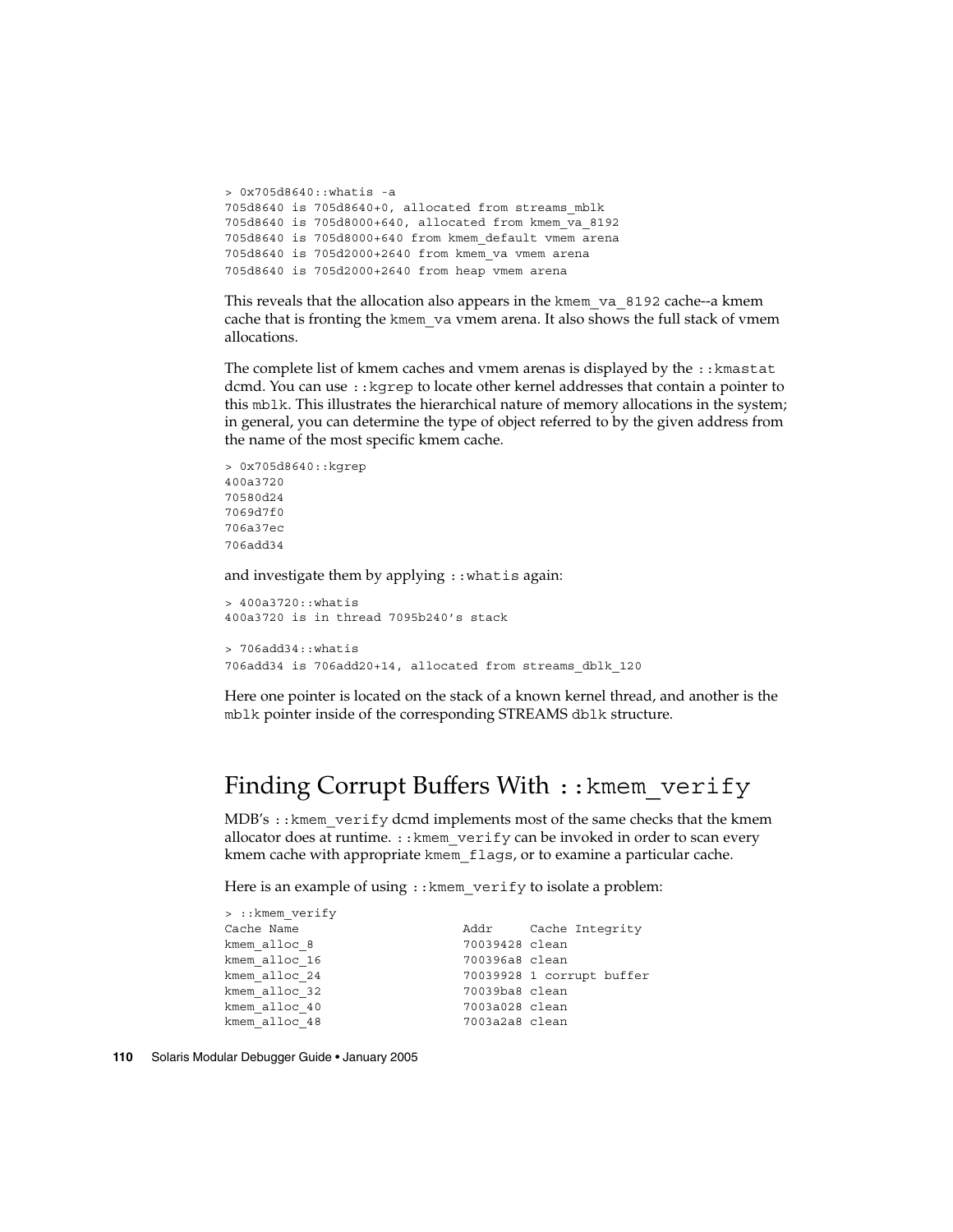It is easy to see here that the kmem\_alloc\_24 cache contains what :: kmem\_verify believes to be a problem. With an explicit cache argument, the  $::$  kmem verify dcmd provides more detailed information about the problem:

> 70039928::kmem\_verify Summary for cache 'kmem\_alloc\_24' buffer 702babc0 (free) seems corrupted, at 702babc0

The next step is to examine the buffer which  $::$   $:$   $k$ mem  $ve$  $re$  $if$  $y$  believes to be corrupt:

| > 0x702babc0,5/KKn |          |          |
|--------------------|----------|----------|
| $0x702$ babc $0:$  |          | deadbeef |
|                    | deadbeef | deadbeef |
|                    | deadbeef | deadbeef |
|                    | feedface | feedface |
|                    | 703785a0 | 84d9714e |

The reason that  $::$ kmem verify flagged this buffer is now clear: The first word in the buffer (at 0x702babc0) should probably be filled with the 0xdeadbeef pattern, not with a 0. At this point, examining the buffetl audit for this buffer might yield clues about what code recently wrote to the buffer, indicating where and when it was freed.

Another useful technique in this situation is to use  $\cdot$ : kgrep to search the address space for references to address 0x702babc0, in order to discover what threads or data structures are still holding references to this freed data.

# Allocator Logging Facility

When KMF\_AUDIT is set for a cache, the kernel memory allocator maintains a log that records the recent history of its activity. This *transaction log* records bufctl audit records. If the KMF\_AUDIT and the KMF\_CONTENTS flags are both set, the allocator generates a *contents log* that records portions of the actual contents of allocated and freed buffers. The structure and use of the contents log is outside the scope of this document. The transaction log is discussed in this section.

MDB provides several facilities for displaying the transaction log. The simplest is ::walk kmem\_log, which prints out the transaction in the log as a series of bufctl audit t pointers:

```
> ::walk kmem_log
70128340
701282e0
70128280
70128220
701281c0
...
> 70128340$<br/>bufctl audit
0x70128340: next addr slab
             70ac1d40 70bc4ea8 70bb7c00
```
Chapter 9 • Debugging With the Kernel Memory Allocator **111**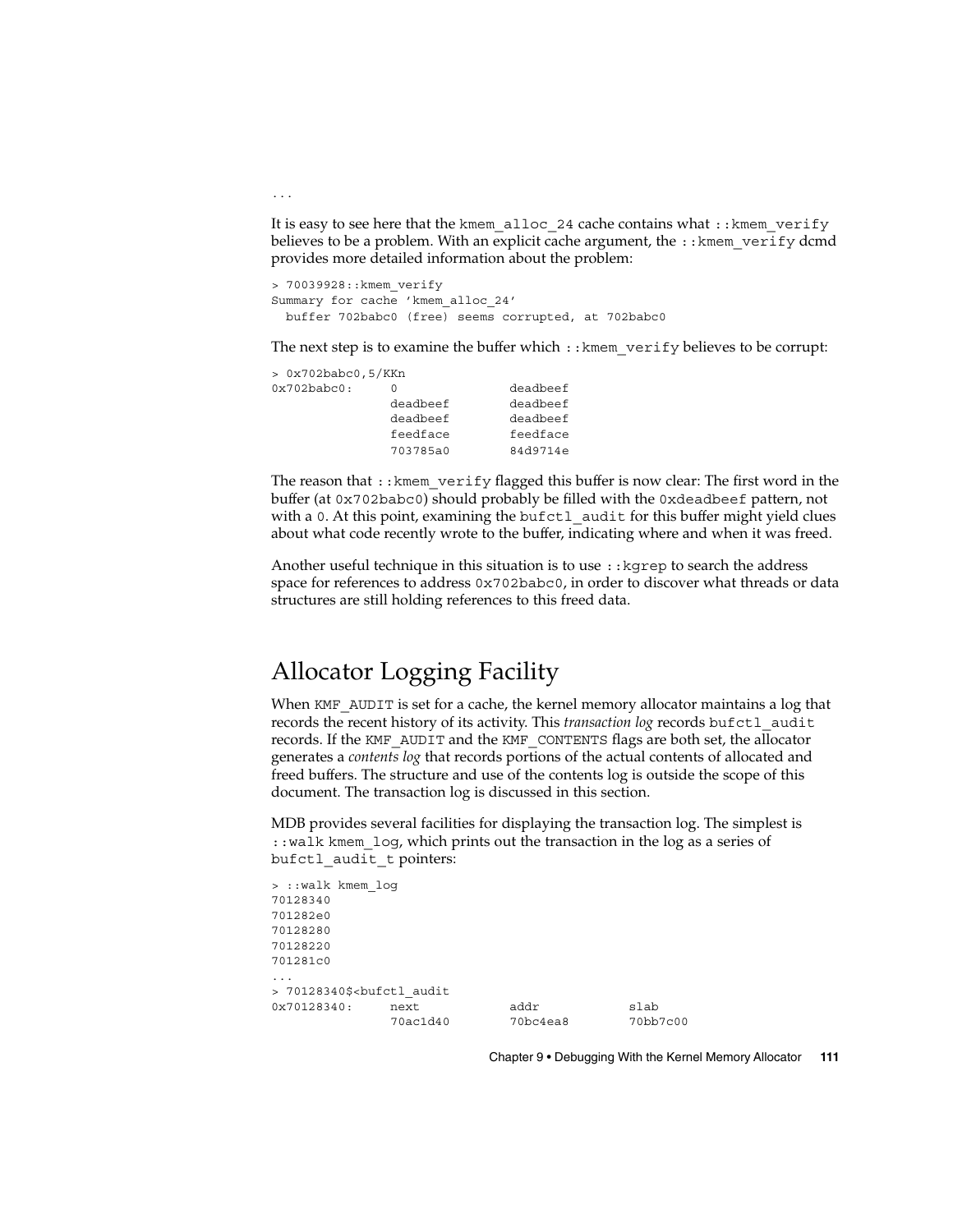| 0x7012834c: | cache                | timestamp   | thread     |
|-------------|----------------------|-------------|------------|
|             | 70039428             | elbd7abe721 | 70aacde0   |
| 0x7012835c: | lastlog              | contents    | stackdepth |
|             | 701282e0             | 7018f340    | 4          |
| 0x70128368: |                      |             |            |
|             | kmem cache free+0x24 |             |            |
|             | nfs3 sync+0x3c       |             |            |
|             | vfs sync+0x84        |             |            |
|             | syssync+4            |             |            |
|             |                      |             |            |

A more elegant way to view the entire transaction  $log$  is by using the  $::$  kmem  $log$ command:

| $\geq$ | ::kmem log        |                      |                      |          |
|--------|-------------------|----------------------|----------------------|----------|
| CPU    | ADDR              | <b>BUFADDR</b>       | TIMESTAMP THREAD     |          |
| O      | 70128340          | 70 <sub>bc4ea8</sub> | elbd7abe721 70aacde0 |          |
| O      | 701282e0          | 70 <sub>bc4ea8</sub> | elbd7aa86fa 70aacde0 |          |
| O      | 70128280          | 70 <sub>bc4ea8</sub> | elbd7aa27dd 70aacde0 |          |
| O      | 70128220          | 70hc4ea8             | elbd7a98a6e          | 70aacde0 |
| O      | 701281c0 70d03738 |                      | elbd7a8e3e0 70aacde0 |          |
|        | .                 |                      |                      |          |
| U      | 70127140 70cf78a0 |                      | elbd78035ad 70aacde0 |          |
| O      | 701270e0          | 7090f600             | elbd6d2573a 40033e60 |          |
| O      | 70127080          | 70cedf20             | elbd6d1e984          | 40033e60 |
| O      | 70127020          | 70b09578             | e1bd5fc1791          | 40033e60 |
| O      | 70126fc0          | 70cf78a0             | elbd5fb6b5a          | 40033e60 |
| ∩      | 70126f60          | 705ed388             | elbd5fb080d          | 40033e60 |
| ∩      | 70126f00 705ed388 |                      | elbd551ff73 70aacde0 |          |
|        |                   |                      |                      |          |

The output of  $:$ : kmem  $\log$  is sorted in descending order by timestamp. The ADDR column is the bufctl audit structure corresponding to that transaction; BUFADDR points to the actual buffer.

These figures represent *transactions* on buffers (both allocations and frees). When a particular buffer is corrupted, it can be helpful to locate that buffer in the transaction log, then determine in which other transactions the transacting thread was involved. This can help to assemble a picture of the sequence of events that occurred prior to and after the allocation (or free) of a buffer.

You can employ the :: bufctl command to filter the output of walking the transaction log. The ::bufctl -a command filters the buffers in the transaction log by buffer address. This example filters on buffer 0x70b09578:

> ::walk kmem\_log | ::bufctl -a 0x70b09578 ADDR BUFADDR TIMESTAMP THREAD CALLER 70127020 70b09578 e1bd5fc1791 40033e60 biodone+0x108 70126e40 70b09578 e1bd55062da 70aacde0 pageio\_setup+0x268 70126de0 70b09578 e1bd52b2317 40033e60 biodone+0x108 70126c00 70b09578 e1bd497ee8e 70aacde0 pageio\_setup+0x268 70120480 70b09578 e1bd21c5e2a 70aacde0 elfexec+0x9f0 70120060 70b09578 e1bd20f5ab5 70aacde0 getelfhead+0x100 7011ef20 70b09578 e1bd1e9a1dd 70aacde0 ufs\_getpage\_miss+0x354 7011d720 70b09578 e1bd1170dc4 70aacde0 pageio\_setup+0x268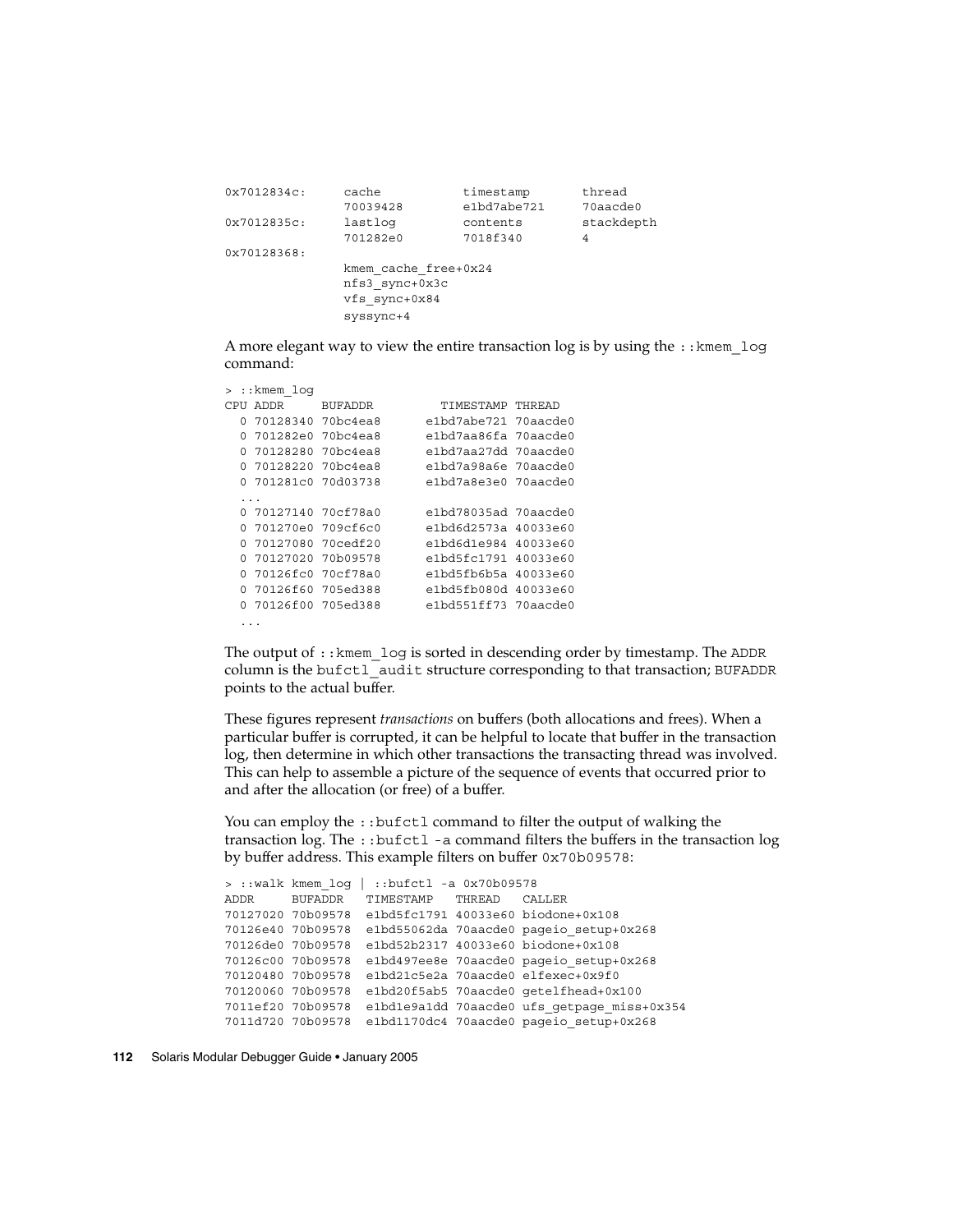```
70117d80 70b09578 e1bcff6ff27 70bc2480 elfexec+0x9f0
70117960 70b09578 e1bcfea4a9f 70bc2480 getelfhead+0x100
...
```
This example illustrates that a particular buffer can be used in numerous transactions.

**Note –** Remember that the kmem transaction log is an incomplete record of the transactions made by the kernel memory allocator. Older entries in the log are evicted as needed in order to keep the size of the log constant.

The ::allocdby and ::freedby dcmds provide a convenient way to summarize transactions associated with a particular thread. Here is an example of listing the recent allocations performed by thread 0x70aacde0:

|          | > 0x70aacde0::allocdby      |                                  |
|----------|-----------------------------|----------------------------------|
| BUFCTL   | TIMESTAMP CALLER            |                                  |
| 70d4d8c0 | eledb14511a allocb+0x88     |                                  |
| 70d4e8a0 |                             | eledb142472 dblk constructor+0xc |
| 70d4a240 | eledb13dd4f allocb+0x88     |                                  |
| 70d4e840 |                             | eledb13aeec dblk constructor+0xc |
| 70d4d860 | eled8344071 allocb+0x88     |                                  |
| 70d4e7e0 |                             | eled8342536 dblk constructor+0xc |
| 70d4a1e0 | eled82b3a3c_allocb+0x88     |                                  |
| 70a53f80 |                             | eled82b0b91 dblk constructor+0xc |
| 70d4d800 | $e1e9b663b92$ $a11ocb+0x88$ |                                  |

By examining bufctl audit records, you can understand the recent activities of a particular thread.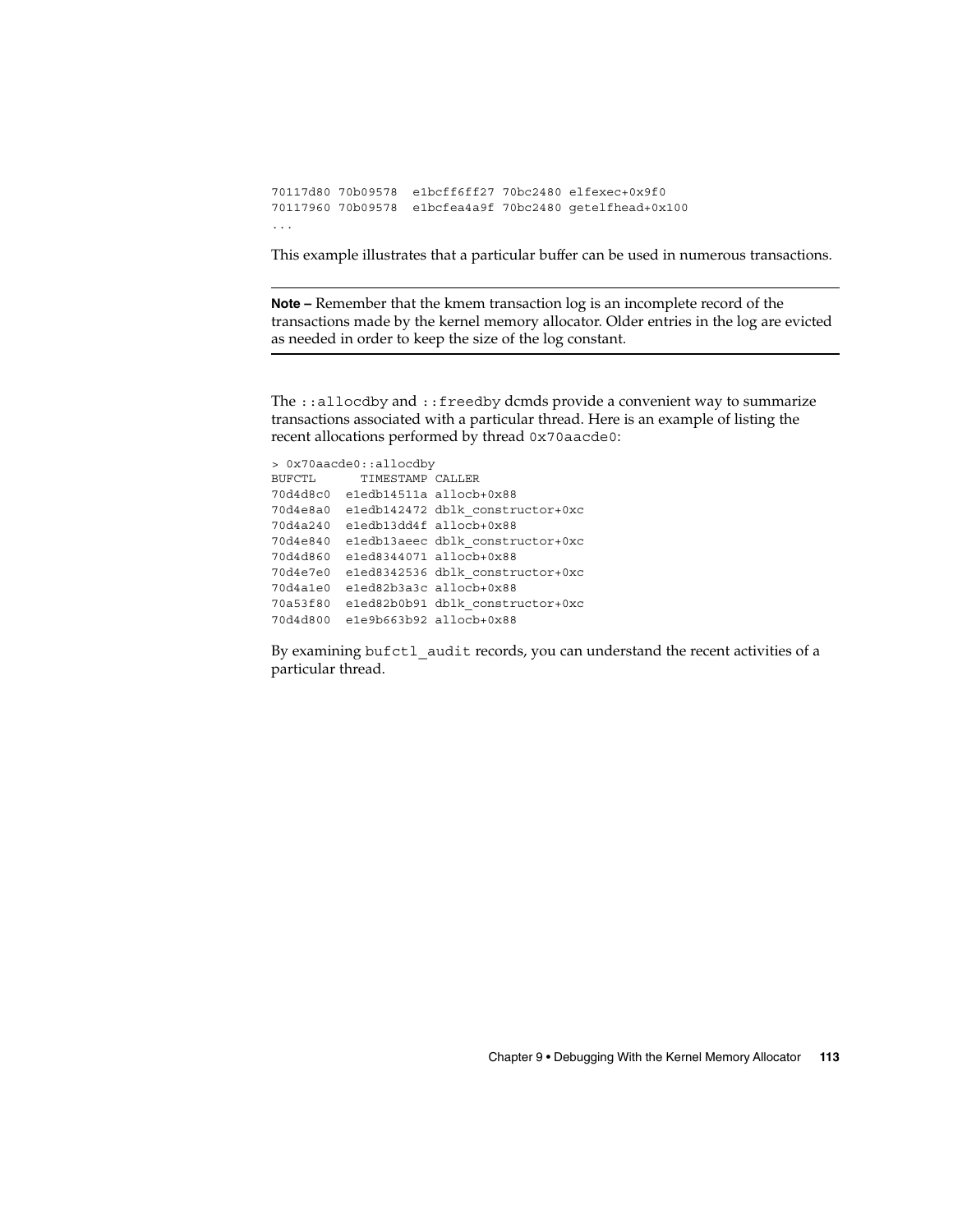Solaris Modular Debugger Guide • January 2005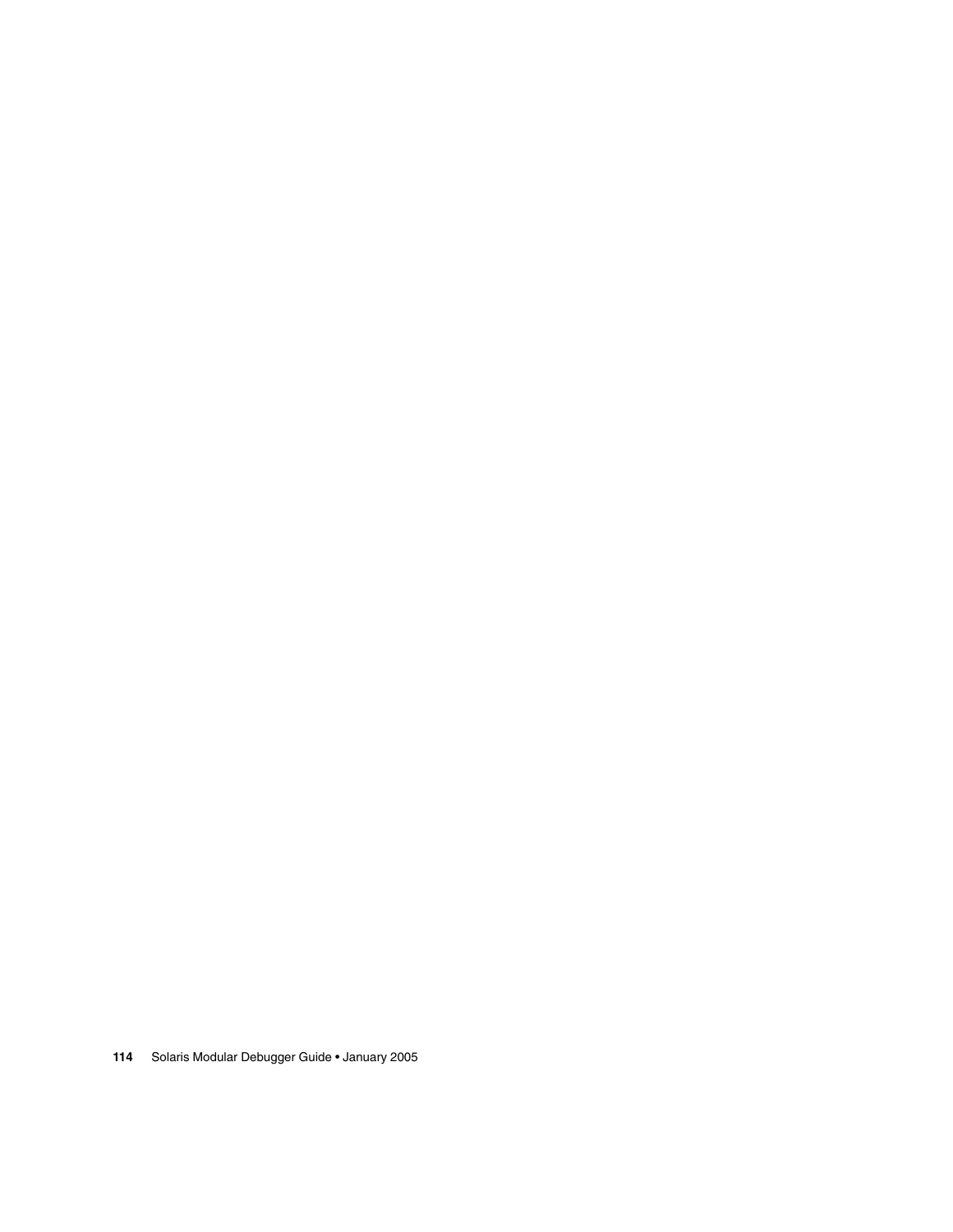## CHAPTER **10**

# Module Programming API

This chapter describes the structures and functions contained in the MDB debugger module API. The header file  $modapi.h> contains prototypes for these$ functions, and the SUNWmdbdm package provides source code for an example module in the directory /usr/demo/mdb.

# Debugger Module Linkage

## \_mdb\_init()

const mdb\_modinfo\_t \*\_mdb\_init(void);

Each debugger module is required to provide, for linkage and identification purposes, a function named  $\mod$  init (). This function returns a pointer to a persistent (that is, not declared as an automatic variable) mdb\_modinfo\_t structure, as defined in <sys/mdb\_modapi.h>:

```
typedef struct mdb_modinfo {
      ushort_t mi_dvers; /* Debugger API version number */
       const mdb dcmd t *mi dcmds; /* NULL-terminated list of dcmds */
       const mdb walker t *mi walkers; /* NULL-terminated list of walks */
} mdb_modinfo_t;
```
The *mi\_dvers* member is used to identify the API version number, and should always be set to MDB\_API\_VERSION. The current version number is therefore compiled into each debugger module, allowing the debugger to identify and verify the application binary interface used by the module. The debugger does not load modules that are compiled for an API version that is more recent than the debugger itself.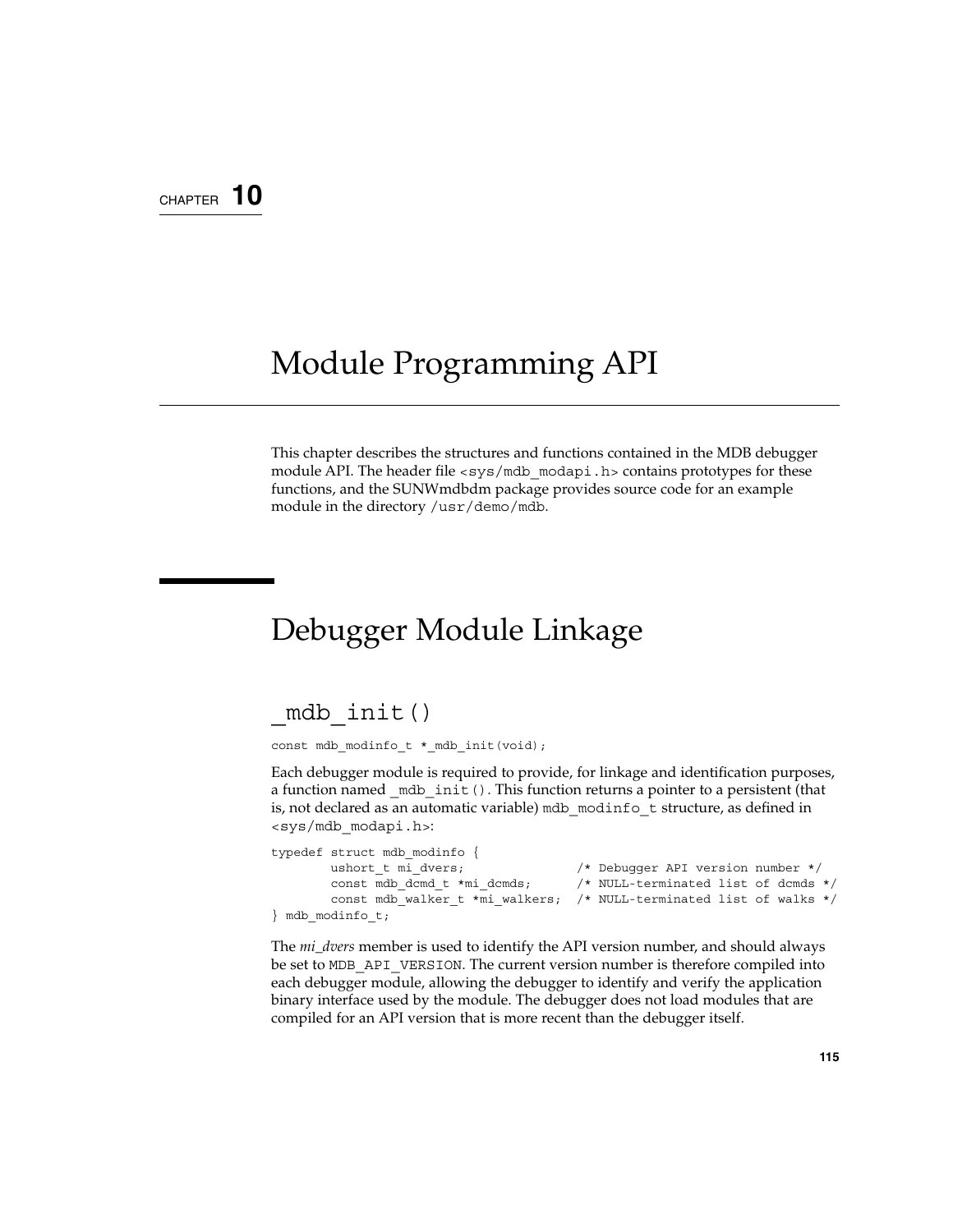The *mi\_dcmds* and *mi\_walkers* members, if not NULL, point to arrays of dcmd and walker definition structures, respectively. Each array must be terminated by a NULL element. These dcmds and walkers are installed and registered with the debugger as part of the module loading process. The debugger will refuse to load the module if one or more dcmds or walkers are defined improperly or if they have conflicting or invalid names. Dcmd and walker names are prohibited from containing characters that have special meaning to the debugger, such as quotation marks and parentheses.

The module can also execute code in  $\mod$  mdb init () using the module API to determine if it is appropriate to load. For example, a module can only be appropriate for a particular target if certain symbols are present. If these symbols are not found, the module can return NULL from the \_mdb\_init() function. In this case, the debugger will refuse to load the module and an appropriate error message is printed.

#### \_mdb\_fini()

void mdb fini(void);

If the module performs certain tasks prior to unloading, such as freeing persistent memory previously allocated with mdb alloc(), it can declare a function named mdb fini() for this purpose. This function is not required by the debugger. If declared, it is called once prior to unloading the module. Modules are unloaded when the user requests that the debugger terminate or when the user explicitly unloads a module using the : : unload built-in dcmd.

# Dcmd Definitions

int dcmd(uintptr\_t addr, uint\_t flags, int argc, const mdb\_arg\_t \*argv);

A dcmd is implemented with a function similar to the dcmd() declaration. This function receives four arguments and returns an integer status. The function arguments are:

| addr | Current address, also called dot. At the start of the dcmd, this address |
|------|--------------------------------------------------------------------------|
|      | corresponds to the value of the dot "." variable in the debugger.        |
|      |                                                                          |

| flags | Integer containing the logical OR of one or more of the following flags: |                                                                                                                 |  |
|-------|--------------------------------------------------------------------------|-----------------------------------------------------------------------------------------------------------------|--|
|       | DCMD ADDRSPEC                                                            | An explicit address was specified to the left<br>of $:$ : dcmd.                                                 |  |
|       | DCMD LOOP                                                                | The dcmd was invoked in a loop using the<br>, count syntax, or the dcmd was invoked in<br>a loop by a pipeline. |  |

**116** Solaris Modular Debugger Guide • January 2005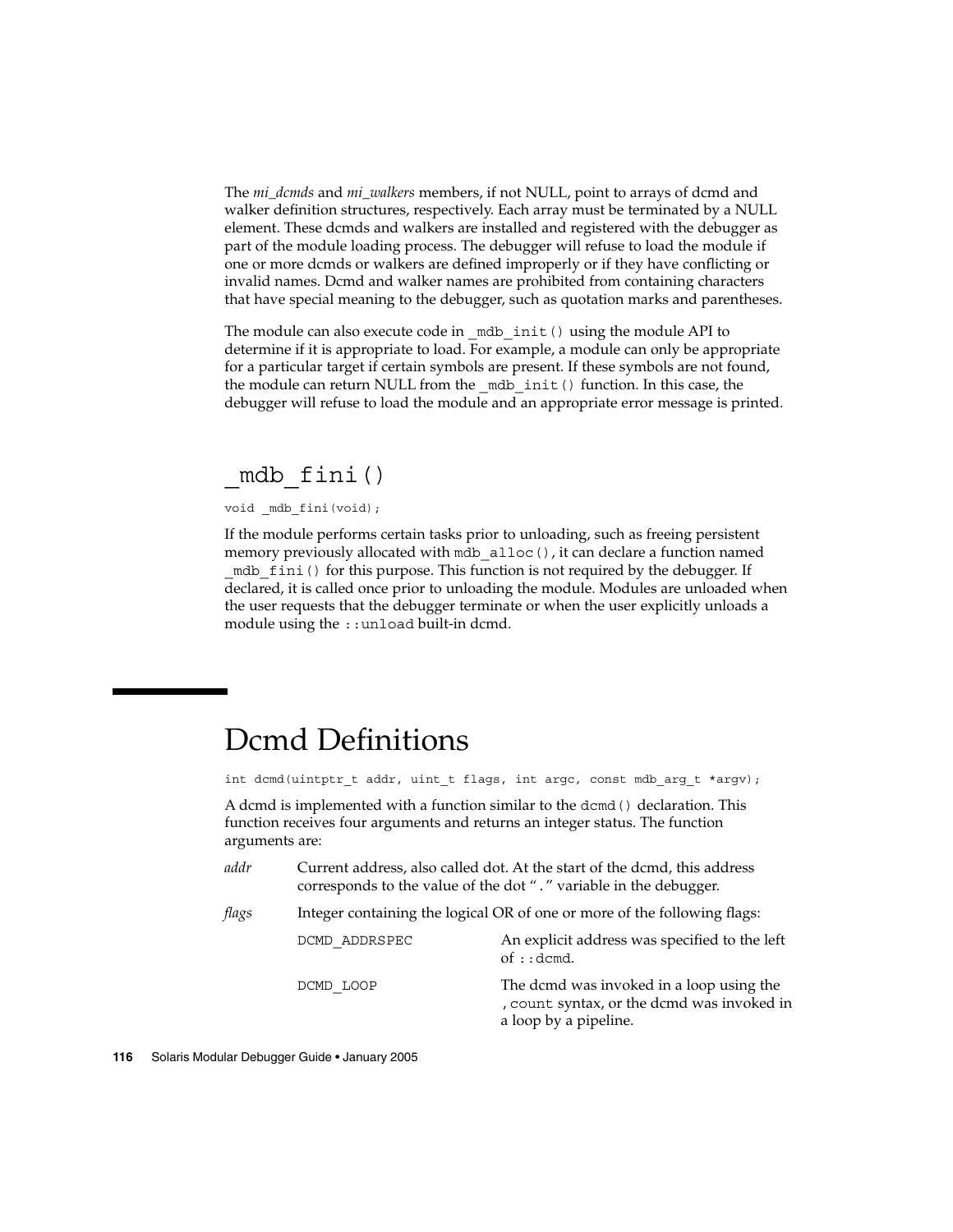| DCMD LOOPFIRST | This invocation of the dcmd function<br>corresponds to the first loop or pipeline<br>invocation. |
|----------------|--------------------------------------------------------------------------------------------------|
| DCMD PIPE      | The dcmd was invoked with input from a<br>pipeline.                                              |
| DCMD PIPE OUT  | The dcmd was invoked with output set to a<br>pipeline.                                           |

As a convenience, the DCMD\_HDRSPEC() macro is provided to allow a dcmd to test its flags to determine if it should print a header line (that is, it was not invoked as part of a loop, or it was invoked as the first iteration of a loop or pipeline).

- *argc* Number of arguments in the *argv* array.
- *argv* Array of arguments specified to the right of : : dcmd on the command line. These arguments can be either strings or integer values.

The dcmd function is expected to return one of the following integer values, defined in <sys/mdb\_modapi.h>.

| DCMD OK    | The dcmd completed successfully.                                                                                                                                                  |
|------------|-----------------------------------------------------------------------------------------------------------------------------------------------------------------------------------|
| DCMD ERR   | The dcmd failed for some reason.                                                                                                                                                  |
| DCMD USAGE | The dcmd failed because invalid arguments were specified. When<br>this value is returned, the dcmd usage message (described below)<br>prints automatically.                       |
| DCMD NEXT  | The next dcmd definition (if one is present) is automatically<br>invoked with the same arguments.                                                                                 |
| DCMD ABORT | The dcmd failed, and the current loop or pipeline should be<br>aborted. This is like DCMD ERR, but indicates that no further<br>progress is possible in the current loop or pipe. |

Each dcmd consists of a function defined according to the example dcmd() prototype, and a corresponding mdb\_dcmd\_t structure, as defined in <sys/mdb\_modapi.h>. This structure consists of the following fields:

| const char *dc name  | The string name of the dcmd, without the leading<br>" $: :$ ". The name cannot contain any of the MDB<br>meta-characters, such as $$$ or $\cdot$ .                                                                                                                                                                                                                                     |
|----------------------|----------------------------------------------------------------------------------------------------------------------------------------------------------------------------------------------------------------------------------------------------------------------------------------------------------------------------------------------------------------------------------------|
| const char *dc usage | An optional usage string for the dcmd, to be printed<br>when the dcmd returns DCMD USAGE. For example, if<br>the dcmd accepts options - a and - b, dc usage<br>might be specified as "[-ab]". If the dcmd accepts no<br>arguments, dc usage can be set to NULL. If the<br>usage string begins with ":", this is shorthand for<br>indicating that the dcmd requires an explicit address |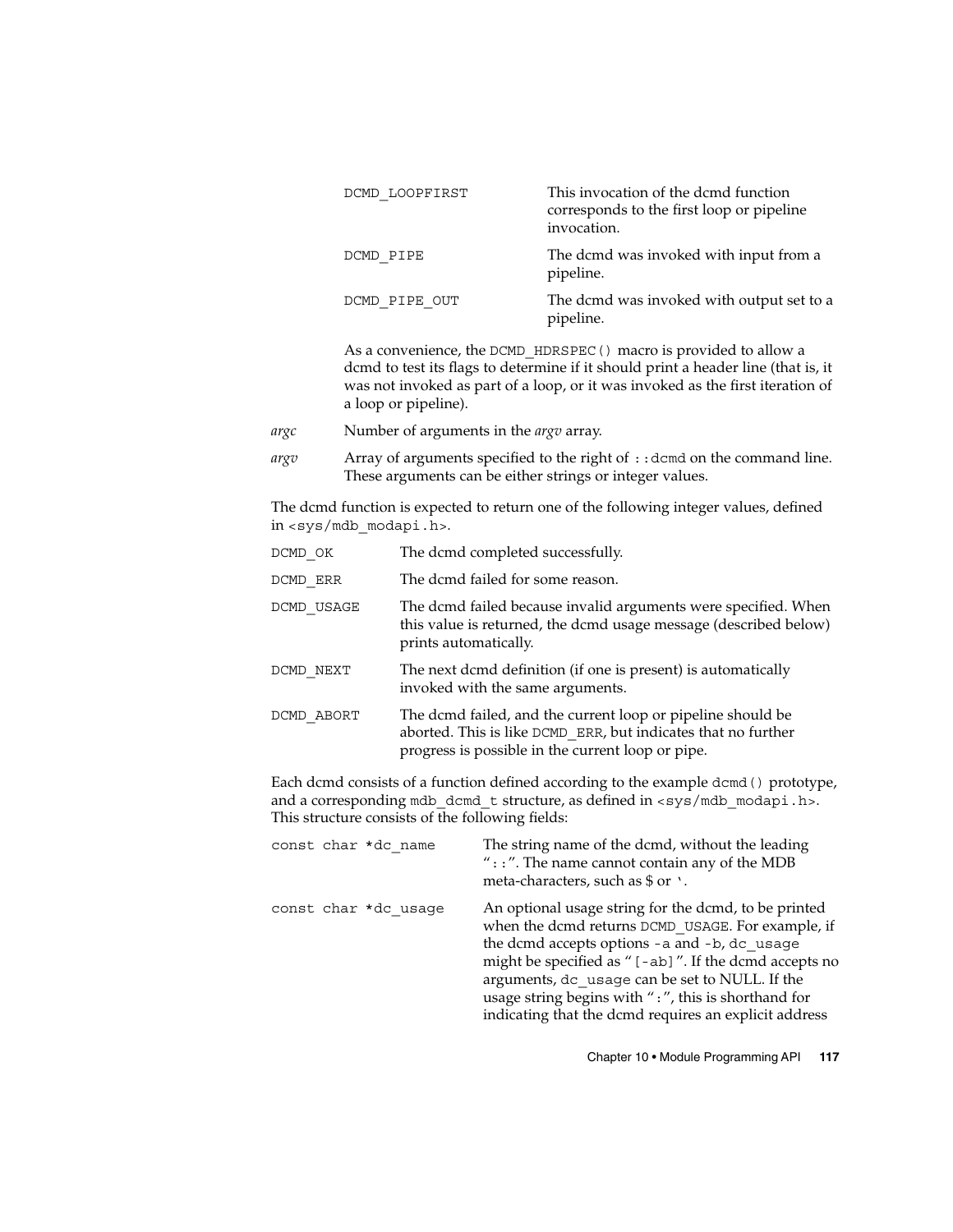|                        | (that is, it requires DCMD ADDRSPEC to be set in its<br>flags parameter). If the usage string begins with "?",<br>this indicates that the dcmd optionally accepts an<br>address. These hints modify the usage message<br>accordingly.                            |
|------------------------|------------------------------------------------------------------------------------------------------------------------------------------------------------------------------------------------------------------------------------------------------------------|
| const char *dc descr   | A mandatory description string, briefly explaining the<br>purpose of the dcmd. This string should consist of<br>only a single line of text.                                                                                                                      |
| mdb dcmd f *dc funcp   | A pointer to the function that will be called to execute<br>the dcmd.                                                                                                                                                                                            |
| void (*dc help) (void) | An optional function pointer to a help function for the<br>dcmd. If this pointer is not NULL, this function will<br>be called when the user executes : : help <i>dcmd</i> . This<br>function can use mdb printf() to display further<br>information or examples. |

# Walker Definitions

```
int walk_init(mdb_walk_state_t *wsp);
int walk step(mdb walk state t *wsp);
void walk_fini(mdb_walk_state_t *wsp);
```
A walker is composed of three functions, init, step, and fini, which are defined according to the example prototypes above. A walker is invoked by the debugger when one of the walk functions (such as mdb walk()) is called, or when the user executes the ::walk built-in dcmd. When the walk begins, MDB calls the walker's init function, passing it the address of a new mdb\_walk\_state\_t structure, as defined in <sys/mdb\_modapi.h>:

```
typedef struct mdb_walk_state {
           mdb_walk_cb_t walk_callback; /* Callback to issue */
                                         % Callback private data */<br>/* Current address */
           \frac{1}{\text{void }} *walk_cbdata;<br>uintptr_t walk_addr;
           void *walk_data; /* Walk private data */
           void *walk_arg; /* Walk private argument */
           void *walk_layer; /* Data from underlying layer */
} mdb_walk_state_t;
```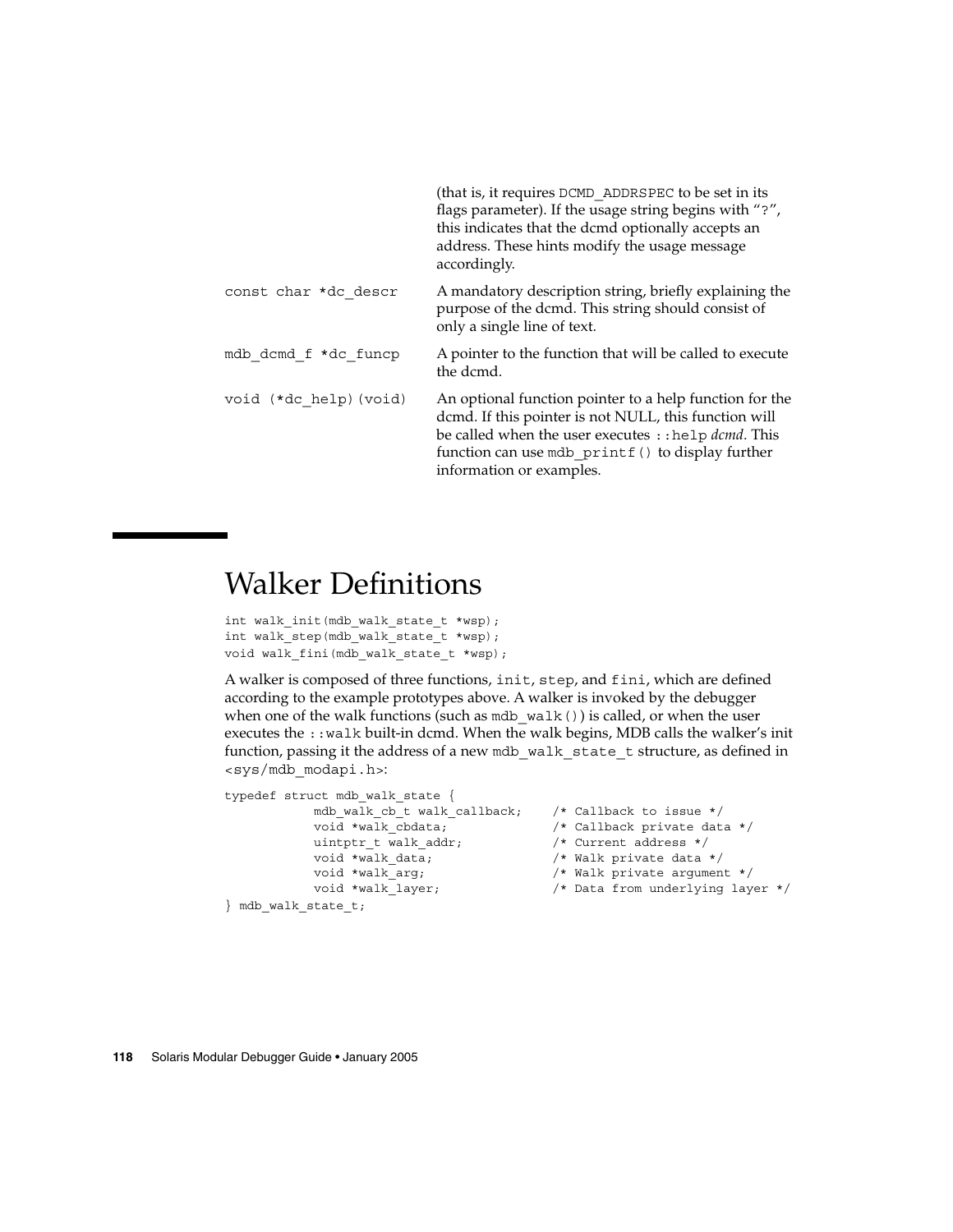A separate mdb\_walk\_state\_t is created for each walk, so that multiple instances of the same walker can be active simultaneously. The state structure contains the callback the walker should invoke at each step (*walk\_callback*), and the private data for the callback (*walk\_cbdata*), as specified to mdb\_walk(), for example. The *walk\_cbdata* pointer is opaque to the walker: it must not modify or dereference this value, nor can it assume it is a pointer to valid memory.

The starting address for the walk is stored in *walk\_addr*. This is either NULL if mdb\_walk() was called, or the address parameter specified to mdb\_pwalk(). If the ::walk built-in was used, *walk\_addr* will be non-NULL if an explicit address was specified on the left-hand side of : : walk. A walk with a starting address of NULL is referred to as *global*. A walk with an explicit non-NULL starting address is referred to as *local*.

The *walk\_data* and *walk\_arg* fields are provided for use as private storage for the walker. Complex walkers might need to allocate an auxiliary state structure and set *walk\_data* to point to this structure. Each time a walk is initiated, *walk\_arg* is initialized to the value of the walk init arg member of the corresponding walker's mdb\_walker\_t structure.

In some cases, it is useful to have several walkers share the same init, step, and fini routines. For example, the MDB genunix module provides walkers for each kernel memory cache. These share the same init, step, and fini functions, and use the walk init arg member of the mdb walker t to specify the address of the appropriate cache as the *walk\_arg*.

If the walker calls mdb\_layered\_walk() to instantiate an underlying layer, then the underlying layer will reset *walk\_addr* and *walk\_layer* prior to each call to the walker's step function. The underlying layer sets *walk\_addr* to the target virtual address of the underlying object, and set *walk\_layer* to point to the walker's local copy of the underlying object. For more information on layered walks, refer to the discussion of mdb\_layered\_walk() below.

The walker init and step functions are expected to return one of the following status values:

| WALK NEXT | Proceed to the next step. When the walk init function returns<br>WALK NEXT, MDB invokes the walk step function. When the walk<br>step function returns WALK NEXT, this indicates that MDB should<br>call the step function again.                            |
|-----------|--------------------------------------------------------------------------------------------------------------------------------------------------------------------------------------------------------------------------------------------------------------|
| WALK DONE | The walk has completed successfully. WALK DONE can be returned<br>by either the step function to indicate that the walk is complete, or<br>by the init function to indicate that no steps are needed (for<br>example, if the given data structure is empty). |
| WALK ERR  | The walk has terminated due to an error. If WALK ERR is returned<br>by the init function, $mdb$ walk () (or any of its counterparts)<br>returns -1 to indicate that the walker failed to initialize. If                                                      |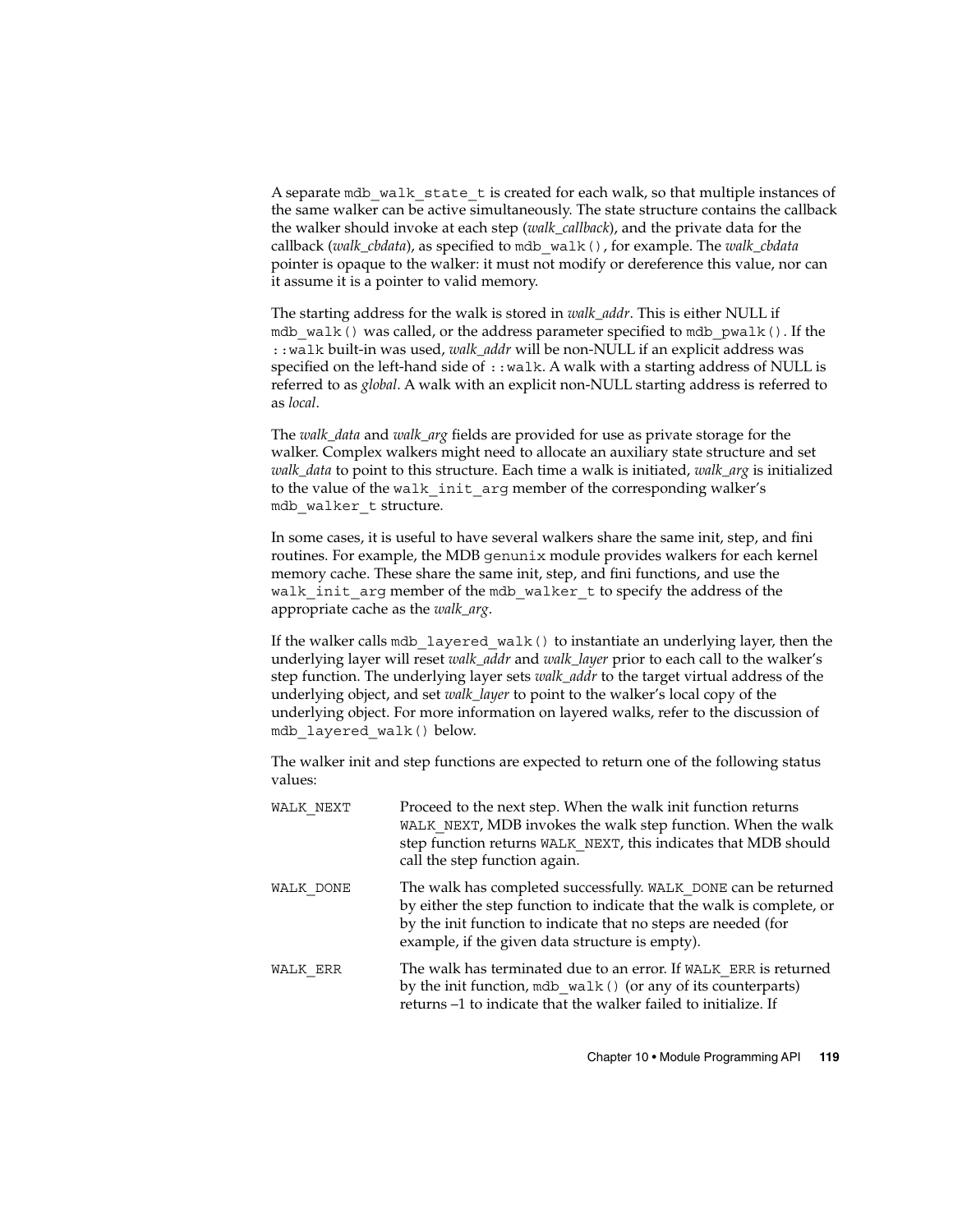WALK ERR is returned by the step function, the walk terminates but mdb\_walk() returns success.

The *walk\_callback* is also expected to return one of the values above. Therefore, the walk step function's job is to determine the address of the next object, read in a local copy of this object, call the *walk\_callback* function, then return its status. The step function can also return WALK\_DONE or WALK\_ERR without invoking the callback if the walk is complete or if an error occurred.

The walker itself is defined using the mdb walker t structure, defined in :

```
typedef struct mdb_walker {
       const char *walk_name; /* Walk type name */
       const char *walk descr; \overline{\phantom{a}} /* Walk description */
       int (*walk init)(mdb walk state t *); /* Walk constructor */
       int (*walk step)(mdb walk state t *); /* Walk iterator */
       void (*walk_fini)(mdb_walk_state_t *); /* Walk destructor */
       void *walk_init_arg; /* Constructor argument */
} mdb_walker_t;
```
The walk name and walk descr fields should be initialized to point to strings containing the name and a brief description of the walker, respectively. A walker is required to have a non-NULL name and description, and the name cannot contain any of the MDB meta-characters. The description string is printed by the ::walkers and ::dmods built-in dcmds.

The walk init, walk step, and walk fini members refer to the walk functions themselves, as described earlier. The walk\_init and walk\_fini members can be set to NULL to indicate that no special initialization or cleanup actions need to be taken. The walk step member cannot be set to NULL. The walk init arg member is used to initialize the walk arg member of each new mdb walk state t created for the given walker, as described earlier. [Figure 10–1](#page-120-0) shows a flowchart for the algorithm of a typical walker.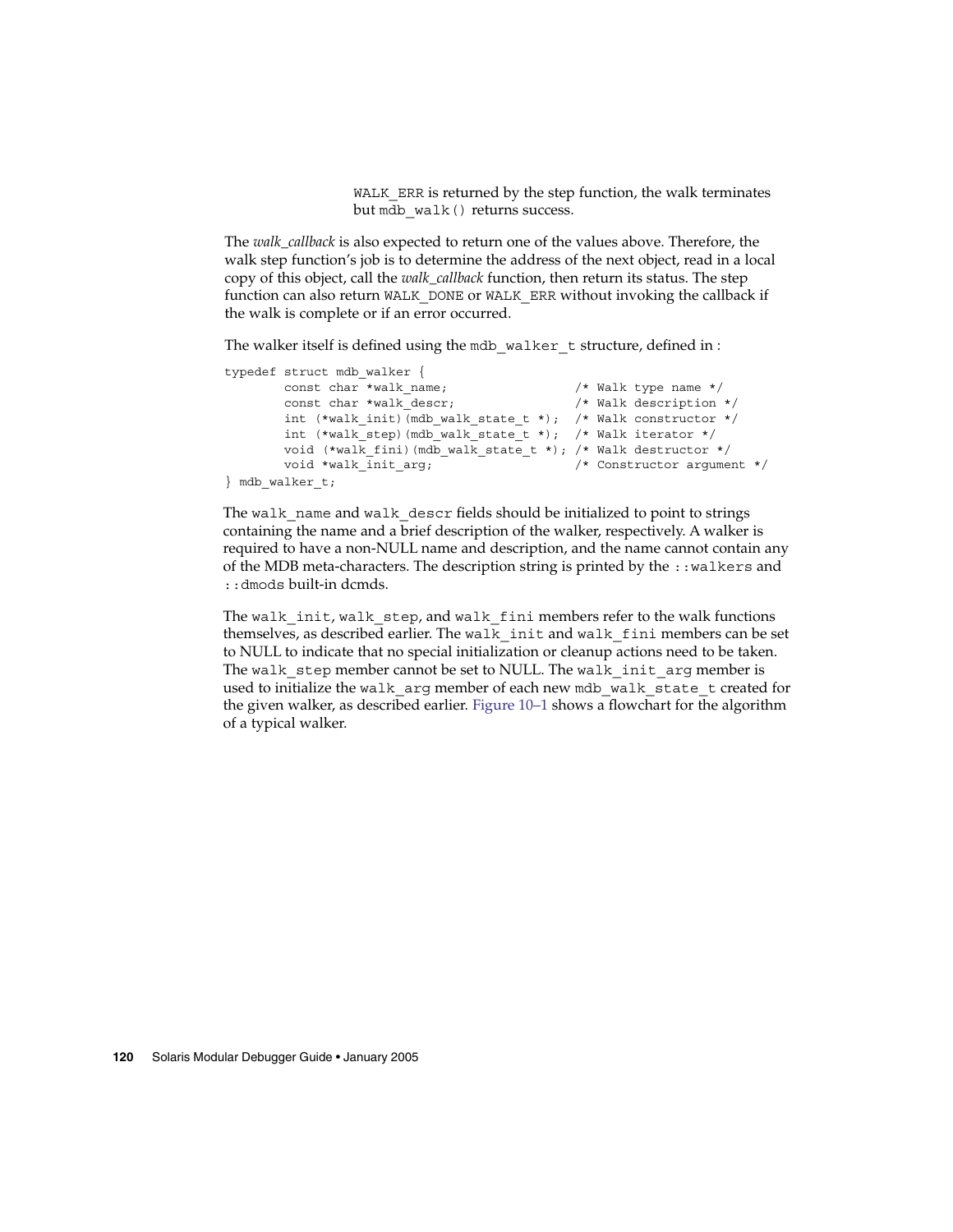<span id="page-120-0"></span>

**FIGURE 10–1** Sample Walker

The walker is designed to iterate over the list of proc\_t structures in the kernel. The head of the list is stored in the global practive variable, and each element's p\_next pointer points to the next  $\text{proc}$  t in the list. The list is terminated with a NULL pointer. In the walker's init routine, the practive symbol is located using mdb lookup by name () step (1), and its value is copied into the mdb\_walk\_state\_t pointed to by *wsp*.

In the walker's step function, the next  $\text{proc} \text{ t}$  structure in the list is copied into the debugger's address space using mdb vread() step (2), the callback function is invoked with a pointer to this local copy, step  $(3)$ , and then the mdb walk state t is updated with the address of the proc\_t structure for the next iteration. This update corresponds to following the pointer, step (4), to the next element in the list.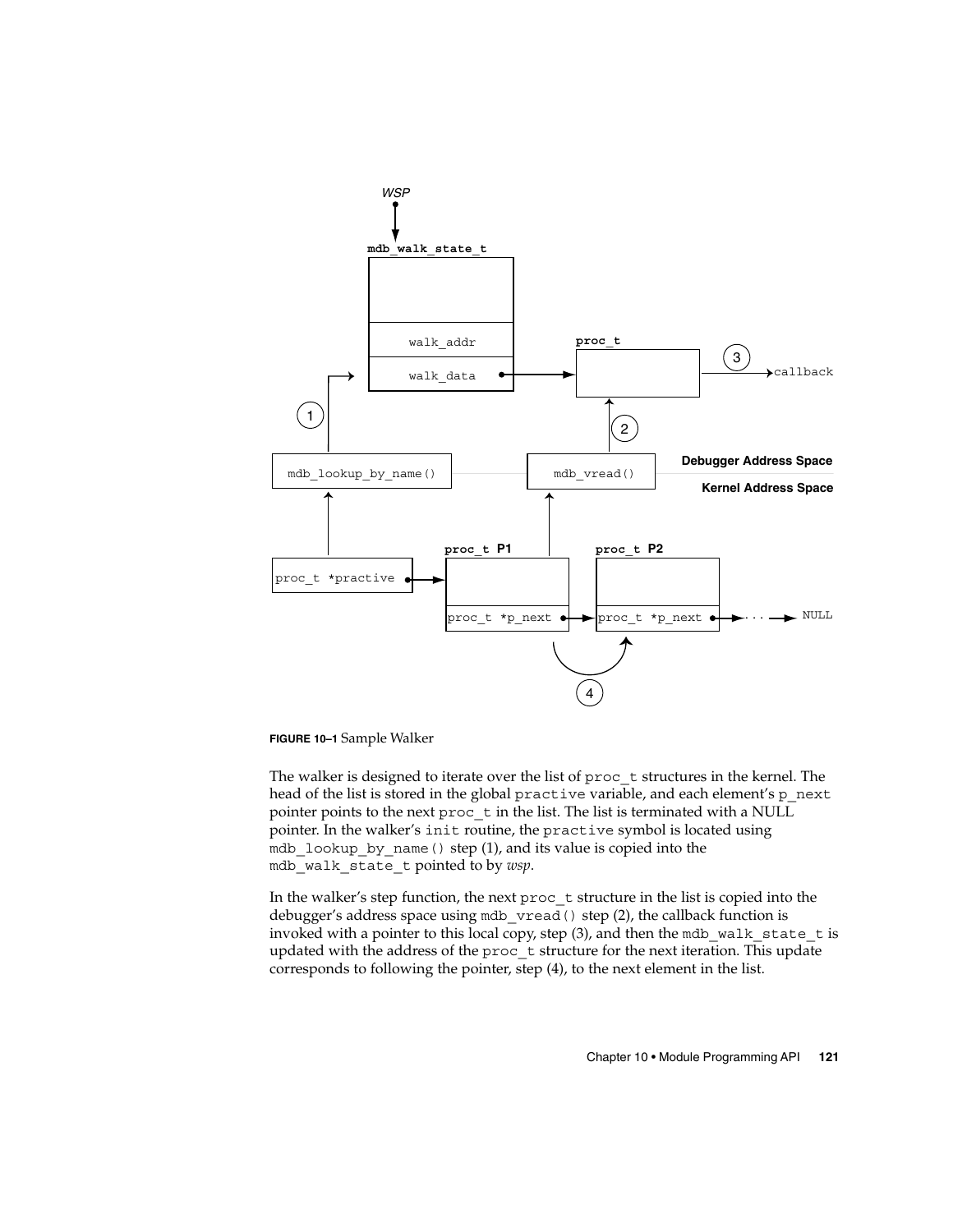These steps demonstrate the structure of a typical walker: the init routine locates the global information for a particular data structure, the step function reads in a local copy of the next data item and passes it to the callback function, and the address of the next element is read. Finally, when the walk terminates, the fini function frees any private storage.

# API Functions

### mdb\_pwalk()

int mdb pwalk(const char \*name, mdb walk cb t func, void \*data, uintptr t addr);

Initiate a local walk starting at *addr* using the walker specified by *name*, and invoke the callback function *func* at each step. If *addr* is NULL, a global walk is performed (that is, the mdb\_pwalk() invocation is equivalent to the identical call to mdb\_walk() without the trailing *addr* parameter). This function returns 0 for success, or -1 for error. The mdb  $p$  pwalk() function fails if the walker itself returns a fatal error, or if the specified walker name is not known to the debugger. The walker name may be scoped using the backquote (') operator if there are naming conflicts. The *data* parameter is an opaque argument that has meaning only to the caller; it is passed back to *func* at each step of the walk.

mdb\_walk()

int mdb walk(const char \*name, mdb walk cb t func, void \*data);

Initiate a global walk starting at *addr* using the walker specified by *name*, and invoke the callback function *func* at each step. This function returns 0 for success, or -1 for error. The mdb\_walk() function fails if the walker itself returns a fatal error, or if the specified walker name is not known to the debugger. The walker name can be scoped using the backquote (') operator if there are naming conflicts. The data parameter is an opaque argument that has meaning only to the caller; it is passed back to *func* at each step of the walk.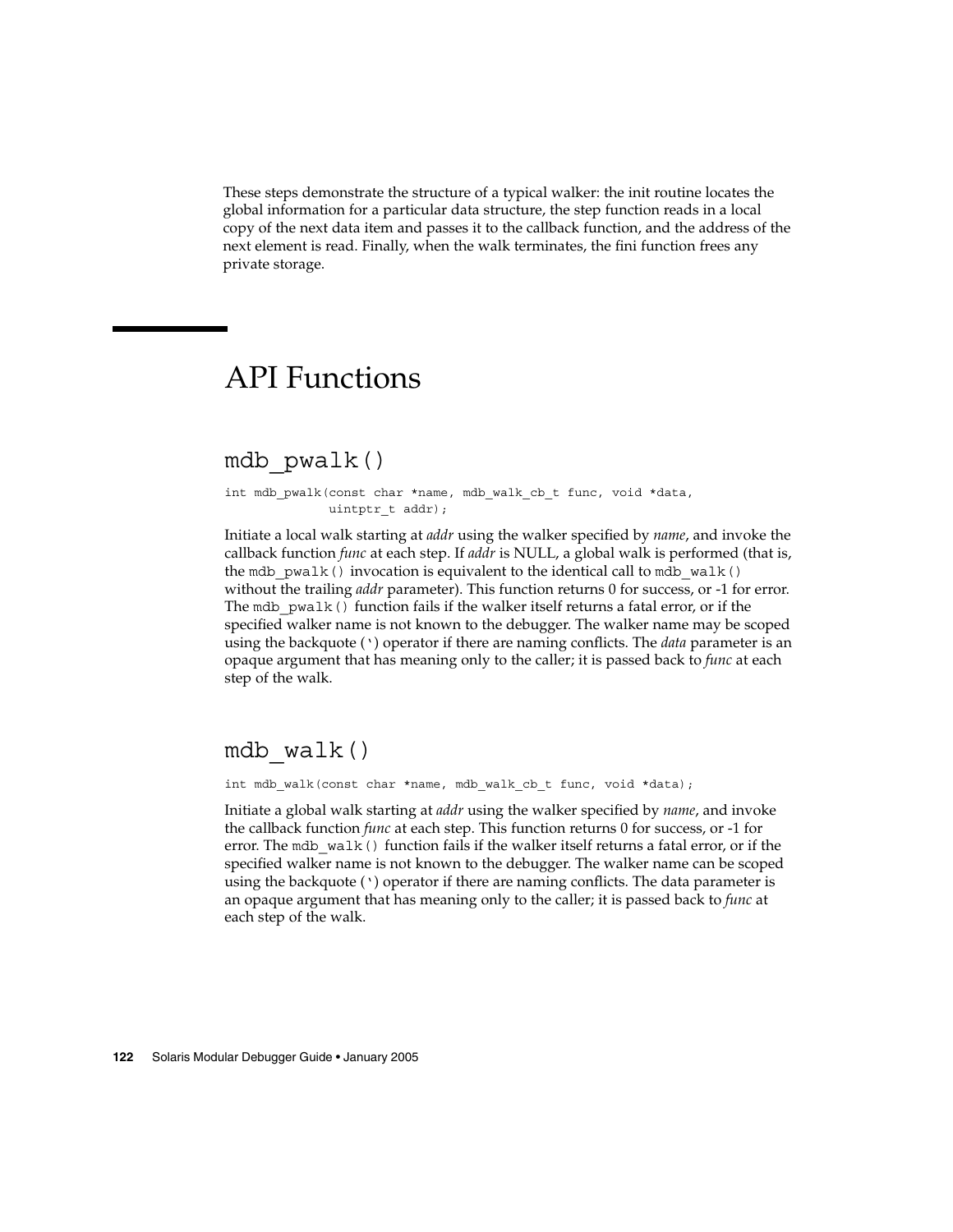## mdb\_pwalk\_dcmd()

int mdb\_pwalk\_dcmd(const char \*wname, const char \*dcname, int argc, const mdb arg t \*argv, uintptr t addr);

Initiate a local walk starting at *addr* using the walker specified by *wname*, and invoke the dcmd specified by *dcname* with the specified *argc* and *argv* at each step. This function returns 0 for success, or -1 for error. The function fails if the walker itself returns a fatal error, if the specified walker name or dcmd name is not known to the debugger, or if the dcmd itself returns DCMD\_ABORT or DCMD\_USAGE to the walker. The walker name and dcmd name can each be scoped using the backquote  $(')$ operator if there are naming conflicts. When invoked from  $mdb$  pwalk dcmd(), the dcmd will have the DCMD\_LOOP and DCMD\_ADDRSPEC bits set in its flags parameter, and the first call will have DCMD\_LOOPFIRST set.

#### mdb\_walk\_dcmd()

int mdb\_walk\_dcmd(const char \*wname, const char \*dcname, int argc, const mdb arg t \*argv);

Initiate a global walk using the walker specified by *wname*, and invoke the dcmd specified by *dcname* with the specified *argc* and *argv* at each step. This function returns 0 for success, or -1 for error. The function fails if the walker itself returns a fatal error, if the specified walker name or dcmd name is not known to the debugger, or if the dcmd itself returns DCMD\_ABORT or DCMD\_USAGE to the walker. The walker name and dcmd name can each be scoped using the backquote (') operator if there are naming conflicts. When invoked from mdb\_walk\_dcmd(), the dcmd will have the DCMD\_LOOP and DCMD\_ADDRSPEC bits set in its flags parameter, and the first call will have DCMD\_LOOPFIRST set.

## mdb\_call\_dcmd()

int mdb call dcmd(const char \*name, uintptr t addr, uint t flags, int argc, const mdb arg t \*argv);

Invoke the specified dcmd name with the given parameters. The dot variable is reset to *addr*, and *addr*, *flags*, *argc*, and *argv* are passed to the dcmd. The function returns 0 for success, or -1 for error. The function fails if the dcmd returns DCMD\_ERR, DCMD\_ABORT, or DCMD\_USAGE, or if the specified dcmd name is not known to the debugger. The dcmd name can be scoped using the backquote  $(')$  operator if there are naming conflicts.

Chapter 10 • Module Programming API **123**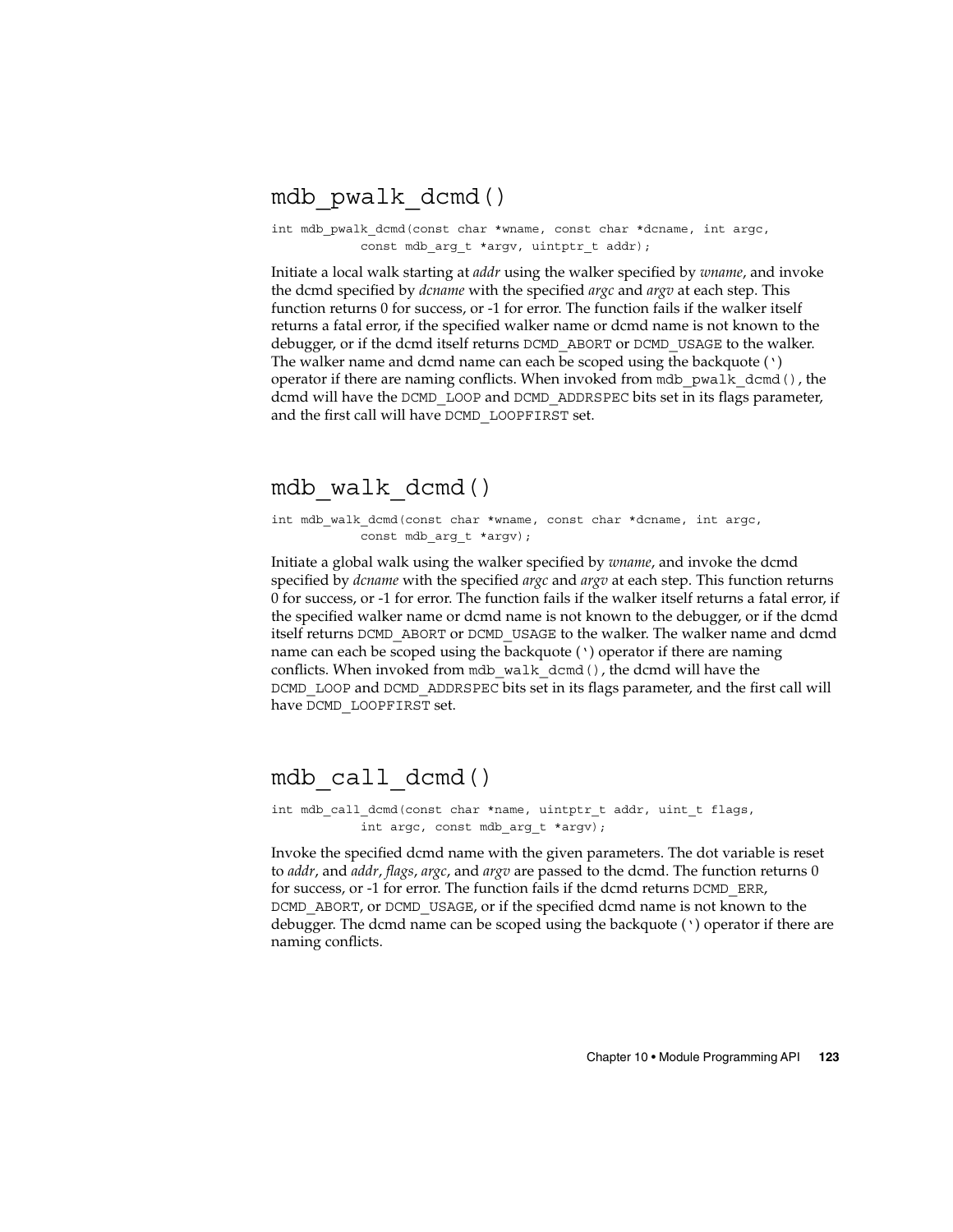# mdb\_layered\_walk()

int mdb\_layered\_walk(const char \*name, mdb\_walk\_state\_t \*wsp);

Layer the walk denoted by *wsp* on top of a walk initiated using the specified walker *name*. The name can be scoped using the backquote (') operator if there are naming conflicts. Layered walks can be used, for example, to facilitate constructing walkers for data structures that are embedded in other data structures.

For example, suppose that each CPU structure in the kernel contains a pointer to an embedded structure. To write a walker for the embedded structure type, you could replicate the code to iterate over CPU structures and dereference the appropriate member of each CPU structure, or you could layer the embedded structure's walker on top of the existing CPU walker.

The mdb layered walk() function is used from within a walker's init routine to add a new layer to the current walk. The underlying layer is initialized as part of the call to mdb layered walk(). The calling walk routine passes in a pointer to its current walk state; this state is used to construct the layered walk. Each layered walk is cleaned up after the caller's walk fini function is called. If more than one layer is added to a walk, the caller's walk step function will step through each element returned by the first layer, then the second layer, and so forth.

The mdb layered walk() function returns 0 for success, or  $-1$  for error. The function fails if the specified walker name is not known to the debugger, if the *wsp* pointer is not a valid, active walk state pointer, if the layered walker itself fails to initialize, or if the caller attempts to layer the walker on top of itself.

## mdb\_add\_walker()

int mdb\_add\_walker(const mdb\_walker\_t \*w);

Register a new walker with the debugger. The walker is added to the module's namespace, and to the debugger's global namespace according to the name resolution rules described in ["dcmd and Walker Name Resolution"](#page-30-0) on page 31. This function returns 0 for success, or -1 for error if the given walker name is already registered by this module, or if the walker structure *w* is improperly constructed. The information in the mdb walker  $t$  *w* is copied to internal debugger structures, so the caller can reuse or free this structure after the call to mdb\_add\_walker().

#### mdb\_remove\_walker()

int mdb\_remove\_walker(const char \*name);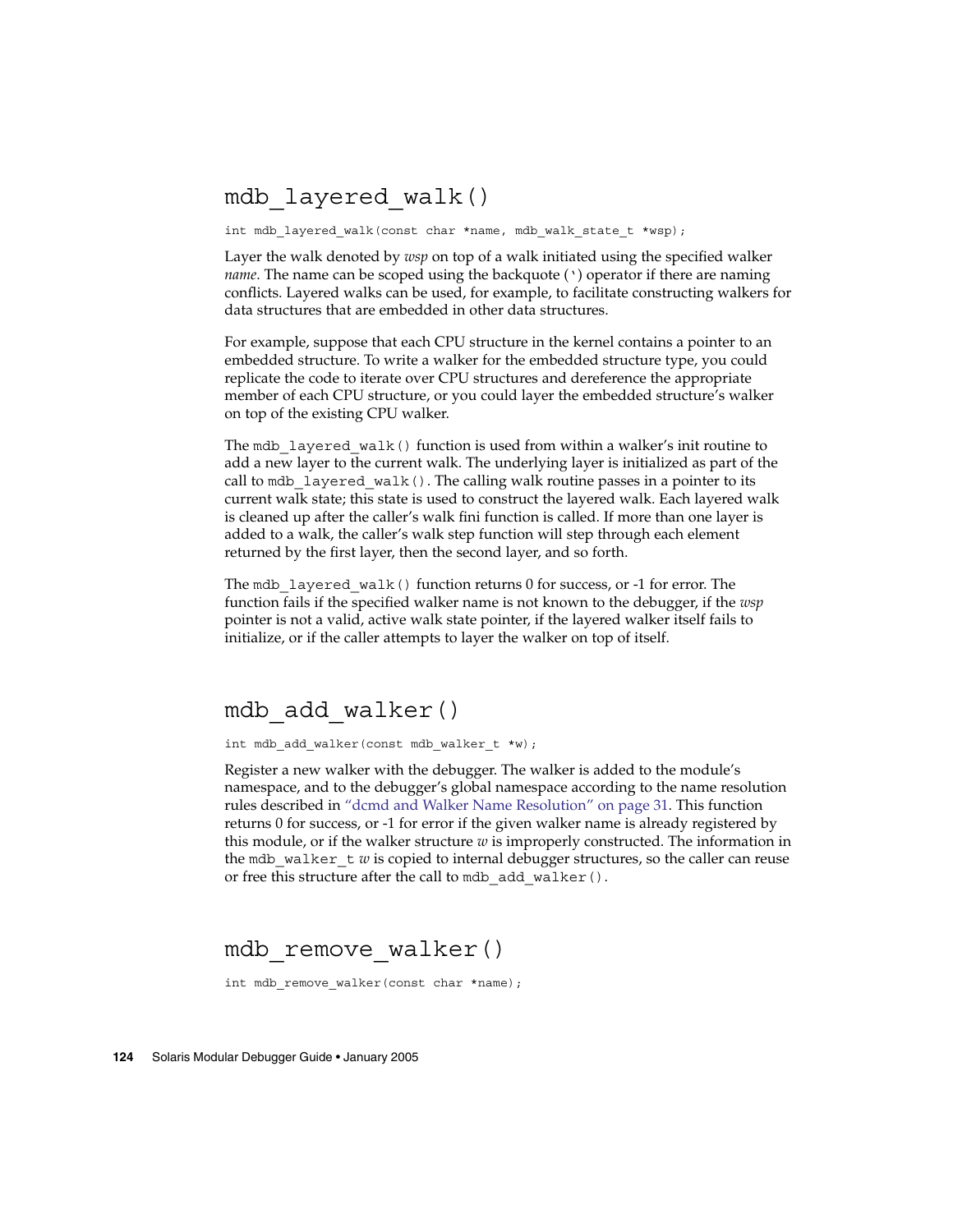Remove the walker with the specified *name*. This function returns 0 for success, or -1 for error. The walker is removed from the current module's namespace. The function fails if the walker name is unknown, or is registered only in another module's namespace. The mdb  $r$ emove walker() function can be used to remove walkers that were added dynamically using mdb\_add\_walker(), or walkers that were added statically as part of the module's linkage structure. The scoping operator cannot be used in the walker name; it is not legal for the caller of mdb remove walker() to attempt to remove a walker exported by a different module.

## mdb\_vread() and mdb\_vwrite()

ssize\_t mdb\_vread(void \*buf, size\_t nbytes, uintptr\_t addr); ssize t mdb vwrite(const void \*buf, size t nbytes, uintptr t addr);

These functions provide the ability to read and write data from a given target virtual address, specified by the *addr* parameter. The mdb\_vread() function returns *nbytes* for success, or -1 for error; if a read is truncated because only a portion of the data can be read from the specified address, -1 is returned. The mdb vwrite() function returns the number of bytes actually written upon success; -1 is returned upon error.

## mdb\_fread() and mdb\_fwrite()

ssize t mdb fread(void \*buf, size t nbytes, uintptr t addr); ssize\_t mdb\_fwrite(const void \*buf, size\_t nbytes, uintptr\_t addr);

These functions provide the ability to read and write data from the object file location corresponding to the given target virtual address, specified by the addr parameter. The mdb fread() function returns nbytes for success, or -1 for error; if a read is truncated because only a portion of the data can be read from the specified address, -1 is returned. The mdb  $fwrite()$  function returns the number of bytes actually written upon success; -1 is returned upon error.

## mdb\_pread() and mdb\_pwrite()

ssize t mdb pread(void \*buf, size t nbytes, uint64 t addr); ssize t mdb pwrite(const void \*buf, size t nbytes, uint64 t addr);

These functions provide the ability to read and write data from a given target physical address, specified by the *addr* parameter. The mdb\_pread() function returns *nbytes* for success, or -1 for error; if a read is truncated because only a portion of the data can be read from the specified address, -1 is returned. The mdb pwrite() function returns the number of bytes actually written upon success; -1 is returned upon error.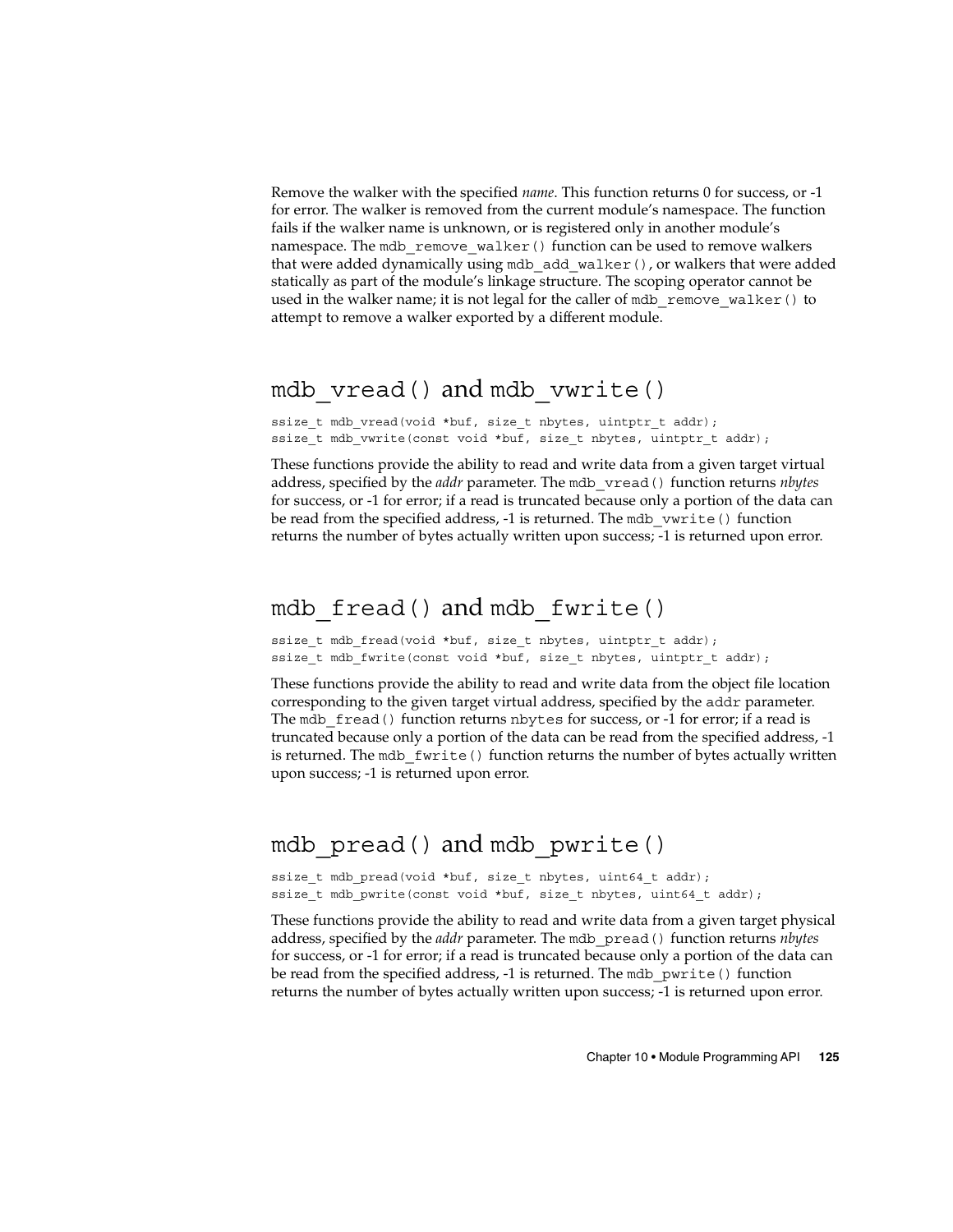## mdb\_readstr()

ssize\_t mdb\_readstr(char \*s, size\_t nbytes, uintptr\_t addr);

The mdb readstr() function reads a null-terminated C string beginning at the target virtual address *addr* into the buffer addressed by *s*. The size of the buffer is specified by *nbytes*. If the string is longer than can fit in the buffer, the string is truncated to the buffer size and a null byte is stored at  $s$  [nbytes - 1]. The length of the string stored in *s* (not including the terminating null byte) is returned upon success; otherwise -1 is returned to indicate an error.

#### mdb\_writestr()

ssize\_t mdb\_writestr(const char \*s, uintptr\_t addr);

The mdb writestr() function writes a null-terminated C string from *s* (including the trailing null byte) to the target's virtual address space at the address specified by *addr*. The number of bytes written (not including the terminating null byte) is returned upon success; otherwise, -1 is returned to indicate an error.

#### mdb\_readsym()

ssize\_t mdb\_readsym(void \*buf, size\_t nbytes, const char \*name);

mdb readsym() is similar to mdb vread(), except that the virtual address at which reading begins is obtained from the value of the symbol specified by *name*. If no symbol by that name is found or a read error occurs, -1 is returned; otherwise *nbytes* is returned for success.

The caller can first look up the symbol separately if it is necessary to distinguish between symbol lookup failure and read failure. The primary executable's symbol table is used for the symbol lookup; if the symbol resides in another symbol table, you must first apply mdb\_lookup\_by\_obj(), then mdb\_vread().

#### mdb\_writesym()

ssize t mdb writesym(const void \*buf, size t nbytes, const char \*name);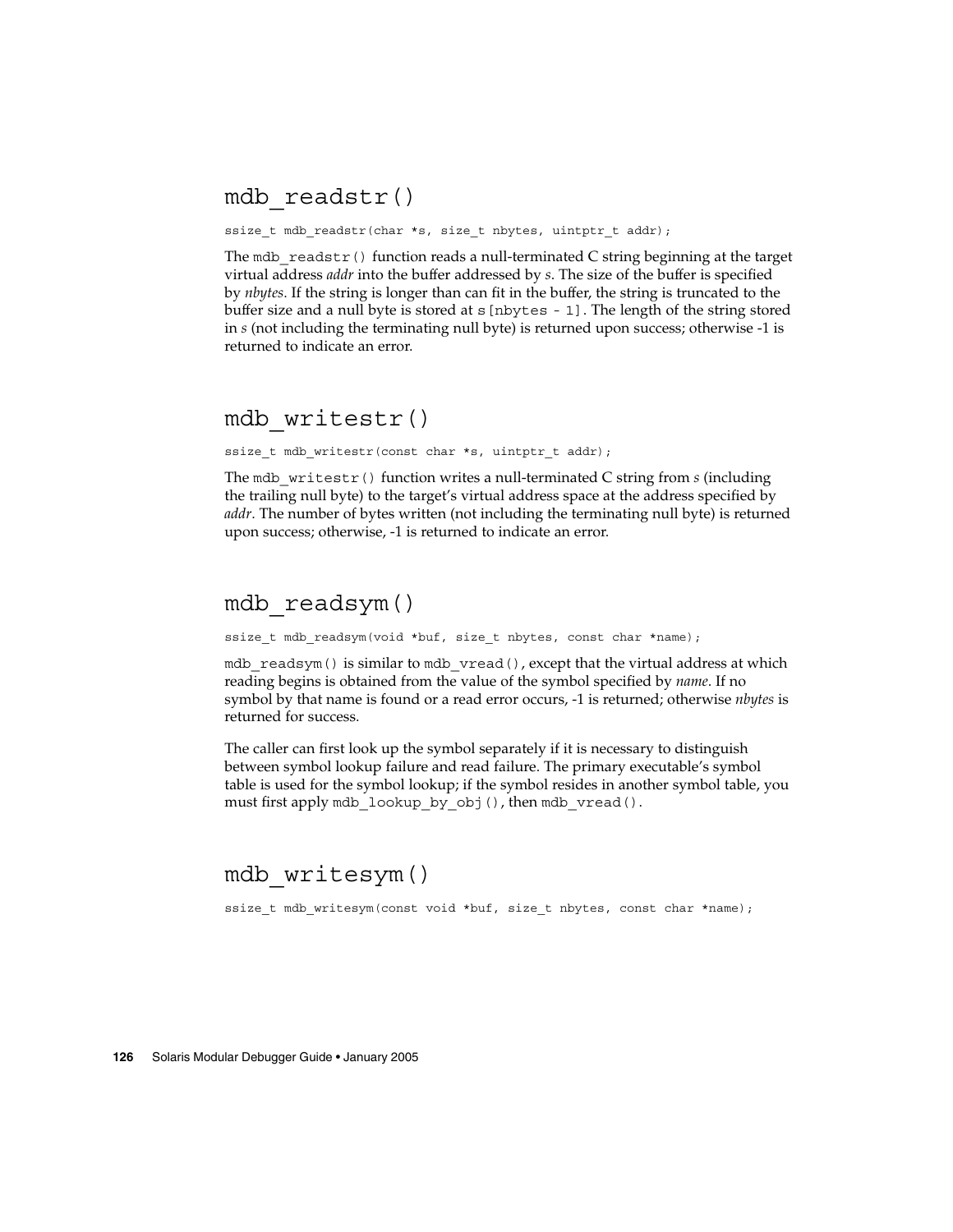mdb  $writesym()$  is identical to mdb vwrite(), except that the virtual address at which writing begins is obtained from the value of the symbol specified by name. If no symbol by that name is found, -1 is returned. Otherwise, the number of bytes successfully written is returned on success, and -1 is returned on error. The primary executable's symbol table is used for the symbol lookup; if the symbol resides in another symbol table, you must first apply mdb lookup by obj(), then mdb\_vwrite().

# mdb\_readvar() and mdb\_writevar()

ssize t mdb readvar(void \*buf, const char \*name); ssize t mdb writevar(const void \*buf, const char \*name);

mdb readvar() is similar to mdb vread(), except that the virtual address at which reading begins and the number of bytes to read are obtained from the value and size of the symbol specified by *name*. If no symbol by that name is found, -1 is returned. The symbol size (the number of bytes read) is returned on success; -1 is returned on error. This is useful for reading well-known variables whose sizes are fixed. For example:

```
int hz; /* system clock rate */
mdb_readvar(&hz, "hz");
```
The caller can first look up the symbol separately if it is necessary to distinguish between symbol lookup failure and read failure. The caller must also carefully check the definition of the symbol of interest in order to make sure that the local declaration is the exact same type as the target's definition. For example, if the caller declares an int, and the symbol of interest is actually a long, and the debugger is examining a 64-bit kernel target, mdb readvar() copies back 8 bytes to the caller's buffer, corrupting the 4 bytes following the storage for the int.

mdb  $w$ ritevar() is identical to mdb  $v$ write(), except that the virtual address at which writing begins and the number of bytes to write are obtained from the value and size of the symbol specified by name. If no symbol by that name is found, -1 is returned. Otherwise, the number of bytes successfully written is returned on success, and -1 is returned on error.

For both functions, the primary executable's symbol table is used for the symbol lookup; if the symbol resides in another symbol table, you must first apply mdb lookup by obj(), then mdb vread() or mdb vwrite().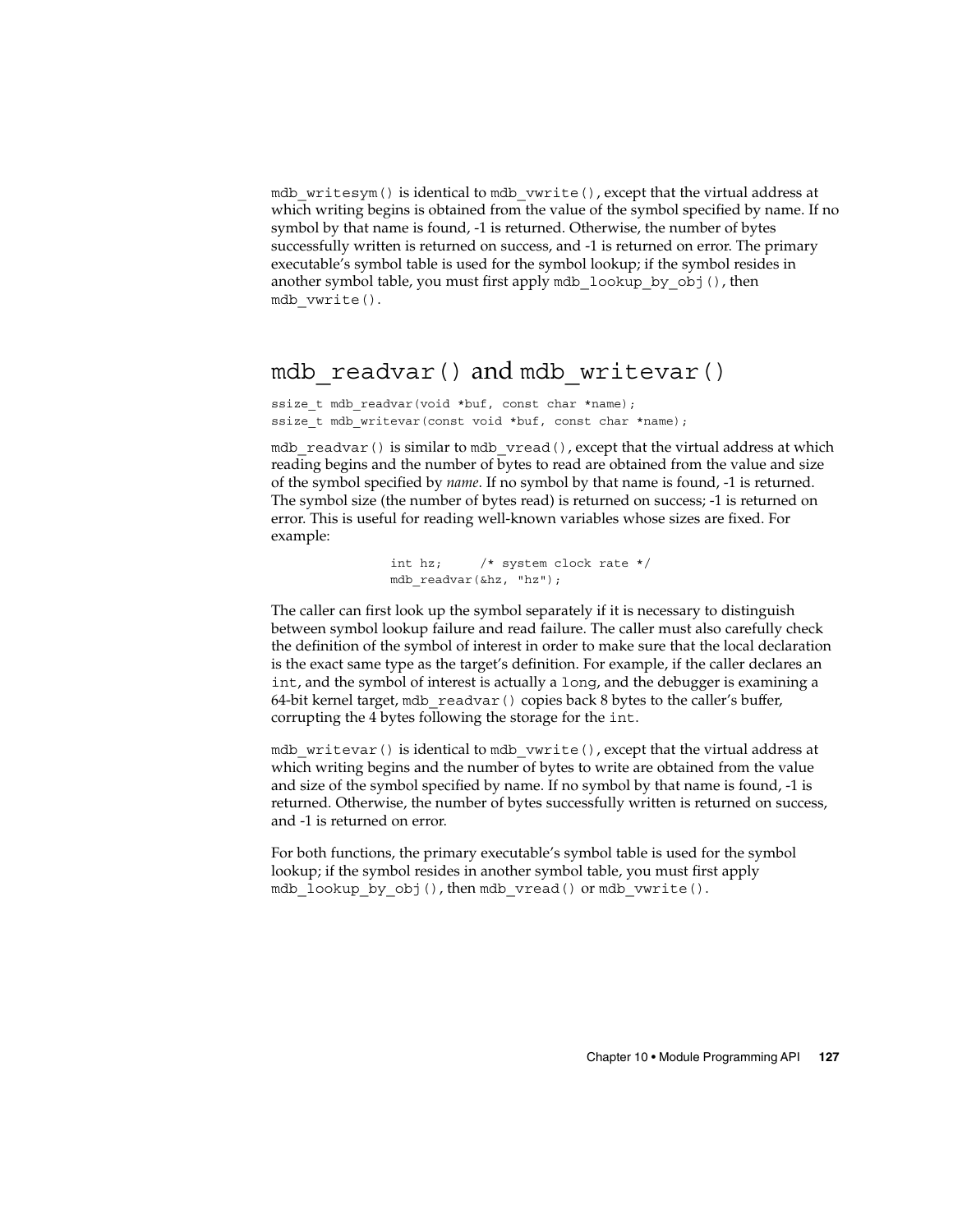# mdb\_lookup\_by\_name() and mdb\_lookup\_by\_obj()

int mdb\_lookup\_by\_name(const char \*name, GElf\_Sym \*sym); int mdb\_lookup\_by\_obj(const char \*object, const char \*name, GElf\_Sym \*sym);

Look up the specified symbol name and copy the ELF symbol information into the GE1f Sym pointed to by *sym*. If the symbol is found, the function returns 0; otherwise, -1 is returned. The *name* parameter specifies the symbol name. The *object* parameter tells the debugger where to look for the symbol. For the mdb lookup by name () function, the object file defaults to MDB\_OBJ\_EXEC. For mdb\_lookup\_by\_obj(), the object name should be one of the following:

| MDB OBJ EXEC  | Look in the executable's symbol table (. symtab section). For<br>kernel crash dumps, this corresponds to the symbol table from the<br>unix. X file or from /dev/ksyms.                                                                                               |
|---------------|----------------------------------------------------------------------------------------------------------------------------------------------------------------------------------------------------------------------------------------------------------------------|
| MDB OBJ RTLD  | Look in the runtime link-editor's symbol table. For kernel crash<br>dumps, this corresponds to the symbol table for the krtld<br>module.                                                                                                                             |
| MDB OBJ EVERY | Look in all known symbol tables. For kernel crash dumps, this<br>includes the .symtab and .dynsym sections from the unix. X file<br>or /dev/ksyms, as well as per-module symbol tables if these have<br>been processed.                                              |
| object        | If the name of a particular load object is explicitly specified, the<br>search is restricted to the symbol table of this object. The object can<br>be named according to the naming convention for load objects<br>described in "Symbol Name Resolution" on page 29. |

# mdb\_lookup\_by\_addr()

int mdb\_lookup\_by\_addr(uintptr\_t addr, uint\_t flag, char \*buf, size t len, GElf Sym \*sym);

Locate the symbol corresponding to the specified address and copy the ELF symbol information into the GElf\_Sym pointed to by *sym* and the symbol name into the character array addressed by *buf*. If a corresponding symbol is found, the function returns 0; otherwise -1 is returned.

The flag parameter specifies the lookup mode and should be one of the following:

MDB\_SYM\_FUZZY Allow fuzzy matching to take place, based on the current symbol distance setting. The symbol distance can be controlled using the ::set -s built-in. If an explicit symbol distance has been set (absolute mode), the address can match a symbol if the distance from the symbol's value to the address does not exceed the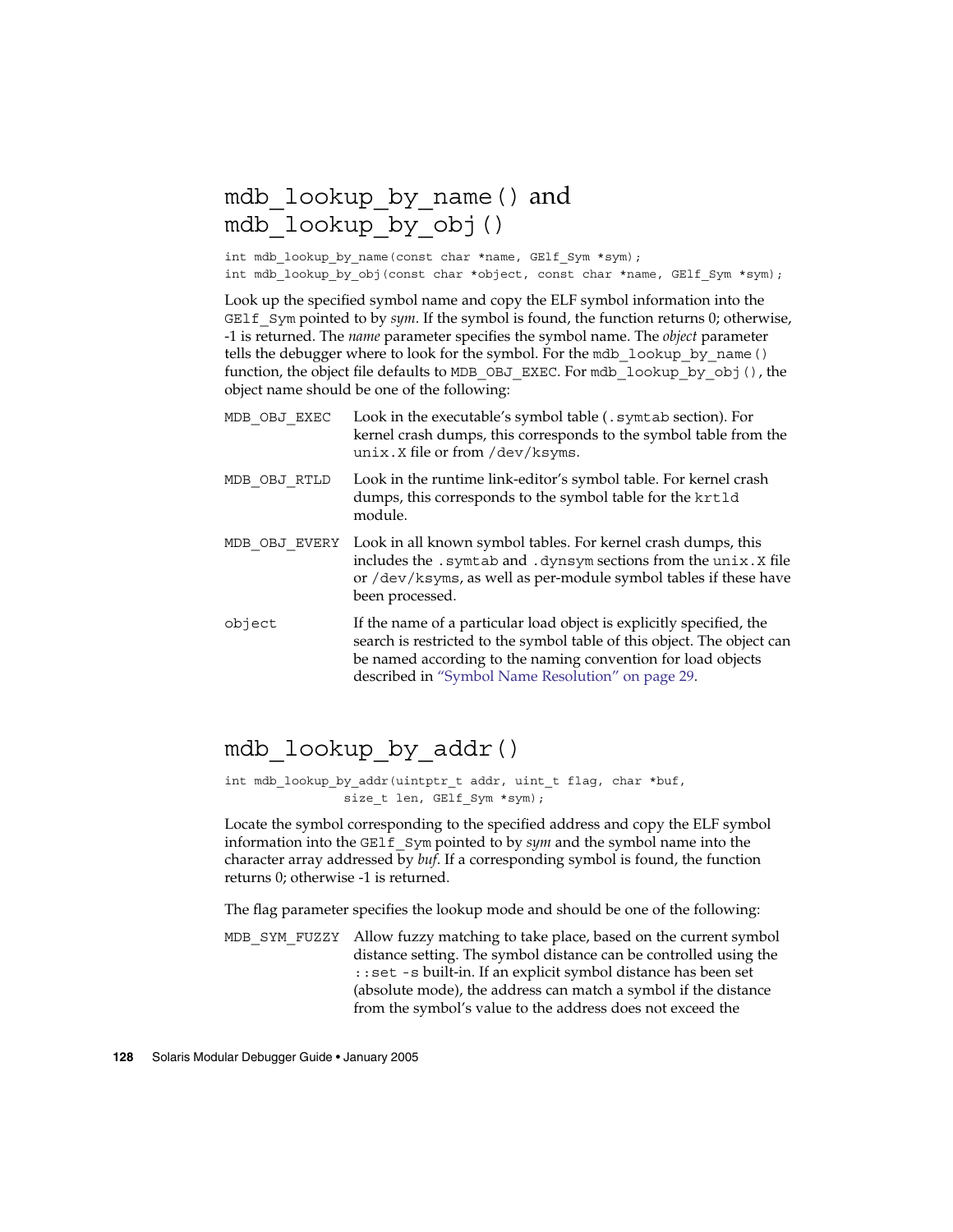absolute symbol distance. If smart mode is enabled (symbol distance  $= 0$ ), then the address can match the symbol if it is in the range [symbol value, symbol value + symbol size).

MDB\_SYM\_EXACT Disallow fuzzy matching. The symbol can match only the address if the symbol value exactly equals the specified address.

If a symbol match occurs, the name of the symbol is copied into the *buf* supplied by the caller. The *len* parameter specifies the length of this buffer in bytes. The caller's *buf* should be at least of size MDB\_SYM\_NAMLEN bytes. The debugger copies the name to this buffer and appends a trailing null byte. If the name length exceeds the length of the buffer, the name is truncated but always includes a trailing null byte.

## mdb\_getopts()

int mdb\_getopts(int argc, const mdb\_arg\_t \*argv, ...);

Parse and process options and option arguments from the specified argument array (*argv*). The *argc* parameter denotes the length of the argument array. This function processes each argument in order, and stops and returns the array index of the first argument that could not be processed. If all arguments are processed successfully, *argc* is returned.

Following the *argc* and *argv* parameters, the mdb qetopts () function accepts a variable list of arguments describing the options that are expected to appear in the *argv* array. Each option is described by an option letter (char argument), an option type (uint t argument), and one or two additional arguments, as shown in the table below. The list of option arguments is terminated with a NULL argument. The type should be one of one of the following:

| MDB OPT SETBITS | The option will OR the specified bits into a flag word.<br>The option is described by these parameters:                                                     |
|-----------------|-------------------------------------------------------------------------------------------------------------------------------------------------------------|
|                 | char c, uint t type, uint t bits, uint t<br>*p                                                                                                              |
|                 | If type is MDB OPT SETBITS and option $c$ is detected<br>in the <i>argv</i> list, the debugger will OR bits into the<br>integer referenced by pointer $p$ . |
| MDB OPT CLRBITS | The option clears the specified bits from a flag word.<br>The option is described by these parameters:                                                      |
|                 | char c, uint t type, uint t bits, uint t<br>*p                                                                                                              |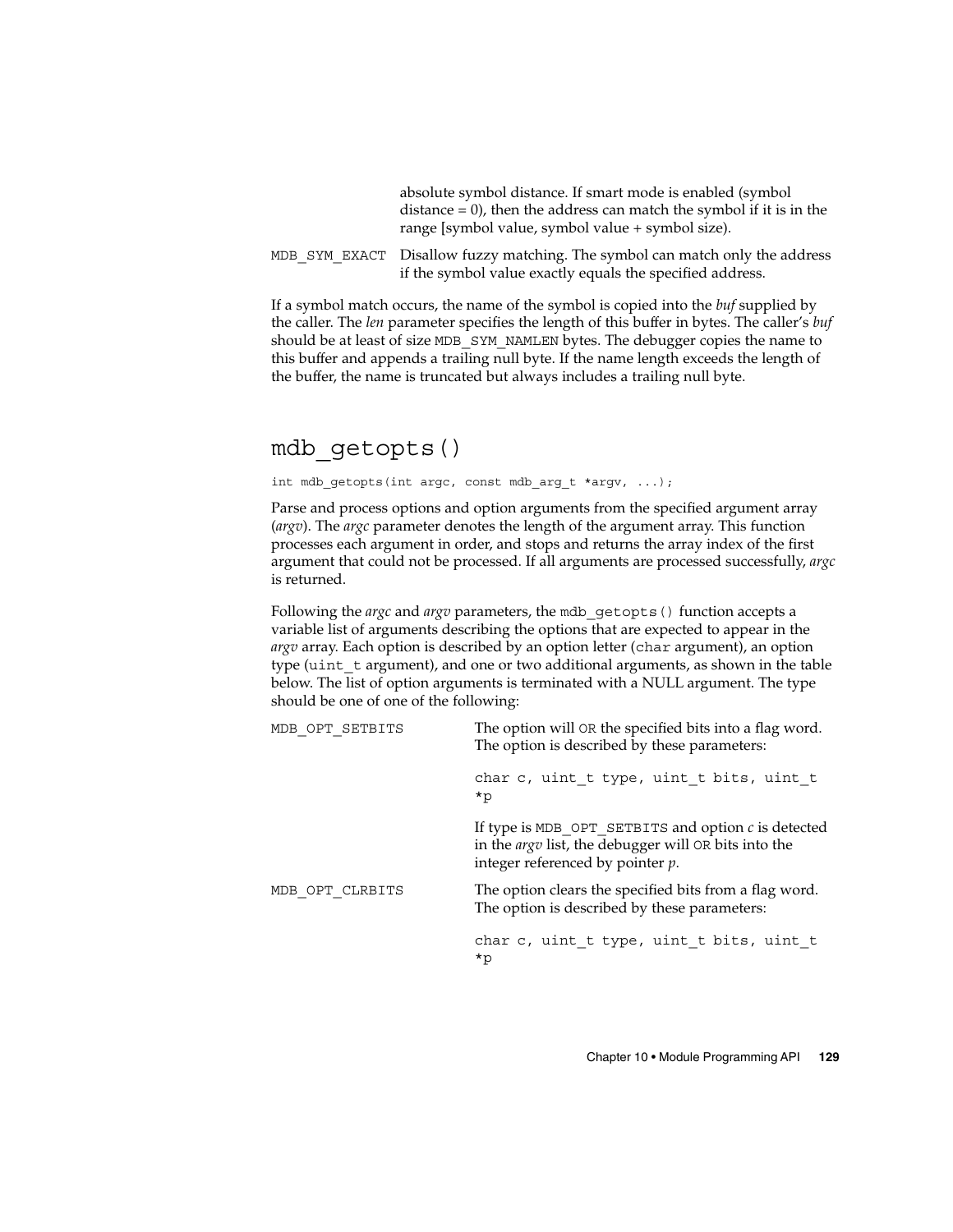|                 | If type is MDB OPT CLRBITS and option $c$ is detected<br>in the <i>argv</i> list, the debugger clears bits from the integer<br>referenced by pointer $p$ .                                    |
|-----------------|-----------------------------------------------------------------------------------------------------------------------------------------------------------------------------------------------|
| MDB OPT STR     | The option accepts a string argument. The option is<br>described by these parameters:                                                                                                         |
|                 | char c, uint t type, const char ** p                                                                                                                                                          |
|                 | If type is $MDB$ OPT $_{\text{STR}}$ and option $c$ is detected in the<br>argv list, the debugger stores a pointer to the string<br>argument following $c$ in the pointer referenced by $p$ . |
| MDB OPT UINTPTR | The option accepts a uintptr_t argument. The option<br>is described by these parameters:                                                                                                      |
|                 | char c, uint t type, uintptr t *p                                                                                                                                                             |
|                 | If type is MDB OPT UINTPTR and option c is detected<br>in the <i>argv</i> list, the debugger stores the integer<br>argument following $c$ in the uintptr t referenced by<br>$p$ .             |
| MDB OPT UINT64  | The option accepts a uint $64$ t argument. The option<br>is described by these parameters:                                                                                                    |
|                 | char c, uint t type, uint64 t *p                                                                                                                                                              |
|                 | If type is MDB OPT UINT64 and option $c$ is detected in<br>the argv list, the debugger stores the integer argument<br>following $c$ in the uint 64 t referenced by $p$ .                      |

For example, the following source code:

```
int
dcmd(uintptr_t addr, uint_t flags, int argc, const mdb_arg_t *argv)
{
        uint t opt v = FALSE;
        const char *opt_s = NULL;
        if (mdb_getopts(argc, argv,
            'v', MDB_OPT_SETBITS, TRUE, &opt_v,
            's', MDB_OPT_STR, &opt_s, NULL) != argc)
               return (DCMD_USAGE);
        /* \ldots */}
demonstrates how mdb_getopts() might be used in a dcmd to accept a boolean
```
option "-v" that sets the *opt\_v* variable to TRUE, and an option "-s" that accepts a string argument that is stored in the *opt\_s* variable. The mdb\_getopts() function also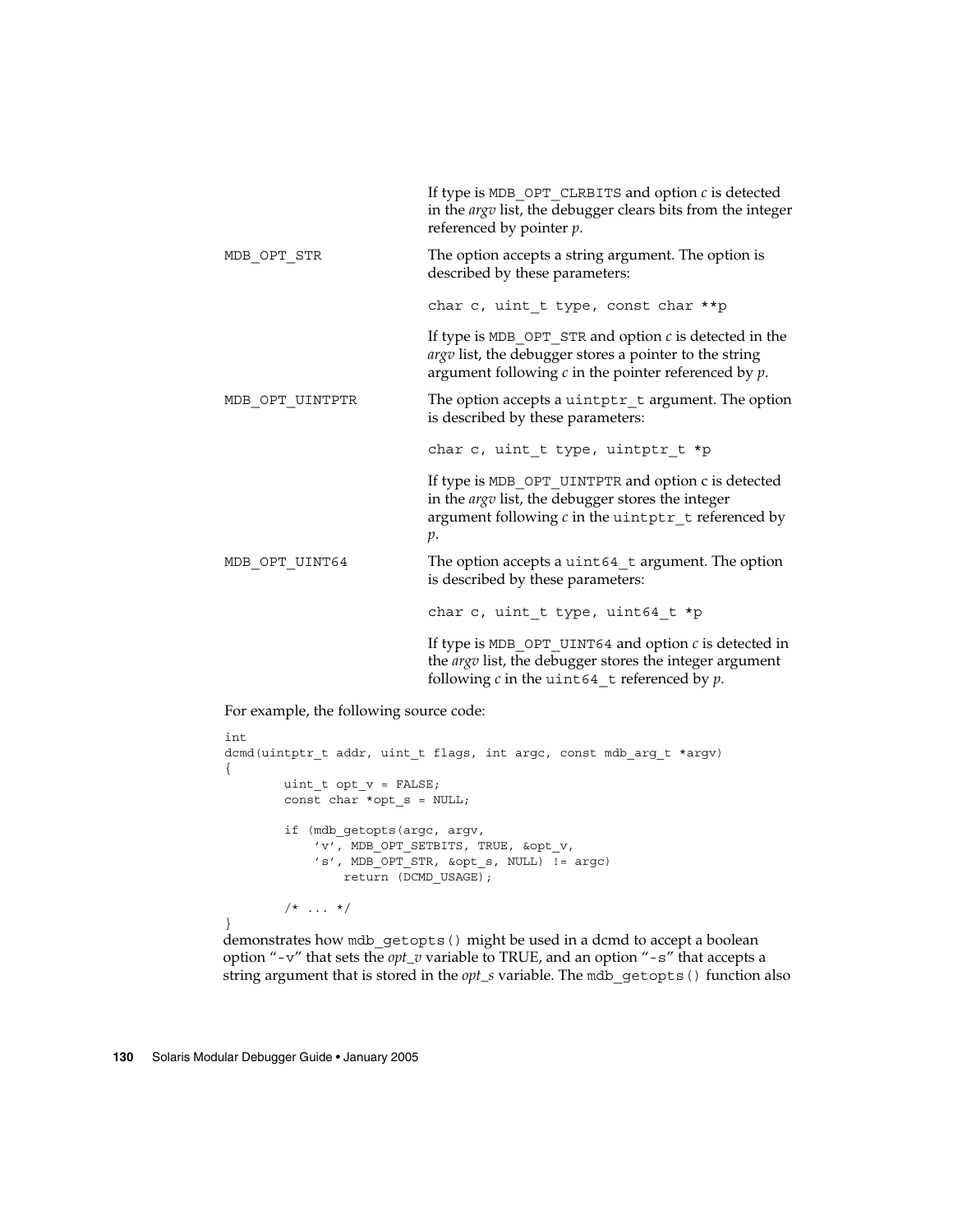automatically issues warning messages if it detects an invalid option letter or missing option argument before returning to the caller. The storage for argument strings and the *argv* array is automatically garbage-collected by the debugger upon completion of the dcmd.

### mdb\_strtoull()

u\_longlong\_t mdb\_strtoull(const char \*s);

Convert the specified string *s* to an unsigned long long representation. This function is intended for use in processing and converting string arguments in situations where mdb getopts() is not appropriate. If the string argument cannot be converted to a valid integer representation, the function fails by printing an appropriate error message and aborting the dcmd. Therefore, error checking code is not required. The string can be prefixed with any of the valid base specifiers (0i, 0I, 0o, 0O, 0t, 0T, 0x, or 0X); otherwise, it is interpreted using the default base. The function will fail and abort the dcmd if any of the characters in *s* are not appropriate for the base, or if integer overflow occurs.

## mdb\_alloc(), mdb\_zalloc() and mdb\_free()

```
void *mdb_alloc(size_t size, uint_t flags);
void *mdb zalloc(size t size, uint t flags);
void mdb_free(void *buf, size_t size);
```
mdb\_alloc() allocates *size* bytes of debugger memory and returns a pointer to the allocated memory. The allocated memory is at least double-word aligned, so it can hold any C data structure. No greater alignment can be assumed. The *flags* parameter should be the bitwise OR of one or more of the following values:

| UM NOSLEEP | If sufficient memory to fulfill the request is not immediately<br>available, return NULL to indicate failure. The caller must check<br>for NULL and handle this case appropriately.                                                                                                                                                                                                 |
|------------|-------------------------------------------------------------------------------------------------------------------------------------------------------------------------------------------------------------------------------------------------------------------------------------------------------------------------------------------------------------------------------------|
| UM SLEEP   | If sufficient memory to fulfill the request is not immediately<br>available, sleep until such time as the request can be fulfilled. As a<br>result, UM SLEEP allocations are guaranteed to succeed. The caller<br>need not check for a NULL return value.                                                                                                                           |
| UM GC      | Garbage-collect allocation automatically at the end of this<br>debugger command. The caller should not subsequently call<br>mdb free () on this block, as the debugger will take care of<br>de-allocation automatically. All memory allocation from within a<br>dcmd must use UM GC so that if the dcmd is interrupted by the<br>user, the debugger can garbage-collect the memory. |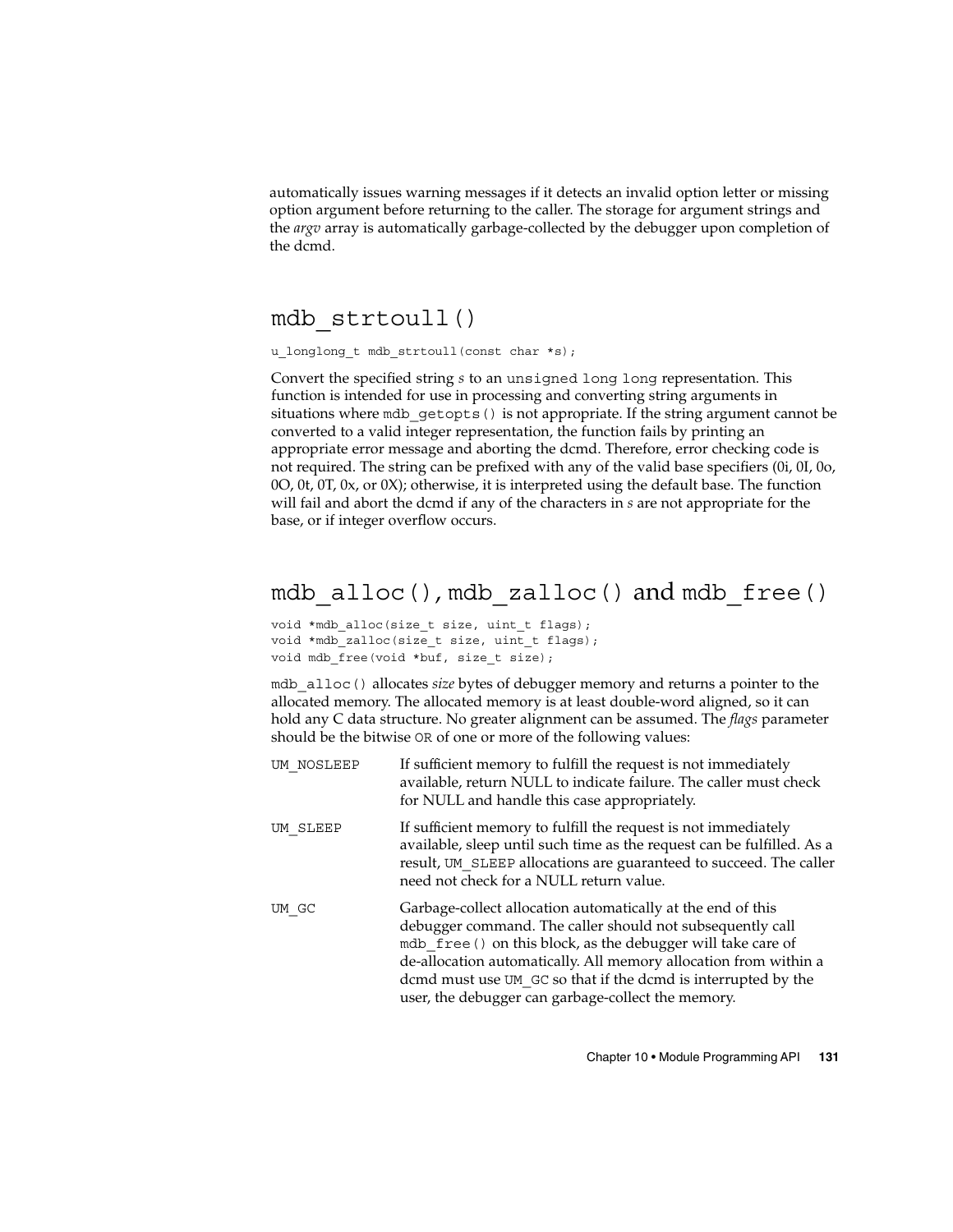mdb  $z$ alloc() is like mdb  $a$ lloc(), but the allocated memory is filled with zeroes before returning it to the caller. No guarantees are made about the initial contents of memory returned by mdb alloc(). mdb free() is used to free previously allocated memory (unless it was allocated UM GC). The buffer address and size must exactly match the original allocation. It is not legal to free only a portion of an allocation with mdb free (). It is not legal to free an allocation more than once. An allocation of zero bytes always returns NULL; freeing a NULL pointer with size zero always succeeds.

### mdb\_printf()

void mdb\_printf(const char \*format, ...);

Print formatted output using the specified format string and arguments. Module writers should use mdb  $print(f)$  for all output, except for warning and error messages. This function automatically triggers the built-in output pager when appropriate. The mdb  $print f()$  function is similar to  $print(3C)$ , with certain exceptions: the %C, %S, and %ws specifiers for wide character strings are not supported, the %f floating-point format is not supported, the %e, %E, %g, and %G specifiers for alternative double formats produce only a single style of output, and precision specifications of the form  $\frac{1}{2}$ .n are not supported. The list of specifiers that are supported follows:

#### Flag Specifiers

- %# If the # sign is found in the format string, this selects the alternate form of the given format. Not all formats have an alternate form; the alternate form is different depending on the format. Refer to the format descriptions below for details on the alternate format.
- %+ When printing signed values, always display the sign (prefix with either '+' or '-'). Without %+, positive values have no sign prefix, and negative values have a '-' prefix prepended to them.
- %- Left-justify the output within the specified field width. If the width of the output is less than the specified field width, the output will be padded with blanks on the right-hand side. Without %-, values are right-justified by default.
- %0 Zero-fill the output field if the output is right-justified and the width of the output is less than the specified field width. Without %0, right-justified values are prepended with blanks in order to fill the field.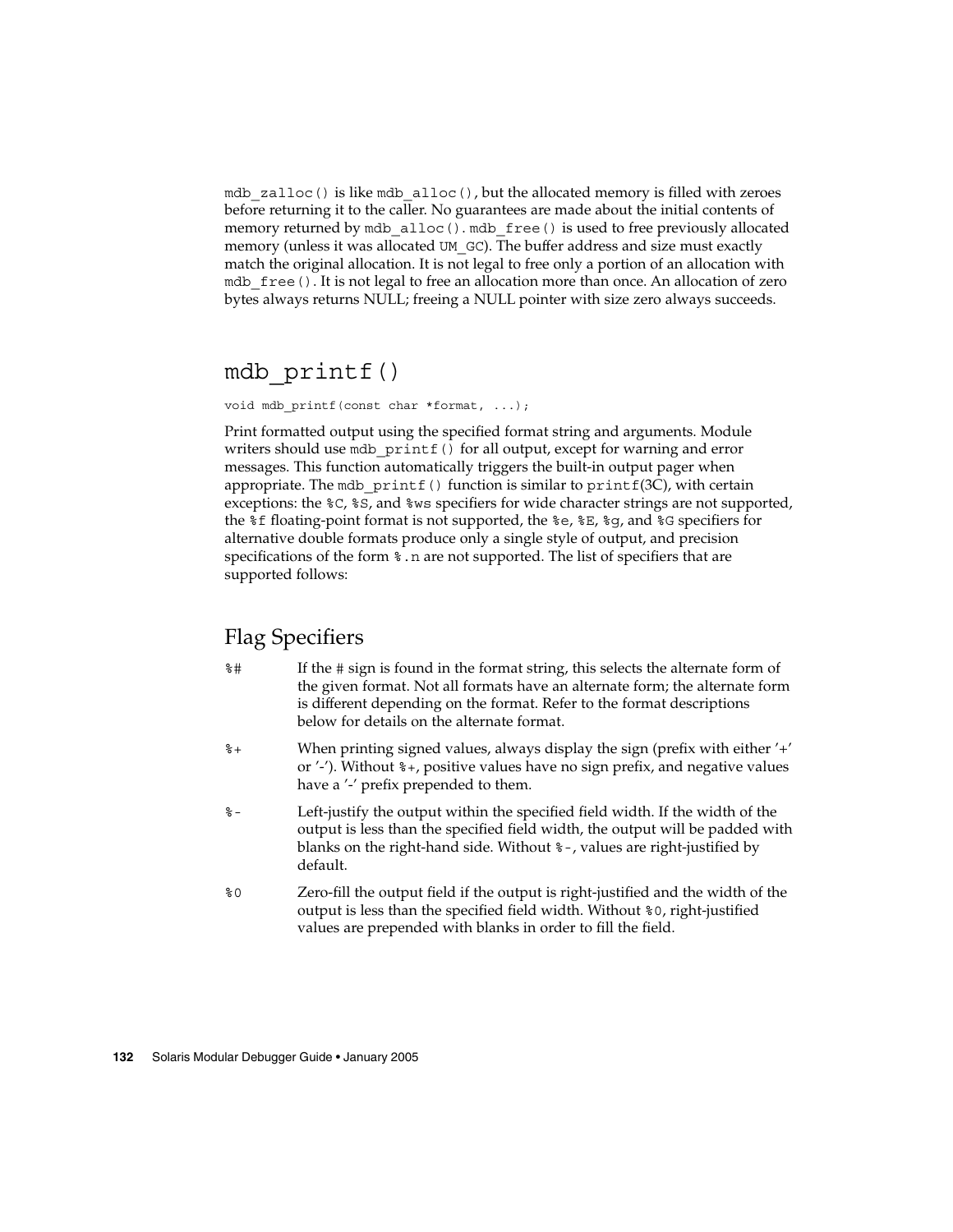#### Field Width Specifiers

- %n Field width is set to the specified decimal value.
- %? Field width is set to the maximum width of a hexadecimal pointer value. This is 8 in an ILP32 environment, and 16 in an LP64 environment.
- %\* Field width is set to the value specified at the current position in the argument list. This value is assumed to be an int. Note that in the 64-bit compilation environment, it may be necessary to cast long values to int.

#### Integer Specifiers

- %h Integer value to be printed is a short.
- %l Integer value to be printed is a long.
- %ll Integer value to be printed is a long long.

## Terminal Attribute Specifiers

If standard output for the debugger is a terminal, and terminal attributes can be obtained by the terminfo database, the following terminal escape constructs can be used:

- %<n> Enable the terminal attribute corresponding to *n*. Only a single attribute can be enabled with each instance of  $\text{*}$  < >.
- %</n> Disable the terminal attribute corresponding to *n*. Note that in the case of reverse video, dim text, and bold text, the terminal codes to disable these attributes might be identical. Therefore, it might not be possible to disable these attributes independently of one another.

If no terminal information is available, each terminal attribute construct is ignored by mdb  $print(f)$ . For more information on terminal attributes, see terminfo(4). The available terminfo attributes are:

- a Alternate character set
- b Bold text
- d Dim text
- r Reverse video
- s **Best standout capability**
- u Underlining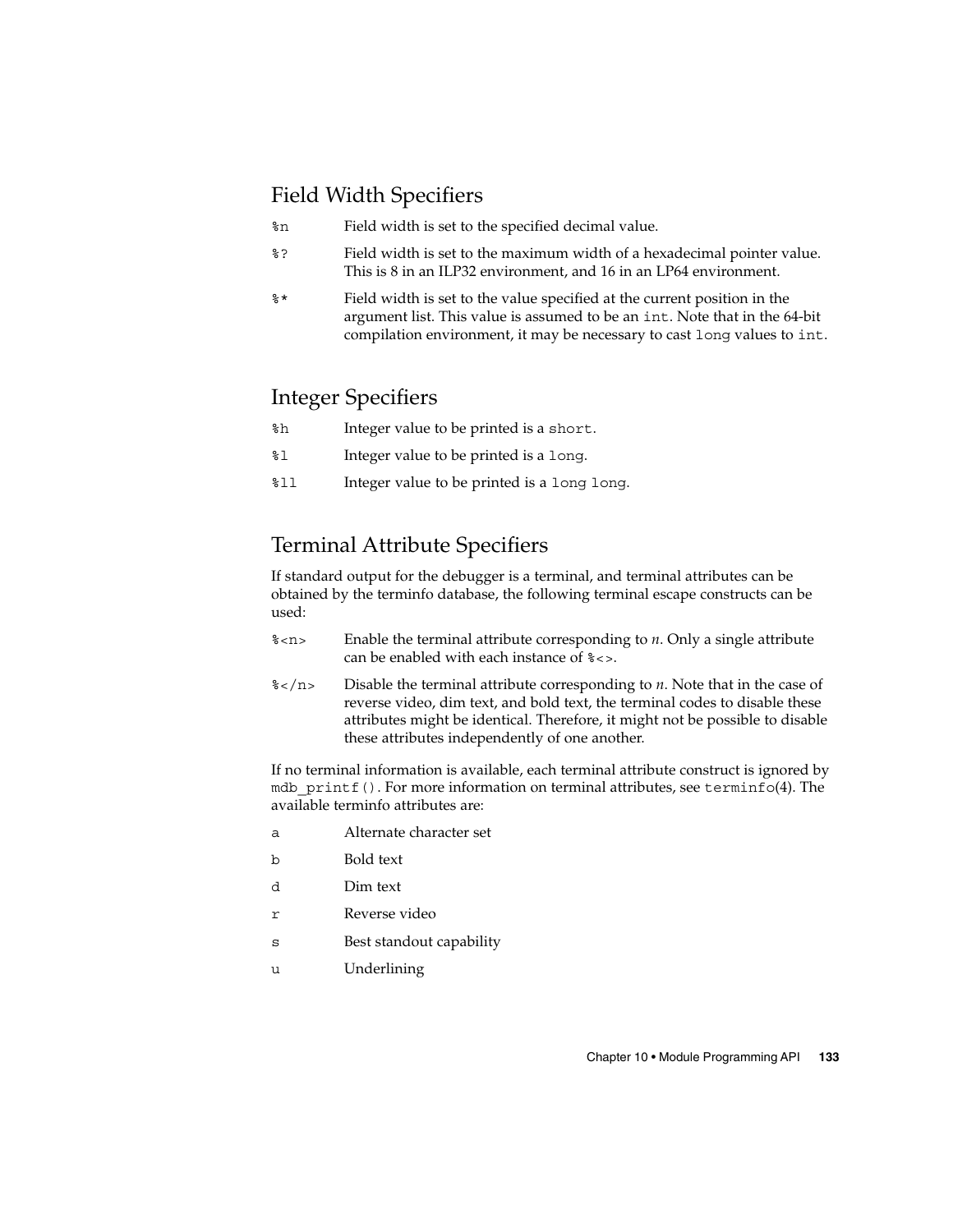#### Format Specifiers

- %% The '%' symbol is printed.
- %a Prints an address in symbolic form. The minimum size of the value associated with %a is a uintptr\_t; specifying %la is not necessary. If address-to-symbol conversion is on, the debugger will attempt to convert the address to a symbol name followed by an offset in the current output radix and print this string; otherwise, the value is printed in the default output radix. If %#a is used, the alternate format adds a ':' suffix to the output.
- %A This format is identical to %a, except when an address cannot be converted to a symbol name plus an offset, nothing is printed. If %#A is used, the alternate format prints a '?' when address conversion fails.
- %b Decode and print a bit field in symbolic form. This specifier expects two consecutive arguments: the bit field value (int for %b, long for %lb, and so forth), and a pointer to an array of mdb bitmask t structures:

```
typedef struct mdb_bitmask {
       const char *bm name; /* String name to print */
       u_longlong_t bm_mask; /* Mask for bits */
       u_longlong_t bm_bits; /* Result for value & mask */
} mdb_bitmask_t;
```
The array should be terminated by a structure whose bm\_name field is set to NULL. When %b is used, the debugger reads the value argument, then iterates through each mdb\_bitmask structure checking to see if:

(value & bitmask->bm\_mask) == bitmask->bm\_bits

If this expression is true, the bm\_name string is printed. Each string printed is separated by a comma. The following example shows how %b can be used to decode the t flag field in a kthread t:

```
const mdb_bitmask_t t_flag_bits[] = {
        {^-}"T_INTR_THREAD", T_INTR_THREAD, T_INTR_THREAD },
         \overline{S} "T WAKEABLE", T WAKEABLE, T WAKEABLE \overline{S},
        { "T_TOMASK", T_TOMASK, T_TOMASK },
        { "T_TALLOCSTK", T_TALLOCSTK, T_TALLOCSTK },
             ...
        { NULL, 0, 0 }
};
void
thr_dump(kthread_t *t)
{
        mdb printf("t flag = \frac{h}{h}", t->t flag, t flag bits);
        ...
}
```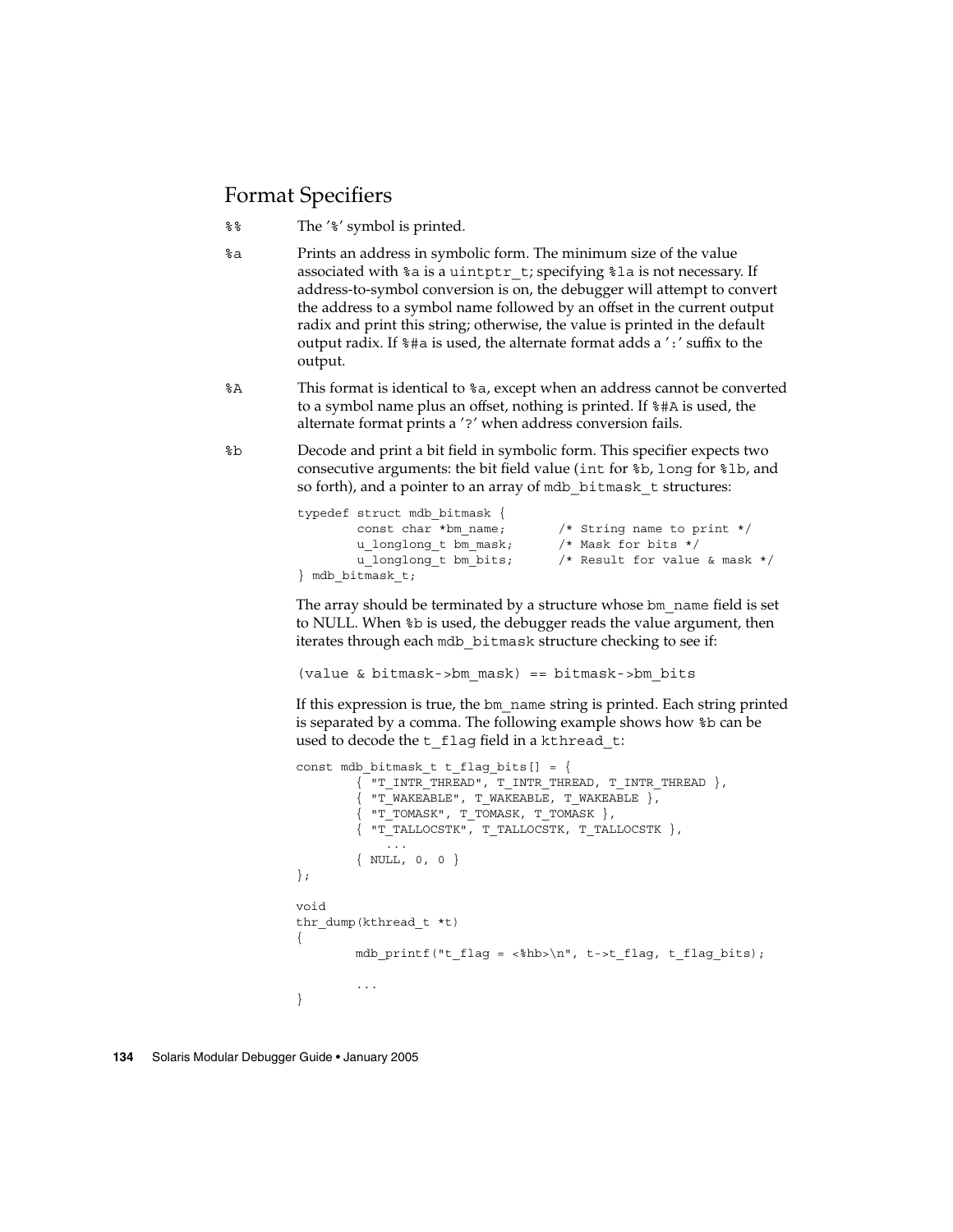If  $t$  flag was set to 0x000a, the function would print:

t flag = <T WAKEABLE, T TALLOCSTK>

If %#b is specified, the union of all bits that were not matched by an element in the bitmask array is printed as a hexadecimal value following the decoded names.

- %c Print the specified integer as an ASCII character.
- %d Print the specified integer as a signed decimal value. Same as %i. If %#d is specified, the alternate format prefixes the value with '0t'.
- %e Print the specified double in the floating-point format  $[+/-]$ d.dddddde $[+/-]$ dd, where there is one digit before the radix character, seven digits of precision, and at least two digits following the exponent.
- %E Print the specified double using the same rules as %e, except that the exponent character will be 'E' instead of 'e'.
- %g Print the specified double in the same floating-point format as %e, but with sixteen digits of precision. If %llg is specified, the argument is expected to be of type long double (quad-precision floating-point value).
- %G Print the specified double using the same rules as %g, except that the exponent character will be 'E' instead of 'e'.
- %i Print the specified integer as a signed decimal value. Same as %d. If %#i is specified, the alternate format prefixes the value with '0t'.
- %I Print the specified 32-bit unsigned integer as an Internet IPv4 address in dotted-decimal format (for example, the hexadecimal value 0xffffffff would print as 255.255.255.255).
- %m Print a margin of whitespace. If no field is specified, the default output margin width is used; otherwise, the field width determines the number of characters of white space that are printed.
- %o Print the specified integer as an unsigned octal value. If %#o is used, the alternate format prefixes the output with '0'.
- %p Print the specified pointer (void \*) as a hexadecimal value.
- %q Print the specified integer as a signed octal value. If %#o is used, the alternate format prefixes the output with '0'.
- %r Print the specified integer as an unsigned value in the current output radix. The user can change the output radix using the  $\dagger$ d dcmd. If  $\dagger$ #r is specified, the alternate format prefixes the value with the appropriate base prefix: '0i' for binary, '0o' for octal, '0t' for decimal, or '0x' for hexadecimal.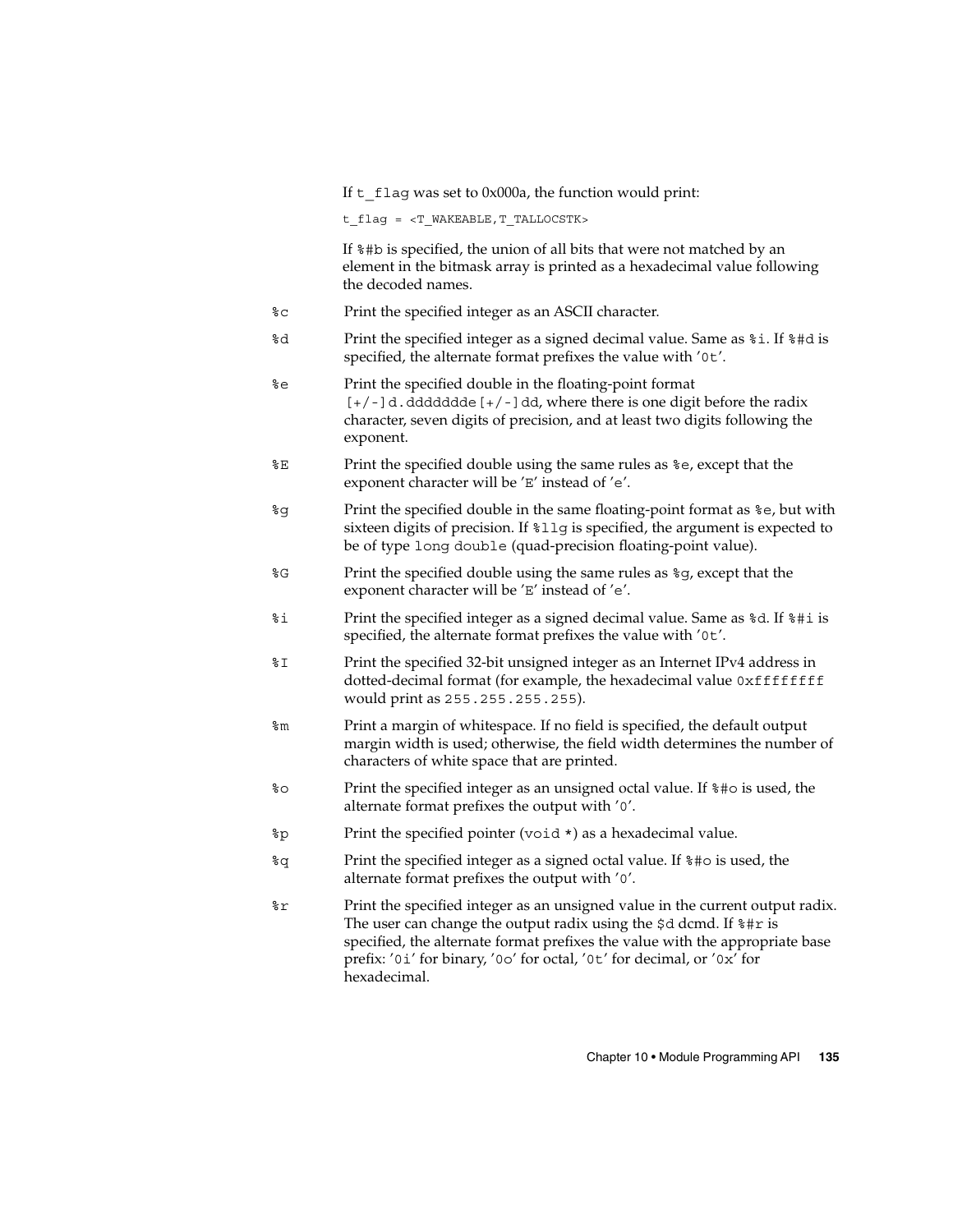- %R Print the specified integer as a signed value in the current output radix. If %#R is specified, the alternate format prefixes the value with the appropriate base prefix.
- %s Print the specified string (char \*). If the string pointer is NULL, the string '<NULL>' is printed.
- %t Advance one or more tab stops. If no width is specified, output advances to the next tab stop; otherwise the field width determines how many tab stops are advanced.
- %T Advance the output column to the next multiple of the field width. If no field width is specified, no action is taken. If the current output column is not a multiple of the field width, white space is added to advance the output column.
- %u Print the specified integer as an unsigned decimal value. If %#u is specified, the alternate format prefixes the value with '0t'.
- %x Print the specified integer as a hexadecimal value. The characters a-f are used as the digits for the values 10-15. If %#x is specified, the alternate format prefixes the value with '0x'.
- %X Print the specified integer as a hexadecimal value. The characters A-F are used as the digits for the values 10-15. If  $\frac{1}{2}$  is specified, the alternate format prefixes the value with '0X'.
- %Y The specified time\_t is printed as the string 'year month day HH:MM:SS'.

## mdb\_snprintf()

size t mdb snprintf(char \*buf, size t len, const char \*format, ...);

Construct a formatted string based on the specified format string and arguments, and store the resulting string into the specified *buf*. The mdb\_snprintf() function accepts the same format specifiers and arguments as the mdb  $print(f)$  function. The *len* parameter specifies the size of *buf* in bytes. No more than *len* - 1 formatted bytes are placed in *buf*; mdb\_snprintf() always terminates *buf* with a null byte. The function returns the number of bytes required for the complete formatted string, not including the terminating null byte. If the *buf* parameter is NULL and *len* is set to zero, the function will not store any characters to *buf* and returns the number of bytes required for the complete formatted string; this technique can be used to determine the appropriate size of a buffer for dynamic memory allocation.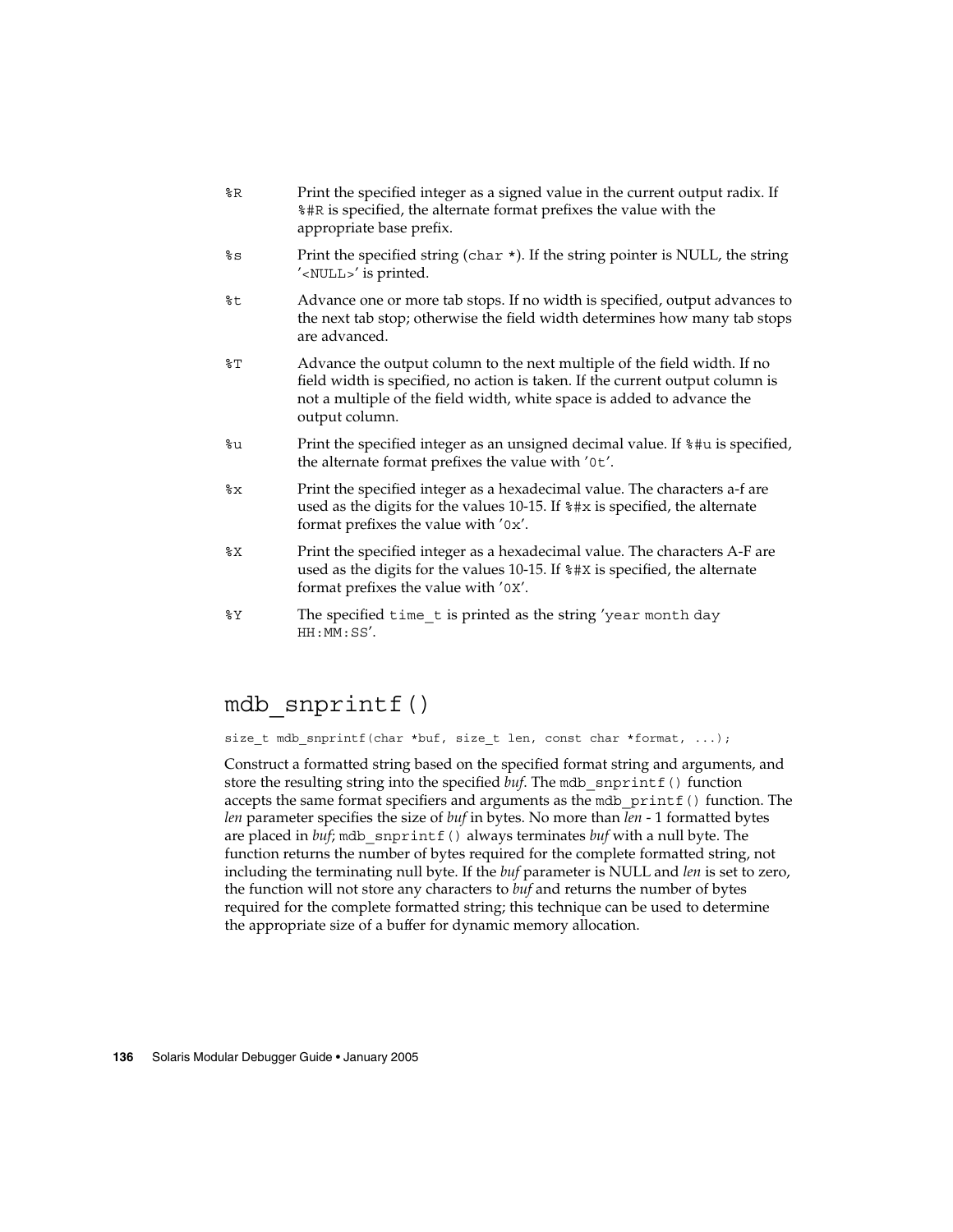### mdb\_warn()

void mdb warn(const char \*format, ...);

Print an error or warning message to standard error. The mdb\_warn() function accepts a format string and variable argument list that can contain any of the specifiers documented for mdb printf(). However, the output of mdb warn() is sent to standard error, which is not buffered and is not sent through the output pager or processed as part of a dcmd pipeline. All error messages are automatically prefixed with the string "mdb:".

In addition, if the *format* parameter does not contain a newline  $(\n\}n)$  character, the format string is implicitly suffixed with the string ":  $s \in \n\gamma$ ", where  $s \in \nS$  is replaced by the error message string corresponding to the last error recorded by a module API function. For example, the following source code:

```
if (mdb lookup by name("no such symbol", &sym) == -1)
       mdb_warn("lookup_by_name failed");
```
produces this output:

mdb: lookup\_by\_name failed: unknown symbol name

#### mdb\_flush()

void mdb\_flush(void);

Flush all currently buffered output. Normally, mdb's standard output is line-buffered; output generated using mdb printf() is not flushed to the terminal (or other standard output destination) until a newline is encountered, or at the end of the current dcmd. However, in some situations you might want to explicitly flush standard output prior to printing a newline; mdb flush() can be used for this purpose.

## mdb\_nhconvert()

void mdb\_nhconvert(void \*dst, const void \*src, size\_t nbytes);

Convert a sequence of nbytes bytes stored at the address specified by src from network byte order to host byte order and store the result at the address specified by dst. The src and dst parameters may be the same, in which case the object is converted in place. This function may be used to convert from host order to network order or from network order to host order, since the conversion is the same in either case.

Chapter 10 • Module Programming API **137**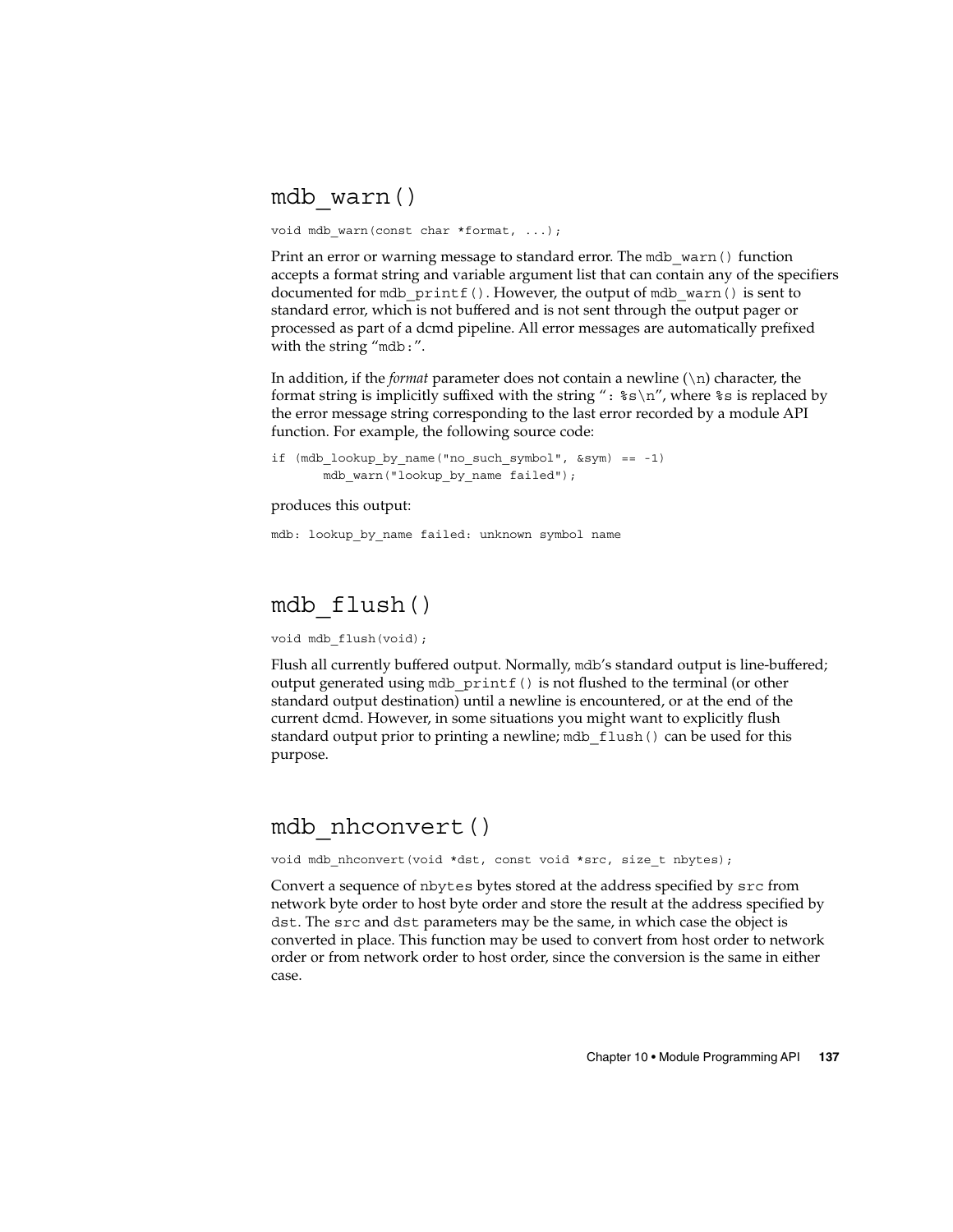## mdb dumpptr() and mdb dump64()

int mdb\_dumpptr(uintptr\_t addr, size\_t nbytes, uint\_t flags, mdb\_dumpptr\_cb\_t func, void \*data); int mdb\_dump64(uint64\_t addr, uint64\_t nbytes, uint\_t flags,

mdb\_dump64\_cb\_t func, void \*data);

These functions can be used to generate formatted hexadecimal and ASCII data dumps that are printed to standard output. Each function accepts an addr parameter specifying the starting location, a nbytes parameter specifying the number of bytes to display, a set of flags described below, a func callback function to use to read the data to display, and a data parameter that is passed to each invocation of the callback func as its last argument. The functions are identical in every regard except that mdb\_dumpptr uses uintptr\_t for its address parameters and mdb\_dump64 uses uint64 t. This distinction is useful when combining mdb dump64 with mdb pread, for example. The built-in : : dump dcmd uses these functions to perform its data display.

The flags parameter should be the bitwise OR of one or more of the following values:

| MDB DUMP_RELATIVE     | Number lines relative to the start address instead of<br>with the explicit address of each line.                                                                                                                                                                                                                                                                                     |
|-----------------------|--------------------------------------------------------------------------------------------------------------------------------------------------------------------------------------------------------------------------------------------------------------------------------------------------------------------------------------------------------------------------------------|
| MDB DUMP ALIGN        | Align the output at a paragraph boundary.                                                                                                                                                                                                                                                                                                                                            |
| MDB DUMP PEDANT       | Display full-width addresses instead of truncating the<br>address to fit the output in 80 columns.                                                                                                                                                                                                                                                                                   |
| MDB DUMP ASCII        | Display ASCII values next to the hexadecimal data.                                                                                                                                                                                                                                                                                                                                   |
| MDB DUMP HEADER       | Display a header line about the data.                                                                                                                                                                                                                                                                                                                                                |
| MDB DUMP TRIM         | Only read from and display the contents of the<br>specified addresses, instead of reading and printing<br>entire lines.                                                                                                                                                                                                                                                              |
| MDB DUMP SQUISH       | Elide repeated lines by placing a "*" on a line that is a<br>repeat of the previous line.                                                                                                                                                                                                                                                                                            |
| MDB_DUMP_NEWDOT       | Update the value of dot to the address beyond the last<br>address read by the function.                                                                                                                                                                                                                                                                                              |
| MDB_DUMP_ENDIAN       | Adjust for endian-ness. This option assumes that the<br>word size is equal to the current group size, specified<br>by MDB DUMP GROUP (). This option will always turn<br>off alignment, headers, and ASCII display to avoid<br>confusing output. If MDB DUMP TRIM is set with<br>MDB DUMP ENDIAN, the number of bytes dumped will<br>be rounded down to the nearest word size bytes. |
| MDB_DUMP_WIDTH(width) | Increase the number of 16-byte paragraphs per line that<br>are displayed. The default value of width is one, and<br>the maximum value is 16.                                                                                                                                                                                                                                         |

**138** Solaris Modular Debugger Guide • January 2005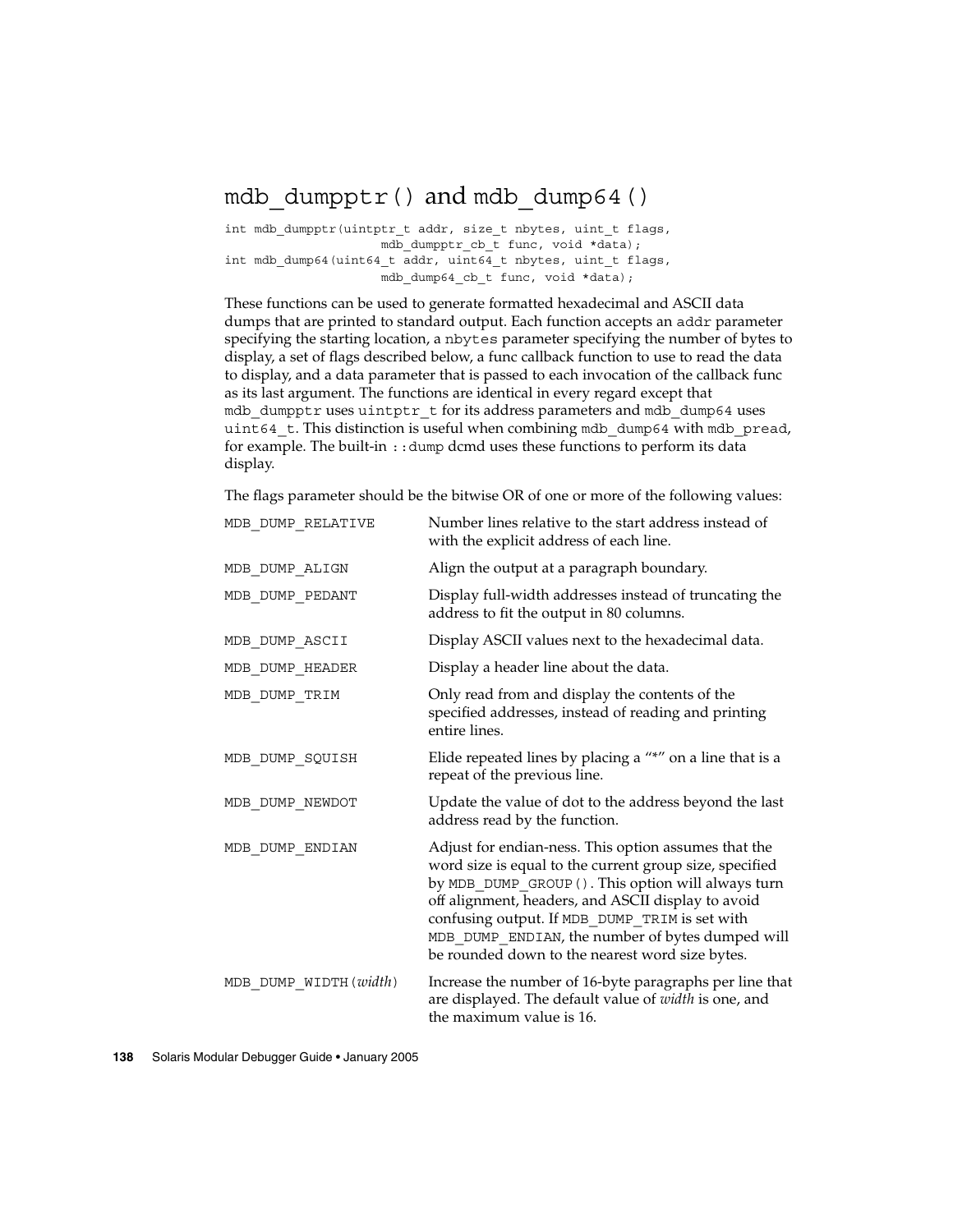MDB\_DUMP\_GROUP(*group*) Set the byte group size to *group*. The default *group* size is four bytes. The *group* size must be a power of two that divides the line width.

#### mdb\_one\_bit()

const char \*mdb\_one\_bit(int width, int bit, int on);

The mdb one  $bit()$  function can be used to print a graphical representation of a bit field in which a single bit of interest is turned on or off. This function is useful for creating verbose displays of bit fields similar to the output from snoop(1M) -v. For example, the following source code:

```
#define FLAG_BUSY 0x1
uint_t flags;
/* \ldots */mdb printf("%s = BUSY\n", mdb one bit(8, 0, flags & FLAG BUSY));
```
produces this output:

.... ...1 = BUSY

Each bit in the bit field is printed as a period (.), with each 4-bit sequence separated by a white space. The bit of interest is printed as 1 or 0, depending on the setting of the *on* parameter. The total *width* of the bit field in bits is specified by the width parameter, and the bit position of the bit of interest is specified by the *bit* parameter. Bits are numbered starting from zero. The function returns a pointer to an appropriately sized, null-terminated string containing the formatted bit representation. The string is automatically garbage-collected upon completion of the current dcmd.

#### mdb\_inval\_bits()

const char \*mdb\_inval\_bits(int width, int start, int stop);

The mdb inval bits() function is used, along with mdb one bit(), to print a graphical representation of a bit field. This function marks a sequence of bits as invalid or reserved by displaying an 'x' at the appropriate bit location. Each bit in the bit field is represented as a period (.), except for those bits in the range of bit positions specified by the start and stop parameters. Bits are numbered starting from zero. For example, the following source code:

mdb\_printf("%s = reserved\n", mdb\_inval\_bits(8, 7, 7));

Chapter 10 • Module Programming API **139**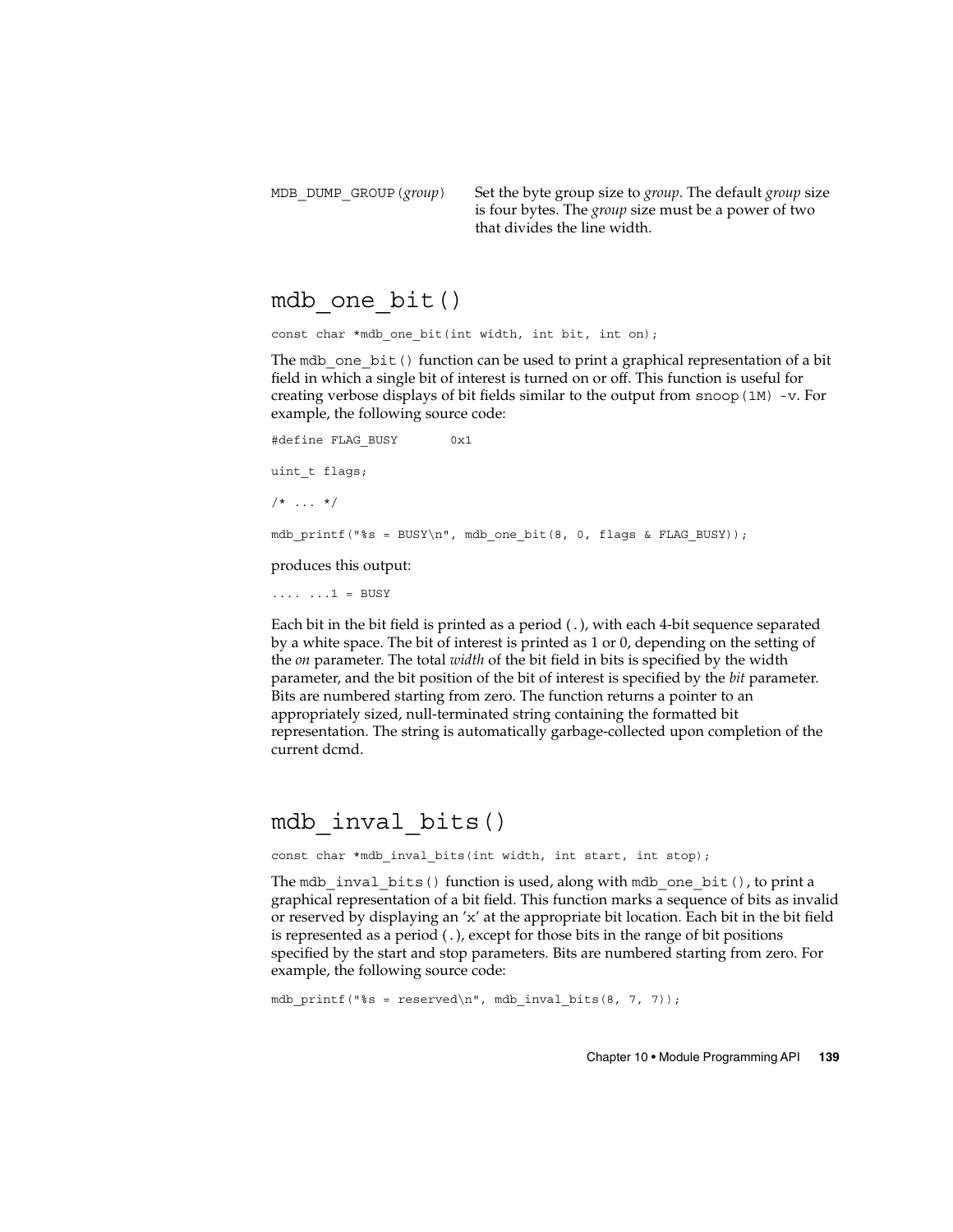produces this output:

 $x... ...$  = reserved

The function returns a pointer to an appropriately sized, null-terminated string containing the formatted bit representation. The string is automatically garbage-collected upon completion of the current dcmd.

## mdb\_inc\_indent() and mdb\_dec\_indent()

ulong\_t mdb\_inc\_indent(ulong\_t n); ulong\_t mdb\_dec\_indent(ulong\_t n);

These functions increment and decrement the numbers of columns that MDB will auto-indent with white space before printing a line of output. The size of the delta is specified by *n*, a number of columns. Each function returns the previous absolute value of the indent. Attempts to decrement the indent below zero have no effect. Following a call to either function, subsequent calls to mdb printf() are indented appropriately. If the dcmd completes or is forcibly terminated by the user, the indent is restored automatically to its default setting by the debugger.

#### mdb\_eval()

int mdb eval(const char \*s);

Evaluate and execute the specified command string *s*, as if it had been read from standard input by the debugger. This function returns 0 for success, or -1 for error. mdb eval() fails if the command string contains a syntax error, or if the command string executed by mdb eval() is forcibly aborted by the user using the pager or by issuing an interrupt.

## mdb\_set\_dot() and mdb\_get\_dot()

void mdb set dot(uintmax t dot); uintmax t mdb get dot(void);

Set or get the current value of dot (the "." variable). Module developers might want to reposition dot so that, for example, it refers to the address following the last address read by the dcmd.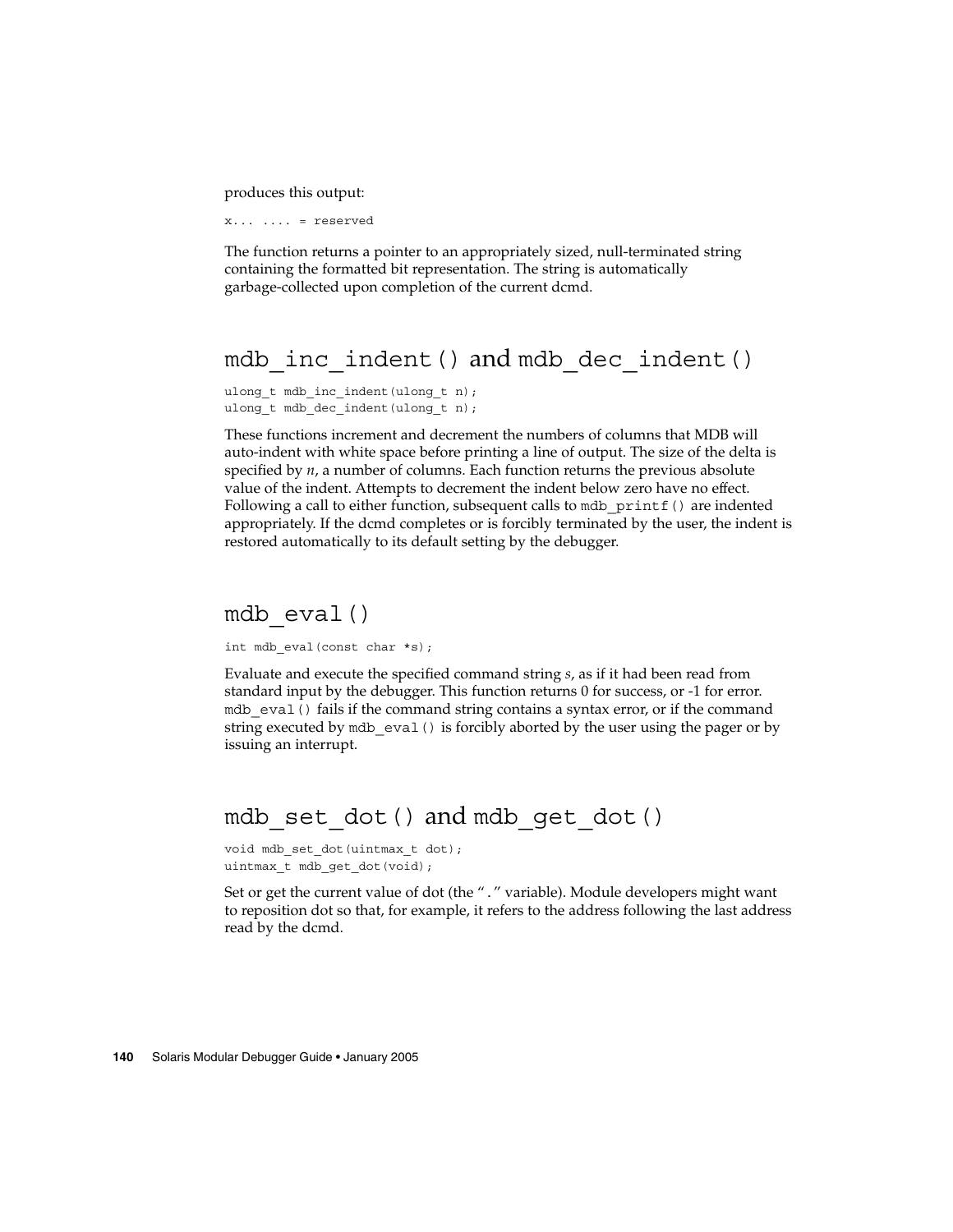## mdb\_get\_pipe()

void mdb\_get\_pipe(mdb\_pipe\_t \*p);

Retrieve the contents of the pipeline input buffer for the current dcmd. The mdb get pipe () function is intended to be used by dcmds that want to consume the complete set of pipe input and execute only once, instead of being invoked repeatedly by the debugger for each pipe input element. Once mdb\_get\_pipe() is invoked, the dcmd will not be invoked again by the debugger as part of the current command. This can be used, for example, to construct a dcmd that sorts a set of input values.

The pipe contents are placed in an array that is garbage-collected upon termination of the dcmd, and the array pointer is stored in  $p$ - $p$ ipe data. The length of the array is placed in p->pipe\_len. If the dcmd was not executed on the right-hand side of a pipeline (that is, the DCMD\_PIPE flag was not set in its flags parameter), p->pipe\_data is set to NULL and p->pipe\_len is set to zero.

## mdb\_set\_pipe()

void mdb set pipe(const mdb pipe t \*p);

Set the pipeline output buffer to the contents described by the pipe structure *p*. The pipe values are placed in the array p->pipe\_data, and the length of the array is stored in p->pipe\_len. The debugger makes its own copy of this information, so the caller must remember to free p->pipe\_data if necessary. If the pipeline output buffer was previously non-empty, its contents are replaced by the new array. If the dcmd was not executed on the left side of a pipeline (that is, the DCMD\_PIPE\_OUT flag was not set in its flags parameter), this function has no effect.

## mdb\_get\_xdata()

ssize t mdb get xdata(const char \*name, void \*buf, size t nbytes);

Read the contents of the target external data buffer specified by name into the buffer specified by *buf*. The size of *buf* is specified by the *nbytes* parameter; no more than *nbytes* will be copied to the caller's buffer. The total number of bytes read will be returned upon success; -1 will be returned upon error. If the caller wants to determine the size of a particular named buffer, *buf* should be specified as NULL and *nbytes* should be specified as zero. In this case, mdb get xdata() will return the total size of the buffer in bytes but no data will be read. External data buffers provide module writers access to target data that is not otherwise accessible through the module API. The set of named buffers exported by the current target can be viewed using the ::xdata built-in dcmd.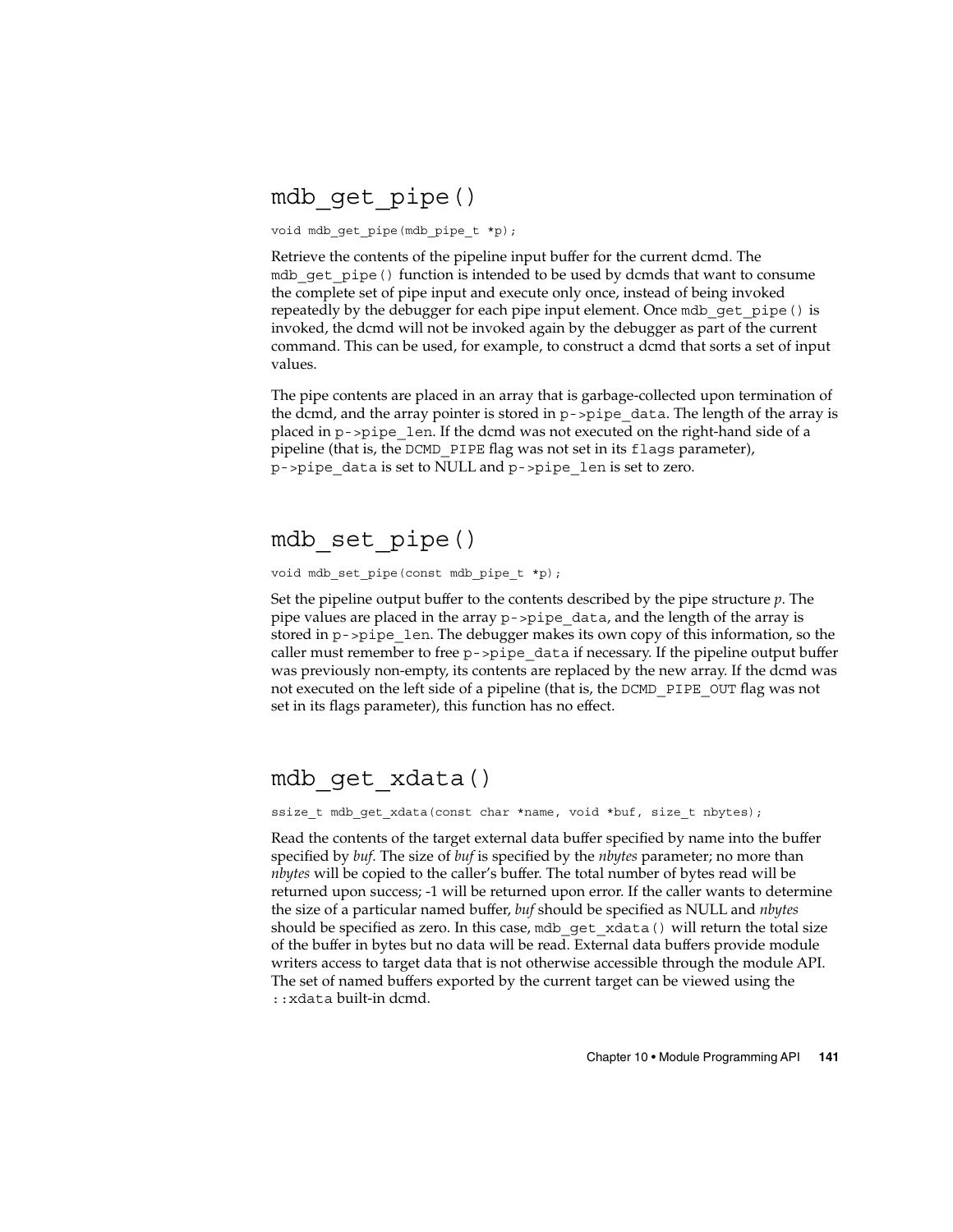# Additional Functions

Additionally, module writers can use the following string(3C) and bstring(3C) functions. They are guaranteed to have the same semantics as the functions described in the corresponding Solaris man page.

| strcat()  | strcpy()     | strnopy()     |
|-----------|--------------|---------------|
| strchr()  | strrchr()    | strcmp()      |
| strncmp() | strcasecmp() | strncasecmp() |
| strlen()  | bcmp()       | bcopy()       |
| bzero()   | bsearch()    | qsort()       |
|           |              |               |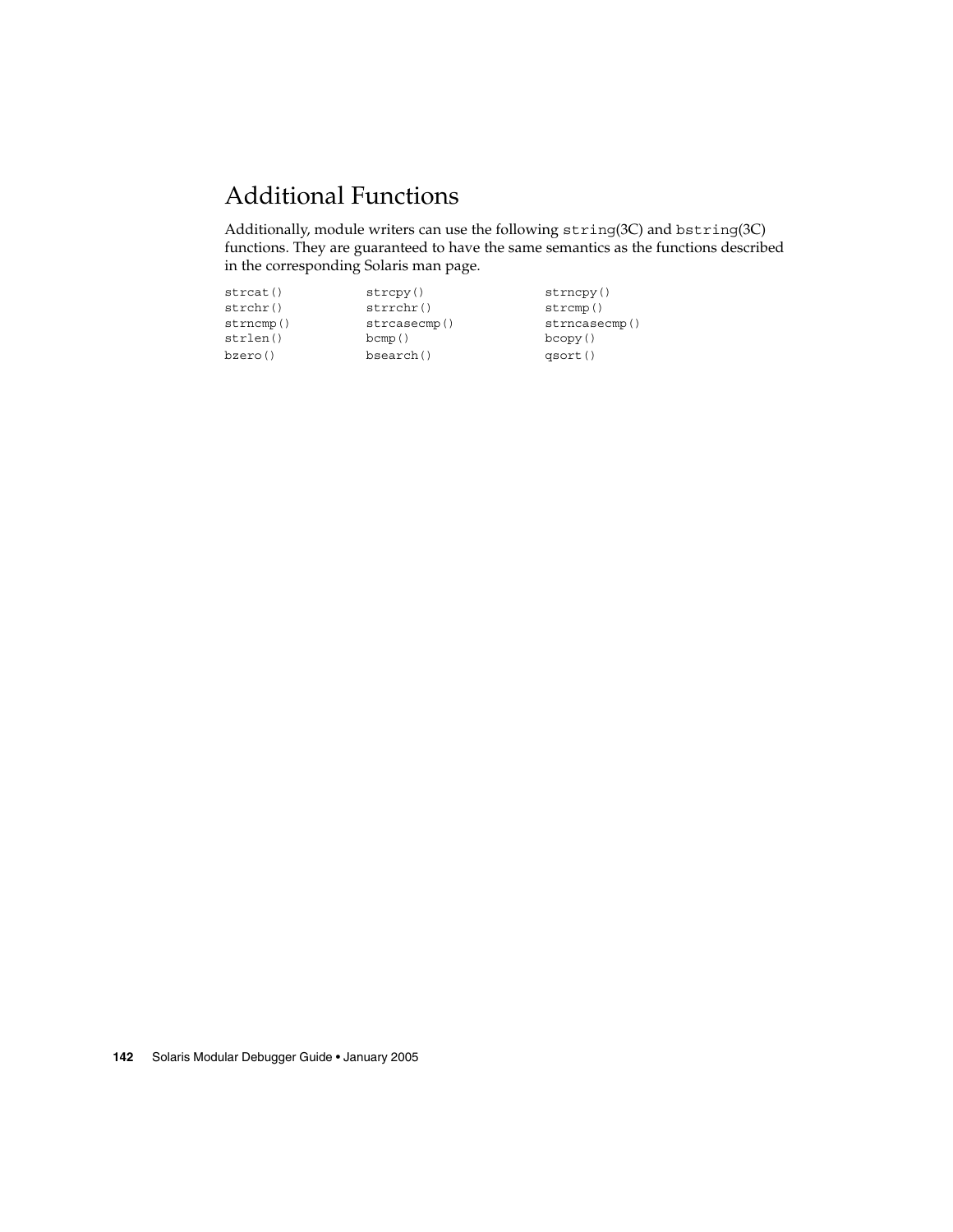APPENDIX **A**

# Options

This appendix provides a reference for MDB command-line options.

# Summary of Command-line Options

```
mdb [ -fkmuwyAFMS ] [ +o option ] [ -p pid ] [ -s distance]
     [ -I path ] [ -L path ] [ -P prompt ] [ -R root ]
    [ -V dis-version ] [ object [ core ] | core | suffix ]
```
The following options are supported:

| $-A$ | Disables automatic loading of mdb modules. By default, mdb<br>attempts to load debugger modules corresponding to the active<br>shared libraries in a user process or core file, or to the loaded<br>kernel modules in the live operating system or an operating<br>system crash dump.                                                                                                                                 |
|------|-----------------------------------------------------------------------------------------------------------------------------------------------------------------------------------------------------------------------------------------------------------------------------------------------------------------------------------------------------------------------------------------------------------------------|
| $-F$ | Forcibly takes over the specified user process, if necessary. By<br>default, mdb refuses to attach to a user process that is already<br>under the control of another debugging tool, such as truss(1).<br>With the -F option, mdb attaches to these processes anyway. This<br>can produce unexpected interactions between mdb and the other<br>tools attempting to control the process.                               |
| - f  | Force raw file debugging mode. By default, mdb attempts to infer<br>whether the object and core file operands refer to a user executable<br>and core dump or to a pair of operating system crash dump files.<br>If the file type cannot be inferred, the debugger will default to<br>examining the files as plain binary data. The -foption forces mdb<br>to interpret the arguments as a set of raw files to examine |
| $-1$ | Sets default path for locating macro files. Macro files are read<br>using the $\frac{2}{5}$ or $\frac{2}{5}$ c dcmds. The path is a sequence of directory                                                                                                                                                                                                                                                             |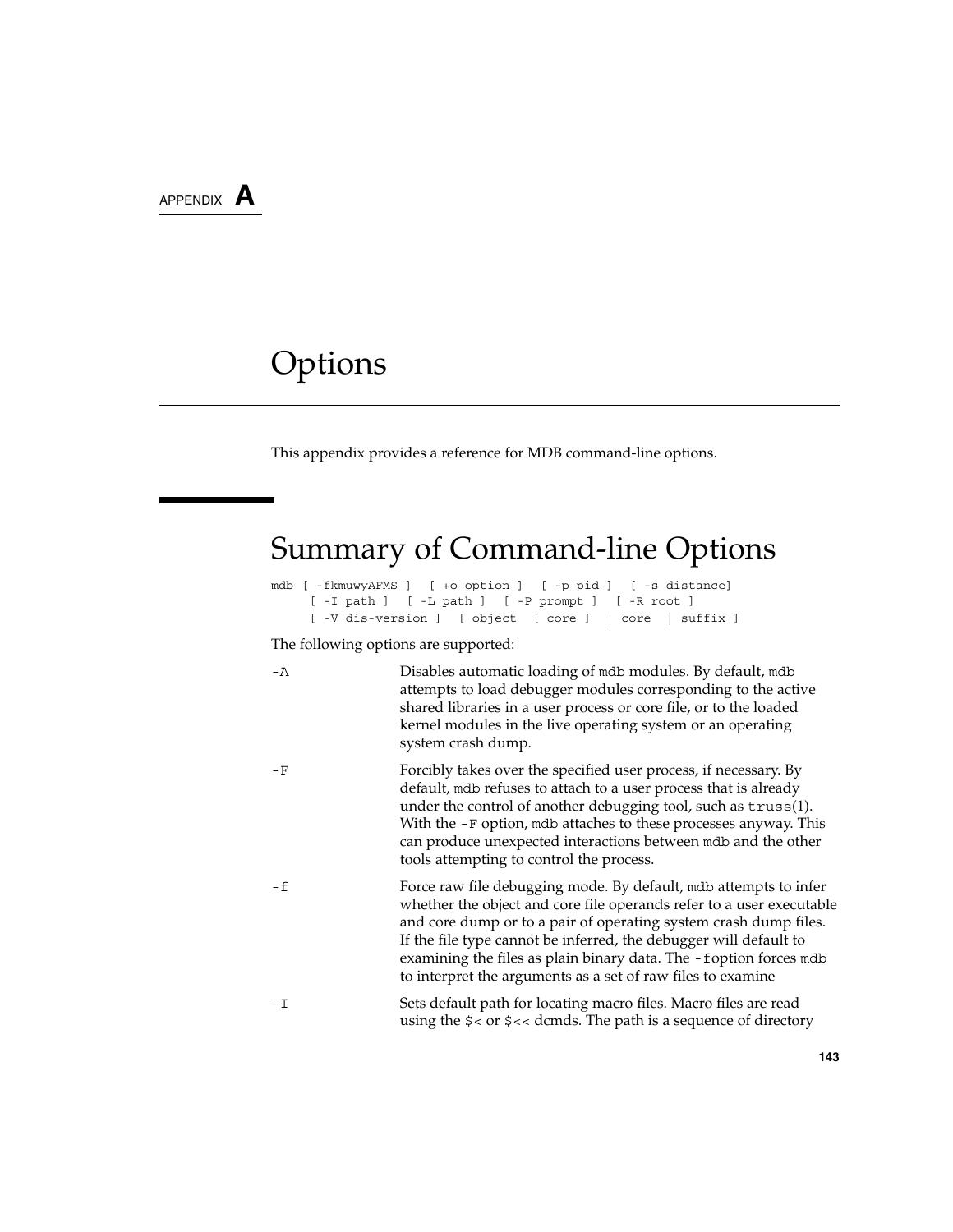names delimited by colon ( :) characters. The -I include path and -L library path (see below) can also contain any of the following tokens:

- %i Expands to the current instruction set architecture (ISA) name ('sparc', 'sparcv9', or 'i386').
- %o Expands to the old value of the path being modified. This is useful for appending or prepending directories to an existing path.
- $\%$ p Expands to the current platform string (either uname -i or the platform string stored in the process core file or crash dump).
- %r Expands to the path name of the root directory. An alternate root directory can be specified using the -R option. If no -R option is present, the root directory is derived dynamically from the path to the mdb executable itself. For example, if /bin/mdb is executed, the root directory is /. If /net/hostname/bin/mdb were executed, the root directory would be derived as /net/hostname.
- %t Expands to the name of the current target. This is either the literal string 'proc' (a user process or user process core file), or 'kvm' (a kernel crash dump or the live operating system).

The default include path for 32-bit mdb is:

%r/usr/platform/%p/lib/adb:%r/usr/lib/adb

The default include path for 64-bit mdb is:

%r/usr/platform/%p/lib/adb/%i:%r/usr/lib/adb/%i

-k Forces kernel debugging mode. By default, mdb attempts to infer whether the object and core file operands refer to a user executable and core dump, or to a pair of operating system crash dump files. The -k option forces mdb to assume these files are operating system crash dump files. If no object or core operand is specified, but the -k option is specified, mdb defaults to an object file of /dev/ksyms and a core file of /dev/kmem. Access to /dev/kmem is restricted to group sys.

**144** Solaris Modular Debugger Guide • January 2005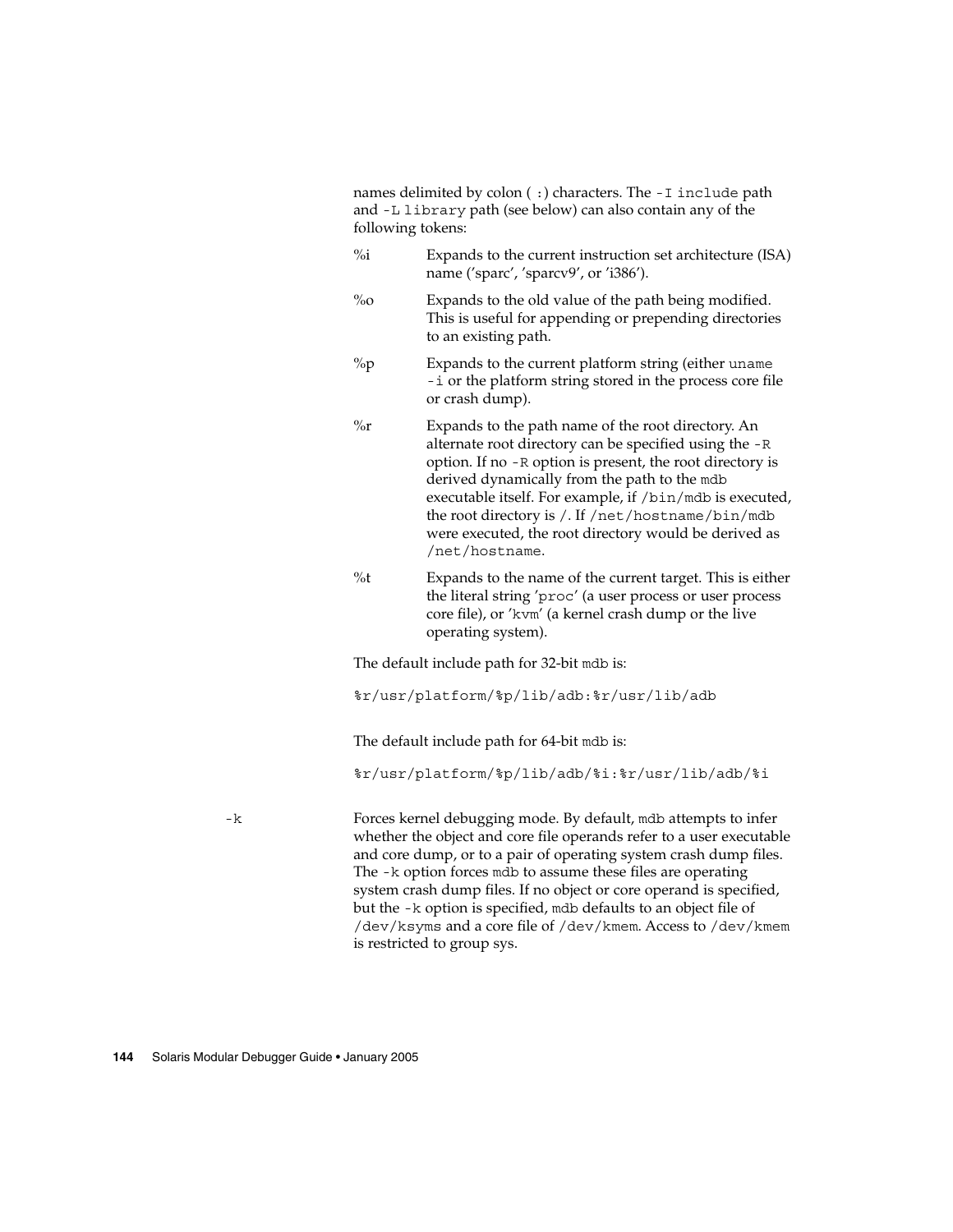| – K       | Load kmdb, stop the live running operating system kernel, and<br>proceed to the kmdb debugger prompt. This option should only be<br>used on the system console, as the subsequent kmdb prompt will<br>appear on the system console.                                                                                                                                                                         |
|-----------|-------------------------------------------------------------------------------------------------------------------------------------------------------------------------------------------------------------------------------------------------------------------------------------------------------------------------------------------------------------------------------------------------------------|
| – L       | Sets default path for locating debugger modules. Modules are<br>loaded automatically on startup or by using the :: load dcmd.<br>The path is a sequence of directory names delimited by $\text{colon}$ ( $\colon$ )<br>characters. The -L library path can also contain any of the tokens<br>shown for -1 above.                                                                                            |
| – m       | Disables demand-loading of kernel module symbols. By default,<br>mdb processes the list of loaded kernel modules and performs<br>demand loading of per-module symbol tables. If the -m option is<br>specified, mdb does not attempt to process the kernel module list<br>or provide per-module symbol tables. As a result, mdb modules<br>corresponding to active kernel modules are not loaded on startup. |
| $-M$      | Preloads all kernel module symbols. By default, mdb performs<br>demand-loading for kernel module symbols: the complete symbol<br>table for a module is read when an address is that module's text or<br>data section is referenced. With the -M option, mdb loads the<br>complete symbol table of all kernel modules during startup.                                                                        |
| -0 option | Enables the specified debugger option. If the $+$ o form of the option<br>is used, the specified option is disabled. Unless noted below, each<br>option is off by default. mdb recognizes the following option<br>arguments:                                                                                                                                                                                |
|           | adb<br>Enable stricter $adb(1)$ compatibility. The prompt is set to the<br>empty string and many mdb features, such as the output pager,<br>are disabled.                                                                                                                                                                                                                                                   |
|           | array_mem_limit=limit<br>Set the default limit on the number of array members that<br>: : print will display. If <i>limit</i> is the special token none, all array<br>members will be displayed by default.                                                                                                                                                                                                 |
|           | array_str_limit=limit<br>Set the default limit on the number of characters that :: print<br>will attempt to display as an ASCII string when printing a char<br>array. If <i>limit</i> is the special token none, the entire char array<br>will be displayed as a string by default.                                                                                                                         |
|           | follow exec mode=mode<br>Set the debugger behavior for following an exec(2) system call.<br>The mode should be one of the following named constants:                                                                                                                                                                                                                                                        |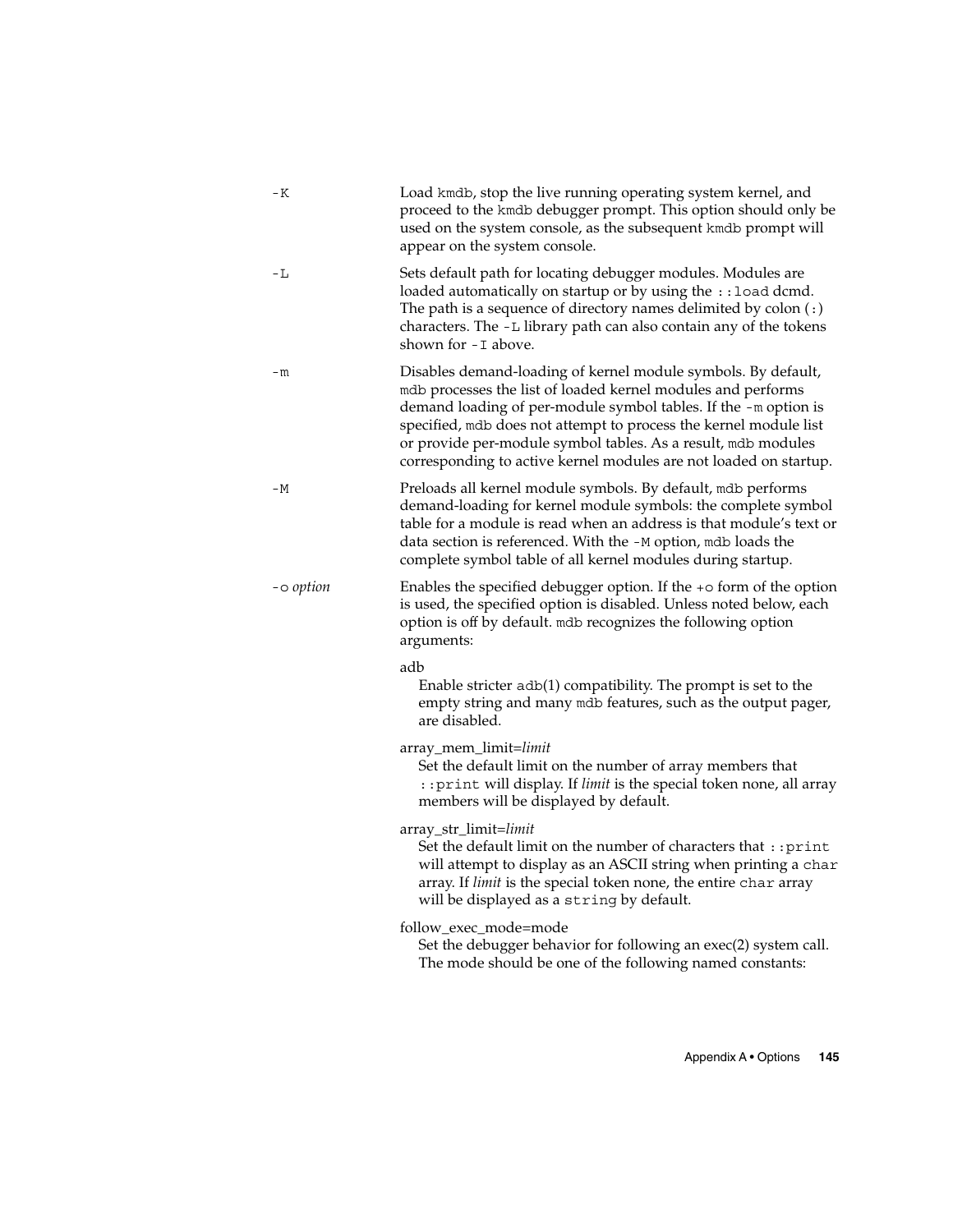| ask    | If st dout is a terminal device, the debugger will stop after<br>the exec(2) system call has returned and then prompt the<br>user to decide whether to follow the exec or stop. If<br>st dout is not a terminal device, the ask mode will default<br>to stop.           |  |  |
|--------|-------------------------------------------------------------------------------------------------------------------------------------------------------------------------------------------------------------------------------------------------------------------------|--|--|
| follow | The debugger will follow the exec by automatically<br>continuing the target process and resetting all of its<br>mappings and symbol tables based on the new executable.<br>The follow behavior is discussed in more detail under<br>"Interaction With exec" on page 64. |  |  |
| stop   | The debugger will stop following return from the exec<br>system call. The stop behavior is discussed in more detail<br>under "Interaction With exec" on page 64.                                                                                                        |  |  |

follow\_fork\_mode=mode

Set the debugger behavior for following a fork(2), fork1(2), or vfork(2) system call. The mode should be one of the following named constants:

| ask    | If stdout is a terminal device, the debugger will stop after<br>the fork system call has returned and then prompt the user<br>to decide whether to follow the parent or child. If stdout is<br>not a terminal device, the ask mode will default to parent. |
|--------|------------------------------------------------------------------------------------------------------------------------------------------------------------------------------------------------------------------------------------------------------------|
| parent | The debugger will follow the parent process, and will<br>detach from the child process and set it running.                                                                                                                                                 |
| child  | The debugger will follow the child process, and will detach<br>from the parent process and set it running.                                                                                                                                                 |

#### ignoreeof

The debugger does not exit when an EOF sequence  $(2D)$  is entered at the terminal. The :: quit dcmd must be used to quit.

#### nostop

Do not stop a user process when attaching to it when the -p option is specified or when the ::attach or :A dcmds are applied. The nostop behavior is described in more detail under ["Process Attach and Release"](#page-64-0) on page 65.

#### pager

The output pager is enabled (default).

#### repeatlast

If a NEWLINE is entered as the complete command at the terminal, mdb repeats the previous command with the current value of dot. This option is implied by -o adb.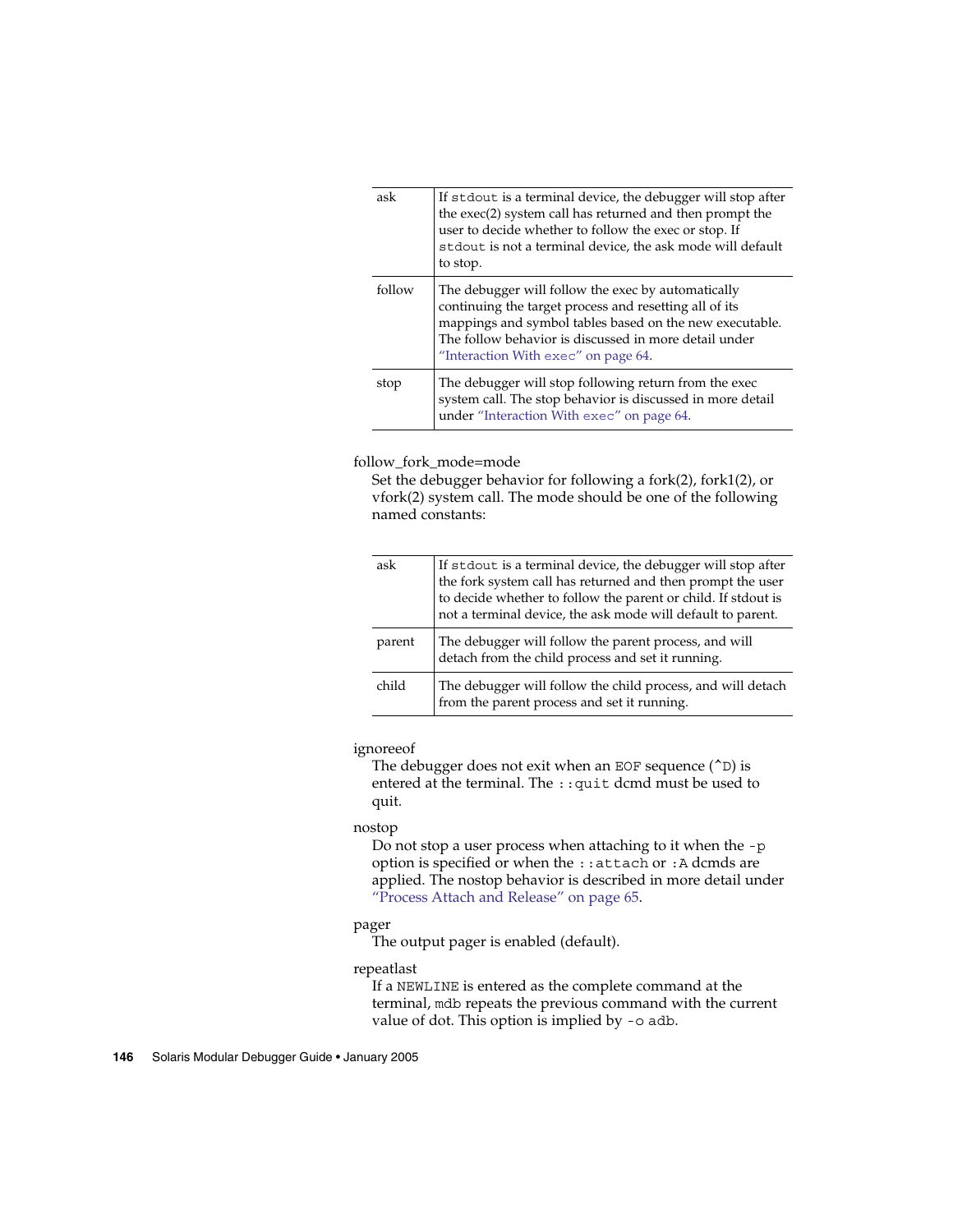#### showlmid

<span id="page-146-0"></span>

|             | MDB provides support for symbol naming and identification in<br>user applications that make use of link maps other than<br>LM_ID_BASE and LM_ID_LDSO, as described in "Symbol<br>Name Resolution" on page 29. Symbols on link maps other than<br>LM_ID_BASE or LM_ID_LDSO will be shown as<br>LMlmid'library'symbol, where lmid is the link-map ID in<br>the default output radix (16). The user may optionally configure<br>MDB to show the link-map ID scope of all symbols and objects,<br>including those associated with LM_ID_BASE and<br>LM_ID_LDSO, by enabling the showlmid option. Built-in<br>dcmds that deal with object file names will display link-map<br>IDs according to the value of showlmid above, including $: \cdot \cdot \cdot$ mm,<br>:: mappings, \$m, and: : objects. |  |
|-------------|-------------------------------------------------------------------------------------------------------------------------------------------------------------------------------------------------------------------------------------------------------------------------------------------------------------------------------------------------------------------------------------------------------------------------------------------------------------------------------------------------------------------------------------------------------------------------------------------------------------------------------------------------------------------------------------------------------------------------------------------------------------------------------------------------|--|
| $-p$ pid    | Attaches to and stops the specified process id. mdb uses the<br>/proc/pid/object/a.out file as the executable file path name.                                                                                                                                                                                                                                                                                                                                                                                                                                                                                                                                                                                                                                                                   |  |
| $-P$        | Sets the command prompt. The default prompt is '>'.                                                                                                                                                                                                                                                                                                                                                                                                                                                                                                                                                                                                                                                                                                                                             |  |
| - R         | Sets root directory for path name expansion. By default, the root<br>directory is derived from the path name of the mdb executable<br>itself. The root directory is substituted in place of the %r token<br>during path name expansion.                                                                                                                                                                                                                                                                                                                                                                                                                                                                                                                                                         |  |
| -s distance | Sets the symbol matching distance for address-to-symbol-name<br>conversions to the specified distance. By default, mdb sets the<br>distance to zero, which enables a smart-matching mode. Each ELF<br>symbol table entry includes a value V and size S, representing the<br>size of the function or data object in bytes. In smart mode, mdb<br>matches an address A with the given symbol if A is in the range [<br>$V, V + S$ ). If any non-zero distance is specified, the same algorithm<br>is used, but S in the given expression is always the specified<br>absolute distance and the symbol size is ignored.                                                                                                                                                                             |  |
| - S         | Suppresses processing of the user's ~/. mdbrc file. By default, mdb<br>reads and processes the macro file . mdbrc if one is present in the<br>user's home directory, as defined by \$HOME. If the -S option is<br>present, this file is not read.                                                                                                                                                                                                                                                                                                                                                                                                                                                                                                                                               |  |
| -u          | Forces user debugging mode. By default, mdb attempts to infer<br>whether the object and core file operands refer to a user executable<br>and core dump, or to a pair of operating system crash dump files.<br>The -u option forces mdb to assume these files are not operating<br>system crash dump files.                                                                                                                                                                                                                                                                                                                                                                                                                                                                                      |  |
| -U          | Unload kmdb if it is loaded. You should unload kmdb when it is<br>not in use to release the memory used by the kernel debugger back<br>to the free memory available to the operating system.                                                                                                                                                                                                                                                                                                                                                                                                                                                                                                                                                                                                    |  |

Appendix A • Options **147**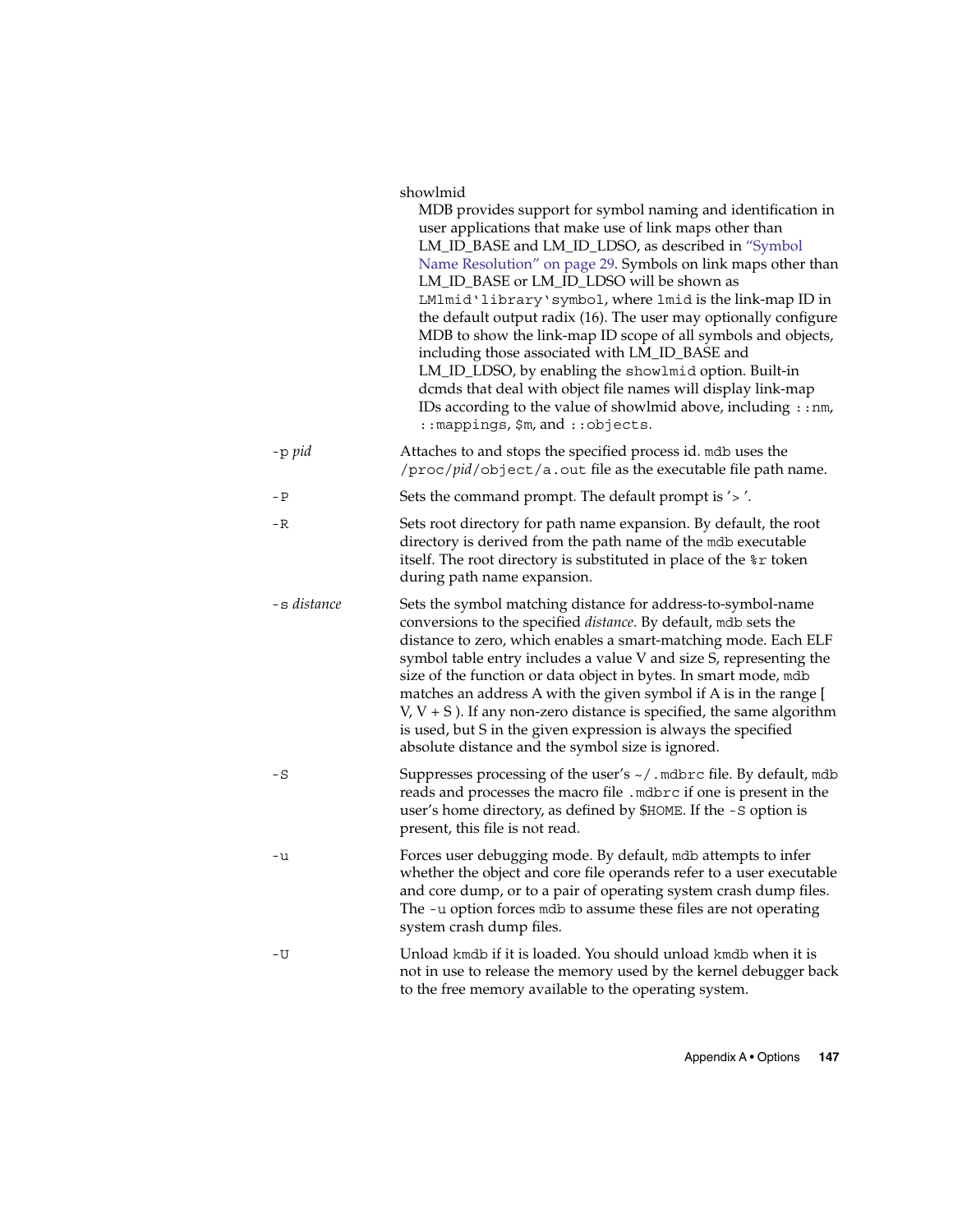| $-V$ | Sets disassembler version. By default, mdb attempts to infer the<br>appropriate disassembler version for the debug target. The<br>disassembler can be set explicitly using the -V option. The<br>: : disasms dcmd lists the available disassembler versions.             |
|------|--------------------------------------------------------------------------------------------------------------------------------------------------------------------------------------------------------------------------------------------------------------------------|
| $-W$ | Opens the specified object and core files for writing.                                                                                                                                                                                                                   |
| $-y$ | Sends explicit terminal initialization sequences for tty mode. Some<br>terminals require explicit initialization sequences to switch into a<br>tty mode. Without this initialization sequence, terminal features<br>such as standout mode might not be available to mdb. |

# Operands

The following operands are supported:

- object Specifies an ELF format object file to examine. mdb provides the ability to examine and edit ELF format executables (ET\_EXEC), ELF dynamic library files (ET\_DYN), ELF relocatable object files (ET\_REL), and operating system unix.X symbol table files.
- core Specifies an ELF process core file (ET\_CORE), or an operating system crash dump vmcore.X file. If an ELF core file operand is provided without a corresponding object file, mdb will attempt to infer the name of the executable file that produced the core using several different algorithms. If no executable is found, mdb will still execute, but some symbol information may be unavailable.
- suffix Specifies the numerical suffix representing a pair of operating system crash dump files. For example, if the suffix is '3', mdb infers that it should examine the files 'unix.3' and 'vmcore.3'. The string of digits will not be interpreted as a suffix if an actual file of the same name is present in the current directory.

### Exit Status

The following exit values are returned:

0

Debugger completed execution successfully.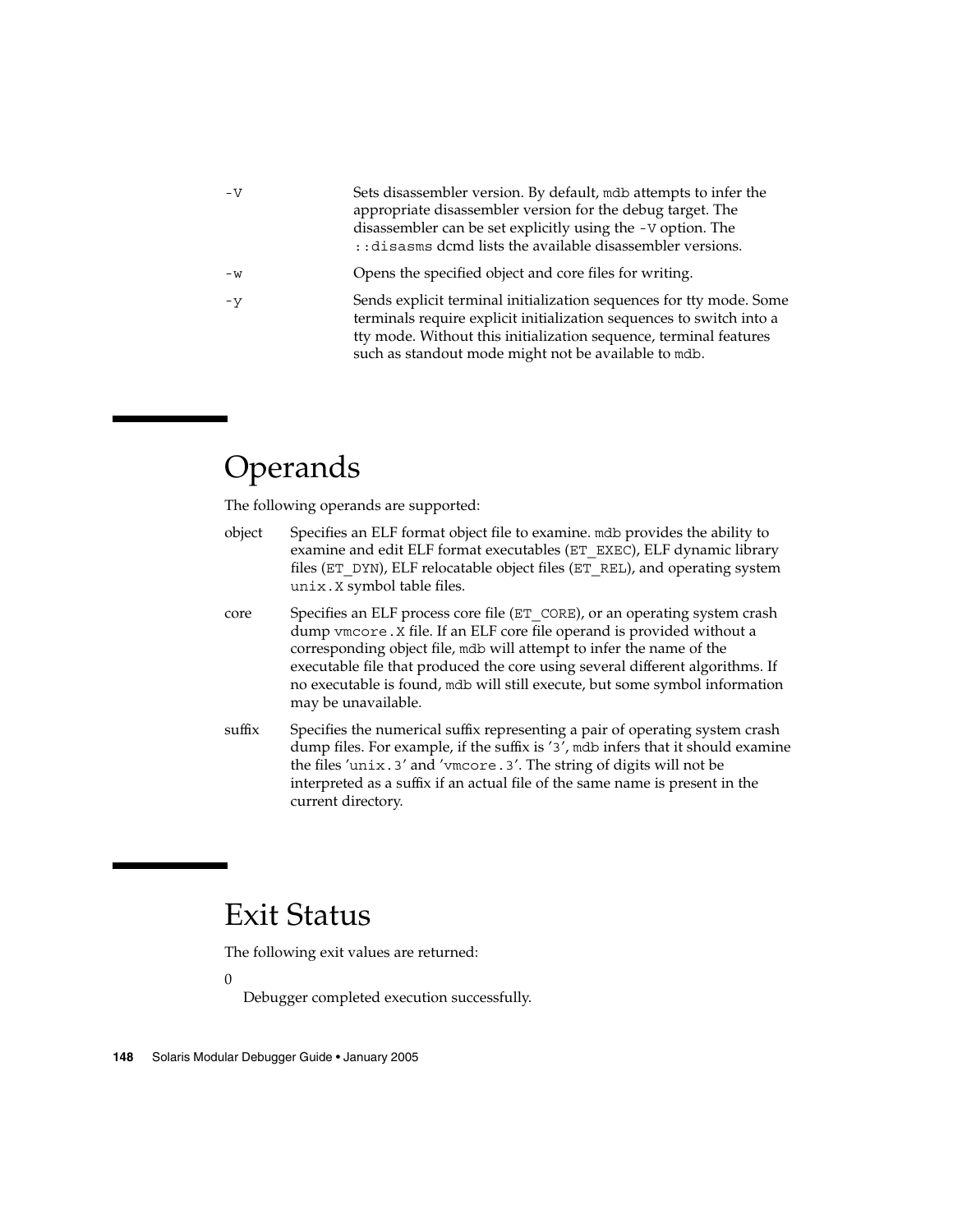A fatal error occurred.

```
2
```
1

Invalid command line options were specified.

## Environment Variables

The following environment variables are supported:

HISTSIZE This variable is used to determine the maximum length of the command history list. If this variable is not present, the default length is 128. HOME This variable is used to determine the pathname of the user's home directory, where a .mdbrc file may reside. If this variable is not present, no .mdbrc processing will occur. SHELL This variable is used to determine the pathname of the shell used to process shell escapes requested using the ! meta-character. If this variable is not present, /bin/sh is used.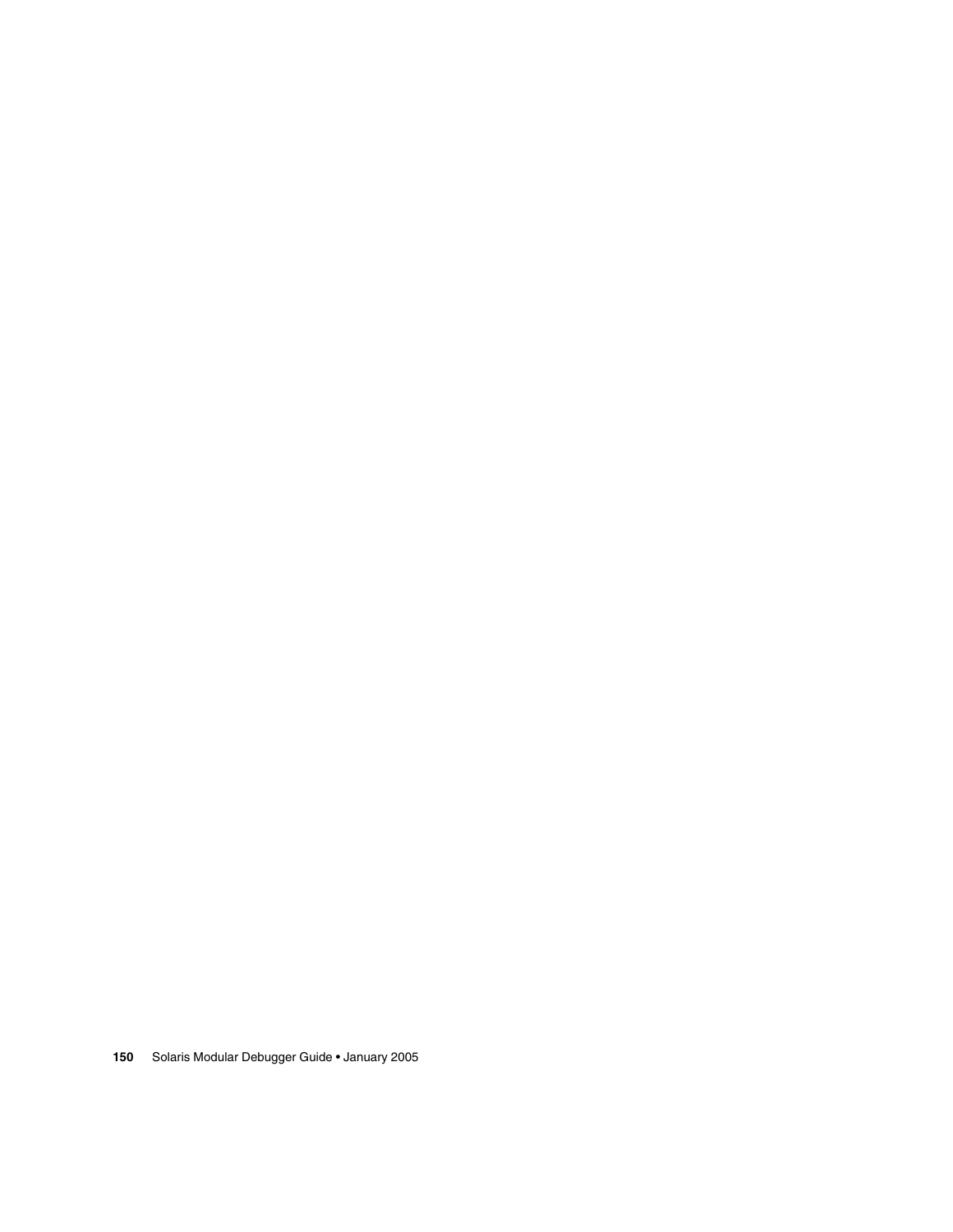APPENDIX **B**

### **Notes**

# Warnings

The following warning information applies to the use of MDB.

### Use of the Error Recovery Mechanism

The debugger and its dmods execute in the same address space, and thus it is quite possible that a buggy dmod can cause MDB to dump core or otherwise misbehave. The MDB resume capability, described in ["Signal Handling"](#page-39-0) on page 40, provides a limited recovery mechanism for these situations. However, it is not possible for MDB to know definitively whether the dmod in question has corrupted only its own state, or the debugger's global state. Therefore a resume operation cannot be guaranteed to be safe, or to prevent a subsequent crash of the debugger. The safest course of action following a resume is to save any important debug information, and then quit and restart the debugger.

### Use of the Debugger to Modify the Live Operating System

The use of the debugger to modify (that is, write to) the address space of live running operating system is extremely dangerous, and may result in a system panic in the event the user damages a kernel data structure.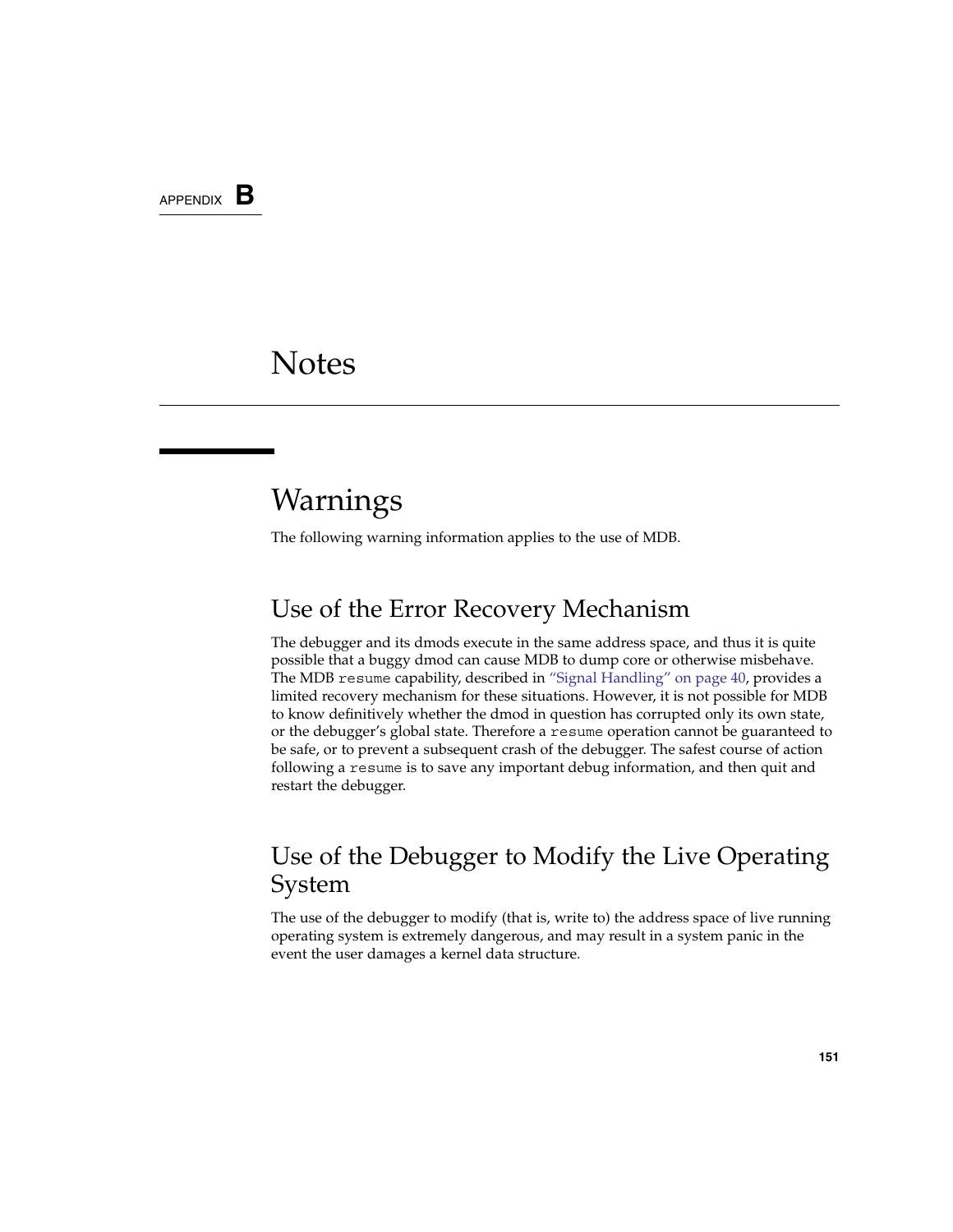### Use of kmdb to Stop the Live Operating System

The use of kmdb to stop the live operating system using mdb -K or by setting a breakpoint in the live operating system is intended for use by developers and not on production systems. When the operating system kernel is stopped by kmdb, operating system services and networking are not executing, and other systems on the network that depend upon the target system will not be able to contact the target system.

## **Notes**

### Limitations on Examining Process Core Files

MDB does not provide support for examining process core files that were generated by a release of the Solaris operating system preceding Solaris 2.6. If a core file from one operating system release is examined on a different operating system release, the run-time link-editor debugging interface (librtld\_db) may not be able to initialize. In this case, symbol information for shared libraries will not be available. Furthermore, since shared mappings are not present in user core files, the text section and read-only data of shared libraries may not match the data that was present in the process at the time it dumped core. Core files from Solaris Intel systems may not be examined on Solaris SPARC systems, and vice-versa.

### Limitations on Examining Crash Dump Files

Crash dumps from Solaris 7 and earlier releases may only be examined with the aid of the libkvm from the corresponding operating system release. If a crash dump from one operating system release is examined using the dmods from a different operating system release, changes in the kernel implementation may prevent some dcmds or walkers from working properly. MDB will issue a warning message if it detects this condition. Crash dumps from Solaris Intel systems may not be examined on Solaris SPARC systems, and vice-versa.

### Relationship Between 32-bit and 64-bit Debugger

MDB provides support for debugging both 32-bit and 64-bit programs. Once it has examined the target and determined its data model, MDB will automatically re-execute the mdb binary that has the same data model as the target, if necessary.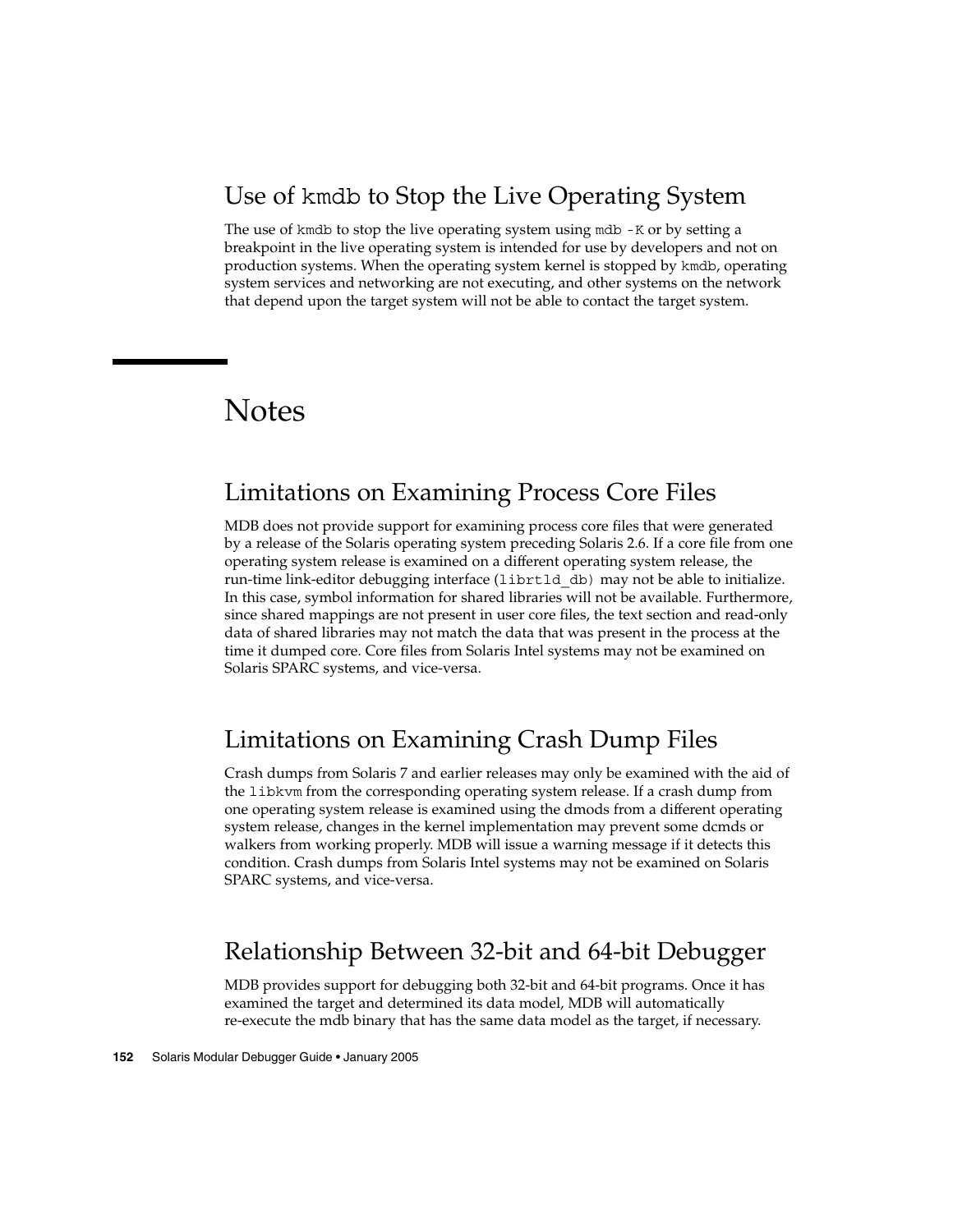This approach simplifies the task of writing debugger modules, because the modules that are loaded will use the same data model as the primary target. Only the 64-bit debugger may be used to debug 64-bit target programs. The 64-bit debugger can only be used on a system that is running the 64-bit operating environment.

### Limitations on Memory Available to kmdb

The memory available to kmdb is allocated when the debugger is loaded, and cannot be expanded after that point in time. If debugger commands attempt to allocate more memory than is available, they will not be able to execute. The debugger will attempt to gracefully recover from low memory situations, but may be forced to terminate the system under dire circumstances. System memory constraints are especially acute on x86 platforms that use the 32–bit operating system kernel.

### Developer Information

The mdb(1) man page provides a detailed description of built-in mdb features for easy developer reference. The header file <sys/mdb\_modapi.h> contains prototypes for the functions in the MDB Module API, and the SUNWmdbdm package provides source code for an example module in the directory /usr/demo/mdb.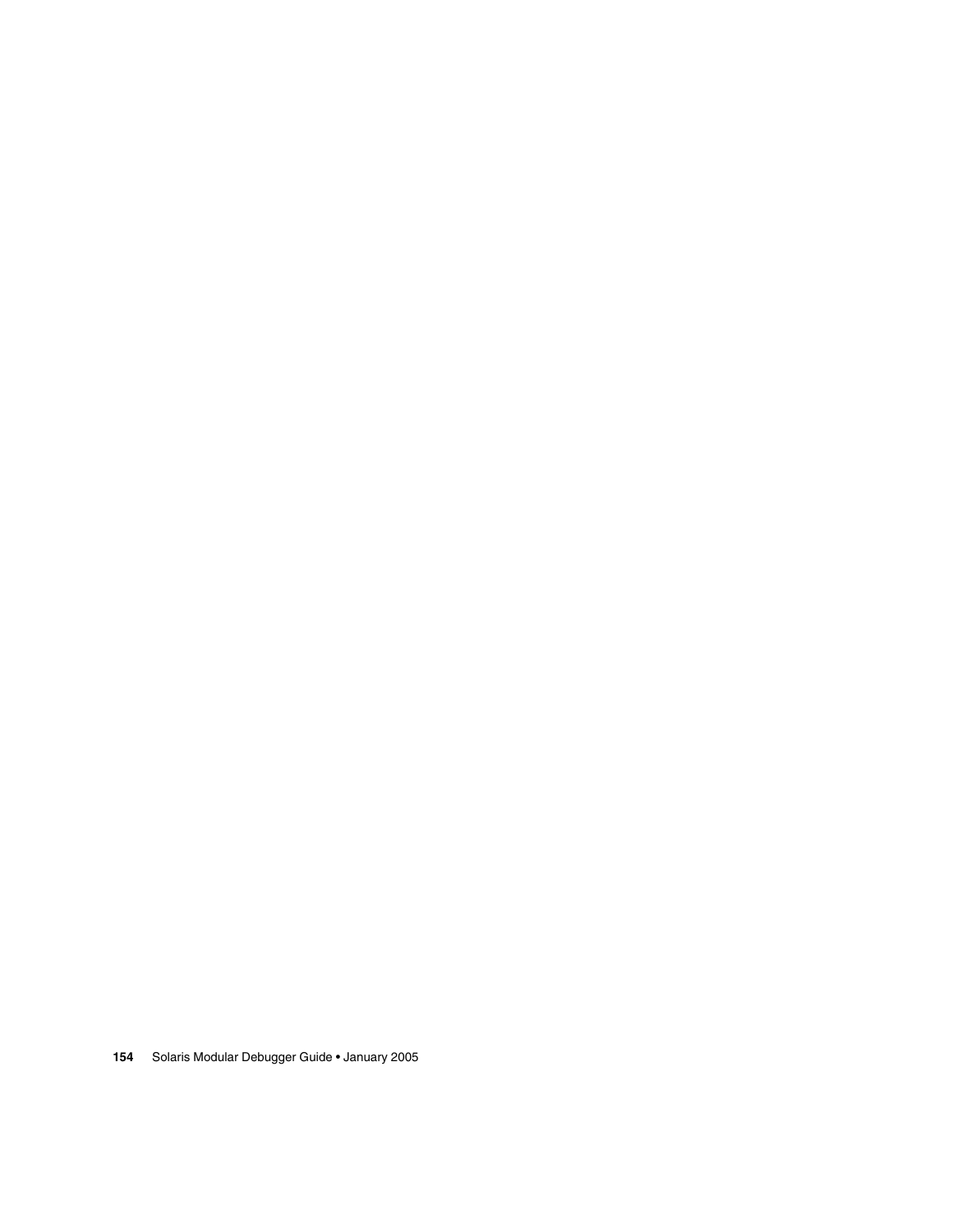#### APPENDIX **C**

# Transition From adb and kadb

The transition from using the legacy  $adb(1)$  utility to using  $mdb(1)$  is relatively simple: MDB provides evolutionary compatibility for the adb syntax, built-in commands, and command-line options. MDB attempts to provide compatibility for all existing adb(1) features, but it is not bug-for-bug compatible with adb(1). This appendix briefly discusses several features of adb(1) that are not precisely emulated by mdb(1) in order to guide users to the new functionality

### Command-line Options

MDB provides a superset of the command-line options recognized by adb(1). All the adb(1) options are supported and have the same meaning as before. The /usr/bin/adb pathname is delivered as a link that invokes mdb(1), and automatically enables enhanced adb(1) compatibility mode. Executing the /usr/bin/adb link is equivalent to executing mdb with the -o adb option, or executing ::set -o adb once the debugger has started.

### Syntax

The MDB language adheres to the same syntax as the adb(1) language, in order to provide compatibility for legacy macros and script files. New MDB dcmds use the extended form ::name, in order to distinguish them from legacy commands that are prefixed with either : or \$. Expressions can also be evaluated on the right-hand side of a dcmd name by enclosing them in square brackets preceded by a dollar sign  $(\xi)$ ]). Similar to adb(1), an input line that begins with an exclamation mark (!) indicates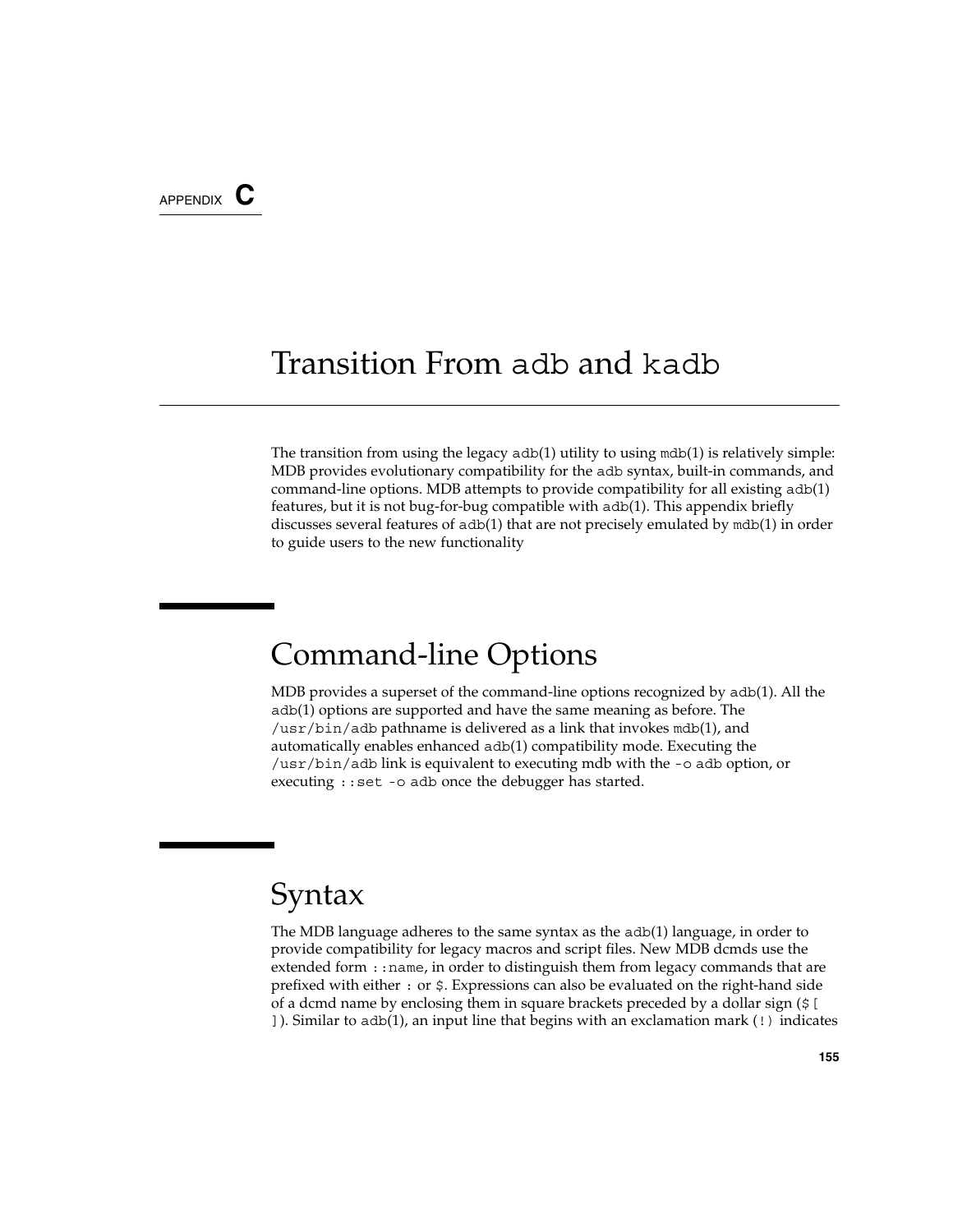that the command line should be executed by the user's shell. In MDB, a debugger command may also be suffixed with an exclamation mark to indicate that its output should be piped to the shell command following the exclamation mark.

In adb(1), binary operators are left associative and have lower precedence than unary operators. Binary operators are evaluated in strict left-to-right order on the input line. In MDB, binary operators are left associative and have lower precedence than unary operators, but the binary operators operate in order of precedence according to the table in ["Binary Operators"](#page-26-0) on page 27. The operators conform to the order of precedence in ANSI C. Legacy adb(1) macro files that do not explicitly parenthesize ambiguous expressions may need to be updated to work with MDB. For example, in adb the following command evaluates to the integer value nine:

```
$ echo "4-1*3=X" | adb
        9
```
In MDB, as in ANSI C, operator "\*" has higher precedence than "-" and therefore the result is the integer value one:

```
$ echo "4-1*3=X" | mdb
       1
```
# Watchpoint Length Specifier

The watchpoint length specifier syntax recognized by MDB is different from the syntax described in adb(1). In particular, the adb watchpoint commands  $:w$ ,  $:a$ , and  $:p$ allow an integer length in bytes to be inserted between the colon and the command character. In MDB, the count should be specified following the initial address as a repeat count. Stated simply, these adb(1) commands:

```
123:456w
123:456a
123:456p
```
are specified in MDB as

```
123,456:w
123,456:a
123,456:p
```
The MDB ::wp dcmd provides more complete facilities for creating user process watchpoints. Similarly, the legacy kadb length modifier command \$1 is not supported. Therefore, the watchpoint size should be specified to each  $\cdot$ : wp command used in kmdb.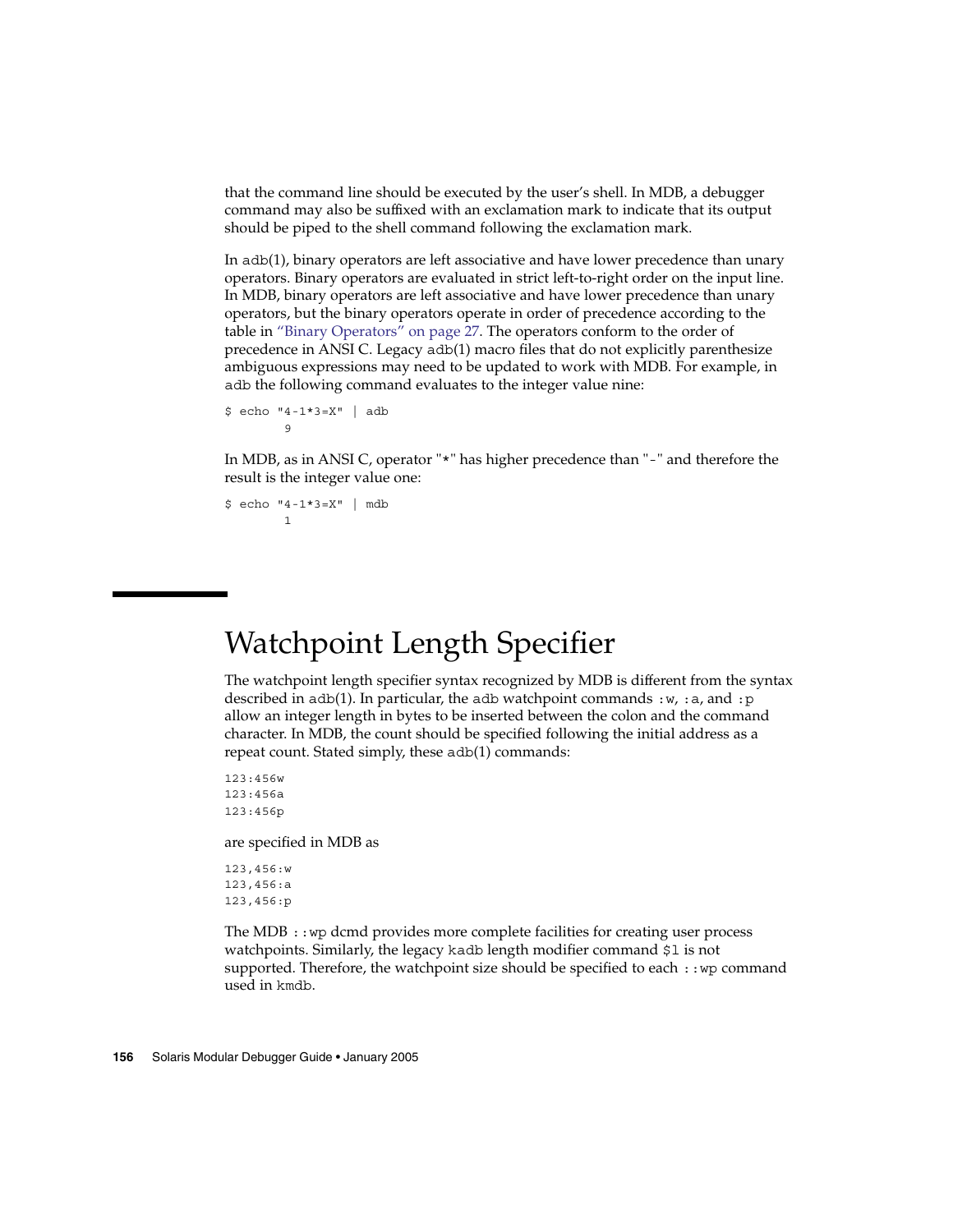## Address Map Modifier

The adb(1) commands to modify segments of the virtual address map and object file map are not present in MDB. Specifically, the  $/m$ ,  $/m$ ,  $\infty$ , and  $\infty$ \*m format specifiers are not recognized or supported by MDB. These specifiers were used to manually modify the valid addressable range of the current object and core files. MDB properly recognizes the addressable range of such files automatically, and updates the ranges when a live process is being debugged, so these commands are no longer necessary.

### Output

The precise text output form of some commands is different in MDB. Macro files are formatted using the same basic rules, but shell scripts that depend on the precise character-by-character output of certain commands may need to change. Users who have shell scripts that parse the output of adb commands will need to revalidate and update such scripts as part of the transition to MDB.

### Deferred Breakpoints

The legacy kadb utility supported a syntax for deferread breakpoints that was incompatible with the existing adb syntax. These deferred breakpoints were specified using the syntax *module*#*symbol*:b in kadb. To set a deferred breakpoint in kmdb, use the MDB ::bp dcmd as described in [Chapter 6.](#page-54-0)

# x86: I/O Port Access

The legacy kadb utility provided access to I/O ports on  $x86$  systems using the : i and :o commands. These commands are not supported in mdb or kmdb. Access to I/O ports on x86 systems is provided by the ::in and ::out commands.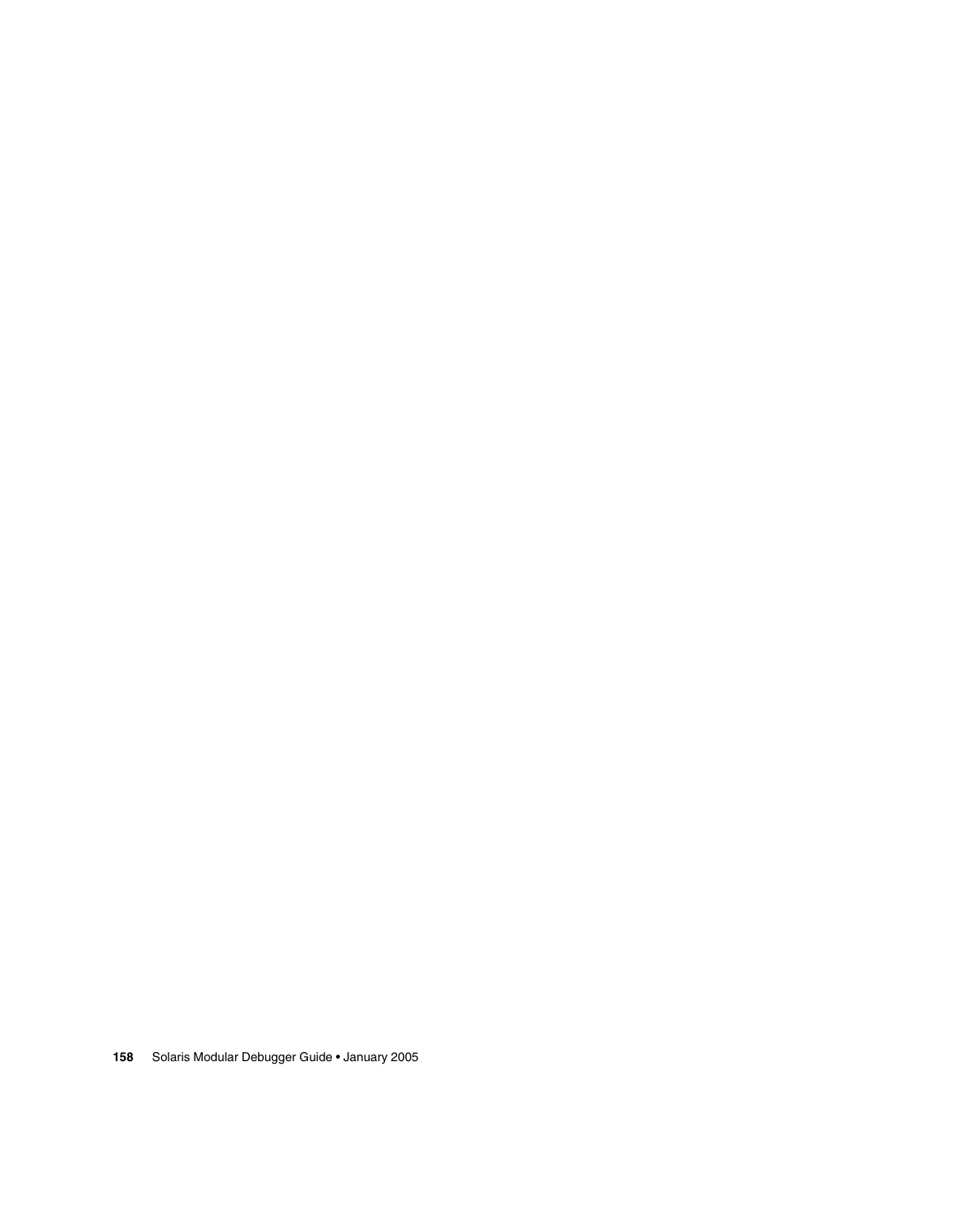<span id="page-158-0"></span>APPENDIX **D**

## Transition From crash

The transition from using the legacy  $c$  rash utility to using  $mdb(1)$  is relatively simple: MDB provides most of the "canned" crash commands. The additional extensibility and interactive features of MDB allow the programmer to explore aspects of the system not examined by the current set of commands. This appendix briefly discusses several features of crash and provides pointers to equivalent MDB functionality.

## Command-line Options

The crash -d, -n, and -w command-line options are not supported by mdb. The crash dump file and name list (symbol table file) are specified as arguments to mdb in the order of name list, crash dump file. To examine the live kernel, the mdb -k option should be specified with no additional arguments. Users who want to redirect the output of mdb to a file or other output destination, should either employ the appropriate shell redirection operator following the mdb invocation on the command line, or use the ::log built-in dcmd.

## Input in MDB

In general, input in MDB is similar to crash, except that function names (in MDB, dcmd names) are prefixed with "::". Some MDB dcmds accept a leading expression argument that precedes the dcmd name. Like crash, string options can follow the dcmd name. If a ! character follows a function invocation, MDB will also create a pipeline to the specified shell pipeline. All immediate values specified in MDB are interpreted in hexadecimal by default. The radix specifiers for immediate values are different in crash and MDB as shown in [Table D–1:](#page-159-0)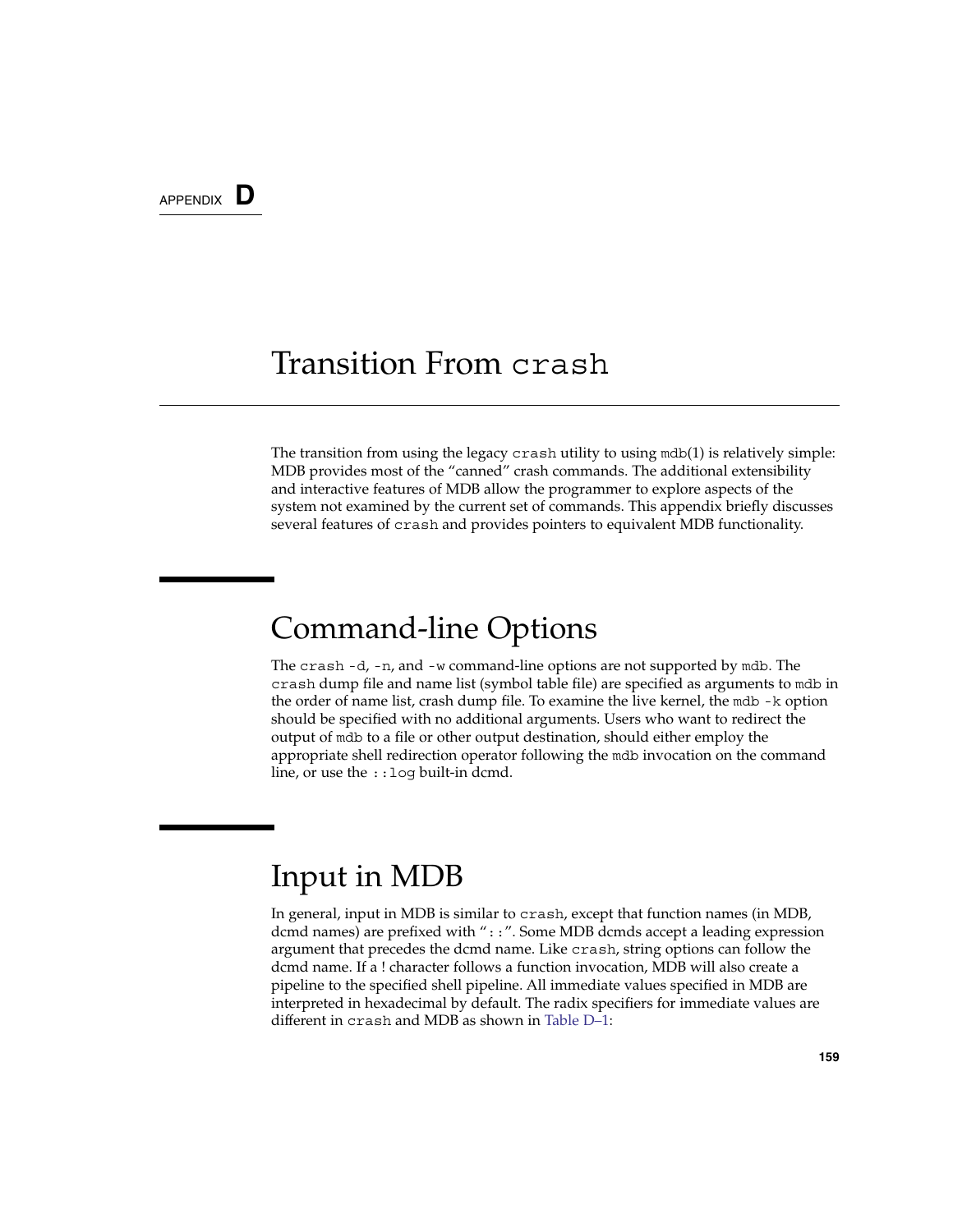<span id="page-159-0"></span>**TABLE D–1** Radix Specifiers

| crash | mdb | Radix                 |
|-------|-----|-----------------------|
| 0x    | 0x  | hexadecimal (base 16) |
| 0d    | 0t  | decimal (base 10)     |
| 0b    | 0i  | binary (base 2)       |

Many crash commands accepted slot numbers or slot ranges as input arguments. The Solaris operating system is no longer structured in terms of slots, so MDB dcmds do not provide support for slot-number processing.

# Functions

| crash function | mdb dcmd     | <b>Comments</b>                                                                                                                                                                                                         |
|----------------|--------------|-------------------------------------------------------------------------------------------------------------------------------------------------------------------------------------------------------------------------|
| ?              | ::dcmds      | List available functions.                                                                                                                                                                                               |
| !command       | !command     | Escape to the shell and execute command.                                                                                                                                                                                |
| base           | $=$          | In mdb, the = format character can be used to convert the<br>left-hand expression value to any of the known formats.<br>Formats for octal, decimal, and hexadecimal are provided.                                       |
| callout        | ::callout    | Print the callout table.                                                                                                                                                                                                |
| class          | ::class      | Print scheduling classes.                                                                                                                                                                                               |
| cpu            | $::c$ puinfo | Print information about the threads dispatched on the<br>system CPUs. If the contents of a particular CPU structure<br>are needed, the user should apply the \$ <cpu macro="" the<br="" to="">CPU address in mdb.</cpu> |
| help           | ::help       | Print a description of the named dcmd, or general help<br>information.                                                                                                                                                  |
| kfp            | ::regs       | The mdb :: regs dcmd displays the complete kernel register<br>set, including the current stack frame pointer. The \$C<br>dcmd can be used to display a stack backtrace including<br>frame pointers.                     |
| kmalog         | $::$ kmalog  | Display events in kernel memory allocator transaction log.                                                                                                                                                              |
| kmastat        | ::kmastat    | Print kernel memory allocator transaction log.                                                                                                                                                                          |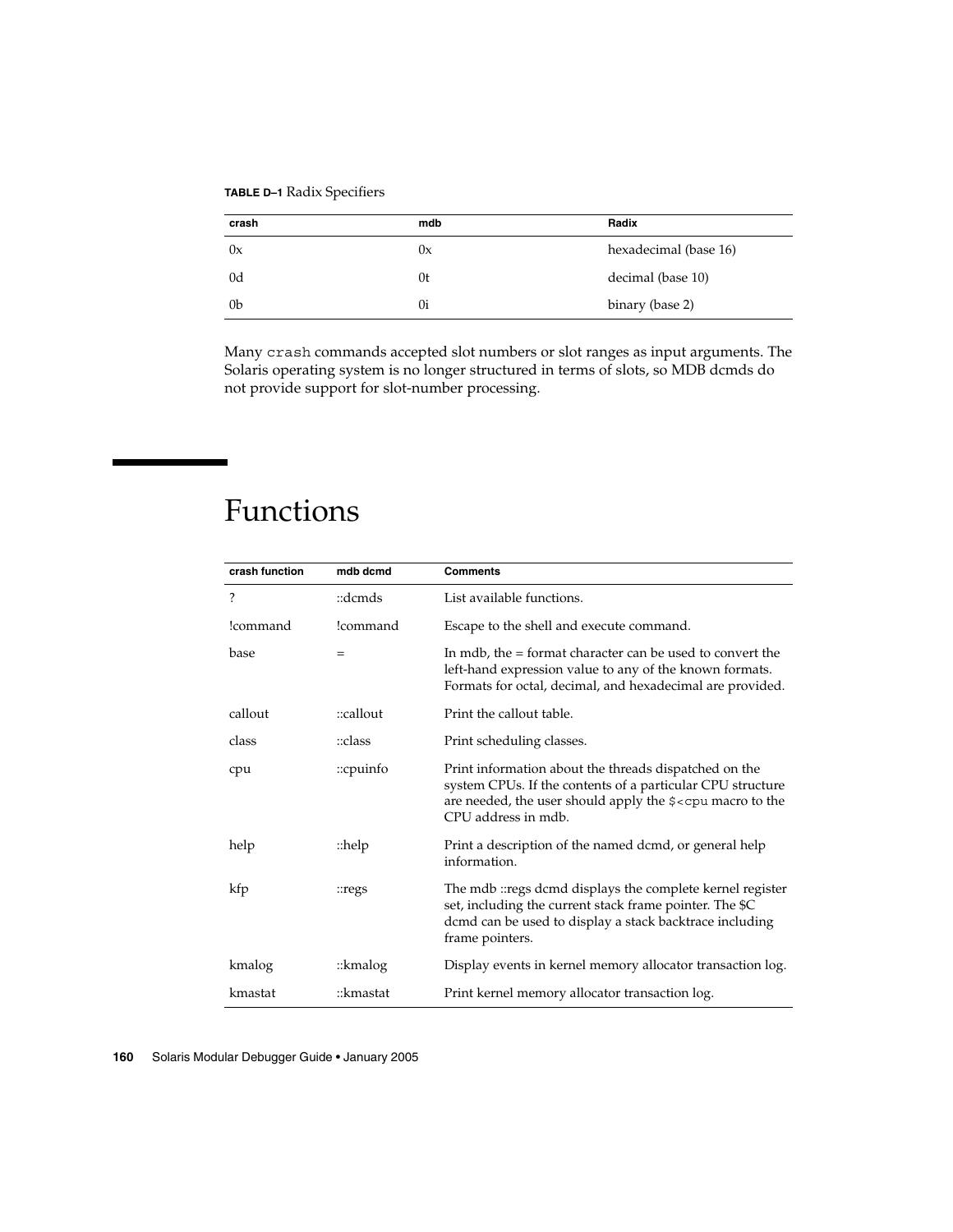| crash function | mdb dcmd            | <b>Comments</b>                                                                                                                                                                                                                                                                                                                                                                                                     |
|----------------|---------------------|---------------------------------------------------------------------------------------------------------------------------------------------------------------------------------------------------------------------------------------------------------------------------------------------------------------------------------------------------------------------------------------------------------------------|
| kmausers       | ::kmausers          | Print information about the medium and large users of the<br>kernel memory allocator that have current memory<br>allocations.                                                                                                                                                                                                                                                                                       |
| mount          | $::f\sin f\circ$    | Print information about mounted file systems.                                                                                                                                                                                                                                                                                                                                                                       |
| nm             | $: \mathop{\rm mm}$ | Print symbol type and value information.                                                                                                                                                                                                                                                                                                                                                                            |
| od             | ::dump              | Print a formatted memory dump of a given region. In<br>mdb, :: dump displays a mixed ASCII and hexadecimal<br>display of the region.                                                                                                                                                                                                                                                                                |
| proc           | $:$ ps              | Print a table of the active processes.                                                                                                                                                                                                                                                                                                                                                                              |
| quit           | ∷quit               | Quit the debugger.                                                                                                                                                                                                                                                                                                                                                                                                  |
| rd             | ::dump              | Print a formatted memory dump of a given region. In<br>mdb, :: dump displays a mixed ASCII and hexadecimal<br>display of the region.                                                                                                                                                                                                                                                                                |
| redirect       | ∷log                | In mdb, output for input and output can be globally<br>redirected to a log file using ::log.                                                                                                                                                                                                                                                                                                                        |
| search         | ∷kgrep              | In mdb, the :: kgrep dcmd can be used to search the<br>kernel's address space for a particular value. The pattern<br>match built-in dcmds can also be used to search the<br>physical, virtual, or object files address spaces for<br>patterns.                                                                                                                                                                      |
| stack          | ::stack             | The current stack trace can be obtained using ::stack. The<br>stack trace of a particular kernel thread can be determined<br>using the ::findstack dcmd. A memory dump of the<br>current stack can be obtained using the $\prime$ or :: dump<br>dcmds and the current stack pointer. The \$ <stackregs<br>macro can be applied to a stack pointer to obtain the<br/>per-frame saved register values.</stackregs<br> |
| status         | ∷status             | Display status information about the system or dump<br>being examined by the debugger.                                                                                                                                                                                                                                                                                                                              |
| stream         | ∷stream             | The mdb ::stream dcmd can be used to format and display<br>the structure of a particular kernel STREAM. If the list of<br>active STREAM structures is needed, the user should<br>execute ::walk stream_head_cache in mdb and pipe the<br>resulting addresses to an appropriate formatting dcmd or<br>macro.                                                                                                         |
| strstat        | ::kmastat           | The :: kmastat dcmd displays a superset of the information<br>reported by the strstat function.                                                                                                                                                                                                                                                                                                                     |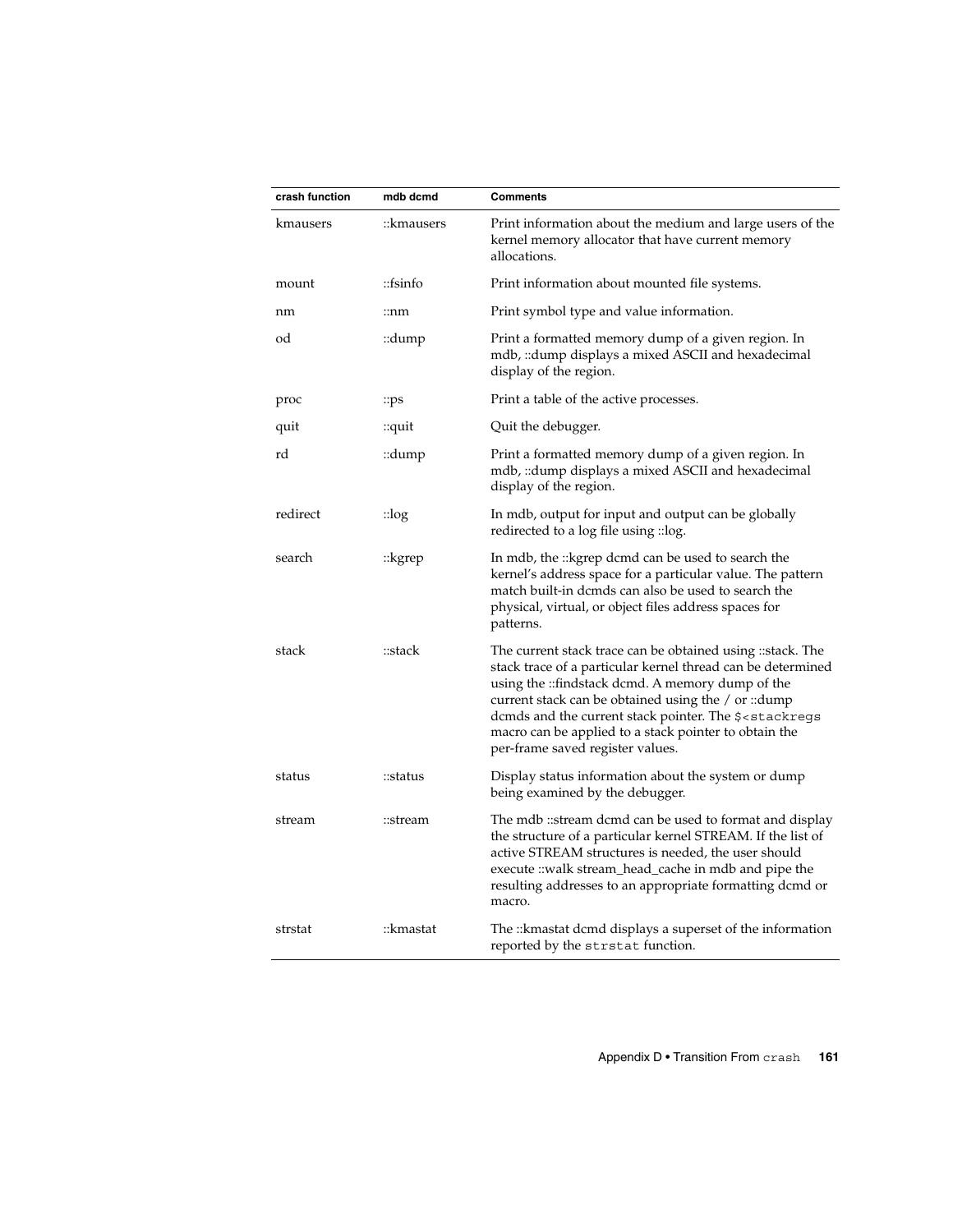| crash function | mdb dcmd         | <b>Comments</b>                                                                                                                                                                                                                                                                                                                                                                                              |
|----------------|------------------|--------------------------------------------------------------------------------------------------------------------------------------------------------------------------------------------------------------------------------------------------------------------------------------------------------------------------------------------------------------------------------------------------------------|
| trace          | ::stack          | The current stack trace can be obtained using ::stack. The<br>stack trace of a particular kernel thread can be determined<br>using the ::findstack dcmd. A memory dump of the<br>current stack can be obtained using the / or :: dump<br>dcmds and the current stack pointer. The \$ <stackregs<br>macro can be applied to a stack pointer to obtain the<br/>per-frame saved register values.</stackregs<br> |
| var            | $\frac{C}{2}$    | Print the tunable system parameters in the global var<br>structure.                                                                                                                                                                                                                                                                                                                                          |
| vfs            | $::f\sin f\circ$ | Print information about mounted file systems.                                                                                                                                                                                                                                                                                                                                                                |
| vtop           | ::vtop           | Print the physical address translation of the given virtual<br>address.                                                                                                                                                                                                                                                                                                                                      |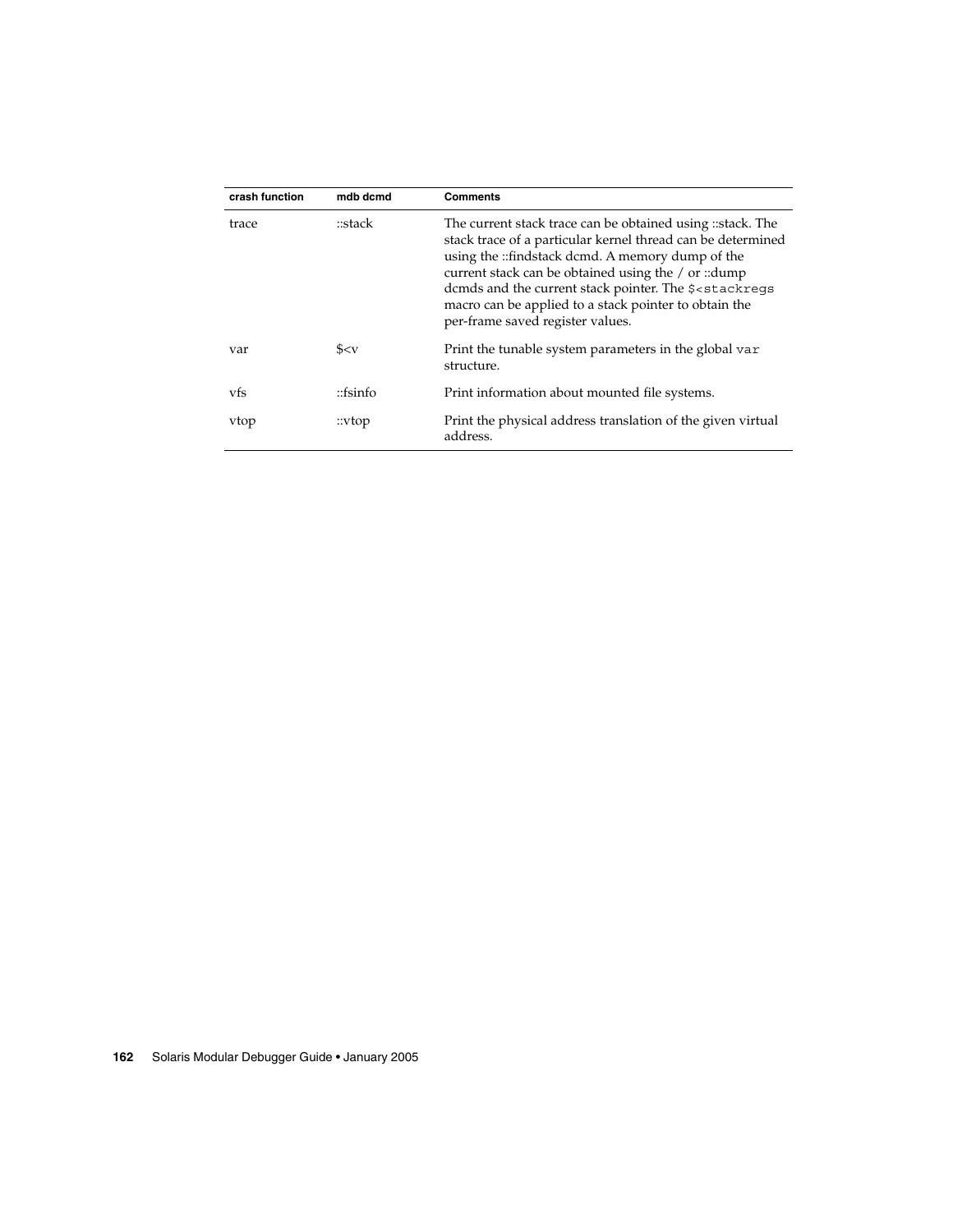# Index

#### **Numbers and Symbols**

0xbaddcafe, [105](#page-104-0) 0xdeadbeef, [102](#page-101-0) 0xfeedface, [103](#page-102-0)

#### **A**

Arithmetic Expansion, [25-27](#page-24-0) Binary operators, [27](#page-26-0) Unary operators, [26-27](#page-25-0)

#### **B**

bcp, [106](#page-105-0) bufctl, [106,](#page-105-0) [107](#page-106-0) buftag, [103](#page-102-0) bxstat, [106](#page-105-0)

#### **C**

command reentry, [37](#page-36-0) Commands, [24-25](#page-23-0) Comments, [25](#page-24-0) Configuration dcmds ::system, [87](#page-86-0) contents log, [111](#page-110-0) CPUs and the Dispatcher dcmds ::callout, [77](#page-76-0)

CPUs and the Dispatcher, dcmds (Continued) ::class, [77](#page-76-0) ::cpuinfo, [77](#page-76-0) Walkers cpu, [77](#page-76-0) crash(1M), [159-162](#page-158-0) Cyclics dcmds ::cyccover, [85](#page-84-0) ::cycinfo, [85](#page-84-0) ::cyclic, [85](#page-84-0) ::cyctrace, [85](#page-84-0) Walkers cyccpu, [86](#page-85-0) cyctrace, [86](#page-85-0)

### **D**

dcmd, definition, [20](#page-19-0) DCMD\_ABORT, [117](#page-116-0) DCMD\_ADDRSPEC, [116](#page-115-0) dcmd and Walker Name Resolution, [31](#page-30-0) DCMD\_ERR, [117](#page-116-0) DCMD\_LOOP, [116](#page-115-0) DCMD\_LOOPFIRST, [117](#page-116-0) DCMD\_NEXT, [117](#page-116-0) DCMD\_OK, [117](#page-116-0) DCMD\_PIPE, [117](#page-116-0) DCMD\_PIPE\_OUT, [117](#page-116-0) DCMD\_USAGE, [117](#page-116-0) dcmds  $$<, 42$  $$<, 42$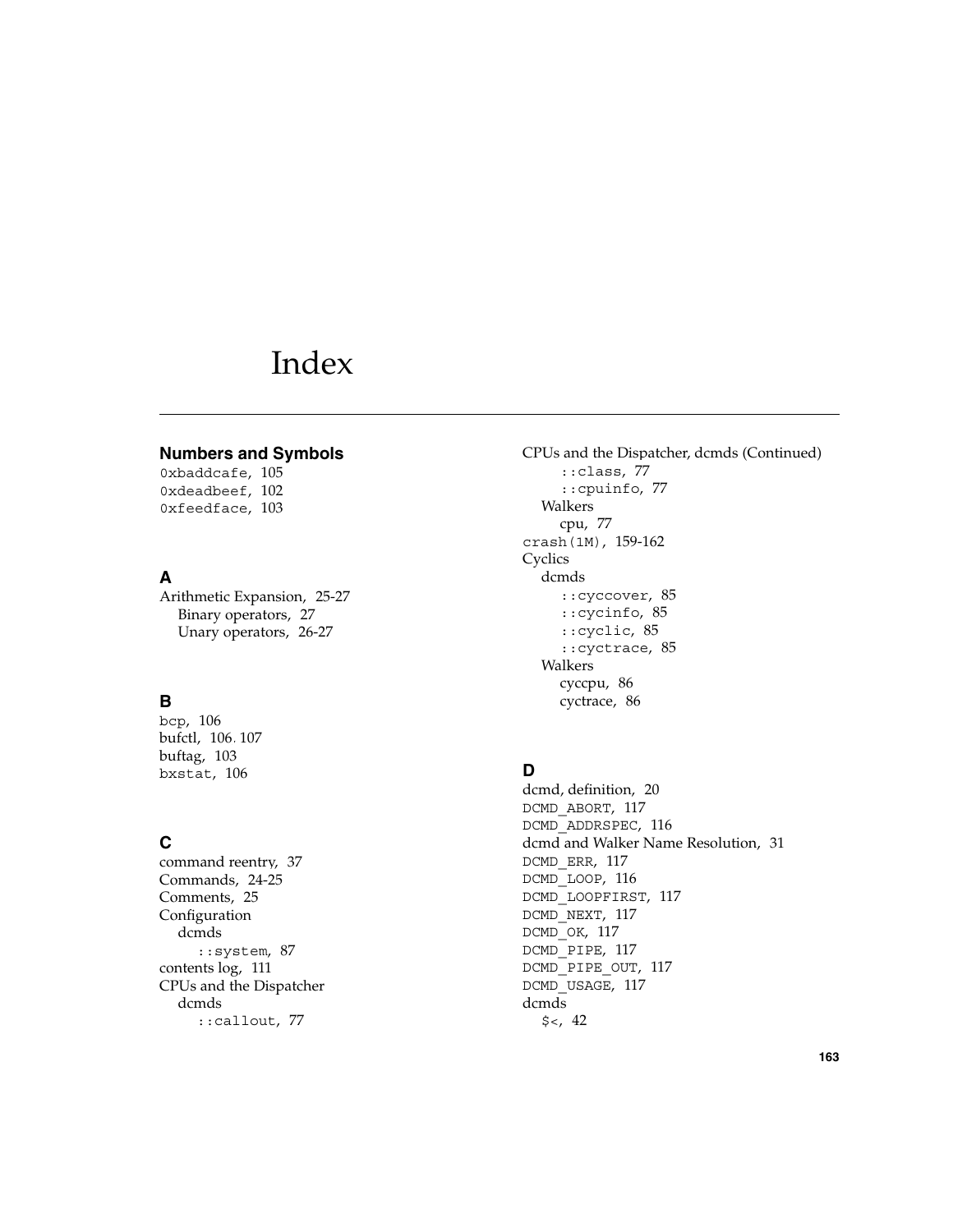dcmds (Continued)  $$>, 47$  $$>, 47$ \$?, [42](#page-41-0)  $$<<, 42$  $$<<, 42$ \$C, [42](#page-41-0) \$c, [52](#page-51-0) \$d, [42](#page-41-0) \$e, [42](#page-41-0) \$f, [46](#page-45-0) \$m, [48](#page-47-0) \$P, [42](#page-41-0) \$p, [44](#page-43-0)  $$q, 51$  $$q, 51$ \$r, [51](#page-50-0) \$s, [43](#page-42-0) \$V, [45](#page-44-0) \$v, [43](#page-42-0) \$W, [43](#page-42-0) \$w, [43](#page-42-0) \$X, [46](#page-45-0) \$x, [46](#page-45-0) \$Y, [46](#page-45-0) \$y, [46](#page-45-0) :A, [43](#page-42-0) ::addr2smap, [76](#page-75-0) ::memlist, [76](#page-75-0) ::memstat, [76](#page-75-0) ::page, [76](#page-75-0) ::allocdby, [72,](#page-71-0) [113](#page-112-0) ::as2proc, [76](#page-75-0) ::attach, [43](#page-42-0) ::bufctl, [72,](#page-71-0) [112](#page-111-0) ::callout, [77](#page-76-0) ::cat, [44](#page-43-0) ::class, [77](#page-76-0) ::context, [44](#page-43-0) ::cpuinfo, [77](#page-76-0) ::cyccover, [85](#page-84-0) ::cycinfo, [85](#page-84-0) ::cyclic, [85](#page-84-0) ::cyctrace, [85](#page-84-0) ::dcmds, [44](#page-43-0) :: binding hash entry, [78](#page-77-0) ::devbindings, [78](#page-77-0) ::devinfo2driver, [78](#page-77-0) ::devinfo, [78](#page-77-0) ::devnames, [78](#page-77-0) ::dis, [44](#page-43-0)

dcmds (Continued) ::disasms, [44](#page-43-0) ::dismode, [45](#page-44-0) ::dmods, [45](#page-44-0) ::dump, [45](#page-44-0) ::echo, [45](#page-44-0) ::eval, [46](#page-45-0) ::fd, [83](#page-82-0) ::mi, [81](#page-80-0) ::netstat, [81](#page-80-0) ::sonode, [81](#page-80-0) ::tcpb, [82](#page-81-0) ::files, [46](#page-45-0) ::findleaks, [72,](#page-71-0) [109](#page-108-0) ::findstack, [83](#page-82-0) ::formats, [33-36,](#page-32-0) [46](#page-45-0) ::fpregs, [46](#page-45-0) ::freedby, [72,](#page-71-0) [113](#page-112-0) ::fsinfo, [75](#page-74-0) ::grep, [46](#page-45-0) ::help, [46](#page-45-0) ::errorq, [86](#page-85-0) ::ipcs, [87](#page-86-0) ::msg, [87](#page-86-0) ::msqid, [88](#page-87-0) ::system, [87](#page-86-0) ::taskq\_entry, [86](#page-85-0) ::ire, [89](#page-88-0) ::kgrep, [72,](#page-71-0) [109](#page-108-0) ::kmalog, [72](#page-71-0) ::kmastat, [73,](#page-72-0) [99](#page-98-0) ::kmausers, [73](#page-72-0) ::kmem\_cache, [73,](#page-72-0) [99](#page-98-0) ::kmem\_log, [73,](#page-72-0) [112](#page-111-0) ::kmem\_verify, [73,](#page-72-0) [110](#page-109-0) ::lminfo, [75](#page-74-0) ::lnode, [89](#page-88-0) ::lnode2dev, [89](#page-88-0) ::lnode2rdev, [89](#page-88-0) ::load, [47](#page-46-0) ::log, [47](#page-46-0) ::major2name, [78](#page-77-0) ::map, [47](#page-46-0) ::mappings, [48](#page-47-0) ::modctl, [90](#page-89-0) ::modctl2devinfo, [78](#page-77-0) ::modhdrs, [90](#page-89-0) ::modinfo, [90](#page-89-0)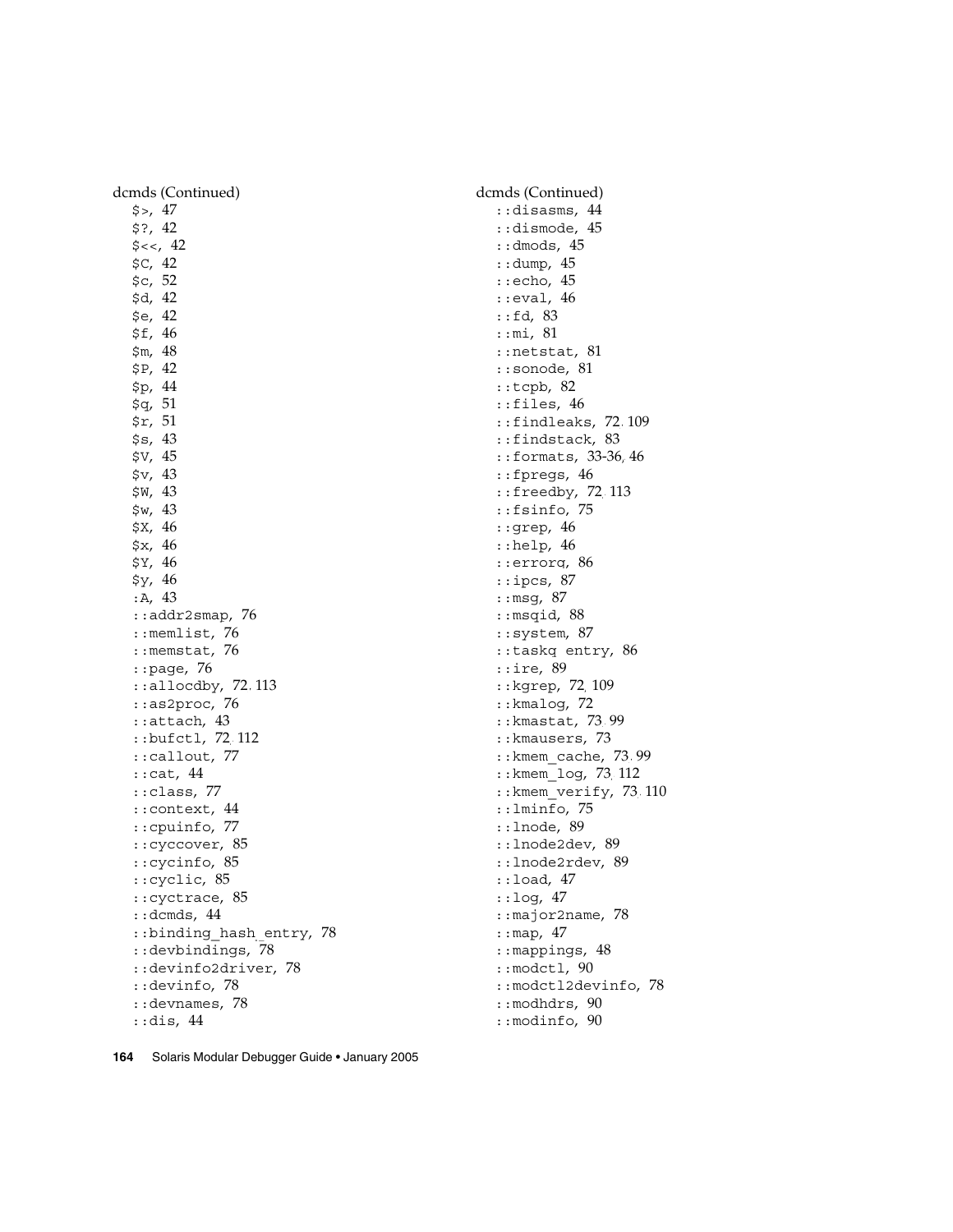dcmds (Continued) ::msqid\_ds, [88](#page-87-0) ::semid, [88](#page-87-0) ::name2major, [78](#page-77-0) ::nm, [48](#page-47-0) ::nmadd, [49](#page-48-0) ::nmdel, [49](#page-48-0) ::objects, [49](#page-48-0) ::pid2proc, [83](#page-82-0) ::pmap, [83](#page-82-0) ::prtconf, [78](#page-77-0) ::ps, [83](#page-82-0) ::ptree, [83](#page-82-0) ::task, [83](#page-82-0) ::thread, [83](#page-82-0) ::q2otherq, [80](#page-79-0) ::q2rdq, [80](#page-79-0) ::q2syncq, [80](#page-79-0) ::q2wrq, [80](#page-79-0) ::queue, [79](#page-78-0) ::quit, [51](#page-50-0) :R, [51](#page-50-0) ::regs, [51](#page-50-0) ::release, [51](#page-50-0) ::rwlock, [84](#page-83-0) ::sobj2ts, [85](#page-84-0) ::turnstile, [85](#page-84-0) ::seg, [76](#page-75-0) ::swapinfo, [76](#page-75-0) ::semid\_ds, [88](#page-87-0) ::shmid, [88](#page-87-0) ::set, [51](#page-50-0) ::shmid ds, [88](#page-87-0) ::softint, [93](#page-92-0) ::softstate, [78](#page-77-0) ::stack, [52](#page-51-0) ::status, [52](#page-51-0) ::stream, [80](#page-79-0) ::syncq, [80](#page-79-0) ::syncq2q, [80](#page-79-0) ::ttctl, [93](#page-92-0) ::ttrace, [92,](#page-91-0) [93](#page-92-0) ::uhci\_qh, [91](#page-90-0) :: uhci td, [91](#page-90-0) ::usb\_device, [92](#page-91-0) ::usb hcdi cb, [92](#page-91-0) ::usb\_pipe\_handle, [92](#page-91-0) ::usba\_debug\_buf, [92](#page-91-0)

dcmds (Continued) ::typeset, [53](#page-52-0) ::unload, [53](#page-52-0) ::unset, [53](#page-52-0) ::vars, [53](#page-52-0) ::version, [53](#page-52-0) ::vmem, [73](#page-72-0) ::vmem\_seg, [73](#page-72-0) ::vnode2path, [75](#page-74-0) ::vnode2smap, [76](#page-75-0) ::vtop, [53](#page-52-0) ::walk, [54](#page-53-0) ::walkers, [54](#page-53-0) ::wchaninfo, [85](#page-84-0) ::whatis, [73,](#page-72-0) [109](#page-108-0) ::whence, [54](#page-53-0) ::whereopen, [84](#page-83-0) ::which, [54](#page-53-0) ::xc\_mbox, [93](#page-92-0) ::xctrace, [93](#page-92-0) ::xdata, [54,](#page-53-0) [141](#page-140-0) /dev/kmem, [144](#page-143-0) /dev/ksyms, [144](#page-143-0) Device Drivers and DDI Framework dcmds :: binding hash entry, [78](#page-77-0) ::devbindings, [78](#page-77-0) ::devinfo2driver, [78](#page-77-0) ::devinfo, [78](#page-77-0) ::devnames, [78](#page-77-0) ::major2name, [78](#page-77-0) ::modctl2devinfo, [78](#page-77-0) ::name2major, [78](#page-77-0) ::prtconf, [78](#page-77-0) ::softstate, [78](#page-77-0) Walkers binding\_hash, [78](#page-77-0) devi\_next, [79](#page-78-0) devinfo, [79](#page-78-0) devinfo\_children, [79](#page-78-0) devinfo\_parents, [79](#page-78-0) devnames, [79](#page-78-0) softstate, [79](#page-78-0) softstate\_all, [79](#page-78-0) Directory Name Lookup Cache (DNLC), [75](#page-74-0) dmod, de finition, [20](#page-19-0) dumpadm, [96](#page-95-0)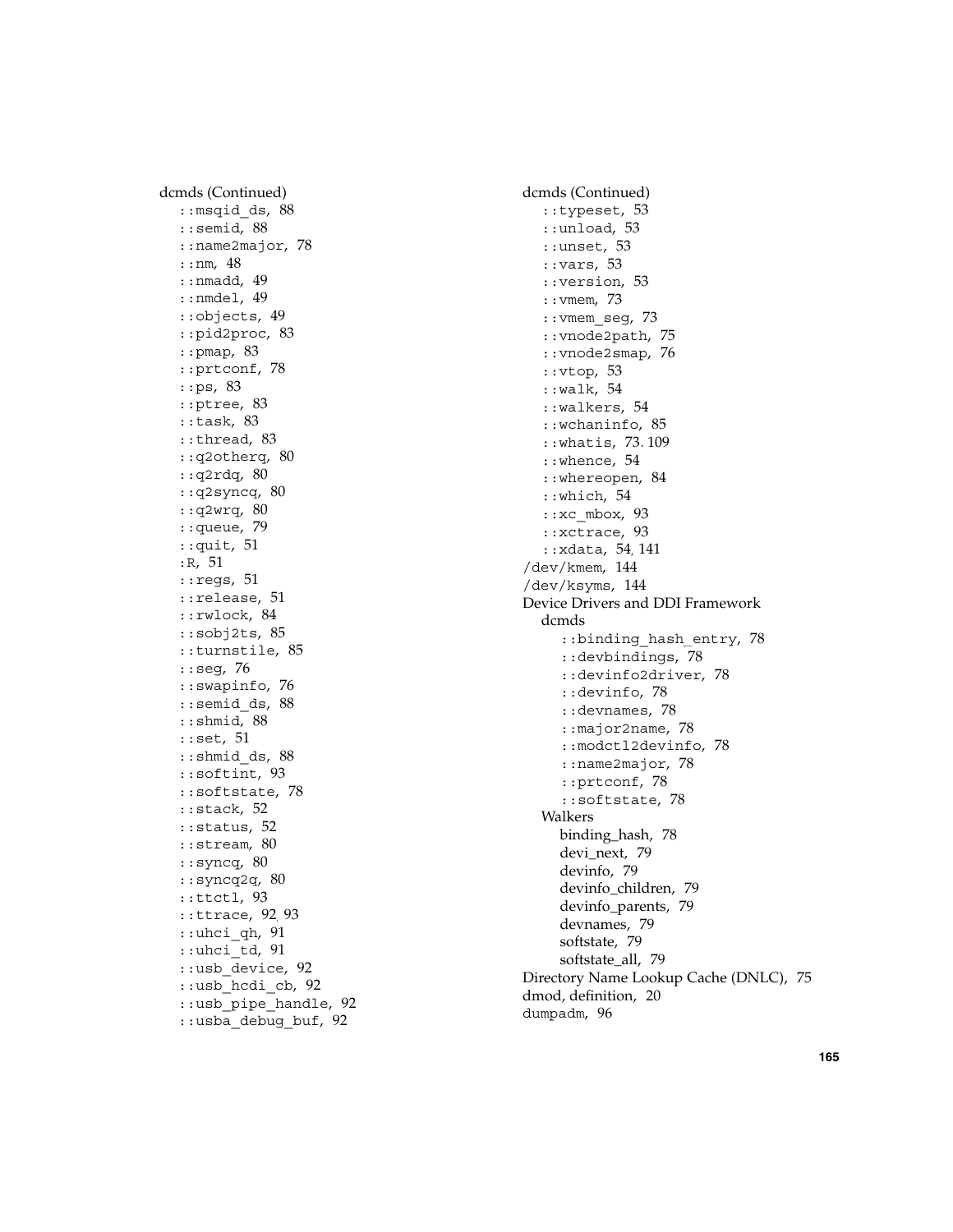### **E**

Error Queues dcmds ::errorq, [86](#page-85-0) Walkers errorq, [86](#page-85-0) errorq\_data, [87](#page-86-0) extended keypad arrow keys, [38](#page-37-0)

#### **F**

field width specifiers, [133](#page-132-0) File Systems dcmds ::fsinfo, [75](#page-74-0) ::lminfo, [75](#page-74-0) ::vnode2path, [75](#page-74-0) Walkers buf, [75](#page-74-0) Files, Processes, and Threads dcmds ::fd, [83](#page-82-0) ::findstack, [83](#page-82-0) ::pid2proc, [83](#page-82-0) ::pmap, [83](#page-82-0) ::ps, [83](#page-82-0) ::ptree, [83](#page-82-0) ::task, [83](#page-82-0) ::thread, [83](#page-82-0) ::whereopen, [84](#page-83-0) Walkers file, [84](#page-83-0) proc, [84](#page-83-0) thread, [84](#page-83-0) flag specifiers, [132](#page-131-0) format specifiers, [134-136](#page-133-0) ::formats, [33-36](#page-32-0) Formatting search modifiers, [36](#page-35-0) write modifiers, [35-36](#page-34-0) Formatting dcmds, [32-36](#page-31-0)

#### **I**

in-line editing, [37](#page-36-0) integer specifiers, [133](#page-132-0) Internet Protocol Module Debugging Support (ip) dcmds ::ire, [89](#page-88-0) Walkers ire, [90](#page-89-0) Interprocess Communication Debugging Support (ipc) dcmds ::ipcs, [87](#page-86-0) ::msg, [87](#page-86-0) ::msqid, [88](#page-87-0) ::msqid\_ds, [88](#page-87-0) ::semid, [88](#page-87-0) ::semid\_ds, [88](#page-87-0) ::shmid, [88](#page-87-0) ::shmid\_ds, [88](#page-87-0) Walkers msg, [88](#page-87-0) msgqueue, [88](#page-87-0) sem, [88](#page-87-0) shm, [88](#page-87-0)

#### **K**

Kernel Debugging Modules, [71-94](#page-70-0) Kernel Memory Allocator dcmds ::allocdby, [72](#page-71-0) ::bufctl, [72](#page-71-0) ::findleaks, [72](#page-71-0) ::freedby, [72](#page-71-0) ::kgrep, [72](#page-71-0) ::kmalog, [72](#page-71-0) ::kmastat, [73](#page-72-0) ::kmausers, [73](#page-72-0) ::kmem\_cache, [73](#page-72-0) ::kmem\_log, [73](#page-72-0) :: kmem verify, [73](#page-72-0) ::vmem, [73](#page-72-0) ::vmem\_seg, [73](#page-72-0) ::whatis, [73](#page-72-0) Walkers allocdby, [74](#page-73-0) bufctl, [74](#page-73-0) freectl, [74](#page-73-0) freedby, [74](#page-73-0)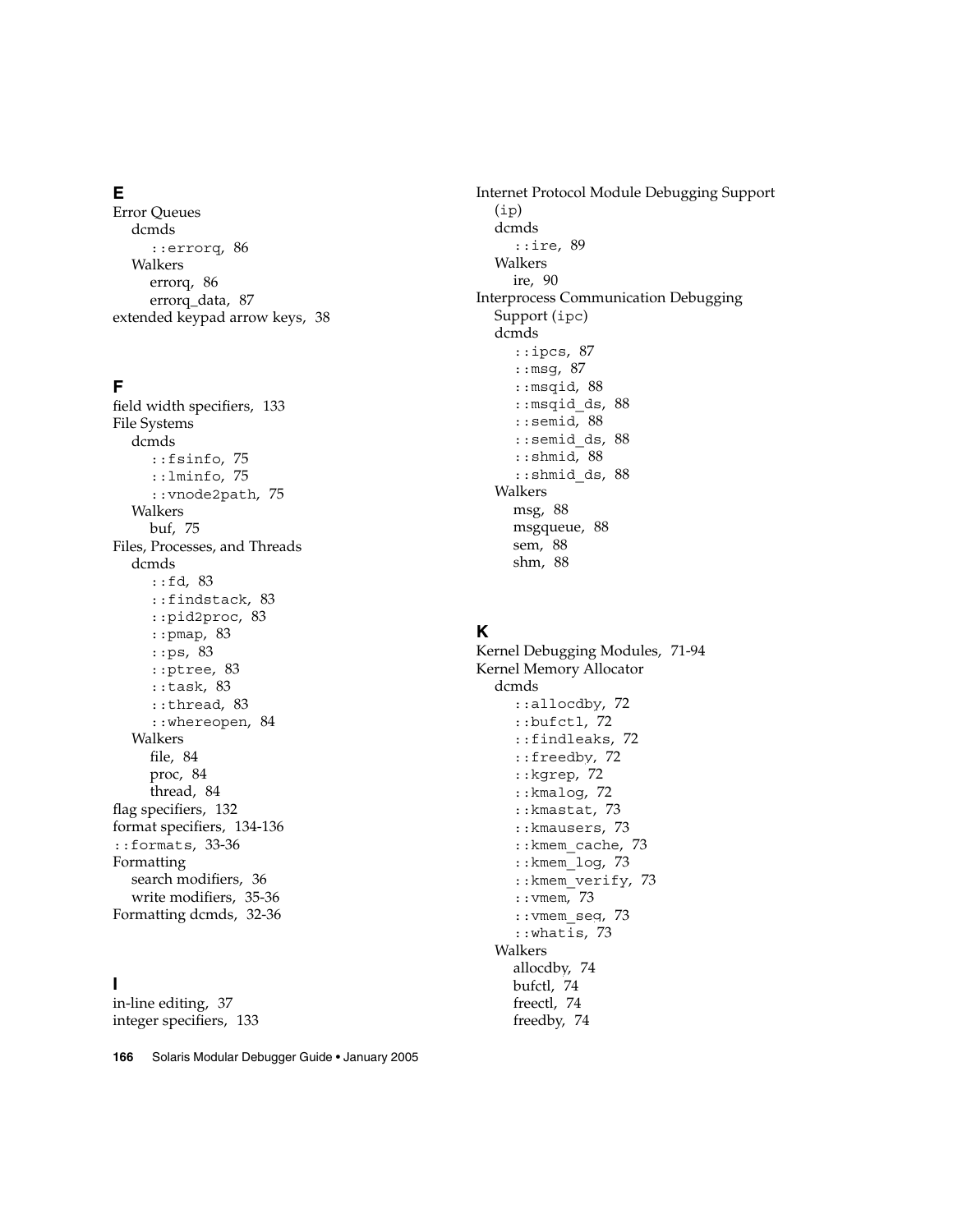Kernel Memory Allocator, Walkers (Continued) freemem, [74](#page-73-0) kmem, [74](#page-73-0) kmem\_cache, [74](#page-73-0) kmem\_cpu\_cache, [74](#page-73-0) kmem\_log, [74](#page-73-0) kmem\_slab, [74](#page-73-0) Kernel Runtime Link Editor Debugging Support dcmds ::modctl, [90](#page-89-0) Kernel Runtime Link Editor Debugging Support (krtld ) dcmds ::modhdrs, [90](#page-89-0) ::modinfo, [90](#page-89-0) Walkers modctl, [90](#page-89-0) kmem\_alloc, [98](#page-97-0) kmem\_alloc(), [104](#page-103-0) kmem bufctl audit t, [107](#page-106-0) kmem bufctl t, [107](#page-106-0) kmem cache alloc(), [98,](#page-97-0) [104](#page-103-0) kmem cache free(), [98](#page-97-0) kmem cache t, [98](#page-97-0) kmem\_flags, [96](#page-95-0) kmem\_zalloc(), [98](#page-97-0)

### **L**

Loopback File System Debugging Support dcmds ::lnode, [89](#page-88-0) Loopback File System Debugging Support (lofs) dcmds ::lnode2dev, [89](#page-88-0) ::lnode2rdev, [89](#page-88-0) Walkers lnode, [89](#page-88-0)

#### **M**

macro file, de finition, [20](#page-19-0) Macros bufctl\_audit, [108,](#page-107-0) [109](#page-108-0)

Macros (Continued) kmem\_cache, [100](#page-99-0) mdb\_add\_walker(), [124](#page-123-0) mdb\_alloc(), [131](#page-130-0) MDB\_API\_VERSION, [115](#page-114-0) mdb\_bitmask\_t, [134](#page-133-0) mdb\_call\_dcmd(), [123](#page-122-0) mdb\_dcmd\_t, [117](#page-116-0) mdb\_dec\_indent(), [140](#page-139-0) MDB\_DUMP\_ALIGN, [138](#page-137-0) MDB\_DUMP\_ASCII, [138](#page-137-0) MDB\_DUMP\_ENDIAN, [138](#page-137-0) MDB\_DUMP\_GROUP, [139](#page-138-0) MDB\_DUMP\_HEADER, [138](#page-137-0) MDB\_DUMP\_NEWDOT, [138](#page-137-0) MDB\_DUMP\_PEDANT, [138](#page-137-0) MDB\_DUMP\_RELATIVE, [138](#page-137-0) MDB\_DUMP\_SQUISH, [138](#page-137-0) MDB\_DUMP\_TRIM, [138](#page-137-0) MDB\_DUMP\_WIDTH, [138](#page-137-0) mdb\_dump64(), [138](#page-137-0) mdb\_dumpptr(), [138](#page-137-0) mdb\_eval(), [140](#page-139-0) \_mdb\_fini(), [116](#page-115-0) mdb\_flush(), [137](#page-136-0) mdb\_fread(), [125](#page-124-0) mdb\_free(), [131](#page-130-0) mdb\_fwrite(), [125](#page-124-0) mdb  $get dot()$ ,  $140$ mdb\_get\_pipe(), [141](#page-140-0) mdb\_get\_xdata(), [141](#page-140-0) mdb\_getopts(), [129](#page-128-0) mdb\_inc\_indent(), [140](#page-139-0) mdb  $init()$ , [115](#page-114-0) mdb\_inval\_bits(), [139](#page-138-0) mdb\_layered\_walk(), [124](#page-123-0) mdb\_lookup\_by\_addr(), [128](#page-127-0) mdb\_lookup\_by\_name(), [128](#page-127-0) mdb\_lookup\_by\_obj(), [128](#page-127-0) mdb\_modinfo\_t, [115](#page-114-0) mdb\_nhconvert(), [137](#page-136-0) MDB\_OBJ\_EVERY, [128](#page-127-0) MDB\_OBJ\_EXEC, [128](#page-127-0) MDB\_OBJ\_RTLD, [128](#page-127-0) mdb one  $bit()$ , [139](#page-138-0) MDB\_OPT\_CLRBITS, [130](#page-129-0) MDB\_OPT\_SETBITS, [129](#page-128-0) MDB\_OPT\_STR, [130](#page-129-0)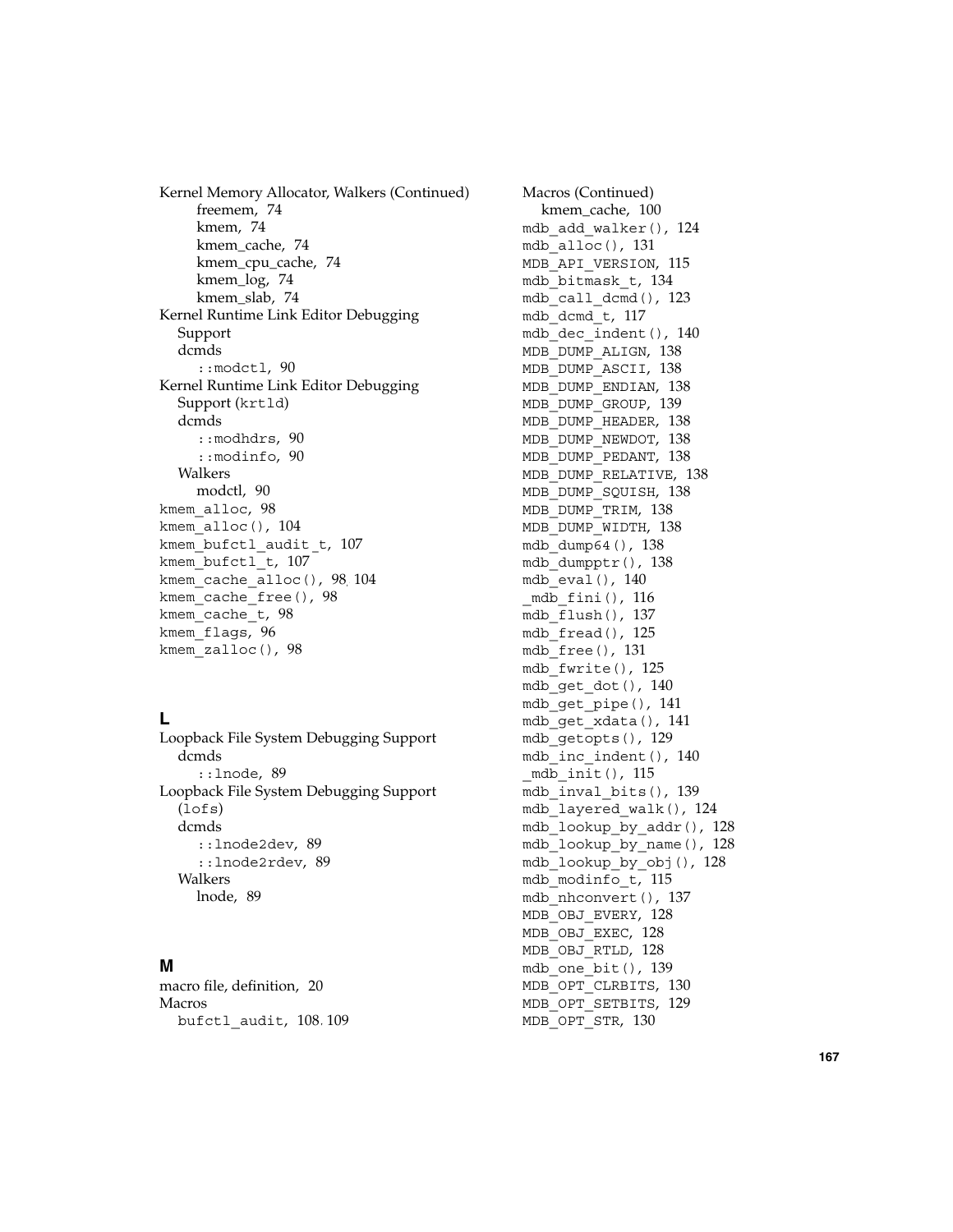MDB\_OPT\_UINT64, [130](#page-129-0) MDB\_OPT\_UINTPTR, [130](#page-129-0) mdb\_pread(), [125](#page-124-0) mdb\_printf(), [132](#page-131-0) mdb\_pwalk(), [122](#page-121-0) mdb\_pwalk\_dcmd(), [123](#page-122-0) mdb\_pwrite(), [125](#page-124-0) mdb\_readstr(), [126](#page-125-0) mdb\_readsym(), [126](#page-125-0) mdb\_readvar(), [127](#page-126-0) mdb remove walker(), [125](#page-124-0) mdb\_set\_dot(), [140](#page-139-0) mdb\_snprintf(), [136](#page-135-0) mdb\_strtoull(), [131](#page-130-0) MDB\_SYM\_EXACT, [129](#page-128-0) MDB\_SYM\_FUZZY, [129](#page-128-0) mdb\_vread(), [125](#page-124-0) mdb\_vwrite(), [125](#page-124-0) mdb  $walk()$ , [122](#page-121-0) mdb\_walk\_dcmd(), [123](#page-122-0) mdb\_walk\_state\_t, [119](#page-118-0) mdb\_walker\_t, [120](#page-119-0) mdb\_warn(), [137](#page-136-0) mdb\_writestr(), [126](#page-125-0) mdb\_writesym(), [127](#page-126-0) mdb\_writevar(), [127](#page-126-0) mdb\_zalloc(), [131](#page-130-0) .mdbrc, [147](#page-146-0) Memory Corruption, [102](#page-101-0)

#### **N**

Networking dcmds ::mi, [81](#page-80-0) ::netstat, [81](#page-80-0) ::sonode, [81](#page-80-0) ::tcpb, [82](#page-81-0) Walkers ar, [82](#page-81-0) icmp, [82](#page-81-0) ill, [82](#page-81-0) ipc, [82](#page-81-0) mi, [82](#page-81-0) sonode, [82](#page-81-0) tcpb, [82](#page-81-0) udp, [82](#page-81-0)

**O**

output pager, [39](#page-38-0)

#### **P**

Pipelines, [31-32](#page-30-0) Platform Debugging Support dcmds ::softint, [93](#page-92-0) ::ttctl, [93](#page-92-0) ::ttrace, [92,](#page-91-0) [93](#page-92-0) ::xc\_mbox, [93](#page-92-0) ::xctrace, [93](#page-92-0) Walkers softint, [94](#page-93-0) ttrace, [93,](#page-92-0) [94](#page-93-0) xc\_mbox, [94](#page-93-0)

### **Q**

Quoting, [27](#page-26-0)

### **R**

reboot, [96](#page-95-0) Redzone, [103](#page-102-0) redzone byte, [104](#page-103-0)

### **S**

savecore, [97](#page-96-0) search modifiers, [36](#page-35-0) Shell Escapes, [28](#page-27-0) signal handling, [40](#page-39-0) stack bias, [52](#page-51-0) STREAMS dcmds ::q2otherq, [80](#page-79-0) ::q2rdq, [80](#page-79-0) ::q2syncq, [80](#page-79-0) ::q2wrq, [80](#page-79-0) ::queue, [79](#page-78-0) ::stream, [80](#page-79-0) ::syncq, [80](#page-79-0)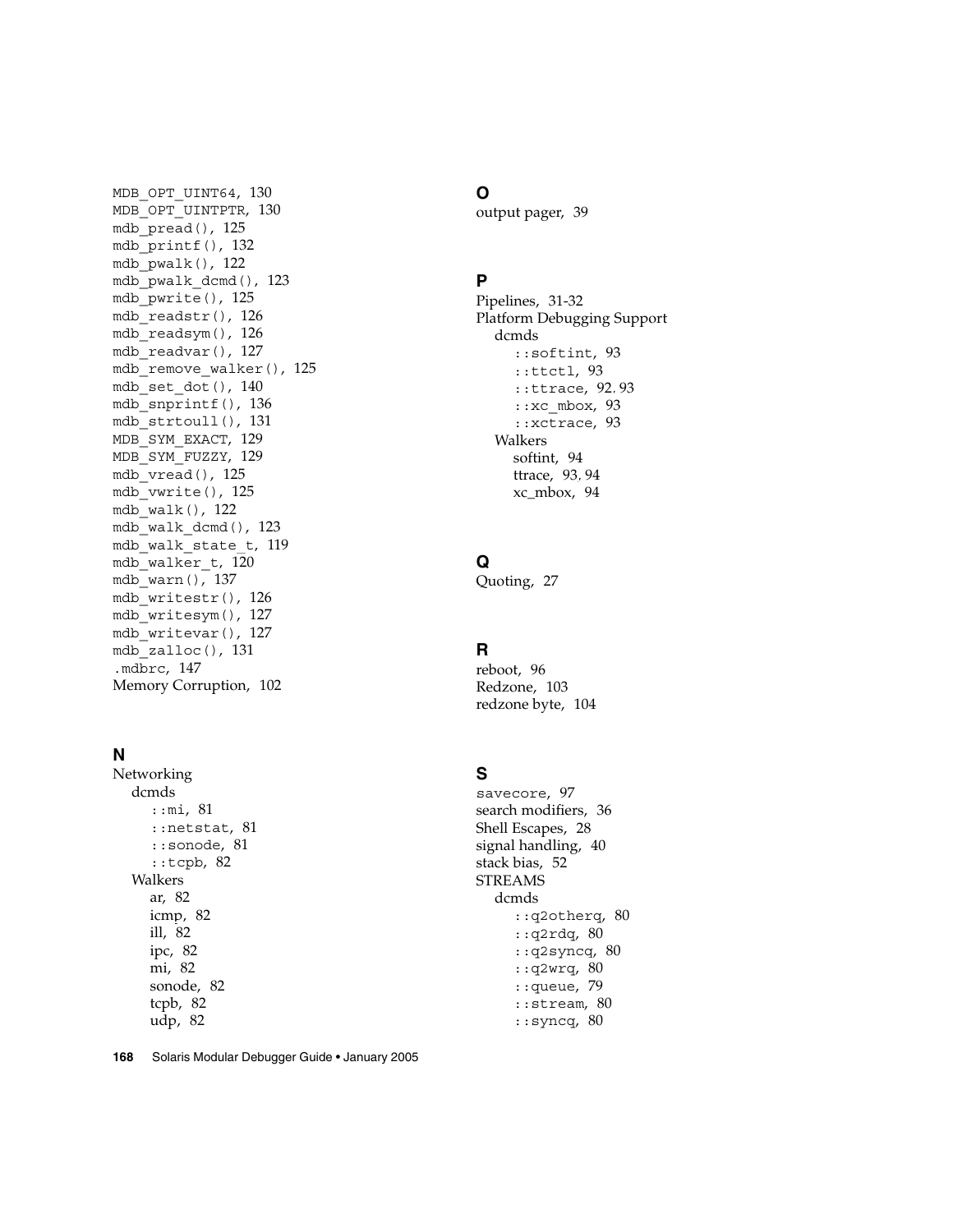STREAMS, dcmds (Continued) ::syncq2q, [80](#page-79-0) Walkers qlink, [81](#page-80-0) qnext, [81](#page-80-0) readq, [81](#page-80-0) writeq, [81](#page-80-0) string functions, [142](#page-141-0) Symbol Name Resolution, [29-30](#page-28-0) Synchronization Primitives dcmds ::rwlock, [84](#page-83-0) ::sobj2ts, [85](#page-84-0) ::turnstile, [85](#page-84-0) ::wchaninfo, [85](#page-84-0) Walkers blocked, [85](#page-84-0) wchan, [85](#page-84-0) Syntax Arithmetic Expansion, [25-27](#page-24-0) blank, [23-24](#page-22-0) command, [24-25](#page-23-0) Comments, [25](#page-24-0) dcmd and Walker Name Resolution, [31](#page-30-0) dot, [23-24](#page-22-0) expression, [24](#page-23-0) Formatting dcmds, [32-36](#page-31-0) identifier, [23-24](#page-22-0) metacharacter, [23-24](#page-22-0) pipeline, [24](#page-23-0) Pipelines, [31-32](#page-30-0) Quoting, [27](#page-26-0) Shell Escapes, [28](#page-27-0) simple-command, [24](#page-23-0) Symbol Name Resolution, [29-30](#page-28-0) Variables, [28-29](#page-27-0) word, [23-24](#page-22-0)

### **T**

Task Queues dcmds ::taskq\_entry, [86](#page-85-0) Walkers taskq\_entry, [86](#page-85-0) terminal attribute specifiers, [133](#page-132-0) transaction log, [111](#page-110-0)

#### **U**

UM\_GC, [131](#page-130-0) UM\_NOSLEEP, [131](#page-130-0) UM\_SLEEP, [131](#page-130-0) Uninitialized Data, [105](#page-104-0) USB Framework Debugging Support (uhci) dcmds ::uhci\_qh, [91](#page-90-0) :: uhci td, [91](#page-90-0) Walkers uhci\_qh, [91](#page-90-0) uhci\_td, [91](#page-90-0) USB Framework Debugging Support (usba) dcmds ::usb\_device, [92](#page-91-0) ::usb hcdi cb, [92](#page-91-0) ::usb\_pipe\_handle, [92](#page-91-0) ::usba\_debug\_buf, [92](#page-91-0) Walkers usb\_hcdi\_cb, [92](#page-91-0) usba\_list\_entry, [92](#page-91-0)

#### **V**

Variables, [28-29](#page-27-0) Virtual Memory dcmds ::addr2smap, [76](#page-75-0) ::memlist, [76](#page-75-0) ::memstat, [76](#page-75-0) ::page, [76](#page-75-0) ::as2proc, [76](#page-75-0) ::seg, [76](#page-75-0) ::swapinfo, [76](#page-75-0) ::vnode2smap, [76](#page-75-0) Walkers anon, [76](#page-75-0) memlist, [76](#page-75-0) page, [77](#page-76-0) seg, [77](#page-76-0) swapinfo, [77](#page-76-0)

#### **W**

```
 119
 119
```